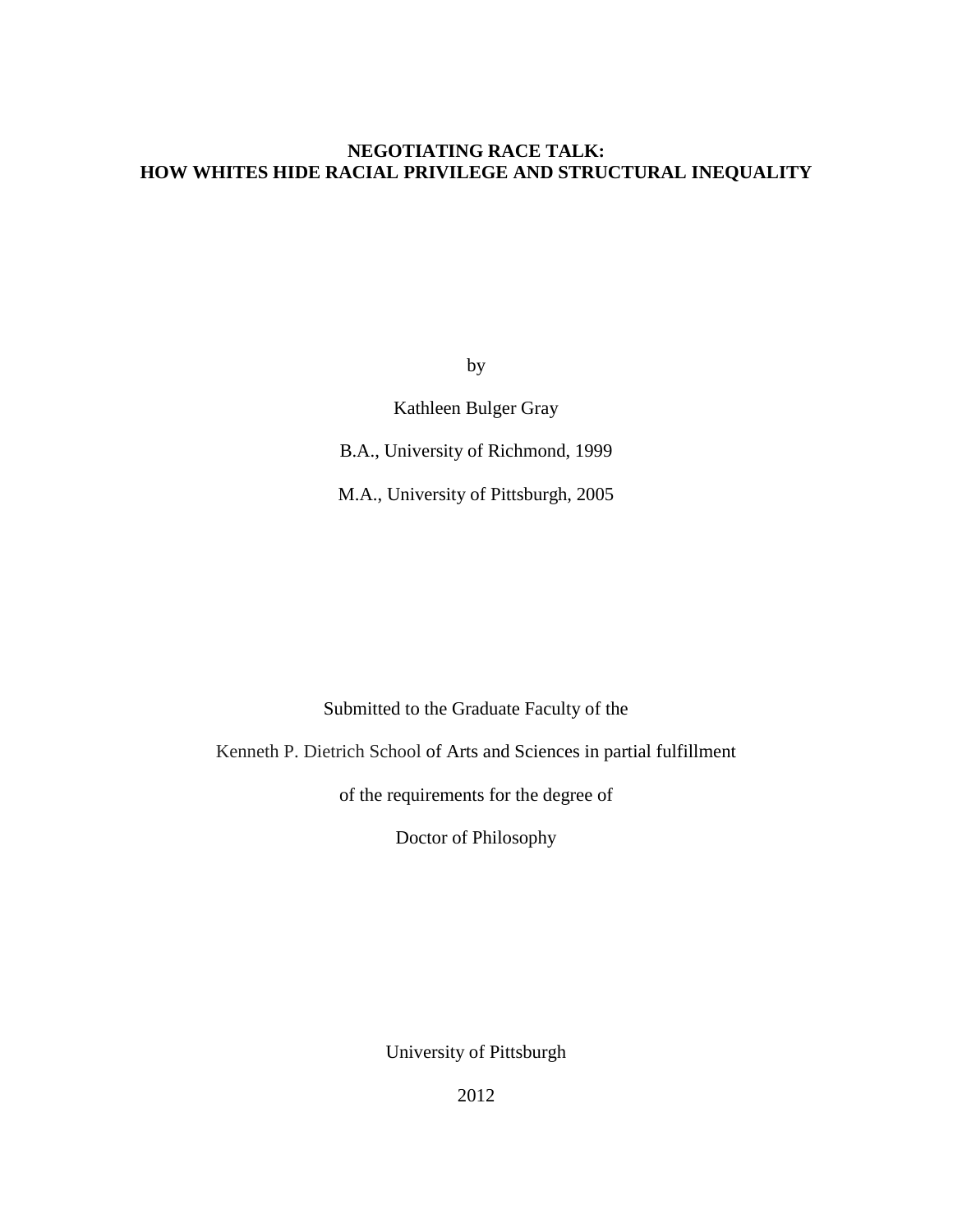## UNIVERSITY OF PITTSBURGH

## KENNETH P. DIETRICH SCHOOL OF ARTS AND SCIENCES

This dissertation was presented

by

Kathleen Bulger Gray

It was defended on

April 5th, 2012

and approved by

Dr. Akiko Hashimoto, Associate Professor, Department of Sociology

Dr. John Markoff, Distinguished University Professor, Department of Sociology

Dr. Janet Schofield, Professor, Department of Psychology

Dissertation Advisor: Dr. Kathleen Blee, Distinguished Professor of Sociology and Associate

Dean for Graduate Studies and Research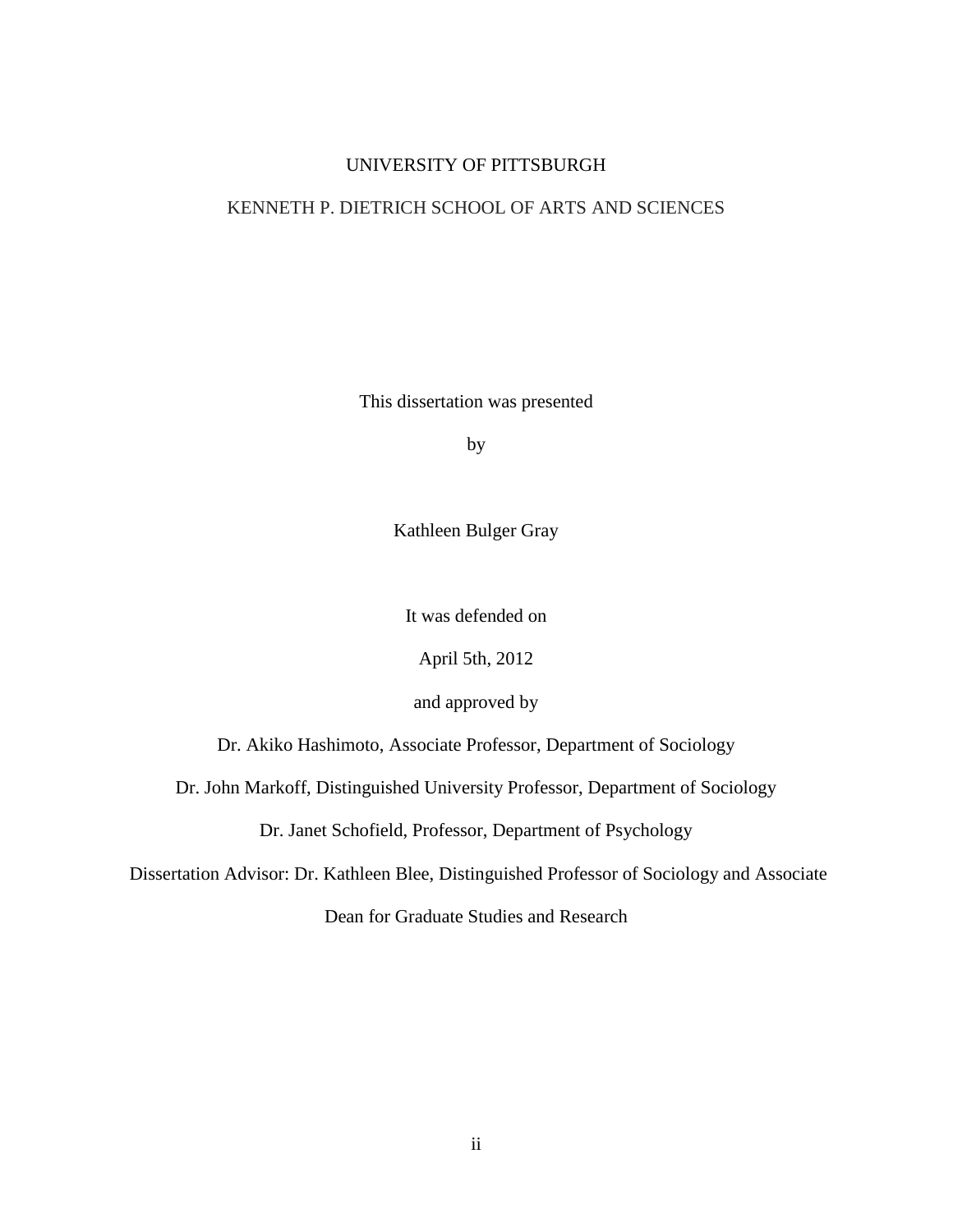Copyright © by Kathleen Bulger Gray

2012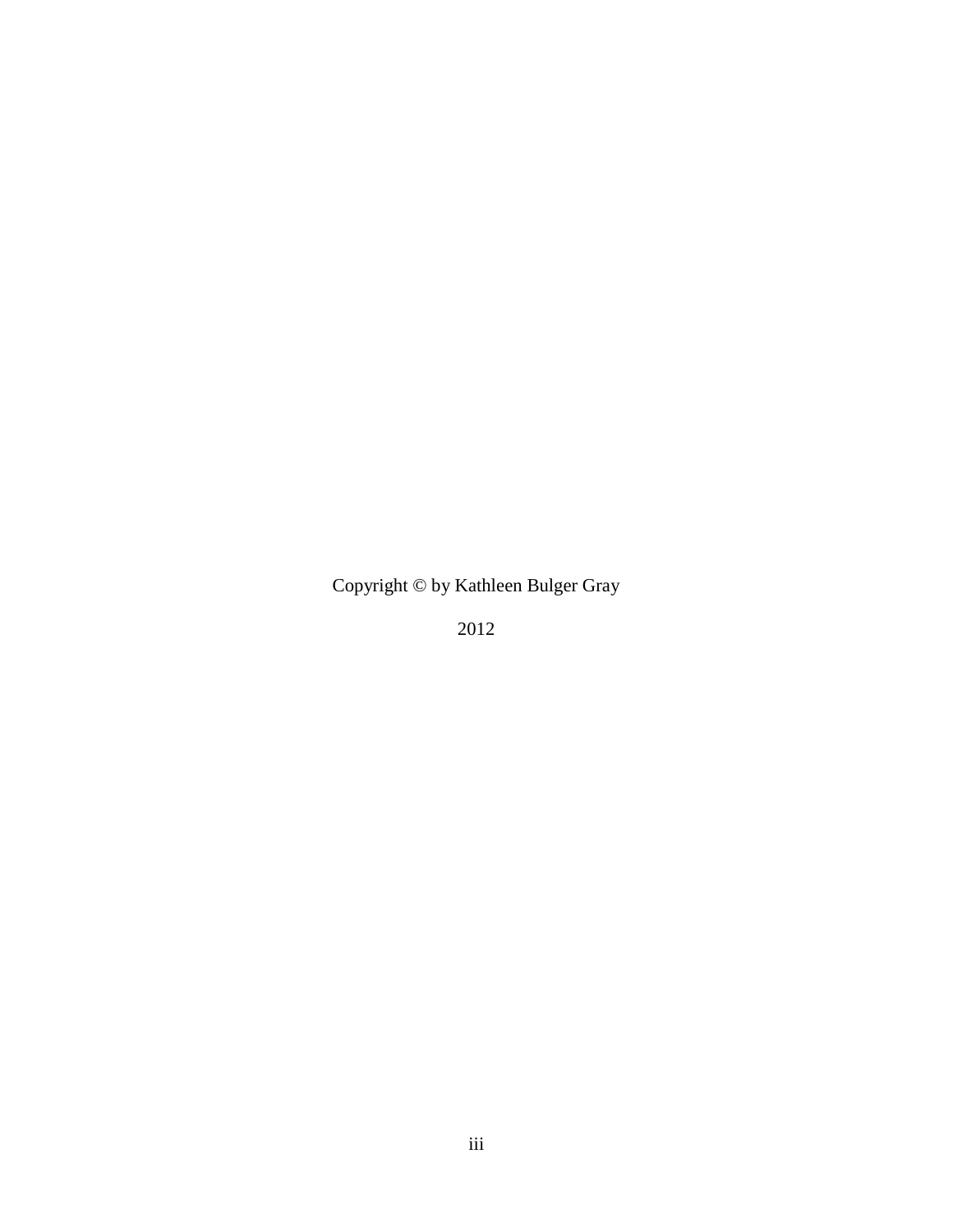#### **NEGOTIATING RACE TALK:**

### **HOW WHITES HIDE RACIAL PRIVILEGE AND STRUCTURAL INEQUALITY**

Kathleen Bulger Gray, Ph.D.

University of Pittsburgh, 2012

In this descriptive and explanatory study, I analyze interactions among whites to determine if and how their discussions of race shape the contemporary racial ideology underpinning white privilege. In eight two-hour self-moderated focus groups, participants routinely attempted to build a coherent theory to explain why some whites are more racist than others. I demonstrate how participants used their stories about other whites' racist remarks to assess competing explanations for racism. Participants also built theories of intersectionality that emphasize racist whites' lack of nonracial forms of privilege, such as education or life experience. This process reinforced a depiction of racism void of any consideration of white privilege. This process also enabled participants to dismiss their own overwhelming evidence of the prevalence of racist beliefs and actions. In addition to discussing white racists, participants routinely compared stories about people of color whom they personally knew or had observed. As they negotiated the implications of these stories, participants linked racial status to behavior in ways that portrayed white privilege as an earned status. By combining their stories about people of color participants also hid the extent to which they were socially segregated from and ignorant about the lives of people of color. Through talk, they reinforced a depiction of racial inequality void of any consideration of structural forces. Although all groups demonstrated these dominant patterns, participants occasionally introduced and maintained a structural analysis of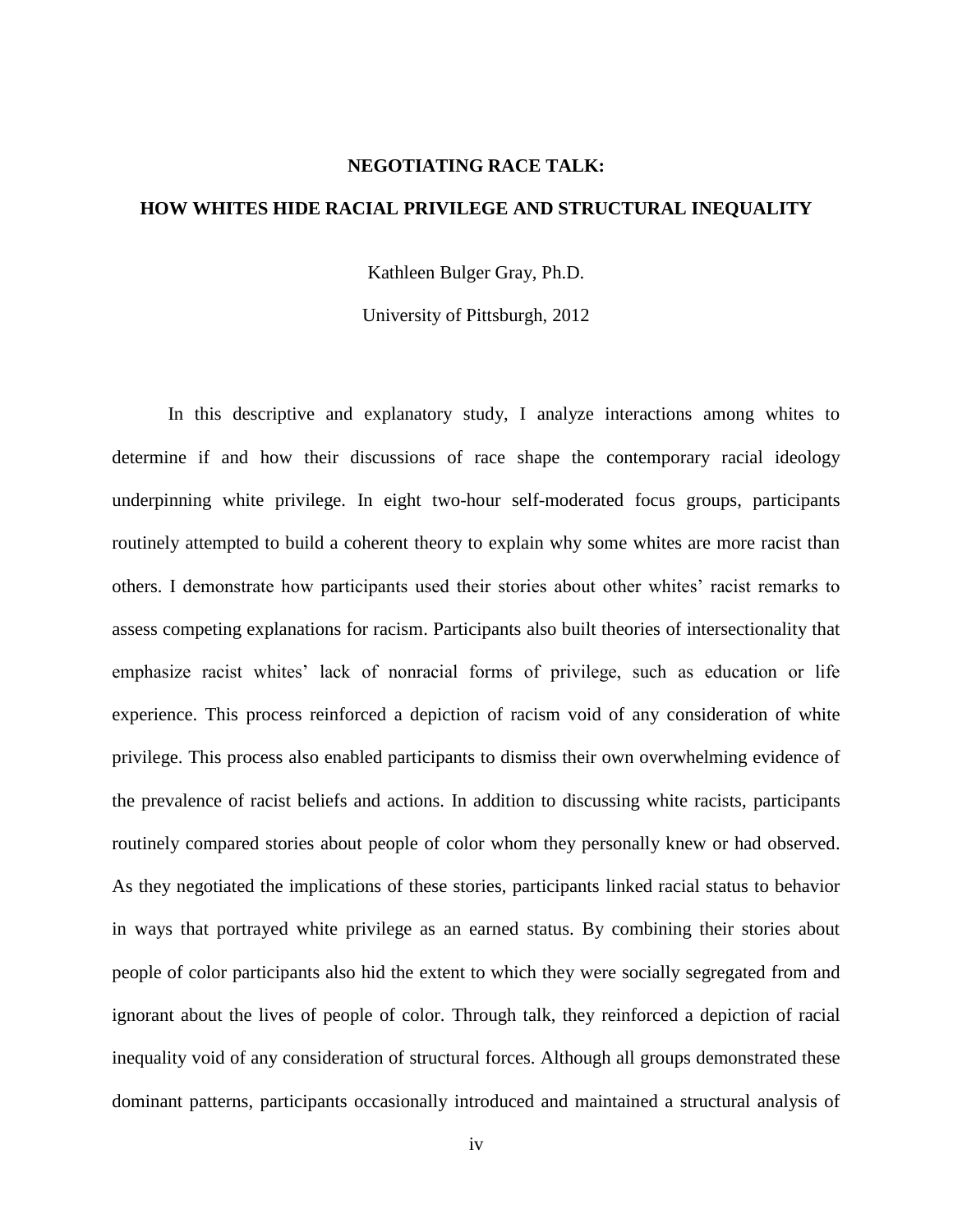white racial privilege and racial inequality. I analyze these deviations and conclude with a discussion of how this study can inform community based antiracism work, social policy, and the teaching of structural, critical, and antiracist interpretations of race/racism.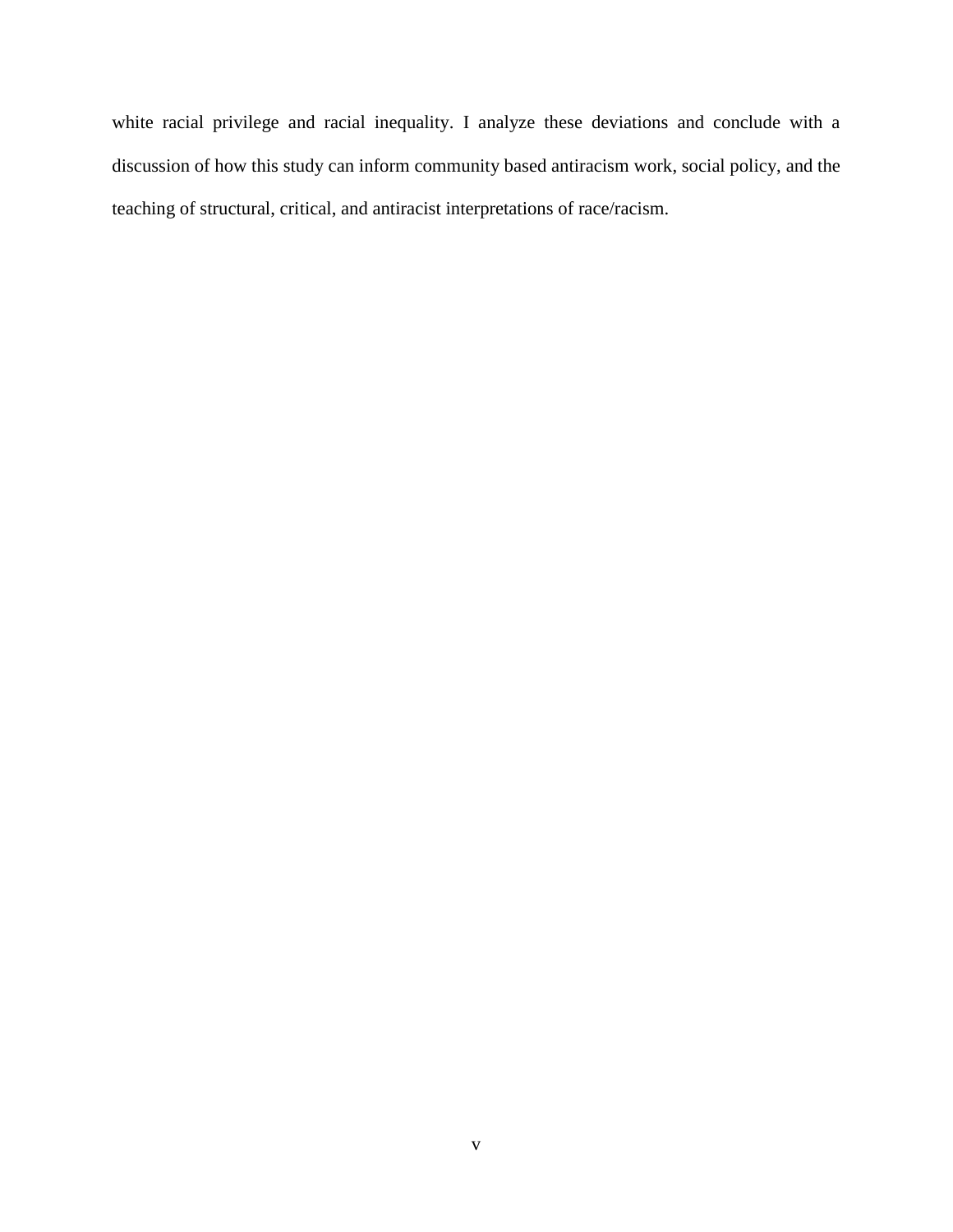# **TABLE OF CONTENTS**

| 1.0 |     |                                                     |  |  |  |
|-----|-----|-----------------------------------------------------|--|--|--|
|     | 1.1 |                                                     |  |  |  |
|     | 1.2 | <b>CHARACTERISTICS OF CONTEMPORARY RACE TALK  4</b> |  |  |  |
|     | 1.3 |                                                     |  |  |  |
|     |     |                                                     |  |  |  |
|     | 1.4 |                                                     |  |  |  |
| 2.0 |     |                                                     |  |  |  |
|     | 2.1 |                                                     |  |  |  |
|     |     | 2.1.1                                               |  |  |  |
|     |     | 2.1.2                                               |  |  |  |
|     |     |                                                     |  |  |  |
|     |     |                                                     |  |  |  |
|     | 2.2 |                                                     |  |  |  |
|     |     | 2.2.1                                               |  |  |  |
|     |     | 2.2.2                                               |  |  |  |
|     |     | 2.2.3                                               |  |  |  |
|     |     | 2.2.4                                               |  |  |  |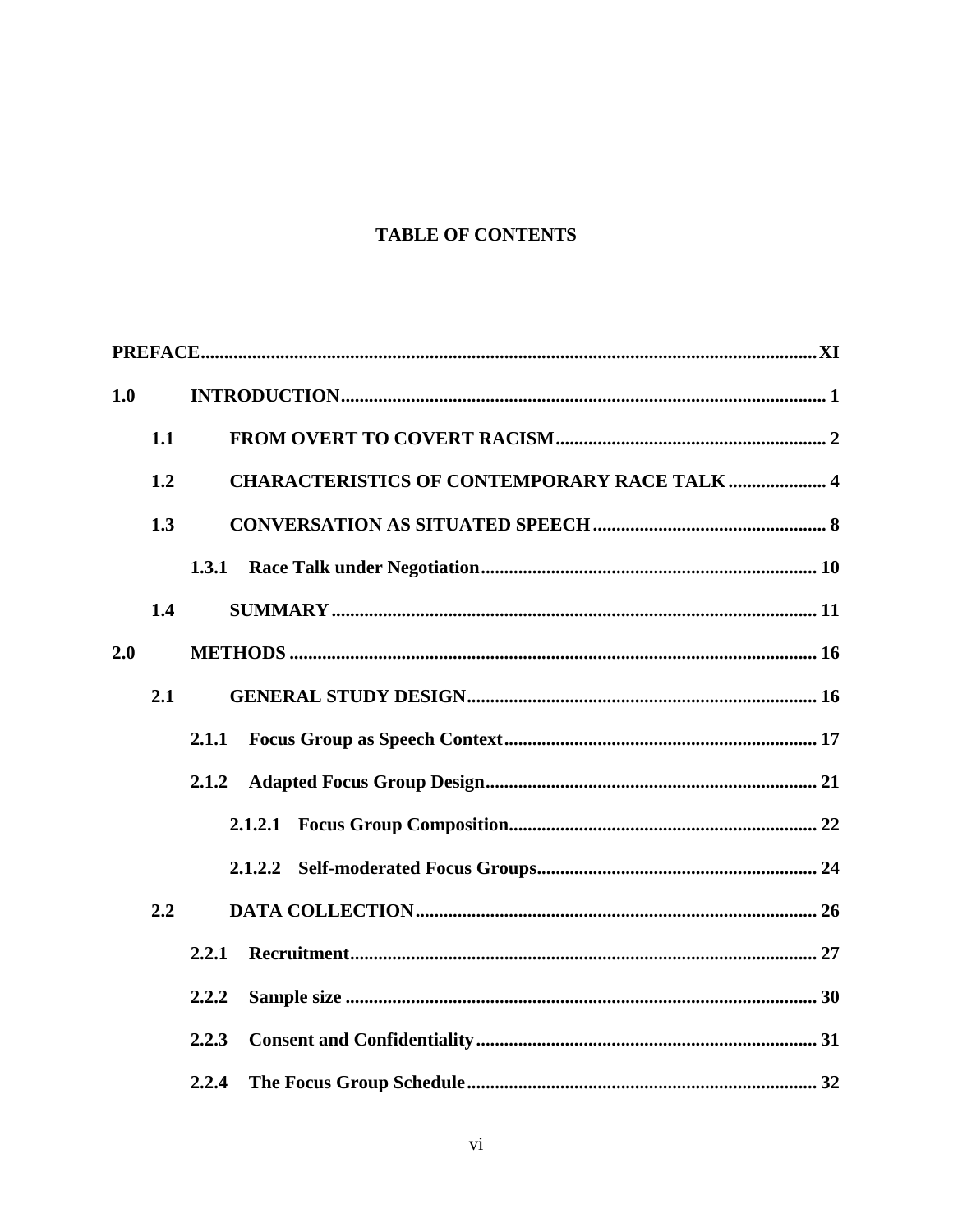|     | 2.3 |                                                                  |  |
|-----|-----|------------------------------------------------------------------|--|
|     |     | 2.3.1                                                            |  |
|     |     | 2.3.2                                                            |  |
|     |     | 2.3.3                                                            |  |
| 3.0 |     |                                                                  |  |
|     | 3.1 | <b>INITIATING ACTION: IDENTIFYING WHITE RACISTS  52</b>          |  |
|     | 3.2 |                                                                  |  |
|     |     | 3.2.1                                                            |  |
|     |     |                                                                  |  |
|     |     |                                                                  |  |
|     |     |                                                                  |  |
|     | 3.3 |                                                                  |  |
|     |     | 3.3.1                                                            |  |
|     |     |                                                                  |  |
| 4.0 |     |                                                                  |  |
|     | 4.1 | <b>INITIATING ACTION: DESCRIBING PEOPLE OF COLOR  78</b>         |  |
|     |     | 4.1.1                                                            |  |
|     |     | 4.1.2                                                            |  |
|     |     | 4.1.2.1                                                          |  |
|     |     | Why does Talk about Cross-race Interaction Matter? 87<br>4.1.2.2 |  |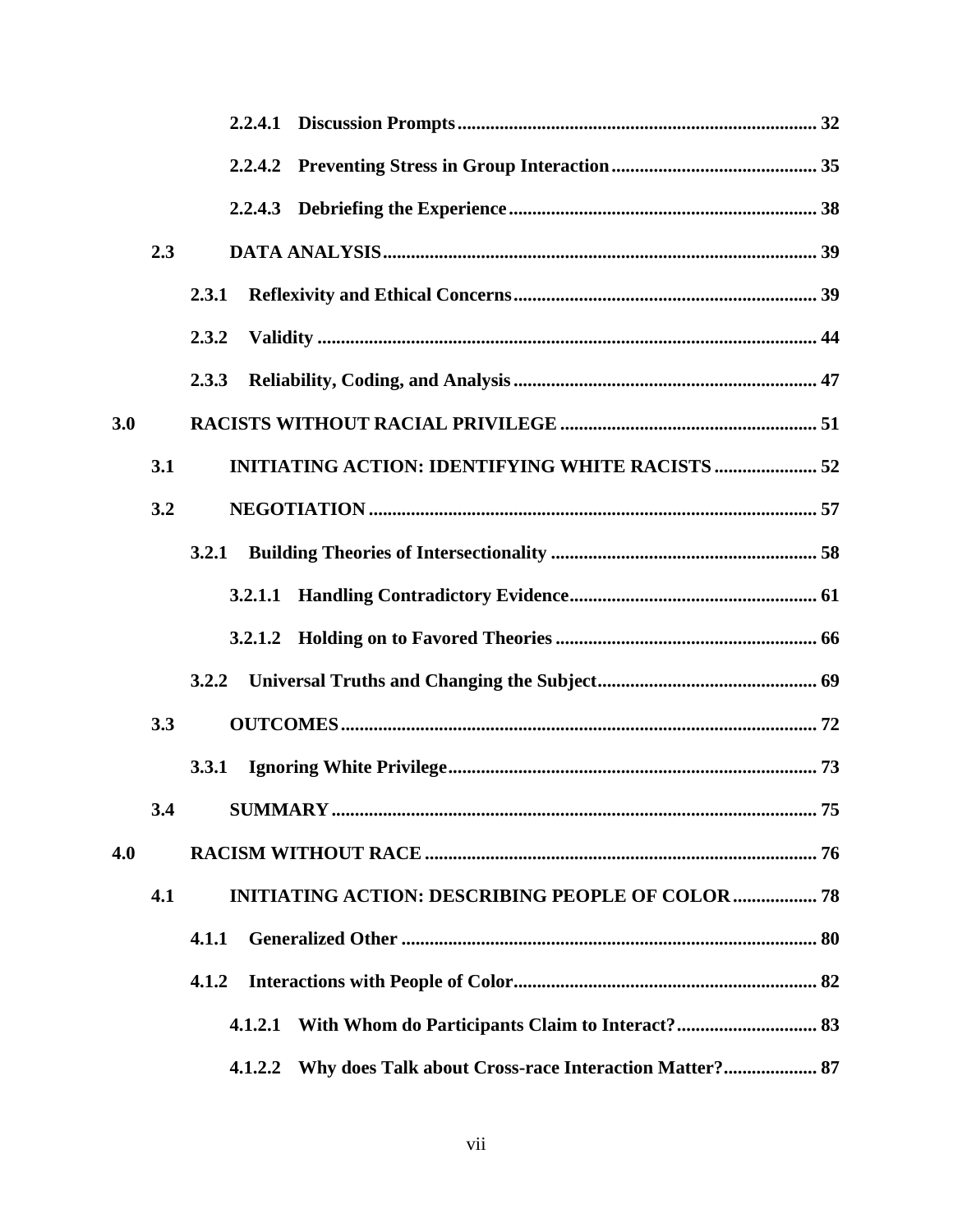|     |     | 4.1.2.3 Do Participants Exaggerate their Cross-race Interactions?  90            |  |
|-----|-----|----------------------------------------------------------------------------------|--|
|     |     | 4.1.3                                                                            |  |
|     | 4.2 |                                                                                  |  |
|     |     | Mentioning Cross-race Interaction as Proof of Racial Tolerance  96<br>4.2.1      |  |
|     |     | 4.2.2                                                                            |  |
|     |     |                                                                                  |  |
|     | 4.3 |                                                                                  |  |
|     |     | 4.3.1                                                                            |  |
|     |     | <b>Sustaining Negative Stereotypes and Hiding Racial Inequality 117</b><br>4.3.2 |  |
|     |     | 4.3.3                                                                            |  |
|     | 4.4 |                                                                                  |  |
| 5.0 |     |                                                                                  |  |
|     | 5.1 |                                                                                  |  |
|     | 5.2 |                                                                                  |  |
|     | 5.3 | "HE STILL HAD TO FACE MAJOR CHALLENGES" 131                                      |  |
|     | 5.4 |                                                                                  |  |
|     | 5.5 | "I'M NOT BLACK SO I DON'T KNOW"<br>136                                           |  |
|     | 5.6 | "LEANING TOWARD A RACIST WAY OF SAYING SOMETHING". 140                           |  |
|     | 5.7 |                                                                                  |  |
| 6.0 |     |                                                                                  |  |
|     | 6.1 |                                                                                  |  |
|     | 6.2 |                                                                                  |  |
|     | 6.3 |                                                                                  |  |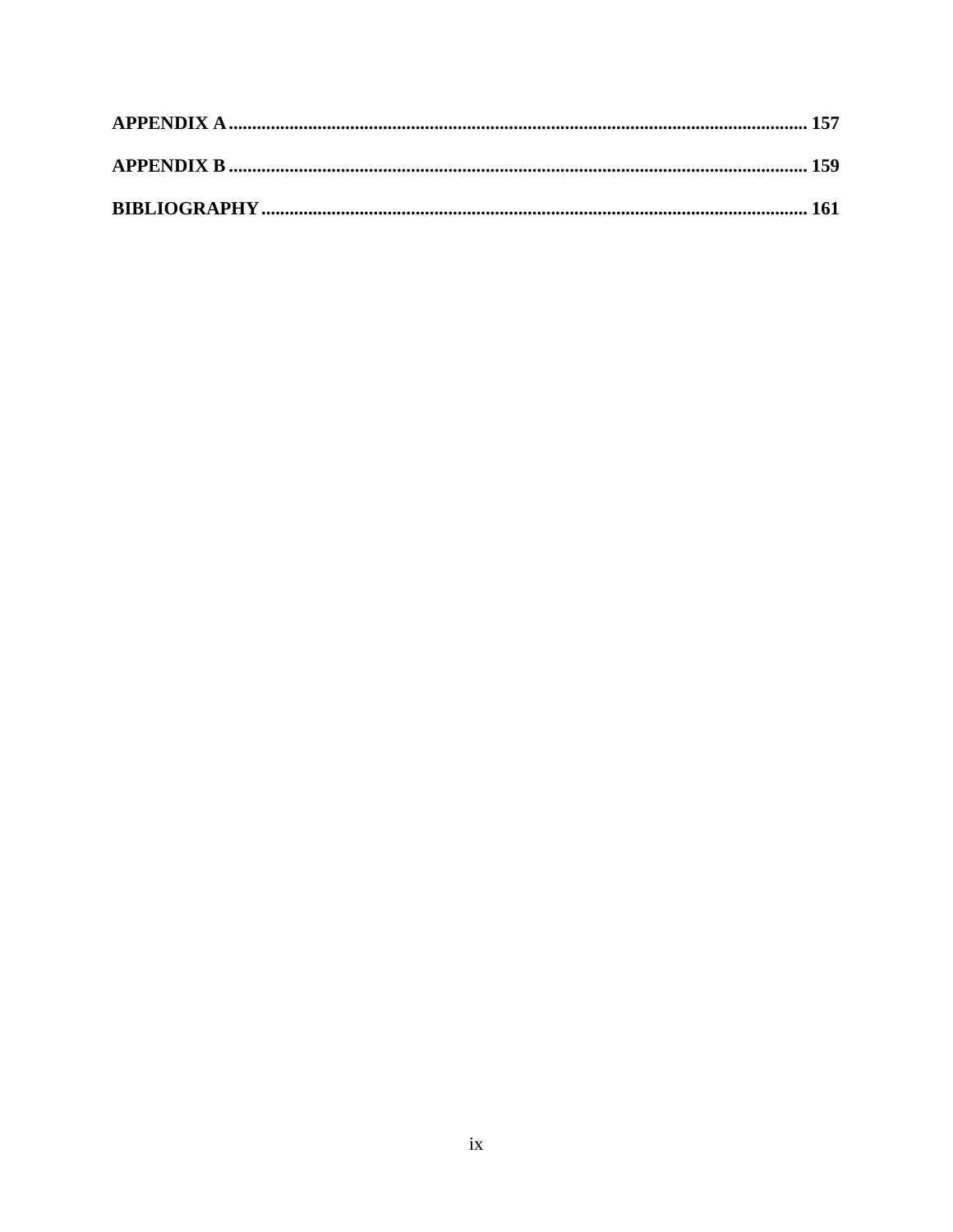# **LIST OF TABLES**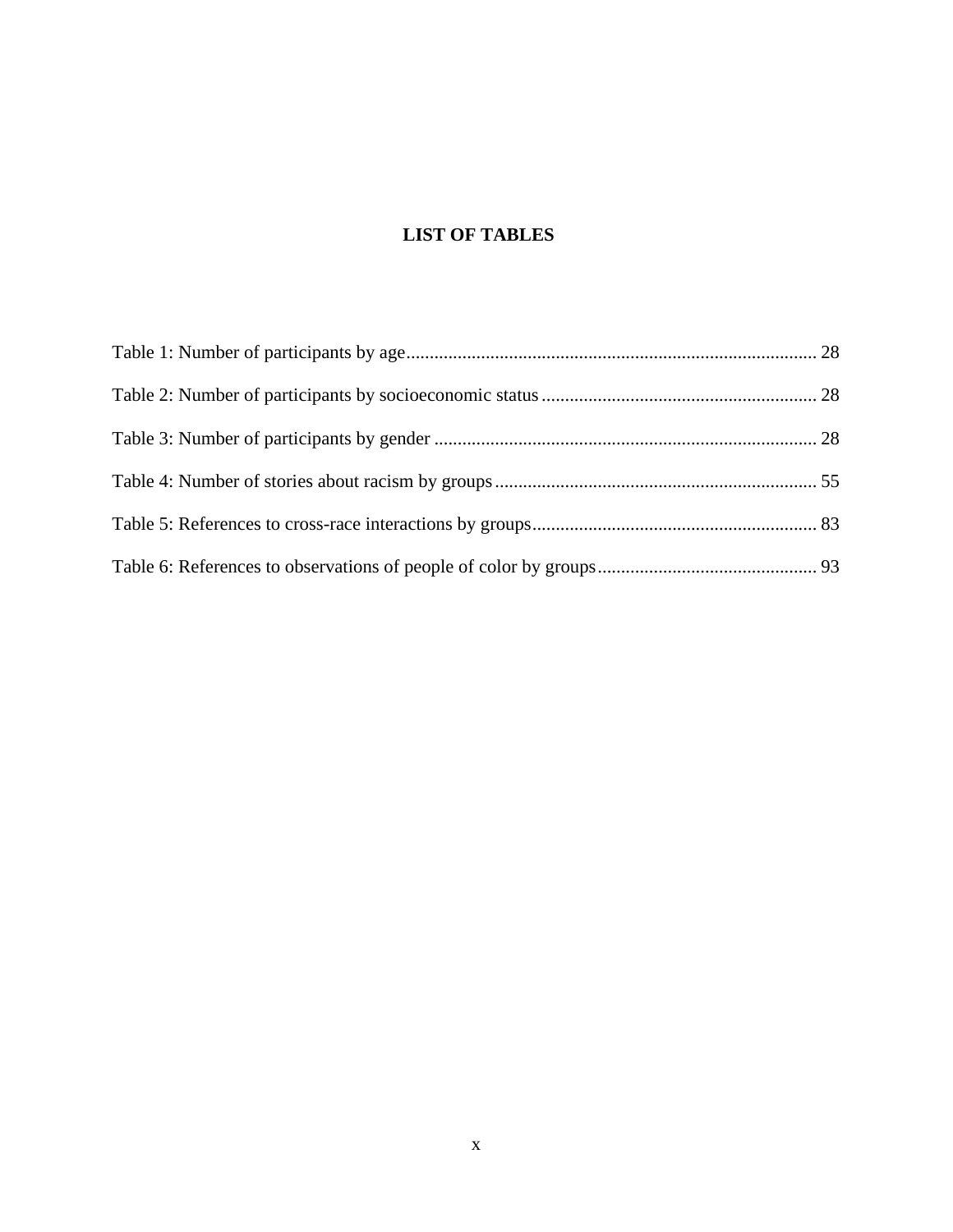### **PREFACE**

<span id="page-10-0"></span>The preface is the hardest part of the dissertation to write. There are not words strong enough to express my deep appreciation for all those who have given me support. Kathy Blee, my mentor and dissertation chair, stood by me through each seemingly endless phase of this process. With kindness and insight, she shaped my thinking, developed my skills, sharpened my writing, and kept me on the right path. I never had a problem Kathy couldn't solve. My greatest hope is to do her proud as a scholar and educator.

Meeting with my dissertation committee was one of my favorite professional experiences at Pitt. I am endlessly thankful for John Markoff's ability to see the unexpected, Akiko Hashimoto's practical advice, and Janet Schofield's willingness to work with me from the other side of the globe. Our meetings excited, challenged, and inspired me. Special thanks go to Janet for being the best instructor a TA could have and to John for teaching the infamous Social Movements class in which so many of us formed lifelong friendships.

This research was made possible by the Provost Development Fund and a small grant from Dr. Blee for participant incentives. It was also made possible by less traditional forms of funding: Jane Schuchert Walsh, Margee Kerr, and the entire Gray family, who provided hours of free childcare; Kathy Hendry who flew in help when all seemed lost; and my parents, who gave selflessly in more ways than I can measure. Mom and Dad - you always seemed to know exactly what I needed. I strive to live with your integrity, parent with your grace and wisdom, and return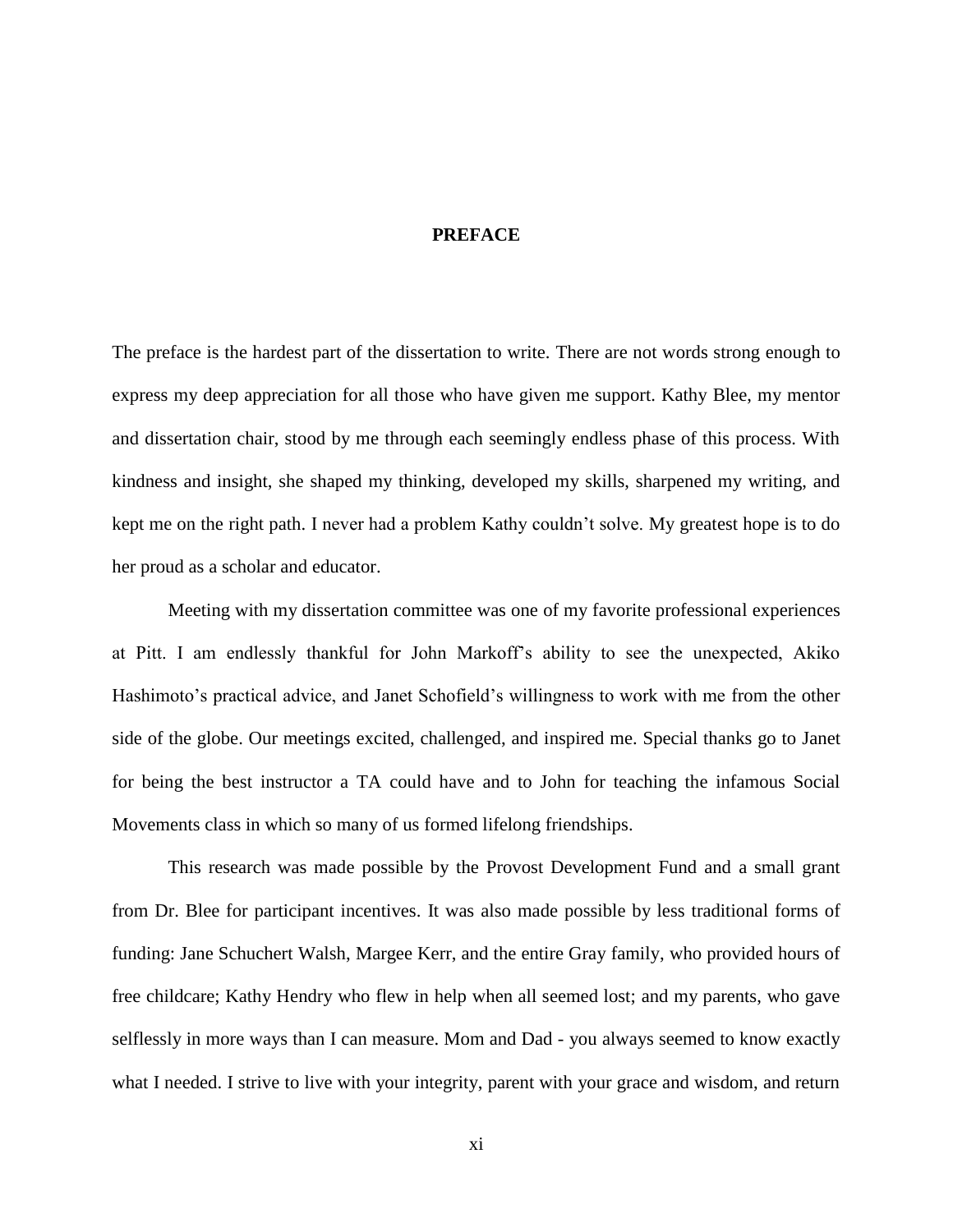all the love you have given me tenfold. I never could have done this without you. Thanks are also due to Nancy Kasper working hard behind the scenes to sort out paperwork and get my study off the ground. Each of you moved mountains for me and I am forever indebted to you.

 Thanks go to everyone who read early outlines and chapters, helped me solve logistical problems, and talked me through the more challenging analytical puzzles in this project. To the Writing Group (you know who you are!), I say thank you. Please know I will read your work anytime. I am especially appreciative of Kelsy Burke whose thoughtfulness and keen eye for the big picture always made ideas click and words flow. A shout of thanks also goes out to my research participants who gave up their time to be a part of this study and who stayed willing to engage the conversation no matter where it led them.

I can't imagine doing this without the support of my dear friends, especially Majo Alvarez, Michael Bourne, Donna Edwards, Kathy Hendry, Margee Kerr, Missy Swauger, Jane Schuchert Walsh, and Amanda Widro. You pushed, pulled, and prodded me through and I love you for it. I also can't imagine doing this without my extended family, too big to name, who have always believed in me. You are my foundation and I thank you for everything.

Finally, for my husband, Ronald Gray, and two fantastic children, Ron and Iza: there are no words. We did this together and it wasn't always easy. But you gave me patience, confidence, time, joy, and love. You saw me through the best and worst of it. You inspired, engaged, and challenged me. You are my everything and this work is dedicated to you.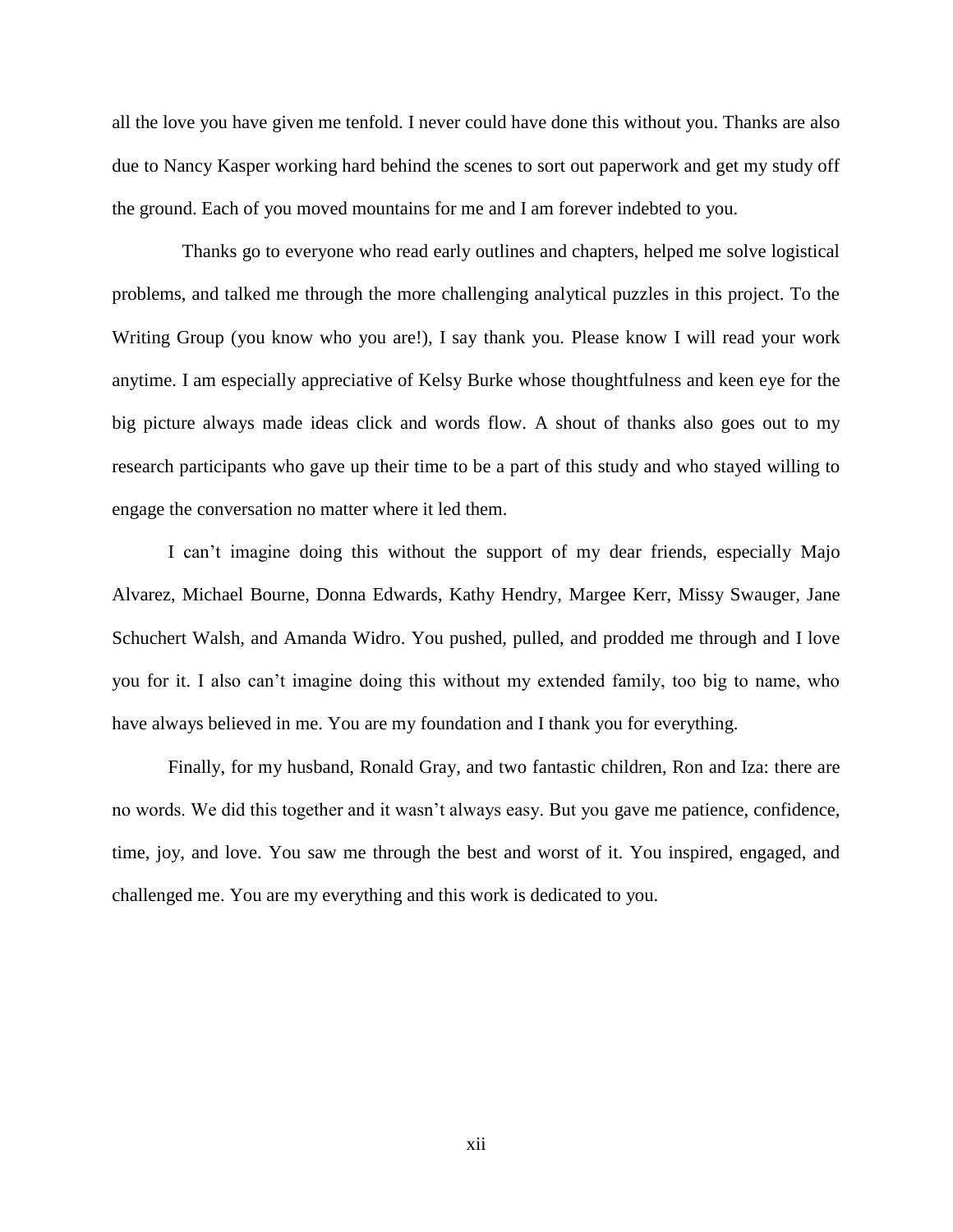#### **1.0 INTRODUCTION**

<span id="page-12-0"></span>What people say about race and how they say it reflects more than just individual racial attitudes: the way people talk about race constructs and deconstructs the racial status quo. Through talk we negotiate what is expected, acceptable, meaningful, and good when it comes to the definitions and treatment of different racial groups. This is particularly true of whites, whose race gives their talk a privileged place in American society. In this descriptive and explanatory study, I analyze interactions among whites as they discuss race in order to determine how and if their interactions shape the contemporary racial ideology underpinning white privilege.

Previous studies have shown that whites' way of talking about race is highly patterned, shared (unevenly) across gender and socioeconomic groups, resistant to most formal education, and even used by people of color to some extent (Ansell 1997; Barr 2010; 2003; Carr 1997). When discussing race, whites can explicitly tie the problems or inferiority of groups to their racial status. Alternately, race talk can be coded and inexplicit, focusing on seemingly race neutral arguments to defend the racial status quo. This way of talking, often called "colorblind racism," is a more recent historical development which some argue is the dominant form of public race talk in the US today (Frankenberg 1993; Zamudio and Rios 2006). Whether explicit or coded, race related utterances can be usefully conceptualized as both reflecting and reinforcing dominant racial ideology.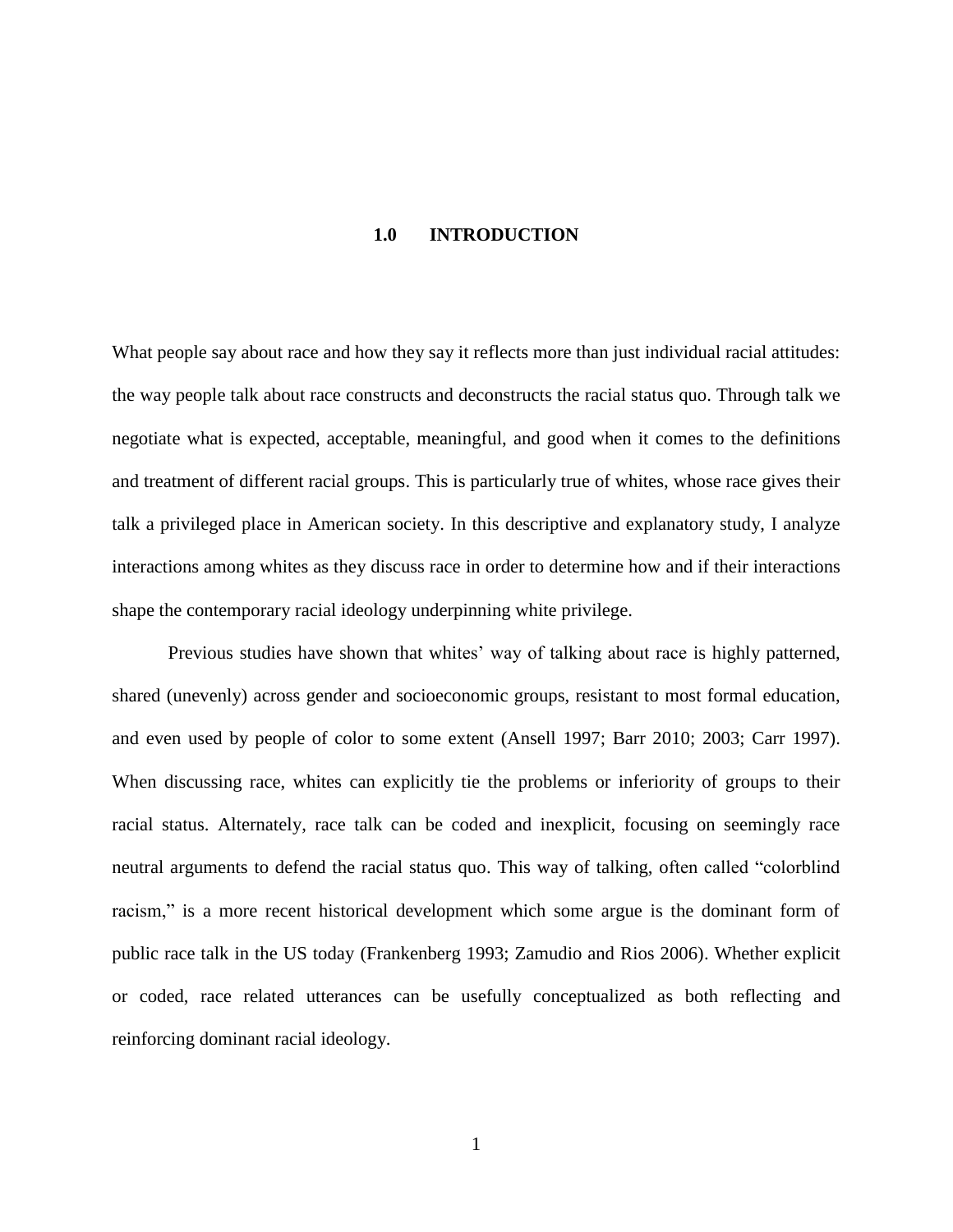Yet race talk, like all social phenomena, must continuously be reconstructed and so it retains an unfinished and even vulnerable character. When we analyze race related claims only as individual utterances, we fail to examine the ways claims get accepted, rejected, or adjusted throughout a conversation. We can best understand the dynamic nature of racial ideology if we examine the processes through which people work together to build descriptions of race, racial groups, racial inequality and colorblindness. Toward that end, I conceptualize race talk as an interactive process of negotiation that people engage in during conversations about race. I move away from interview based studies of race talk and adapt the traditional focus group design to maximize my ability to observe interaction among whites. This conceptualization and methodology allow me to more fully examine *how* ways of talking support but also potentially undermine racial ideology.

### **1.1 FROM OVERT TO COVERT RACISM**

<span id="page-13-0"></span>For much of U.S. history dominant racial ideology was apparent in overtly racist rhetoric and actions. From the sixteenth to the early nineteenth centuries, whites justified slavery by developing a belief in their own biological fitness and intellectual superiority relative to other darker-skinned groups. Such biological determinism enabled the continuation of a system of racial inequality in a nation increasingly committed to equal rights for all citizens (Fredrickson 2002; Winant 2001). Without undermining their sense of religious, moral, and political integrity, whites could exploit people of color as free labor and exclude them from participation in civil society. After Emancipation, this exclusion took the form of legalized and violently enforced social segregation and discrimination that stood as undeniable evidence of the explicit white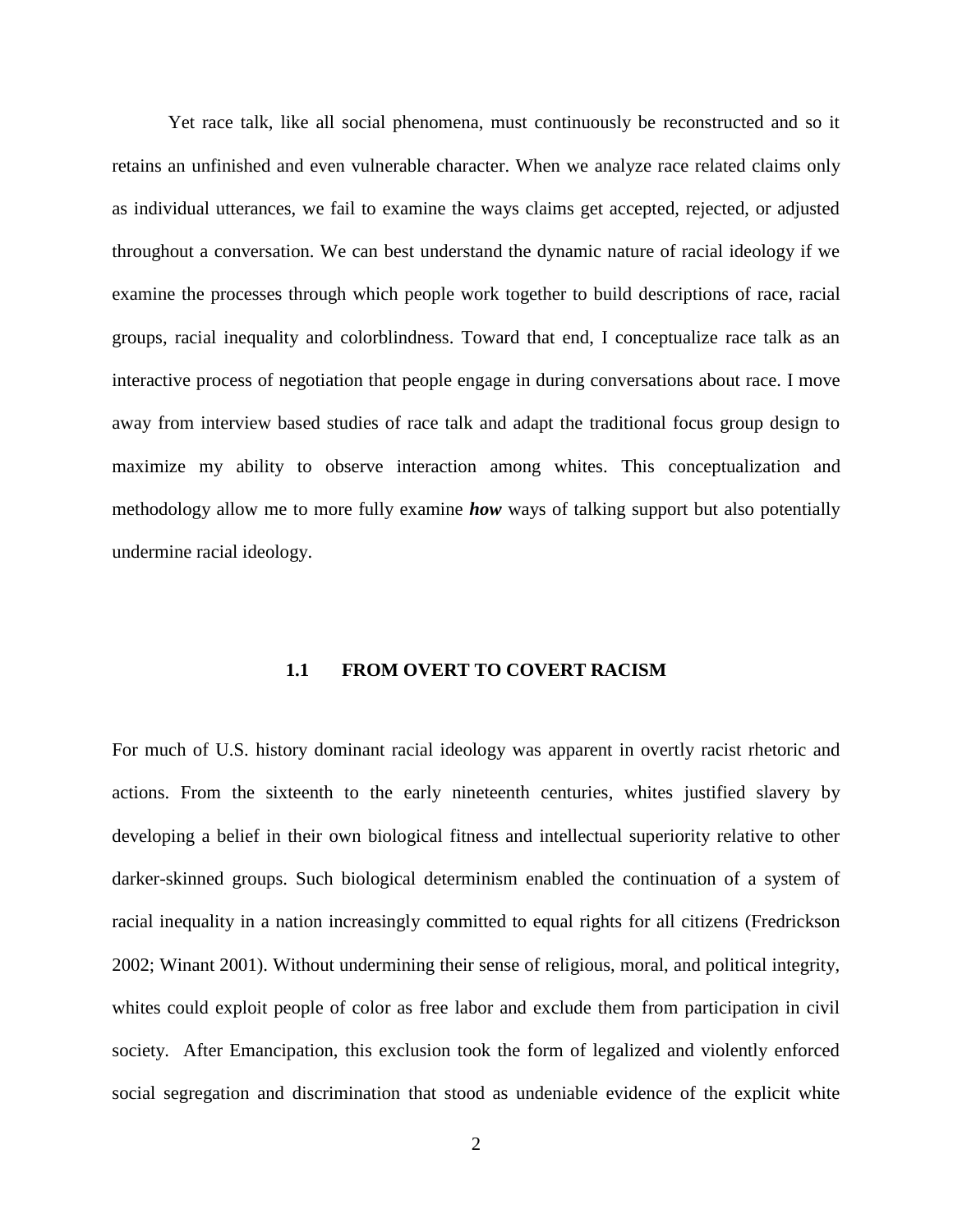supremacist racial ideology that dominated the first half of the twentieth century (Blee 1991; Fredrickson 2002; Winant 2001).

This overtly racist regime was difficult to sustain in the post-WWII era. The WWII era European Holocaust had made more obvious the moral repugnancy of extreme racism. Also growing anti-colonial struggles and the start of the Cold War increased the political need for America to appear committed to egalitarian ideals (Fredrickson 2002). As these global pressures increased, the U.S. experienced "massive migration, intense mobilization of racially subordinate subjects demanding their political and social rights, and widespread reform of state institutions where racial matters were at stake" (Winant 2001:33). Shifting post-war sentiments and increasing resistance to white supremacy in the U.S. culminated in the Civil Rights Movement, which accomplished increased legal rights for people of color and delegitimized overt claims of white superiority (Morris 1984; Winant 2001).

Did the gains of the Civil Rights Movement make race irrelevant in US society? Certainly survey research has found a marked improvement in whites' racial attitudes (Sniderman and Piazza 1993). Yet researchers argue that hopeful survey findings signal a need for better methods as much as the reality of better race relations (Bonilla-Silva and Forman 2000). Traditional survey methods cannot capture the full meaning of whites' racial attitudes because these attitudes are now embedded in "new forms of racism that are moral in character" (Lamont 2000:71). That is, whites use seemingly nonracial moral frameworks to reject racially progressive policies, such as Affirmative Action, without using explicit public expressions of white supremacy (Berry and Bonilla-Silva 2008; Bonilla-Silva 2003; Kaplan 2011; Lamont 2000; Milner 2011). Alternately called "symbolic racism" (Kinder and Sears 1981), "laissezfaire racism" (Bobo and Smith 1994), "new racism" (Ansell 1997), and "colorblind racism"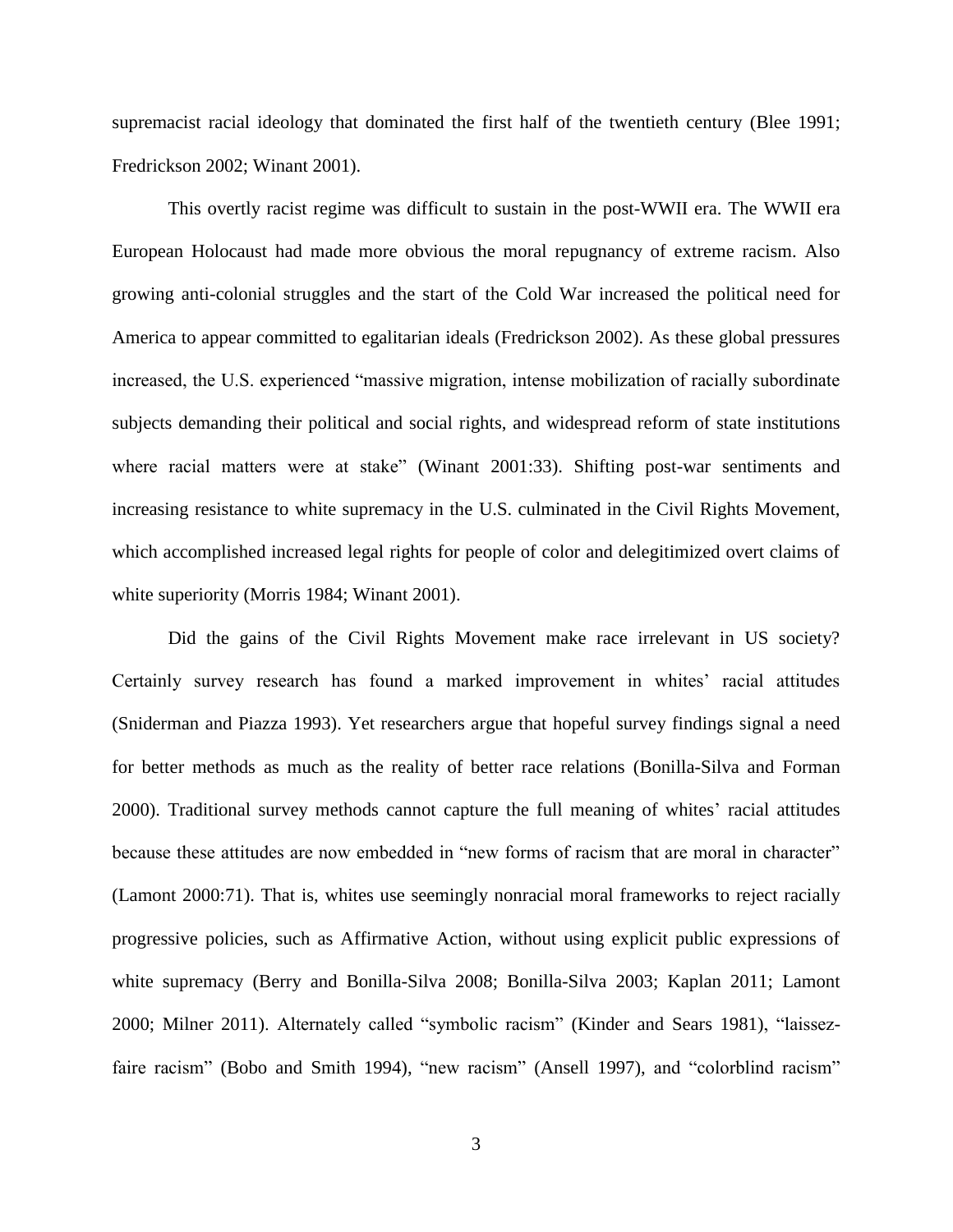(Bonilla-Silva 2003; Carr 1997), this contemporary racial ideology allows whites to support the racial status quo and contribute to the continuation of race-base stratification in the U.S. (Kinder and Sears 1981).

#### <span id="page-15-0"></span>**1.2 CHARACTERISTICS OF CONTEMPORARY RACE TALK**

Since surveys often underestimate whites' support for racial inequality, researchers have turned to more qualitative methods, such as interviews, to measure contemporary racial ideology. By examining the nature of talk about race researchers have uncovered many mechanisms that support contemporary racism. In this section, I discuss these mechanisms, focusing on the connections between the "color-evasive" and "power-evasive" nature of race talk (Frankenberg 1993), the moral frameworks rationalizing this talk (Bonilla-Silva 2003; Lamont 2000), and the particular discursive strategies that make up its key expressions (Bonilla-Silva 2003; Bonilla-Silva and Forman 2000; Bonilla-Silva, Lewis, and Embrick 2004; Frankenberg 1993; Trepagnier 2006). Then I discuss how the nature of contemporary race talk, as culturally situated yet elastic, requires continuous negotiation by whites in conversations about race.

In her seminal study of white women's identity construction, Ruth Frankenberg (1993:150) explains that most race talk is a "polite or public language," which is "color-evasive" in that it refuses to admit recognition of race difference and the importance of race in determining social and economic outcomes. Whites' refusal or inability to acknowledge racial inequality most directly underpins two of the "central frames of colorblind racism"<sup>1</sup> discussed by

 $\overline{a}$ 

<sup>&</sup>lt;sup>1</sup> Frankenberg (1993;272-273) argues that the "colorblind" terminology "is misleading in that this discursive repertoire is organized around evading difference or acknowledging it selectively rather than not 'seeing' differences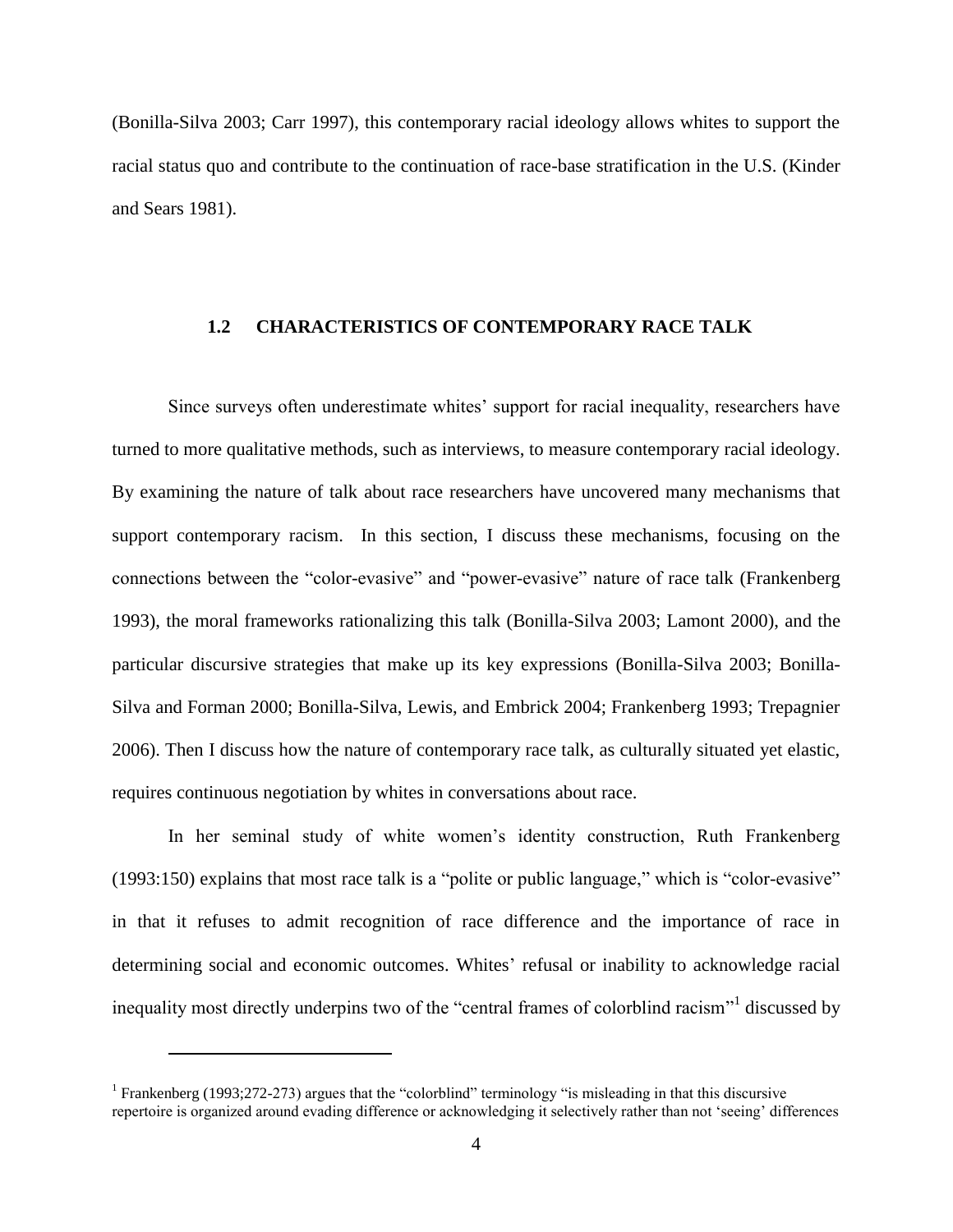Bonilla-Silva (2003:25): abstract liberalism and minimization of racism. Colorblind racism frames are "set paths for interpreting information" that provide "intellectual roadmaps" for whites and help them state "racial views without appearing irrational or rabidly racist" (Bonilla-Silva 2003:26, 48). Of the four frames identified by Bonilla-Silva, abstract liberalism is the most ideological and important one employed by whites. Abstract liberalism refers to a belief in abstract notions of equality that are not specifically backed by support for liberal policy changes.

Abstract liberalism gives whites a way to claim adherence to the Civil Rights Movement's assertion of equal opportunity while refusing to support practical social, political, and economic attempts to change the racial status quo. This frame is color-evasive because it "necessitates ignoring the fact that people of color are *severely* underrepresented in most good jobs, schools, and universities" (Bonilla-Silva 2003:28). Instead of acknowledging group experiences of oppression or privilege, which requires acknowledging race (Wu 2002), whites profess a lack of racial bias and emphasize the individuality of people, the ability to improve oneself through hard work, and free competition in economic markets (Bonilla-Silva 2003).

This emphasis requires utilization of another frame of colorblind racism: the minimization of racism. The only way to argue that individual effort determines social and economic outcomes is to first argue that such effort is not inhibited by racial bias, legacies of past discrimination, or other race related barriers. To do this, whites must underestimate the amount of racial inequality still present in the U.S. In his analysis of the Detroit Area Survey, Bonilla-Silva (2003:43) found that only 32.9 percent of whites "agreed" or "strongly agreed" with the statement "Blacks are in the position that they are today as a group because of present day discrimination." Overall, whites believe race does not impact life chances.

 $\overline{a}$ 

of race, culture and color." I agree with her assessment but still have chosen to use the term "colorblind" because it is commonly accepted by race scholars and it is the language whites use to describe their own views of race.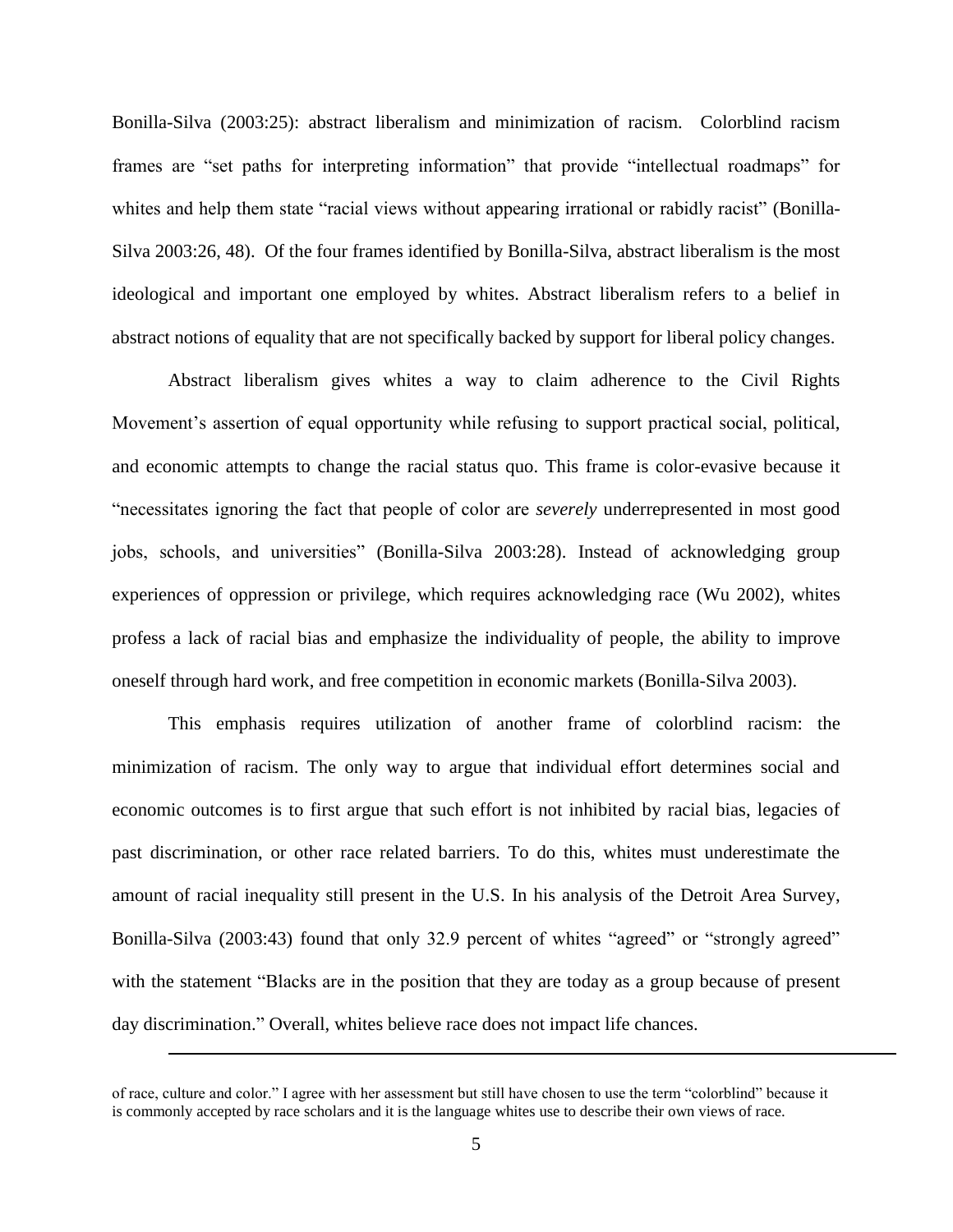When whites fail to realize the impact of discrimination on people of color and emphasize individualism instead of group membership in their evaluation of life chances, they are being color-evasive. Specifically, this color-evasiveness allows them to affiliate themselves with the tenets of the Civil Rights Movement, overstate the amount of racial progress seen over the last 50 years, and justify the continuation of a system that privileges them (Blinder 2007; Frankenberg 1993; Tynes and Markoe 2010). Color-evasive frames go largely uncontested in dominant society.

In addition to being color-evasive, race talk is also "power-evasive": it denies the existence of a system of inequality that creates dominant and subordinate groups (Frankenberg 1993). While color-evasiveness results in an inaccurate assessment of how much inequality exists, power-evasiveness results in an inaccurate assessment of where inequality comes from. When being power-evasive whites are paying "selective attention to difference," focusing on perceived cultural and moral differences between racialized groups (Frankenberg 1993:156). This tendency to racialize perceived cultural difference and express perceived racial difference in terms of culture has been called "cultural racism" (Ryan 1976) and is one of the frames of colorblind racism discussed by Bonilla-Silva (2003). Because this study examines how groups focus race related conversations on or away from an investigation of racial privilege, it improves our understanding of how cultural racism operates.

Michèle Lamont's study of the moral codes of working class men helps explain why cultural racism is an important ideological framework. Lamont argues that moral frameworks are an essential part of "boundary work" through which groups "construct similarities and differences between themselves and other groups" (2000:3). In the U.S., these moral frameworks are imbued with racialized cultural repertoires and language that help whites make sense of their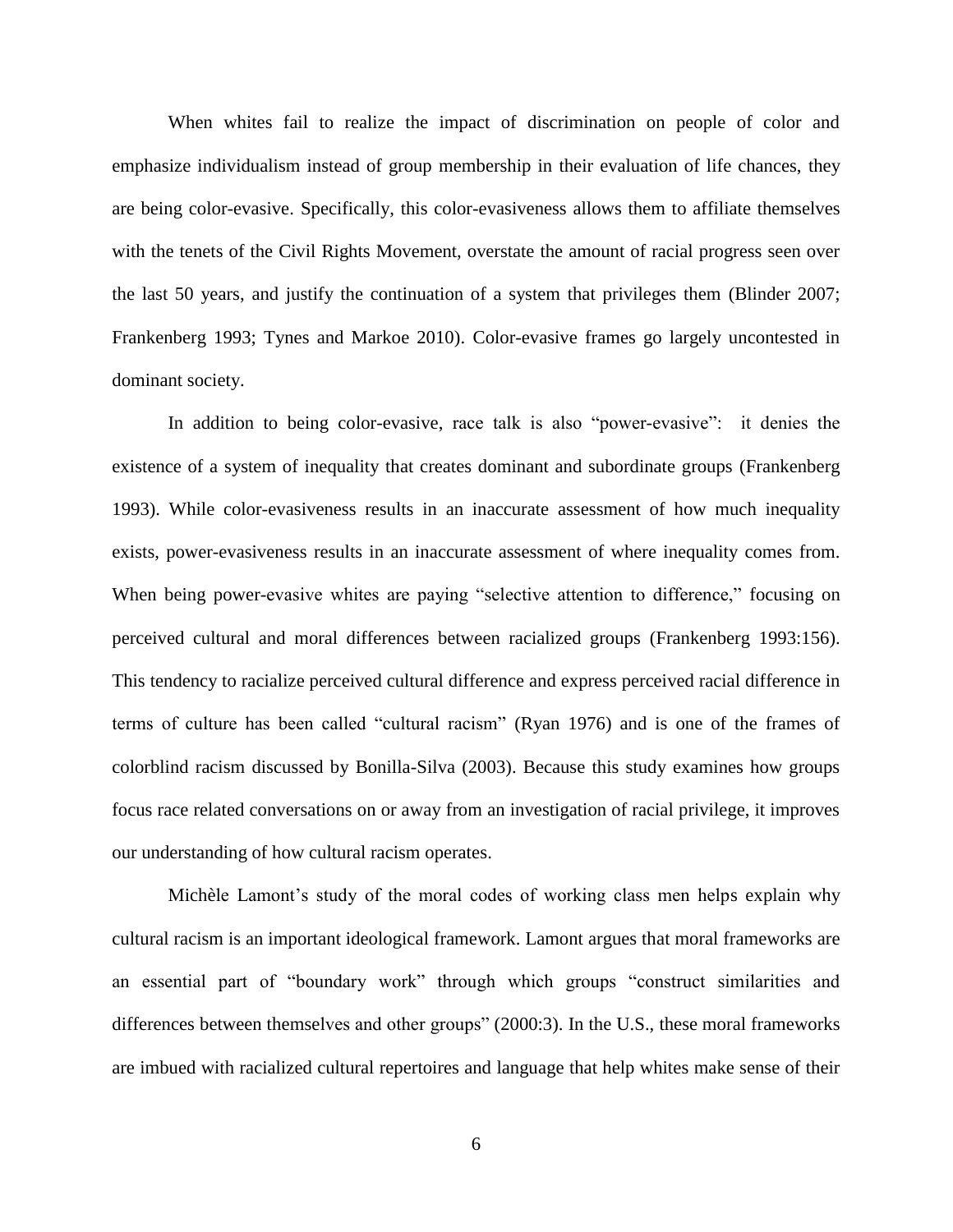social world and encourage them to blame blacks for their own inability to succeed (Bonilla-Silva, Lewis, and Embrick 2004; Lamont 2000). These moral and cultural frameworks coupled with the tendency to naturalize difference, give whites a worldview that explains racial inequality as the result of black cultural inadequacies and natural forces beyond anyone's control (Bonilla-Silva 2003). This worldview is power-evasive because it fails to acknowledge white privilege or institutional discrimination as sources of inequality.

"White privilege" refers to the unearned benefits whites receive because of their social location within a system of racial stratification. White privilege is a central aspect of race and racial inequality yet it is not often mentioned in color- and power-evasive conversations about race. When whites are unwilling or unable to identify white privilege during discussions of racial difference and racial inequality, they obscure the causes of the differences and inequalities they observe and support the dominant racial ideology that privileges them.

Studies of contemporary race talk have revealed an array of discursive strategies that whites use when discussing race. For instance, Bonilla-Silva (2003) lists strategies such as claiming not to be racist, claiming to have black friends, claiming not to see color, expressions of ambivalence ("yes and no, but…"), use of diminutives ("just a little bit against it"), uncommon incoherence, and confessing to have a racist relative/friend. Houts (2004) confirms many of these strategies and draws our attention to other strategies such as whispering, eye rolling, mentioning attempts to avoid mixed race encounters, and telling jokes. These discursive strategies are subtle ways whites indicate their views on race without directly addressing inequality or the ways race impacts life chances.

Manifested as abstract liberalism, minimization of racism, cultural racism, and naturalization, color- and power-evasiveness characterize some of the logic that motivates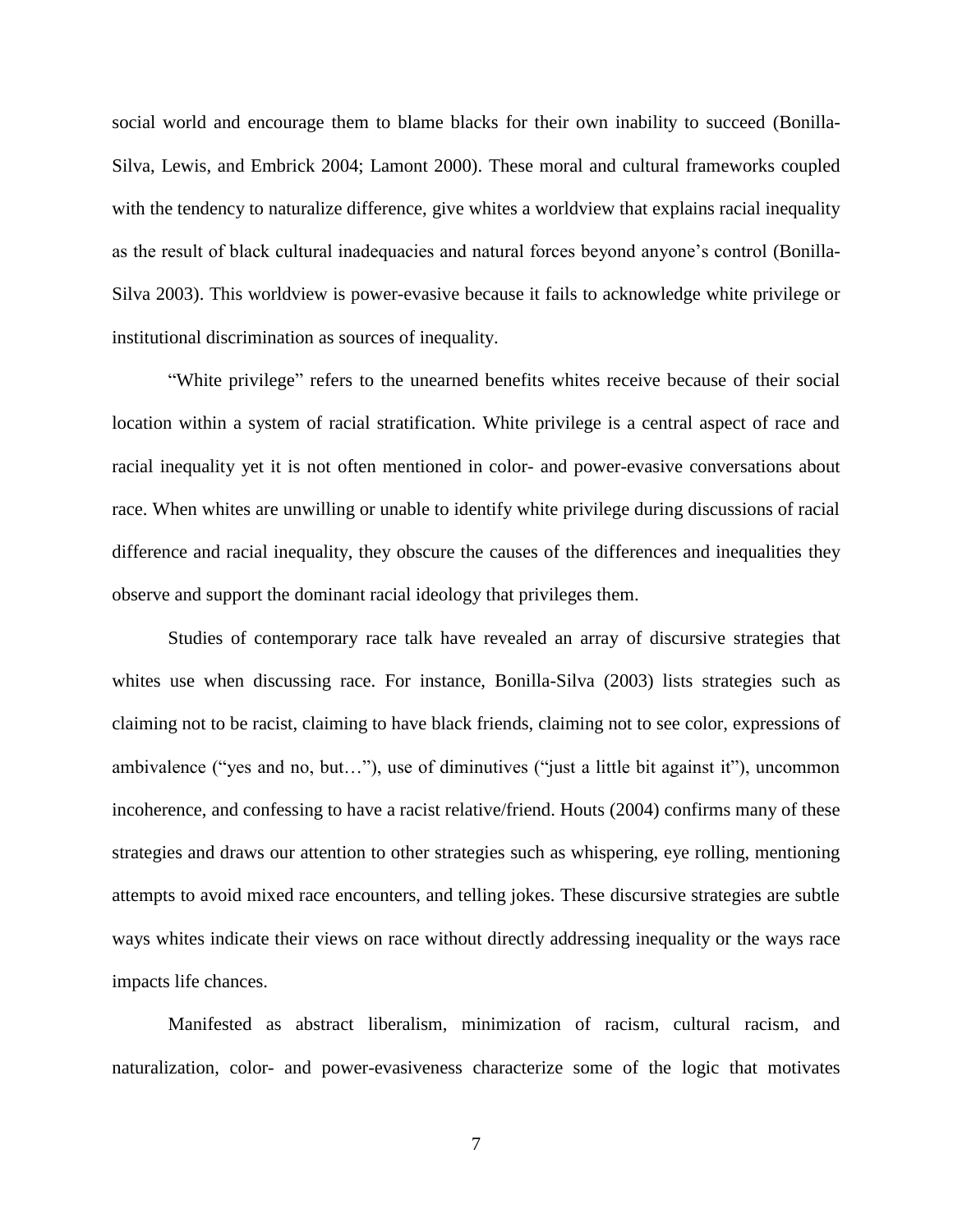contemporary race talk. This logic is used with remarkable consistency by different populations, including white men and women, despite different class and educational backgrounds (Bonilla-Silva 2003; Frankenberg 1993; Mazzocco, Cooper, and Flint In Press). Researchers also have established the persistence of similar ways of talking among younger whites (Blinder 2007; Bonilla-Silva and Forman 2000), in non-American populations (Ansell 2006; Steyn and Foster 2007), and even by people of color to some extent (Barr 2010; Bonilla-Silva 2003; Carr 1997). Contemporary race talk reflects and reinforces the logic of a color- and power-evasive racial ideology.

### **1.3 CONVERSATION AS SITUATED SPEECH**

<span id="page-19-0"></span>Talk is a crucial form of social action through which individuals construct, organize, legitimize, and justify their social world (Wetherell 2003). Moreover, talk is a form of interaction. This interaction is situated in a conversation or series of conversations and embedded in a broader historical context that limits and shapes the ways talk can be used. In order to analyze race talk, we must take seriously the interactive nature of talk and examine talk outside of the traditional researcher-directed interview setting.

Previous studies that measure race talk tend to ignore importance of interaction, often by ignoring the role of the interviewer in constructing the race talk observed in interview based studies (for instance see Bonilla-Silva 2003; Frankenberg 1993). Interestingly, even studies that observe race talk within groups tend to analyze individual utterances for patterns of individual self-expression rather than focusing on interactional patterns within groups (for instance see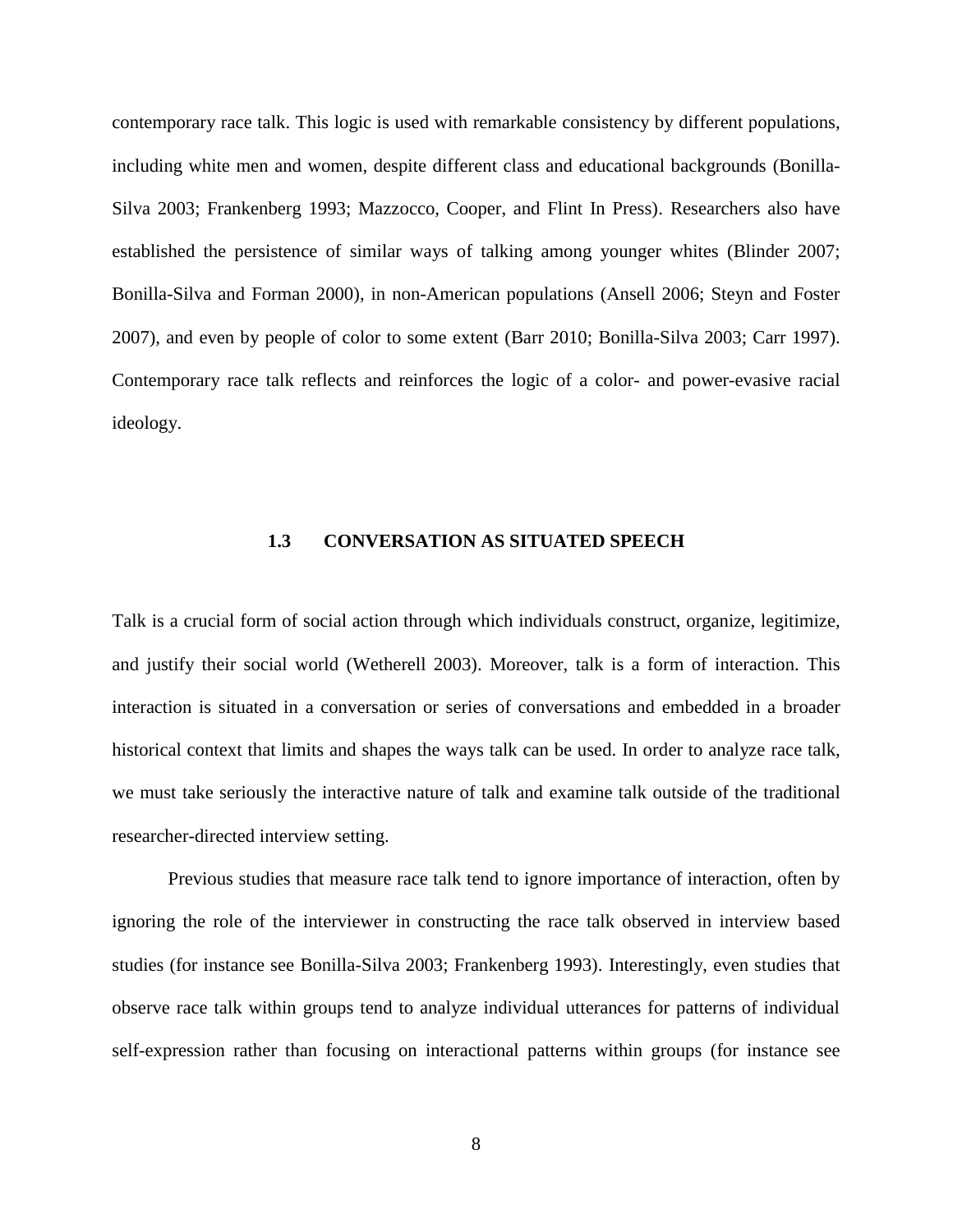Trepagnier 2006). Analyzing race talk as an interactive process requires examining the conversational context in which race talk utterances appear.

Paying attention to the conversational context of talk does not require disregarding the racialized social system in which these conversations are inevitably imbedded. Indeed, understanding these broader systems can help identify race-related utterances as Katherine Walsh (2007) noted in her work on community dialogue. Walsh was a participant observer at "community dialogues" where community members from different racial backgrounds came together to discuss racial inequality. She found that community dialogue did not automatically create a unified discourse in which agreement and similarities were prioritized over an acknowledgment of difference and dissent. Instead these groups attempted to balance claims about difference/multiculturalism and claims about similarity/unity. Walsh's groups told stories both to legitimize and challenge claims. Their stories were linked to the world outside of the immediate conversational context Walsh was measuring. They reflected broader understandings of race that participants had heard, used, and discussed in other settings. The community dialogue setting was the immediate conversational context but it reflected and existed firmly within the racialized social system of the U.S. at the time.

By analyzing the discourses used by community dialogue groups, Walsh revealed how people of color pulled whites away from a focus on similarities across group and pushed them toward an acknowledgment of the ways race differentially impacts different groups. Whether similar dynamics are present among white groups is not clear. Whites must determine which ways of talking will "work" within the conversational context and the broader context of dominant racial ideology. By analyzing the process through which they do this, we can better understand the interactive nature of race talk and how it supports racial ideology.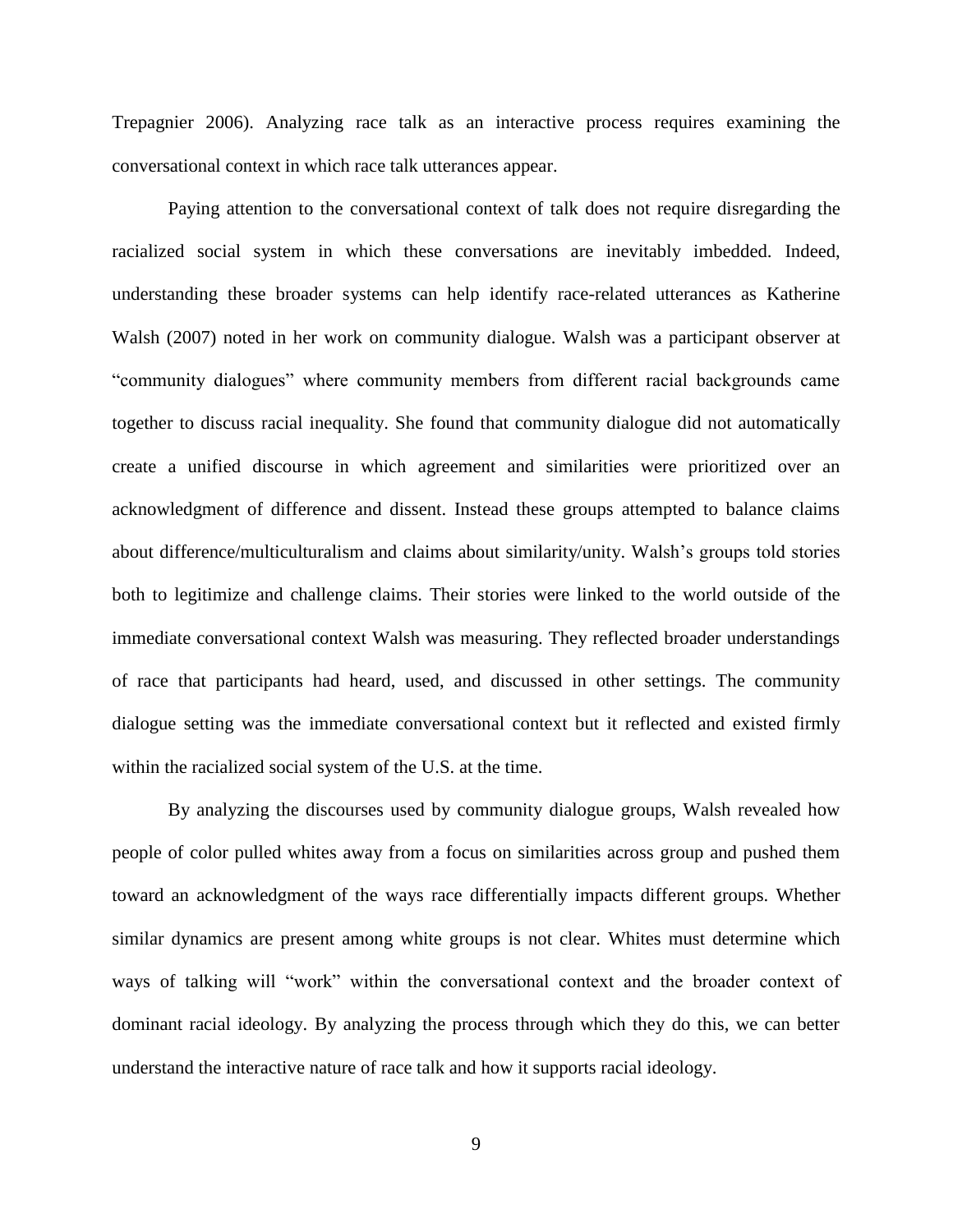#### <span id="page-21-0"></span>**1.3.1 Race talk under negotiation**

Despite having constant exposure to and everyday practice using the flexible arguments and discursive strategies of dominant contemporary race talk (see section 2.2), whites seem uncertain about how their race related claims will be perceived by others. In fact, many of the "frames, styles, and stories" (Bonilla-Silva 2003:26) of colorblind race talk are devices used to avoid direct expression of belief, ward off critique, and otherwise negotiate the uneasy terrain of race related conversations (Trepagnier 2006). Moreover, whites worry about being called racist for racializing situations and people in ways deemed inappropriate by real and imagined audiences (Goff, Steele, and Davies 2008). This suggests that whites doubt their ability to explain their understandings of racial groups, race-based inequality, and racism especially to strangers or mixed race groups. As a normative way of talking, contemporary race talk is surprisingly incapable of giving whites confidence in their discourse.

The uneasy character of contemporary conversations about race suggests that dominant racial ideology is not impervious to challenge. White Americans seem very aware of the fact that there are many approaches to discussions about race even though alternate approaches may be tentative, highly contested, or incompletely held (Bonilla-Silva 2003; Doane 2006). The work of people of color and progressive whites have reached other whites in small ways through editorials, provocative comedy bits, debates among political pundits, racially charged movie scenes, etc. For many whites, the college classroom is one place where they first heard new explanations of racial inequality. Despite this progress, whites continue to use and to hear more traditional ways of talking about race. Whites must negotiate these different ways of talking about race and the ideologies they represent as they work to express their own beliefs about racial difference and inequality.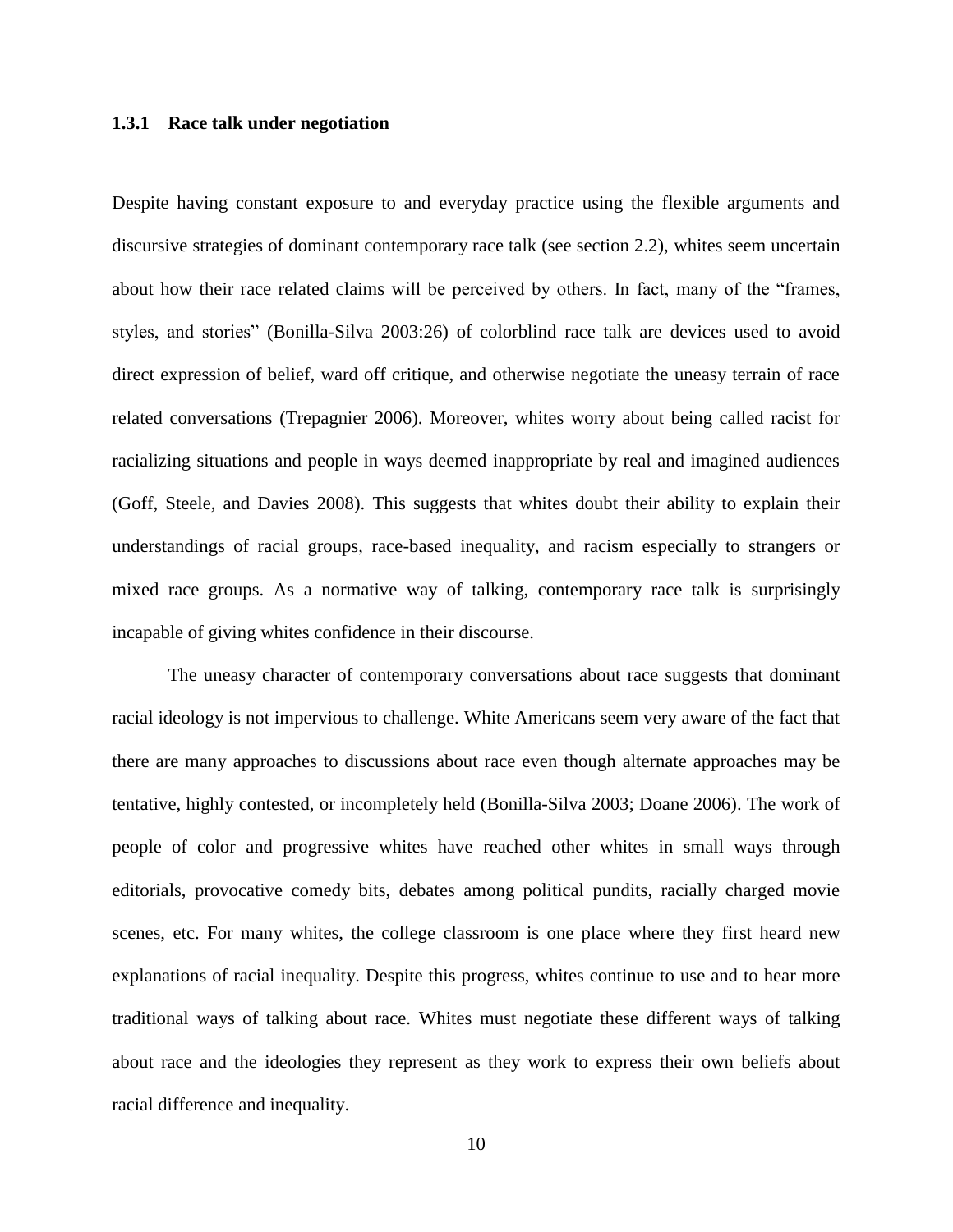Whites do not reconcile conflicting ways of talking about race in isolation. Instead, they talk to each other and must address the concerns and contributions of other whites while attempting to establish and express their own views. Although whites may also discuss race related issues with people of color, the high levels of residential and social segregation in the U.S. means that most whites have few conversations in mixed-race settings. Therefore, how whites handle the uneasy task of discussing race with other whites impacts the credibility and power of the racial ideology they personally support.

Whites' collective negotiation process is an important and understudied dynamic of race talk. Particularly unknown is how whites question and/or challenge race related claims, whether these claims are overtly racist remarks indicative of more traditional biological racism or claims that are more "race cognizant" (Frankenberg 1993), "racially progressive" (Bonilla-Silva 2003), and "antiracist" (Thompson 2001; Trepagnier 2006). It is also unclear what happens when claims go uncontested or when race related claims are followed by requests for justification, supporting evidence, or other challenges and supporting comments or confirmations. We know little, in other words, about how different claims about race and racial inequality are negotiated during discursive interaction.

#### **1.4 SUMMARY**

<span id="page-22-0"></span>How we talk about race matters. Through talk we make meaning of race related claims, draw conclusions about the nature of racial groups, and reveal or hide the reality of racial inequality. Through talk we recreate or undermine the racial status quo.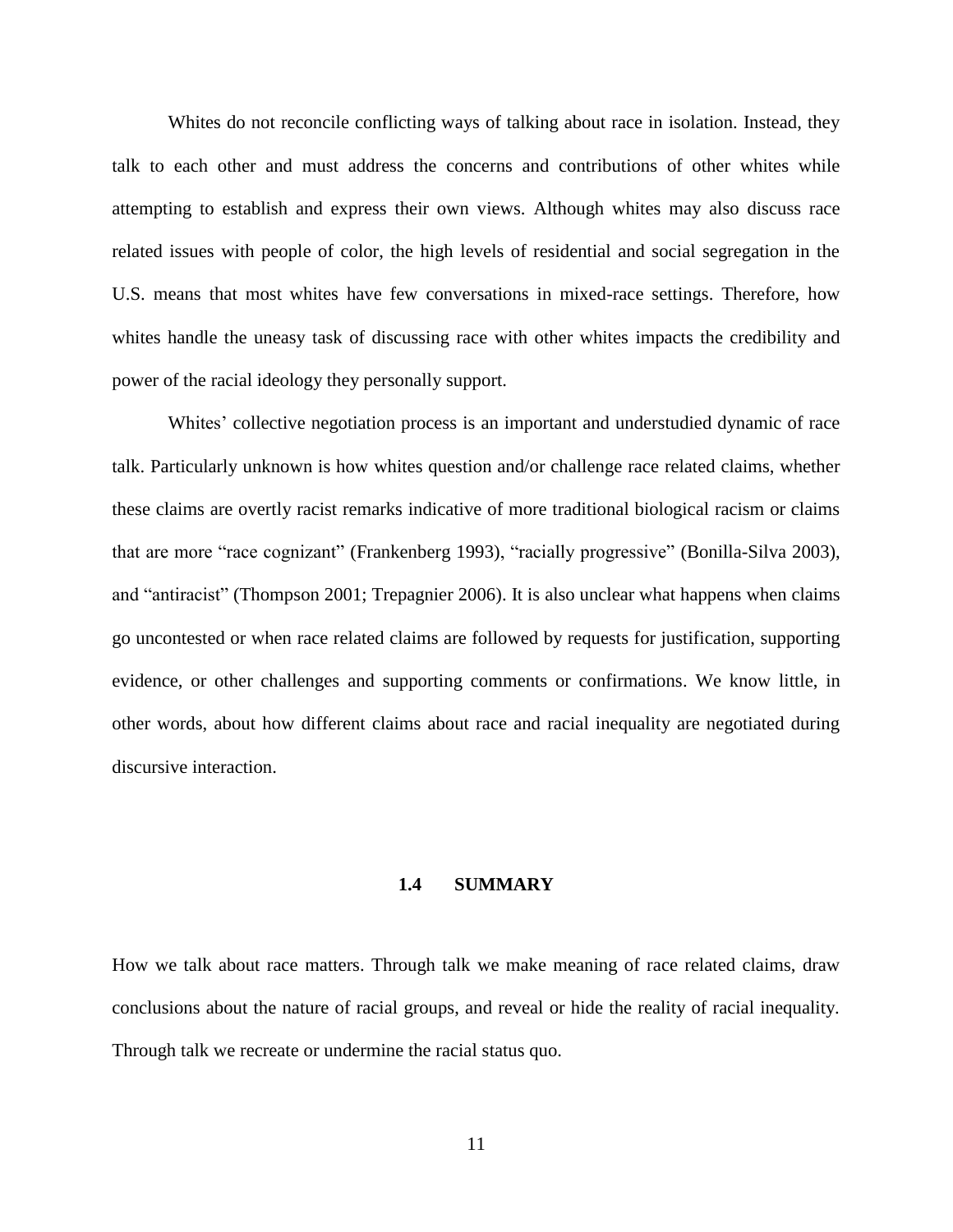Studies of whites' attempts to discuss race suggest they use highly patterned ways to talk about race, especially in public spaces. Yet despite the availability of such patterned ways of talking, whites are unsure how race related claims will be received by others. Evidence of this is in the talk itself. Common phrases reveal whites' pervasive desire to avoid being on the wrong side of debates about racial inequality. For instance, contemporary race talk is laden with fleeting acknowledgments that one's views could be construed as racist and with strategies to quickly exit a conversation about race (Bonilla-Silva 2003; Bonilla-Silva and Forman 2000). White students report using strategies such as "acting extra polite" or "proving they are not racist" by mentioning people of color with whom they have interacted without problems in the past (Houts 2004:67). Whites use these strategies even when talking to agreeable interviewers who aren't challenging their claims, suggesting that whites are consistently aware of and concerned about the existence of racial ideologies and race talk that differ from their own.

Sometimes whites avoid mentioning race at all. Nina Eliasoph (1999) finds that whites sometimes use more progressive race talk in private spaces but then fail to say anything when others make racist comments in public. Also whites have a tendency to whisper when mentioning race, even when the mention is not intended to imply anything other than a physical description (Houts 2004:114). Goff et al (2008) argue that whites' insecurity about their participation in discussions about race or in discussions with black people is so intense that it acts as a "stereotype threat" affecting cognition and task performance. These studies show that whites are either uncertain about what they think about race or they lack the confidence needed to express their race related views openly and clearly.

Despite the pervasiveness of colorblind race talk and whites' "hypersegregation" from communities of color (Wu 2002), whites don't and can't that assume they can predict which type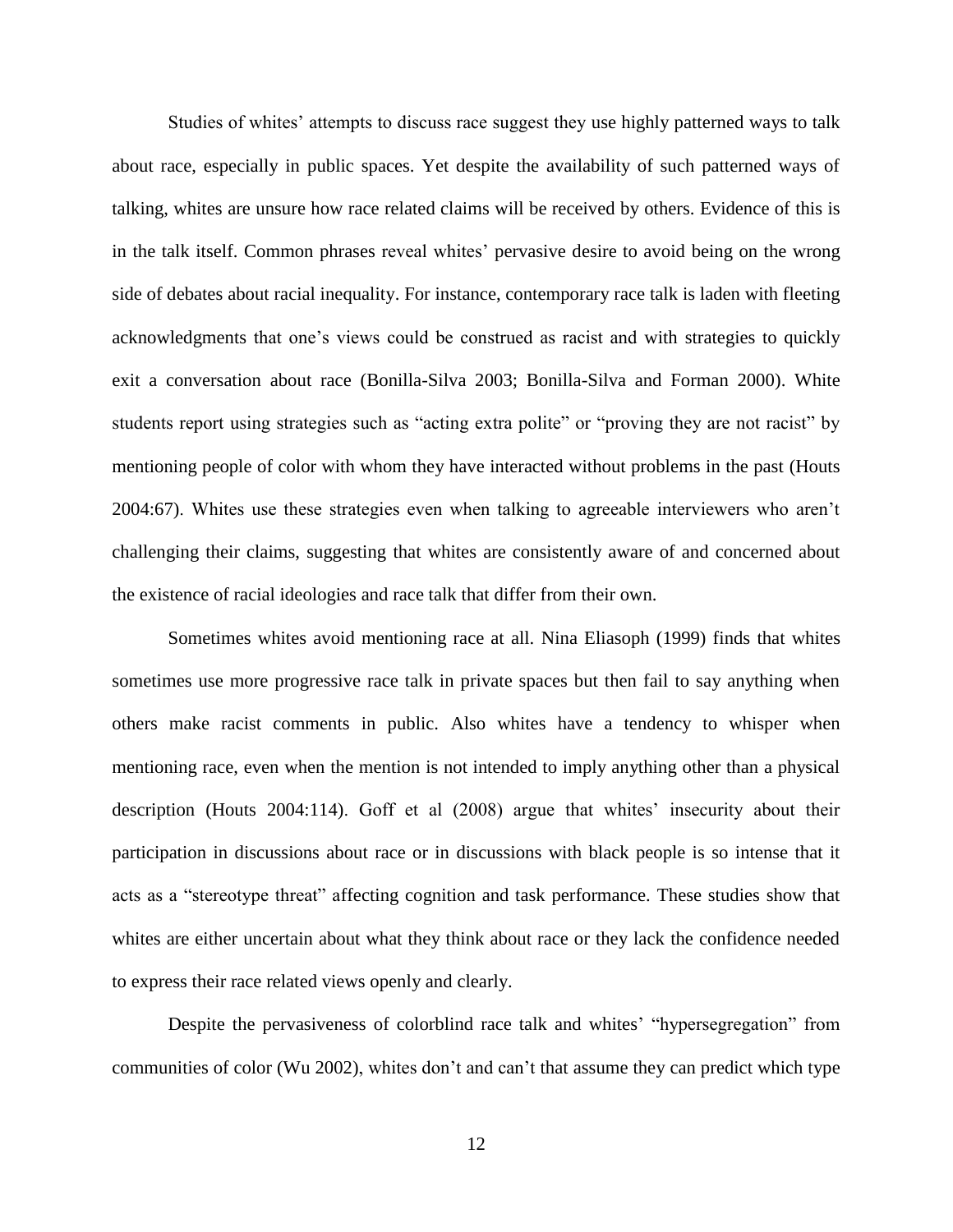of talk will be most appropriate in a new situation. Instead, the appropriateness/inappropriateness of words, phrases, logics, comparisons, premises, etc must be negotiated among all participants. Eliasoph (1999) suggests that this negotiation is ruled by the normative "structures of expression," a kind of conversational etiquette, in which group members are invested. Yet how do whites come to know the etiquette of any given group? How is this etiquette developed, enforced, or altered? In this study, I analyze the ways whites negotiate conversations about race and explain how these negotiations result in the recreation and/or destablization of colorblind race talk.

The unpredictable and interactive nature of talk makes it hard to capture with traditional research methods. Ethnographic research on race talk is difficult because sustained conversations about race are unplanned and infrequent and spontaneous discussion can't be recorded. Yet interview designs depend too much on researcher directed talk and lack interaction among participants. Traditional focus groups capture lots of group talk about race but are researcher directed in ways that interrupt the flow of the conversation. My adapted focus group design addresses these problems by limiting and standardizing my participation in group interaction. Specifically, I provided each focus group a list of discussion questions loosely related to race. I then left the group so that participants could initiate and sustain talk among themselves. This ensured that participants maintained complete control over the specific content and direction of their conversations. In Chapter 2, I explain the focus group design in more detail along with my sampling technique, focus group composition, and my use of discourse analysis to analyze the microsociological elements of interaction as expressed through talk.

In their focus groups, white participants frequently told stories about white friends or family members who have said racist things or who hold racist beliefs. In Chapter 3, I discuss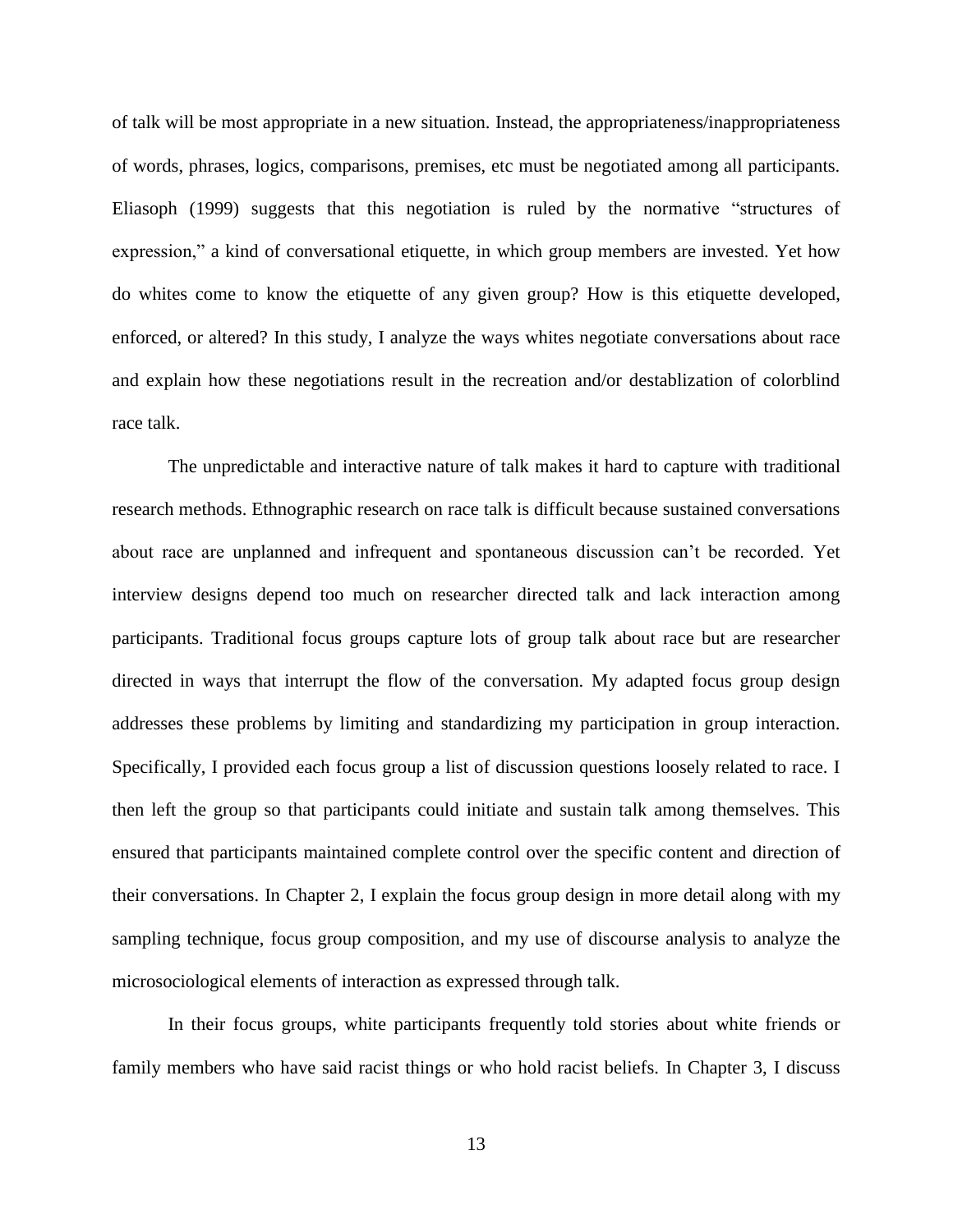this pattern and the ways participants routinely attempted to build a coherent theory to explain why some whites are more racist than others. I demonstrate how participants used their stories about whites' racist remarks to assess competing explanations for racism and build theories of intersectionality that emphasize racist whites' lack of nonracial forms of privilege, such as education or life experience. I examine how this process reinforced a depiction of racism void of any consideration of white privilege. Finally, I demonstrate how this process enabled participants to dismiss their own overwhelming evidence of the prevalence of racist beliefs and actions.

In Chapter 4, I examine the ways white participants frequently mentioned people of color whom they had known or observed. Although some of these references were made to support a claim of not being racist, most descriptions of specific people of color were used to support broader claims about race. To negotiate these claims, participants compared stories about people of color, from television personalities and strangers on the bus to coworkers, neighbors, and inlaws. I show how this negotiation process hid the extent to which participants were actually socially segregated from and/or ignorant about the lives of people of color. I also demonstrate how the negotiation linked racial status to behavior in ways that enabled participants to portray white privilege as an earned status. Their process reinforced a depiction of racial inequality void of any consideration of structural forces.

Not every interaction followed the dominant patterns that I describe in Chapters 3 and 4. Participants occasionally introduced and maintained a structural analysis of white racial privilege and racial inequality. Participants broke from the patter of dominant race talk by explicitly linking privilege to racism, race to life chances, and historical racism to contemporary race relations. In Chapter 5, I analyze these strategies and discuss the unfinished character of race talk.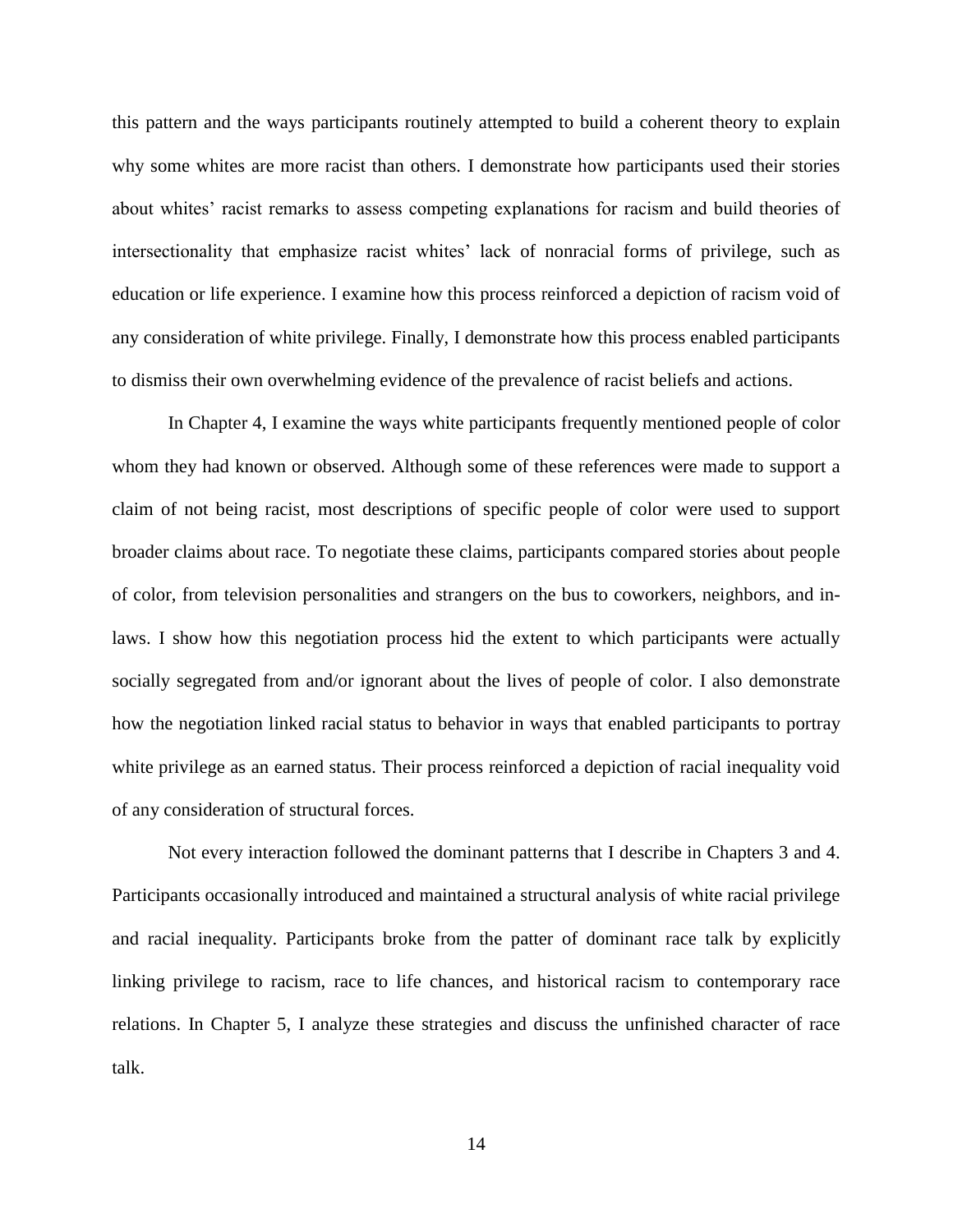In their focus groups, many participants shared that they had thought about race issues but usually do not discuss them or never had discussed them before. Since many whites continue to avoid conversations about race, this study provides important insight into what conversations about race would look like if white Americans were asked to grapple more directly with racial inequality. This has immediate implications for the college classroom because whites' negotiations of conversations about race relate to how they process information about the causes and consequences of inequality. Therefore, I conclude Chapter 6 with a discussion of how this study can inform the teaching of structural, critical, and antiracist interpretations of race/racism. I also discuss ways in which this study design can be adapted for future research to further expand our understanding of the negotiation of race talk among groups.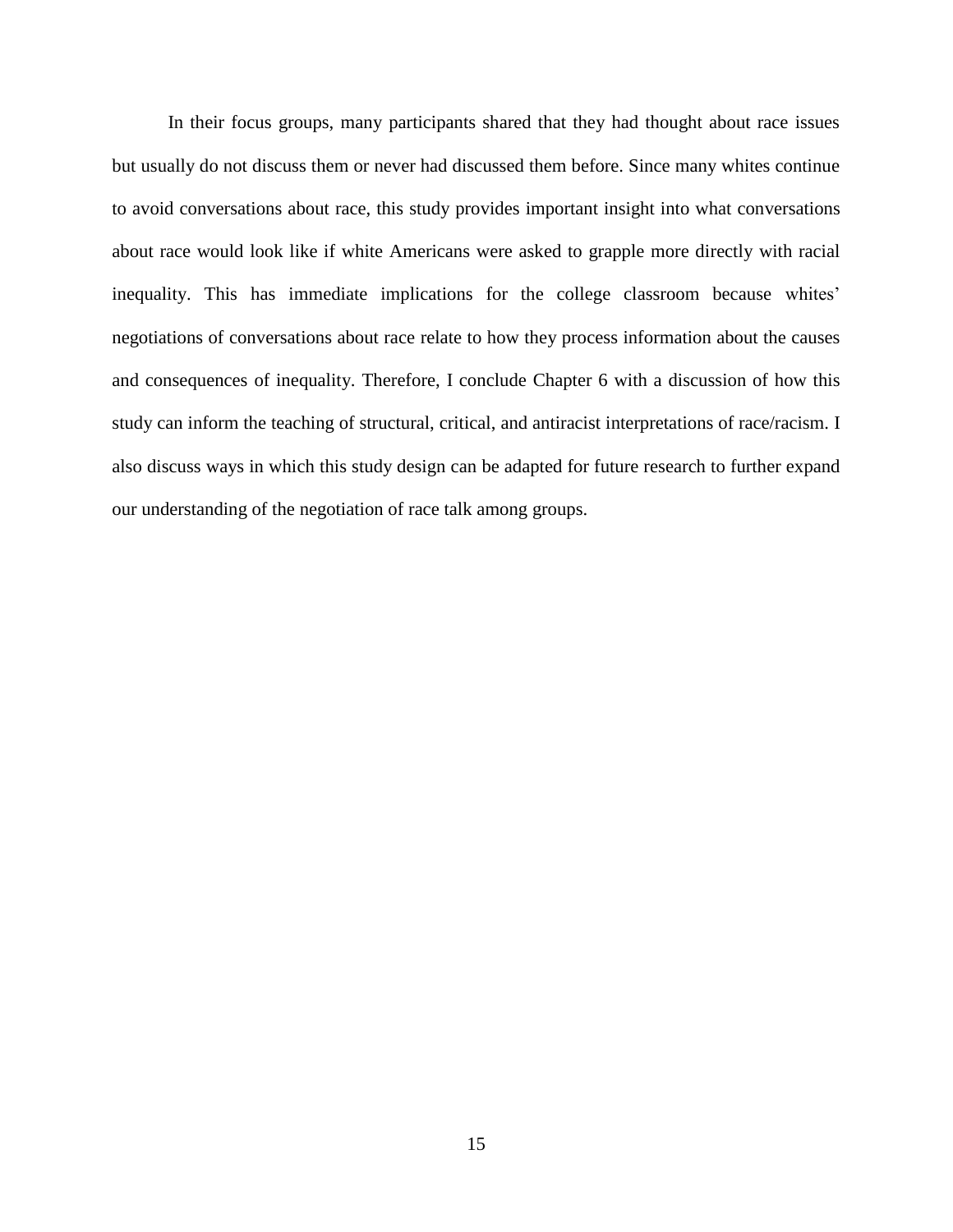#### **2.0 METHODS**

#### **2.1 GENERAL STUDY DESIGN**

<span id="page-27-1"></span><span id="page-27-0"></span>This is a qualitative focus group study that measures the ways whites negotiate group conversations about race and racism. The unit of analysis is the interaction so I focus on interactions among participants instead of participants' individual intentions, utterances, or meaning making. This study is descriptive, revealing instances of race talk usage in groups, and explanatory, examining the interactions that lead up to and follow these instances of talk in order to establish how racial ideology is created, transmitted, enforced, and/or altered through interaction.

My study is conceptually informed by research linking micro-sociological measurements of individual racial attitudes and intentions to macro-sociological considerations of cultural frameworks (Lamont 2000) and racialized social systems (Bonilla-Silva 1997). Methodologically, my study is situated between these two levels of social phenomena as I focus my analytical gaze on the conversational space in which groups create racial ideology through talk. Here I follow Eliasoph's recommendation to take seriously "everyday speech contexts" as crucial sites of investigation (1999:480).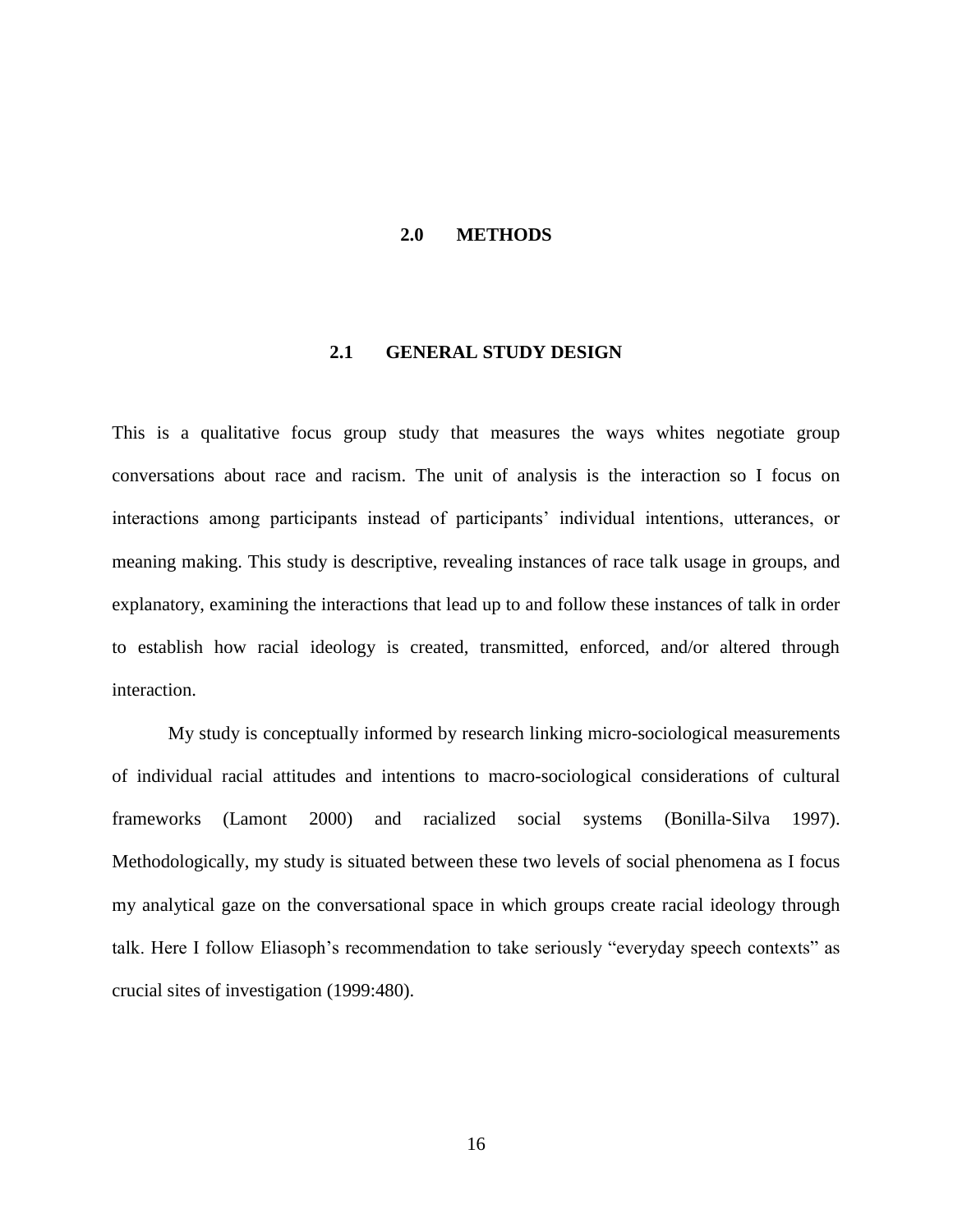#### <span id="page-28-0"></span>**2.1.1 Focus group as speech context**

In order to observe a wide range of the mechanisms that whites can employ in these discussions, I needed extensive recorded data of whites' discussions about race within a cohesive conversational context. Interviews are one common way of collecting detailed recorded data on race talk. Wetherell (2003:13) explains that interviews can capture the use of "routine and highly consensual (cultural/normative) resources that carry beyond the immediate local context, connecting local talk with discursive history." In fact, interview based studies have been crucial to our understanding of race talk because they have effectively mapped many important race talk utterances.

Still, there are limits to relying too heavily on this methodology. Interviews are sites of negotiation between the respondent and the researcher. Therefore,

the research interview has to be understood as a specific social context (defined and redefined during the interaction between interviewer and interviewee) within which answers are locally constructed…Interviews typically articulate opinions that do not necessarily correspond with those articulated in other conversational situations (van den Berg, Wetherell, and Houtkoop-Steenstra 2003b:4-5).

We need to take seriously the constructed nature of the interview and the limitations of examining race talk using only researcher directed interactions. Usefully, ethnographies on race talk have provided a different perspective on racial ideology construction and maintenance. Here it is useful to briefly examine the ways situated speech is understood in the ethnographic work of Nina Eliasoph (1999), Monica McDermott (2006), and Katherine Walsh (2007).

Eliasoph studied talk about race among members of voluntary organizations. She found that group norms influence what is considered acceptable and unacceptable race talk, often encouraging people to publicly accept or explain away racist remarks that they consider offensive. Eliasoph's focus on the organizational context within which her participants interact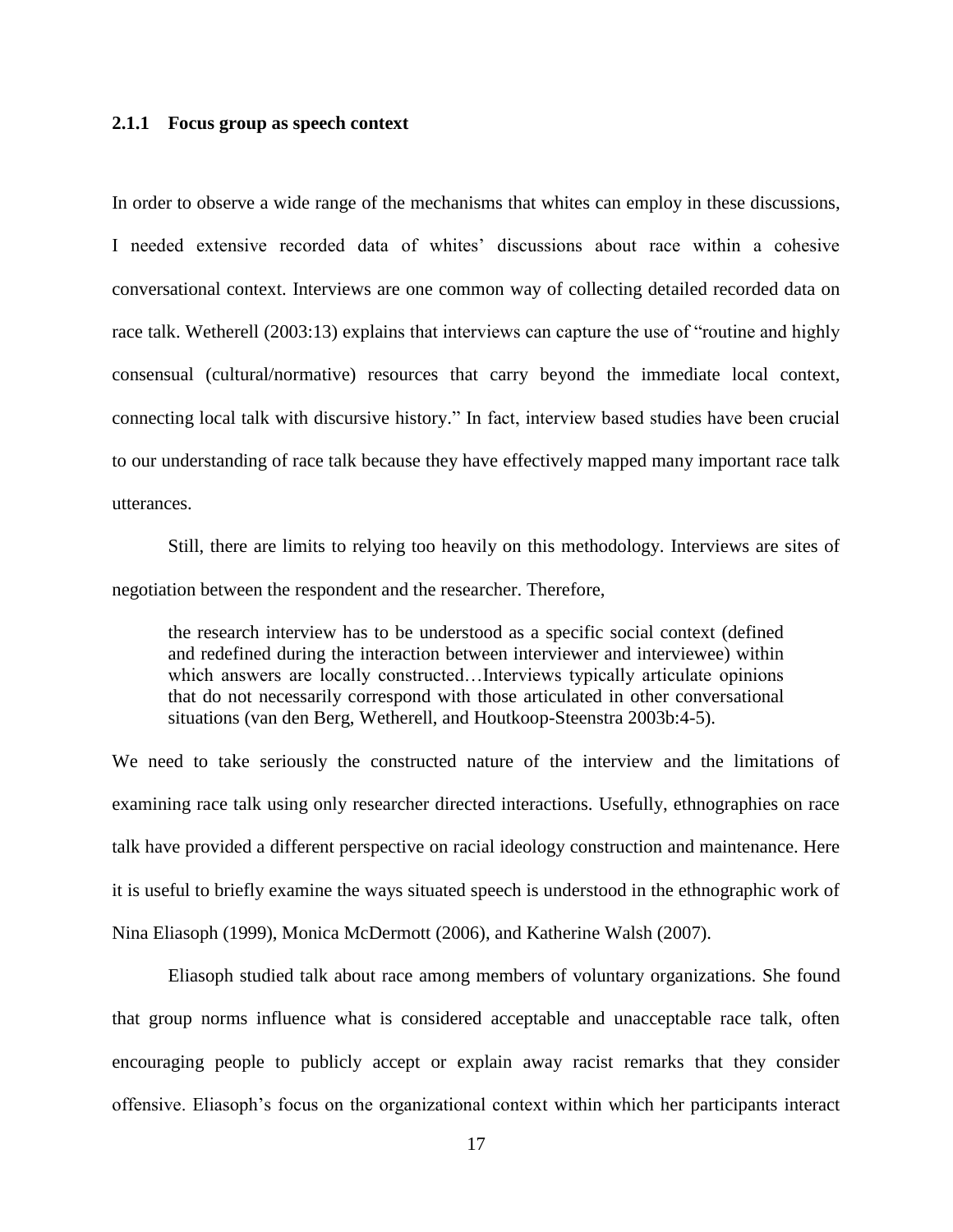enabled her to make sense of differences in race related utterances among whites from group to group.

Eliasoph's focus on group context differs from McDermott's (2006) focus on the conversational and neighborhood context. McDermott's study of working class whites involved extensive observation of interactions among customers at a neighborhood convenience store. The conversations she observed did not get their meaning from the fact that they took place within a convenience store – instead she focused on the more immediate context of the conversation itself (such as the characteristics of the participants) and the broader social context of the neighborhood. This neighborhood context made sense of whites' self-conceptualization as white and views of themselves as failures or successes relative to race-based expectations of socioeconomic achievement. Because McDermott was trying to measure the viewpoints of whites, she benefitted from such a focus on the neighborhood context and meaning making.

Walsh's (2007) work, as discussed above, does not include as much analysis of neighborhood context. She relied on data collected at planned community dialogues about race, guided by predetermined discussion topics and questions. Walsh was not particularly interested in the hidden feelings of group participants. Instead, she focused on the nature of the group conversation itself and how interactions shape these conversations. Therefore, Walsh did not need to engage as explicitly with broader understandings of context and could rely on data collected in settings less intimately linked to everyday life. Because Walsh did not participate in the planning of these conversations, the community dialogues count as a natural setting despite the fact that they are less spontaneous then the types of talk recorded by Eliasoph and McDermott. As opposed to Eliasoph and McDermott, Walsh chose a design that enabled the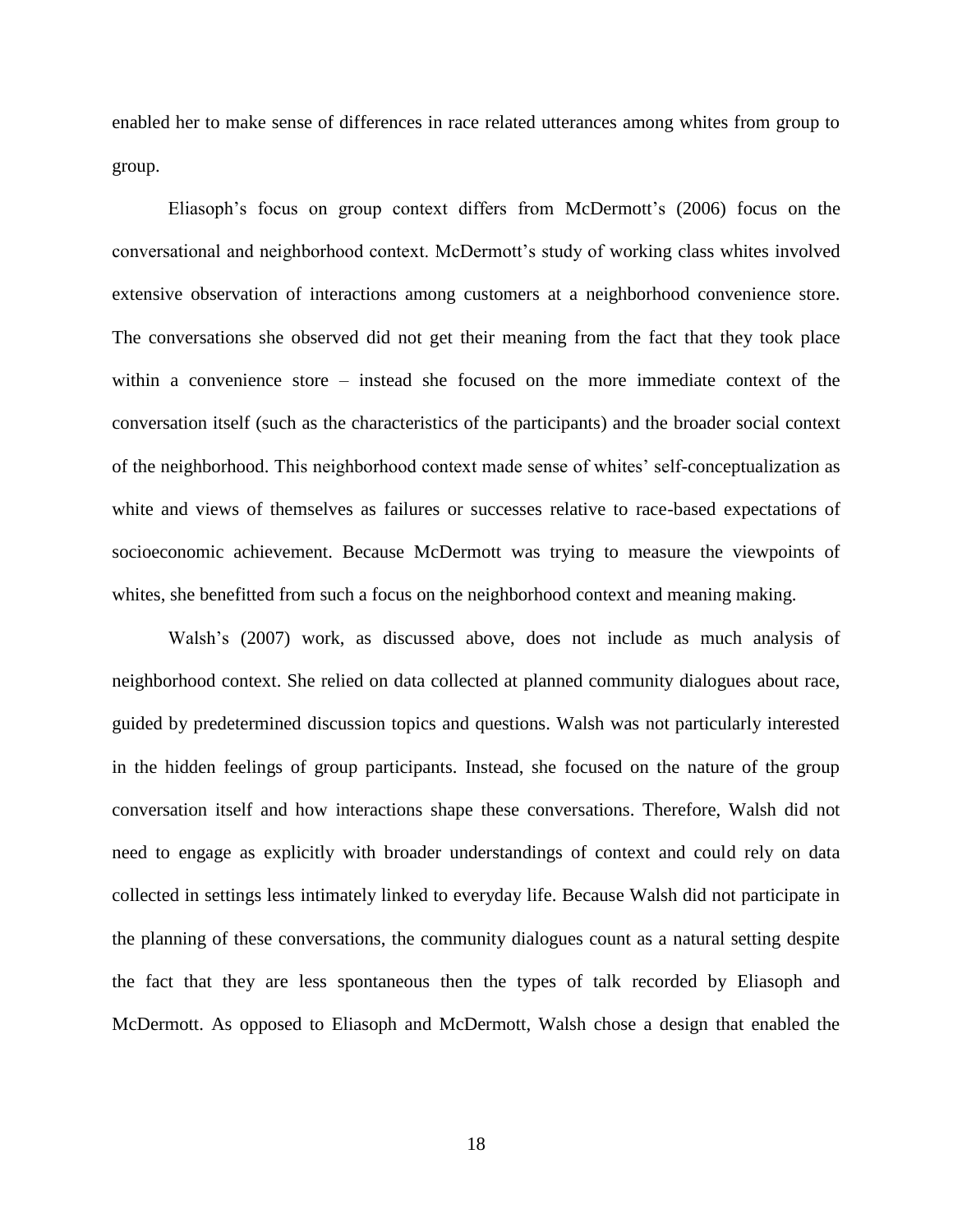recording of relevant data and a very detailed analysis of interaction, two methodological components of particular relevance to my study.

My study is much like Walsh's in that I record the interaction of individuals meeting in a group to discuss race related themes. Although I was responsible for the planning of these groups, most of the factors shaping my focus group discussions were no more contrived or unnatural then those shaping discussion in Walsh's community dialogue groups. Like Walsh's groups, my groups were given broad discussion questions which they could interpret and address however they saw fit. By using focus groups, I could record the entire conversation had by the group thereby increasing my ability to take seriously the conversational context.

Importantly, my analysis does not ignore the larger social and historical context in which my participants normally live. In addition to operating like Walsh's community dialogues, my focus groups operate somewhat like McDermott's groups of strangers chatting at a convenience store or, as in the famous study *Street Corner Society* (Foote Whyte 1943), like another street corner with a new group of people engaging in similar social interaction. In these studies, the way individuals go about talking is influenced by their assessment of the conversational context and by the cultural, historical, and discursive resources at their disposal. In my study, participants were no less tied to cultural, historical, and discursive resources and no less responsible for assessing the conversational context for clues as to which resources to employ in which ways.

Here William Gamson's (1992) concept of "sociable public discourse" is useful. Gamson points out that public discourse is the "sense of speaking to a gallery" (9). The gallery includes the other individuals in the conversational setting and a broader audience. In the case of focus group research, participants know that they are speaking to the participants in their group and also to the researcher and whatever audiences will read the researcher's reports. Therefore,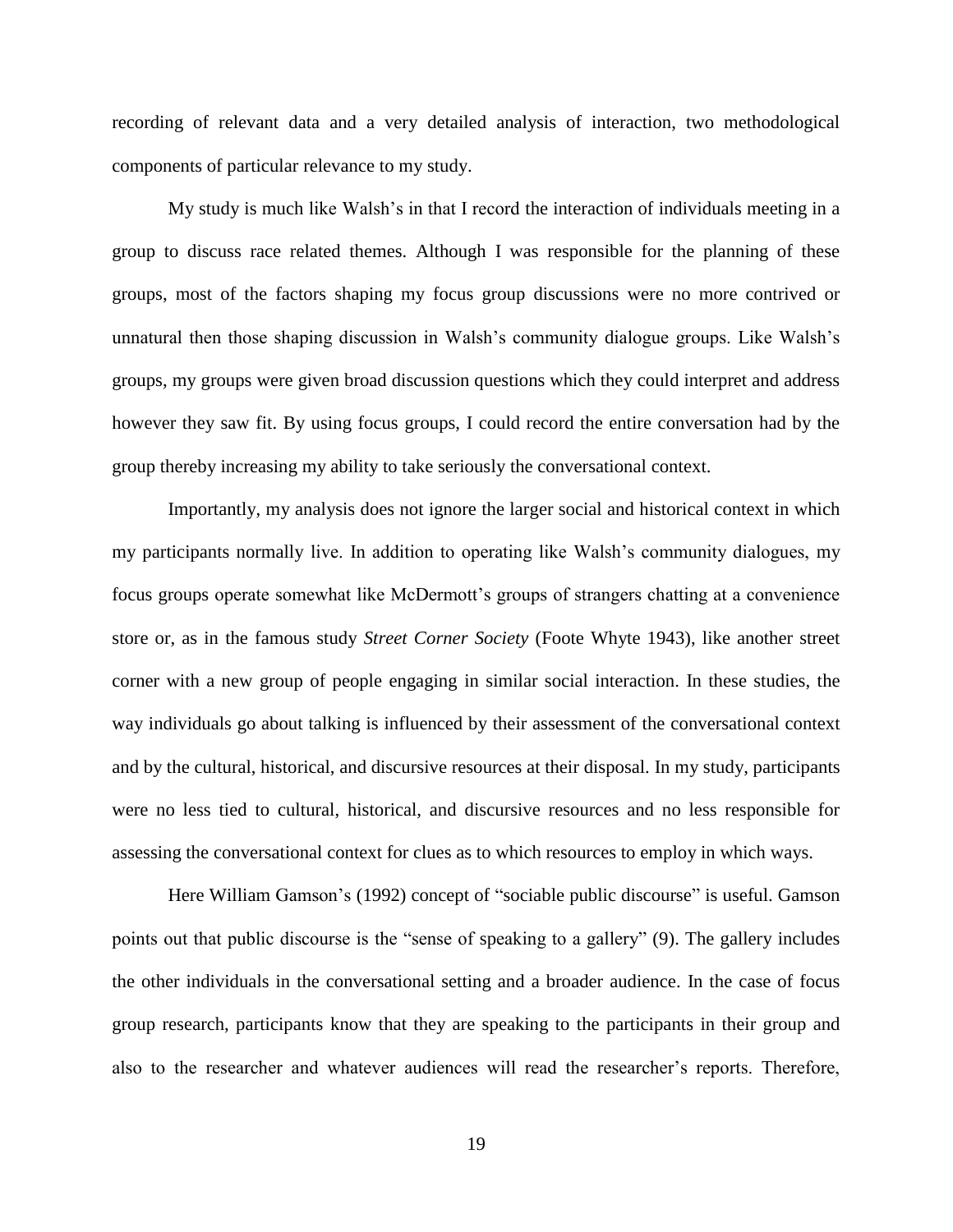participants may avoid remarks that they would make in private conversations because those remarks "violate the norms of public discourse." Even though the research setting is contrived, participants must use their understanding of broader historical and cultural context to determine the norms of public discourse and the expectations of the "gallery." Therefore, the race talk observed in focus groups is not unique to the research setting but follows many of the norms of public discourse in other settings.

Public discourse in a focus group setting is also sociable. Participants use the "practical knowledge" that they have gained from talking with family and friends in other settings. They use this knowledge as they engage in a "sociable conversation that is jointly maintained by the participants and an implicit awareness of the norms governing such conversations." In this way, participants find the "conversational techniques and resources that they use in these other settings" work in the focus group (Gamson 1992:20). Their general savvy maintaining "sociable public discourse" explains why participants are "collectively quite competent" when it comes to participating in focus group research.

I manipulated focus group composition in order to expose me to a range of sociable public discourse strategies. That is, I made analytical use out of group composition by arranging groups of friends, groups of strangers, same gender and mixed gender groups, and groups of participants older and younger than age 60. This enabled me to observe a wide range of interactions and, consequently, a wide range of data on a phenomenon that is not usefully conceptualized in completely place-specific terms.

20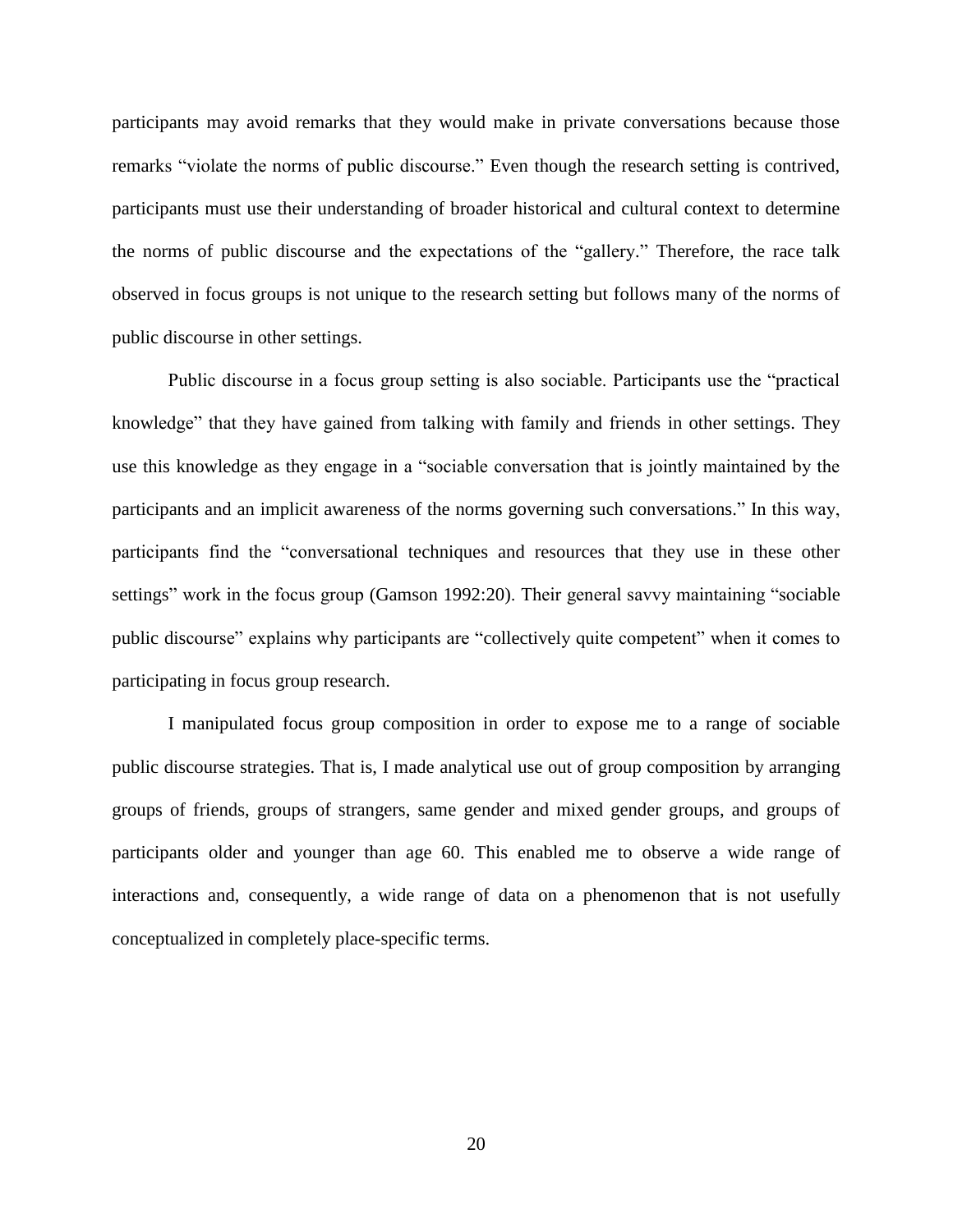#### <span id="page-32-0"></span>**2.1.2 Adapted focus group design**

Focus groups encourage interaction among participants, ensure lots of talk on the given topic, and can be easily recorded (Fern 2001; Morgan 1988). Traditionally, focus groups have been used for marketing research and exploratory sociological research, where participant interaction is valued only in so far as it quickly generates their "true" opinions about a topic, a product, potential survey questions, or initial data analysis (Morgan 1988:11). In that usage, participants' feedback in terms of opinions and perspectives is what matters. In this study, however, I was less interested in perspective and more interested in interaction. In fact, I avoided "speculating about individual speakers' intentions" (Talja 1999:470). I did not claim to know why speakers choose certain phrases or become more/less involved in the conversation at certain points. Rather I analyzed how these actions/inactions contributed to a group's ways of discussing race related issues. To do this I deviated from traditional focus group applications. Specifically, I used the focus group to evoke interaction instead of opinions and manipulated group composition to increase the types of interaction I could observe.

In most focus group studies, group composition is determined with the goal of maximizing participant comfort to encourage the sharing of lots of opinions (Fern 2001). With the hope of standardizing and minimizing the influence of group composition, methods texts advise the researcher to watch out for groups with too much individualism, divergent values, or participants from friendship groups and different social statuses (Fern 2001; Krueger 1998). Because I wanted group composition to have some influence, these cautions were not relevant to my study. Instead, I arranged group composition in ways that brought into the research setting more of the possible kinds of interactions occurring in everyday conversations.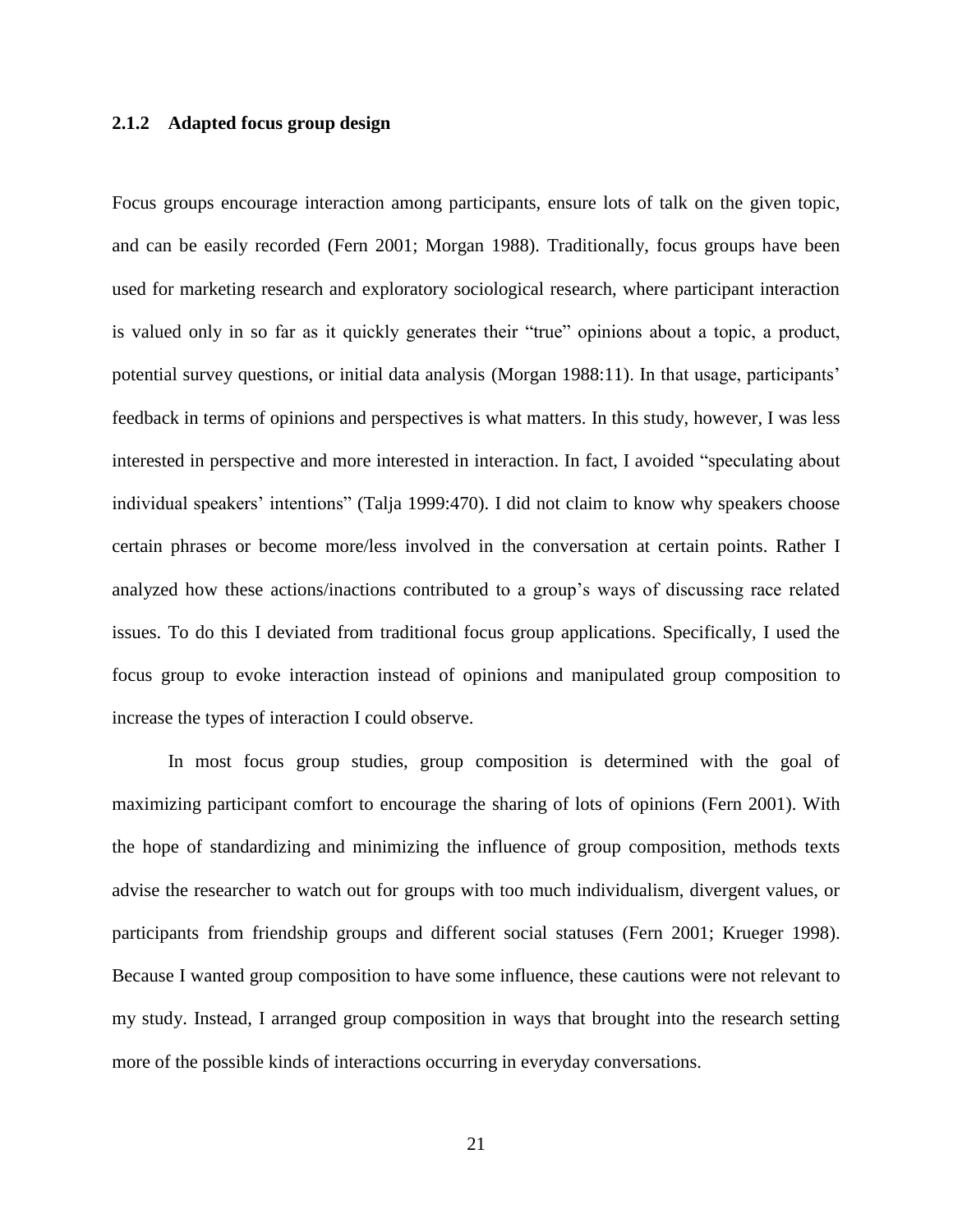#### <span id="page-33-0"></span>**2.1.2.1 Focus group composition**

Although I use individuals' personal characteristics to create the groups, it is the resulting group composition that is important here. Group composition did not mimic representative sampling and I cannot generalize my findings to other groups similar to those I arranged in my study. Instead, I arranged group composition in order to increase my exposure to different ways whites negotiate race related conversations. Specifically, I manipulated friendship status, gender, and age composition to form groups that were likely to interact in different ways and create potentially different conversational contexts.

This study included four groups of friends and one group in which two participants were married and another two participants were friends but did not know each other or the one other group member. I became interested in including friendship groups after pretest participants reported being concerned about expressing some views on race around their friends. They reported "dropping the subject," "not contradicting," and "smiling" as strategies used to maintain good rapport when their friends expressed objectionable views on race. In the pretest, I also observed people bringing up past experiences to challenge their friends' claims and asking for clarification on statements that didn't seem to match other things they knew about their friends. Based on these pretest findings, I hypothesized that the presence of friends in the group shifted the interactional dynamic because individuals interact differently with friends than with strangers. Friendship groups also have different shared resources to draw upon during discussion including some mechanisms that recreate or destabilize race talk but are not available to groups of strangers. By including both groups of friends and groups of strangers, I got a more complete view of the phenomena under study.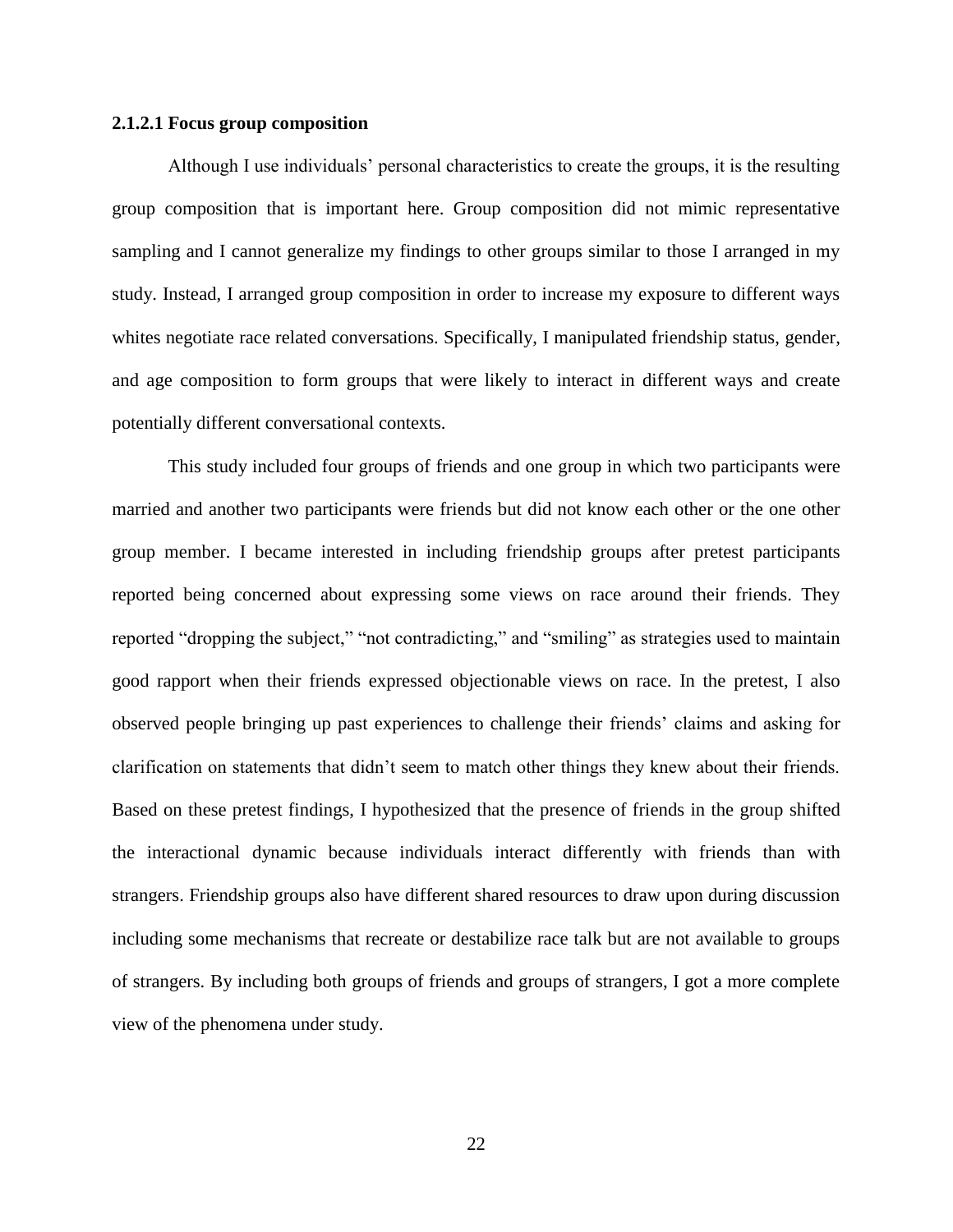For my second conversational context, gender composition, I brought together two groups of women, two groups of men, and four mixed gender groups. There were friends present in one group of women, one group of men, and two mixed gender groups. The literature suggests that, individually, women discuss race differently than men discuss race and that women are more open than men are to counter-ideological claims (Bonilla-Silva 2003; Frankenberg 1993) Women and men also may have different interactional styles in general. Surprisingly, I found very little difference in how groups or women, groups of men, and mixed gender groups approached discussion about race. The men's groups were not completely gender segregated because I stayed in the room. My presence may have impacted their group dynamic. Additional research including many more same-gender groups is needed to determine how gender composition impacts race talk, if at all.

Finally, I included two groups of participants who were over age 60 to ensure I observed interactions among individuals who shared lived experience of a more explicitly racist time in American history. Both of these groups were mixed gender and contained at least some friends. Like with gender, I found age had little impact on the way the groups negotiated race talk. To the contrary, including an age difference proved useful because of the similarities it revealed. For instance, all groups brought up age as a factor that might explain why some whites are racist (see Chapter 3). By manipulating age composition, I revealed that this pattern does not reflect any actual differences in white Americans by generation but rather is a common form of race talk that anyone can use to talk about any age group other than their own.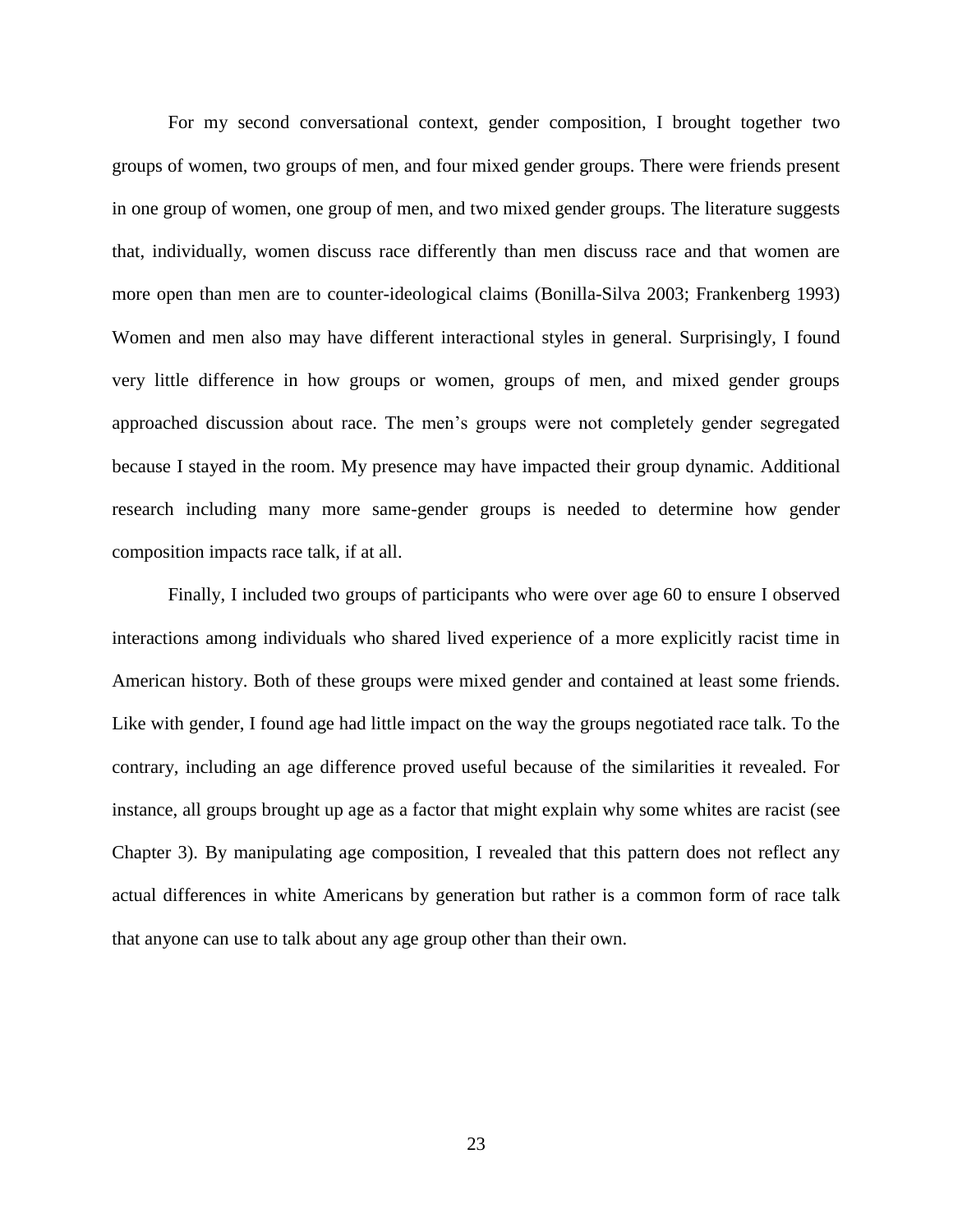#### <span id="page-35-0"></span>**2.1.2.2 Self-moderated focus groups**

The focus group pulls interaction out of natural context, a frequently emphasized limitation of the focus group method (Morgan 1988). In the case of this study, there are some benefits to examining talk among newly formed groups and among friendship groups discussing race in a new way. As noted above, Eliasoph's (1999) study linked race talk usage and the avoidance of race talk to group interactional norms. My study examines the mechanisms through which whites determine such interactional norms, signal their expectations regarding conversational etiquette, and respond to the signals of others. The temporary and informal nature of the focus group required individuals to newly get their bearings in a race related conversation. As such, it proved an excellent place to examine how whites use verbal cues to negotiate race related talk.

Because the unit of analysis is the interaction, I would lose all benefits of the focus group design if my presence dominated group discussion. While I could not eliminate the effect of the researcher completely, I used a "self-managed" focus group design (Morgan and Spanish 1984) in order to maximize natural interaction and standardize and limit the effect of my presence across groups. Specifically, I did not probe, question, or otherwise redirect participants during the focus group discussion. Instead, after giving conversational prompts in the form of a few written guiding questions (see Appendix A), I left the group. I remained able to observe their interaction from across the room. Late in the discussion, I gave the group a second set of discussion questions but I did not join the group discussion for these questions either. By leaving the group to start and maintain discussion without my contribution, I decreased and standardized my influence over the direction and nature of the conversation.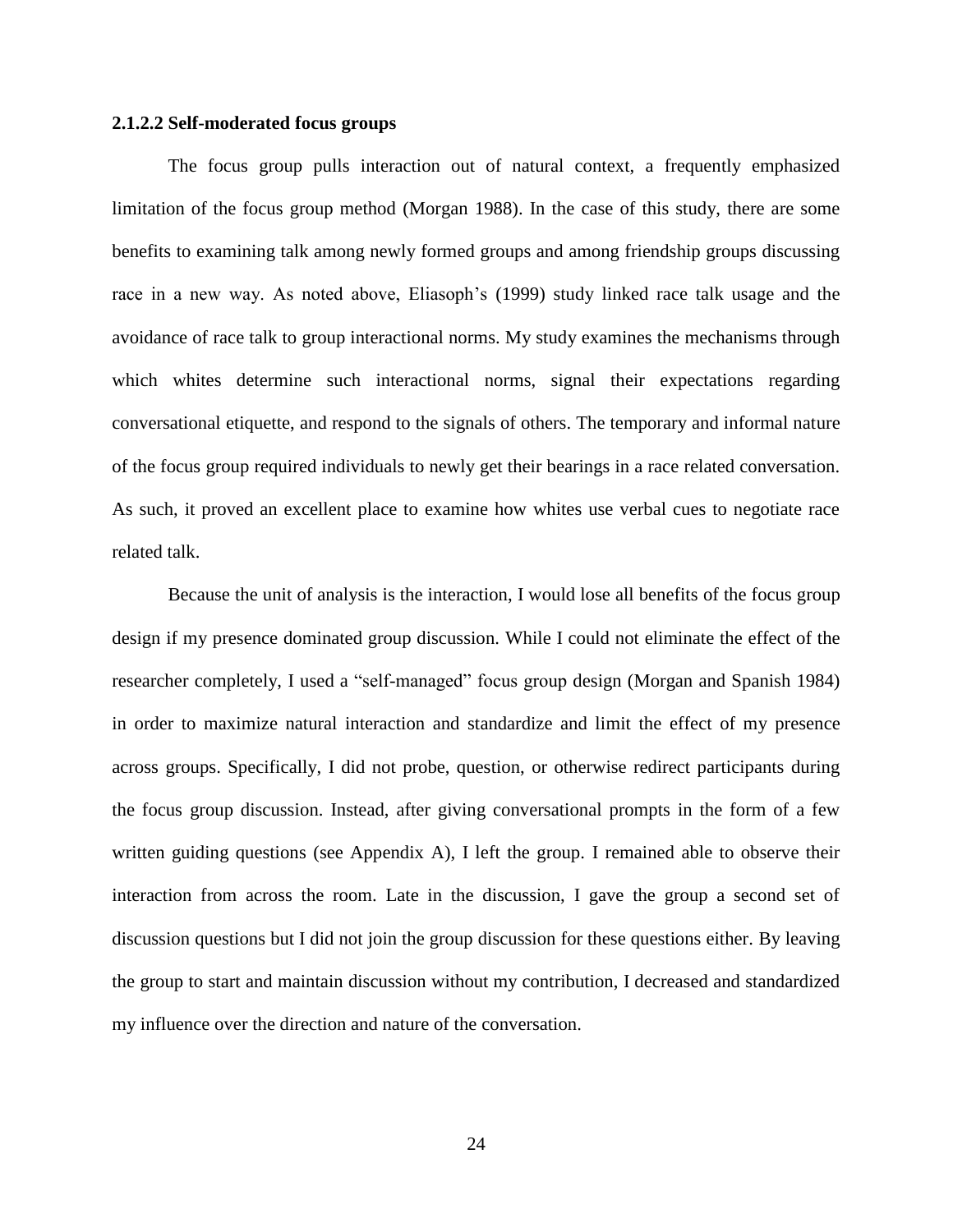For both set of discussion prompts, I chose guiding questions that directly asked about race and its relevancy to politics. I did not otherwise lead participants to focus on any particular race related issue. This left participants free to interpret the questions and direct the conversation as they saw fit. Self-managed groups interact in a situation in which the researcher holds little authority and provides no guidance or feedback, making it more like "ordinary talk" (Van Den Berg 2003:120). In this way, I minimized my presence as part of the "situational context" and enabled the participants to produce an "interpretive repertoire" together (Van Den Berg 2003:121).

Previous focus group studies show that self-managed groups can produce up to two hours of detailed discussion of the presented topic if given compelling guiding questions (Morgan and Spanish 1984). I found that my groups easily sustained talk for the entire two hour focus group meeting, never veering off topic for very long. Because participants were managing the conversation without my guidance, they generated few single word or one line answers to the discussion prompt questions. When a participant did provide short or vague responses, other participants often asked follow-up and probing questions. Twice, when participants had been quiet for a long stretch of the conversation, other participants specifically asked if they had anything they'd like to add. In this way, the participants proved themselves to be excellent researchers! The resulting transcripts contain both large chunks of text from individual contributions and rich give-and-take among respondents as they grapple with contested claims. My self-managed focus group design successfully yielded substantial detailed recordings of interactions during race related conversations that are not continuously researcher directed.

Losing the ability to immediately and unobtrusively intervene when participants go on tangents, avoid uncomfortable topics, or decrease their participation would be a serious problem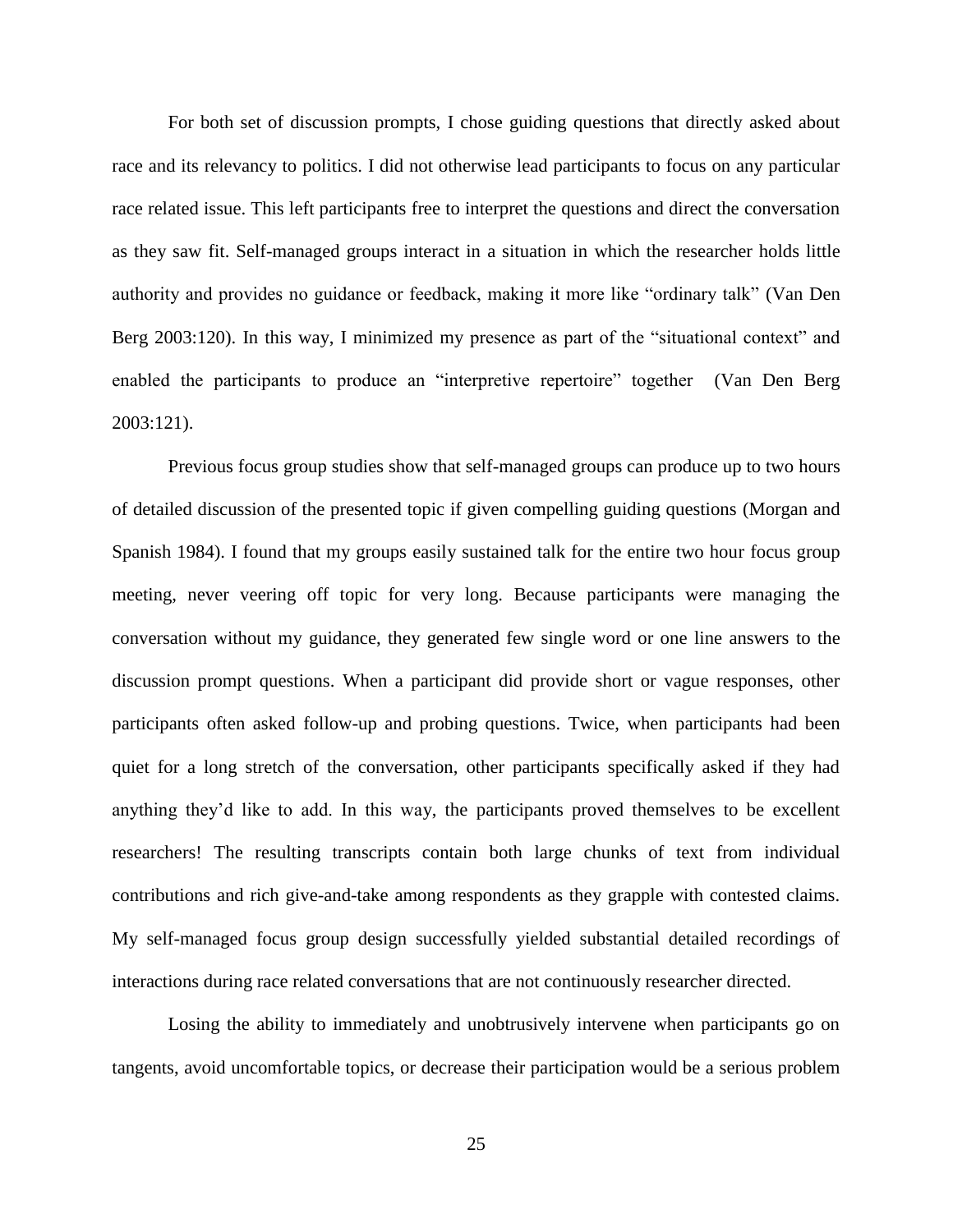in an interview, but this study is intended to measure participants' use of these very actions. Therefore, by leaving the group discussion, I guaranteed that I did not interrupt the flow of conversation, give direct or subtle cues as to the acceptability or unacceptability of participant comments, or otherwise influence the interaction I was trying to measure.

Even having minimized my interaction with participants, it is difficult to be certain the extent to which the conversations I observed are like those that spontaneously occur in nonresearch settings. Without immediate researcher feedback, participants may still have aimed to give what they felt was the more socially desirable responses throughout their group's discussion. While this tendency in participants is often a limitation in research, I believe bias for the sake of real and perceived audiences was an essential part of the phenomena under study here. That is, individuals consider the standards and expectations of real and imagined audiences when deciding what's appropriate to say or do when discussing race in any setting. My research design captured that phenomenon.

## **2.2 DATA COLLECTION**

Having outlined a general explanation of and justification for my methodology, I use the following section to describe my approach in detail. Specifically, I discuss my data collection techniques, including sampling and recruitment, participant consent and confidentiality, and the focus group schedule.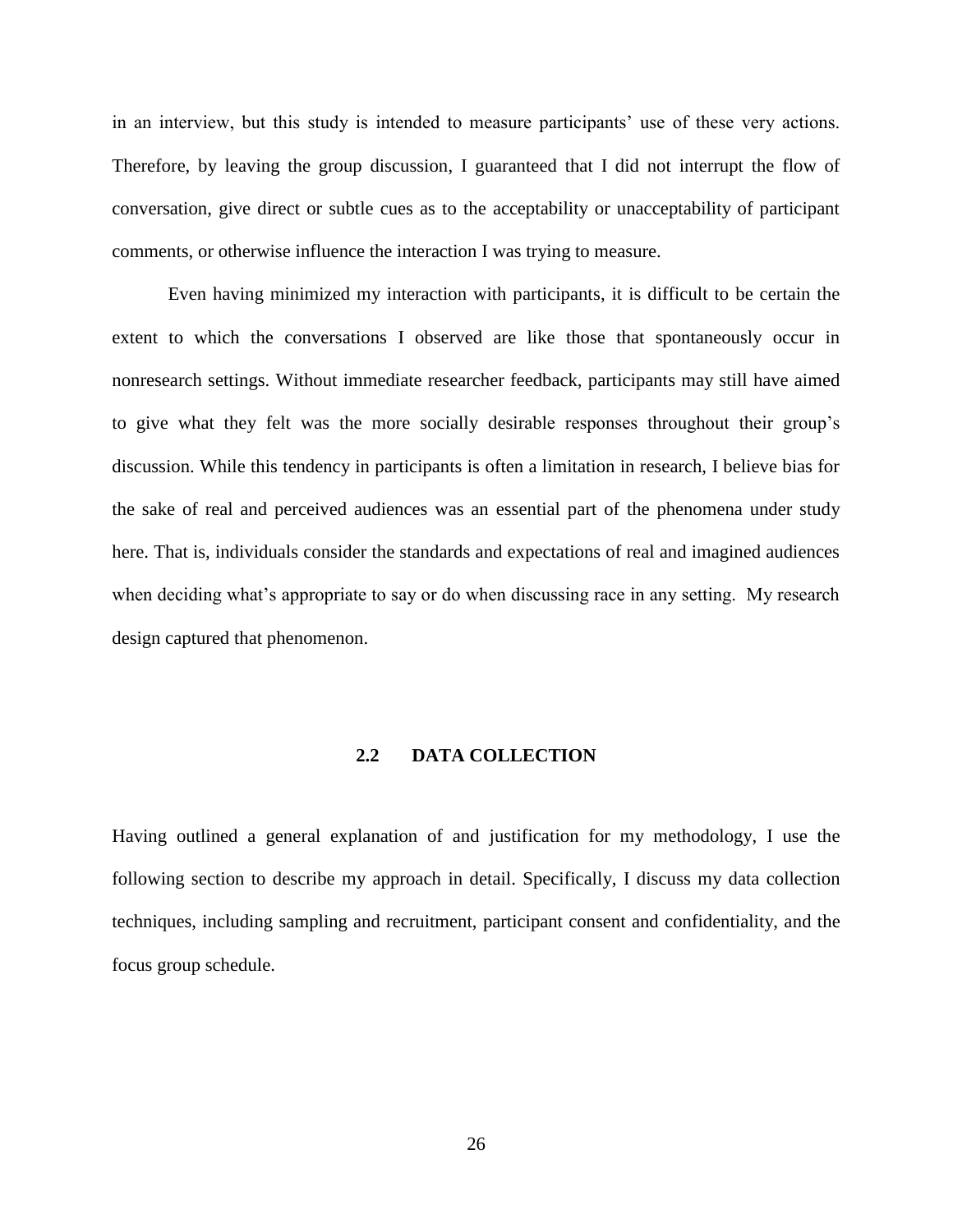### **2.2.1 Recruitment**

To recruit participants for this study, I did a mix of purposive, convenience, and snowball sampling at different locations where I was most likely to access meaningfully different social groups. Specifically, I recruited participants by posting fliers at local churches, public libraries, community centers, and stores in different neighborhoods around Pittsburgh. Also I asked friends to email out the recruitment announcement to their contacts in local community groups and I posted a recruitment flier on Craigslist.com. Craigslist, used frequently by UPMC health study recruiters, yielded the most responses from individuals of various socioeconomic backgrounds. Finally, I contacted individuals who had not been chosen for my pretest and who had been asked to be notified when recruitment for the main study had begun.

Pretest participants suggested that \$25 was an attractive value for an incentive and that a grocery store gift certificate was most appreciated. During recruitment, I offered a \$25 gift certificate to all participants. I chose gift certificates to Pittsburgh's main grocery chain, Giant Eagle, because Giant Eagle is located throughout the area and Giant Eagle customers get money off Get-Go gasoline.

When an interested person contacted me, I used an eligibility questionnaire to determine if he/she was a good fit for one of the focus groups. The questionnaire asked for age, gender, and race so that I could sort participants into the appropriate group and eliminate anyone who was not white or age 18 or over. In addition to collecting basic demographic information, I asked if participants would be willing to recruit friends to participate in the study with them. Those who were willing to recruit friends set up a group of four to five individuals and contacted me with their preferred time and place to hold the focus group. The eligibility questionnaire took only a few minutes and was administered during my first contact with participants.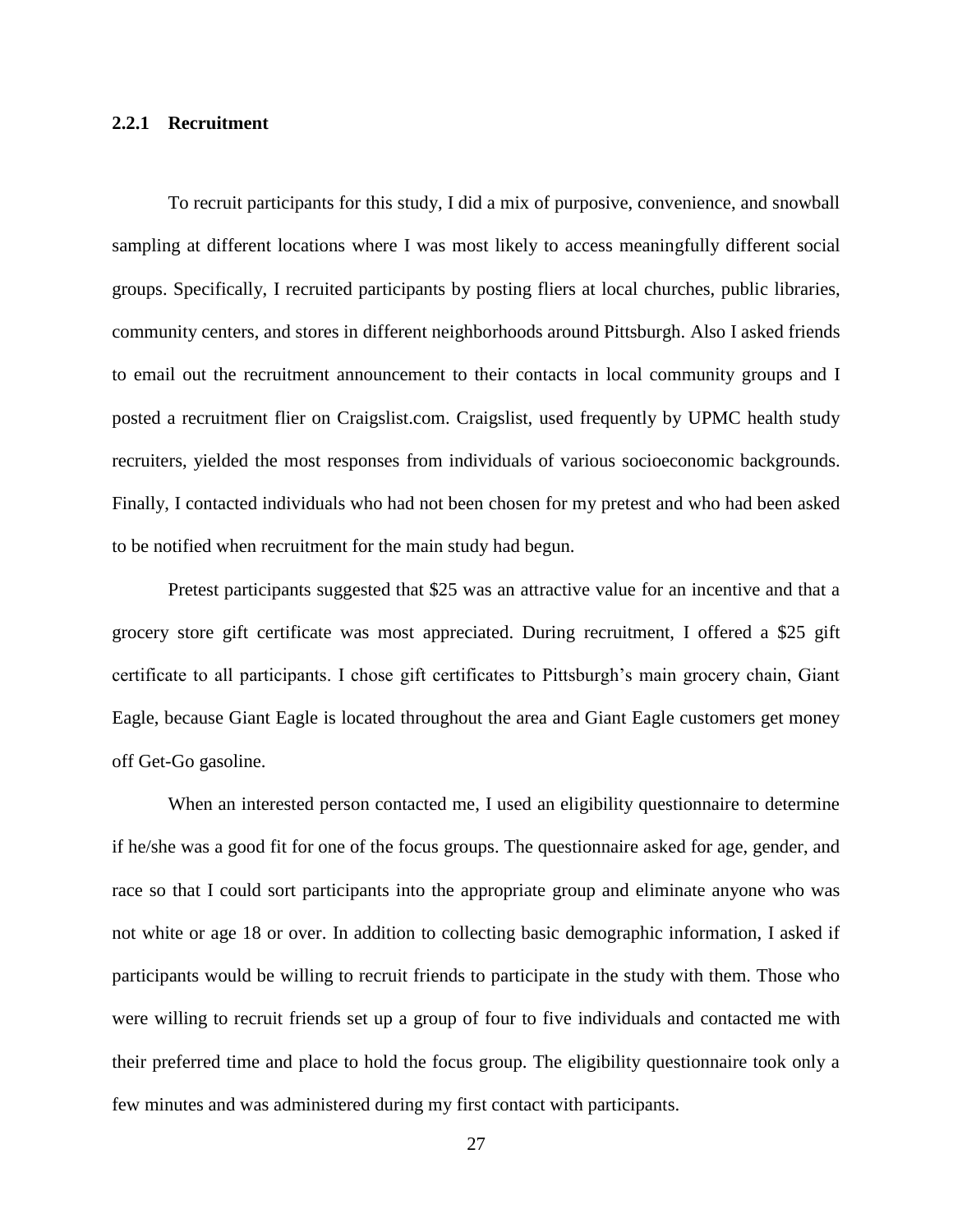In addition to using the eligibility questionnaire to determine group composition, I used it to gather demographic information on my participants:

| 20-29   | 8              |
|---------|----------------|
| 30-39   | 10             |
| 40-49   | 5              |
| 50-59   | $\overline{2}$ |
| 60-69   | $\overline{7}$ |
| Unknown | $\overline{2}$ |

## **Table 1: Number of participants by age**

# **Table 2: Number of participants by socioeconomic status**

| Working class      | 15 |
|--------------------|----|
| Middle class       | 12 |
| Upper-middle class | 5  |
| <b>Upper class</b> | 1  |
| Unknown            |    |

# **Table 3: Number of participants by gender**

| Women | $\overline{ }$ |
|-------|----------------|
| Men   | $\overline{ }$ |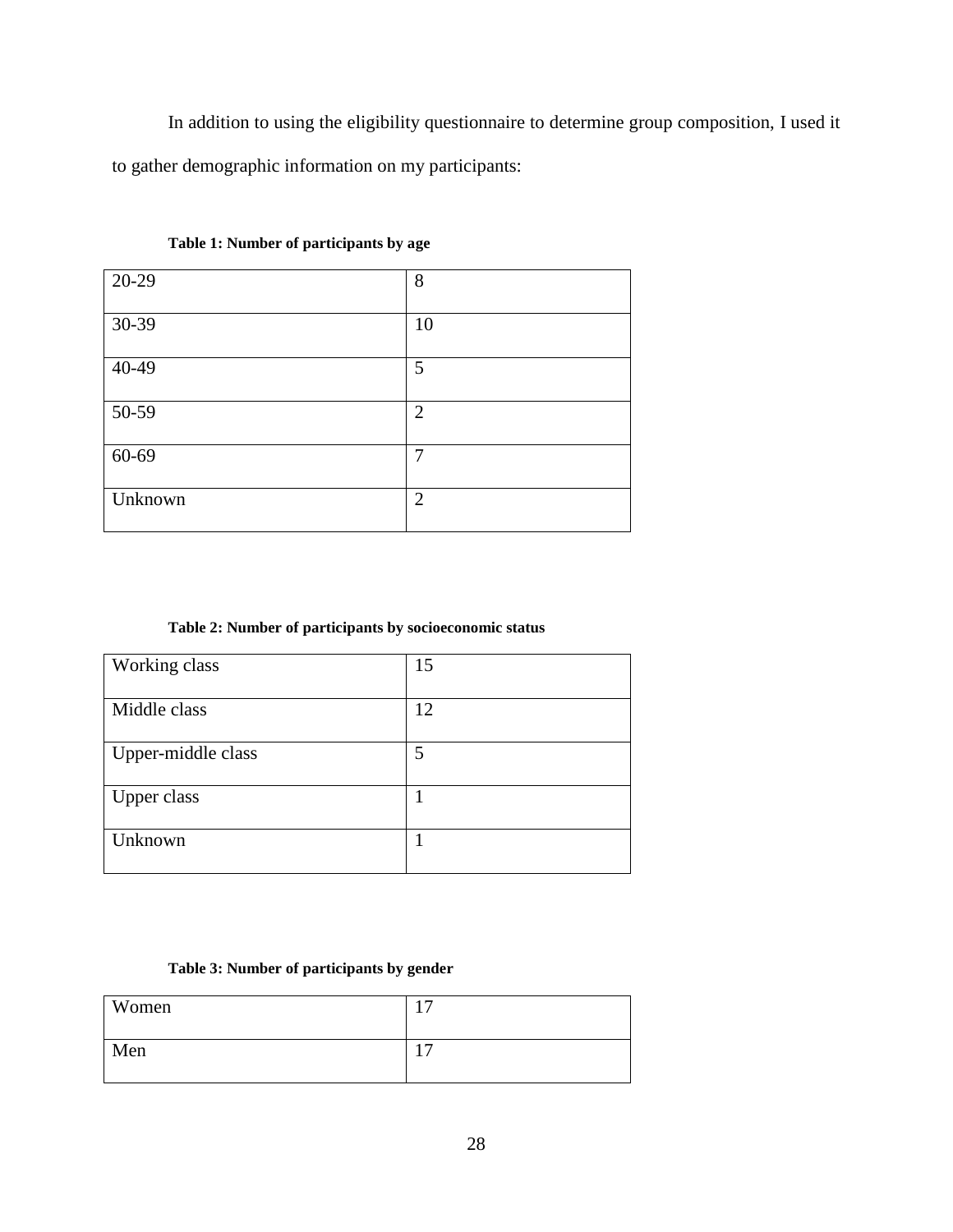# **Table 4: Number of participants by occupation**

| Business executives | 3                      |
|---------------------|------------------------|
| Teachers            | $\overline{2}$         |
| Researchers         | $\overline{2}$         |
| Arts                | 3 Writers/ Journalists |
|                     | 2 Musician             |
|                     | 1 Producer             |
| Retail              | 3                      |
| Secretary           | $\mathbf{1}$           |
| Municipal workers   | $\overline{4}$         |
| Not working         | 2 Unemployed           |
|                     | 4 Retired              |
|                     | 4 Students             |
| Unknown             | 3                      |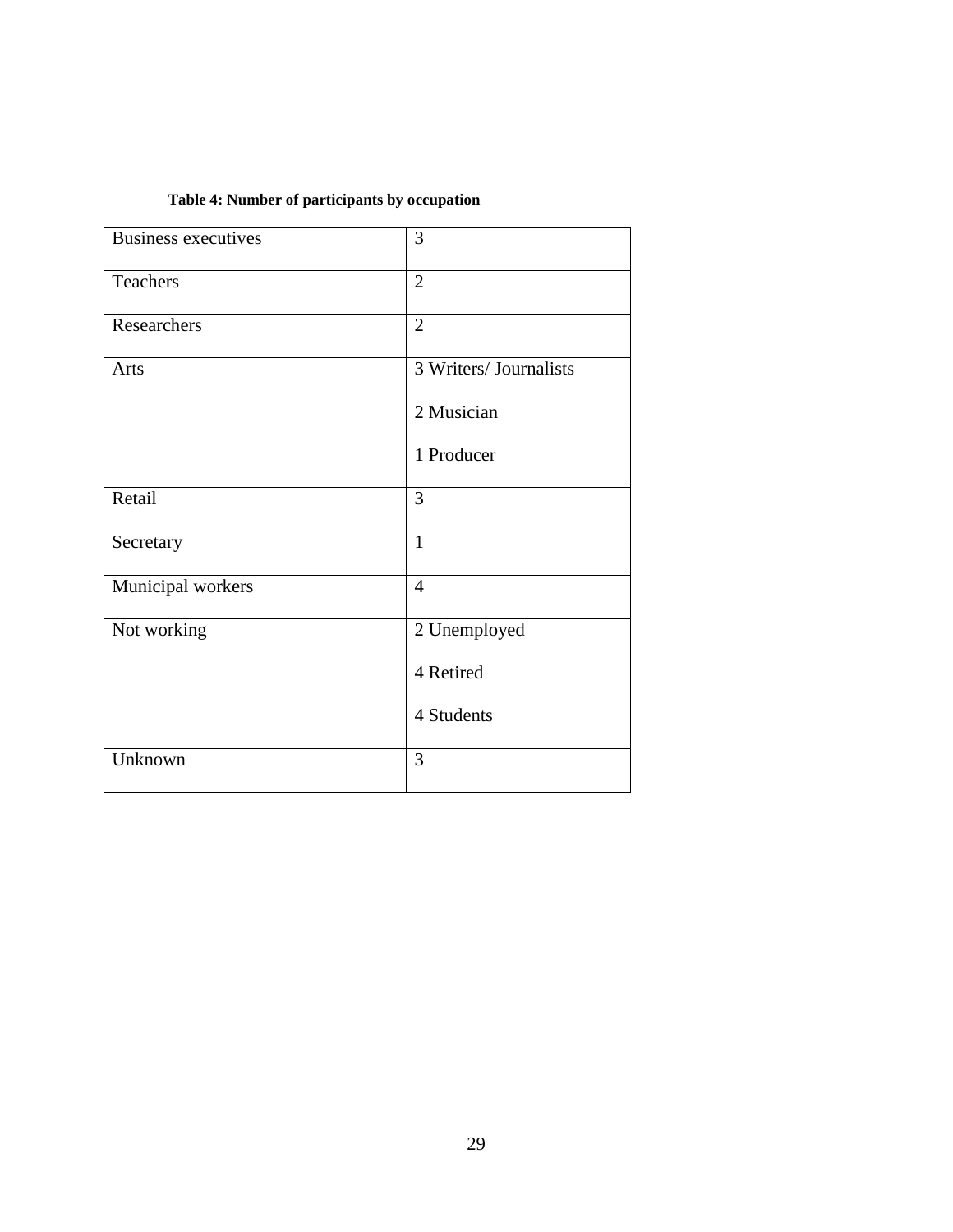### **2.2.2 Sample size**

Focus groups included four to five participants each for a total of 34 participants. I chose to keep the group size small to encourage rapport among group members and ensure there was enough time for all group members to participate in the discussion if they so chose. I also avoided large group sizes because it seemed unlikely that whites were used to having long discussions about race with more than just a few people at a time given the general reluctance of whites to bring up race related topics at all. In order to make the focus group experience feel like something participants might experience outside the research setting, I ensured that group size stayed below six people per group.

My final sample size was hard to determine because my unit of analysis was the discursive exchange, of which there were many within each two hour discussion. The boundaries of these exchanges were unclear because one exchange contained many actions and reactions and no exchange happened in complete isolation from the ones that occurred before and after it. In just a few minutes of talk, participants "do" many things such as making, challenging, supporting, and clarifying claims. Each of these actions needed to be examined as reactions to what was said before and precursors to the actions that followed. In my analysis, I bound exchanges as participants themselves seemed to, by using a change of topic as the starting and end points of a given exchange.

Because each discussion included multiple discursive exchanges, I limited the study to eight focus groups. Wood and Kroger (2000:81) argue that discourse analysis which focuses on "sequential features" such as an exchange requires much less data then analysis that identifies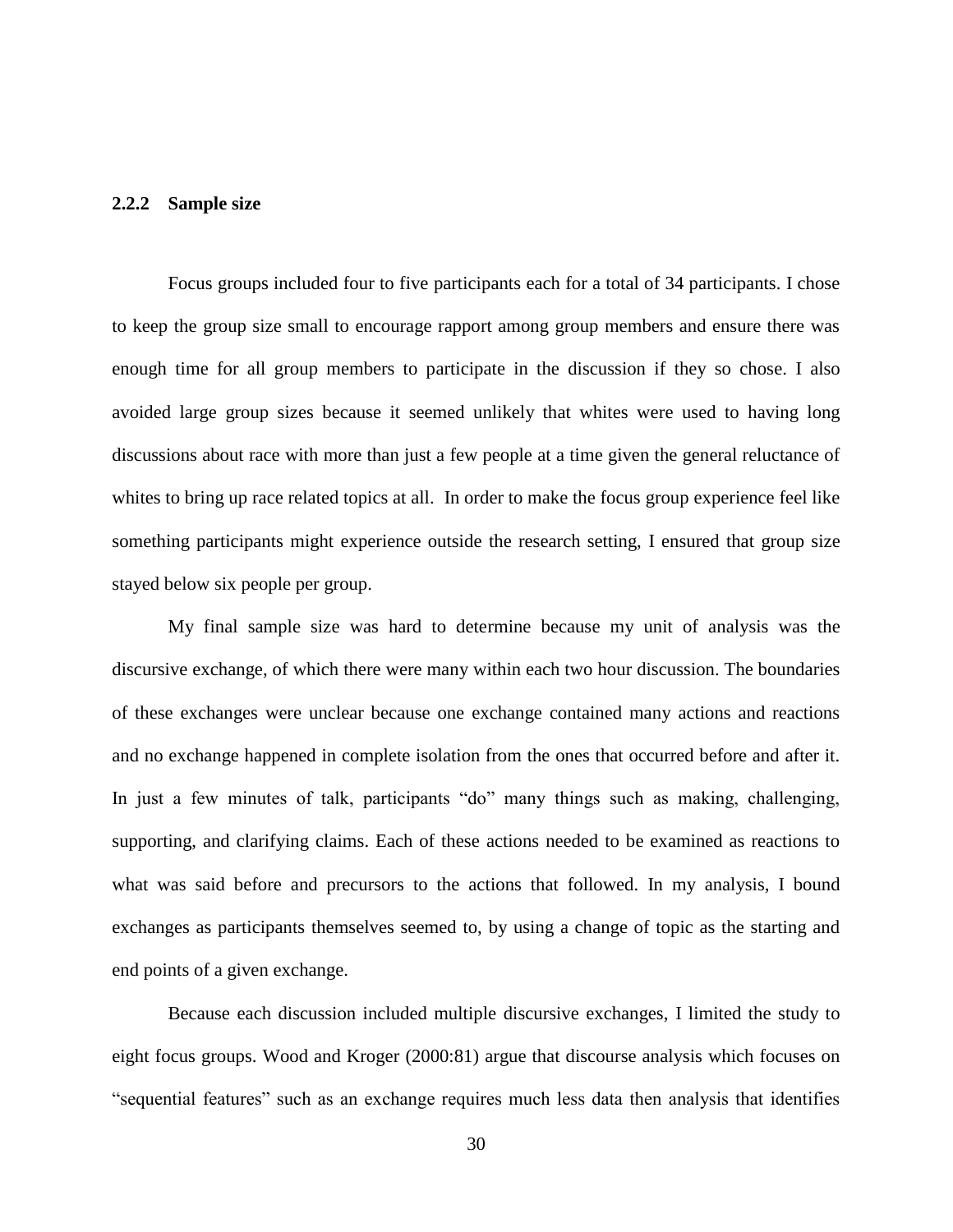"some of the ways people use language and working through these in detail." As a general reference point, I refer to Martin Warren's (2006) discussion of sample size within discourse analysis. Warren bemoans the lack of discourse analytical studies that rely on large data sets, noting that many discourse analysis studies focus on as little as one conversation. Warren then boasts that his own data set, which includes 15 hours of group conversations, is a nice correction of this tendency. Given my analytical focus on small elements of interaction, I found that my 16 hours of focus group discussion provided a large amount of data for analysis.

### **2.2.3 Consent and confidentiality**

The University Institutional Review Board suggested I avoid collecting signed consent and instead maintain anonymity by relying on the presentation of an introductory script that informed participants of their rights as research subjects and any possible risk involved in their participation. I recorded no last names and no contact information was linked to any data on the eligibility questionnaires or audio tapes. Also I encouraged participants to use only first names during the focus group meetings. All data has been kept in a locked file in my personal office. Because my unit of analysis was the discursive exchange, I did not need to link comments to individuals by name.

Focus groups provide a unique challenge to maintaining participant confidentiality. Although I did not reveal participants' names or other personal information to other participants, by necessity they met each other in their focus group. Anything a participant revealed during the group discussion could be repeated by another participant outside of the research setting. In my consent form, I informed participants of this possibility. Before the focus group began, I urged participants to maintain each other's confidentiality and avoid sharing the details of our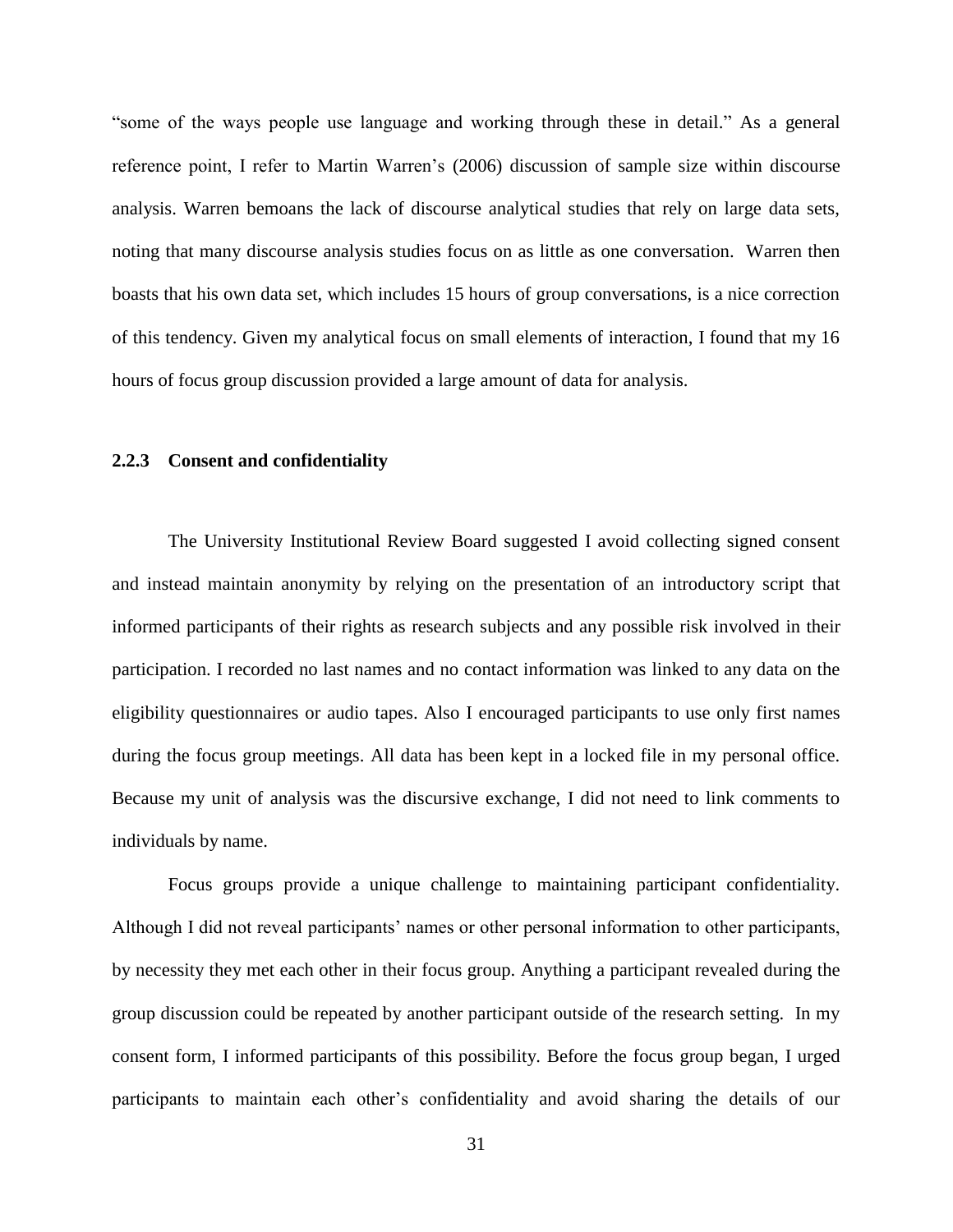discussion with anyone outside of the group. I also reminded them that I cannot control the extent to which their anonymity would be protected by other members of the group so they should be thoughtful about which personally identifying information they choose to share. Participants maintained complete control over what they revealed to each other and so could protect their own personal information as desired.

### **2.2.4 The focus group schedule**

When participants arrived at the focus group venue, they had an opportunity to greet each other and help themselves to the snacks and beverages I provided. Once all participants had arrived, I reminded them that the session would be recorded then I turned on the recording devices, introduced myself, reviewed the confidentiality information, and broadly introduced the topic of discussion. Also, using the guidelines suggested by Morgan and Spanish (1984), I explained how the group would be self-managed. In each group, I followed a prepared script for these introductory remarks in order to standardize the influence of my introduction across groups.

### **2.2.4.1 Discussion prompts**

After this introduction, I handed out copies of the discussion prompt, which provided questions to encourage group discussion (see Appendix). The questions asked first about the relevancy of race to the 2008 Presidential campaign season and election and then to American society in general. During the group discussion, I sat at an unobtrusive distance from the group and took notes on group interaction to supplement the audio recordings. Participants' nonverbal interactions were somewhat limited because they were sitting in a circle throughout the interview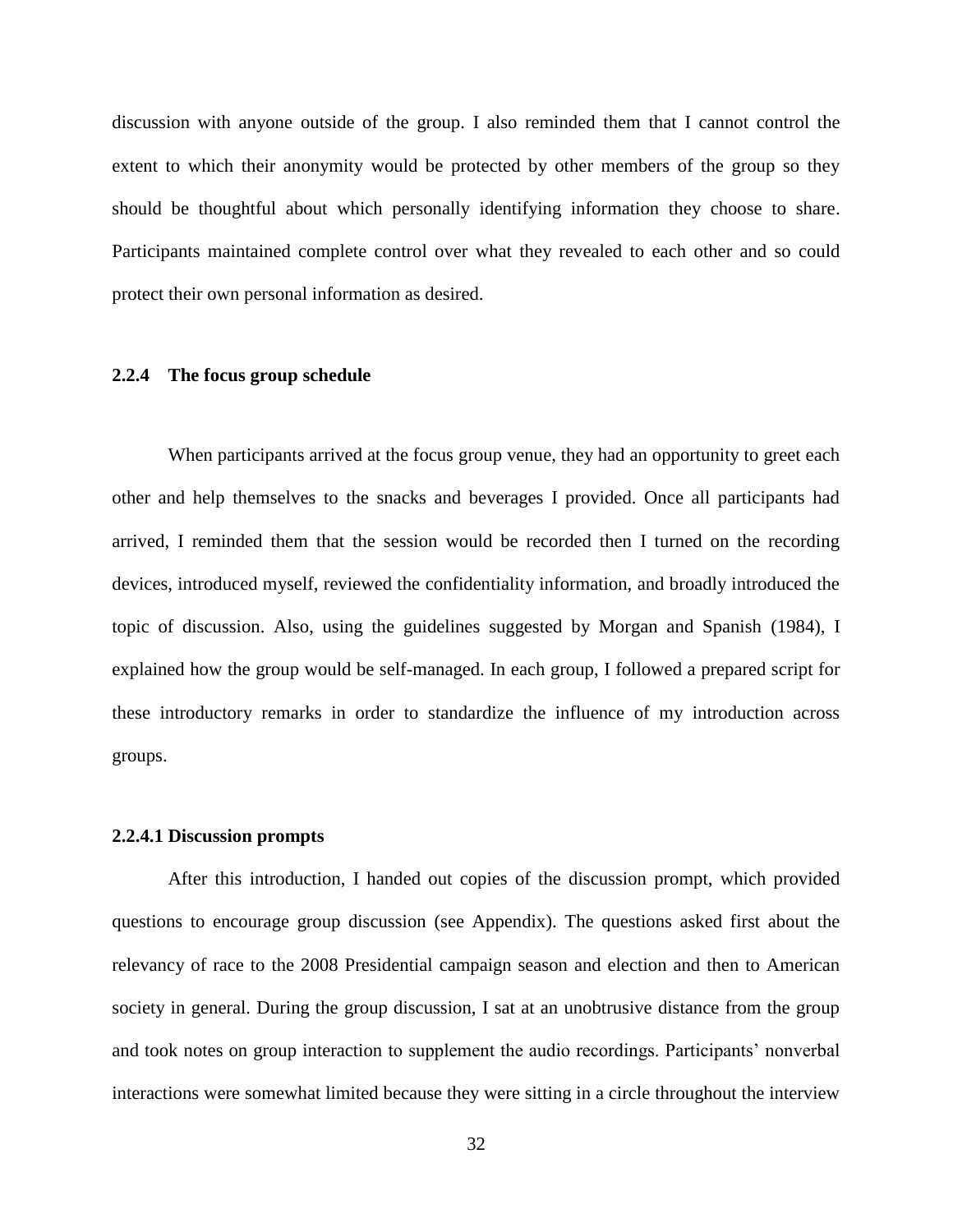but I recorded basic elements of nonverbal interaction when possible. I time stamped my notes so that I could link nonverbal exchanges to the audio recording during analysis.

I used prompts that started with general questions such as "What have you heard people say about race and presidential politics?" I chose to tie the discussion prompt questions to the 2008 Presidential election season and the election of Barack Obama because 1) these topics were at the center of the national dialogue about race at the time, 2) I was sure all participants would have at least some working knowledge of these topics, and 3) these topics enabled me to start with nonthreatening questions about how race had played out "in general" for "most people" before asking more personal questions about participants own views about race. This question sequence worked well to build rapport and familiarity among group members and to encourage lots of rich discussion. In a post-discussion survey of their experience, participants consistently reported that the discussion prompts were "comfortable" and "interesting." This positive feedback and the fact that the prompts evoked two hours of relevant talk showed that the prompts were an effective way to start a nonthreatening focus group conversation.

My prompts clearly directed participants to think about politics, political figures, and government interventions in race relations. I had worried that this narrow focus would make participants feel obligated to discuss a small set of race related topics, even topics they felt held little interest or importance. Instead, I found that participants felt free to talk about a wide range of race-related topics. For instance, while some groups discussed the extent to which the black community voted for Barack Obama because of his race, other groups did not raise this issue. Similarly, some groups devoted time to a consideration of mixed race identity but others did not. Since black voting habits and mixed race identity are topics closely tied to the topic of Obama's election, one might expect all groups to feel obligated to discuss them. That only some of the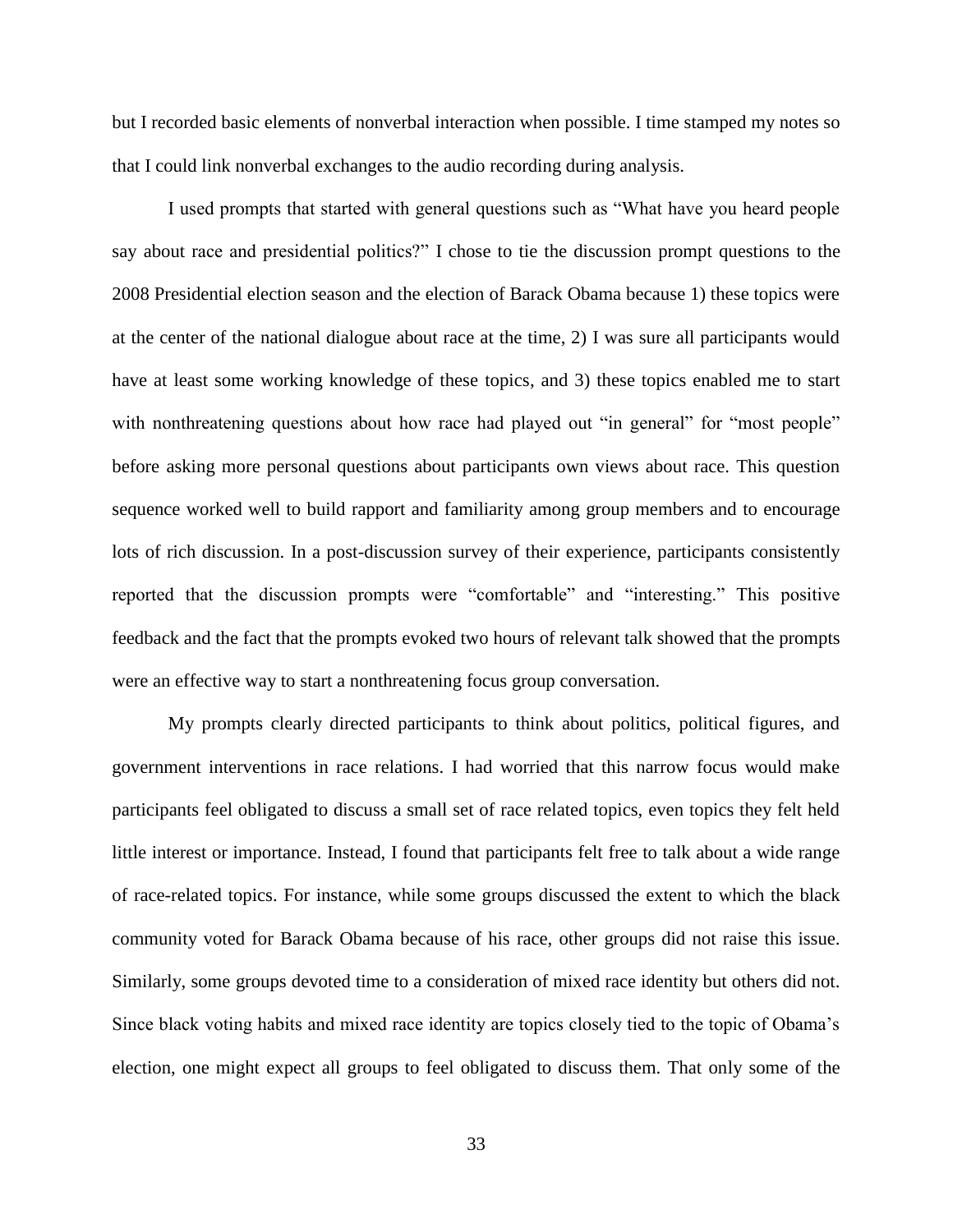groups raised these issues suggests that the prompts were vague enough to allow for interpretation. Still, in my analysis, I note when the prompts seemed to influence the participants' choice of topics and tone in meaningful ways.

By initially turning the group's attention to Barack Obama, I emphasized an individual who had achieved great success. This likely led to a more positive take about American racerelations. Had I turned participants' attention to negative issues, such as the incarceration rates of young black men, they may have had an entirely different conversation. Yet even with the prompt's bias toward the positive, all groups devoted time to consideration of the more negative side of American race relations. They mentioned ways people of color are wrongly targeted for racism as well as ways they felt people of color cause problems for themselves and for white Americans. Consequently, I'm confident that my discussion prompts were vague enough to give participants control over the discussion content.

In addition to the first list of discussion questions, I presented each group with a second discussion prompt after about 60-75 minutes of talk. This discussion prompt asked participants to explain their sources of information about race. It also asked participants if they ever feared they'd sound racist. These questions encouraged talk that revealed the extent to which they could articulate the way race talk works, the nature of their imagined audiences, and their sense of authority and accountability. I chose these questions based on feedback I received from my pretest study. During the focus group discussion and the debriefing, pretest participants frequently mentioned that they feared they might sound racist. When I followed up on this concern, pretest participants seemed relieved to have the chance to discuss the issue. In order to ensure the focus group experience wasn't too stressful, I wanted to provide all participants with an opportunity to work through any anxiety related to fearing they sounded racist. Helpfully,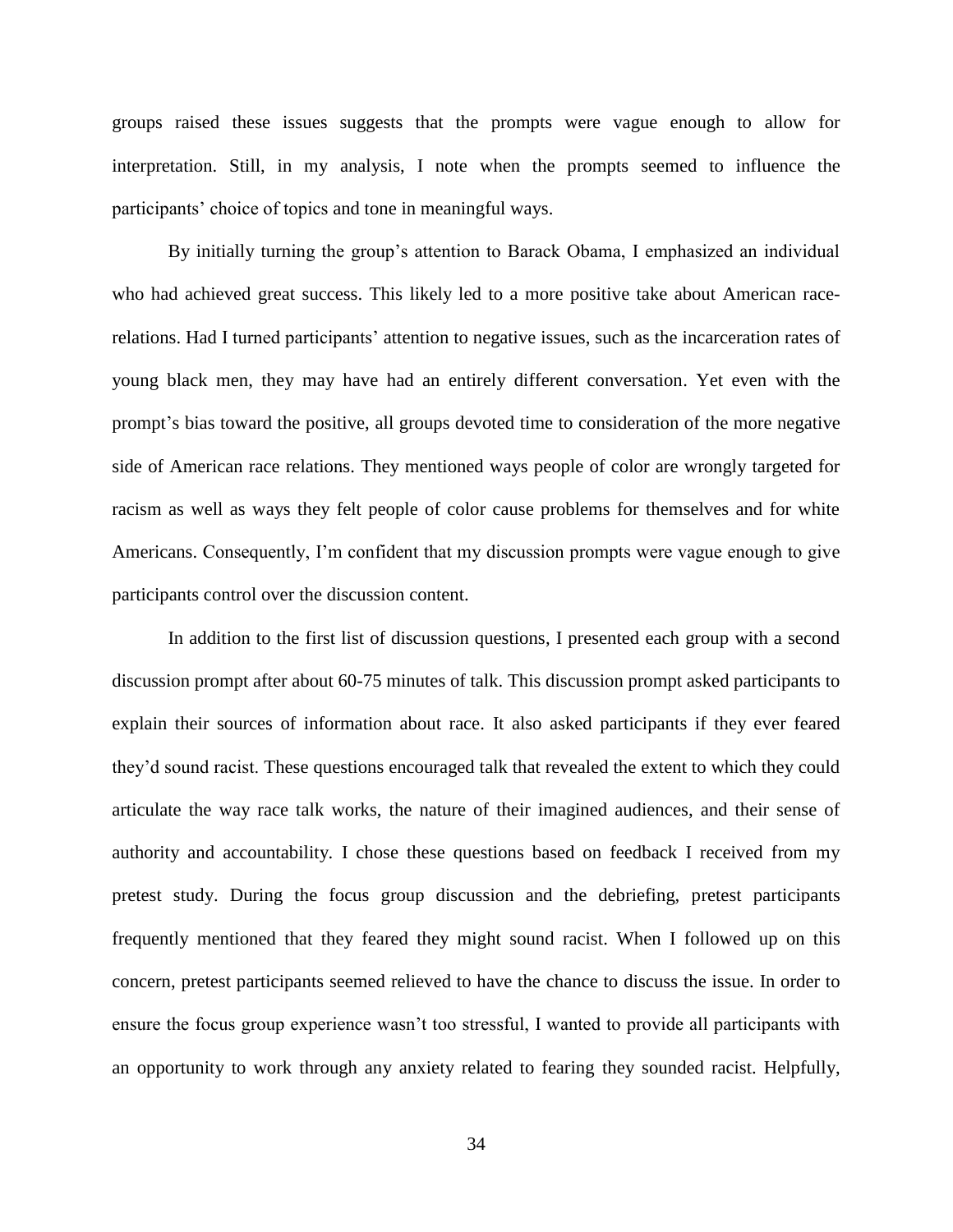asking participants to reflect on whether they might sound racist also enabled me to collect useful data on how participants assessed potential audiences and their own authority to discuss race related matters. To get the best of both worlds, I showed participants these questions only after they'd spent over an hour talking about race so that I would have lots of data unaffected by these questions.

### **2.2.4.2 Preventing stress in group interaction**

As I took notes during the focus group discussion, I continuously monitored the group for potential conflict or unacceptable stress, excessive pauses in discussion, or tangents that could permanently derail group discussion. Because I was attempting to measure the ways people talk, I considered tangents, pauses, and other conversational devices to be part of the phenomena under study. That said, I was prepared to intervene should excessive pauses or conversation topics seem very uncomfortable for participants or should very long tangents come to dominate group discussion too much of the time.

Surprisingly, I did not have to intervene in six of the eight focus groups because participants talked comfortably for at least 60 minutes after receiving the first prompt. One of the two groups that required my assistance spent approximately 15 minutes briefly covering the first discussion prompt and then turned to me for guidance. I asked them to talk some more about any of the discussion prompt questions that interested them. This was enough to encourage the group to continue talking about race-related topics for another 55 minutes. Although their discussion remained more stilted than other groups' discussions, they did not seem uncomfortable participating in the full two hour focus group session.

The second group that required intervention had no trouble sustaining relevant conversation but was dominated by one participant, Evelyn, who struggled with mental health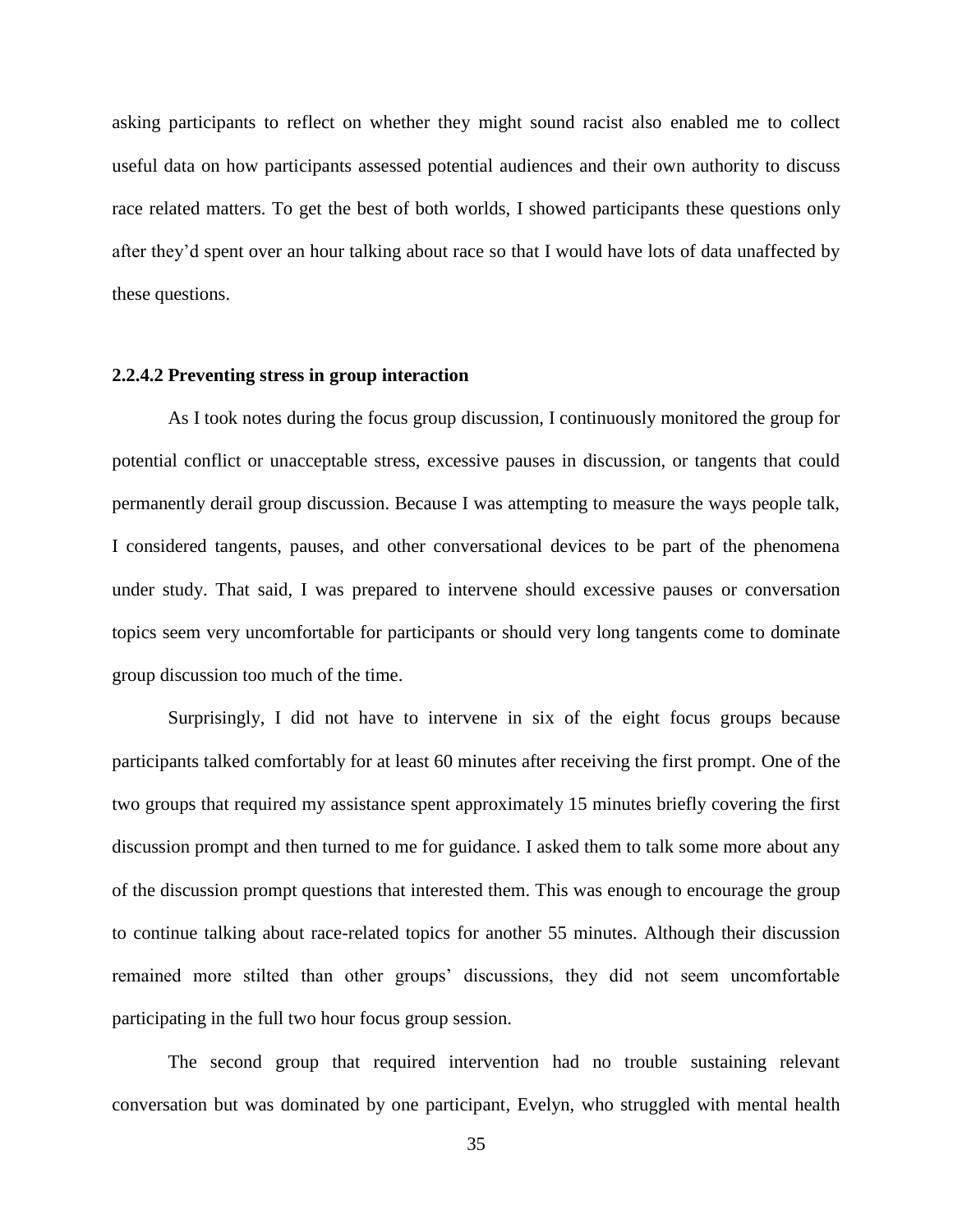problems and whose racist comments risked making other members unacceptably uncomfortable. Evelyn was a 54 year old woman from a working class background. She arrived a few minutes early and told me that she lived in a group home and participated in many research studies at the University of Pittsburgh in order to earn the money she needed to supplement her disability benefits. In our brief discussion before the focus group began, she shared detailed personal information about her relationships, medical needs, and employment history despite my efforts to change the subject to something less personally revealing. Perhaps because of her previous experience as a research participant, she seemed very comfortable with the focus group setting and consistently talked more than other participants. Although Evelyn seemed at ease during the discussion, I worried that she would make other participants uncomfortable because she made explicitly racist comments, jumped unexpectedly between disconnected topics, and was often incoherent.

Evelyn said racist and incoherent things from the moment the group's discussion began until I ended it after one hour. Immediately after another participant read the first discussion question, Evelyn shared that she was "shocked" to discover Barack Obama was black. When another participant asked for clarification ("Had you not seen him?"), she said she had seen him but thought he was white. Then she said

Then I saw his wife and I was upset that she was black. Then I found out he's not American. These people are around me, see? It's like making…Who is that man from Russia? Putin! It's like making Putin President of the United States. I don't call him by his name. The Bushs have a black relative. Maybe I do too. I don't know. I thought they might impeach him.

This comment is a good illustration of Evelyn's contributions throughout the discussion. She revealed explicitly racist beliefs ("I was upset that she was black") but was generally difficult to follow ("These are people around me, see?"). Her tone was not confrontational and she did not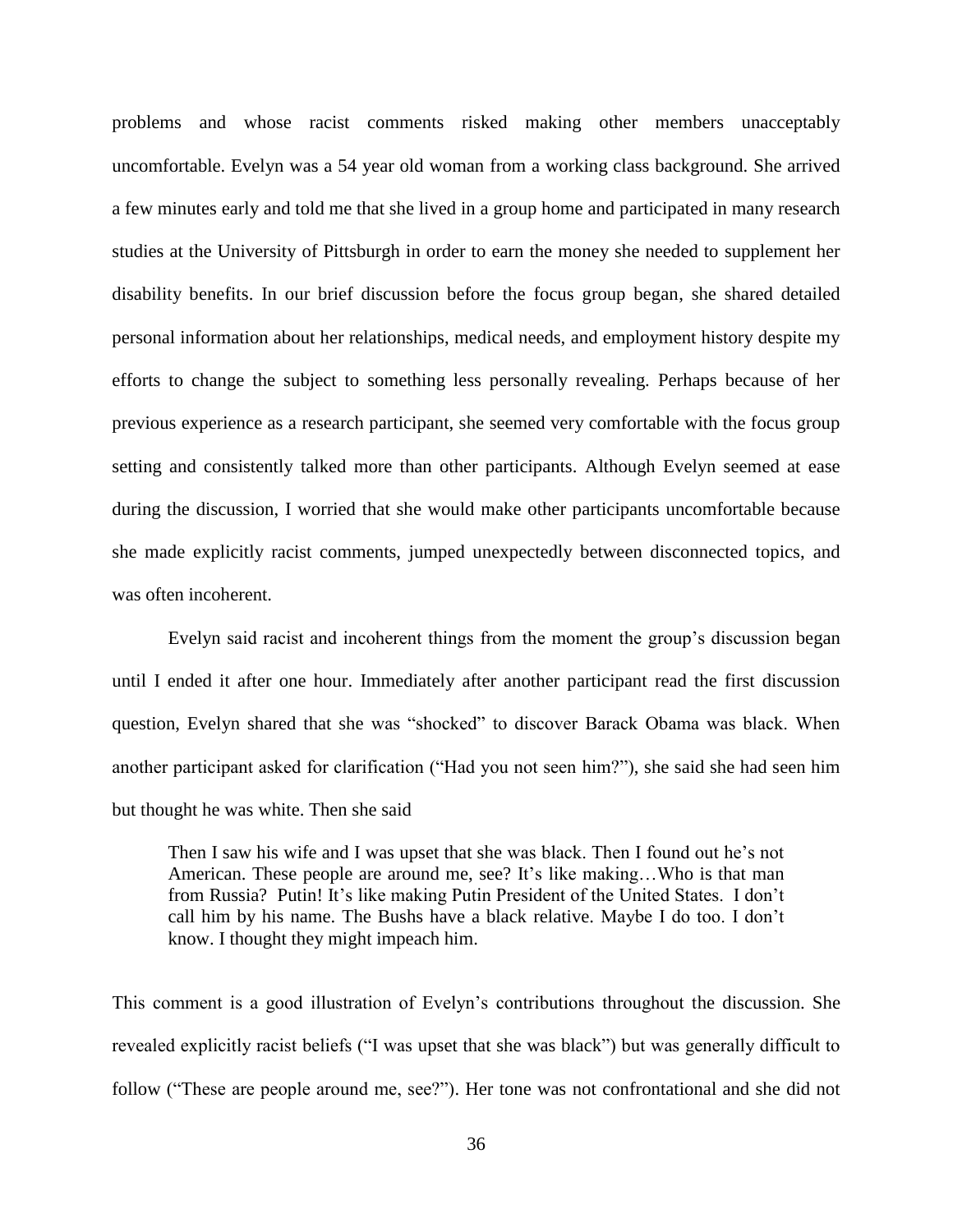seem self-conscious or otherwise concerned that the others might object to her claims. Because she shared these beliefs before any other participants had indicated their views on race and she had been certain other Americans would impeach Obama due to his race, she clearly felt her views on race mirrored those of mainstream white America. I worried that this assumption and Evelyn's racist comments would offend the three other women in the group and prepared to intervene should the discussion become hostile.

The other participants did not seem stressed by Evelyn's comments but they did seem confused. Consistently, they responded by contradicting her racist claims and asking clarifying questions. Eventually, they began changing the subject after Evelyn shared. I discuss how they negotiated these exchanges in detail in Chapter 5. Because the participants handled the interaction in a respectful calm manner, I did not feel compelled to immediately intervene on their behalf. As they began to ignore Evelyn, however, I worried that the dynamic of the conversation was shifting in ways that might be stressful for Evelyn. I also feared that Evelyn's comments could begin to stress the other participants overtime. Consequently, I ended the group discussion after one hour and debriefed Evelyn separately in a room across the hall before returning to debrief the other participants.

I felt that this separate debriefing gave Evelyn a chance to be heard without the stress of managing the group's response to her. It also gave the other three participants time to work through the experience of negotiating such blatant racist remarks before I ended the study and sent them home. Before leaving, each participant, including Evelyn, reported that they had a positive experience. The three I debriefed separately from Evelyn said that they thought she might have been planted in the group to test their reaction or that she might be mentally ill. All three women said that her comments were "confusing" but "not upsetting" and two of the three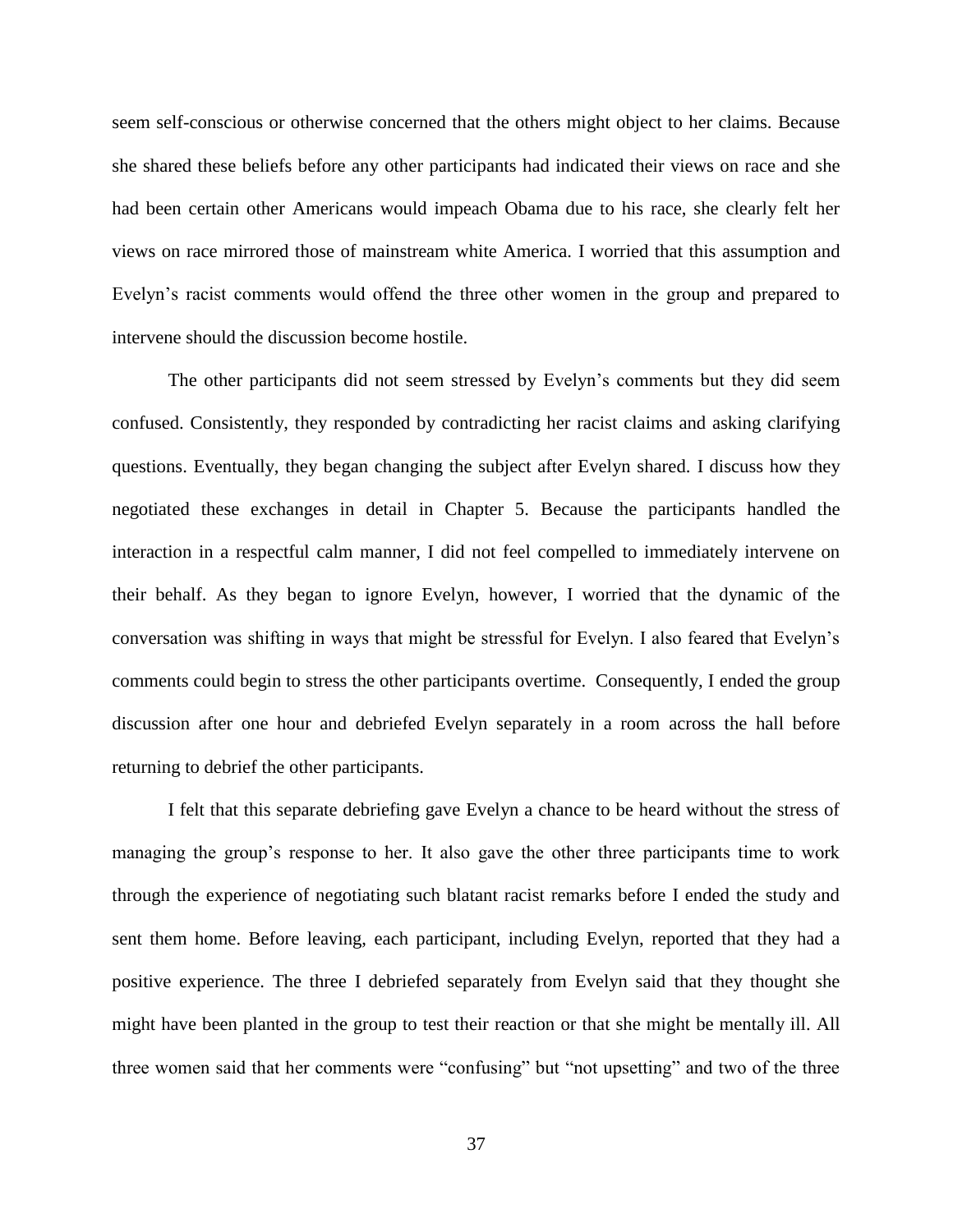reassured me that they hear people say racist things "all the time" and so were not bothered by Evelyn's comments.

#### **2.2.4.3 Debriefing the experience**

After each group discussed the first and second discussion question sets, I ended the selfmanaged group discussion and joined the discussion to begin the debriefing. Debriefing a group took between 20 and 40 minutes. All groups seemed to enjoy this opportunity to revisit topics they'd raised during their group discussion or to ask me questions about race, racism, and racial groups. During the debriefing, I asked participants to reflect on their conversation by noting moments of discomfort, surprise, frustration, agreement, or disagreement. I gave them an opportunity to share any thoughts they didn't get a chance to share during the group discussion. I also asked participants to explain how this conversation was similar to or different from conversations about race they've had in other settings. Most participants reported that they did not feel they behaved differently here than they would behave in any other conversation and that they did not feel they were particularly influenced by the research setting. Because participants had their own questions and thoughts to share, this part of the focus group discussion was different from group to group.

Since the purpose of the debriefing was to ensure that participants left feeling comfortable with the research experience, I did not analyze this section of the transcripts. However, during the debriefing I specifically asked participants to share the extent to which they interacted with people of color and I did use that information in my analysis in Chapter 4. At the end of the debriefing, I passed out an anonymous survey that measured participants political affiliation, occupation, level of education, years lived in the Pittsburgh area, gender, age, and socioeconomic status.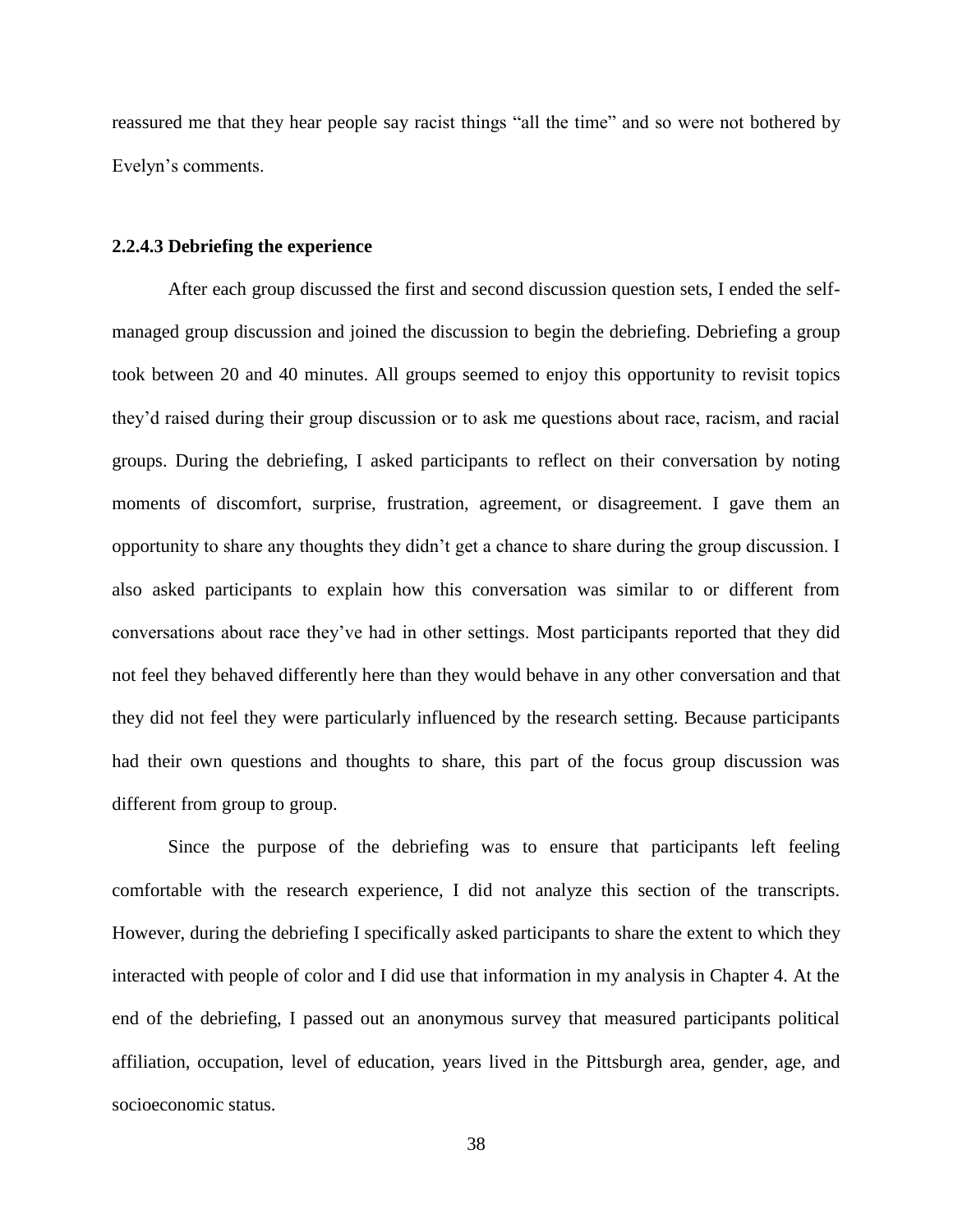# **2.3 DATA ANALYSIS**

For this study, I inductively and deductively coded the data and took a discourse analysis approach to the examination of focus group interaction. In this section, I discuss issues of reflexivity and ethical concerns, reliability and validity, and data coding and analysis.

### **2.3.1 Reflexivity and ethical concerns**

As observers of the world [researchers] also participate in it; therefore, they make their observations within a mediated framework, that is, a framework of symbols and cultural meanings given to them by those aspects of their life histories that they bring to the observational setting. Lurking behind each method of research is the personal equation supplied to the settings by the individual observer. (Vidich and Lyman 2003:58)

Certainly my own life history has informed my choice of research topics. I am a white woman who was raised in Levittown, NY, a white middle class suburb still racially isolated in the 80s and early 90s. With such an inauspicious start, I might have never become professionally interested in questions of race. At the very least, like so many whites, I may never have seen myself as personally connected to questions of racial inequality. But my views on race were not structured by the overall demographic of my town. Instead, I was greatly influenced by my family's experience providing foster care to over 50 foster children, most of whom were African American and/or Hispanic. In addition to foster care, my parents adopted my youngest brother, a dark skinned African American who joined our family when I was 13 and he was 2. In such a white town, we stood out. The impact this has had on my interest in race scholarship is hard to isolate but it is surely no accident that I've decided not only to study race but to study how white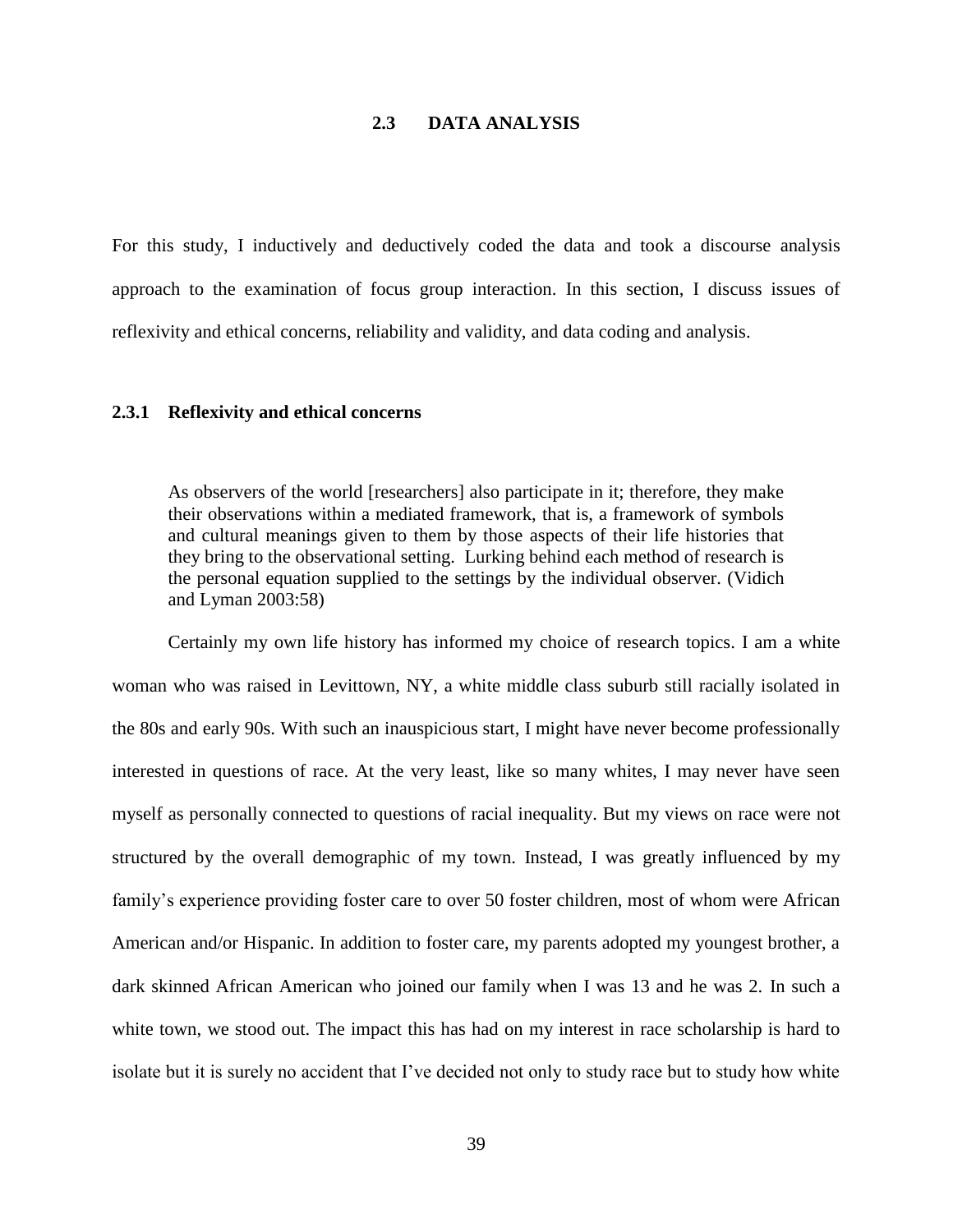people handle race, how they talk about race related things, and how they respond to the controversial and unexpected (by them) sides of American race relations. I do believe that my uncommon upbringing, simultaneously located both in the thick of whiteness and on its interracial margins, has made me uniquely positioned to ask the research questions outlined above and to pursue their answers.

Importantly, buried within my research questions is a belief that whites sincerely grapple with issues of racial identity, racial inequality, and racism (at least sometimes). They do not seem to just accept the racial status quo with ease and joy. This always struck me as odd – why do whites, especially of my generation, worry about race no matter how insulated they are from the pain of racial inequality? I come to this question through personal experience, later confirmed by the academic literature on race relations. For instance, many of my white high school and college classmates would come to me with questions about race  $-$  it seems I was white enough to approach about the subject but affiliated enough with blackness to make me an 'expert'. Years later, my own family began to ask me questions, jumping on the fact that I studied race in school. In the peculiar racialized landscape of America, they had no one else to ask. They wanted information and perspective but the taboos against talking about race and an obvious lack of the tools needed to accomplish such a conversation were real barriers. For all their asking and all my answering, something continued to stop the conversation from moving forward.

My personal investment in the problem of racial inequality and in this study makes me both suspicious of my participants (who are the beneficiaries and perpetuators of racial privilege) and sympathetic to them (because I too benefit and perpetuate racial privilege). After all, despite our privilege, I know that whites face an incredibly hard task when trying to make sense of race in the U.S. Analytically, I made the best of this personal investment. I listened to the focus group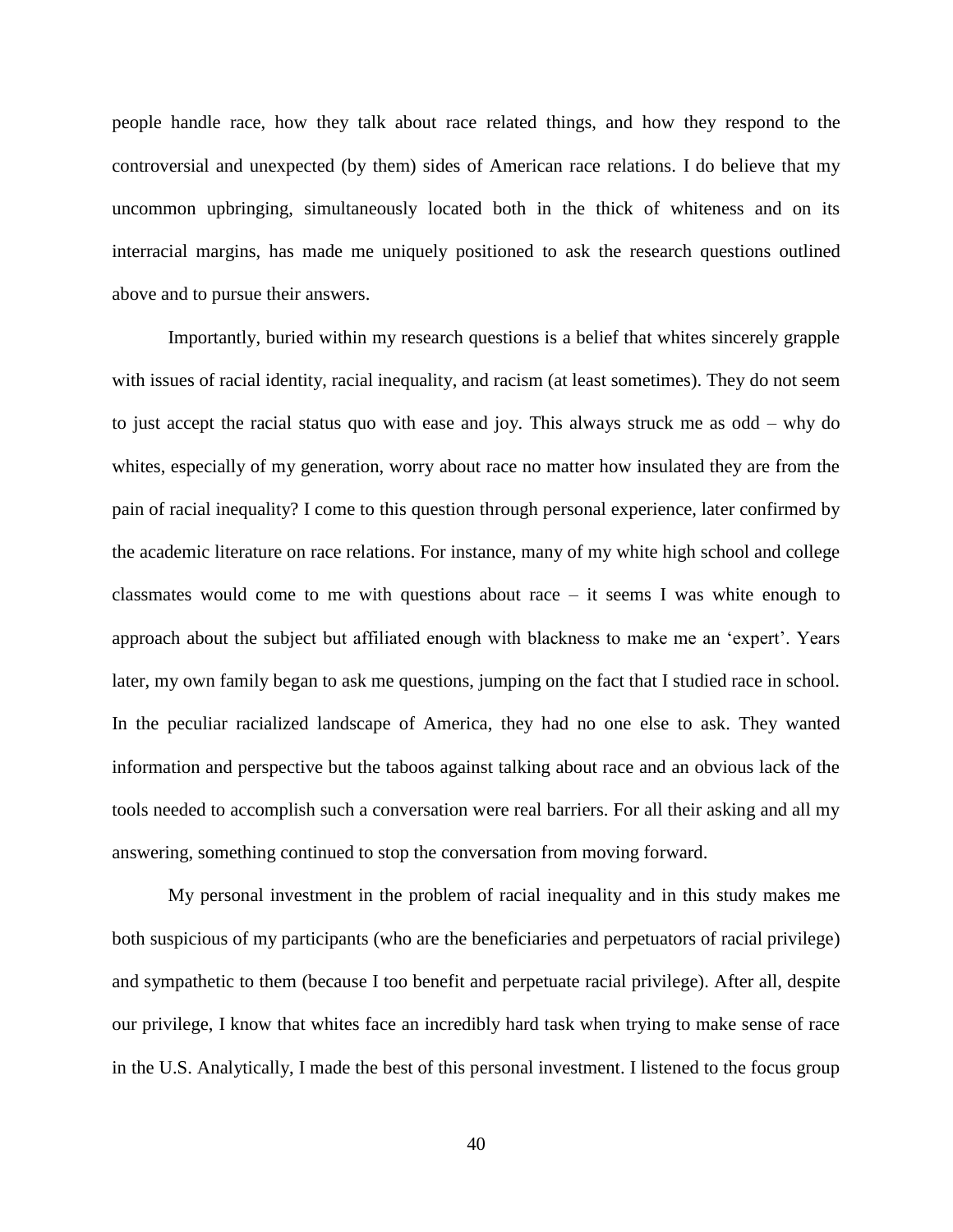discussions with an ear tuned to moments of struggle, when participants grappled however briefly with their own and each others' views of racial inequality. Instead of trying to be an emotionless observer, I attempted to observe my own emotional response to the groups' discussions for clues to what strikes me as interruptions to the common patterns of contemporary race talk. Such deviations disgusted or excited me so I could use my own emotional responses as clues to when the group discussion followed the map of contemporary race talk most directly.

Since I did not participate in the focus group discussion, I had time to take notes on my own responses to participants' talk, a distinctive luxury of this methodology. My notes are marked with stars, explanation marks, smiley faces, and double underlining. The elements of interaction occurring around these comments were rich places to begin data analysis. Because I took notes on my responses without acting on them with probing questions (as one might do during a traditional interview), I could record my own reactions for later analysis without interrupting participants' discursive process.

My data collection was also influenced by my race in other ways. I have the face and privileges of whiteness, which gave me access to potential research participants who might not be so available to a researcher of color. This possibility was confirmed by many participants who speculated about how uncomfortable they all would have been had the group included a person of color. My whiteness ensured that the groups were same-race and enabled a glimpse into the dynamics of race related discussions in all white settings.

I struggled with the ethics of this: my whiteness allowed me to easily host conversations that reaffirmed dominant racial ideology most of the time. For instance, in one focus group, an adamant participant explained that "any thinking person" could clearly see that "the black community has more problems than anyone else has so there must be something wrong with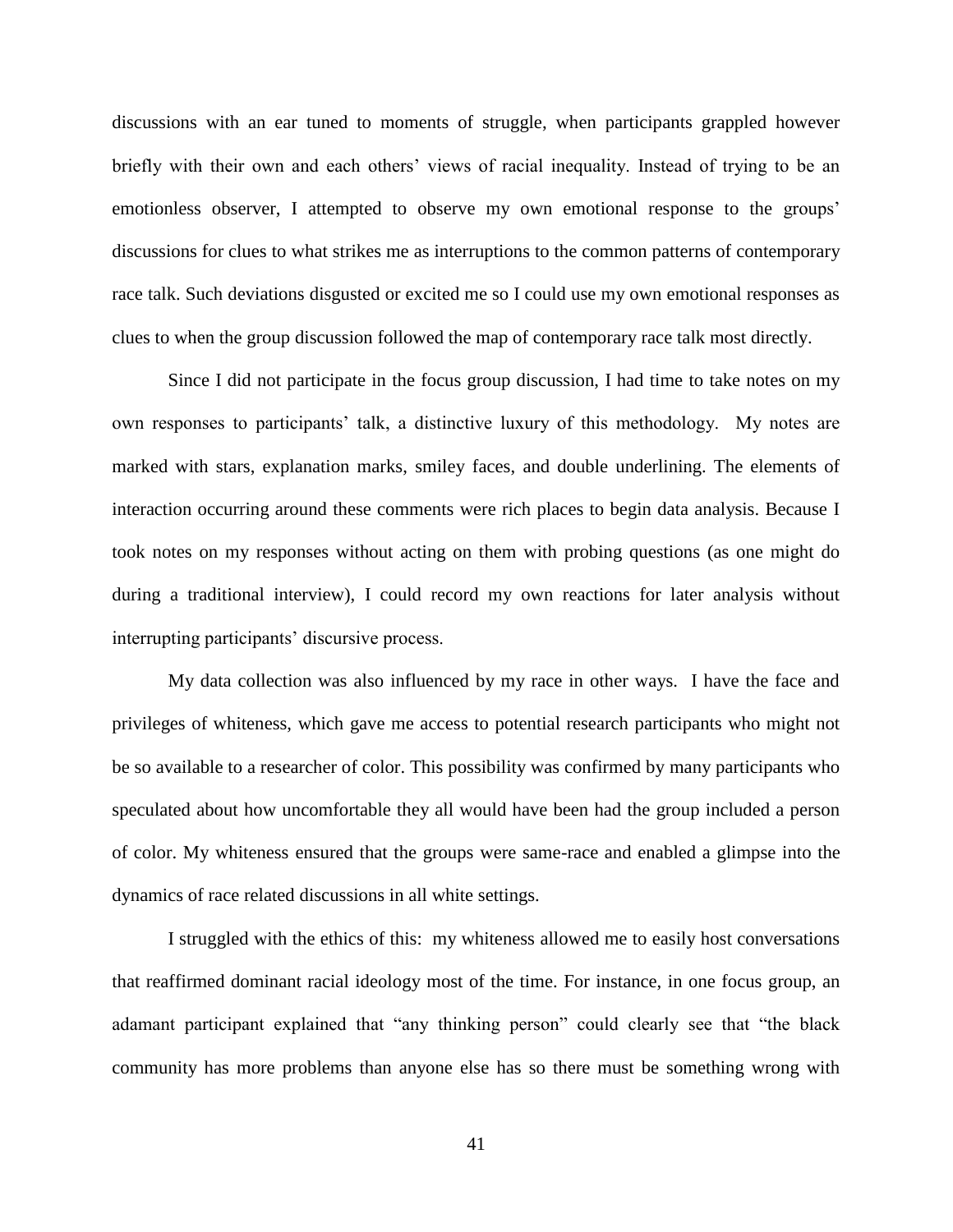black people." Because I was not a participant in the discussion, there was no way to object to this claim. This means that I gave this participant a captive audience and paid him \$25 to share beliefs I personally found objectionable. Although in each group I provided some factual corrections during the debrief, I could do little to counter the ways participants taught each other new racist beliefs or supported the racial status quo through talk.

In small measure, I attempted to address this ethical concern with my second set of discussion questions. I asked participants to talk about where they get their information on race related issues and to consider how their talk might seem racist. Gamson (1992) found that groups work to combine "media discourse" with "experiential knowledge" and "popular wisdom" when building a "collective action frame" around social issues. I'd hoped the second discussion prompt would increase the likelihood of participants holding each other accountable for how they weighed evidence from these sources and built their own frames. To some extent this worked: when discussing these questions, participants did reflect on their lack of reliable sources of knowledge and admitted to a reliance on speculation about race matters.

The second discussion question questions also had the unexpected benefit of getting participant confirmation of my impressions of their talk. That is, while listening to the groups talk about the first discussion prompts, I frequently noted that groups hesitated to accept claims without negotiation of their value and relevance. When discussing the second discussion prompt, participants mentioned that they couldn't always know what information to trust, especially when they had to rely on media sources. By encouraging conversation about sources, I didn't resolve my ethical dilemma but I did provide an opening in the conversation for resolution to be sought. Finally, by hosting conversations about racial inequality, I believe I interrupted whites' tendencies to avoid acknowledging the importance of race problems in the U.S. By remaining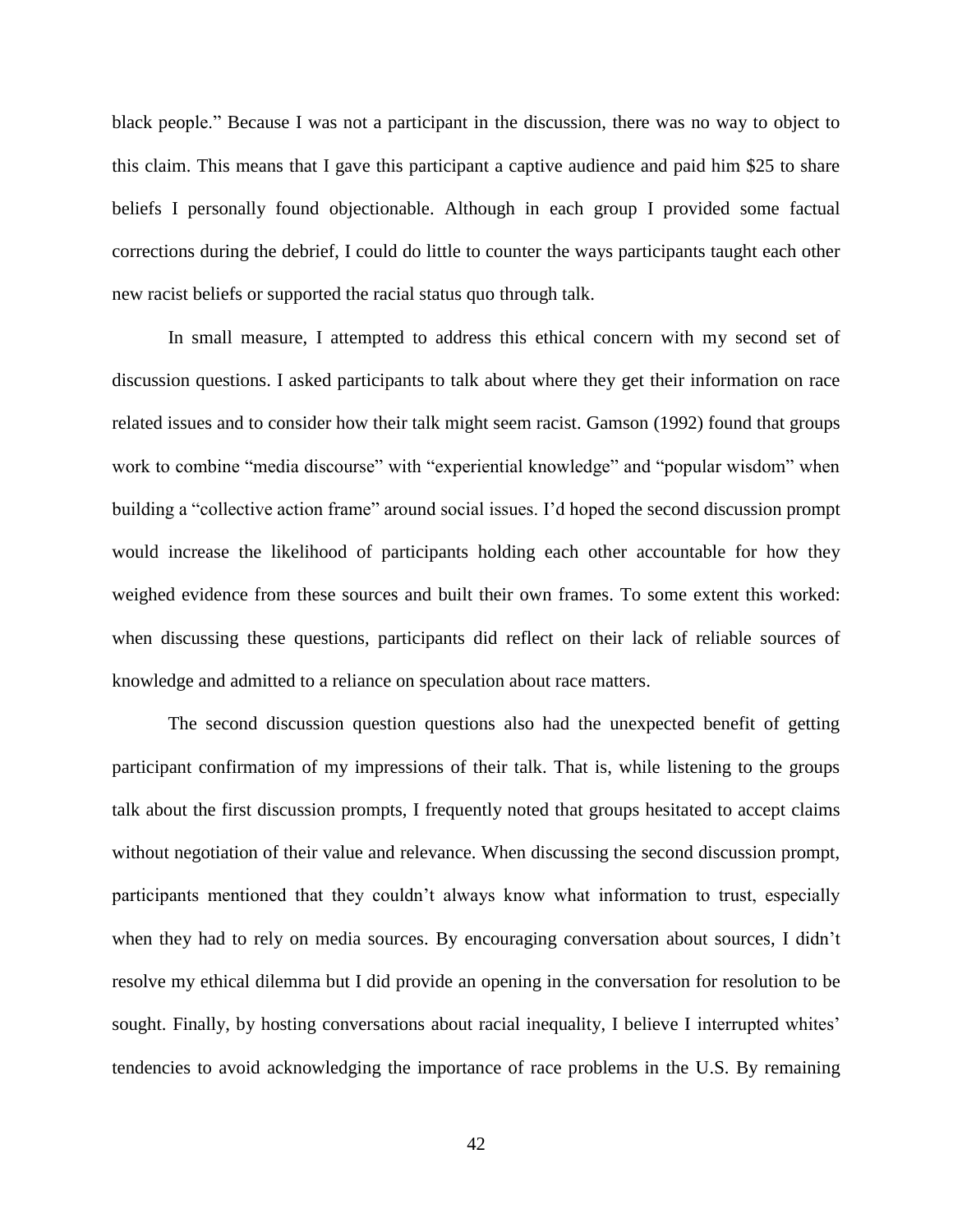willing to breach the subject, I avoided "colluding to evade" a social problem that seems to thrive under invisibility (Kitzinger and Farquhar 1999:170).

Another ethical concern I carried into this research involves my decision to include only white participants. There is much to be learned from focus group discussions among individuals of different racial backgrounds and one should always think twice before excluding historically marginalized groups from research studies. As Walsh's (2007) work establishes, people of color play a crucial role in shaping race talk and in moving whites through discussions about race. My study was not designed to measure how whites negotiate race related claims in mixed race conversational contexts and such measurement is truly needed to complete our understanding of this social phenomenon.

However, I chose not to include people of color in my study for two reasons: First, the risk of emotional and psychological harm to participants of color was too great. Participating in this study, a person of color would have been exposed to racist comments, to unfair requests to speak for all people of color, and to ostracism. These conversations ran the risk of burdening participants of color with the task of educating whites, often through the use of their own personal stories of struggle and pain. Because people of color are already burdened with the weight of racism and enter these conversations with less political power, they are particularly vulnerable to exploitation in this way. Second, "whites only" discussions about race represent a substantial part of race talk in the U.S. because, to a large extent, whites remain socially segregated from people of color. Even when whites have meaningful social contact with people of color, they are not likely to engage in conversations about race in mixed race groups. I could not comfortably solve the problem of risk of harm to people of color, I decided to focus this study on the process engaged in by whites when discussing race with whites.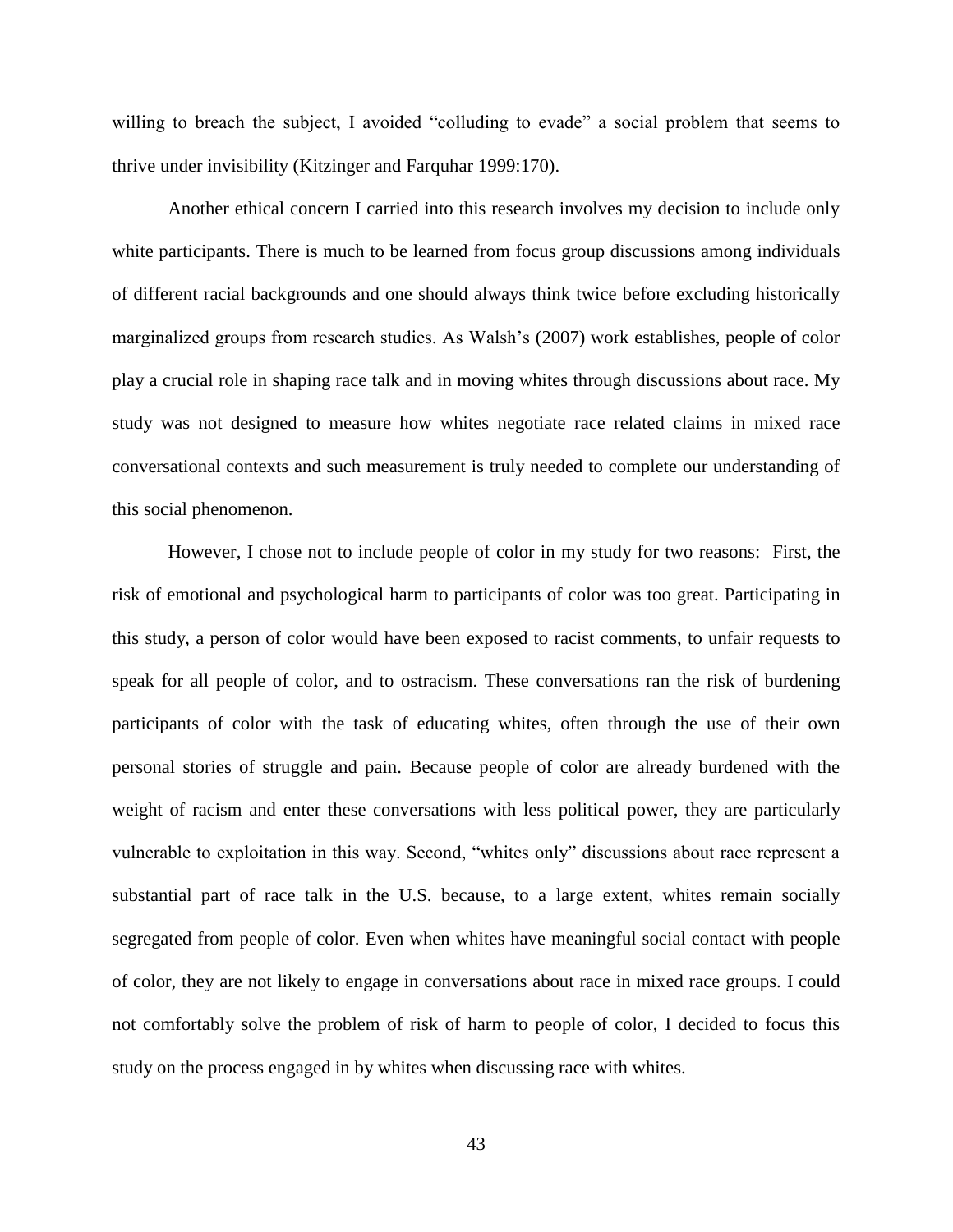### **2.3.2 Validity**

Accounting for validity is an essential aspect of any research study. To start, I chose focus groups for this study to ensure a descriptive validity not possible with traditional ethnographic research. That is, using focus groups, I ensured a very accurate recording of what I observe and I prevented the distortions that might happen if I relied solely on my notes and memory (Maxwell 2002). I maintained this descriptive validity during analysis by directly coding audio files instead of textual transcriptions. This process worked much like coding from transcripts: I used ATLAS.ti software to link segments of audio tape to codes and then listened to the coded segments together during analysis. Then I transcribed these segments for inclusion here. My decision to code directly from the audio files is important because the type of transcription needed for detailed conversational analysis "takes four times as long as simple transcription in readable prose," runs the risk of making "participants seem inarticulate," and may "overemphasize the effect interjections have on the participants" (Myers and Macnaghten 1999:184). By avoiding transcription before analysis, I ensured more descriptive validity than is possible using traditional transcription processes. After an initial coding, I then transcribed those pieces of transcript to use in the write up of my findings.

This study posed fewer challenges of interpretive validity (accurately capturing participants' perspectives) because I was less concerned about the meanings participants give to their interactions and more concerned with the consequences of a given discursive move within a conversation. To be sure my understanding of what happens in these focus groups constitutes a valid explanation of the social phenomena under study (Maxwell 2002), I focused on the validity of the concepts I use to label occurrences (construct validity) and the validity of the links between concepts that I suggest (internal validity).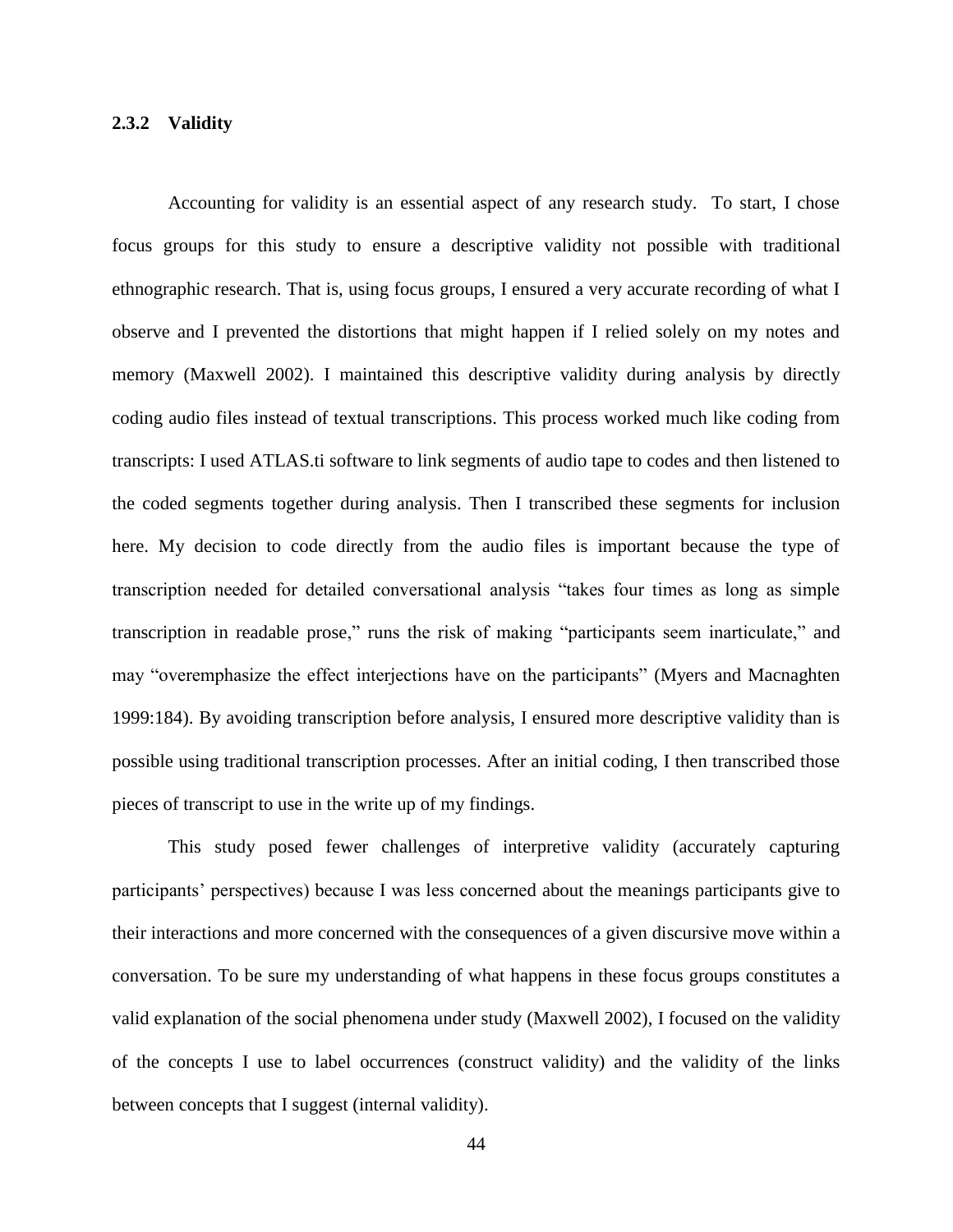Questions of external validity or generalizability are difficult to answer in discursive analytical studies. Discursive analysis does not take for granted an external reality or truth. Instead, a discursive analytical approach argues that reality is constructed through discursive acts, acts which can be and are interpreted differently in different situations. Consequently, writing my research findings is itself a discursive act that gets meaning from the process through which it is constructed (Gee 1999; Wood and Kroger 2000). Linda Wood and Rolf Kroger's (2000) emphasize the importance of checking researcher interpretations of the data against participants' own interpretations. To do this, I traced the impact of utterances on the conversation and looked at the ways participants responded to each other. I also ensured my claims were valid by accounting for exceptions: this improved the coherence of my findings.

Finally, I improved my theoretical validity by analyzing my data deductively, using the concepts developed and empirically tested by other researchers and informed by my own theoretical approach to this study. Then, as I coded/analyzed, I looked for ways that my data did not seem to fit preexisting conceptual frameworks and/or my preconceived ideas about possible ways race talk works. In this way, I analyzed my data inductively, building new conceptual frameworks that best accounted for the interaction I observed.

Despite my overall confidence in my ability to achieve validity in this study, I continue to grapple with the fact that whites avoid conversations about race in everyday talk. One strategy of avoidance is to never enter race related conversations at all. Because of this avoidance, eliciting any race talk in any setting creates race talk that might not otherwise occur. Research on "sensitive topics" often has this effect. Jenny Kitzinger and Clare Farquhar (1999:97) note that

Focus group participants themselves sometimes identify the focus group as a special occasion and take the opportunity to discuss issues that are unconsciously censored or simply awkward to raise in more routine settings. In this sense, the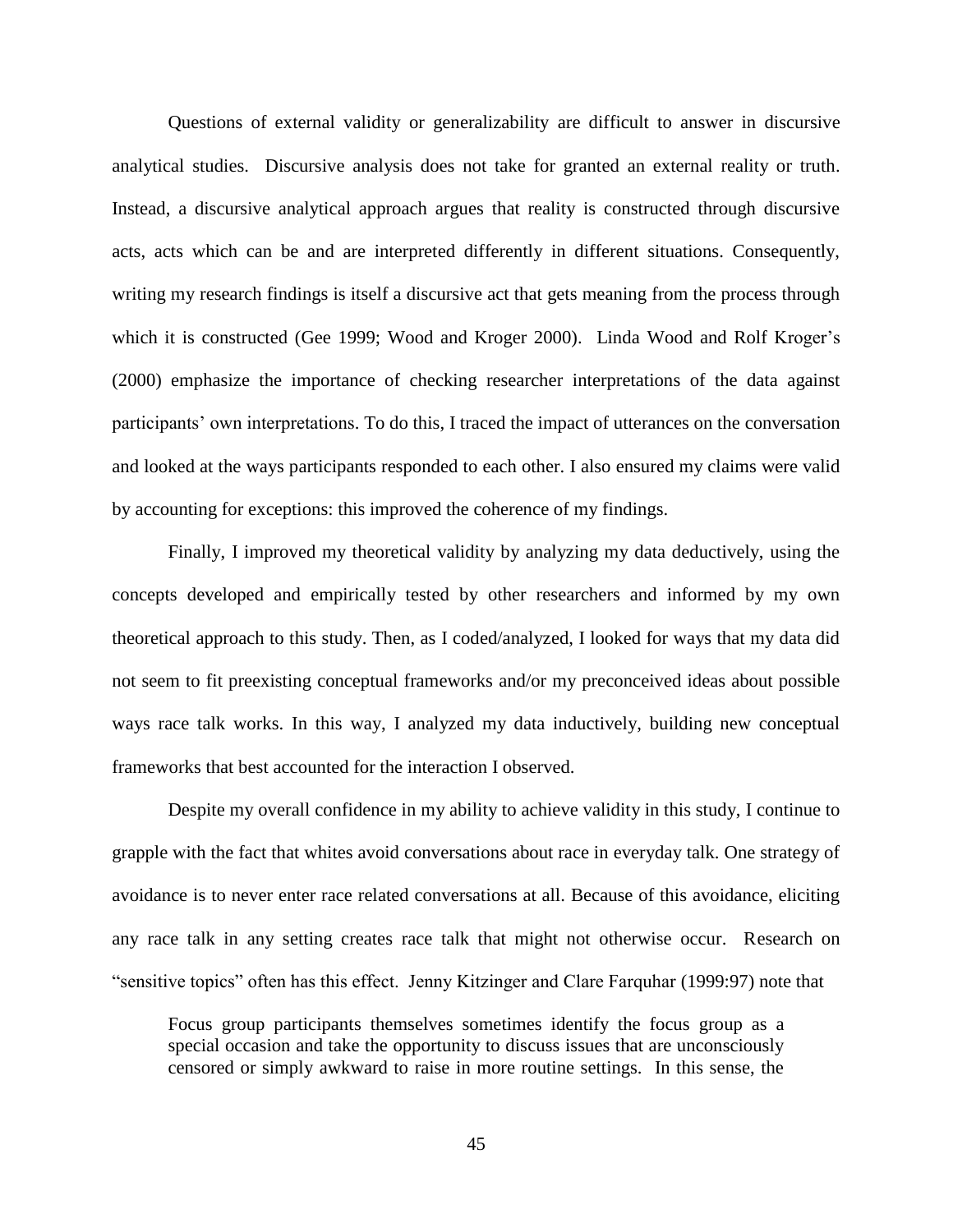research session serves as liminal time and space where the new and unexpected may occur and where novel communication can be achieved.

In each of my groups at least one participant reported that he/she had thought a lot about the issues discussed by the group but spent very little time actually discussing the issues with others. Therefore, my focus groups generated much more direct talk about race than I'd find in many other settings. At first, this seemed like a methodological problem – how can I validly analyze how whites talk about race if asking them to talk about race increases the presence and, as a result, the nature of that talk? But this problem turned out to be an analytical opportunity. As noted above, by observing whites as they negotiate potentially sensitive conversations about race, I measured which interactions are possible during such negotiations. Establishing the availability of interactional patterns gives us insight into contemporary racial ideology. By asking whites to discuss race more than they usually would but then allowing them to discuss the topic however they see fit, I revealed which aspects of race talk are most negotiated or most taken for granted. This fine-tunes our understanding of the boundaries of race talk and identifies places where weak boundaries make race talk vulnerable to change (see Chapter 5). In this way, my findings hint at what might happen if whites are asked to discuss race more directly more often. This has significant implications for antiracist policy and education efforts.

The focus group setting (imperfectly) both replicated everyday interaction and provided an opportunity for new interaction around issues of race. By embracing this contradiction, I used this methodology to observe a range of possible ways whites negotiate race talk.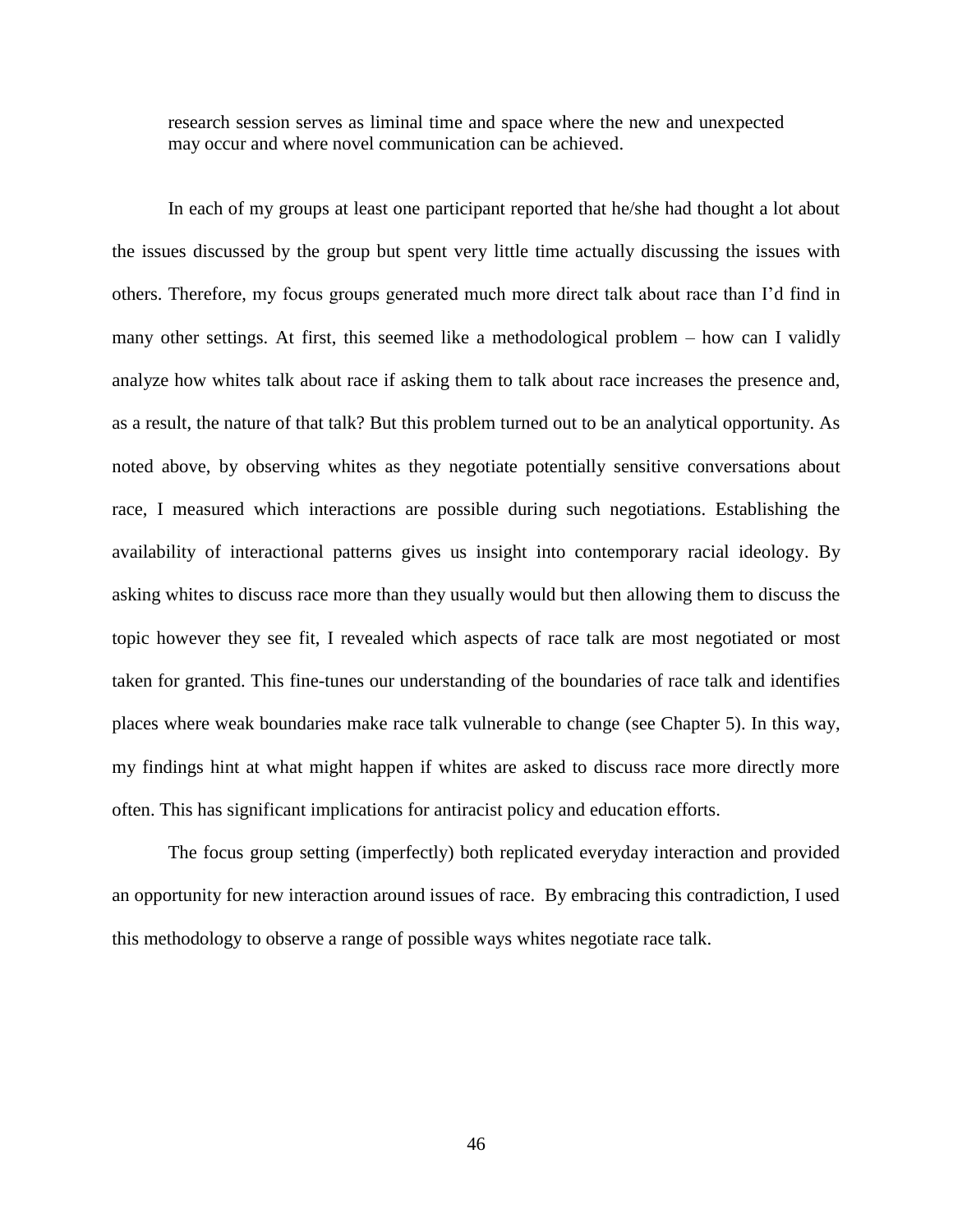### **2.3.3 Reliability, coding, and analysis**

In this study, I used discourse analysis techniques because I was interested in "how talk works, as an arena of activity" (Edwards 2003:33). Discourse analysis considers participants' intentions ("minds") and dominant ideology ("worlds") as their "basis for talking" not as the true reality lurking underneath talk (Edwards 2003:33). This is in line with my research questions, which focus on interaction not intention. Research has shown that discourse analysis can reveal how racial ideology is constructed through talk. Here, Margaret Wetherell and Jonathan Potter's (1992) study of white New Zealanders treatment of the Maori minority has proven especially edifying.

Wetherell and Potter (1992:200) studied "the ways particular constructions of social groups, processes of conflict and influence, histories, and so on were drawn on as a practical resource for blaming minority groups for their own disadvantaged social position." Their examination of the ways racial ideology and social structures are constructed, deconstructed, and reconstructed through interaction provided a methodological guide for this study. My analytic approach was also informed by a provocative reconsideration of Wetherell and Potter's data as described in the book *Analyzing Race Talk: Multidisciplinary Approaches to the Interview* (Van Den Berg, Wetherell, and Houtkoop-Steenstra 2003a). Harry Van den Berg and colleagues asked researchers with little to no expertise in race studies to analyze some of the Wetherell and Potter's interview transcripts to reveal ways knowledge and interaction are constructed in the interview. For example, Tom Koole's (2003) contribution in this volumne explored the ways the interviewer's minimal responses such as "yeah" or "mm hmm" signaled levels of affiliation with or detachment from the participant and unwittingly influenced the participants' talk. Such a finegrained analysis revealed important features of interaction that moved a conversation toward a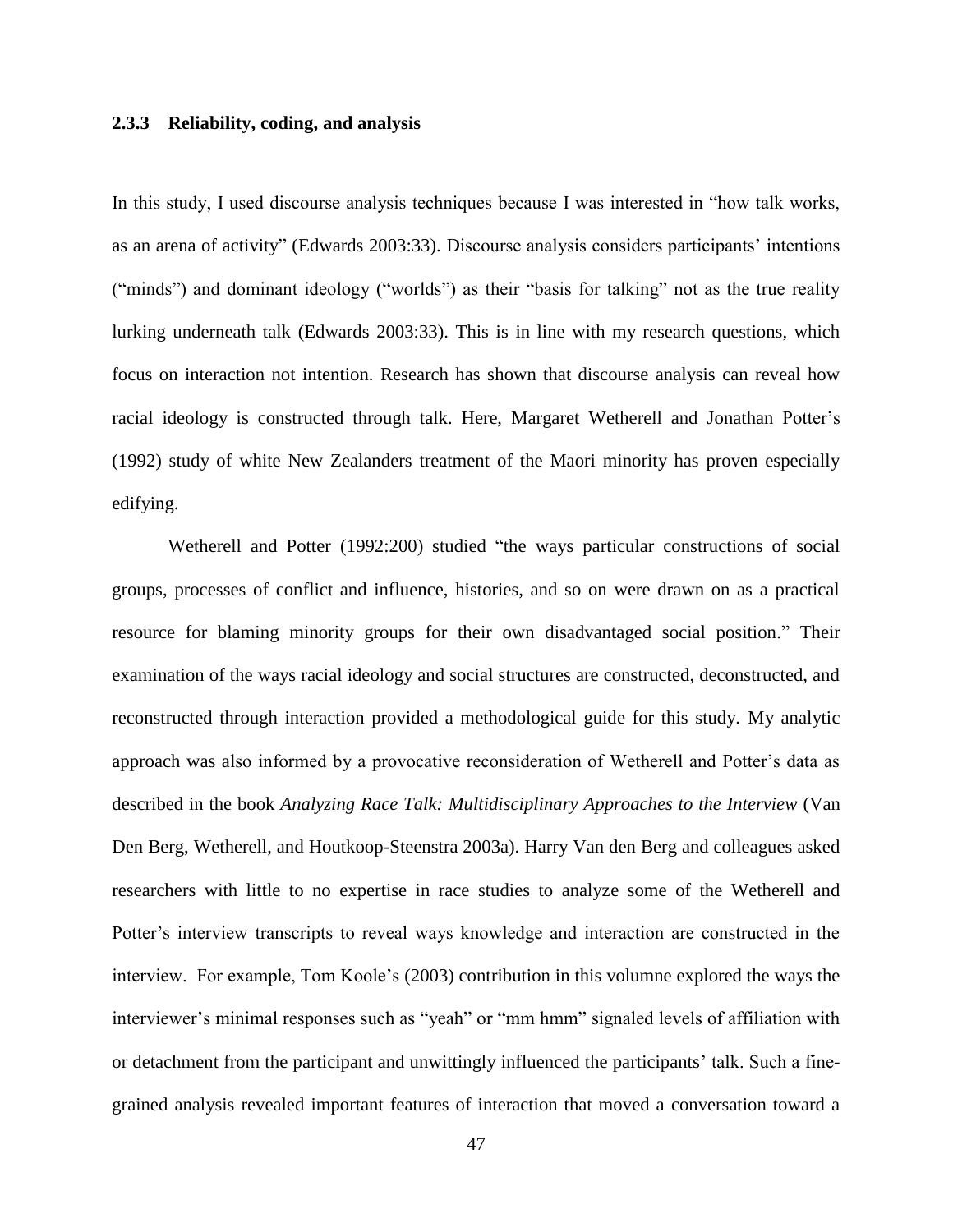certain construction of race, racial inequality, and racism. In this section, I briefly define how I conducted such a fine-grained discourse analysis of my data.

Discourse analysis operates on different premises than most other qualitative methods. Discourse analysis considers talk to be a social practice not a mere indicator of "internal or external events or entities," like attitudes or identities (Wood and Kroger 2000:4). Therefore, discursive analysis "rejects the aim of explaining action by reference to underlying cognitive states" (Potter 1997:207). That is, talk doesn't reveal things about a preexisting and external reality. Rather it constructs reality. Talk accomplishes something for the speaker, the hearer, and for the communities in which actors are embedded. The discursive analysis of talk reveals how social phenomena are constructed through interaction and is, therefore, the best approach for this study.

Because my sample size was relatively large for discourse analysis, I started with a deductive approach to reading my data. In order to focus my analysis on the most suitable segments of talk, I used sensitizing concepts from the race talk literature (mostly utterances) as an initial set of codes. For specific list of these concepts, see Appendix B. I focused my final analysis on two types of utterances that dominated group discussions; references to white racists and references to people of color. I call these utterances Initiating Actions because they were starting points for group negotiations.

When counting instances of a code, reliability is always a concern. Using the topic of the utterance (i.e. whether it referred to a white racist or a person of color) instead of more subjective qualities like the meaning of the utterance, the speaker's intention, or the role of the utterance in the conversation helped facilitate reliability. In the few instances when the topic of an utterance was implied but not made explicit by the speaker, I provided a detailed description of why I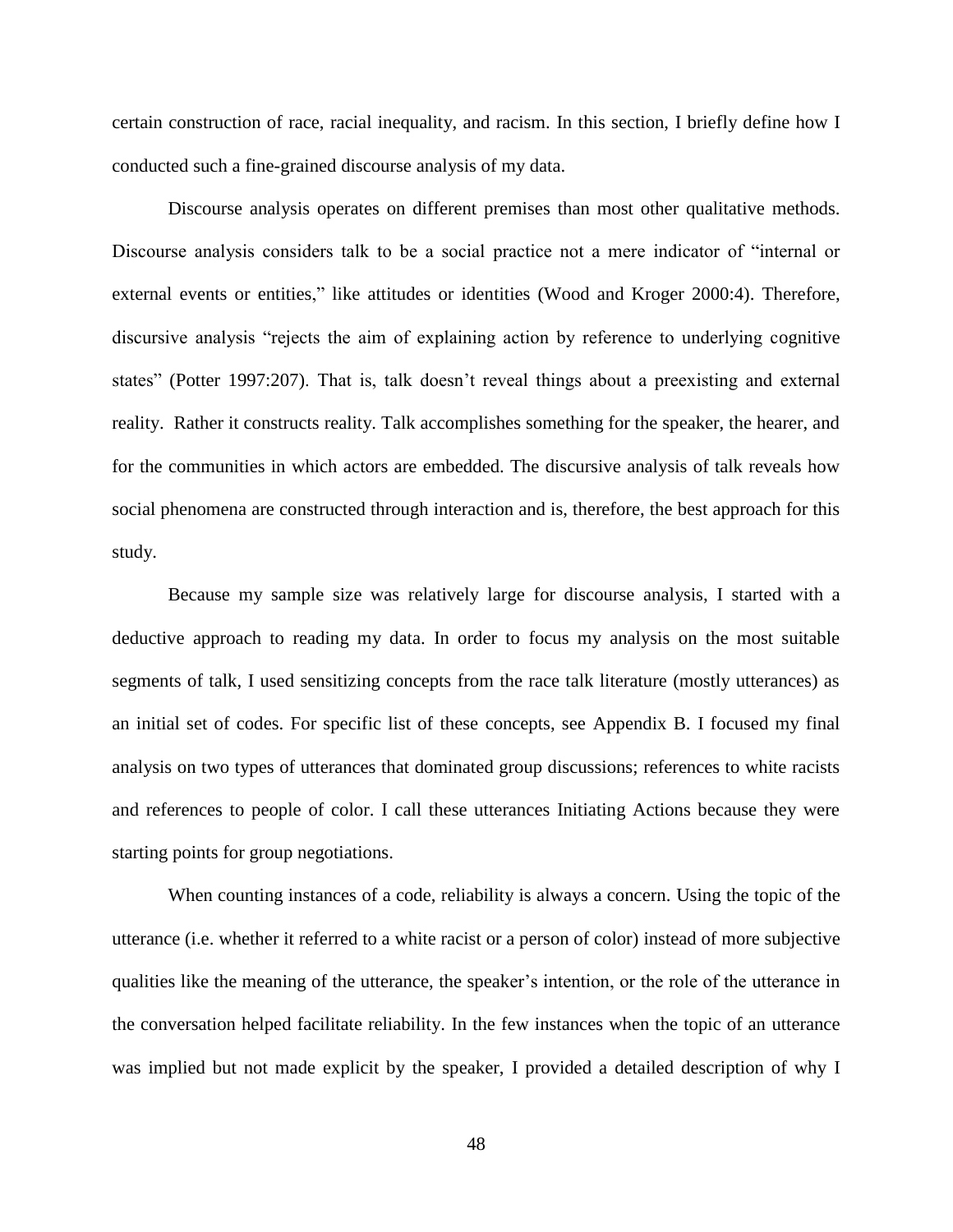included the utterance (see Chapter 4 and 5.) This process ensured my coding and analysis process was reliable and provides a framework that could replicated in future studies.

Once I identified the location of important segments of talk (Initiating Actions), I listened to these segments over and over again. At this phase of analysis, I relied heavily on inductive analysis to make sense of what participants were doing. For instance, during the deductive phase of my analysis, I knew to look out for mention of racist relatives because this discursive move has been recorded in the race talk literature. During the inductive phase, I was surprised to see how often participants mentioned racist white people and how much time they devoted to discussing the origins of racist beliefs and actions. My initial code ("blaming others for one's own racially illiberal beliefs") matched the literature on colorblind race talk but did not seem to fully capture what participants were doing with this Initiating Action. I created a new more nuanced code ("determining the origins of racially illiberal beliefs") that better captured the role that the Initiating Action seemed to play in group discussions. To analyze this new code, I looked at what happened before, during, and after the Initiating Action. This process revealed that the Initiating Actions I'd identified were routinely followed by a Negotiation. The Negotiation phase was patterned and had similar Outcomes (i.e. versions of racial ideology) for every group. This demonstrates the benefits of using "recursive or iterative" discourse analysis techniques (Wood and Kroger 2000:96).

My analysis process was perfectly suited for focus group data. In a traditional interview, the mention of a racist relative must be analyzed in terms of what it does for the speaker first and for dominant racial ideology second. In the focus group, that same mention is the starting point of a group negotiation that cannot be accessed in the interview setting. Moving between deductive and inductive coding, I isolated patterns of interaction that occurred throughout the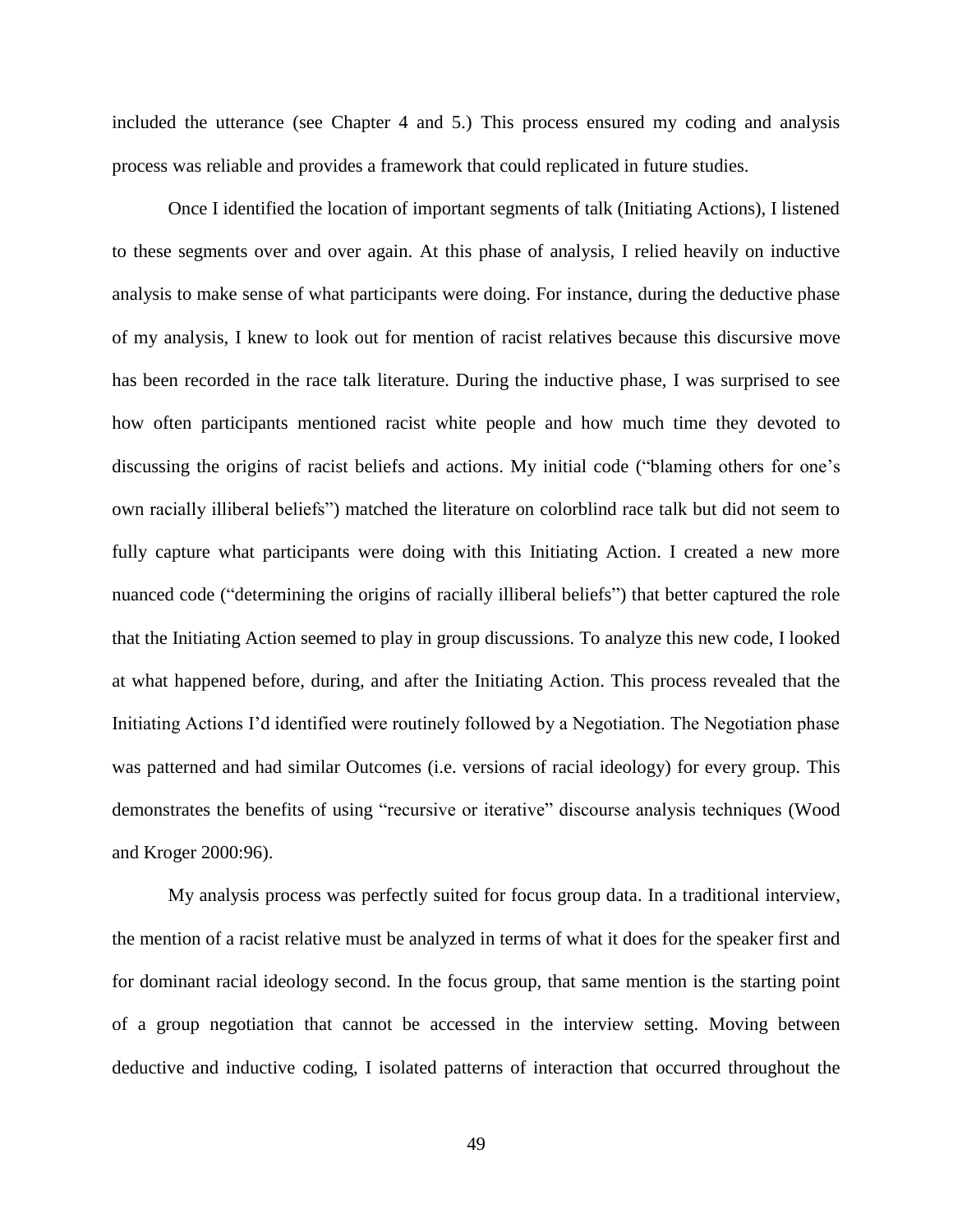groups' discussions revealed how ideology is created, reinforced, or challenged. I demonstrate how groups achieve outcomes through certain types of negotiation regardless of the personal belief systems or attitudes of individual participants.

Although participants occasionally discussed other things, the discussion prompts ensured most of their talk was directly race-related. Because I am interested in racial ideology, I focused my analysis on this race-related talk. Analyzing focus group discussions that did not include directly race-related claims might reveal ways other forms of talk support racial ideology and obscure the analysis of white privilege but it would be difficult to achieve reliability and validity in an analysis of something never explicitly mentioned. Since racial difference and racial inequality are inherently linked to questions of privilege and structural inequality in the U.S., analyzing the negotiation of race-related claims enabled me to pinpoint moments when structural inequality and white privilege were explicitly included in, hinted at during, or absent from discussion.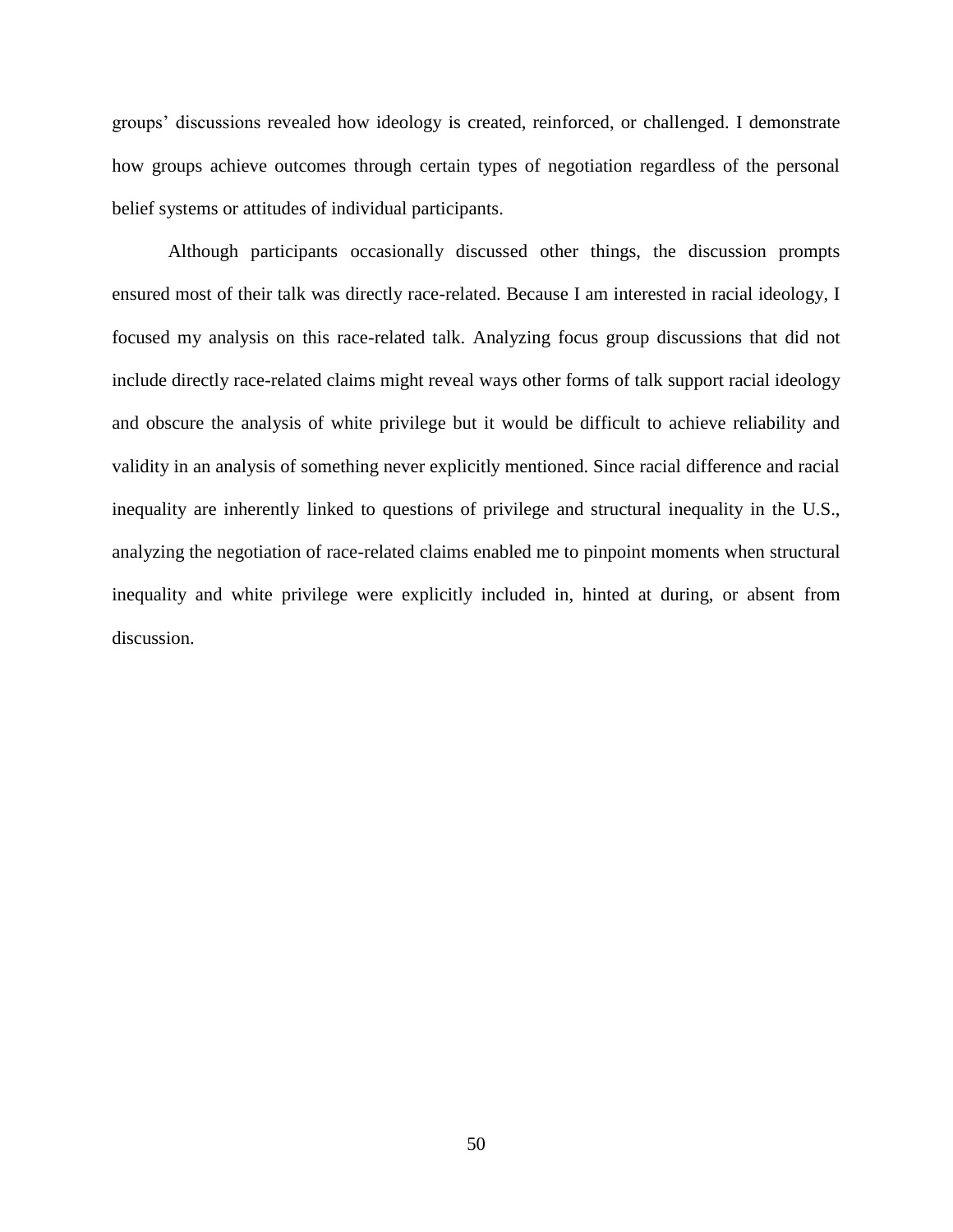### **3.0 RACISTS WITHOUT RACIAL PRIVILEGE**

White participants frequently talked about other white people, groups of whites, or institutions that seemed racist. In one common Initiating Action, participants told stories about times when these other whites said or did potentially racist things such as declare they would never vote for a black man or complain that racial integration would ruin their all-white neighborhood. In under 16 hours of talk, my 34 research participants made explicit references to 87 different potentially racist people, groups, and institutions including close friends and family, celebrities and historical figures, the media, neighborhoods and regions, and even themselves. That participants mentioned so many types of racists with such frequency suggests that pointing out and accounting for racist actions and beliefs is an important part of race talk.

In this chapter, I demonstrate how participants brought up conversations about potentially racist whites during their focus group discussions (the Initiating Action). Then I examine how they negotiated the relevance and implications of these references (the Negotiation). I establish that participants build theories of intersectionality (McCall 2005) by analyzing a racist white person, group, or institution to determine what nonracial demographic characteristics, such as age or educational status, might explain the origin of the racist belief or action. When this negotiation failed to achieve a consensus, participants applied broad and vague axioms (rules of thumb about how the world works such as "people are always uncomfortable with difference" or "you can't change people") to draw conclusions about the implications of the belief or action.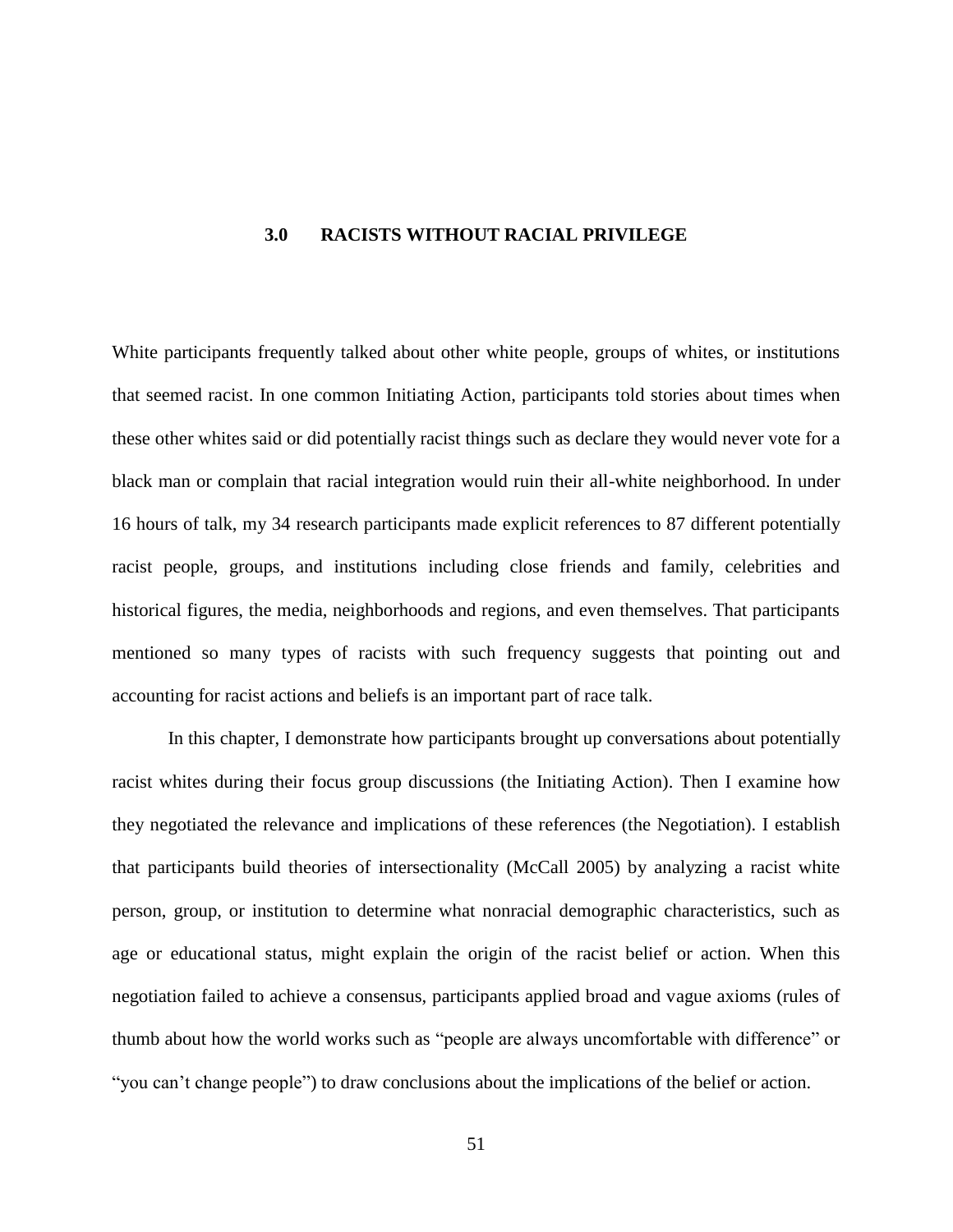After explaining the groups' negotiation processes, I discuss the implications of these interactions (the Outcomes). Specifically, I establish that participants 1) discouraged consideration of privilege as a factor causing racist beliefs/comments; 2) established alternative origins for racist beliefs and actions; 3) minimized claims that racist beliefs and actions might have influence; and 4) determined the boundaries of what can be considered relevant and important when analyzing racial inequality. This process detracts attention away from white privilege and racial hierarchy by explaining racist beliefs and actions as the result of less privileged and nonracial factors.

### **3.1 INITIATING ACTION: IDENTIFYING WHITE RACISTS**

All white focus groups talked about past encounters with or observations of other whites who might be racist. I focus on this element of talk as an important Initiating Action because 1) it occurred across all white focus groups, 2) many different types of white people and groups were considered racist, 3) so many white racists were identified, and 4) a large amount of group discussion was devoted to discussing the whites they identified.

I coded for manifest and latent references when analyzing this Initiating Action. For instance, participants frequently used explicit labels ("My father was a racist" or "I don't know if he was racist but he said…") or mentioned a clearly racist act ("My grandmother says the N word all the time"). I counted the first reference to an explicitly labeled person or group as one instance of this Initiating Action.

Other times, participants did not use explicit labels and mentioned more ambiguous racist actions and beliefs. In determining whether these comments counted as an instance of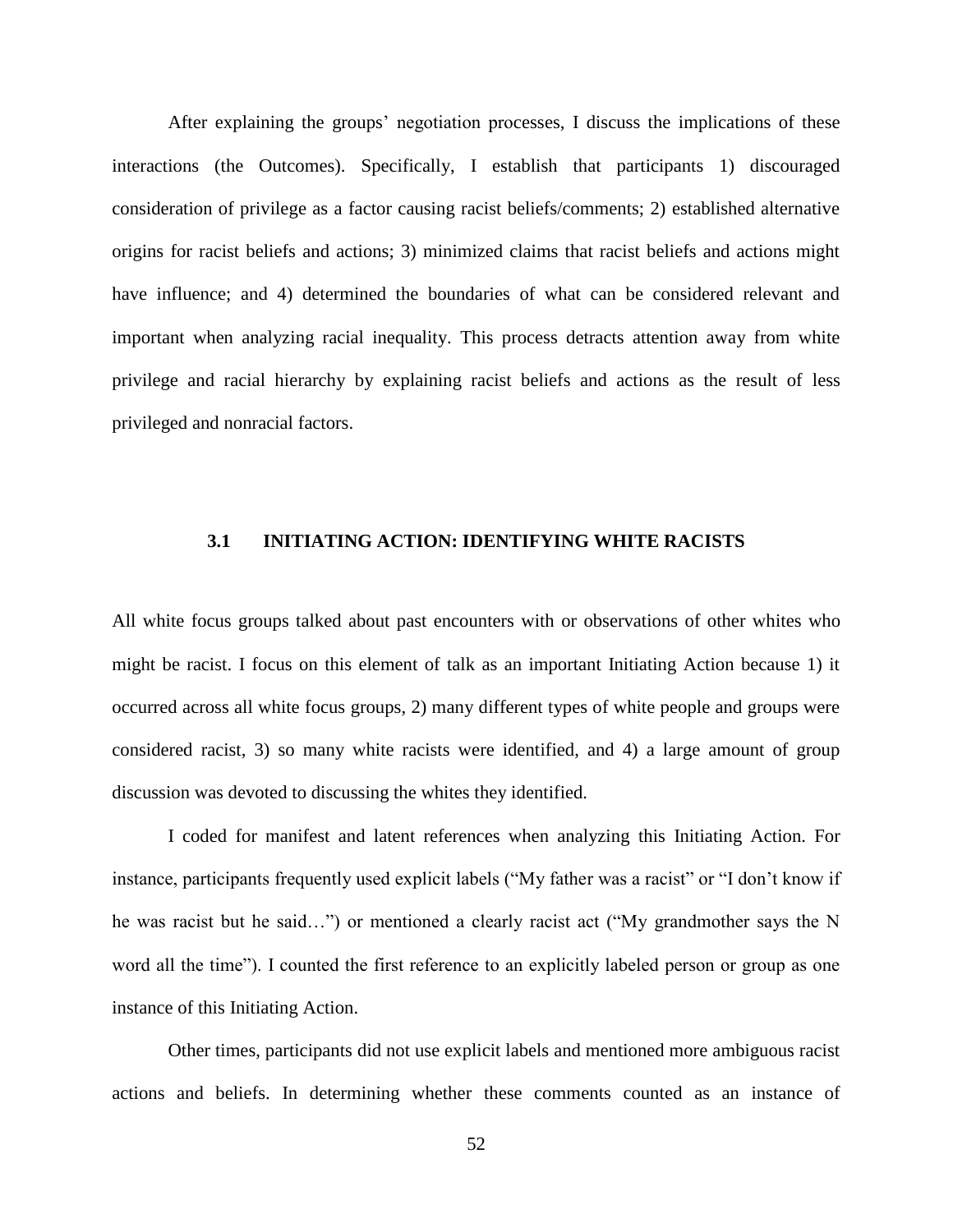"identifying white racists," I analyzed the location of their comment in relation to other claims about racism (was the participant responding to a statement about the extent to which race matters to whites?), what the participant said about their own discomfort with the situation ("I was mortified!"), and participants' reports about the discomfort they assumed a person of color must have felt ("There was a black man right there when he said it!"). For instance, one participant told the group about a time when her father was about to say something about President Obama but she told him not to because he'd have to leave her house. Although her father never actually said the racist thing and she never spelled out what she feared he was about to say, she indirectly indicated her concern that his beliefs were racist by describing her discomfort with their interaction. Because this story was told in response to the question "To what extent do you think race mattered in the Presidential election?" I confidently coded this as an instance of Identifying White Racists.

In all, I observed 87 instances of this Initiating Action, including nine stories about times when participants personally said or believed racist things. Participants mentioned eight racist parents, three racist grandparents, one racist son, and eight other racist family members such as cousins, aunts, and uncles. They also shared three stories about times they'd worried that the comments of their small children made them seem racist. For instance, one participant mentioned a time his young son pointed to man in a waiting room and said "He's really black, Dad." Participants also mentioned four racist friends, eight racist neighbors, and four interactions with racists at work. In addition to these personal contacts, participants mentioned 15 specific racist individuals they'd heard about such as the comedian Michael Richardson, the British Prime Minister Winston Churchill, the conservative television host Bill O'Reilly, and "the guy who founded the National Association for the Advancement of White People" (presumably former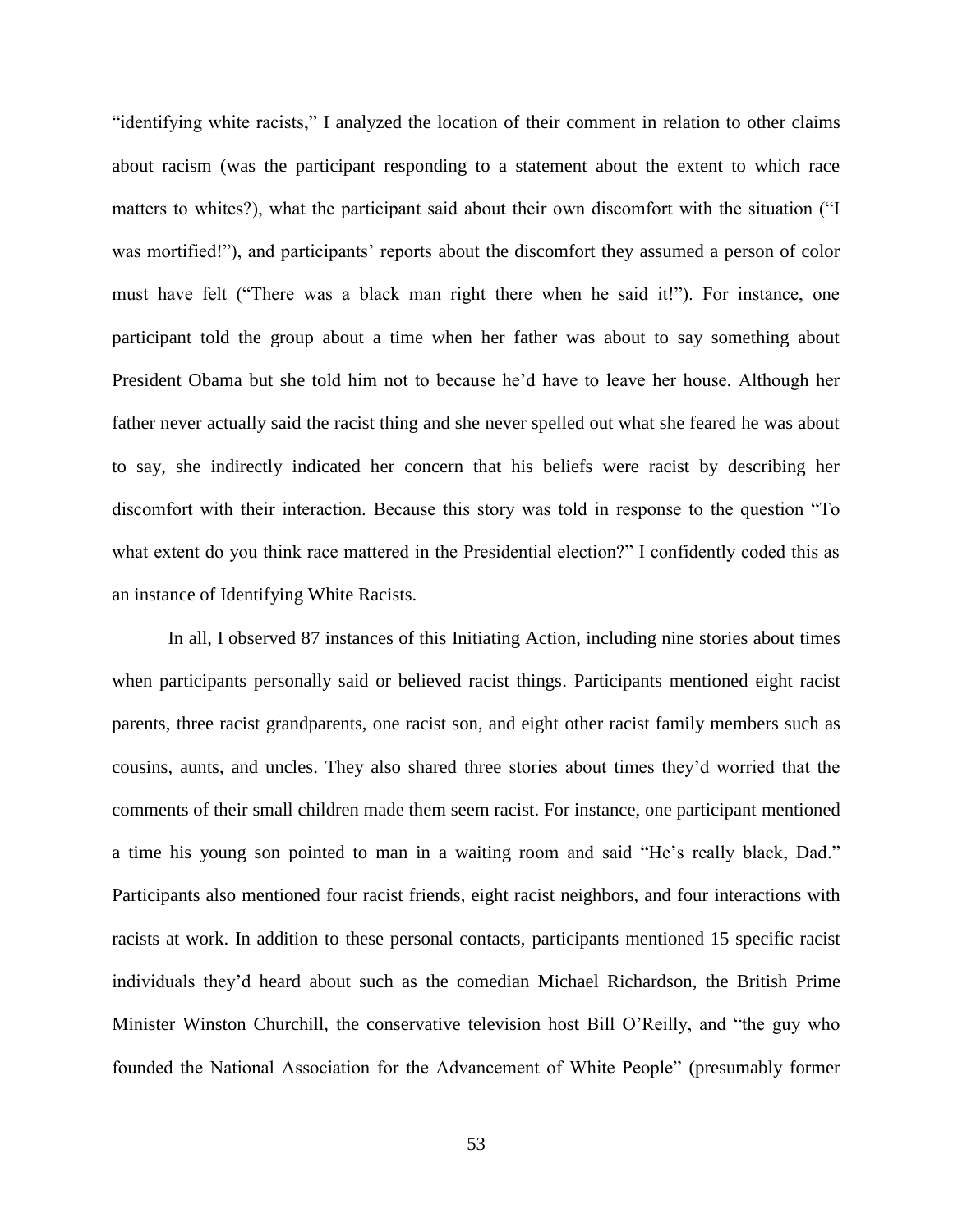Klu Klux Klan Grand Wizard David Duke). With less specificity, groups made 18 unique references to the racist views of white subpopulations like "southerners," people living in western "Pennsyl-Tucky," and "kids in suburbs out by the airport." Also, they mentioned six institutions as being racist, including two references to "the media," two references to "Fox News," one reference to "movies," and one reference to American leadership "throughout all history." These counts demonstrate that groups frequently identified white racists during their discussions of race.

In coding for this Initiating Action, I did not include people, groups, or institutions that must exist but went unmentioned. For instance, one participant explained that he went to college in the South and "they wouldn't rent to black people or let them around the apartments." This implies the existence of one or more individual racist white landlords with whom the participant surely interacted. However, the participant did not mention any individuals or landlords in general and instead focused his comments on "people in the South" so I counted this as one reference to Southerners as a white racist group. By excluding secondary unstated references, I risked understating the frequency of this Initiating Action but ensured I didn't overstate participants' attentiveness to the existence of white racists.

All white focus groups identified white racists regardless of how well group members knew each other, the political leanings of the group, the age of participants, or the group's gender composition. There is some variation in total number of references seen across groups, which can be partially explained by a closer look at the groups' composition and dynamics.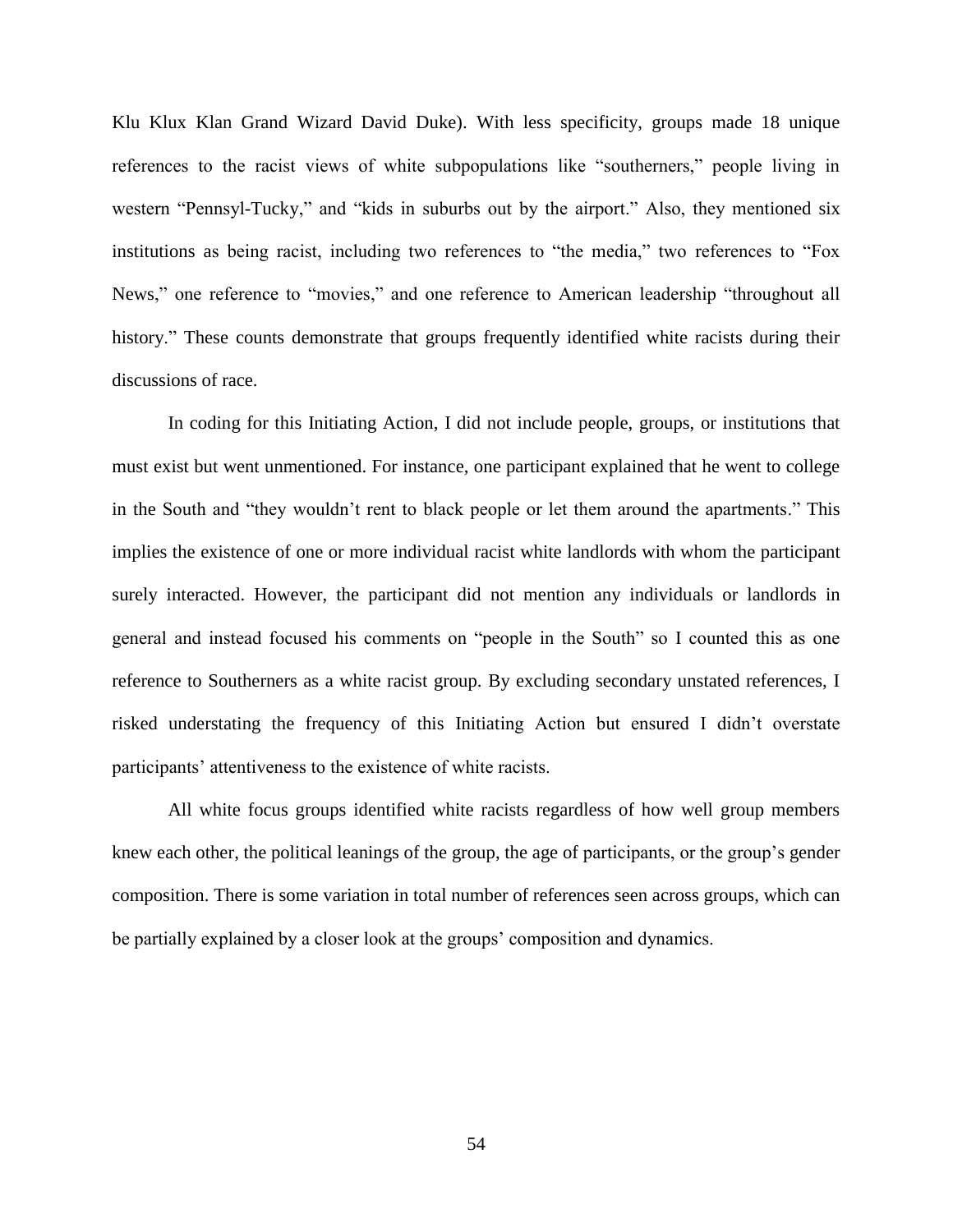# **Table 4: Number of stories about racism by groups**

|                                           | Group One | Group Two                    | Group Three            | Group Four                               |
|-------------------------------------------|-----------|------------------------------|------------------------|------------------------------------------|
| # of stories told                         | 10        | 3                            | 11                     | 3                                        |
| Political affiliation<br>of group members | 4 Liberal | 3 Conservative<br>1 Moderate | 4 Liberal<br>1 Unknown | 2 Liberal<br>1 Unknown<br>1 Conservative |
| Preexisting<br>relationships?             | Friends   | Friends                      | Friends                | <b>Strangers</b>                         |
| Gender                                    | Women     | Men                          | Mixed                  | Women                                    |
| Age                                       | < 60      | Mixed                        | <60                    | <60                                      |

|                                           | Group Five       | Group Six        | Group Seven           | Group Eight    |
|-------------------------------------------|------------------|------------------|-----------------------|----------------|
| # of stories told                         | 18               | 6                | 25                    | 10             |
| Political affiliation<br>of group members | 2 Liberal        | 2 Conservative   | 4 Liberal             | 1 Moderate     |
|                                           | 1 Moderate       | 1 Moderate       | 1 Conservative        | 3 Conservative |
|                                           | 1 Socialist      | 1 Unknown        |                       |                |
| Preexisting<br>relationships?             | <b>Strangers</b> | <b>Strangers</b> | <b>Some Friends</b>   | Friends        |
|                                           |                  |                  | <b>Some Strangers</b> |                |
| Gender                                    | Men              | Mixed            | Mixed                 | Mixed          |
| Age                                       | < 60             | <60              | $>60$                 | $>60$          |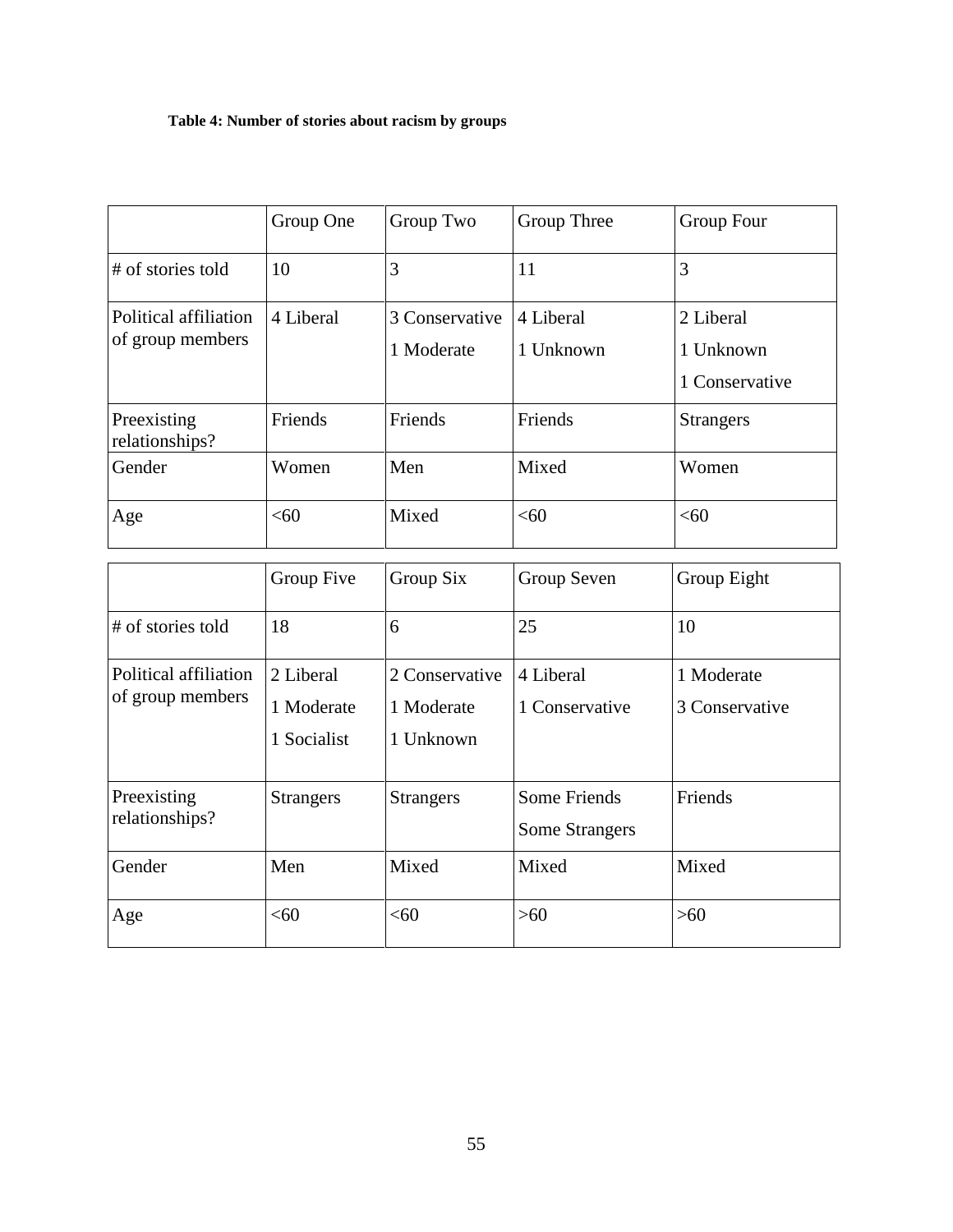Group dynamics seemed to have influenced the overall number of references but not the type of references. The three groups that told the highest number of stories contained the highest numbers of self-identified liberals but, once other variation is considered, political affiliation seems less important. For instance, in one group, a self-identified Socialist made one third of the group's references to racists in one quick rundown of world history that included mention of Barack Obama's "political advisors," De Beers diamond company founder Cecil Rhodes, the "founders of Yale," "the Dutch," Fox News, and the "CIA agents at Jonestown." After another group member asked for more detail about Obama's advisor and questioned whether the CIA was involved in Jonestown, there was no further discussion of any of these people or groups. Without these references, the group's tendency to identify white racists is similar to the other groups.

Groups with better rapport made more references. For instance, one group made five unique references to Fox News or its employees and 2 references to groups of Republicans along with 14 more personal stories about family and friends. Even collapsing the Fox News related references, this group still had a higher frequency of this Initiating Action. This may partly reflect the dynamic of this group, which talked intimately and enthusiastically from the start of the session and stayed mostly on topic for over two hours. In contrast, the group with the fewest references to white racists had the most difficulty sustaining conversation for two hours, often switched to discussing gender and the educational system, and seemed to develop the least rapport among participants. Despite having fewer instances of this Initiating Action, however, this group told stories that were very similar to those told in other groups. They made detailed mention of one racist grandmother, one racist coworker, two racist neighborhoods, and more vague references to the media and "some people who are just like that."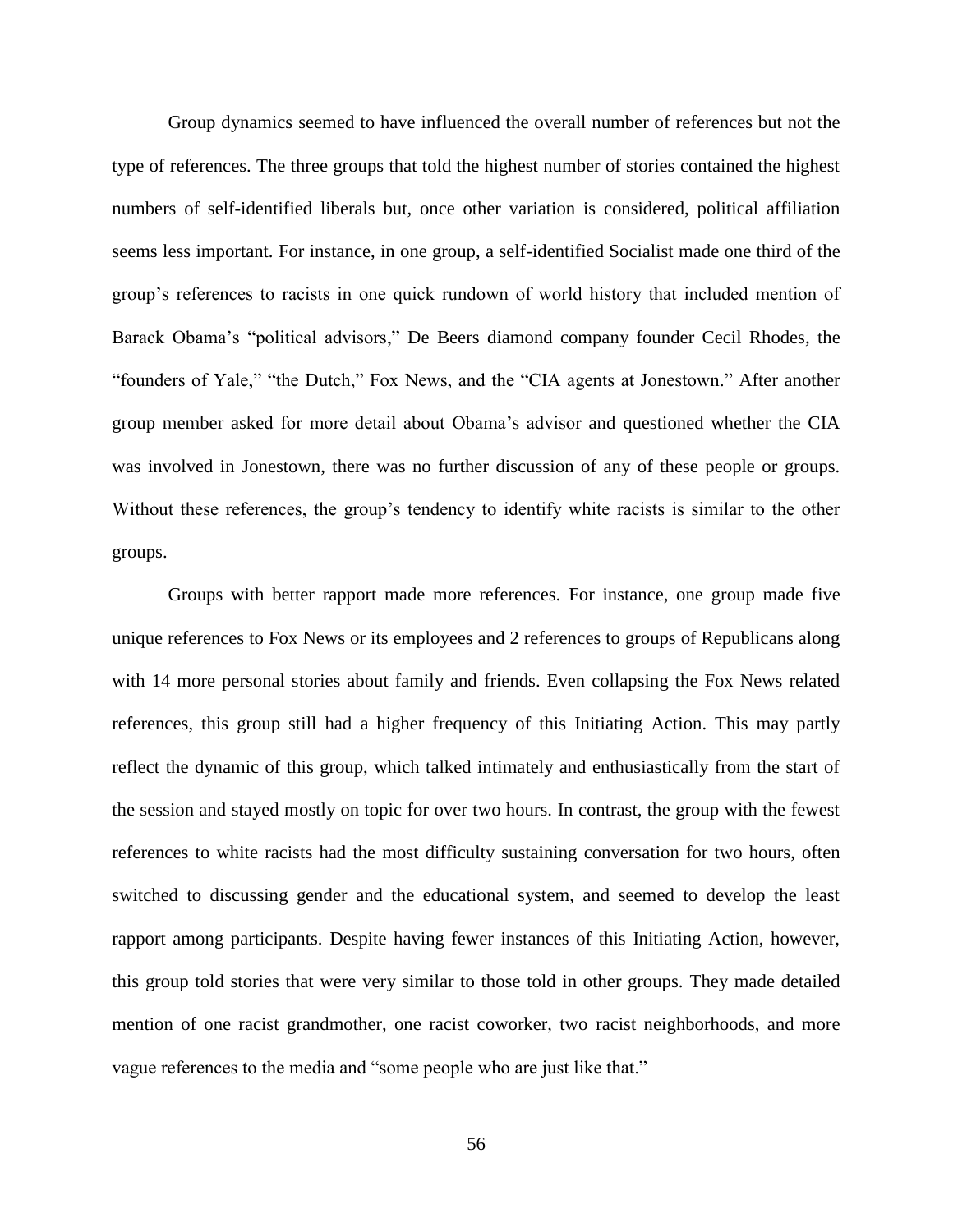The two groups that told the fewest stories about racists were unique because these groups were dominated by a participant who made what group members came to identify as racist comments during the focus group discussion. For instance, one participant made many comments to support her claim that "Now that the blacks have taken over the White House, it will take a revolution to regain white supremacy." In another group, a participant repeatedly stated that "One black person is alright but when you get two or three of them together, then you have to watch out" because "they turn into a different person. A street person" who has "no respect for human life." In both groups, such racist claims were directly confronted by at least one other group member and labeled as at least "sort of leaning toward a racist way of saying something." Although these groups did not mention as many white racists over all, they went through a similar Negotiation process as other groups when white racists were mentioned.

Taken together, white participants' many references to potentially racist white individuals and groups suggest that acknowledging personal encounters with racism plays an important part in groups' negotiations of conversations about race. In this chapter, I examine how groups work to analyze and explain these instances of racism and how this negotiation process impacts their construction of shared depictions of racial inequality.

### **3.2 NEGOTIATION**

Whenever a participant mentioned a racist person, group, or incident, other group members had to determine the importance of this information and decide whether and how to respond. Despite having different group dynamics, uneven levels of sensitivity to racial issues, and (somewhat) varied exposure to racists, all groups employed similar strategies to negotiate this aspect of race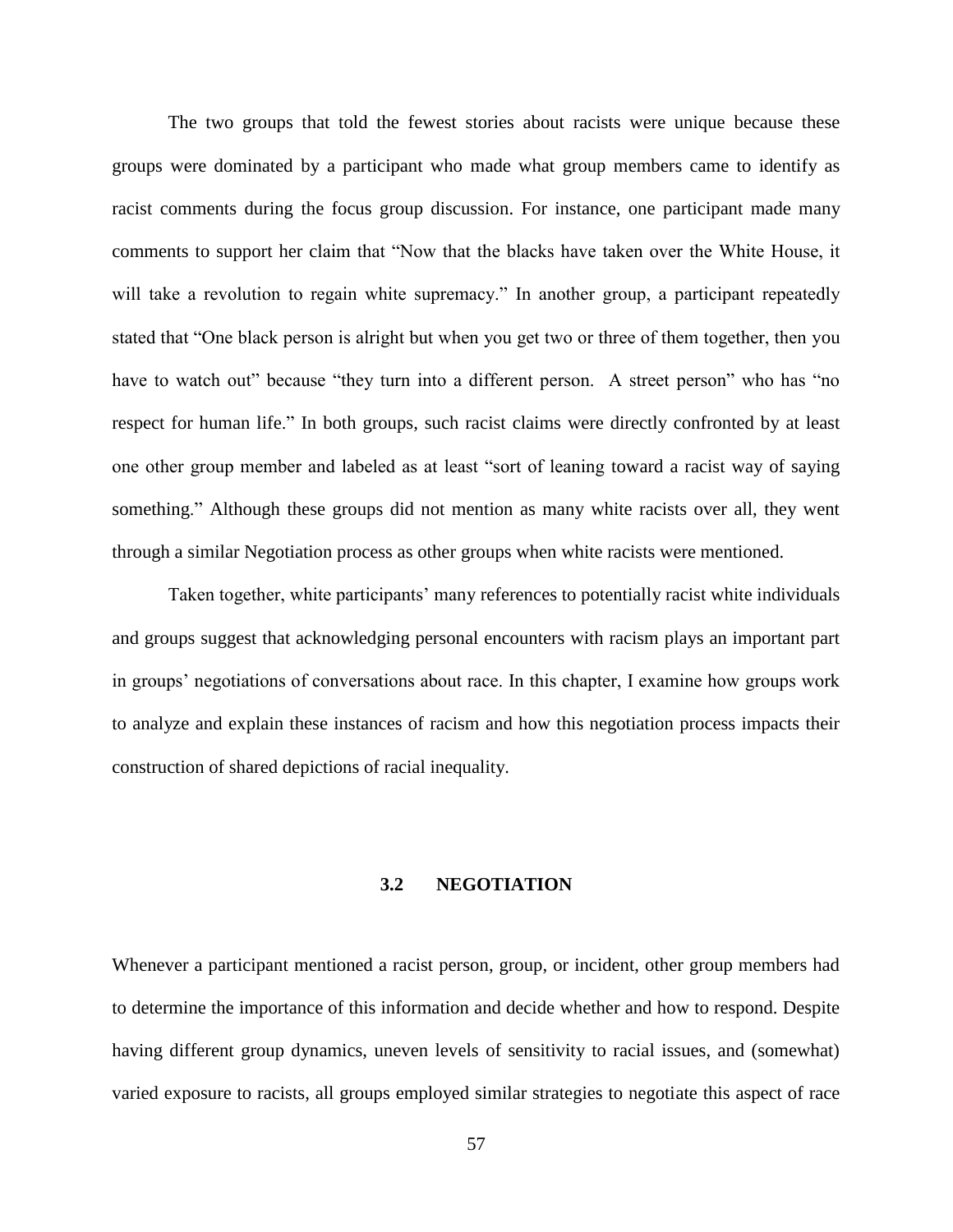talk. The two most prevalent strategies for explaining the origins of racist beliefs and actions were 1) linking the origins of racist remarks and beliefs to nonracial underprivileged characteristics and 2) employing vague axioms about how the world works. Both the nonracial characteristics and the axioms focused on the ways whites lacked privilege and/or fell victim to limiting life circumstances.

### **3.2.1 Building theories of intersectionality**

After hearing about a white racist individual or group, participants frequently elicited and provided information about racists' nonracial characteristics. All groups assumed that older people were more racist, as were Southerners, those from rural Pennsylvania, and those with less education. Although age, education, and region were the most commonly cited explanations negotiated by groups, participants also discussed other characteristics when trying to sort out why different whites acted in different ways. Because groups routinely used nonracial demographic information to explain the origins of racist beliefs and actions, I expected groups to spend little time discussing these characteristics. On the contrary, groups repeatedly debated the relevance of different aspects of a racist white's demographic profile before coming to any conclusions about which characteristics could best explain his/her racist tendencies.

Groups negotiated the relevance of each characteristic by weighing multiple pieces of evidence, testing alternative theories, and amending original claims before making conclusions about the cause of a given racist belief or action. Groups engaged in this negotiation process when dealing with ambiguous or obvious racial incidences. For instance, in one group, a participant told a story about the time her toddler saw a black cashier at Walmart and said "Look, Mom! It's Bill Cosby!" After some laughter, the mother explained that she was afraid they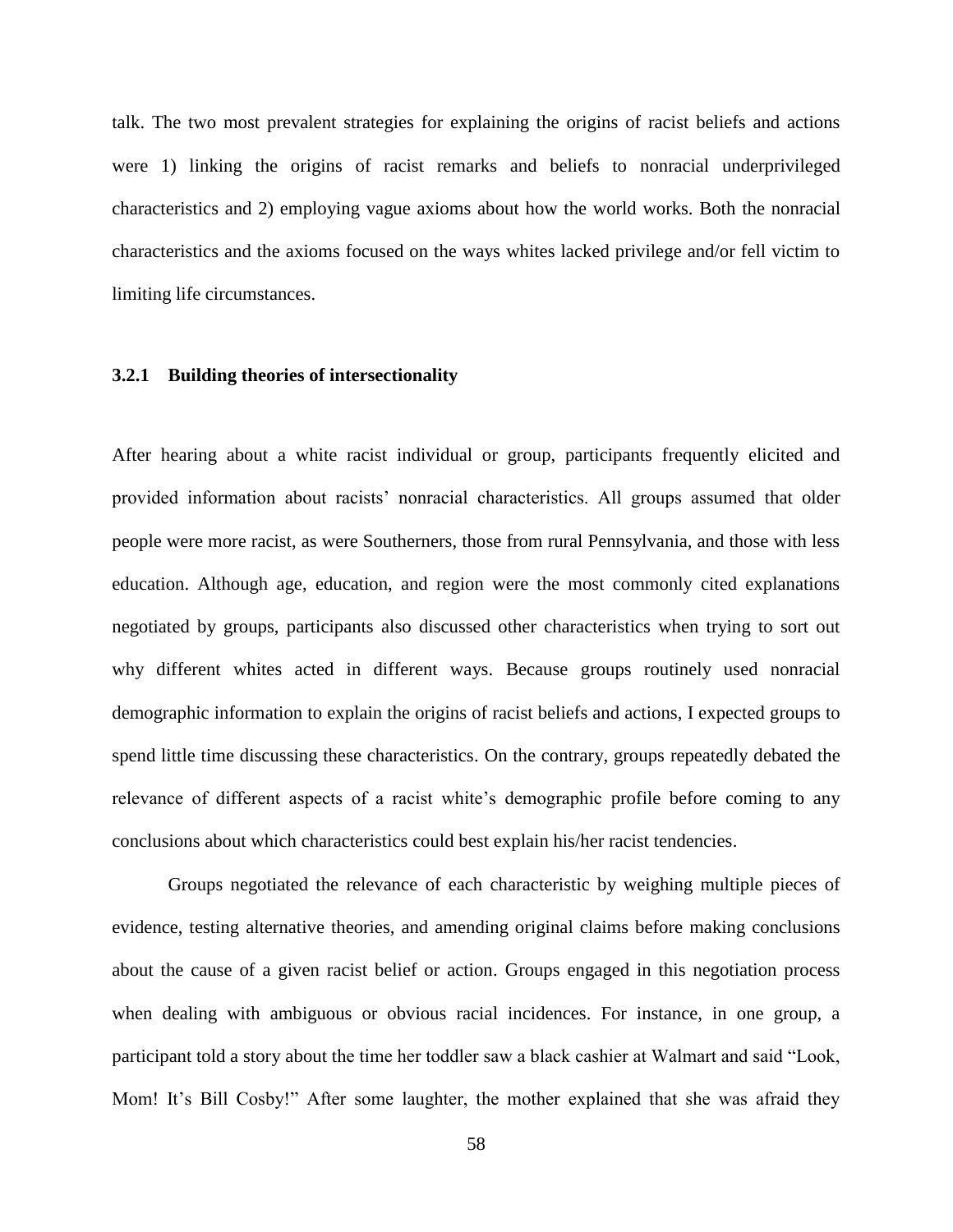seemed racist. She explained that they weren't racist but they had been living in an all white rural area where the child "just didn't know any black people." Another participant reassured the mom that the child was "only two!" The group agreed that the child hadn't had an opportunity to learn more appropriate ways to act in a mixed race setting. After this brief discussion, the group seemed satisfied that a combination of region, life experience, and age was the source of the child's racial outburst.

Another group tried to explain an explicitly racist woman who had dominated their group discussions. This woman left the group early, leaving the other participants time to process their experience. As they attempted to explain why she had said so many explicitly racist things, each participant contributed a possible explanation. The group debated whether the women lacked formal education, had life experience limited to one poor neighborhood, was overexposed to "bad news sources," suffered from mental illness, was blind (because she wore big sunglasses throughout the conversation), or was a plant that I had placed in the group to test their ability to handle an awkward situation. Whether discussing an extremely racist adult or an innocently insensitive child, every focus group in this study tried to determine the source of racist actions and beliefs by negotiating the meanings of nonracial social characteristics of whites.

Importantly, the characteristics considered by groups were usually characteristics associated with a lack of access to opportunities and resources. In the examples above, participants talked about a lack of education, limited life experiences, and manipulation by media sources as reasons why the child and the racist participant said racially insensitive things. Perhaps because the racist participant's comments were so egregious (see Chapter 5), her group was willing to believe that she was not even a real person! By focusing on ways white racists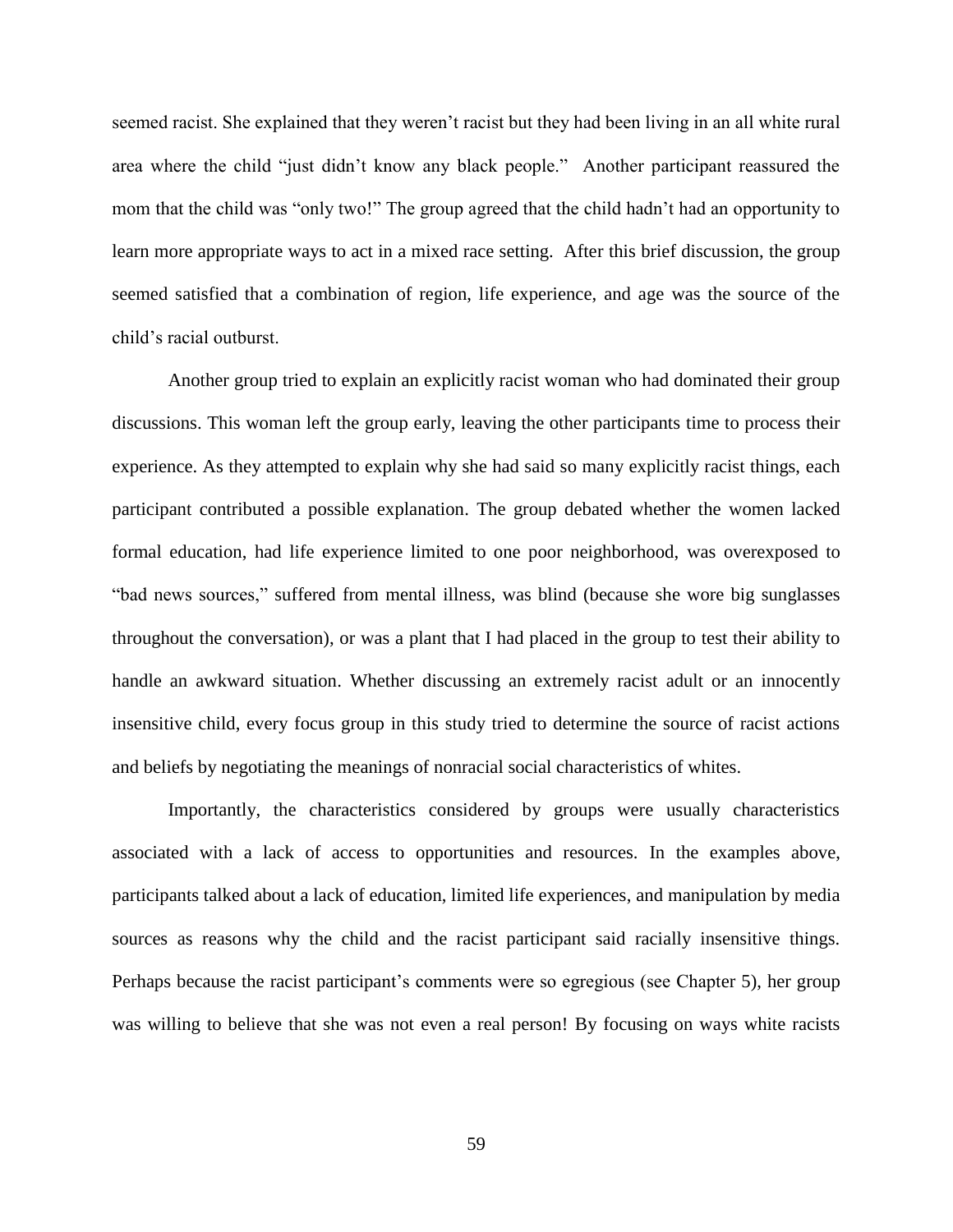lack advantages, participants implied they were insignificant. This helped them avoid consideration of white racial privilege as a relevant and problematic social structure.

In their negotiations, participants recognized that whiteness does not exist in isolation from other key aspects of social organization. Participants recognized that not all whites have equal access to material and nonmaterial resources. Like budding sociologists, participants brought some awareness of intersectionality and reconciled their understanding of race with their understanding of other social locations and axes of oppression. Here I define intersectionality as "an analytic approach that simultaneously considers the effects of multiple categories of social group membership" (Cole 2008). Although my participants did not use the term intersectionality to describe their approach to group discussions, they did consistently include a negotiation of other forms of structural inequality or group difference as they built collective depictions of racial groups. Overall participants seemed uncomfortable drawing conclusions about groups without buffering them with an acknowledgment of individual diversity within groups. Taking seriously the fact that we all have multiple social locations, participants consistently emphasized that not all members of a racial group are the same. The frequency with which participants employed the concept of intersectionality suggests that they do not think race, gender, or class operate independently from education, social experience, age, or any number of other individual traits.

Participants' use of intersectionality was generally additive (Shields 2008). They discussed how each lower status social location might add to whites' inability to be racially sensitive. Their use of intersectionality also tended to be anticategorical (McCall 2005). That is, they emphasized how the existence of so many social locations makes racial categories meaningless. Their additive and anticategorical approach had the positive effect of encouraging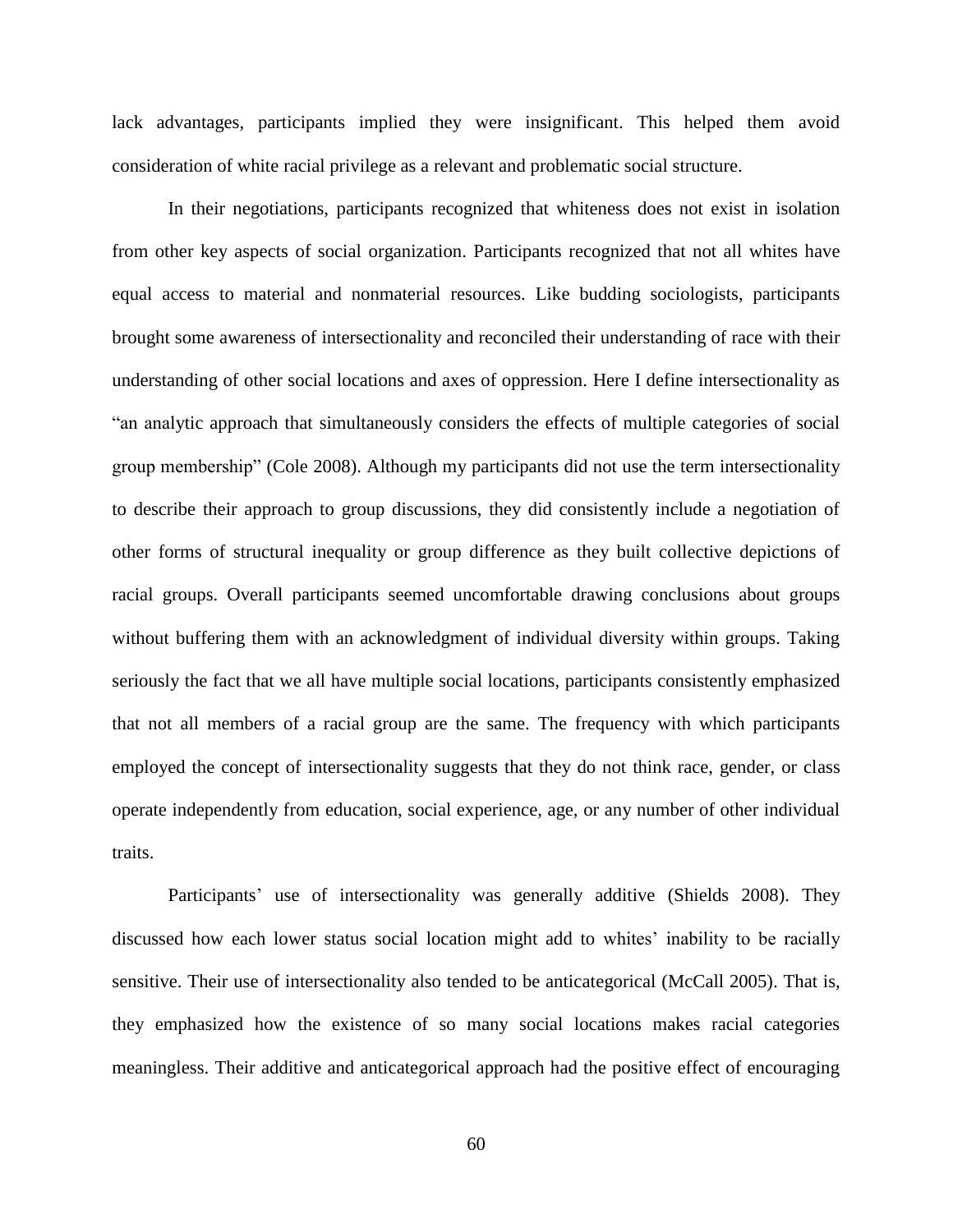empathy and debunking racial determinism but participants' approach to intersectionality also had negative effects. Generally, participants used intersectionality as a discursive tool to reinforce contemporary racial ideology. Intersectionality was a concept that detracted attention from the details of racial oppression and masked how racial oppression operates differently than other forms of oppression.

Usually, the groups' negotiations included a comparison of multiple racist individuals and groups. When comparing multiple racist incidences, participants had to handle contradictory evidence, defending or adapting their theories of intersectionality to account for a new white racist. The negotiation process enabled participants to handle contradictions and to create a shared depiction of racist whites, the way race works in relationship to other social forces, and the origins and implications of racist actions and beliefs.

# **3.2.1.1 Handling contradictory evidence**

Participants often focused on just one characteristic when first trying to explain why an individual white person said or believed a racist thing. For instance, one participant, Kim, shared that her grandfather was "your classic stuck-in-his-ways asshole racist" who can be dismissed due to his age. When, in the past, Kim considered "standing up to him and going toe to toe and saying 'You know, you're so freaking retarded!'" she decided it wasn't worth the trouble. "I realized, you know, just forget it. He's a crotchety old man who's going to die of the gout or something." Another participant, Ellen, agreed that "there is a big difference between our parents and our grandparents. Our parents don't think that way at all. They're actually pretty openminded when compared to how their parents raised them." By focusing on the age of their grandparents, this group identified age as the first part of a theory of intersectionality.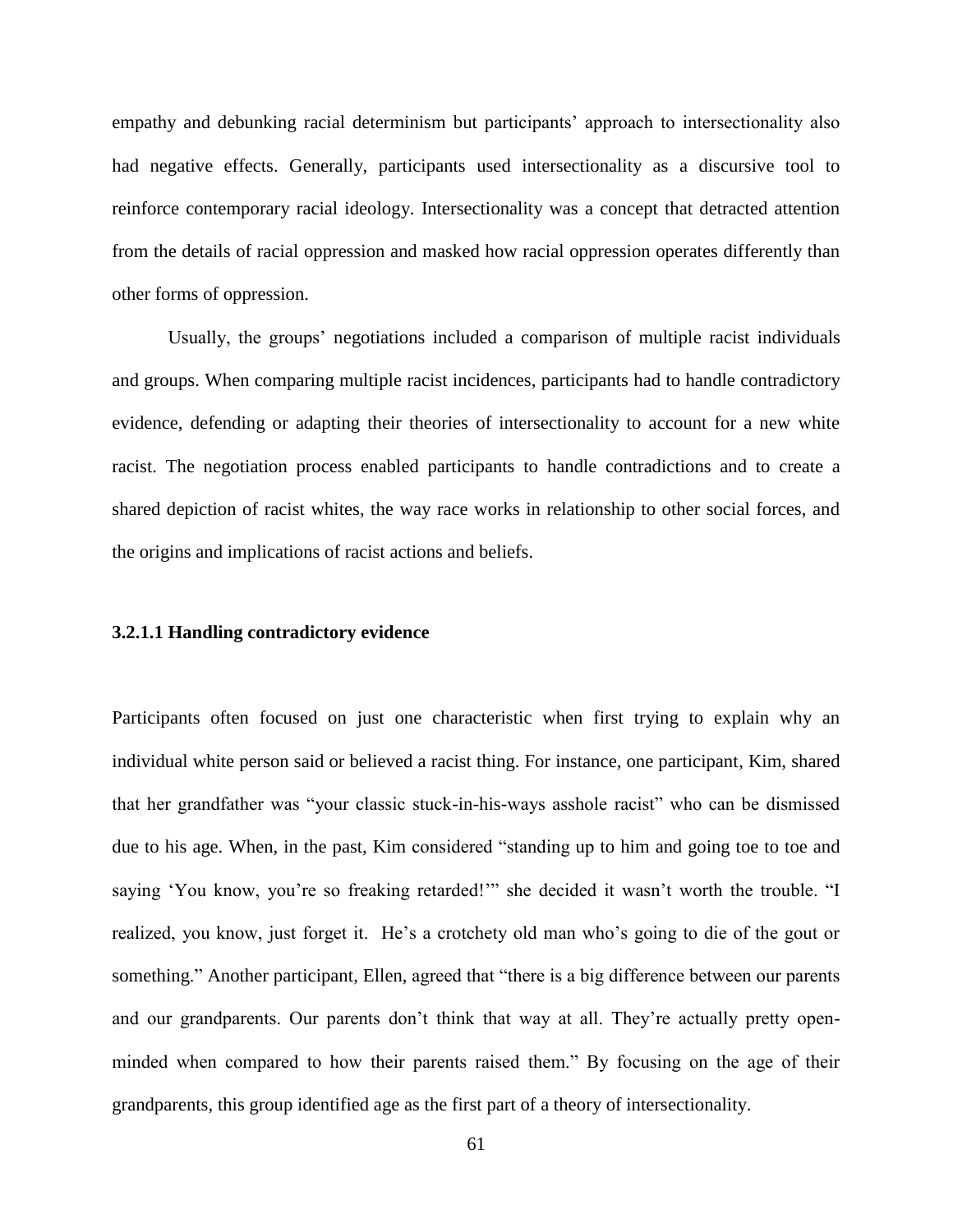Frequently, the relevance of any one characteristic was called into questioned when another participant told a story about a white racist with a contradictory demographic profile. For instance, the group that determined their grandparents' racism was associated with older age had to adjust their theory when they started discussing the racist remarks made by uncles and brothers. One participant, Hattie, shared that she was the most liberal member of her family.

God love them but my uncles say racist things. My uncle was sending around this email and at the bottom, in his signature underneath his name, he had 'Obama' and it was an acronym and it said "One Big Ass Mistake American" and I was like 'Oh My God.' That's what my uncles are like. So against anything different.

Hattie presented her uncle as an example of how whites can be racist ("my uncles say racist things"). Because her uncles were from a younger generation than their grandparents, age lost some of its initial explanatory power. The group handled the contradiction by discussing their family members' political leanings and media exposure. Kim asked "But do they watch Fox News?" and another participant, Dan, argued that "The Republicans send that message over and over and people can't know what is real and what is not real. Fox is brainwashing everyone." After comparing two groups of racists (grandparents and uncles), the group adjusted their agebased theory to include media exposure as another potentially relevant social characteristic.

Sometimes a racist is compared to a nonracist with a similar demographic profile in order to challenge a theory of intersectionality. In one group, a participant attempted to explain why his brother-in-law's family was racist. "My sister married an Italian and what I found with his family, I mean, it wasn't just my imagination, they were very racist against two groups: blacks and gays. And I don't know if that is an Italian thing or what." Another group member quickly responded "No. No it isn't. I don't think it is." She went on to explain that her mother grew up with a gay man who became an important part of the family. "He was a very dear friend. We called him our uncle and he was gay and I don't remember my [Italian] dad every being negative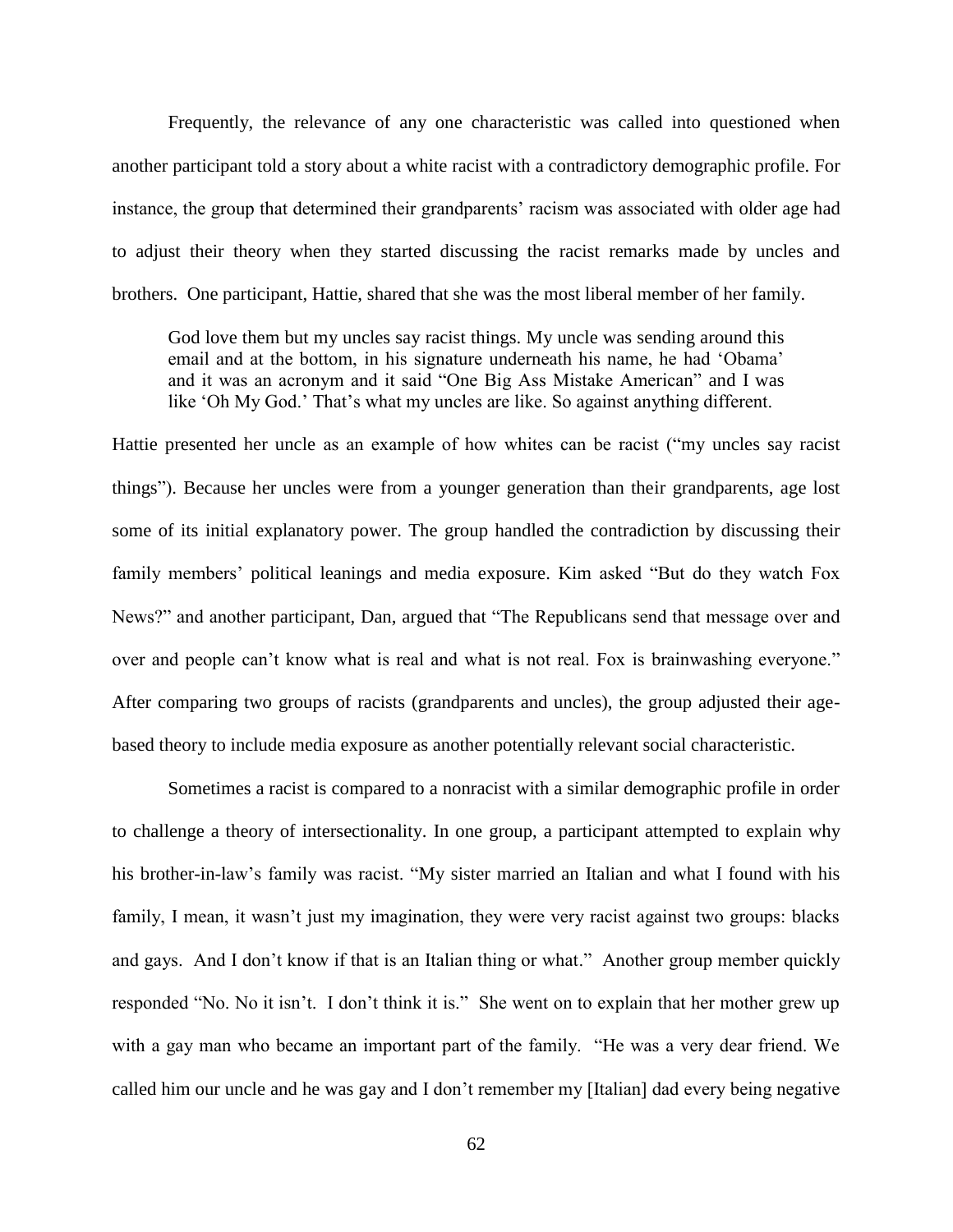toward him unless out of jealousy." She concluded that such prejudice may be a "western PA [Pennsylvania] thing." By expanding their discussion to include a prejudiced and nonprejudiced Italian, the group challenged the ethnicity-based explanation for racism.

Often groups grappled repeatedly with multiple demographic characteristics before coming to any satisfactory theory of intersectionality. Even simple explanations for racism, like ones linking racism and the pre-Civil Rights era generation, were not easily accepted by groups when other possible explanations were taken into consideration. For instance, one participant, Nathan, pointed out that his focus group was very willing to let go of race (by seeing Obama as "just a man not a black man," for instance). He explained that, according to the media, people of their generation were supposed to be particularly racist (all participants were in their 60s). Nathan argued that racism was actually more prevalent in the older generation. To support his claim about age, he said "I was raised where you heard the N word all the time in my house." This Initiating Action, coming after his claim about generational tendencies toward racism, started a flurry of conversation about older white racists as other participants nodded enthusiastically in agreement and said "Oh yes!," "In my house too!," and "Oh yeah! I can still hear my dad say 'The only good N is a dead N!'" They laughed at the absurdity of such a thing and voiced overlapping exclamations of shared experience ("Yeah right! So you know!" and "That's how it was!"). With the addition of another Initiation Action (the racist father) and many enthusiastic exclamations, the group immediately supported the idea that being from an older generation increased one's likelihood of being racist

Yet this quick supportive response was followed by a more complicated process of negotiation as two participants, Ian and Annie, offered up experiences that differed from those of the other group members. Ian claimed he "never heard the [N-word] until I went to school and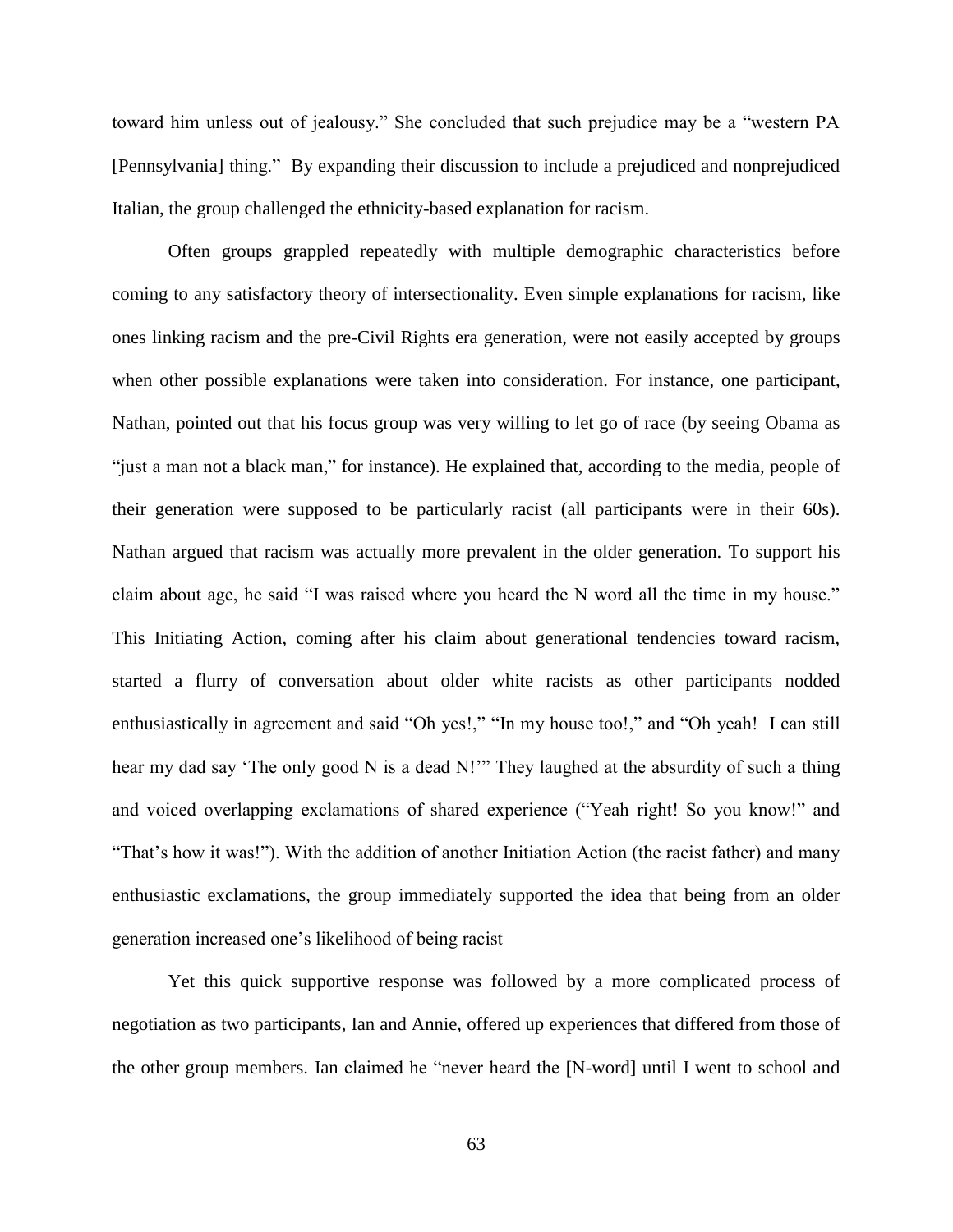lived in the south and then I was told, you know, that they only rent to white people and they don't want to see any around the apartment." Annie suggested that she also never heard racist comments from her parents. Now the group had to explain the parents who were not racist and the claim that open racism was "how it was" in the south. Left with multiple competing explanations for racist actions and beliefs, the group proceeded to develop new theories of intersectionality that prioritized different nonracial characteristics.

As these examples show, building theories of intersectionality using anecdotal evidence was difficult. Characteristics that seemed to explain a single white racist fell short of describing another. Groups often all agreed on the importance of one characteristic only to reconsider their conclusions when a new Initiating Action presented contradictory evidence. In one group's first Initiating Action, a participant, Ellen, explained that many racist whites live in her hometown.

I'm from Johnstown and, I don't know how much you follow politics but, the Congressmen from that district made the comment about people from his district being racist and people flipped out and said 'No, we're not. That's a horrible thing to say. It just shows you're out of touch!' But I actually think he's right. I'm from there and there is racism there.

Ellen's claim that there is racism in her rural hometown ("I'm from there and there is racism there") was met with approval from the group. One participant, Anthony, said "Oh yeah, it's there" and another nodded in agreement. But twenty minutes later, another participant, Dawn, argued that racism is really just a problem of older generations. "I feel like there is not much racism in my high school, my group of friends, my classes. I haven't come on many people who are racist. I think it's our parents' generation and generations before." Ellen agreed that "You don't see prejudice today." Her claim was politely but quickly challenged by Anthony who reminded her that "We're in an urban community but, like you said, out in Johnstown or out in Kentucky or Tennessee or Appalachia, well, I don't know." Ellen responded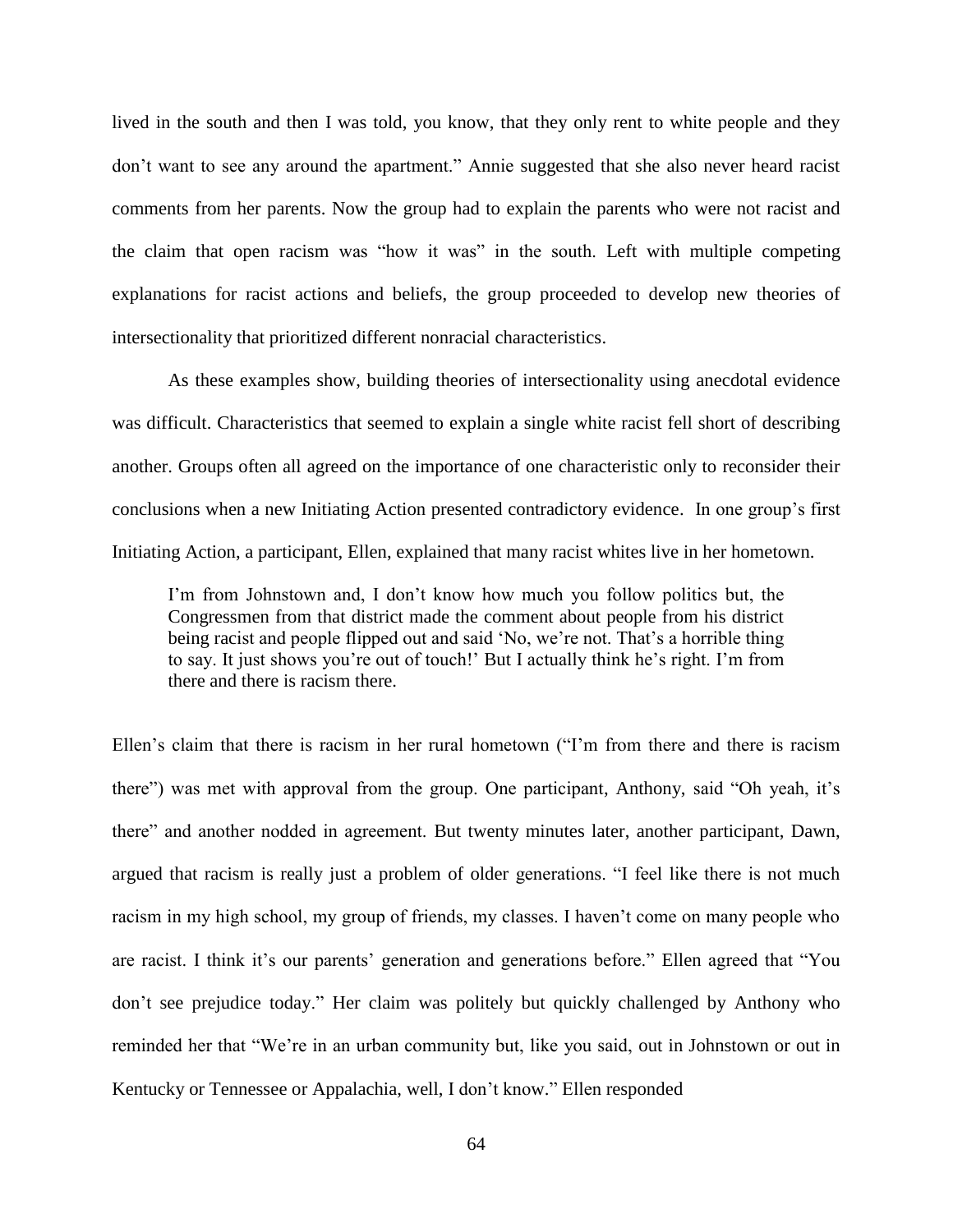Yeah but even in Johnstown it's subtle. It's still offensive but it's subtle. It's not like you hear 'He's black so forget him.' It's generally not that bad. You hear the N word, I hear the N word at family gatherings and stuff like that, but it's not that blatant. I mean it is sometimes but not always. It's more insidious. It's harder to stamp out. Racism isn't so blatant anymore.

This comment ("Racism isn't so blatant anymore") turned the group's attention to a discussion of whether people feel more racism than they are willing to express. Dawn argued that "People in our generation aren't racist. Or at least they keep it to themselves….as long as you don't bring it into your life and do actions about it, then whatever." This weak endorsement of an age-based theory ("people in our generation aren't racist") lost its explanatory power when Dawn told a story about hearing "a couple of kids I used to work with say black people can't swim. And there was a black lifeguard! It made her feel alienated. She didn't work there the following year." With this new Initiating Action, the group became even less able to settle on whether racism was a thing of the past or a product of rural living. Moving away from anecdotal evidence, Ellen concluded that "if you're an educated voter, you vote on the important issues and racism doesn't matter at all." Perhaps because a lack of education could explain both the ignorance of the rural areas and the ignorance of youth, the group uneasily settled on education/ignorance as the most satisfactory explanation for racism.

By comparing multiple racist individuals and groups and focusing on multiple demographic characteristics, participants could handle contradictory examples of white racism. The negotiation process enabled participants to create a shared depiction of the way race works in relationship to other social forces to create racist actions and beliefs.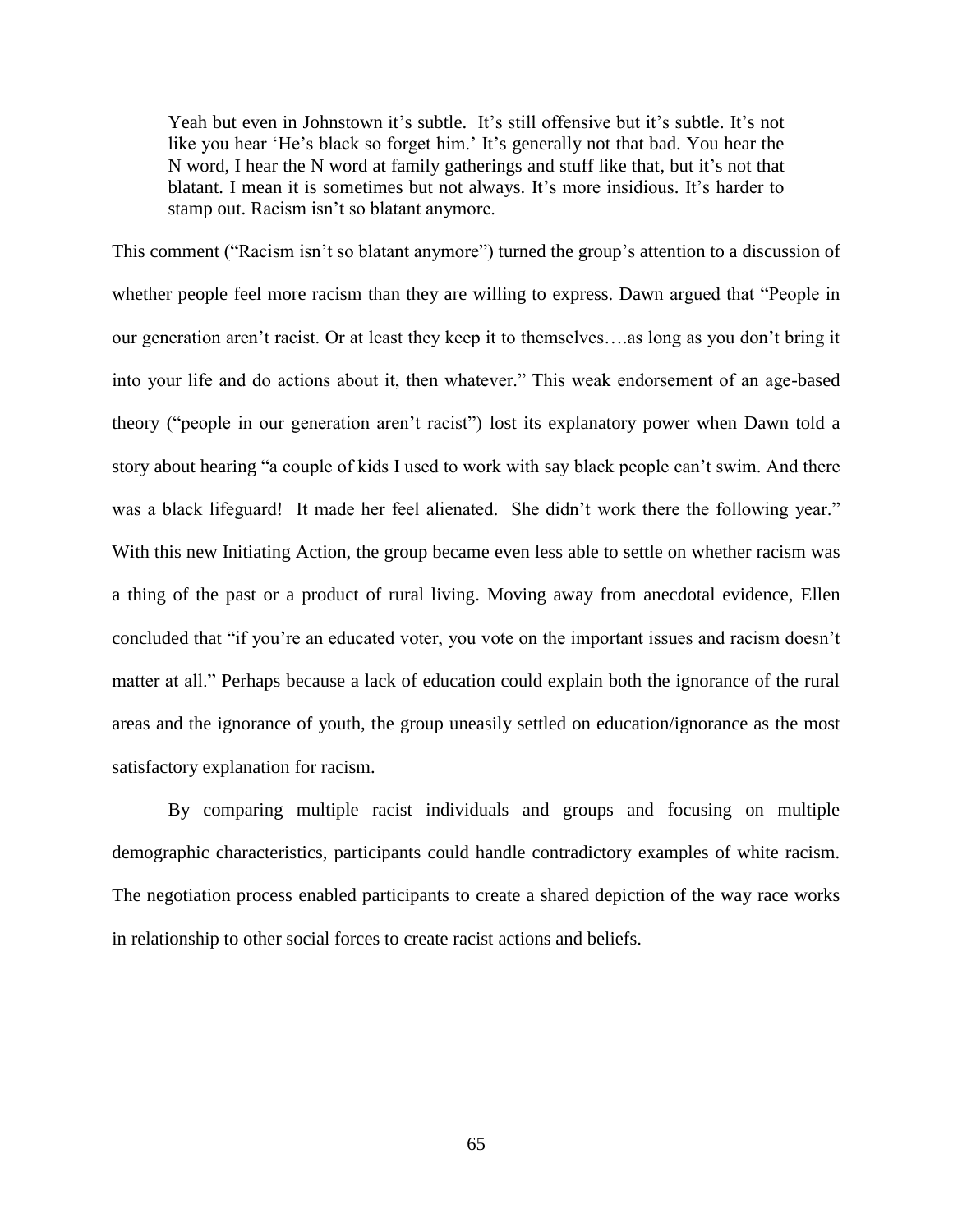# **3.2.1.2 Holding on to favored theories**

Instead of always creating new theories based on the details of an Initiating Action, participants sometimes stuck to favored theories about what makes some white people racist. These favored theories fit the story of at least one white person under consideration but could not explain the racism of others. Although participants negotiated favored theories using similar strategies to the ones used to negotiate other theories of intersectionality, their favored theories were unique in that they stayed viable even when challenged by contradictory evidence. That is, groups often returned again and again to one way of understanding nonracial causes of racist actions and beliefs even when that understanding did not fit every case of racism under investigation. In these cases, the Negotiation process gave them a way to strengthen their favored theories by including mitigating factors that account for variation.

Like other theories of intersectionality, favored theories were introduced to explain personal stories about white racists. For instance, one participant, Beth, told a story about trying to find out what her "hard-nosed Republican" father thought about the two Presidential candidates. Beth's father said "something like…it was very ambiguous but the point was just like 'Well, you know, ah, I don't want to be offensive but.' And like I'm sitting there looking at him, like, you know, my eyes are bugging out." She explained that her father never actually said the offensive thing because she told him "Dad, if you say it you're going to have to leave." Beth then told the group that her father's family "is quite racist and my mom's family is from the South. They say the N word like all the time." Another participant, Lynne, clarified that "He was claiming but not saying that he wouldn't vote for Obama because he was black? Interesting." Beth tried to explain why her father might have said that: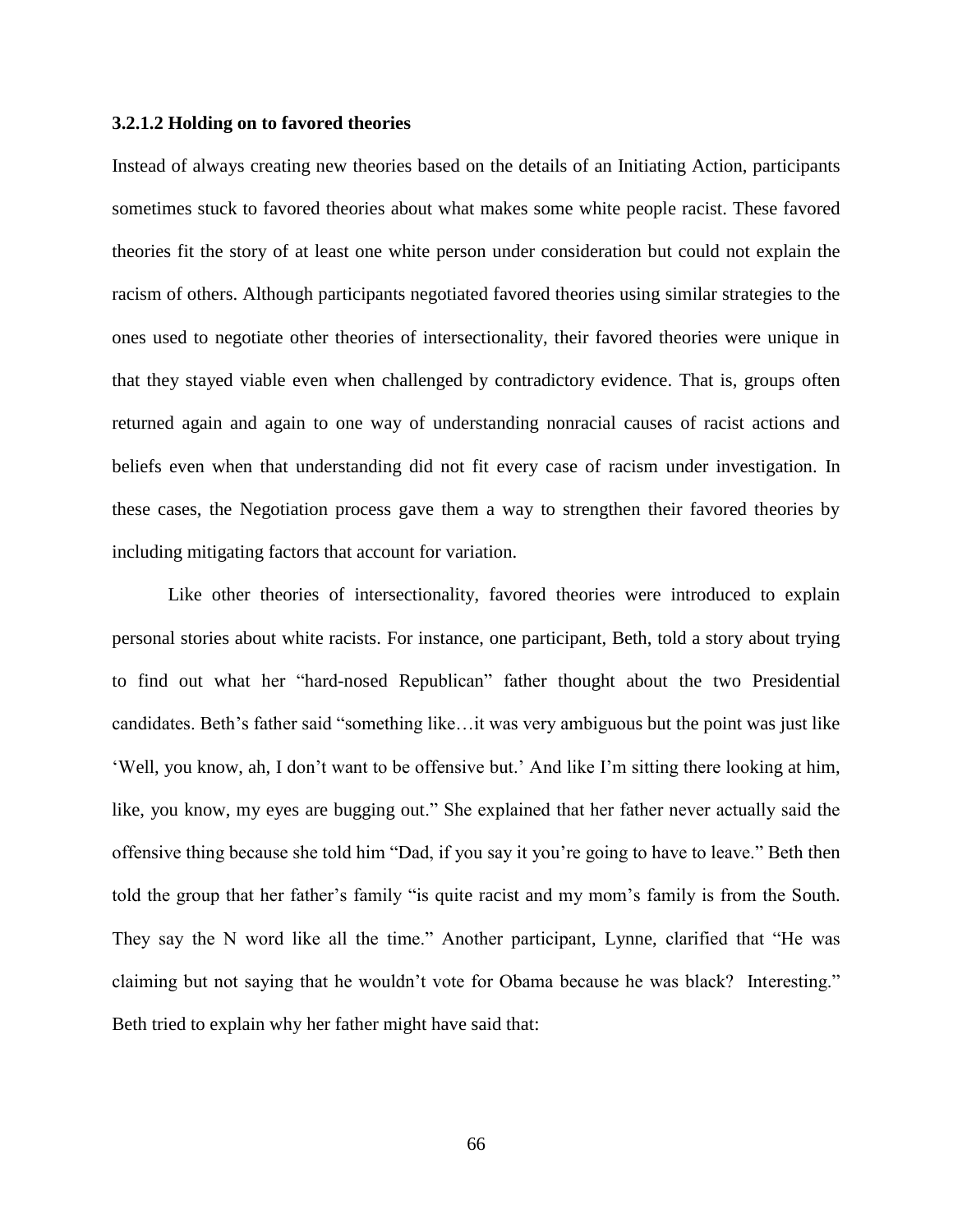My dad is a decent guy. I mean, he's a smart decent guy. But his family, like his brothers, like his older brothers and stuff are very… I don't know if they're specifically racist but they have their ideas that they've kinda just let go. It's how they are for years and years and years and they've never been challenged.

Beth explained that her father was a "smart decent guy" who had similar ideas as his older brothers and that these ideas have "never been challenged." Her overall description of her father included lots of potentially relevant nonracial information, such as his political affiliation, level of decency, overall intelligence, and relationship to Southerners, to explain the origin of his racist beliefs.

Other group members had to assess the suggestion that ignorance or indecency couldn't explain Beth's father's remarks but that being Southern was linked to racist tendencies. In the subsequent Negotiation, Lynne suggested that "This is how it goes now. I don't think there are many people outside of certain circles who are openly racist anymore." Beth said "Probably not" even though she had just mentioned that her mother's side of the family says "the N word all the time." In response, Lynne shared that her father had been influenced by racist relatives too:

It's so funny that you're telling this story about your dad because it reminds me of my dad so much because he also grew up in a very racist family and I think he struggled with that because…he's not the kind of person who would talk about struggling with anything.

Lynne and Beth concluded that their dads were similarly conflicted about race and similarly unable to voice their internal struggles. This led another participant, Claire, to suggest that age might explain the fathers' racist tendencies. As seen in other Negotiations, the group then tested their age-based theory of intersectionality against the information presented in the Initiating Actions.

The group had to overcome a barrier to building an age-based theory of intersectionality when they discovered that there was a 15 year age difference between the two fathers and one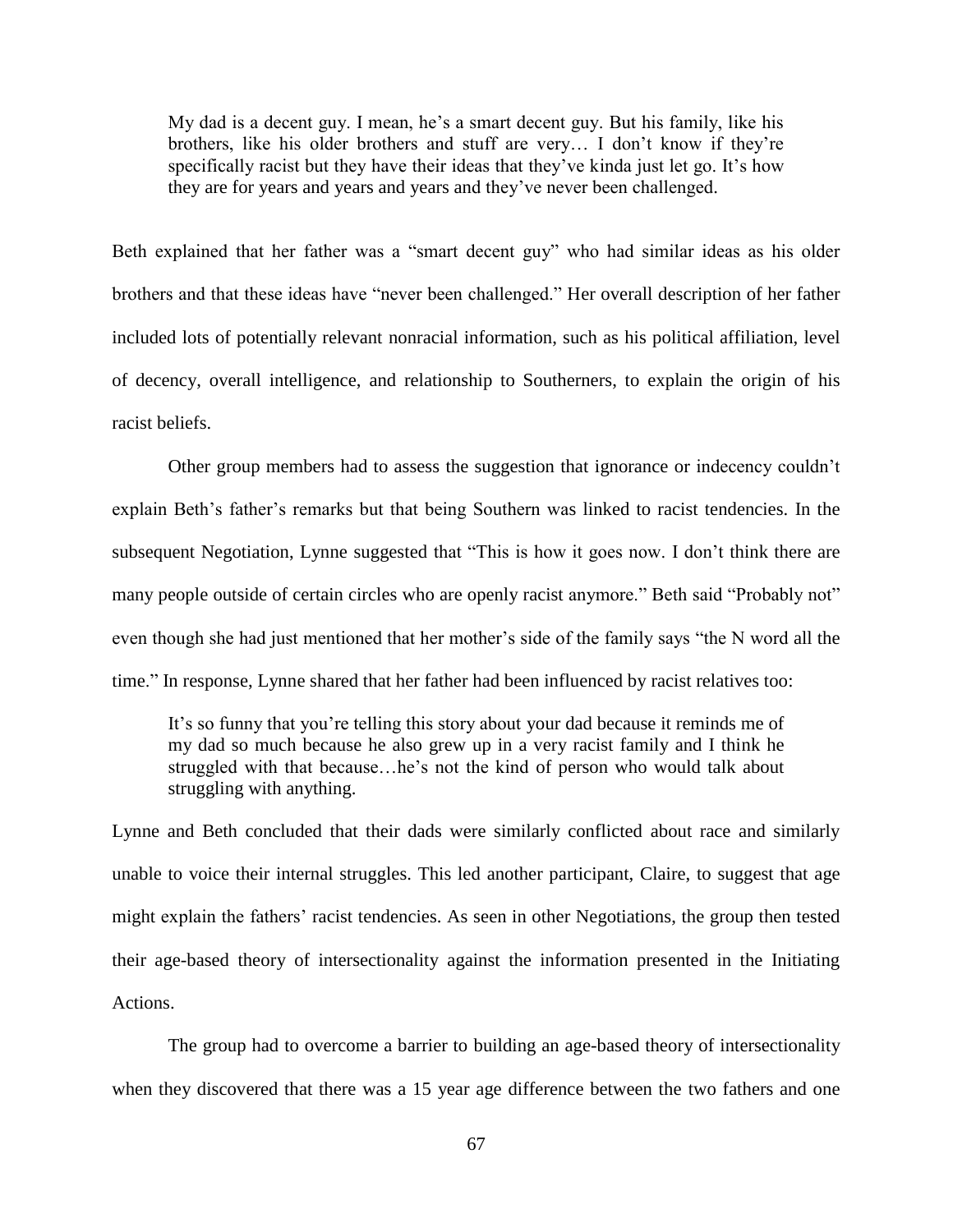was only five years older than a participant in the group. Consequently, age alone could not account for the discrepancy between the group's views and the views of their fathers. Yet despite these problems, the group did not give up the idea that age could explain racist actions. Lynne concluded "I was going to say that it's a generational thing but it is still to some extent a generational thing depending on what part of the country you're from. You know?" The participants expanded their theory of intersectionality to emphasize the relevance of region. When later the group added conservative political leanings to their age-based theory of intersectionality, they had enough caveats to enable age to remain a viable explanatory factor despite evidence that it didn't have consistent explanatory power. In their final newly reconfigured theory of intersectionality older age mitigated by a poor rural Southern or Appalachian upbringing and conservativism explained racist tendencies.

New Initiating Actions sometimes debunked working theories of intersectionality by showing that one nonracial characteristic could not usefully explain multiple instances of racism. Yet Initiating Actions that increased the number of nonracial characteristics under consideration could also *strengthen* the place of any one characteristic as a possible explanatory factor by enabling it to remain in the group's analysis despite the fact that it didn't really account for the situations mentioned. By negotiating the meaning of multiple stories of racism and combining multiple nonracial characteristics into one multifaceted theory of intersectionality, participants held on to favored theories as viable explanations for racism.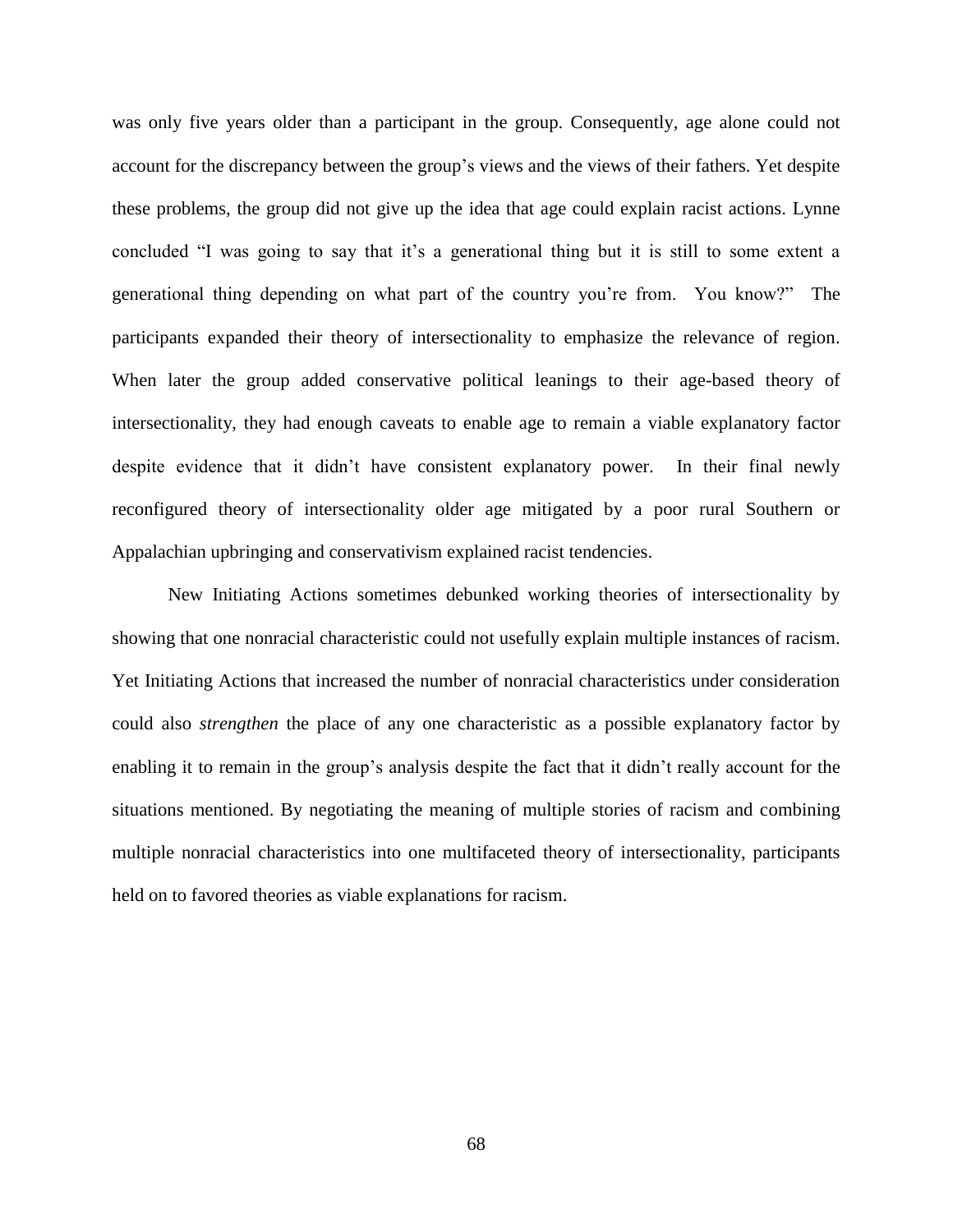# **3.2.2 Universal truths and changing the subject**

Often when faced with competing theories of intersectionality and little evidence to support any one understanding of the cause of racism in whites, groups would interrupt their own deliberation and change subjects. For instance, one group worked to build an age and political affiliation based theory of intersectionality but could never quite account for all of the white racists they had mentioned. When their theory of intersectionality had been reconfigured to assert that whites in integrated neighborhoods were not racist, a group member pointed out that one of their Initiating Actions referenced a teenager who lived in an integrated area. At this, another participant declared "I guess it's a mystery! What's the next question?" Similarly, another group tried to explain racism as stemming from a lack of education even though one participant mentioned she knew college educated whites who were much more racist than she was ("I only went to high school but I'm not as racist as them"). Another participant said "but maybe you know more things about the world anyway, like, you know? Maybe you are more educated really. I mean, I lost my train of thought. I guess it just depends." A third participant jumped in to ask "What's our next question?" and the interaction ended. The discussion question sheet proved to be a handy escape route when a given theory of intersectionality didn't work out.

Declaring universal truths was another strategy groups used when negotiating problematic theories of intersectionality. These universal truths acted as "rules of thumb" that "transcend the specific issue" and bring participants together under some "popular belief" they all share (Gamson 1992:123). For instance, groups sometimes ended discussions about white racists with statements like "People can't change" or "Society is always improving." These claims existed outside any specific case of white racist action or belief and seemed to serve the same purpose as changing the subject.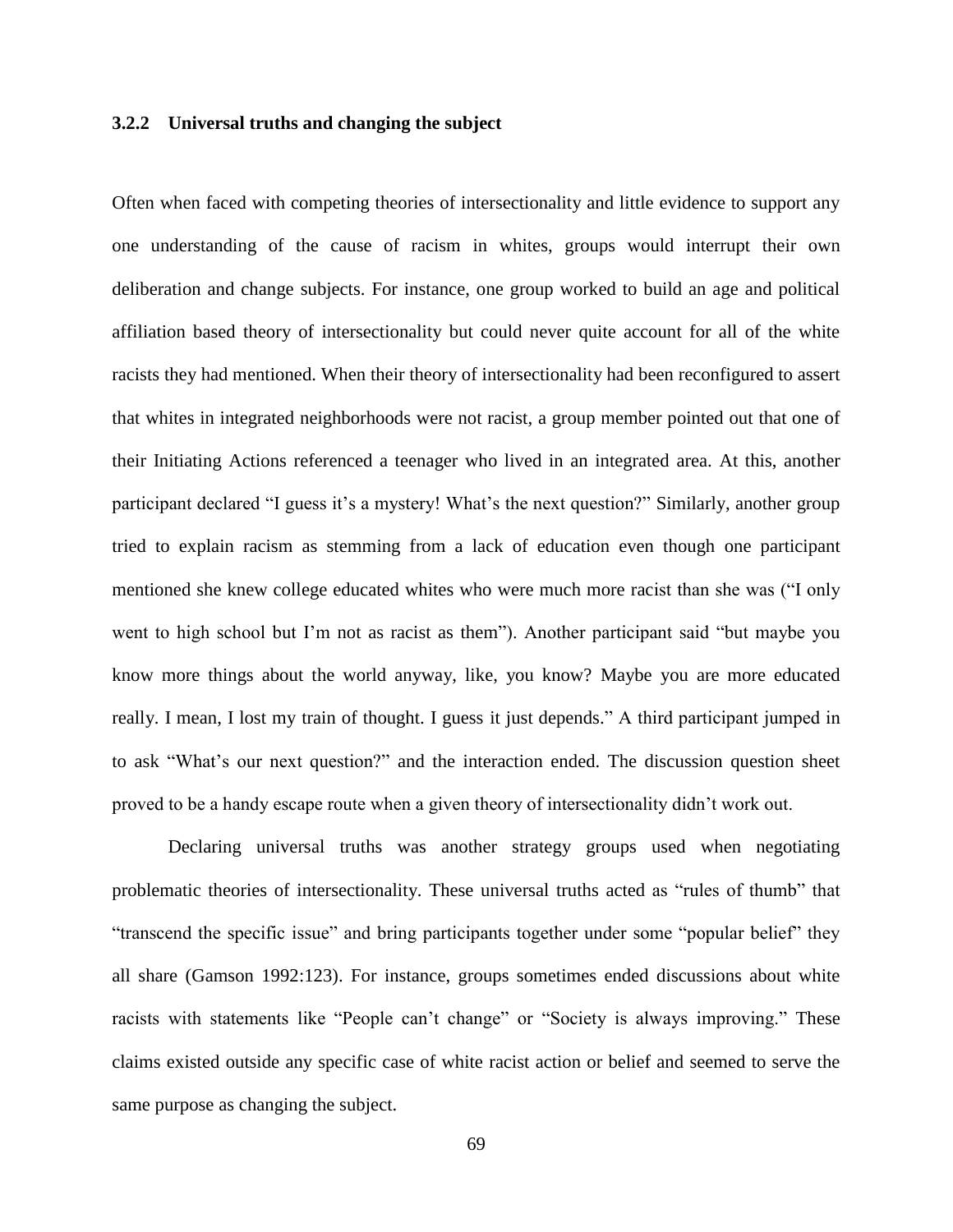After a universal truth was proclaimed, groups usually stopped talking about their Initiation Actions and theories of intersectionality and moved on to another topic. For instance, one group was discussing whether racist actions and beliefs were confined to the South when a participant mentioned her racist relatives who lived in western Pennsylvania. This led to many more Initiating Actions including reference to a racist grandfather, a racist neighborhood, and the audience, producers, and newscasters of Fox News. With so many white racists under consideration, the group struggled to come to any useful conclusion about the role of region in increasing racist tendencies. Finally, one participant declared that "There are idiots everywhere!" and another agreed that "Some people just don't think for themselves." These axioms removed the group's need to account for any individual person/idiot who said or believed racist things and was followed by a brief pause and a complete change of topic.

Although groups did occasionally abandon lines of reasoning that could not be satisfactorily resolved, they would often return to previously abandoned theories of intersectionality and try again. This demonstrated a notable commitment to the development of nonracial explanations for racist actions and beliefs even when an axiom or change of subject had given them an easy way out of the negotiation. For instance, one group had trouble building a theory of intersectionality around education because they considered themselves to be nonracist but each had very different levels of education. They had similar trouble when negotiating an age-based theory of intersectionality. Finally one participant said "You can be book smart but not street smart," an axiom that effectively shut down deliberation of the subject. Yet this axiom proved too vague to end their negotiations. The group returned to their discussion of education later at which point they redefined their terms so that 'education' explicitly included 'travel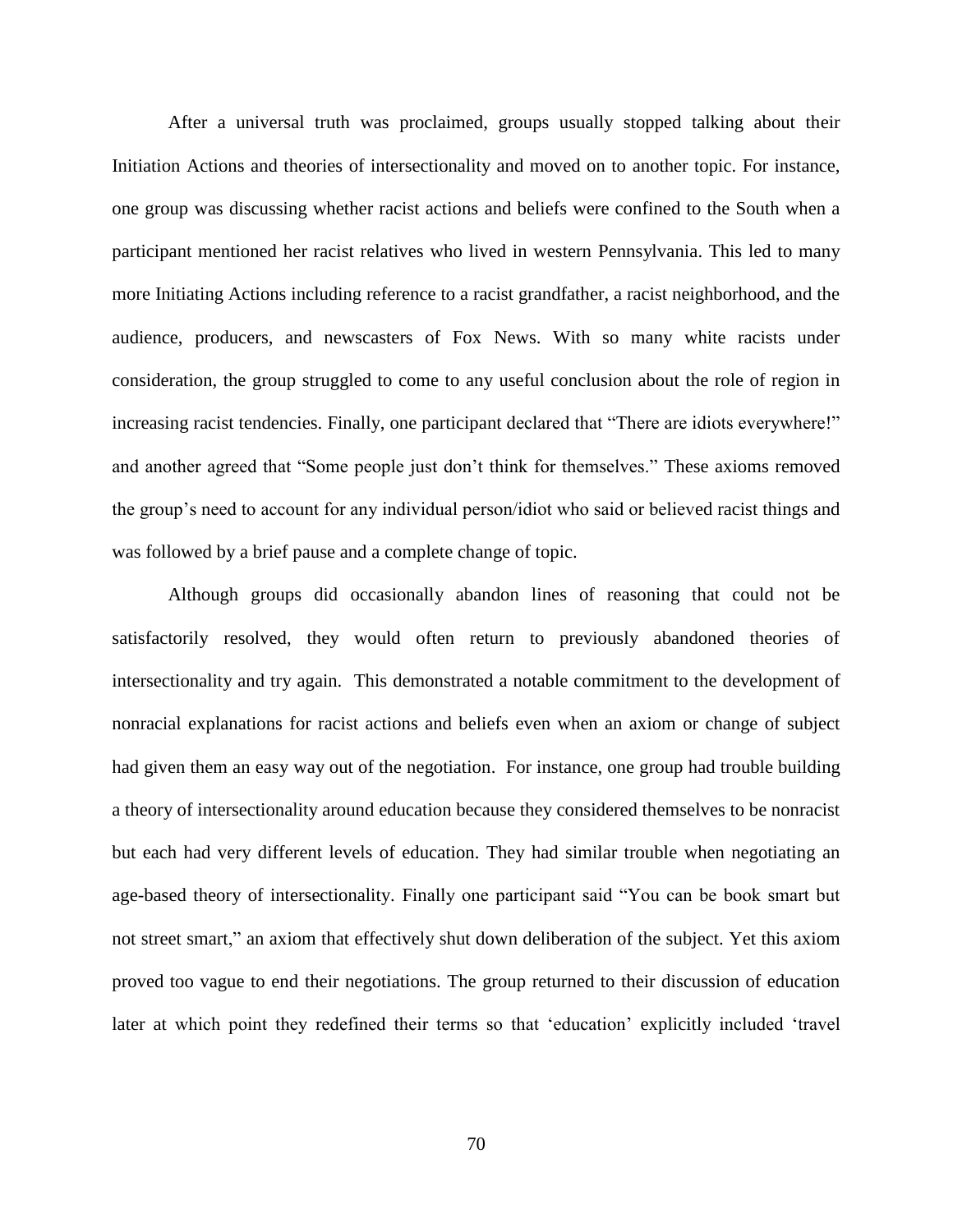experience.' This transition happened when there was a new Initiating Action, the introduction of a white racist grandmother who had no travel experience.

By returning to the discussion of education and examining new cases of white racism, the group was able to flesh out the implication of their declaration that "you can be book smart but not street smart." Responding to a question about whether racism is passed down through families, one participant, Sully, said "I think a lot of it is. Because for me personally, my grandmother was *very racist.*" Sully whispered the words "very racist" and then clarified that he didn't realize she was racist until he was much older because "we didn't get to see her that much because she lived in Ohio." He explained that his family "moved all over" but the grandmother's racism was clear when they did see her.

When we did see her, there would be that N word coming out of her mouth. 'They moved in over here and now I can't live there…' I realized when I was older, and, you know. That's my mother's side and my parents, my father especially, always made sure not to judge anyone by the color of their skin. You get to know someone before you judge them.

Sully clearly indicated his grandmother was racist and attempted to distance himself from her beliefs by aligning himself with his father who "made sure not to judge anyone by the color of their skin." Sully went on to explain that his father was in the Air Force and exposed the family to travel and different types of people. This presentation of a racist grandmother, as someone who lives in a mixed race neighborhood in Ohio, supported one of the group's theories of intersectionality (that region may explain racist tendencies) but contradicted another (that racially isolated neighborhoods are to blame). Only by reconsidering education, redefined using the Air Force example as having travel experience, could the group restart their attempts to make sense of the racism they'd mentioned.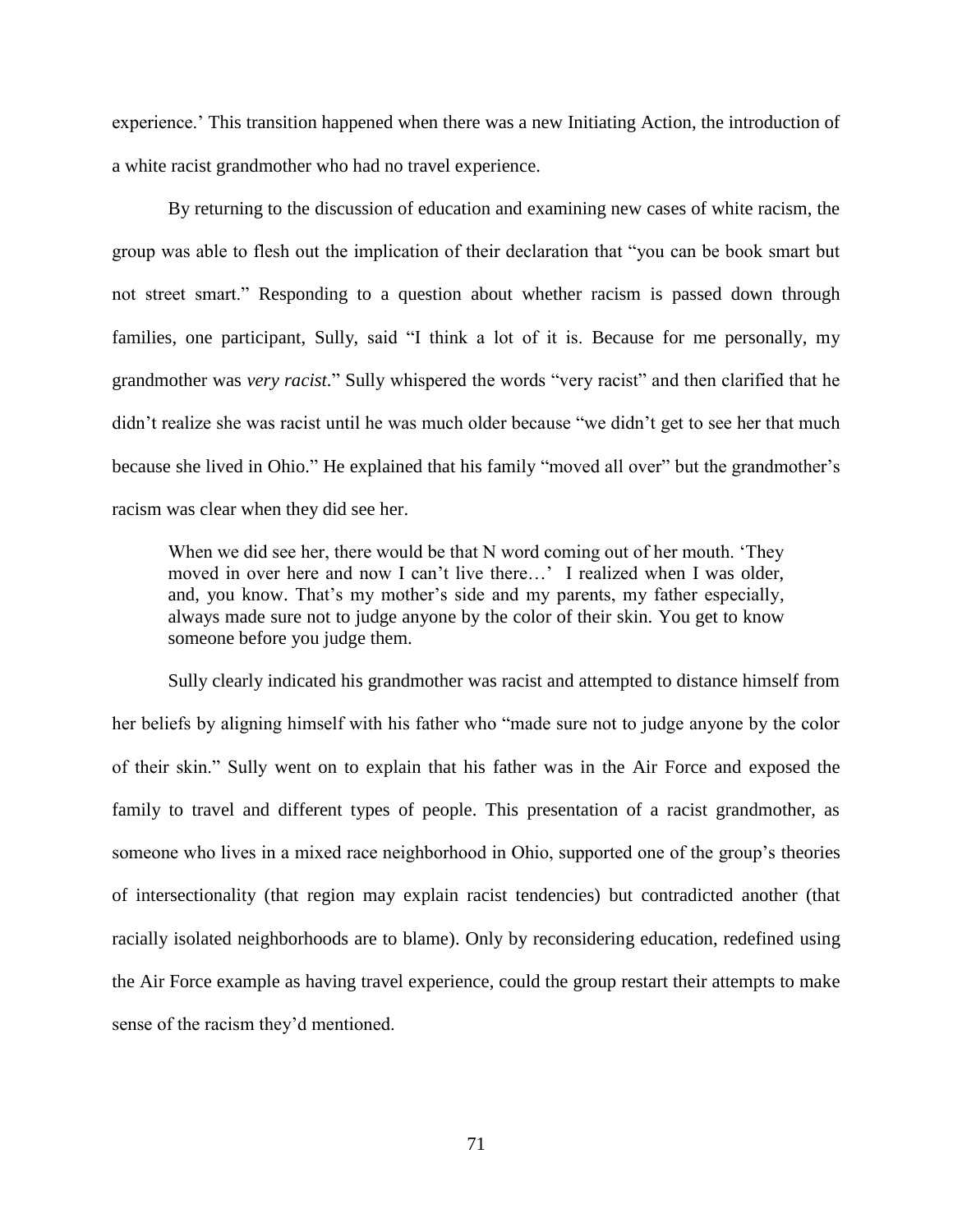The Initiating Action that introduced a nonracist and worldly father supported the group's theory that travel and social integration prevent racist beliefs. In response to this, another participant, Mike, shared that his father also had life experience that made him more racially tolerant:

He grew up in a white environment, joined the Air Force also. It was in the Air Force he came in touch with Black people that he'd never been exposed to and, when I was a kid, he would always say 'Some of the best people I have known in the Air Force were Black people'. So he always stood strong and did that. So that informed me and my open-mindedness. Because I grew up in an all white environment too and he set that example and that filters through.

Taken together the two stories about military fathers provided uneven support for the group's theory that certain neighborhoods, lack of travel, and social segregation are a likely source of racist beliefs and tendencies. Their negotiation of these stories gave them a way to add meaning to their axiom about "street smarts" by including informal educational experiences into their understanding of education. By reconsidering instances of racism, adding new stories about racist whites, and fleshing out the implications of axioms, all white groups built intricate nonracial explanations for the origins of racist actions and beliefs.

# **3.3 OUTCOMES**

Every focus group in this study used similar strategies to initiate a discussion about the causes of racist actions and beliefs, to build theories of intersectionality, negotiate conflicting evidence, and handle moments of impasse. Even though these interactions were patterned, suggesting participants had experienced similar interactions in non-research settings, they did not seem routine or insincere. To the contrary, participants' engagement in this process, investment in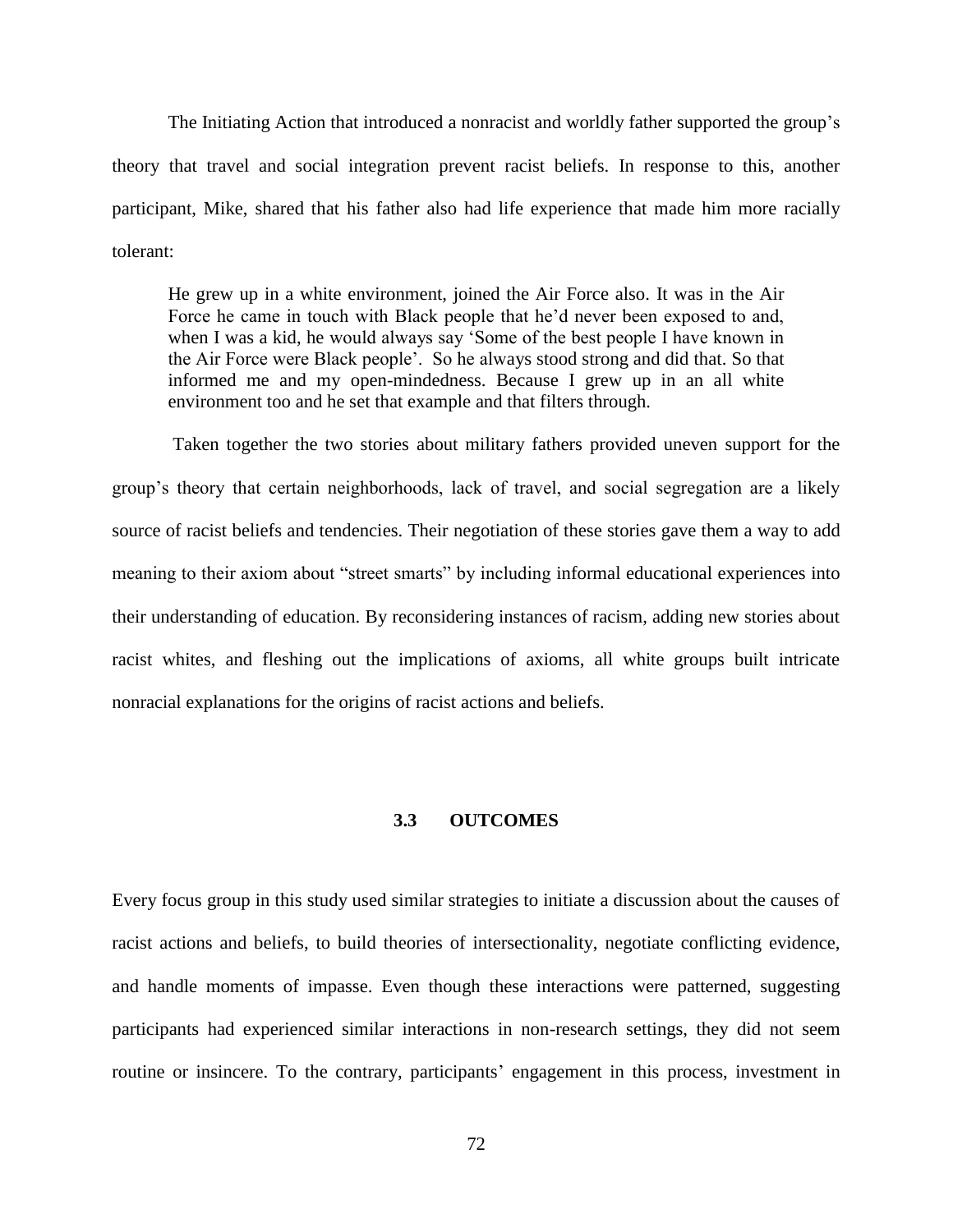coming to credible conclusions, and concern about inconsistencies and contradictions suggested that they were actively and sincerely participating in each exchange. Regardless of whatever personal views participants brought to the group discussion, the negotiation process accomplished similar things in each group. Specifically, through their stories about white racists, each group set boundaries around what could be considered relevant to the workings of race/racism today. Importantly, these boundaries hid the relevance of white privilege by focusing attention on ways whites lack forms of nonracial privilege (education, economic resources, etc).

## **3.3.1 Ignoring white privilege**

Importantly, participants' informal theories of intersectionality did not lead to an analysis of white racial privilege. Instead, participants focused their discussions on nonracial and underprivileged social locations. With few exceptions (see the Chapter 5), groups generally did not tie whites' racist actions or beliefs to wealth, high levels of education, or access to elite social networks. Instead, white racists were seen as lacking social status in one or more essential way. Perhaps the clearest example was when groups pinned racist tendencies on a lack of educational opportunity. By citing some whites' inability to go to college, inadequate public school education, or lack of travel opportunities, groups connected racism to a lack of resources and opportunity. Similarly, they interpreted older age as a social handicap that deprived certain whites of access to the more racially egalitarian views available to the younger generation.

Participants made similar meaning of rural or southern social locations. They associated being rural with being out of touch, undereducated, and disconnected from the realities of modern life. Although no group explicitly spelled out why a southern upbringing would explain racism, the implication was that the South was a generally racist place where older, less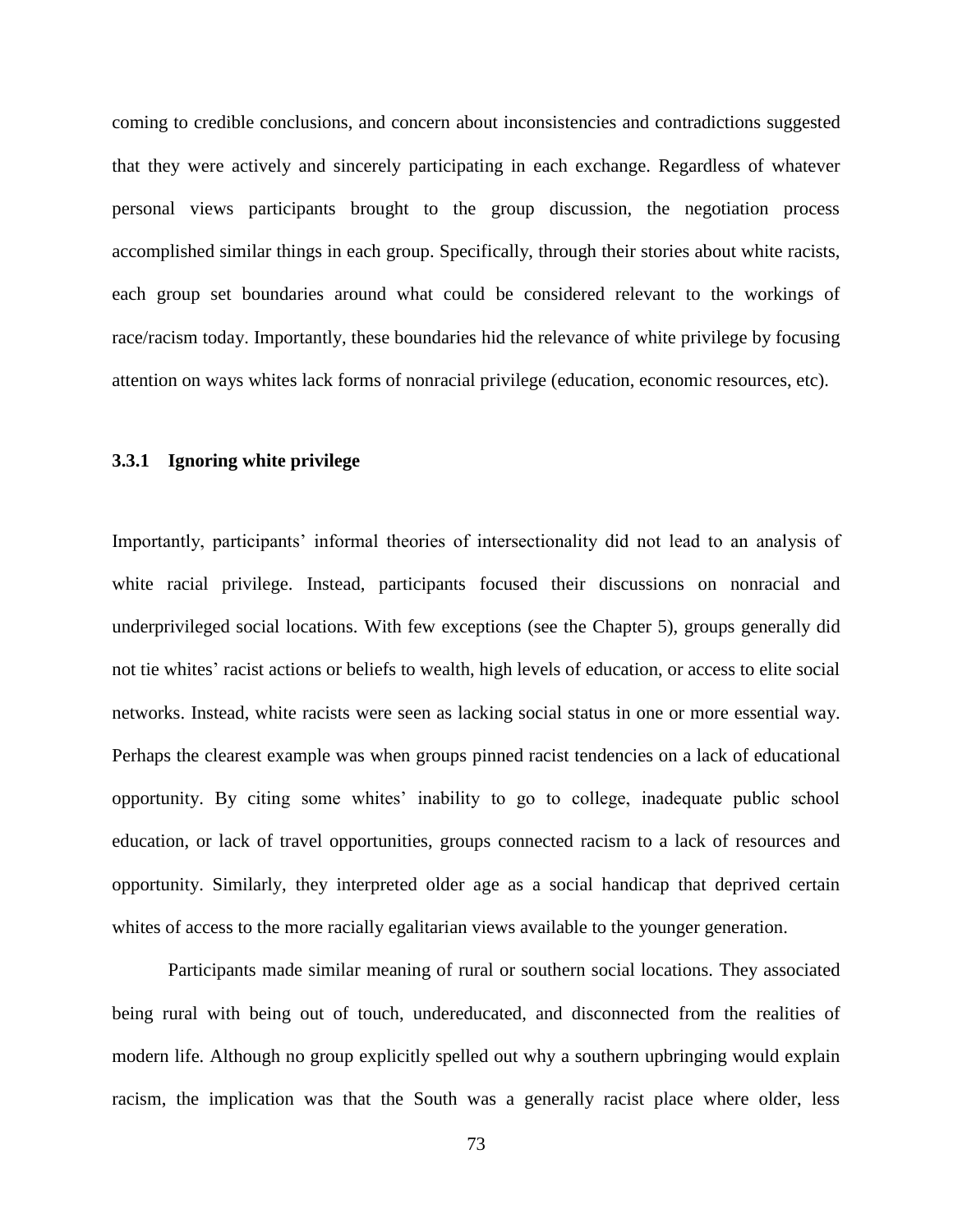respectable worldviews flourished. As current residents of a northern city (Pittsburgh, PA), participants spoke of rural and southern locations as different from and less desirable than their own spatial location. This enabled them to cast racist whites as lacking the resources needed to experience, understand, and accept racial diversity. While participants were not necessarily wrong to identify the South as uniquely associated with America's racist past, the connection enabled them to consider racism and white privilege as inconsequential because they saw these social problems as being associated with lower status social locations.

Even characteristics that are inexorably linked to race, like social and physical segregation, were interpreted as a hardship for whites. Participants concluded that whites who lacked exposure to communities of color couldn't be expected to understand race, racism, or the racial groups with whom they had no contact. In this way, segregated whites were cast as victims of a racialized society over which they had no control.

By delinking racist tendencies from white racial privilege, groups could portray racist whites as lacking the power needed to impact society in any meaningful way. For instance, one group decided that racists were uneducated but also that uneducated people don't vote so the views of racists don't impact American politics. Many participants mentioned a plan to wait for racist ideas to die off with the already ailing older generation. They saw segregated whites as having little impact because their beliefs and comments could not reach people of color. To the extent that participants could tie racist beliefs and actions to marginal subpopulations of whites, they could trivialize the impact of these beliefs and actions. Through their negotiation process, participants determined that the many, many white racists they knew were harmless and that their beliefs and actions were insignificant and should be overlooked.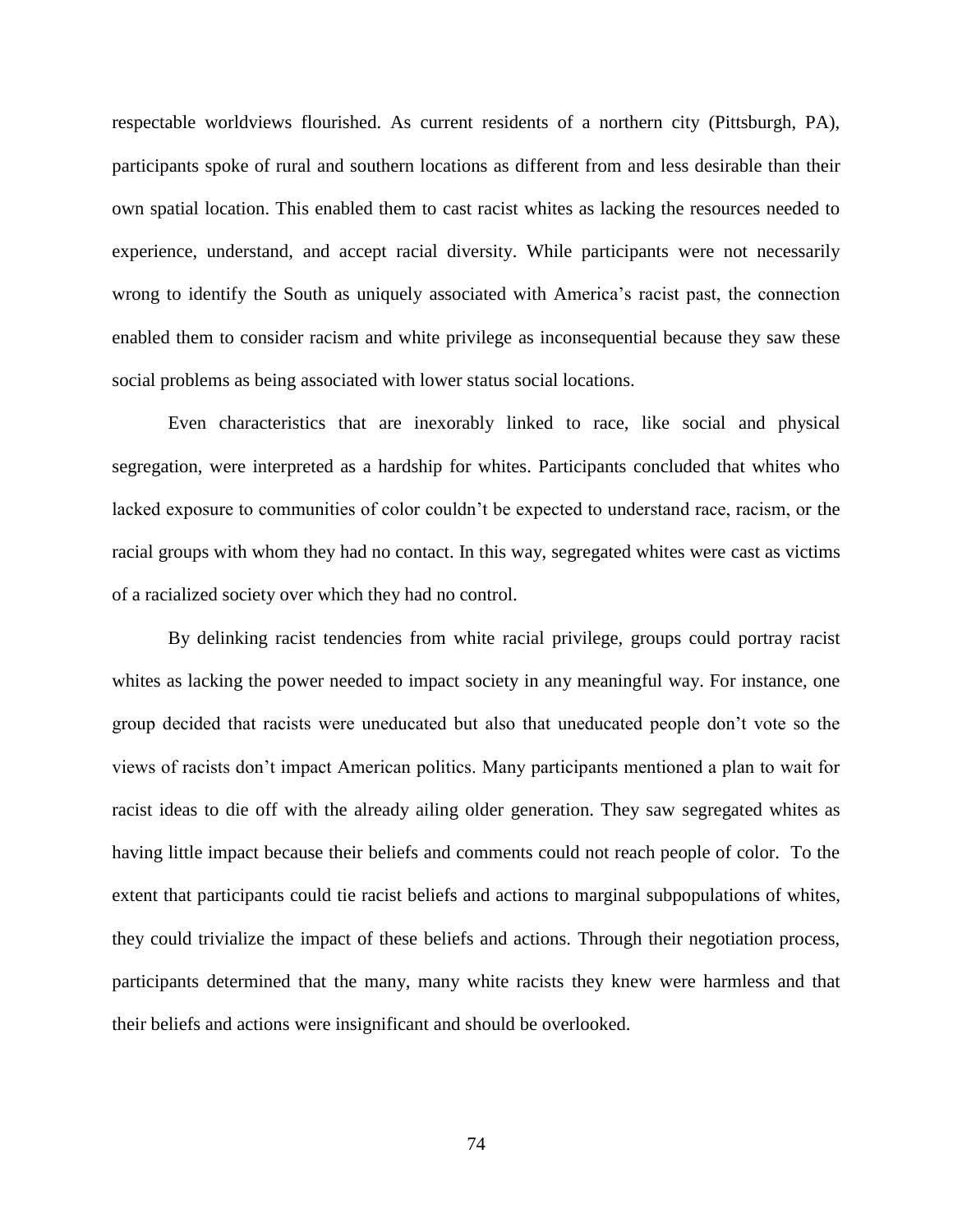# **3.4 SUMMARY**

Because participants mentioned so many white racists, tried so hard to account for racist actions and beliefs, and grappled so extensively with the limitations of their explanations, I conclude that these patterns of interaction are an important part of race talk. These negotiations are also important because they establish nonracial origins for racist beliefs and actions. Importantly, participants made discussion of white privilege impossible because their nonracial explanations focused on group memberships that lacked privilege (such as being uneducated, being socially isolated, or being old). By removing white privilege from consideration and by denying the way everyday white racist actions and beliefs perpetuate racism, participants provided discursive support for dominant racial ideology. In this way, negotiating theories of intersectionality can be understood as a central mechanism through which participants rationalize the continued existence of racism.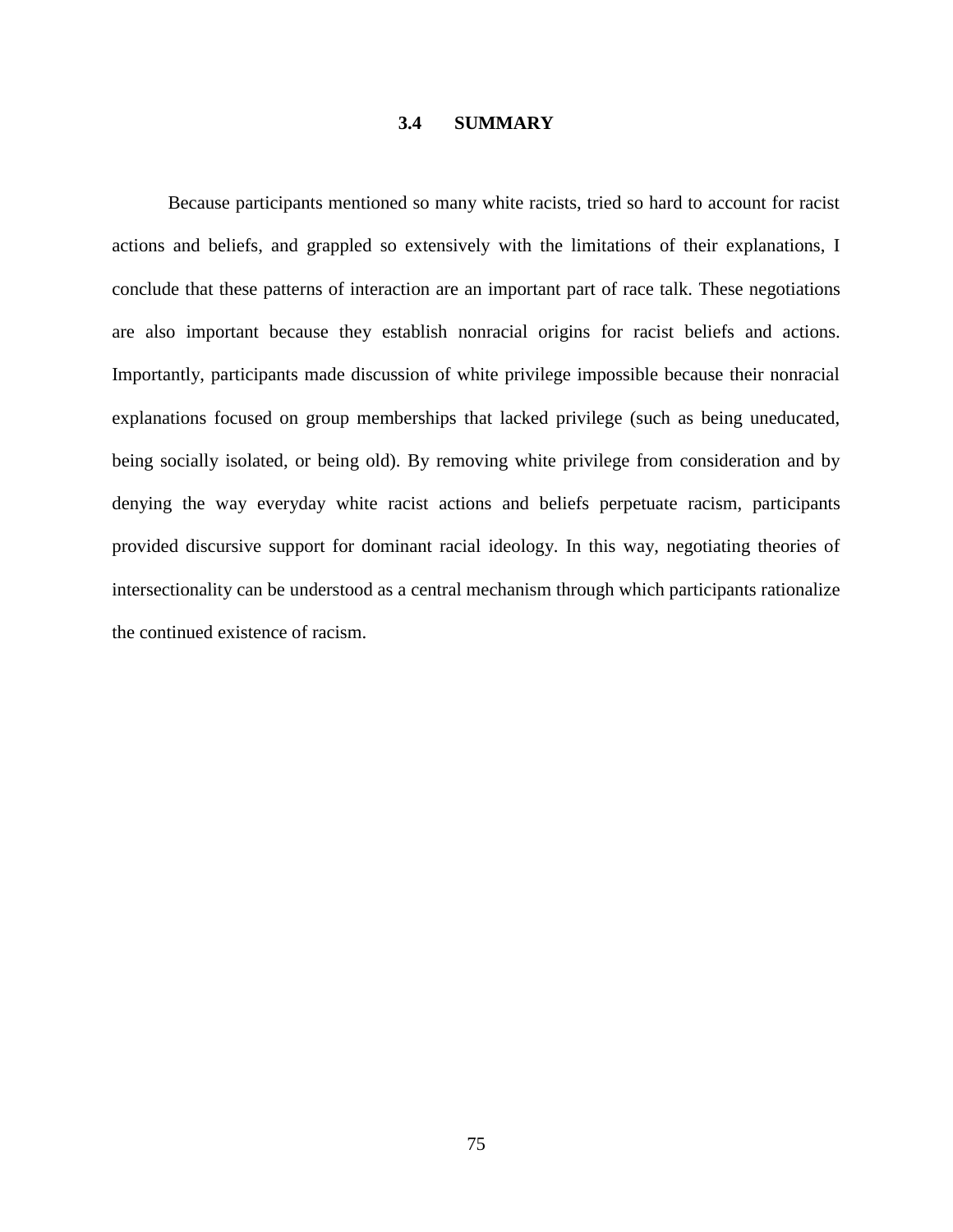# **4.0 RACISM WITHOUT RACE**

Studies of race talk have noted that whites tend to back up their claims about race by referencing their past interactions with people of color. Phrases like "some of my best friends are black" can act like "verbal parachutes" that help whites "to avoid dangerous discussions or to save face" (Bonilla-Silva 2003:54). Alternately, stories about past interactions with or observations of people of color can be forms of passivity through which whites cast themselves as bystanders in a version of American race relations in which only racists and people of color are relevant (Feagin 2001; Trepagnier 2006). Consequently, researchers have critiqued whites' references to interactions with people of color as disingenuous and misleading. Convincingly, they've argued that whites are either trying to hide the extent to which their own lives are shaped by racial inequality or buffer themselves from criticism before voicing or condoning racist views (Bonilla-Silva 1997; Frankenberg 1993; Trepagnier 2006).

Because I analyzed group interaction instead of individual motivation, I found that whites' discussions of previous cross-race interactions do more than just bolster their image or protect them from critique. By eliciting, acknowledging, and making meaning of each other's cross-race interactions, whites work to set the boundaries for the types of race talk allowed within their conversations. These boundaries are created, tested, altered, and policed as whites share additional stories about people of color. In this chapter, I examine how white participants used stories about people of color to maintain negative stereotypes about African Americans and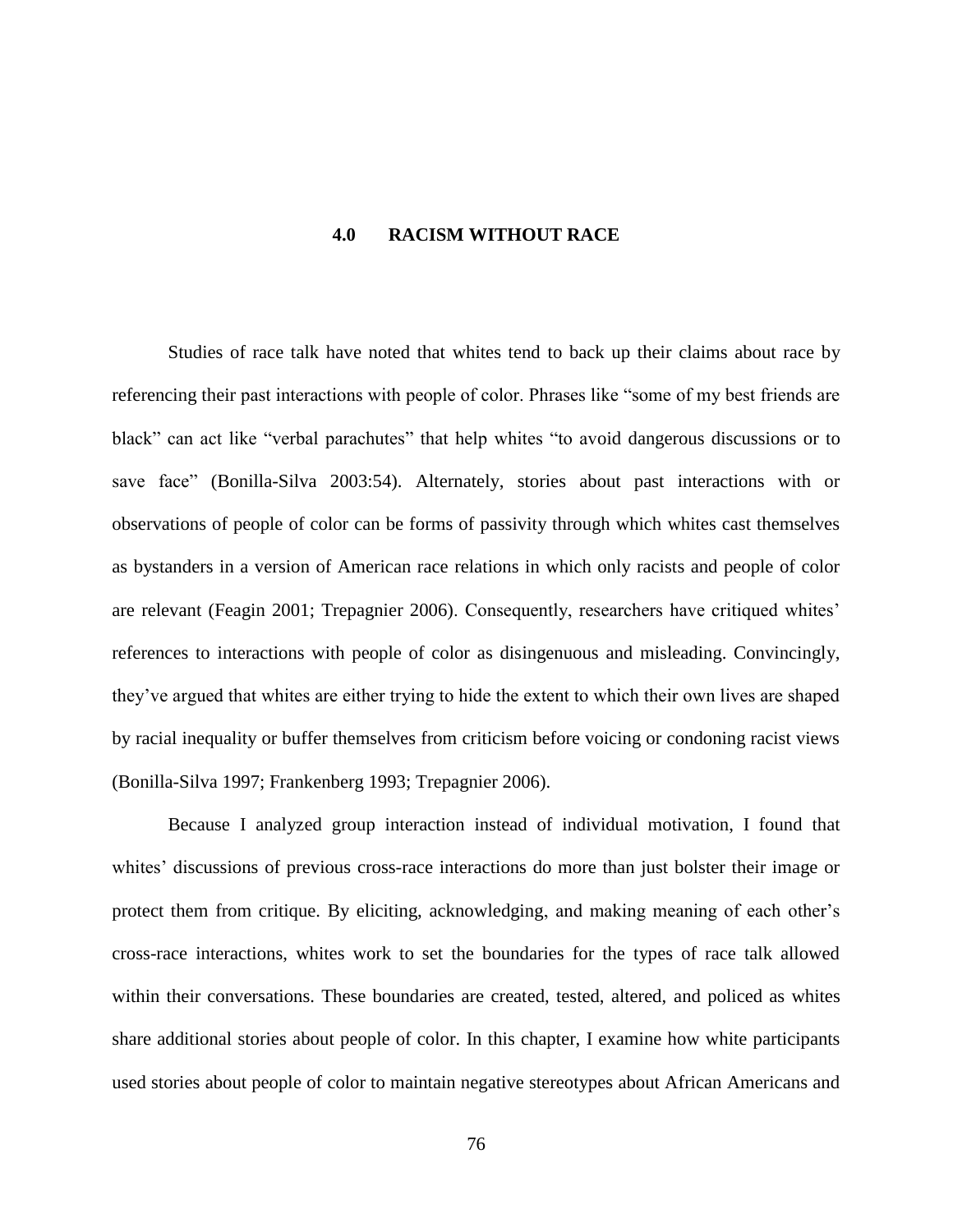hide the structural mechanisms of racial segregation and white privilege. They accomplished these Outcomes by referencing lots of people of color with whom they had interacted or observed. These references act as Initiating Actions for Negotiations that defined their own relationship to racism and that defined blackness as a meaningful social category.

Perhaps because of their racial isolation, participants relied heavily on stories about people of color whom they didn't know very well or whom they had merely observed in public, heard about, or seen on TV. By mixing stories of meaningful cross-race relationships with less personal accounts, the group gained access to more stories about people of color than they had access to as individuals. Because these stories acted as a starting point for discussion, I treat them as Initiating Actions.

Often, after a participant told a story about a person of color, the group discussed the implications of the story (the Negotiation). Participants chose which stories to discuss and how to use these stories to make meaning of race relations and racial inequality. They used their stories about people of color to establish what people of color are like, what they believe, and why people of color are sometimes different from whites. That is, through their negotiations of these stories, the groups built shared depictions of the needs, interests, and behaviors of communities of color. In the Negotiations section, I focus on two ways that whites negotiated their references to people of color. First, participants used references to people of color to establish their own race neutrality. This process is not as simple as mentioning having friends of color. Instead, groups challenge and reconstruct each other's claims of racial neutrality by negotiating the meaning and implication of references to people of color they have interacted with or observed. Second, participants negotiate conversations about successful people of color by alternately denying the relevance of race and differentiating between good and bad types of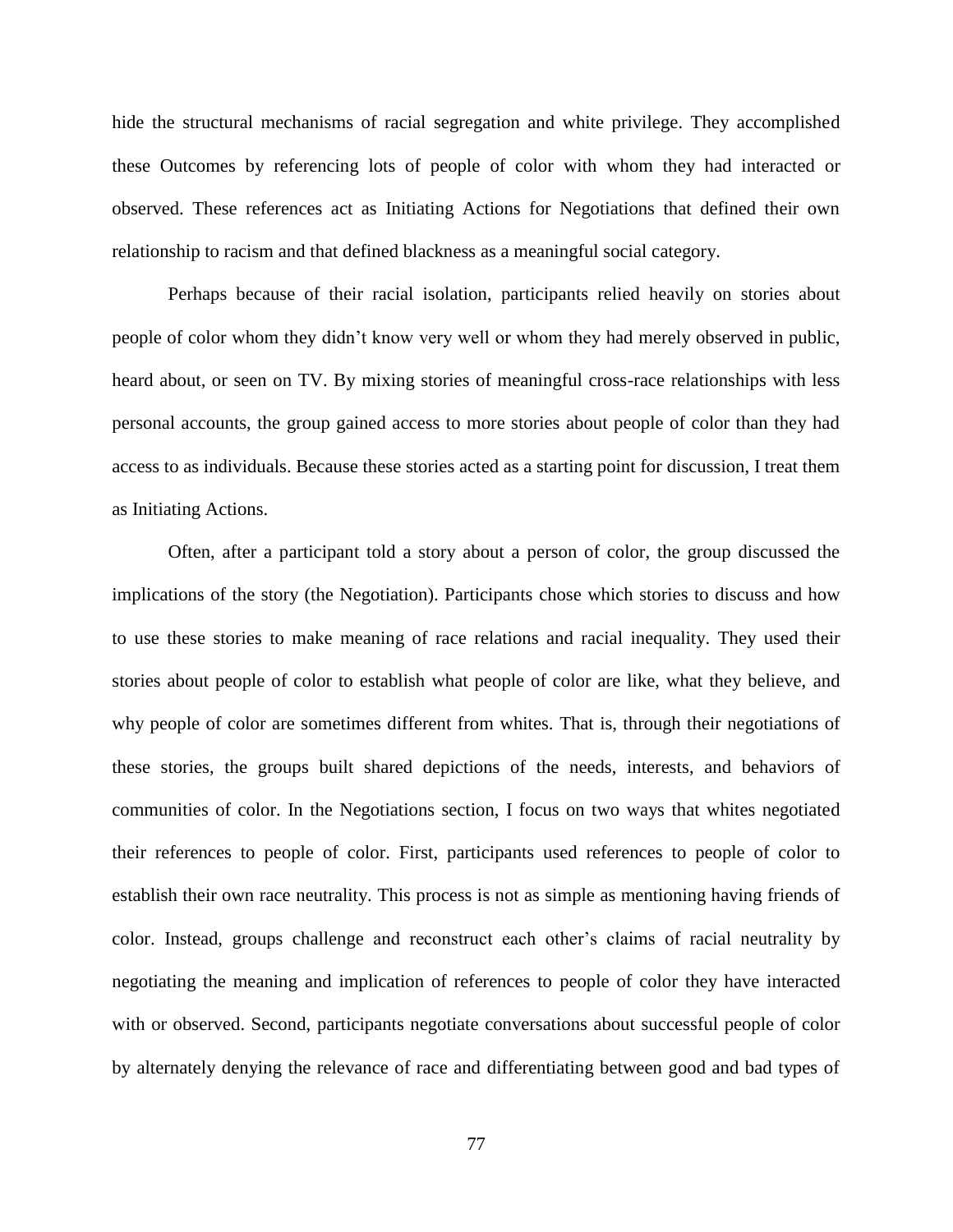black people. Although participants negotiate references to people of color in other ways, I focus on these two forms of negotiation because participants devoted lots of time to these negotiations and the Outcomes of these negotiations tell us important things about the maintenance of racial ideology.

This negotiation process had three important Outcomes. First, it obscured the reality of race-based segregation. By referencing so many people of color, participants gave the impression that they were immersed in a racially diverse social world. This hid the extent to which they were each personally socially and spatially isolated from other racial groups. It also masked the extent to which isolation left them uninformed about the lives, beliefs, and needs of communities of color. Second, the negotiation process enabled participants to indirectly reinforce negative racial stereotypes without saying anything explicitly negative about people of color. While maintaining these stereotypes, participants also hid the extent to which racial privilege impacted life chances. Third, by linking their conclusions about race to their interpretations of the actions and beliefs of individual people of color, participants portrayed race as an individual and earned status, not an ascribed group location within a hierarchical system. In particular, they constructed whiteness as a status that can be achieved through action and so is equally available to all. Because of these ways of talking, groups had difficulty depicting race-based privilege as a structural phenomenon.

# **4.1 INITIATING ACTION: DESCRIBING PEOPLE OF COLOR**

Throughout their conversations, white focus group participants described individual people of color whom they had known or observed. In my analysis, I treated each mention of an individual of color as an Initiating Action. I focused on this element of talk as an important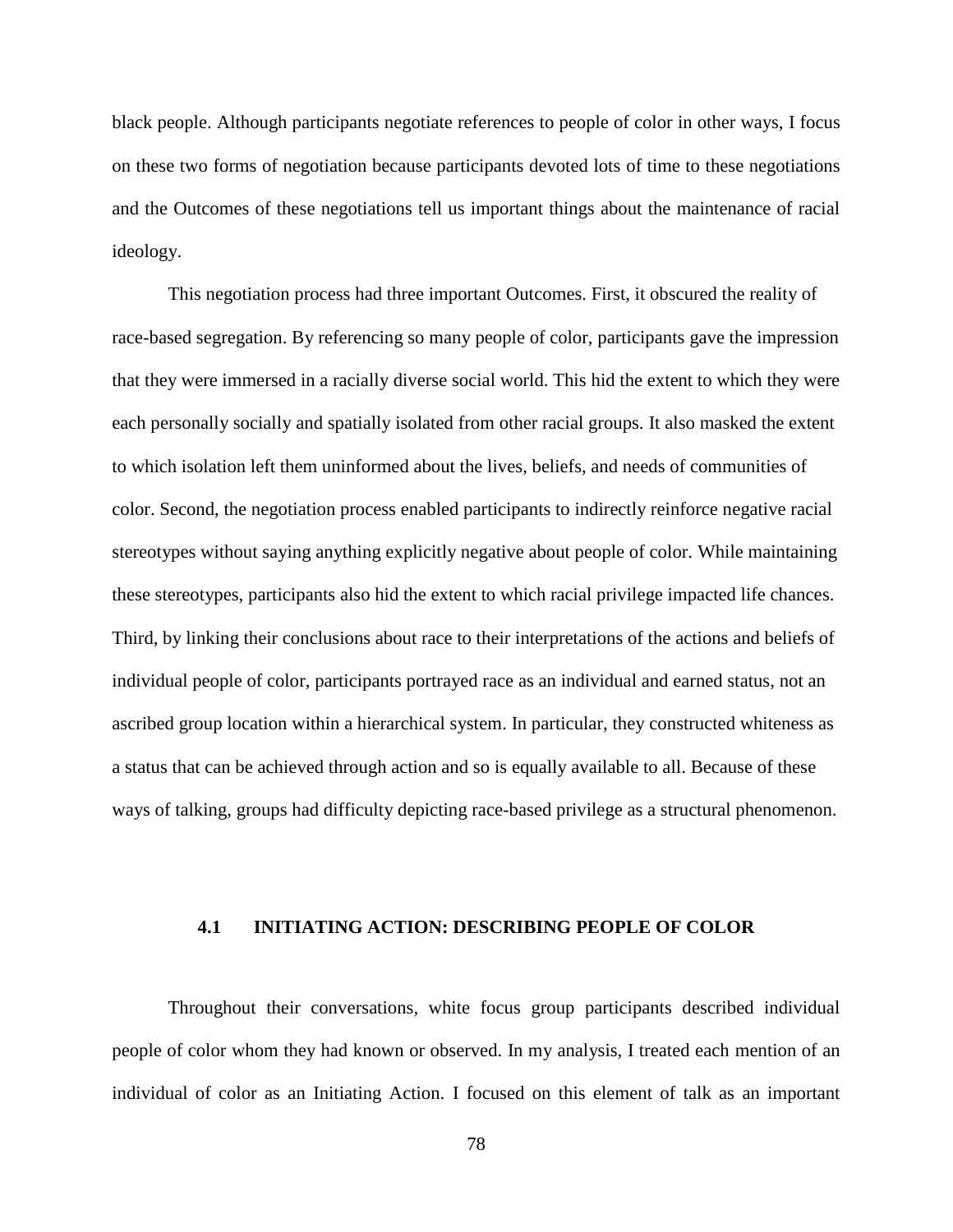Initiating Action because participants referenced a wide range of people of color and then used these references to make, support, or contest claims about racial groups and racial inequality. In this section, I describe these Initiating Actions and discuss how they operated differently in group talk than in the one-on-one conversations captured by race talk literature. Specifically, I establish that participants did not need to rely on an exaggeration of their relationships to people of color in order to justify their claims about race. Instead they mixed together their stories about interactions with and observations of people of color. In this way, they produced many stories about specific people of color which they could use to support their claims about race and racial inequality.

A note about method: overall participants made 239 references to people of color. The large number of references is to be expected. The discussion prompt explicitly asked participants to talk about President Obama and implied that they should also talk about racial groups and race relations. In general, groups made similar numbers and types of references. (Seven of the focus groups made between 22 and 32 references over the course of their two hour focus group discussion. One made 46 references.) In order to determine whether different types of references to people of color moved group conversation in different ways, I coded this Initiating Action based on the types of interactions that participants had with the individuals and groups they mentioned. These coding categories sorted the references based on whether they referred to broad vague groups ("Generalized Other"), people of color with whom participants had interacted, or people of color whom participants had observed. While coding, I found that groups also discussed hypothetical people of color. Because these hypothetical cases were negotiated differently than other references to people of color, I analyzed them separately (see Chapter 5). The other three categories are discussed in the following sections.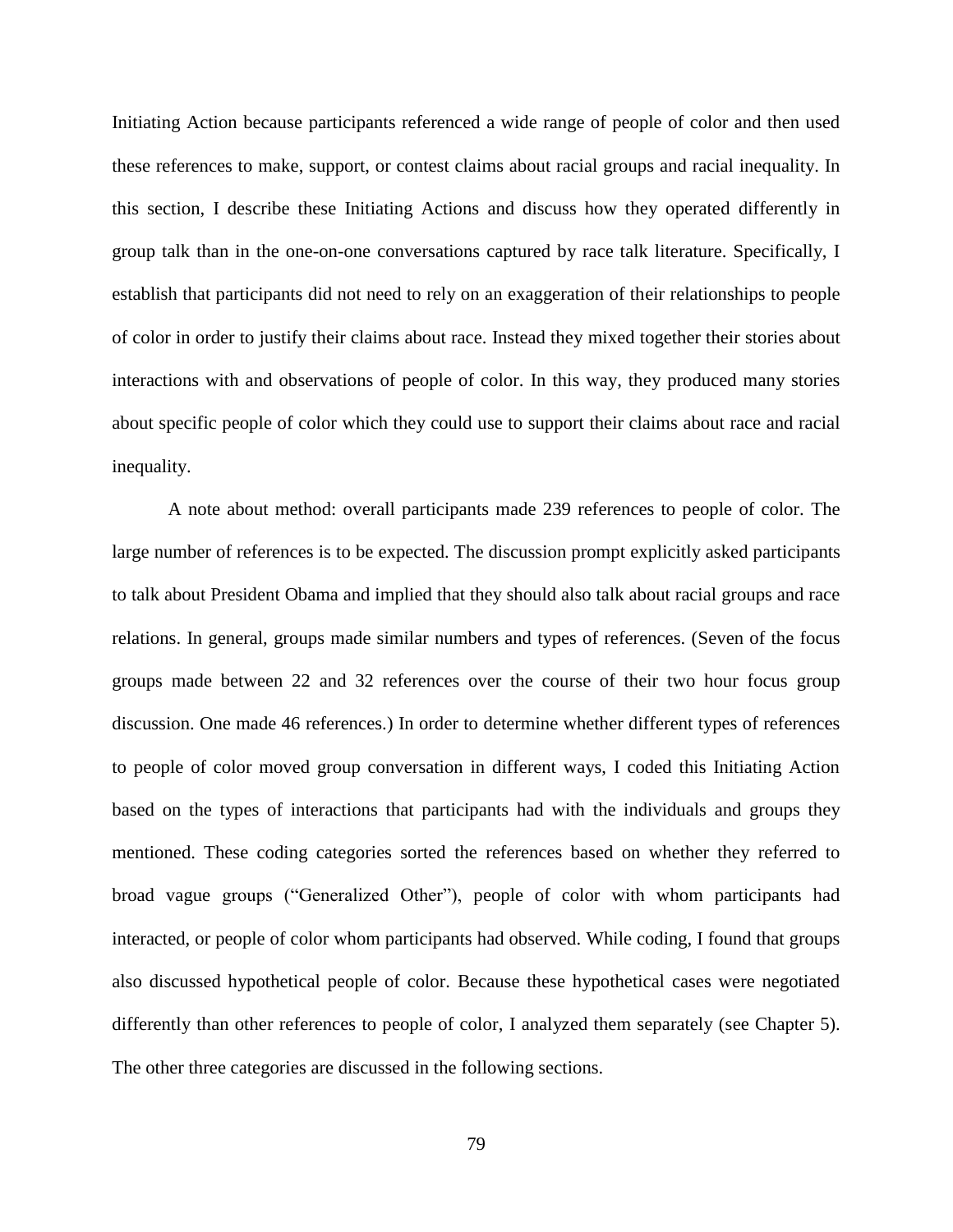# **4.1.1 Generalized other**

I coded a statement as a reference to a "Generalized Other" if the reference lacked specific information that would indicate the participant had personal interactions or direct observations of the people of color being described. For instance, when a participant referenced "African Americans working in the downtown McDonalds" and pointed out that he sees this group "down there all the time," I coded the statement as a reference to "Strangers in Public." When a participant in another group referenced how the "black community doesn't make their kids go to school so they end up working at McDonalds," I coded the statement as a reference to a "Generalized Other" because the participant did not indicate that he had any personal interaction with or observation of this population. Importantly, this does not mean that the participant lacked such personal interaction or observations. Rather, my coding reflects that the participant himself framed his story in a generalized way that did not indicate his comments were linked to actual people of color with whom he had interacted. I made this distinction in coding so I could analyze whether groups treated statements grounded in observation and experience differently than general statements framed as beliefs.

Many references to people of color, 54 in all, were references to large somewhat vague groups. An additional three references were too vague for me to identify the closeness of the relationships. Although I can't be sure of participants' motivations for making references to a "Generalized Other," I assume they were somewhat influenced by the discussion prompts that I provided for each group. The discussion prompts encouraged references to people of color by focusing the group discussion on "race relations," what "people say about race," and whether participants fear they'll sound racist when talking about race-related issues. Participants may have felt that these topics required at least some reference to a racialized other even if they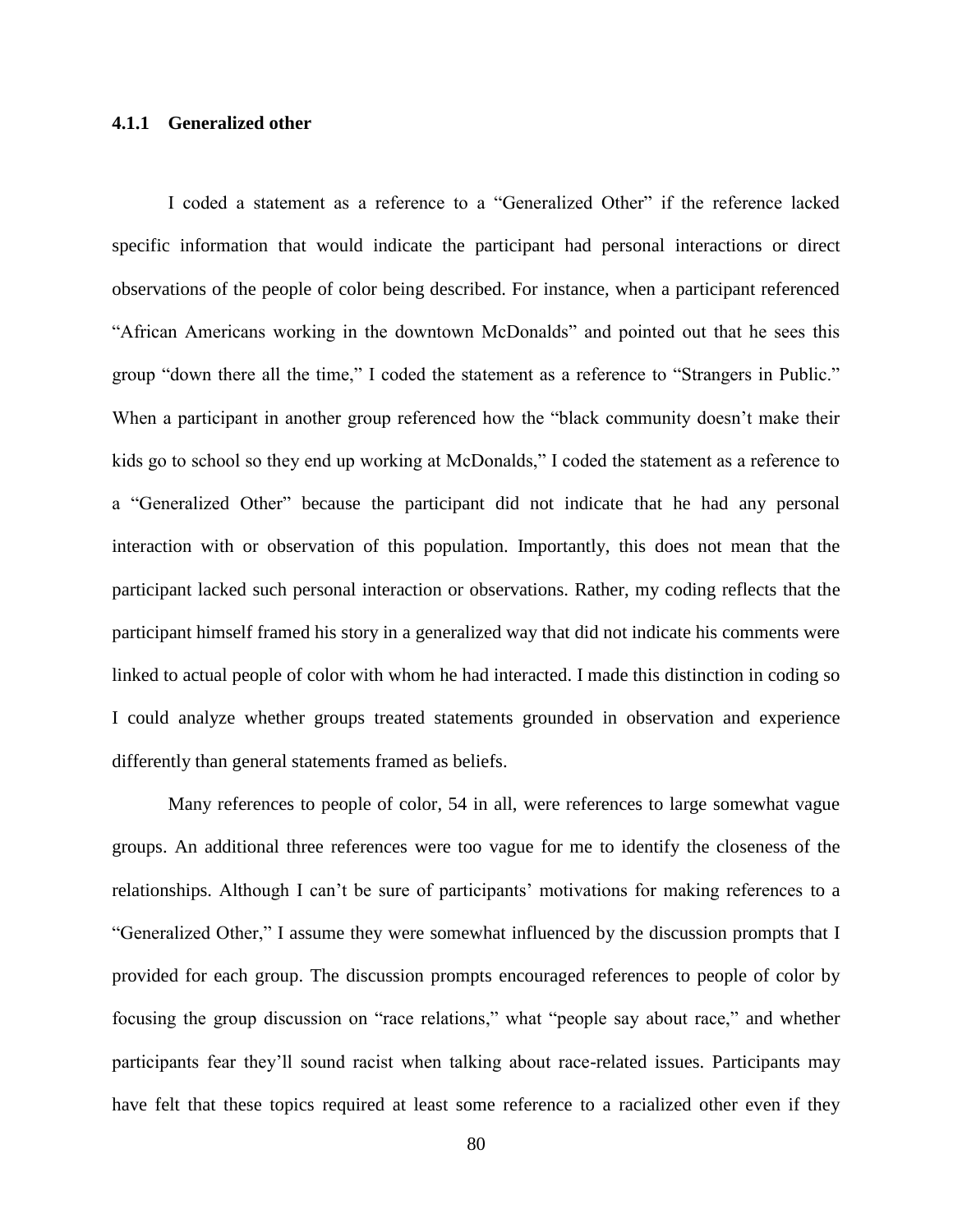couldn't base their comments on any personal experiences with communities of color. Similarly, the generality of the discussion prompt questions may have signaled that general references to people of color were useful and appropriate. Therefore, the large number of references to generalized groups of color was in part prompted by the study design.

Although the frequency of these references may have been impacted by the study design, their content reflected participants' own strategies for constructing depictions of race relations, communities of color, and racial inequality. Throughout group discussions, participants determined who to reference, when to make these references, and what to say about the people of color whom they brought up. They also decided when to reference a generalized group instead of more intimate relationships. Consequently, no single approach dominated discussion: some references were to the distant past while others were to more recent experiences/observations and some references were highly detailed while others were vague.

Participants used statements about the Generalized Other to make claims about race and racism but, importantly, these claims rarely became the center of a group negotiation. This might explain why participants don't rely more heavily on these claims: general references to nonspecific people of color didn't engage other group members in a discussion, or interaction, about the validity and meaning of these claims. Instead, references to a Generalized Other tended to either be accepted by the group or paired with reference to people of color who participants had personally interacted with or observed. Consequently, I did not analyze these references separately but instead analyzed the negotiation processes initiated by more specific references to people of color in which different types of references were woven together as participants tried to build a shared depiction of race and racism. In all, participants referenced 239 people of color and only 54 of these were broad generalized statements. This suggests that, when discussing race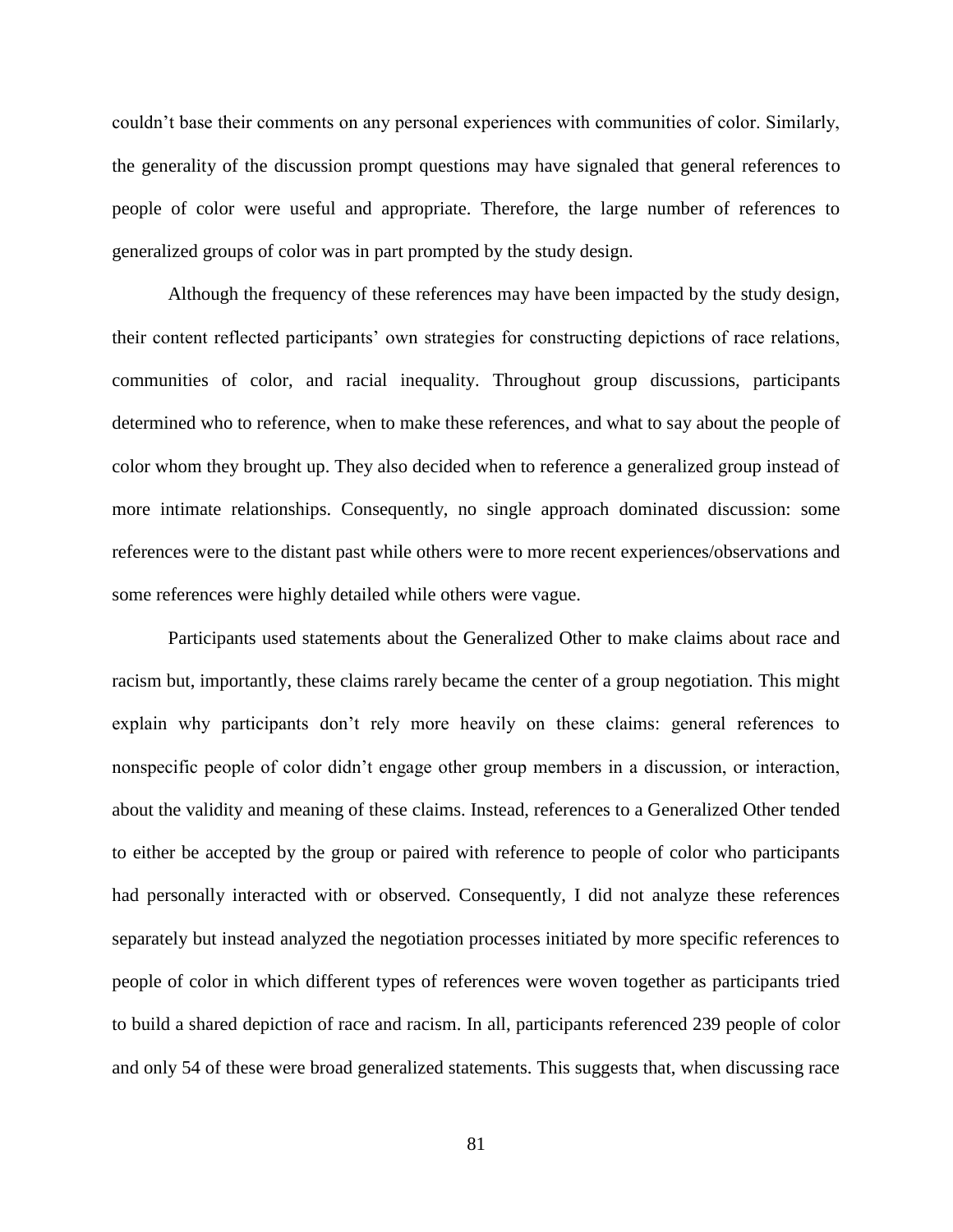matters, participants are comfortable referencing the Generalized Other but they preferred statements grounded in observation and experience.

#### **4.1.2 Interactions with people of color**

The interactive nature of my data helped me fine-tune how whites frame references to their own cross-race interaction. Because the race talk literature (Bonilla-Silva 2003) suggests that whites exaggerate the extent to which they are socially integrated by inflating the closeness of their personal relationships with people of color, I examined these references carefully for signs of exaggeration. In this section, I will describe the kinds of relationships participants talked about and how they framed these relationships in ways that emphasized or deemphasized the closeness of their interactions with people of color.

Participants made 67 references to specific people of color with whom they had interacted (see Table 5). These references were specific in that participants included 1) a description of how they were related to the person of color, 2) information about their interactions with the person of color, and 3) details about the person of color's characteristics and/or worldview. When describing a cross-race interaction, participants used labels that described the closeness of their relationship. Based on their labels, I coded these references into four categories: close family and friends, individuals connected to their family and friends, acquaintances, and strangers who were directly interacted with. Most groups made multiple references to relationships in each of these four categories.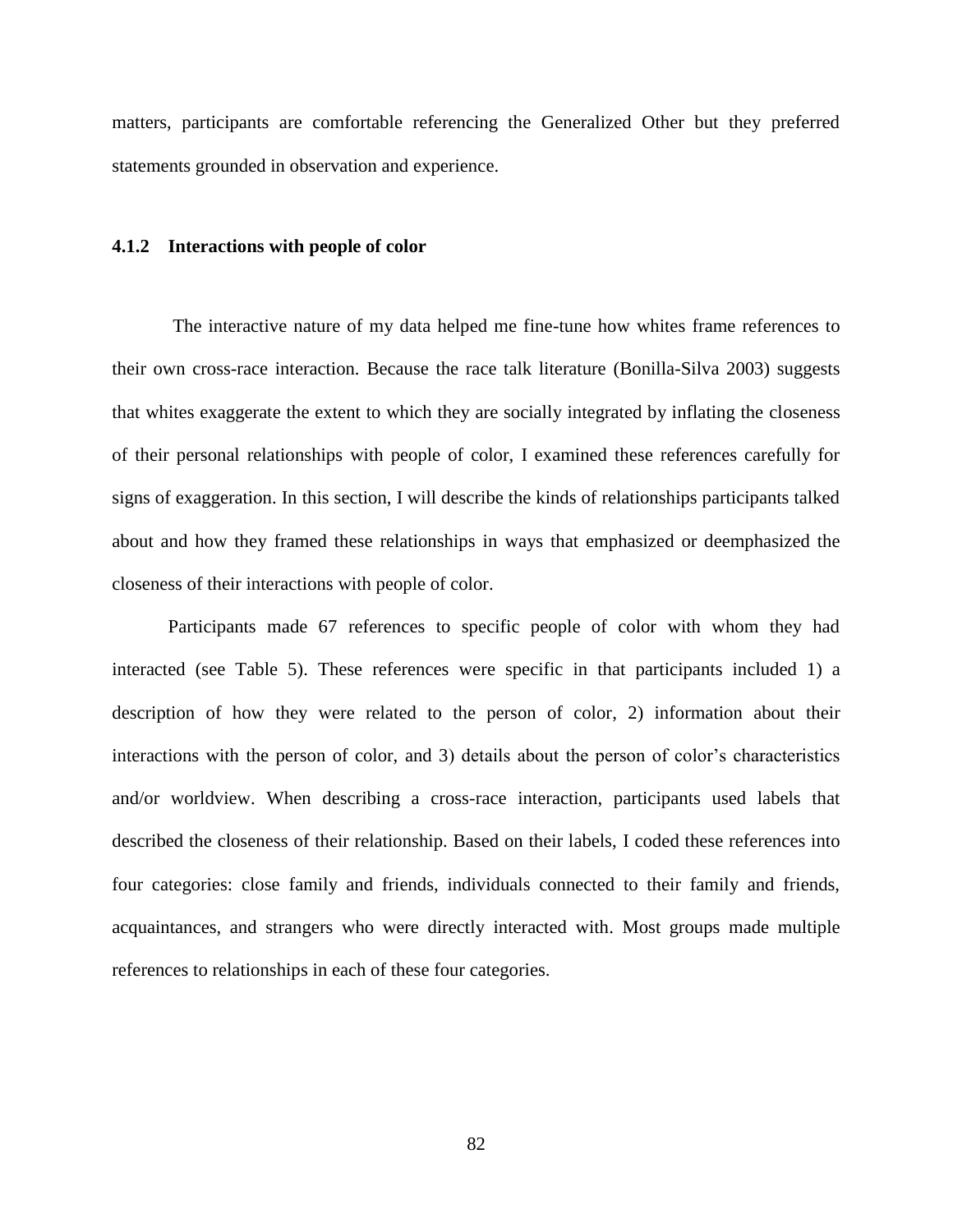| Types of<br>people of color<br>mentioned | FG1            | FG <sub>2</sub> | FG3            | FG4            | FG5            | FG <sub>6</sub> | FG7            | FG8            | Total |
|------------------------------------------|----------------|-----------------|----------------|----------------|----------------|-----------------|----------------|----------------|-------|
| Own friend/family<br>member              | $\overline{0}$ | $\overline{2}$  | $\mathbf{1}$   | 2              | $\overline{4}$ | $\mathbf{1}$    | 5              | $\overline{2}$ | 17    |
| Connected to friend<br>or family member  | $\overline{4}$ | 6               | $\overline{0}$ | $\overline{2}$ | 1              | $\overline{0}$  | 3              | $\overline{0}$ | 16    |
| Acquaintances                            | $\overline{7}$ | 3               | $\overline{4}$ | 3              | $\mathbf{1}$   | 3               | 1              | 9              | 31    |
| Strangers interacted<br>with             | $\overline{2}$ | $\overline{0}$  | $\overline{0}$ | $\theta$       | $\mathbf{1}$   | $\theta$        | $\overline{0}$ | $\overline{0}$ | 3     |
| Total                                    | 13             | 11              | 5              | $\overline{7}$ | $\overline{7}$ | $\overline{4}$  | 9              | 11             | 67    |

**Table 5: References to cross-race interactions by groups**

In the following section, I describe the kinds of references that fell into these four categories. Then, in Section 4.1.1.2, I discuss the extent to which these participants inflated or understated the nature of their relationships to people of color.

# **4.1.2.1 With whom do participants claim to interact?**

Participants made 17 unique references to their own close friends or family members. I coded a statement as a reference to a participant's own family or friends if the participant used the label "friend" or provided specific family relationship information. This included references to two "friends from the military," one brother-in-law, two friends they "played ball with," exchange students who lived in a participant's house, one college roommate, one best friend from childhood, two ex-girlfriends, one set of grandchildren and their father, "friends from the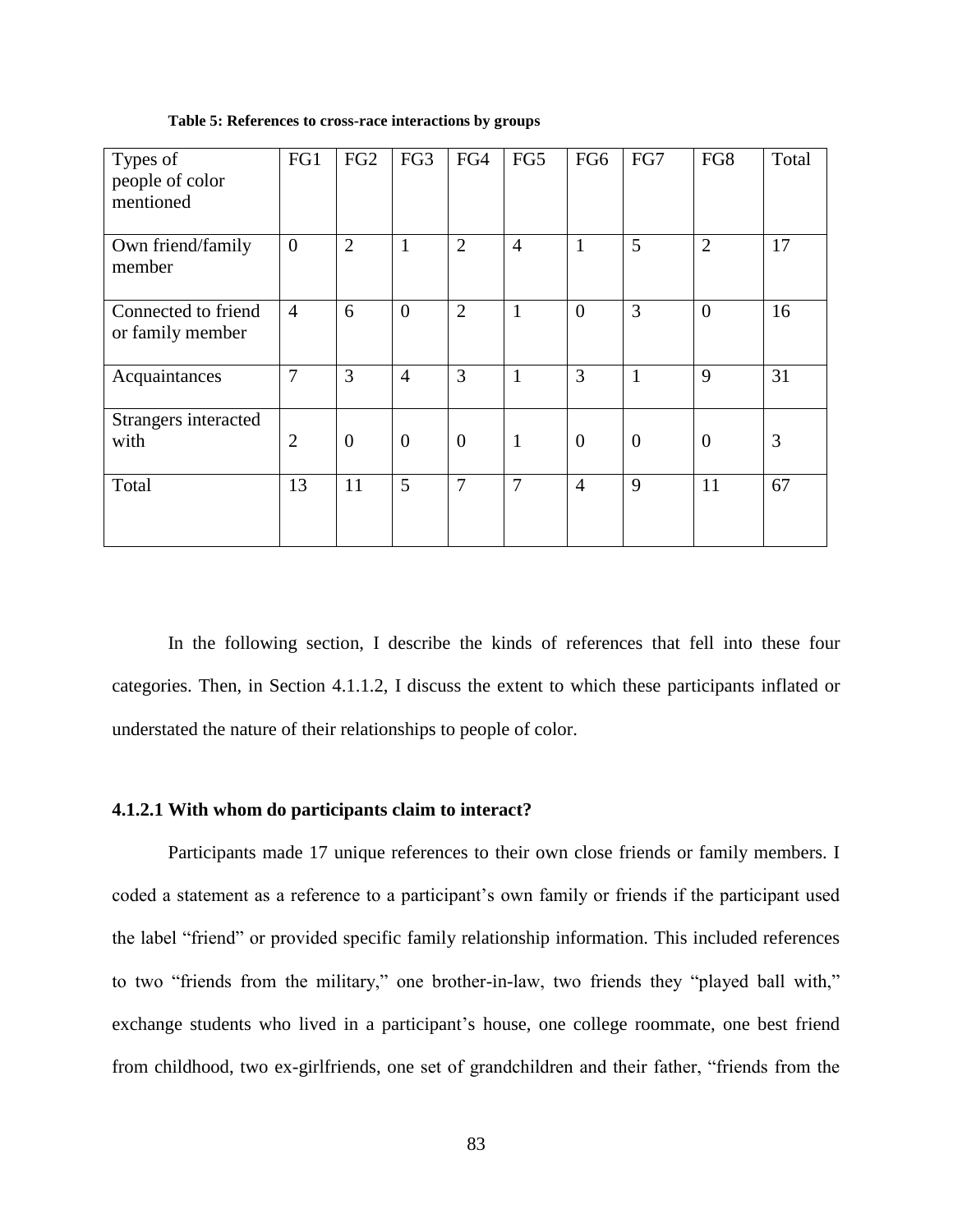gospel church who I've had over for dinner," three "friends from college," and two friends that participants claimed they "know very well."

It is difficult to establish exactly how close participants actually were to the 17 people of color they claimed as friends or family or how these 17 people of color would define their relationships with the participants. I could, however, estimate whether these relationships were meaningful based on the information provided by the participant during discussion. For instance, four references were to intimate relationships or long term family members (two girlfriends, a brother-in-law, and the grandkids/son-in-law) whom participants spoke about at length. Four references were to people of color with whom participants had lived (including in the military) and one referred to friends a participant had entertained in her home. Five of the references to "friends" included detailed retelling of conversations participants had had with these friends, often about race, suggesting they spent at least some meaningful time together. Only two references to "friends" were vague enough to leave open the possibility that the closeness of these relationships was exaggerated. In both case, the participants said they had "very close friends" who were African American but these participants did not use the names of these friends or provide any information about their conversations or interactions with these friends.

Sometimes participants chose not to mention their experiences within meaningful crossrace relationships. During the debriefing, I directly asked participants how often they interact with people of color. At that time, two participants mentioned that they were currently in intimate interracial relationships, one provided details about her relationship to many close black friends, one mentioned working fulltime in a small minority-owned business, and one mentioned having an African American sponsor in a recovery support group. Since participants did not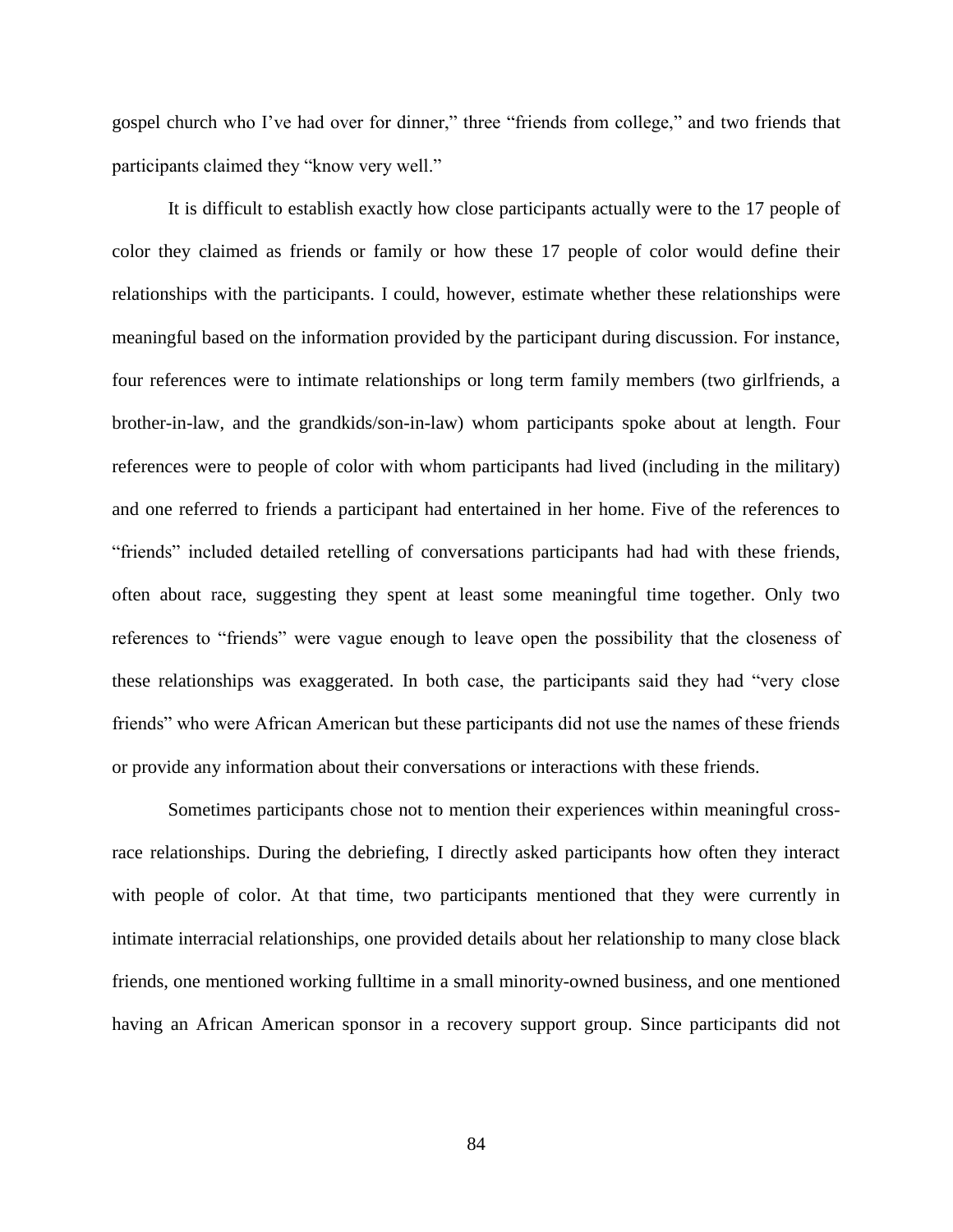bring up these individuals without my prompting, I did not include these references in the count of all references provided in Table 4 or in my analysis of group negotiations.

Participants referenced 16 individual people of color whom they knew through family members or friends. These included five individuals who were married to participants' own friends or family members, one participant's friend's fiancé, two participants' siblings' significant others, and four friends' or family members' friends. I also used this code for references to individuals whom participants knew about through their friends and family members' stories. This included a daughter's ex-boyfriend, a Mexican man who offered to sell his daughter to a participant's friend, a "wife's pastor," and some "black guys" who made one participant's friend take down his Confederate flag. Because participants labeled these relationships as belonging to their friends and family members not to themselves directly, I coded these references as "Connected to friends of family members."

I included an Initiating Action as an "Acquaintance" if a participant did not use the label of "friend" when mentioning a coworker, neighbor, or student of color with whom they had interacted or observed. With 31 references, this type of interaction made up the largest category of people of color with whom participants claimed they had interacted. This is not surprising given the fact that many whites work in businesses or attend schools where they experience greater racial diversity than they experience in their families. Also, whites can control the extent to which they interact with people of color in more social settings but may have no choice but to interact with people of color who are coworkers, students, or clients in their workplace.

Overall, participants referenced six people of color they taught in classroom settings and ten they interacted with at work. In this category, I included all coworkers, bosses, and clients so long as these individuals were 1) seen regularly and 2) not claimed as friends. Participants also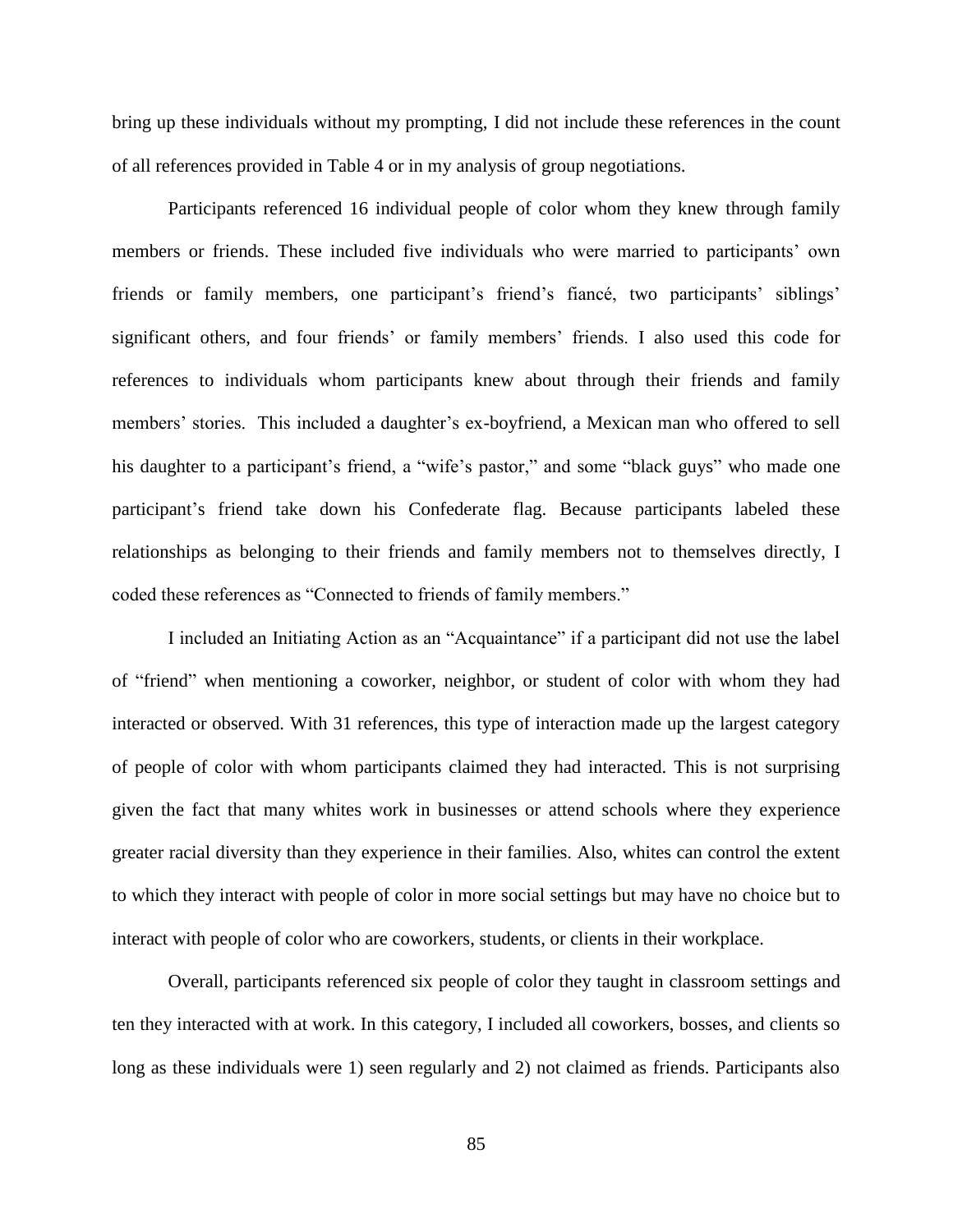referenced eight neighbors. Because neighbors continuously share a physical space, I included these references as "Acquaintances" instead of "Strangers." That said, not every reference included enough information for me to determine just how neighborly participants acted toward these individuals. Because participants chose to identify these individuals as "neighbors" instead of "people" or "strangers" they'd seen in the neighborhood, I distinguished them in my coding.

The most difficult references to code were seven references to individuals with whom participants had personally interacted but did not claim as a friend, coworker, neighbor, or student. For example, one participant mentioned "a couple of Arab guys" that he "played ball with a few times." Because he identified that they had had multiple interactions but he did not call these men his "friends," I coded this as a reference to an "Acquaintance." Other acquaintances included black classmates that had been bussed into one participant's school, black individuals who "hated" one participant because of the "things" she "said to them about race," a Taiwanese classmate, a "black man who worked for my father on our farm for years," and black high school classmates who "went crazy after MLK was shot." Because these references each included specific information about times when the participant had personally interacted with the person of color mentioned, I coded them as "Acquaintances."

Participants told very few stories about interacting with strangers who were people of color. The three references they made to strangers all involved interactions they had in stores with a cashier or fellow customer. For instance, one participant described a black cashier's reaction when her daughter mistakenly called him "Bill Cosby." That same participant told another story about loudly calling her husband a "renigger" (sic) after he reneged on a promise to buy her something as an "enormous black guy" walked into the store aisle and overheard her. In another group, a participant shared a conversation he'd had with an "older African American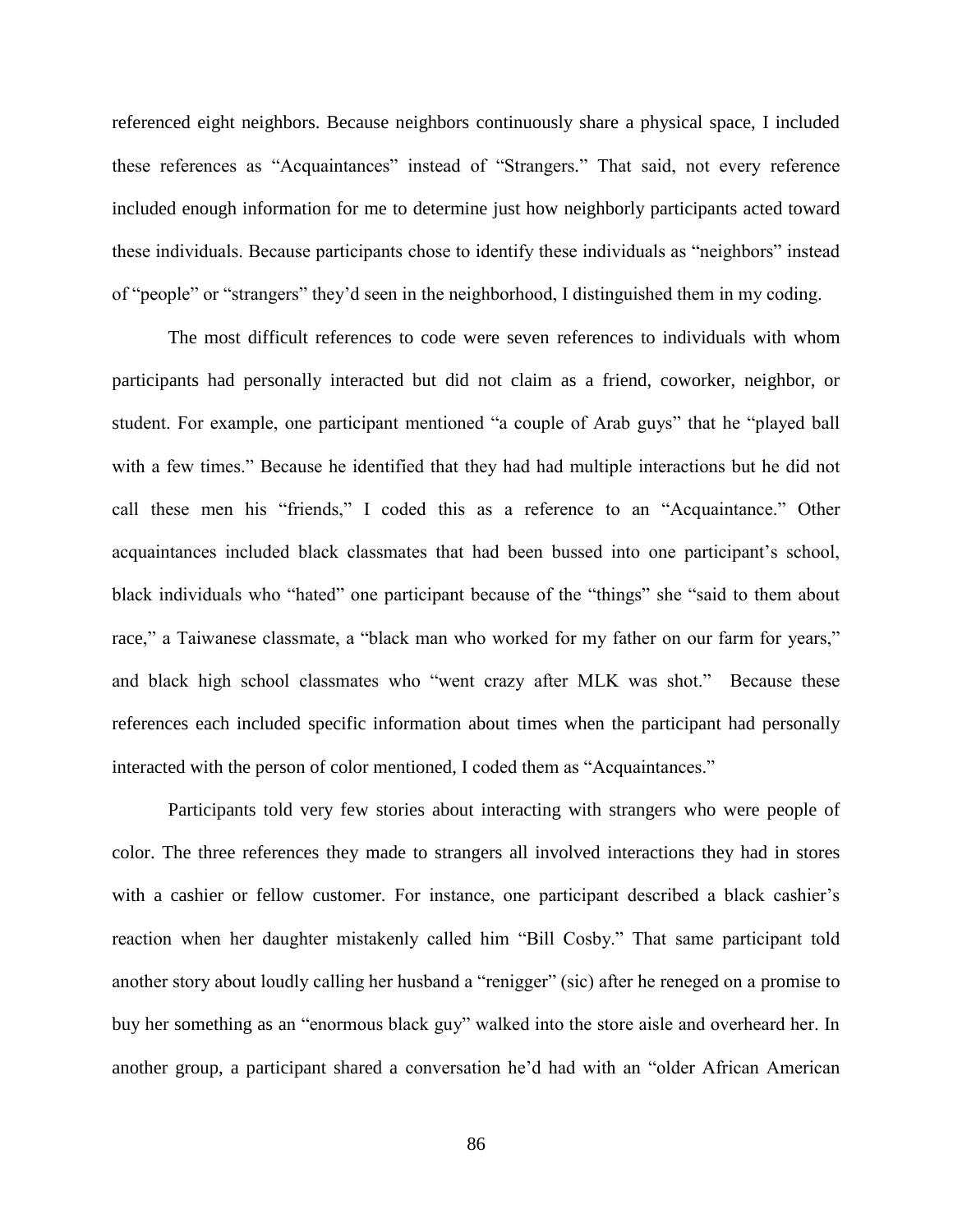gentlemen" in line at the grocery store. The man had explained that TV news reporters choose smart-sounding well dressed whites but only poorly dressed, uneducated blacks when doing street interviews for a story. The participant shared that the man in the grocery store had personally experienced being overlooked by TV news reporters and used the man's story to support for his own claim that racism continues to be a problem in the U.S.

Participants' references to people of color with whom they had interacted ranged from the most intimate to the most impersonal and included long term relationships and fleeting moments of contact. Because participants mentioned so many interactions with people of color and spoke at length about many of their experiences, I could analyze the extent to which participants exaggerated or understated the closeness of their cross-race relationships.

# **4.1.2.2 Why does talk about cross-race interaction matter?**

Theorists as early as the 1940s posited that prejudice would decrease as individuals experienced more cross-race interaction. Early versions of this "social contact theory" suggested that any increased interaction would reveal similarities among groups and expose the limitations of prejudiced views of a racialized "other" (Collins 1951; Williams 1947; Wilner, Walkley, and Cook 1952; Works 1961) Social psychologists tested this idea and found that cross-race interaction often reaffirmed preexisting beliefs and so had no cumulative positive effect on racial ideology. Therefore they theorized that cross-race interaction could only decrease prejudice if certain supporting conditions were met. Gordon Allport (1954) specified that group members must have equal status in the interaction, common goals, opportunity for cooperation not competition, and the support of authorities who sanction intergroup interaction.

As new forms of racial integration became possible in the late 1960s and 1970s, researchers repeatedly tested the role of these four features of the contact situation. Summing up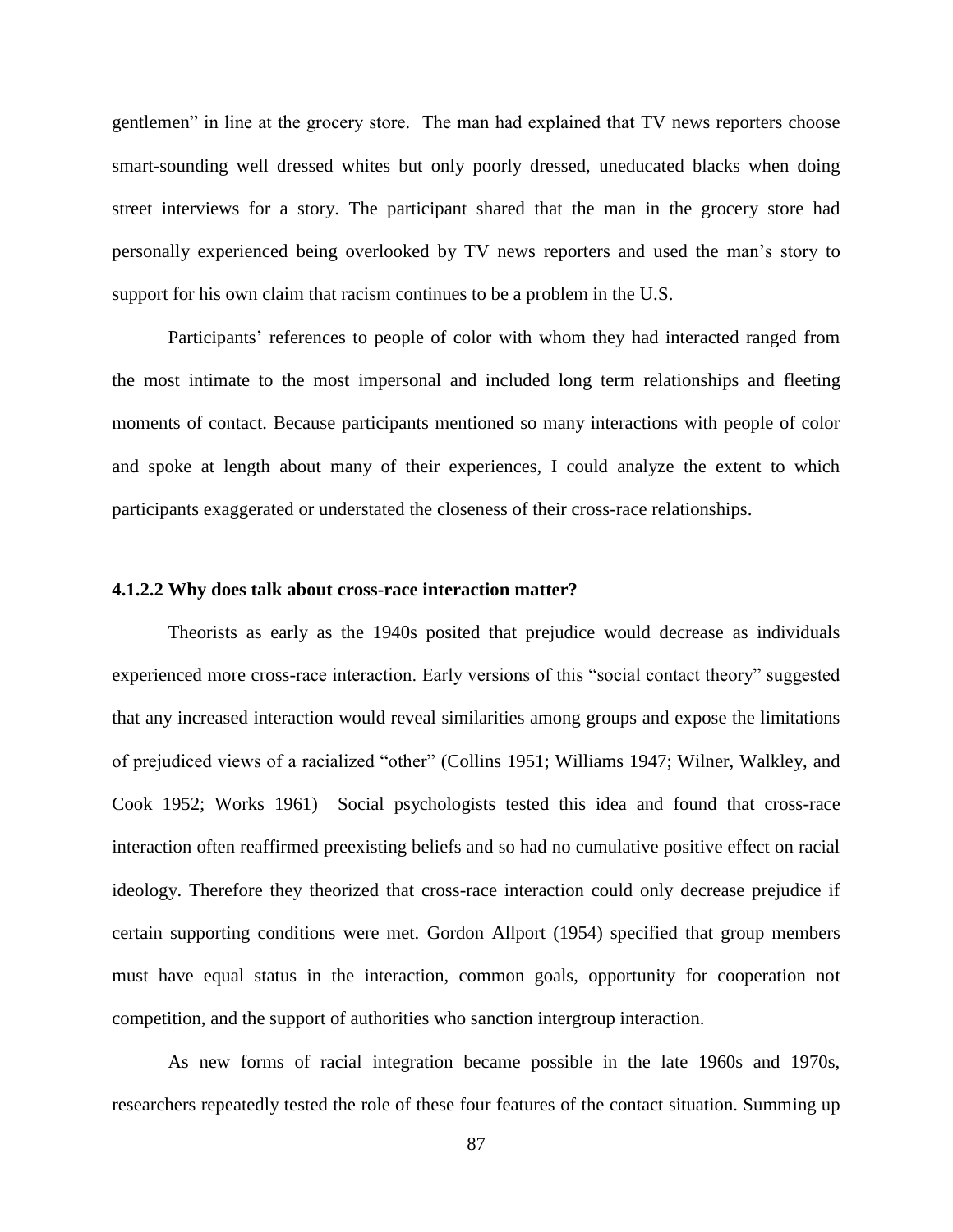a growing consensus in the literature, Nick Hopkins (1997) argued that cross-race interaction had a limited impact on overall levels of prejudice in the US in part because whites continued to be meaningfully socially segregated and in part because Allport's four ideal conditions were rarely met outside the research setting. More recent work by Pettigrew and Tropp (2006) challenges Hopkins' conclusions and found that cross-race contact can and does shape prejudice but more research is needed to determine the factors that prevent a positive outcome of cross-race interaction.

Although there is much we don't know about the influence of cross-race social contact on prejudice, the core idea, that cross-race interaction matters, continues to be useful. One essential finding from the social contact theory research was that cross-race friendships influence more than just the participants in the relationship. Friends of individuals who are in cross-race relationships experience an indirect social contact, also called vicarious (Gomez and Huici 2008) or extended (Halualani 2008) social contact, that has the potential to alter their perceptions of race for better or worse. Social psychologists used surveys and experiments to measure prejudice before and after indirect contact and determined the correlation between rates of indirect social contact and prejudice (Hewstone, Cairns, Voci, and Paolini 2005; Liebkind and McAlister 1999; Paolini, Hewstone, Cairns, and Voci 2004; Pettigrew, Christ, Wagner, and Stellmacher 2007; Wright, Aron, McLaughlin Volpe, and Ropp 1997). These studies generally found support for the hypothesis that indirect contact influences attitudes and they suggested the interesting possibility that indirect contact can transform the views of in-group members resistant to or unavailable for direct cross-race interaction (Wright, Aron, McLaughlin Volpe, and Ropp 1997).

Studies of indirect social contact have provided insight into the psychological mechanisms at work during moments of indirect cross-race social contact. However the social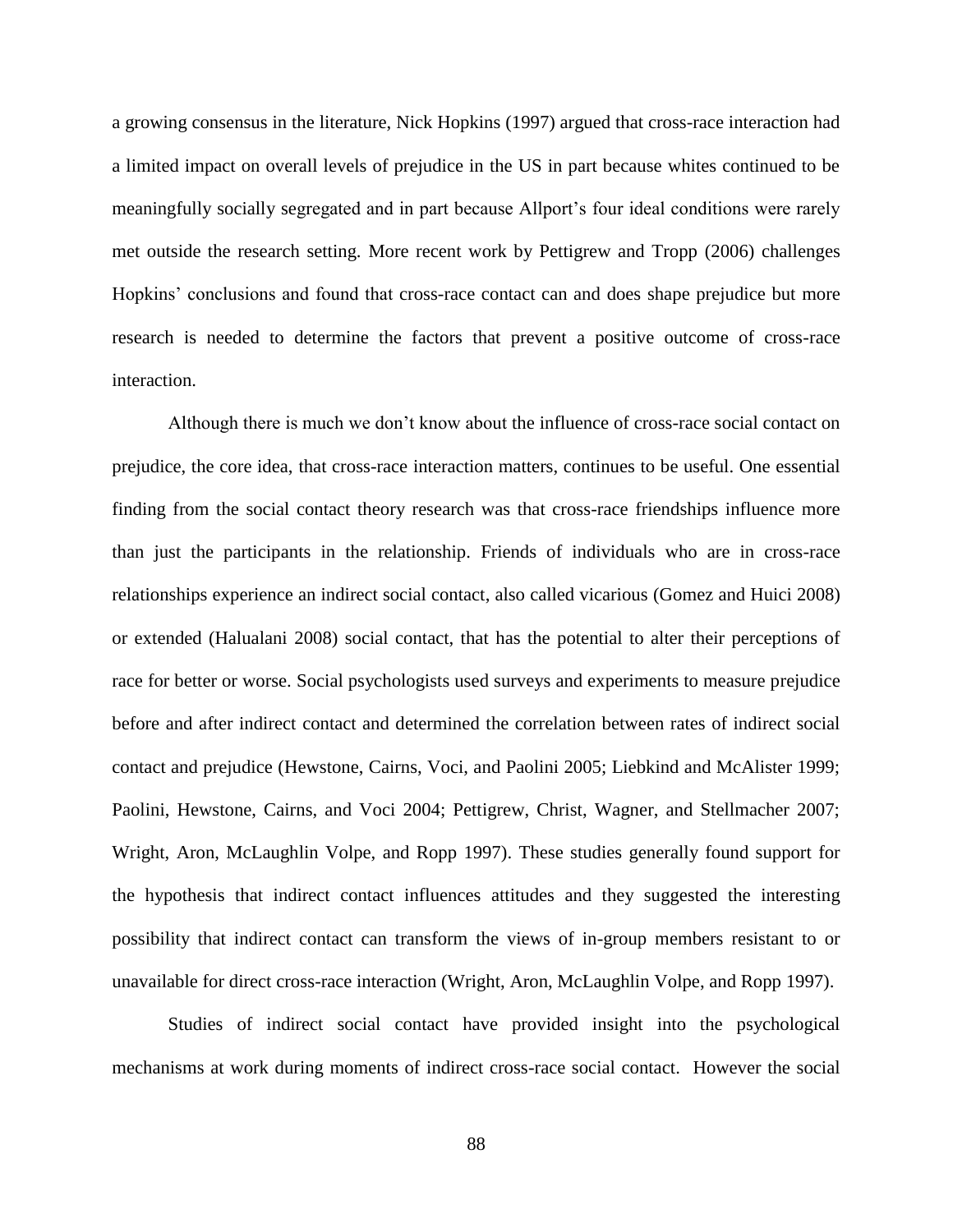psychological approach leaves unanswered important questions about the interactional mechanisms through which indirect contact may be created and negotiated. Through a social psychological lens, we see a social actor who is changed by her exposure to a friend's cross-race encounters but we learn little about how this person seeks out or avoids such exposure. We also only have a limited view of how individuals make sense of cross-race relationships that they don't personally observe, i.e. ones they are told about through other friends or family members.

Conversations about race are one site in which these negotiations are carried out and indirect social contact is accomplished through interaction. By using a sociological lens focused on interaction, I found that whites actively work to create depictions of their own and other people's cross-race interactions. In their focus groups, participants disclosed many cross-race interactions and often talked through what these contacts might mean for themselves and others. Awareness of a group member's previous cross-race interactions shaped conversation by providing a new source of information about racial out-groups. Participants actively negotiated the inevitable mix of positive and negative features of social contact and actively accepted or rejected new information about out-groups and out-group members. Alternately, participants avoided creating indirect contact by hiding information about their cross-race interactions and interrupting conversations when cross-race interaction is mentioned. Through talk, participants negotiated indirect social contact in ways that supported or undermined dominant racial ideology.

Expanding on the current indirect social contact theory literature, I argue that whites actively (if unintentionally) use indirect social contact as a mechanism to create meaning and to influence others. Understood in this way, indirect social contact is more than just an unanticipated outcome of direct cross-race interaction, which may or may not yield indirect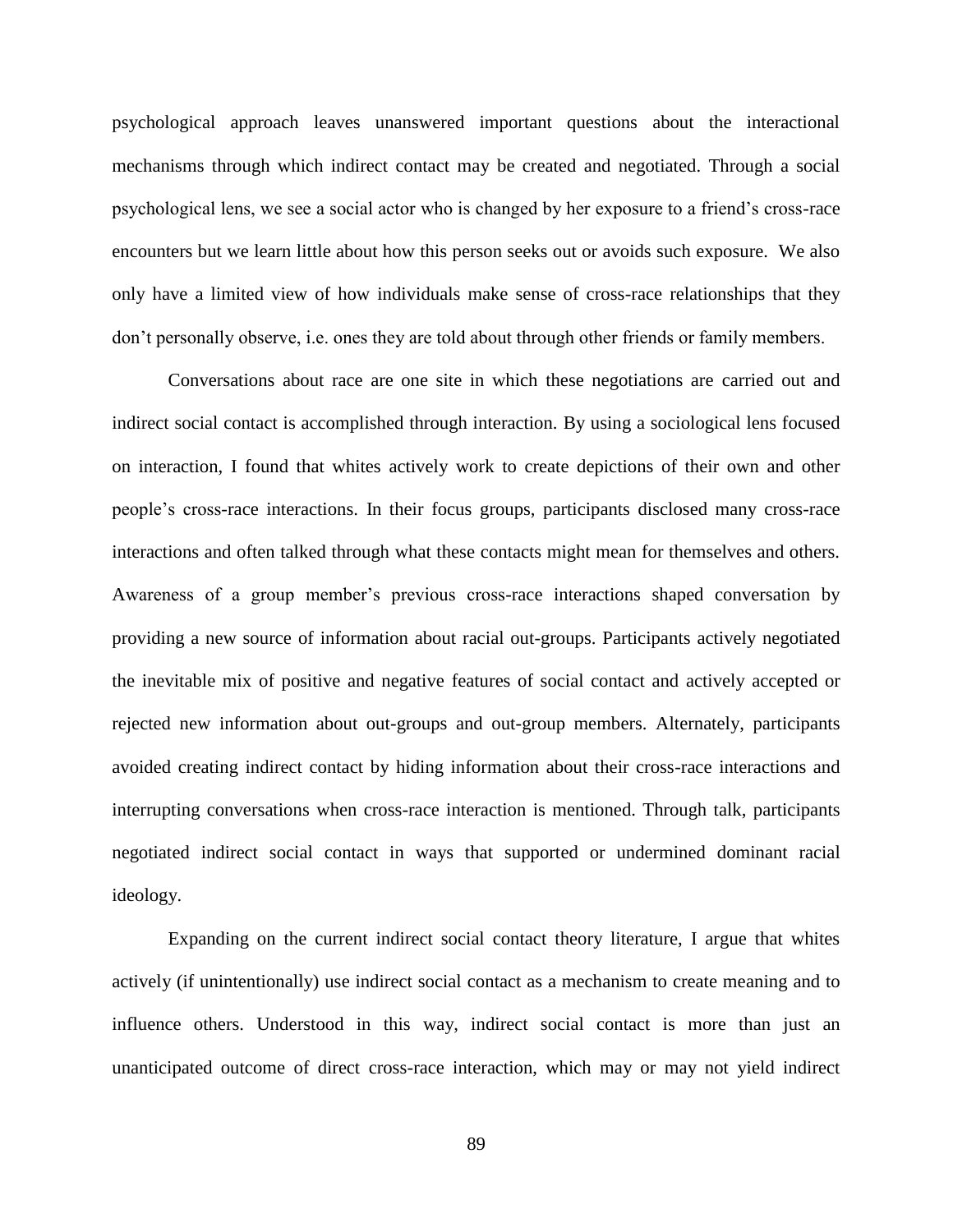reductions in prejudice. Rather, indirect social contact is an accomplishment of same-race interaction that helps set the boundaries of collective depictions of race and racial inequality.

## **4.1.2.3 Do participants exaggerate their cross-race interactions?**

Research has shown that whites tend to claim as their friends people of color whom they don't actually know well or interact with frequently. They then use the existence of these "friends" as proof that they are racially integrated and that their lives have not been meaningfully structured by race difference (Bonilla-Silva 2003; Frankenberg 1993). Because I observed interaction among whites, I was able to measure the extent to which participants make similar discursive moves during group interaction.

I found that participants did not inflate the closeness of their relationships to people of color as much as we might expect given the available interview data. Notably, only 17 people of color were claimed as friends by 34 focus group participants over eight hours of talk. Participants did not claim as friends or family the 16 people of color who they introduced as being connected to their family and friends even when they had the language to do so. For instance, one participant mentioned that his niece is married to a person of color but did not refer to the man as his nephew. Similarly indirect labels were used for individuals who could have been called brother-in-laws, sister-in-laws, friends, and cousins. Instead of using these cross-race interactions as proof of their own racial tolerance, participants used relationship labels that provided emphasized their social distance from people of color. Participants also did not claim as friends the 31 people of color with whom they interacted regularly as coworkers, neighbors, and students even though interview research suggests whites routinely inflate these relationships to "friend" status. Finally, participants left out references to at least five close relationships with people of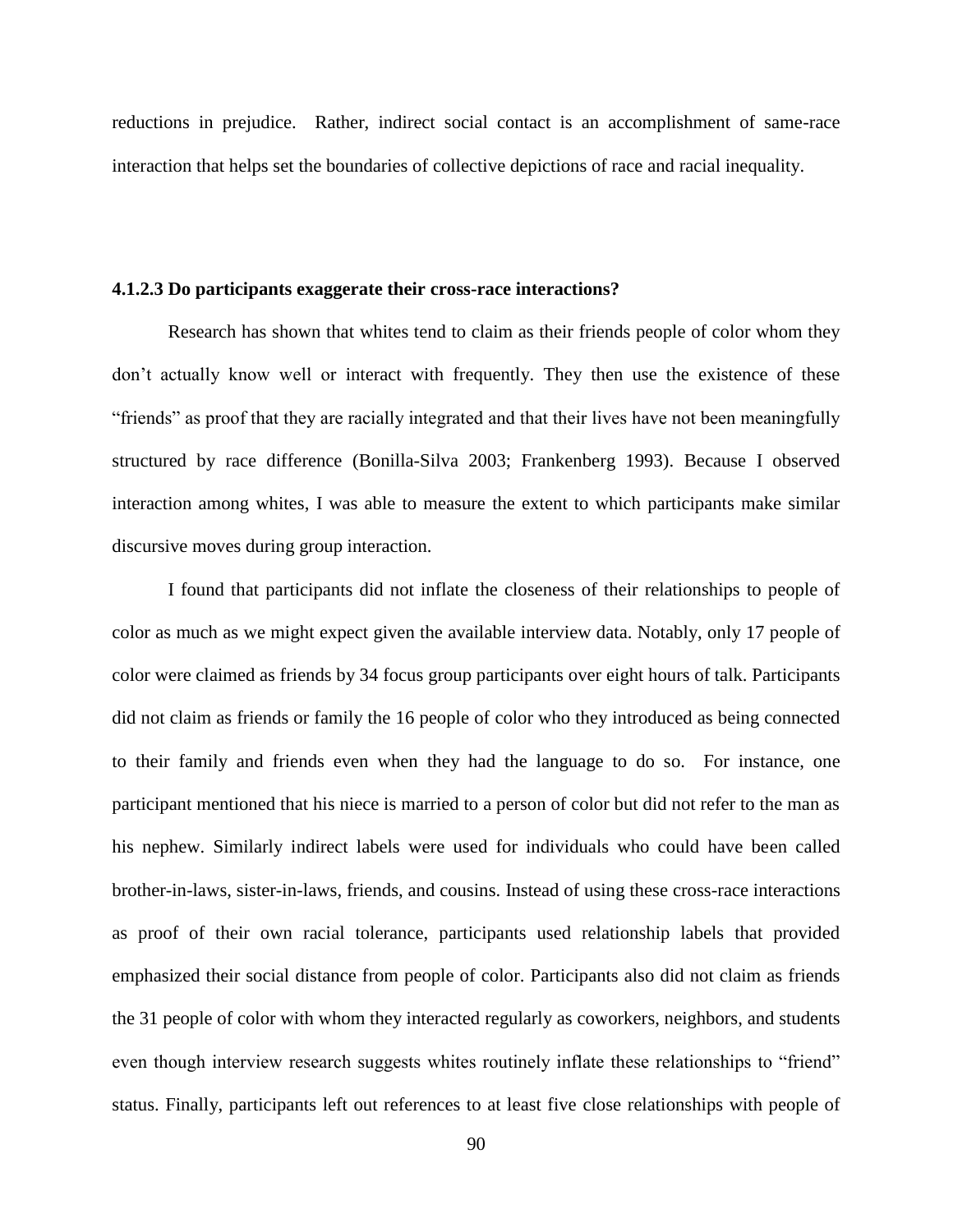color. I have no way of knowing what other cross-race relationships participants chose not to share but these five cases provide important evidence that white participants leave out references to people of color in their discussions with other whites.

These patterns suggest that whites use the flexibility of language to alternately inflate or understate their relationships to people of color in ways that 'work' for the conversations they are having. Therefore, the ways they frame their cross-race interactions may be more an artifact of the interaction than of their personal beliefs about these relationships in particular and race in general. Some public settings, like the research interview, may compel whites to claim acquaintances of color as their close friends while other settings may discourage this practice. This has implications for the extent to which whites will be influenced by the cross-race interaction they observe and hear about. Therefore, studies of cross-race interaction must take the interactional conversational context into consideration.

Why didn't participants tell more stories about interactions with strangers? Because participants made nine references to their observations of strangers and 15 references to hypothetical people of color, we know that the shallow nature of interactions with strangers is not the reason they were featured so rarely in conversation. Also, because of Pittsburgh's demographic makeup, we know that participants didn't lack experience in integrated social spaces like buses, city streets, stores, and restaurants. Most likely, participants did not generally interact with people of color in these public spaces unless they were in a relationship that required and directed such interaction. Alternately, participants may have failed to mention interactions with strangers because they don't see such experiences as memorable or relevant. In either case, participants made only three references to nonwhite strangers and instead relied heavily on their more distant observations of people of color in public or in the media. Next, I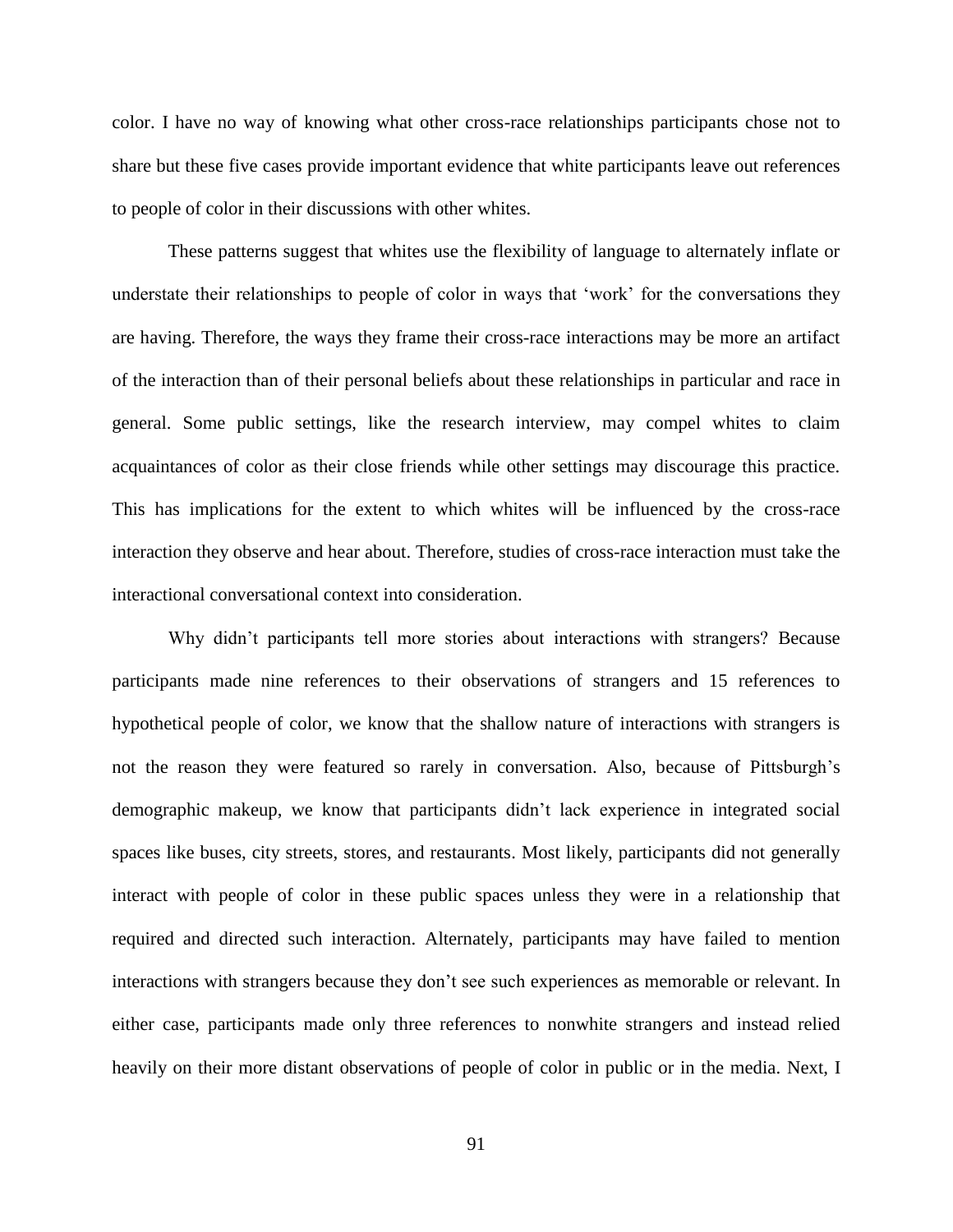briefly describe the types of observations participants referenced. Then, I analyze how participants wove references to observations of and interactions with people of color together as they negotiated claims about their own race neutrality and the meaning of blackness.

#### **4.1.3 Observations of people of color**

Participants made 100 references to people of color they had observed in person or through the media. This included nine references to strangers they observed in public, 25 references to people of color they saw in the media, 46 references to President Obama and his family, and 20 references to other political figures (see Table 6). Although in a few cases, participants had shared physical space with the people they referenced, participants did not mention having any interactions with these individuals. Before discussing how participants use references to observing people of color in negotiations, I briefly describe the types of references they used.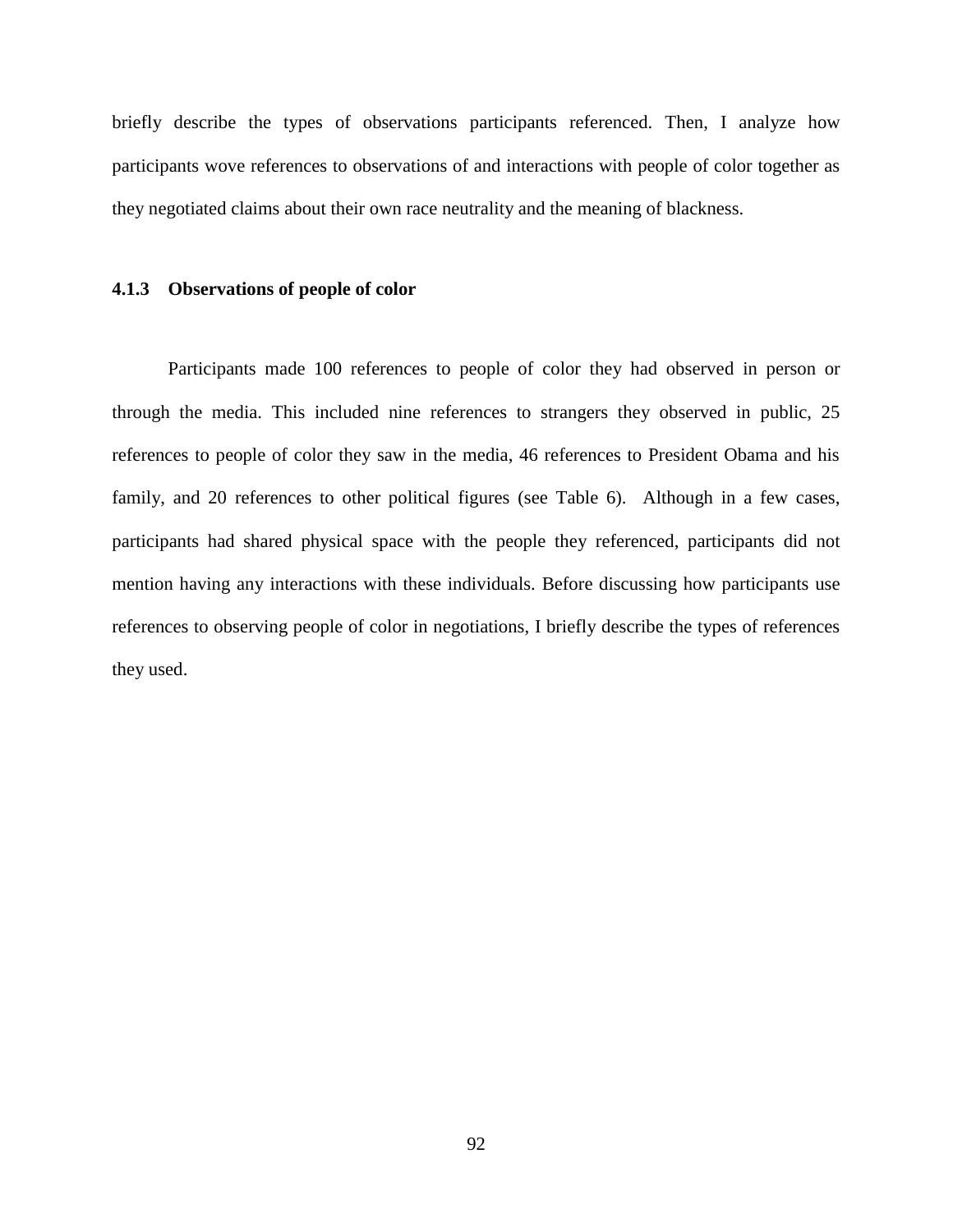| People of color<br>mentioned    | FG1          | FG <sub>2</sub> | FG3              | FG4            | FG5            | FG6            | FG7            | FG8            | Total |
|---------------------------------|--------------|-----------------|------------------|----------------|----------------|----------------|----------------|----------------|-------|
| Strangers directly<br>observed: | $\theta$     | $\mathbf{1}$    | $\boldsymbol{0}$ | 3              | $\theta$       | $\theta$       | $\overline{4}$ | $\mathbf{1}$   | 9     |
| <b>Political Figures</b>        |              |                 |                  |                |                |                |                |                |       |
| Obama and family:               | 8            | $\overline{2}$  | 6                | 6              | 5              | $\overline{4}$ | 6              | 9              | 46    |
| Other:                          | $\mathbf{1}$ | $\overline{0}$  | 5                | $\overline{4}$ | $\overline{4}$ | $\theta$       | $\overline{2}$ | $\overline{4}$ | 20    |
| Seen or heard in the<br>media:  | 5            | $\mathbf{1}$    | 5                | $\overline{0}$ | 5              | 3              | $\mathbf{1}$   | 5              | 25    |
| Total                           | 14           | $\overline{4}$  | 16               | 13             | 14             | 7              | 13             | 19             | 100   |

**Table 6: References to observations of people of color by groups**

Participants referenced nine strangers they observed in public including two references to people of color they had observed in the city ("I've seen lots of interracial couples in Pittsburgh" and "There are a lot of Asian Americans living near campus that I've seen"); three references to people of color they had observed on the bus; two references to people of color they had observed while passing through black neighborhoods ("I do some work in McKeesport and I always see the kids running around outside. Where are their parents?" and "Black people in the Lower Hill still have Obama signs up. I've seen that"); and two references to people of color they had seen going into or working at furniture rental stores or fast food restaurants. These references were all worded in ways that made clear the participants had personally observed the behavior of people of color but had not actually interacted with them.

Participants discussed 25 people of color they had seen on TV and internet or heard on the radio. Sixteen of these media references were to celebrities or other nationally recognizable individuals or groups including the comedians Bill Cosby (3), Chris Rock (3), and Whoopi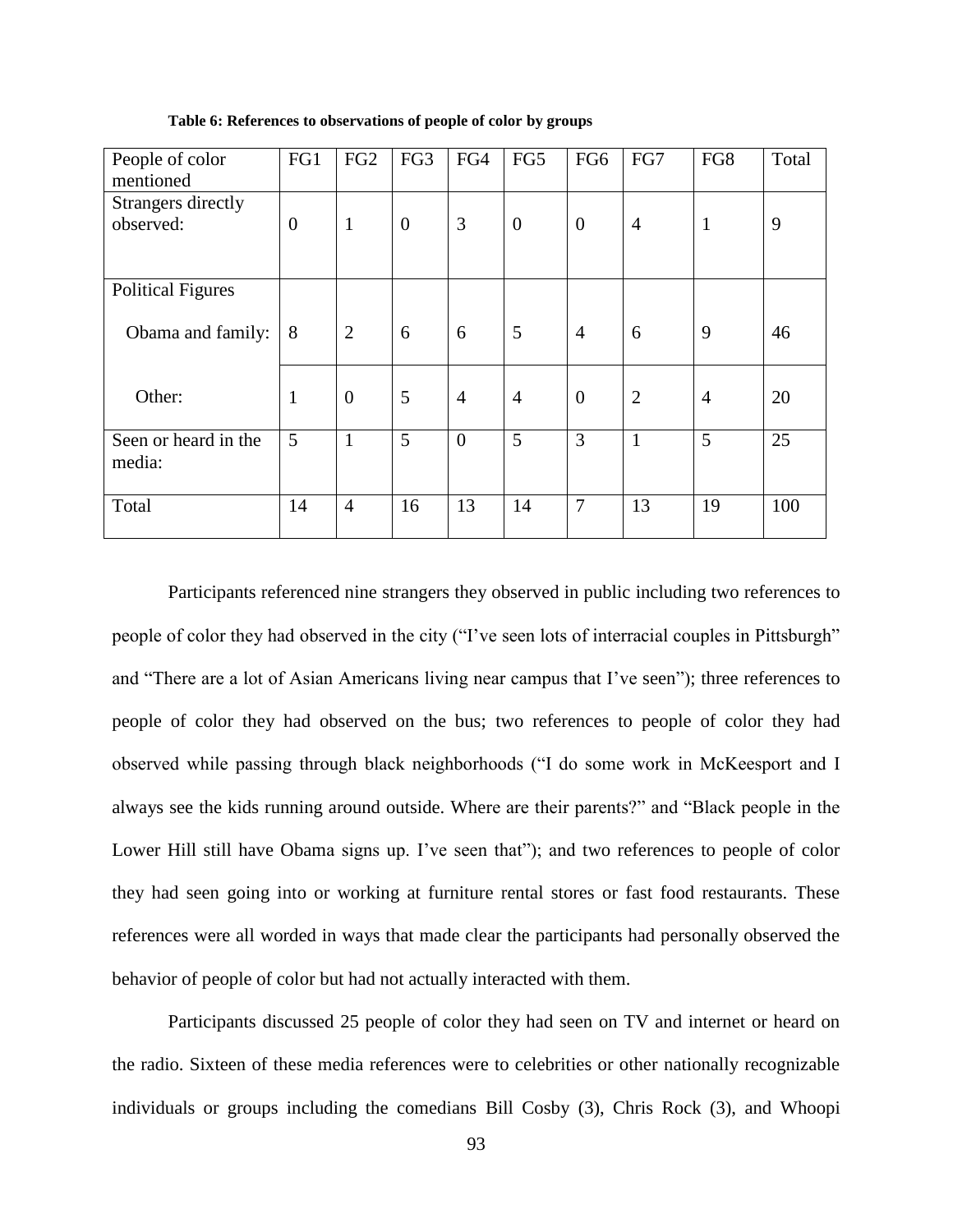Goldberg (1); musicians (2); TV show/movie cast references (4); and sports figures including Tiger Woods (1) and unnamed 'athletes' (2). Participants also discussed four instances in which they'd heard African Americans interviewed on TV news programs and one group of African Americans in a real estate advertisement. Finally, they referenced the people of color killed in Jonestown, African children who live in slums, the students who first integrated the schools in Little Rock, Arkansas, and the audience members who heckled comedian Michael Richardson before his 2006 racist outburst.

Participants made 20 references to political figures from U.S. history, contemporary U.S. politics, and the global political scene. I included in this category two references to "black leadership" and one mention of "world leaders" from African and Asian countries. Participants also referenced the Black Panthers (2), Martin Luther King Jr. (2), Malcolm X (1), and "black leaders during the Civil Rights Movement" (1). The more contemporary political figures they mentioned including Bobby Jindal, Ray Nagin, Cynthia McKinney, Condoleezza Rice, Jesse Jackson (2), and Bill Richardson (2). Participants generally did not discuss race outside of the U.S. context but one group briefly mentioned how Obama had a "Ghandi-like effect on people." In this category I also included one participant's reference to Rev. Jeremiah Wright and his impact on the Obama campaign because he clearly identified Rev. Wright as a politically influential figure. Finally, I included the (peculiar and unexplained) reference to "George Bush's black relative."

References to these political figures often overlapped with discussions of President Obama. This is not surprising. The discussion prompts encouraged participants to talk about politics and how race relations are publically discussed in the context of the Obama campaign. This forced discussion of President Obama and likely triggered discussion of other political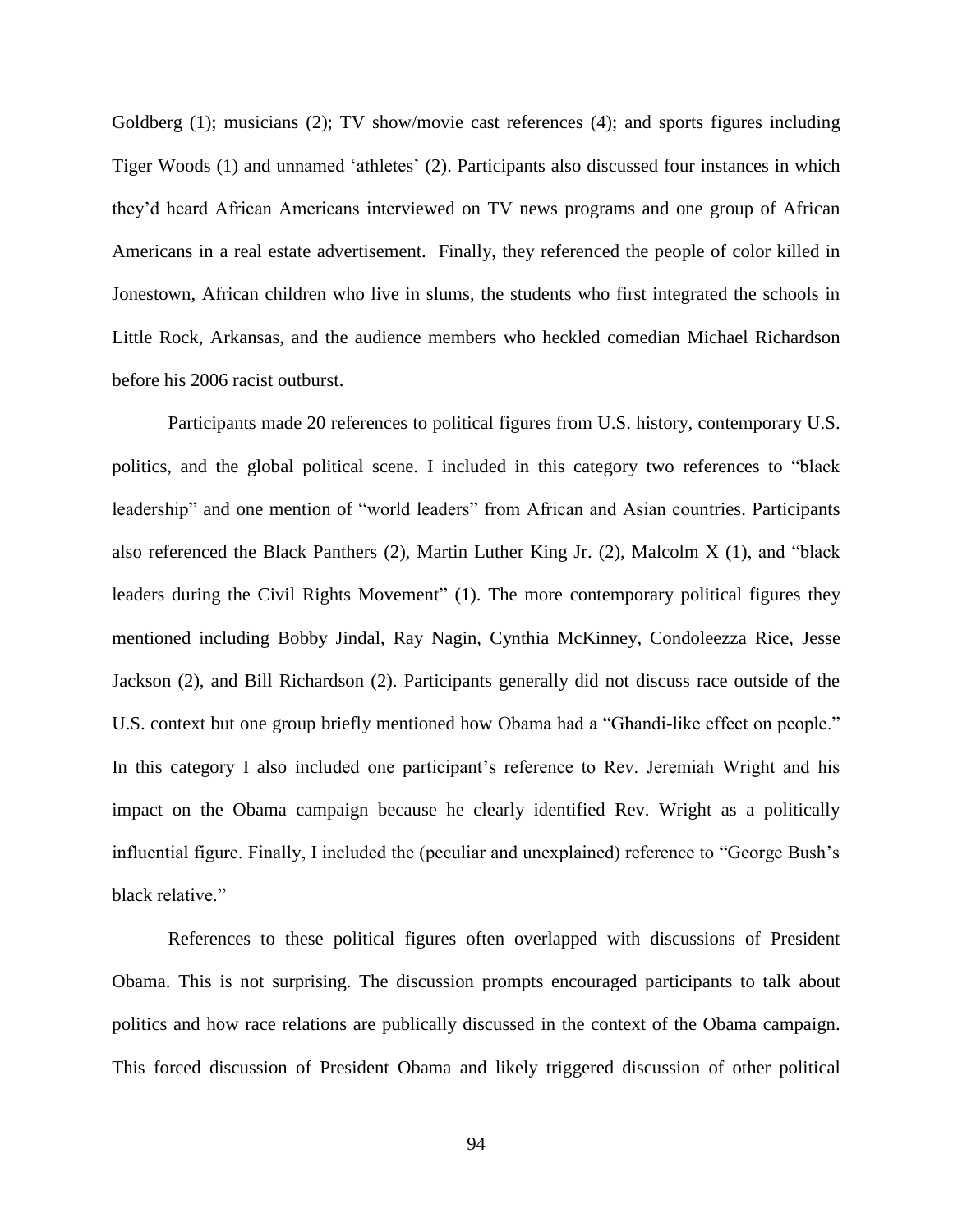figures in the black community. Therefore, I regard the 46 references to President Obama<sup>2</sup> and his family and the 20 references to other political figures partly as artifacts of the study design. Of course this does not mean that participants only discuss these topics in research settings. Given the historic importance of the Civil Rights movement, the recent election of President Obama, and America's long history of tense race relations, group discussion of the political work of people of color is common. Although the frequency of references to the Obama family and other political figures was shaped by the study design, how these references were made and negotiated remained under the participants' full control and therefore tells us something about how whites discuss successful people of color they observe in the political sphere.

In the analysis below, I examine two ways participants wove together stories about their observations of and interactions with people of color as they negotiated the meaning of race related claims. Specifically, I focus on 1) how participants negotiated suggestions of racial tolerance and 2) how participants negotiated definitions of blackness. Then in my discussion of the Outcomes of this process, I demonstrate how this negotiation process hid the extent to which participants are racially isolated and therefore ignorant about the details of life in the black community, reinforced negative conceptualizations of subordinate racial groups, and hid structural inequality and white privilege.

 $\overline{a}$ 

<sup>&</sup>lt;sup>2</sup> I counted a mention of any member of the Obama family as a new reference whenever participants 1) brought up a yet unmentioned aspect of their lives or politics and 2) switched to another topic before returning to their discussion of President Obama, Michelle, or their daughters.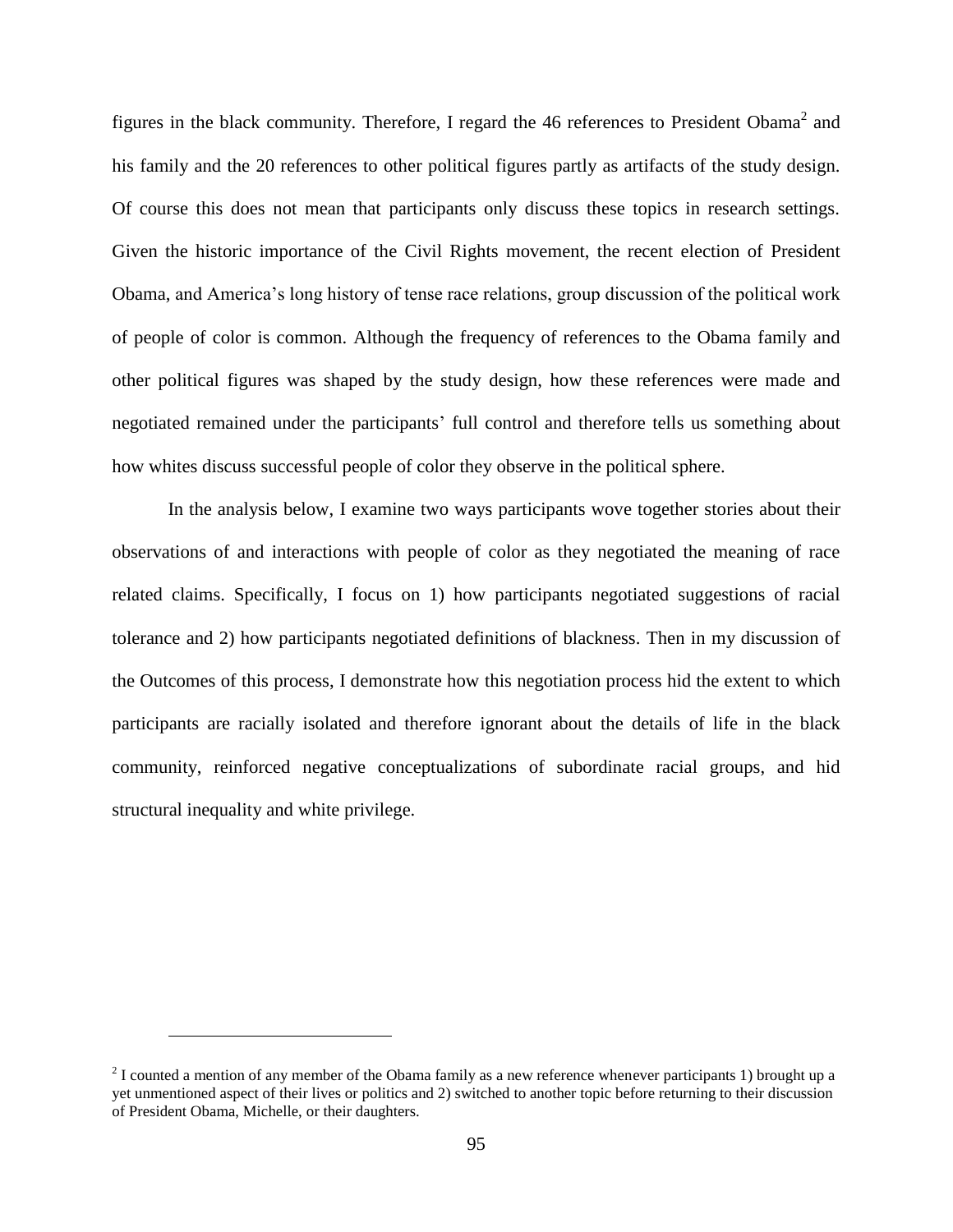# **4.2 NEGOTIATION**

In this section, I examine how participants used references to their past interactions with or observations of people of color as they negotiated the claims of racial tolerance and claims about the meaning of blackness.

# **4.2.1 Mentioning cross-race interaction as proof of racial tolerance**

Race scholars have found that whites mention past cross-race interaction as a way to prove they are not racist and that racism doesn't shape whites' lives in the U.S. today (Bonilla-Silva 2003; Trepagnier 2006). As an act of self-presentation, whites talk about "good experiences" they have had with people of color in the past to "cover up for a present that blacks are not a part of" and to "signal nonracialism" or racial tolerance (Bonilla-Silva 2003:98). In this study, I found that participants did sometimes use stories of personal experiences with integration to establish their racial tolerance. Because I focused on interaction as the unit of analysis, however, I found that these claims of racial tolerance were not always immediately accepted by the group. Instead, participants engaged with each other's stories about race neutrality and worked together to determine if these stories amounted to reasonable evidence in support of individual claims.

Generally, participants didn't wait for someone to finish telling a story about cross-race interaction before engaging with it. Instead, they joined in the initial telling of the story, asking questions and making comments that encouraged one version of a story over others. As each story was constructed by the group, participants negotiated the story's implications so that the act of completing the story and the interaction needed to make meaning of the story happened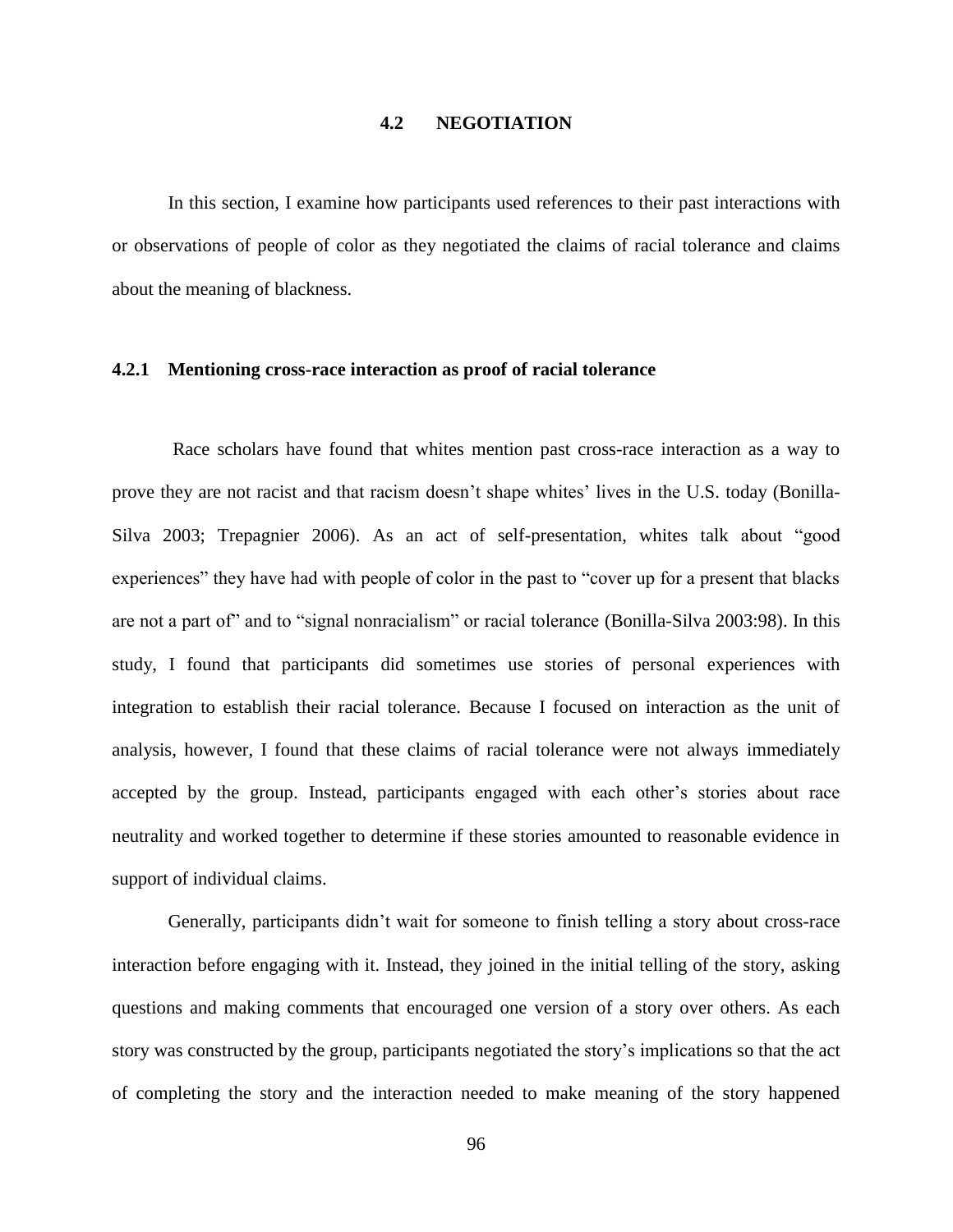simultaneously. For instance, one participant, Grace, wanted to establish that she doesn't "have a racist bone in her body" by telling the group about her interracial grandchildren. At first, Grace established the strength of her cross-race relationships ("I'm proud of my grandkids. I'll defend them to the death"), which another participant, Betsy, validated.

| Grace: | You could say something innocent and some knuckle head thinks<br>Well, I've had that here [in the housing complex].<br>its racist.<br>People think I'm racist and then they see my grandkids and my<br>son-in-law and I'll tell them |
|--------|--------------------------------------------------------------------------------------------------------------------------------------------------------------------------------------------------------------------------------------|
| Betsy: | He's black, is he?                                                                                                                                                                                                                   |
| Grace: | I'm proud of my grandkids. I'll defend them to the death.                                                                                                                                                                            |
| Betsy: | Good                                                                                                                                                                                                                                 |
| Grace: | You know that. You know I love the kids                                                                                                                                                                                              |
| Betsy: | I know you do                                                                                                                                                                                                                        |

After establishing that she had a positive relationship with her biracial grandchildren, Grace linked that relationship to a broader claim of racial tolerance by adding "So then they find that out and I say I don't have a racist bone in my body." But this claim was immediately challenged by another participant, Susan, who suggested that Grace did have racist sentiments toward her son-in-law:

| Susan: | Except maybe for your son-in-law.                         |
|--------|-----------------------------------------------------------|
| Grace: | That's not his race. That's because he's mean and stupid. |
| Susan: | Mean and stupid. Right.                                   |

Grace immediately clarified that her feelings toward her son-in-law were not racially motivated ("That's not race. That's because he's mean and stupid"). When Susan responded with an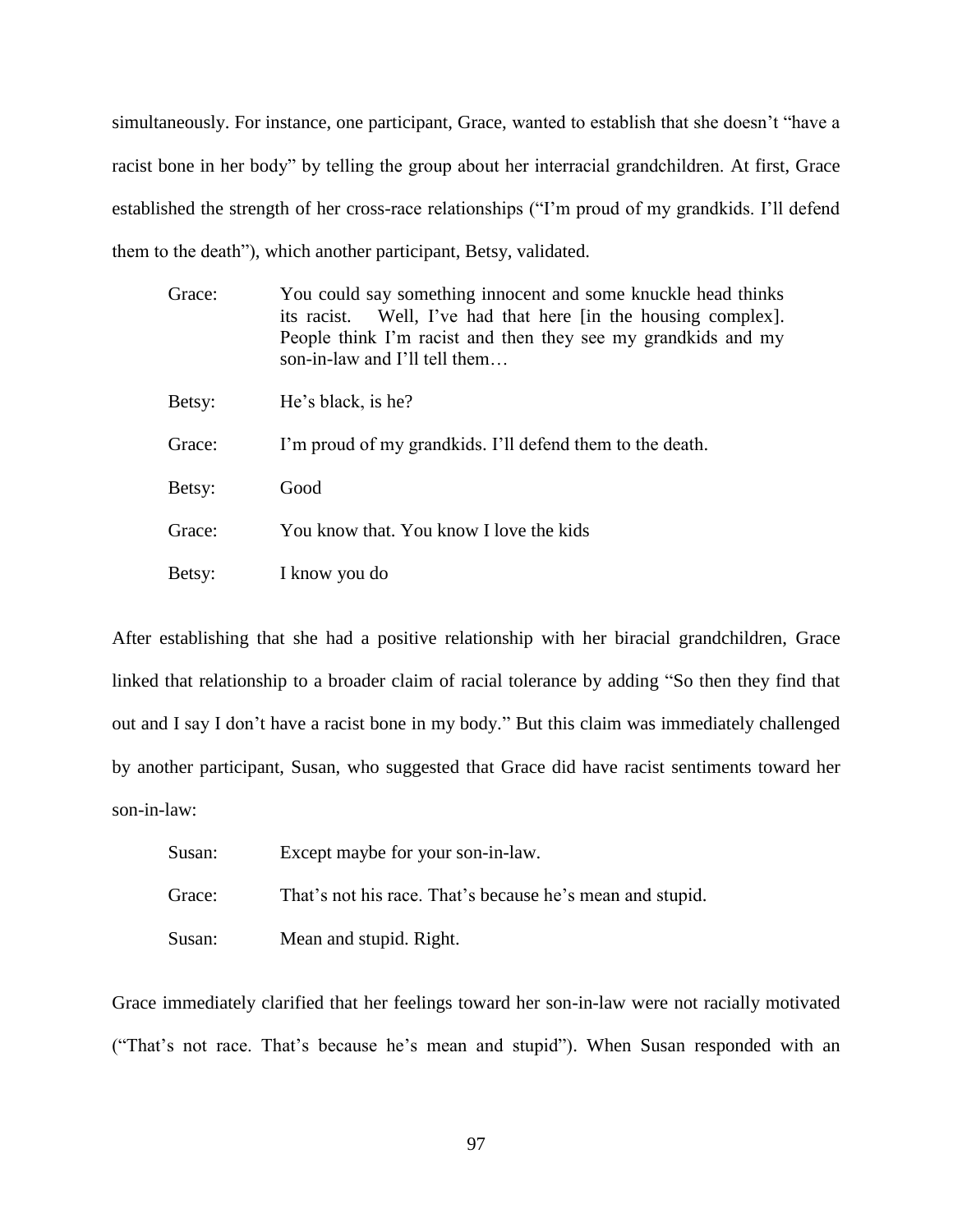unconvincing "Mean and stupid. Right," another participant, Larry, stepped in to help construct the grandmother's nonracist status with her:

| Larry: | That's a personality problem.                                                               |
|--------|---------------------------------------------------------------------------------------------|
| Grace: | Right. Oh and it will be in the [housing complex newsletter]. He<br>started work yesterday. |
| Betsy: | It's about time.                                                                            |
| Grace: | He <i>said</i> he was starting a job.                                                       |
| Larry: | See? He gives the black people a bad name.                                                  |
| Grace: | He does.                                                                                    |
| Larry: | Because of his actions. People look at him.                                                 |
| Betsy: | Right.                                                                                      |

This discussion involved multiple participants working together to establish the existence and meaning of one participant's cross-race interaction. Although Grace originally only wanted to talk about her grandchildren, Susan brought up her African American son-in-law as evidence of a negative cross-race interaction ("Except maybe for your son-in-law"). This directly challenged Grace's claim of racial tolerance. The other participants jumped in to help shape the implications of this negative interaction, however, and successfully refocused the conversation on Grace's acceptance of black people ("That's a personality problem"). Importantly, Susan did not participate in this shoring up of Grace's claim. In this way, despite Susan's interpretation of Grace's negative views of her son-in-law, the group linked Grace's positive cross-race interaction with her grandchildren to a more general claim about her acceptance of people of color.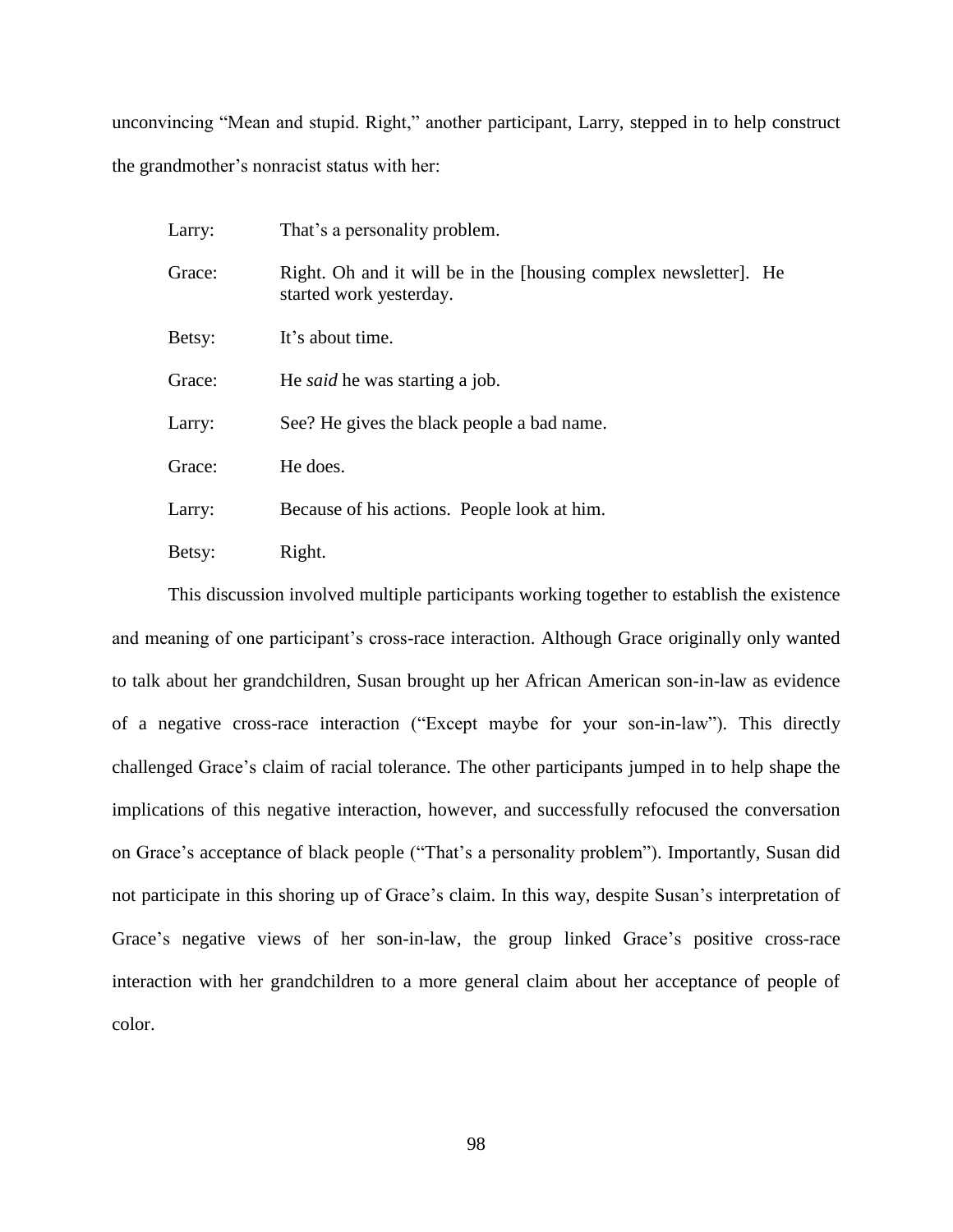Not all groups maintained the norm of claiming racial tolerance. In some cases the link between positive cross-race interaction and general tolerance was made but then undermined by stories of negative cross-race interaction. For example, after one focus group read the first discussion question, a participant Sam led his father Frank through the following exchange:

| Sam:   | How about you? You work with             |
|--------|------------------------------------------|
| Frank: | With the blacks.                         |
| Sam:   | with a lot of black people all the time. |
| Frank: | No problem.                              |

Here Sam specifically asked his father Frank about his cross-race experiences ("How about you? You work with...") and Frank jumped in to acknowledge that he worked "with the blacks." Frank also confirmed that he had "no problem" with his working arraignment. At this point, Sam attempted to establish his own racial tolerance by telling the group he "comes across black people every day":

Sam: Like I run into..you know. When I do jobs in people's houses and things like that. I come across black people every day.

Frank: I have no issues with them at all.

Sam: But I have nobody that I spend time with, you know.

While Sam explained that he has regular interactions with people of color but no close cross-race interactions ("I have nobody that I spend time with, you know"), Frank repeated that he had "no issues" with the African Americans at work. He repeated this claim a third time before mentioning that he also "stood side-by-side" with black men in the Air Force.

Frank: I have no problems at all. My boss is black and me and him we probably get along better than anybody in the whole store. It's just I never…and I was in the service for four years, Air Force. And so they stood side-byside with me, you know.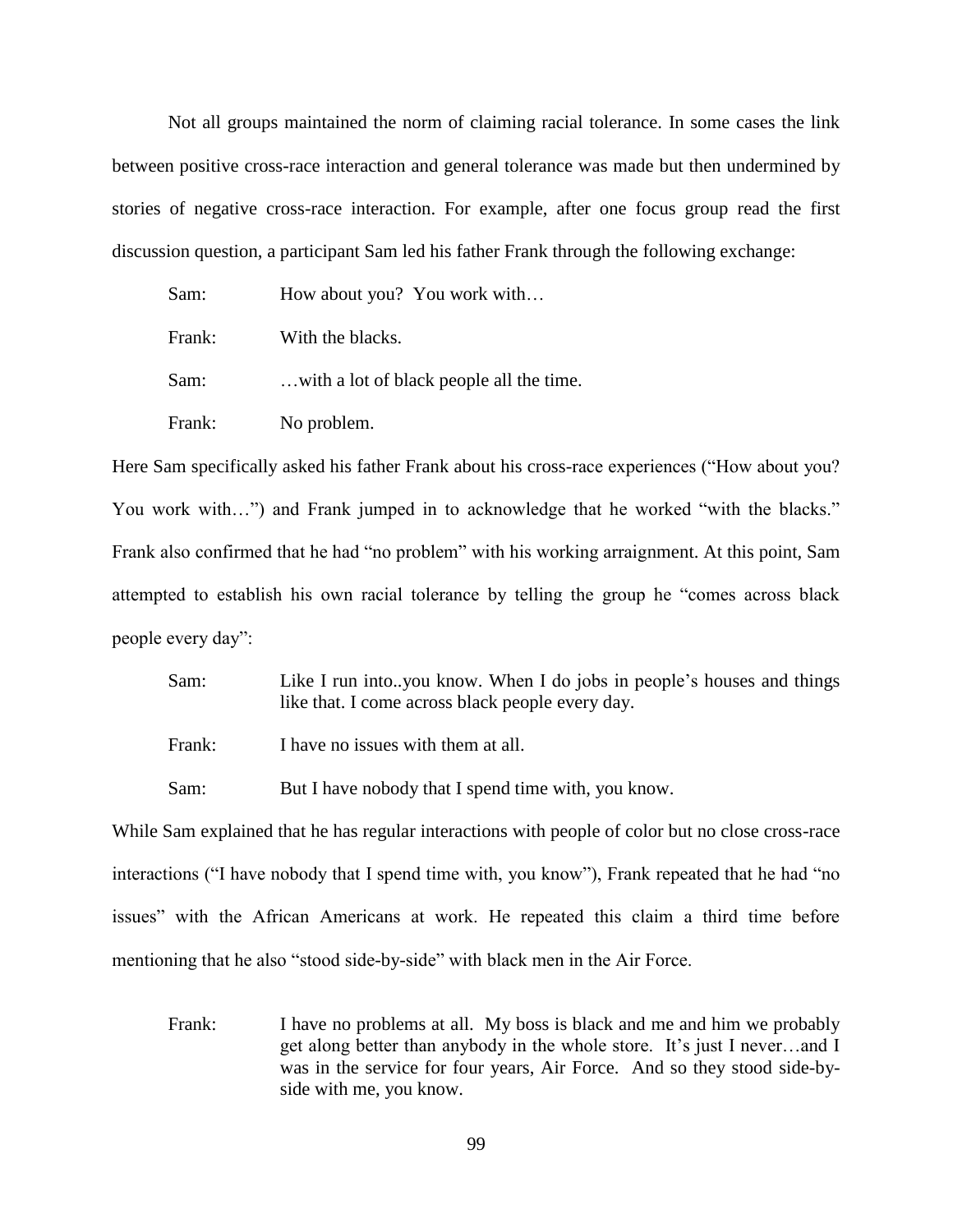| Sam:   | So the fact that                                           |
|--------|------------------------------------------------------------|
| Frank: | They watched my back and I watched their back.             |
| Sam:   | So the fact that Obama is black doesn't bother you at all. |
| Frank: | Doesn't affect me at all.                                  |
| Sam:   | Ok.                                                        |
| Frank: | Not at all.                                                |

Throughout their negotiation, Sam helped shape the Frank's comments. Sam suggested his father mention his black coworkers ("How about you? You work with…") and he linked his father's positive interactions with these coworkers to assumptions about his father's acceptance of Obama ("so the fact that Obama is black doesn't bother you at all"). In this way, he encouraged Frank to claim racial tolerance ("Doesn't affect me at all") and link that claim to specific evidence of positive experiences with cross-race interaction ("I was in the service for years, Air Force. And so they stood side-by-side with me"). This is a twist on the face saving strategy reported in the race talk literature. Here, instead of sharing a positive cross-race interaction to maintain his own appearance of racial neutrality, Sam evoked a story of such interaction from his father. During the debriefing, Sam confessed that he'd worried the group might "come off as not saying the right stuff about race." This insecurity might explain why he began the group's discussion by ensuring Frank represented himself as race neutral in this way.

Although there is no way to know what Frank would have said without Sam's prompting, Frank's use of short vague sentences with few pronouns ("No problem," "Doesn't affect me at all," and "Not at all") and his slight hesitance ("It's just I never…") suggested that his comments did not fully express what he had to say about this subject. Although he initially stayed within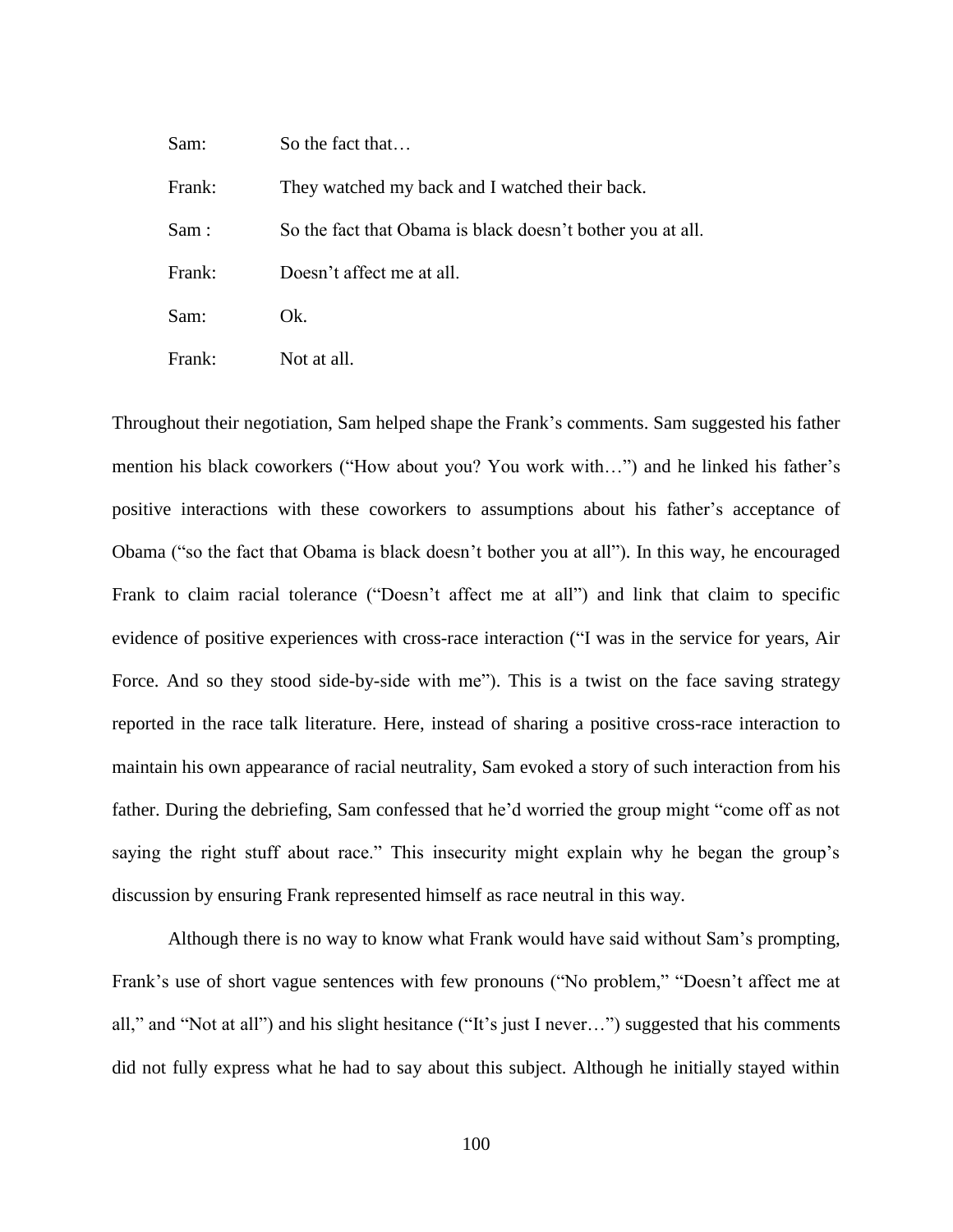the boundaries of discourse Sam had established for the group (i.e. claiming racial tolerance), Frank quickly agreed when another participant, Rich, challenged these boundaries. Rich shared that he didn't trust "black men when they get together in groups" because he was "beat up" by an African American man and his friends. After hearing Rich's story, Frank quickly and enthusiastically agreed that black men couldn't be trusted ("Yes! That's right"). Then Frank shared a detailed story about black men in the military threatening a buddy of his:

I had a good buddy from South Carolina and he had on his wall a rebel flag. And you could see it from outside the barracks, looking in the window. And, ah, we didn't think nothing of it. You know. It was there for months at a time. Then we hear a knock on the door and we open the door and here's three black guys with knives saying "Take that flag down. Take that flag down or we're gonna kill you." You know. That moment, they took the flag down.

This new reference to earlier negative interactions with people of color seemed to represent Frank's stance on racial tolerance better than his initial comments about his Air Force experience. Frank was animated as he talked, used long detailed sentences, and switched to present tense even though the event happened over 30 years ago. Even though he told this story just minutes after mentioning a positive relationship he'd had with black coworkers, Frank's new story endorsed the idea that black men are unreasonably prone to violence. This broke with Sam's use of references to positive cross-race interaction as the norm for group discussion and undermined Frank's original claim of racial tolerance. In sharing this new story, the father allied himself with another group member's stories about negative cross-race interaction and established a new norm of using personal experience as evidence for stereotypes about people of color.

As the race talk literature predicted, I saw participants refer to positive interactions with people of color in ways that seemed designed to deflect any critique of their views on race like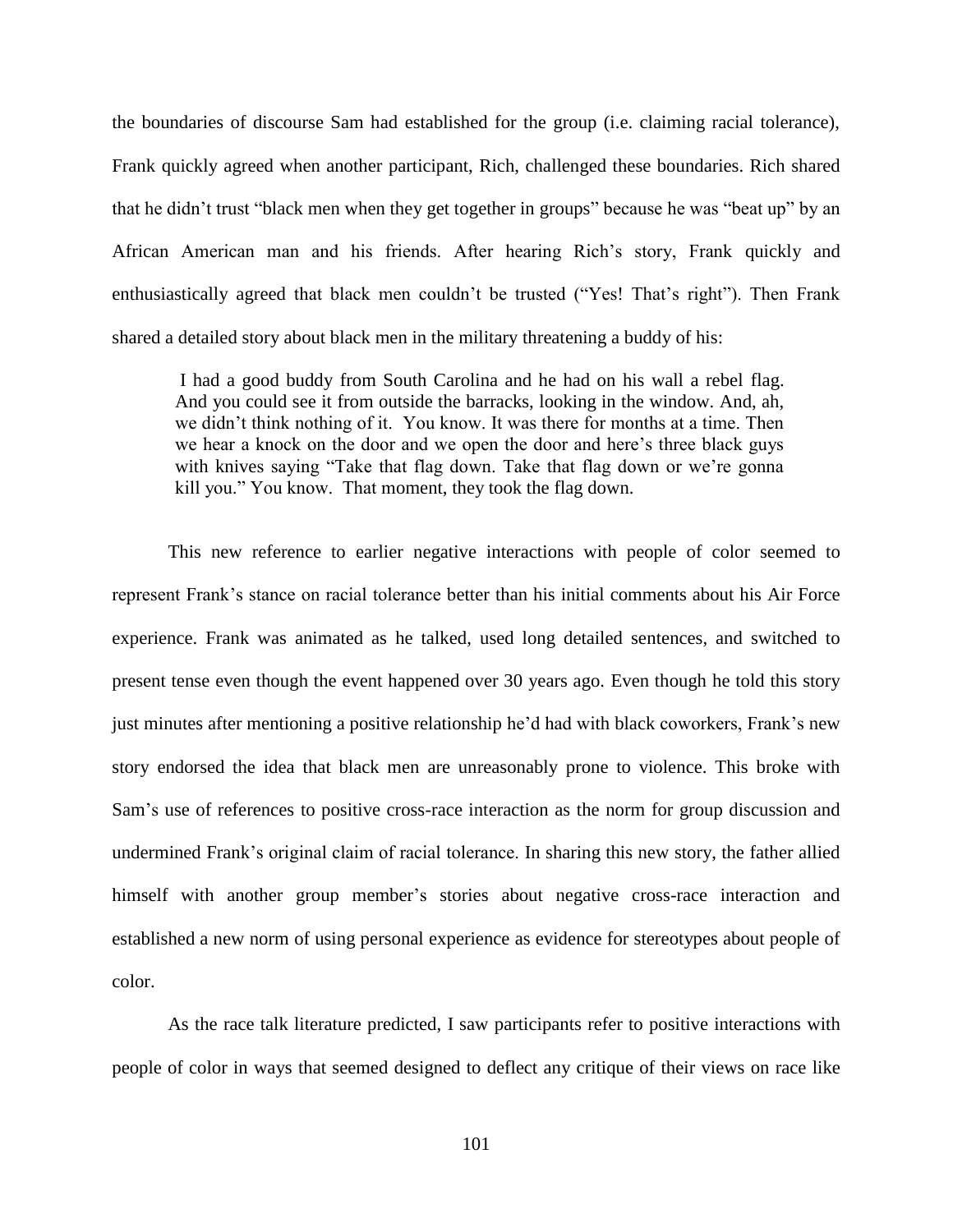when Sam and Frank worked together to establish Frank's acceptance of his black coworkers and President Obama's election. But even in these cases, participants' references also signaled the beginning of a discursive exchange that established the boundaries of discussions about race. As when Rich and Frank used stories of cross-race interaction to reinforce a stereotype about black men, the boundaries of race talk were not always built in ways that allowed uninterrupted selfpresentation or that excluded racially illiberal views. Participants in my focus groups had to accomplish the act of self-presentation through interaction so they couldn't count on brief, dated, or impersonal cross-race interaction to be accepted by the group. Even sharing intimate relationships, like Grace's love of her biracial grandchildren, didn't ensure their claims to racial tolerance would go unchallenged.

Whites may use this face saving strategy more often in individual self-presentation moments such as in formal public settings like the research or news interview than in less formal settings. In group conversation and in "sociable public discourse" (Gamson 1992), whites may find less need and opportunity to present themselves as race neutral by sharing stories about positive cross-race interaction. Instead, they may mention interactions with and observations of people of color in order to accomplish other goals. Because I examined these references (what I call Initiating Actions) in the context of group conversations, I could analyze how participants helped each other build stories about their cross-race interactions and weave these stories with stories about less personal observations of people of color (the Negotiation). In particular, participants used stories about cross-race interactions and observations to define blackness and to link racial inequality to individual action in ways that hid the ways race impacts life chances (the Outcome).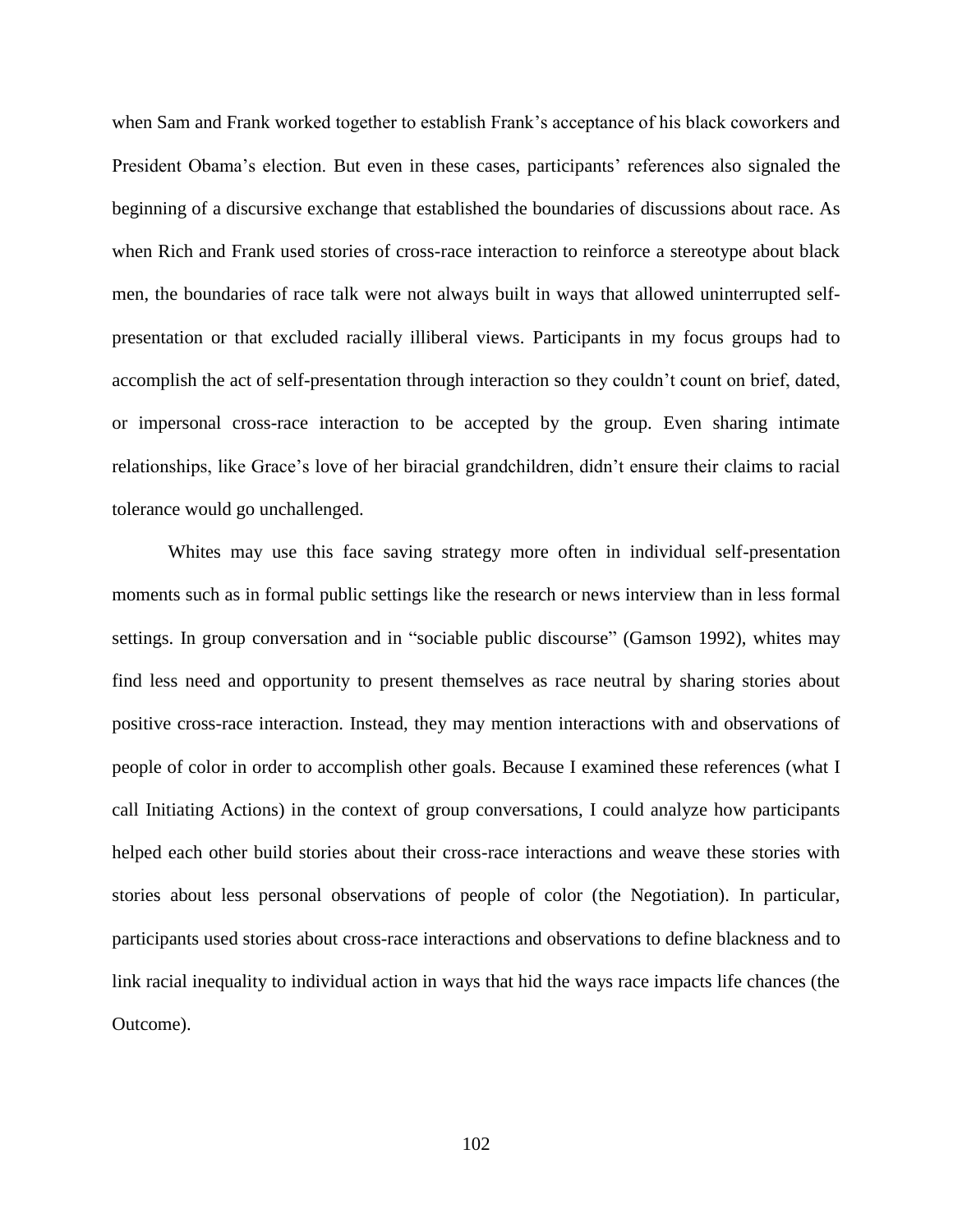### **4.2.2 Establishing what it means to be black**

Throughout their focus group discussions, participants mentioned people of color as they attempted to define race and to make sense out of American racism. In particular, they grappled with two connected issues: 1) the fact that not all African Americans fit the negative stereotypes they associated with blackness and 2) the inconsistent ways race, class, and culture are tangled together. Similar to how they mentioned white friends and family members while trying to explain why some whites are more racist than others, participants mentioned people of color while trying to explain why some people of color succeed while others fail.

My use of President Obama in the discussion prompts helped raise these issues because he is a spectacularly successful person of color who doesn't fit the negative stereotypes that whites associate with blackness. In order to account for Obama's success, participants needed to explain why he doesn't fit the common white expectations of black men. In fact, in order to talk coherently about any positive cross-race interactions/observations or the existence of any successful people of color, participants needed to delink blackness from the negative characteristics with which it is commonly associated. How they did that had implications for the construction of racial ideology. In the next section, I discuss how participants explained Obama's success and show how these strategies worked together to reinforce dominant racial ideology.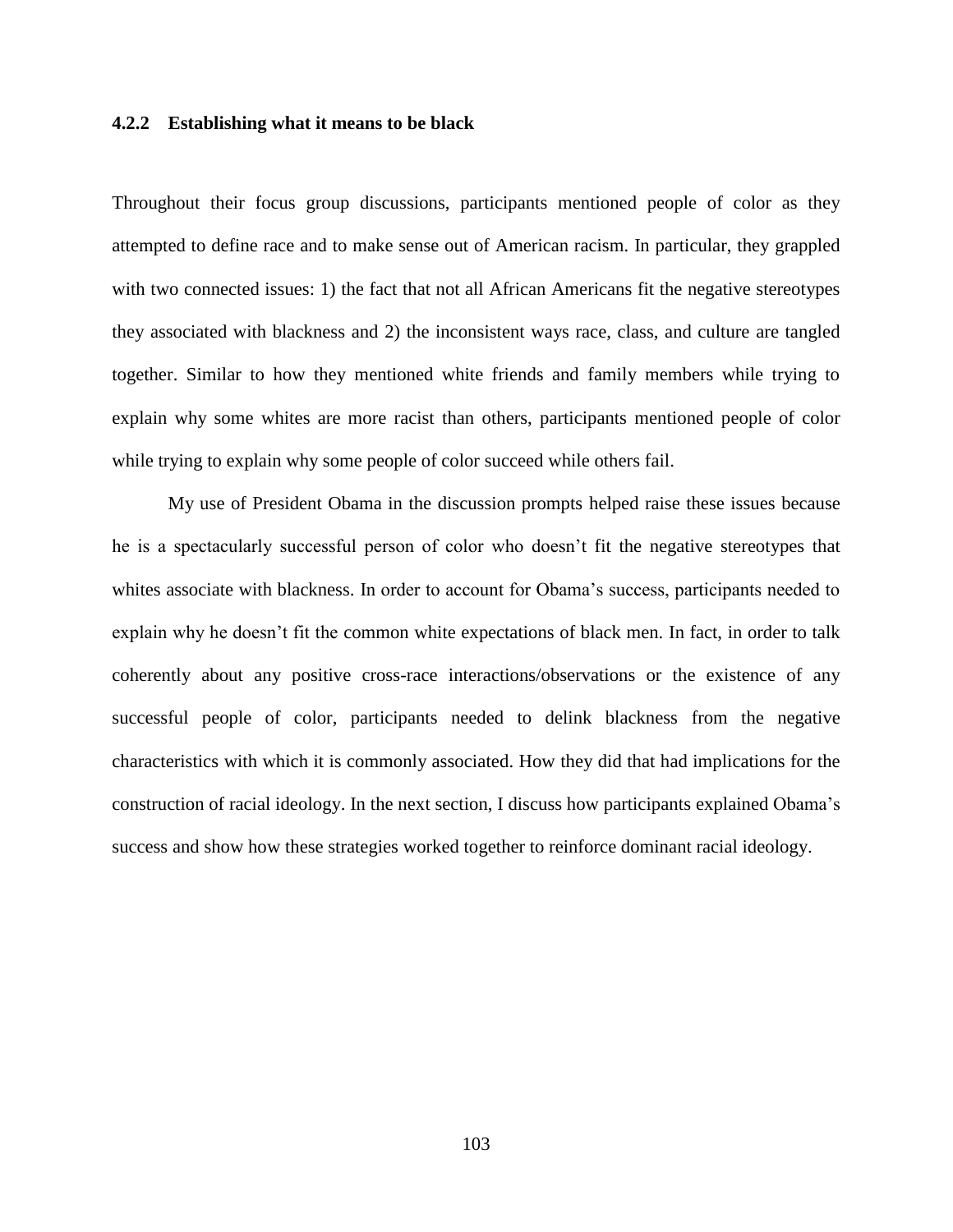## **4.2.2.1 Ignoring and subdividing blackness**

 $\overline{a}$ 

Participants commonly used two strategies<sup>3</sup> when accounting for why some people of color succeed while others don't. First, they redefined people of color as having no race or no blackness. That is, they either removed race from consideration entirely or recast people of color as individuals who are "like whites." Second, they split blackness into subcategories so that they could differentiate between bad and good people of color. Participants usually used these two strategies together, subdividing blackness whenever they couldn't avoid dealing with race directly. Since President Obama has a strong claim to representing all Americans and has a biracial status that makes him "half-white" and is considered an "educated" and "decent" person, these ways of talking were quickly and consistently used by groups whenever they discussed Obama's racial categorization and success.

When asked to reflect on the extent to which race mattered to "most people" during the campaign, participants devoted large segments of talk to the question of whether Obama was "black enough" to count as an example of racial progress or African American success. Some groups argued that he was the "right" kind of black person for the job. For instance, after establishing that black voters voted for President Obama "just because he was black" but white voters overlooked race because "they were fed up with the economy and Iraq," one participant Anthony, explained President Obama was different than most African Americans because he "isn't the guy you see in the newspaper:"

Anyone can see that Obama isn't the guy you see arrested in the newspaper, not the trouble maker. He's a decent guy. An educated decent guy. So his race didn't

<sup>&</sup>lt;sup>3</sup> The term 'strategy' implies some intentionality. Although many of the Outcomes discussed in Chapter 3 and 4 are unintentional and this study did not focus on motivations for utterances, I use the term 'strategy' here because participants were explicitly making claims that deemphasized or subdivided blackness. Although I have no way of knowing what they intended to achieve by doing this, I do assume they were aware of what they were saying and so were intentionally using these ways of talking to negotiate race related claims.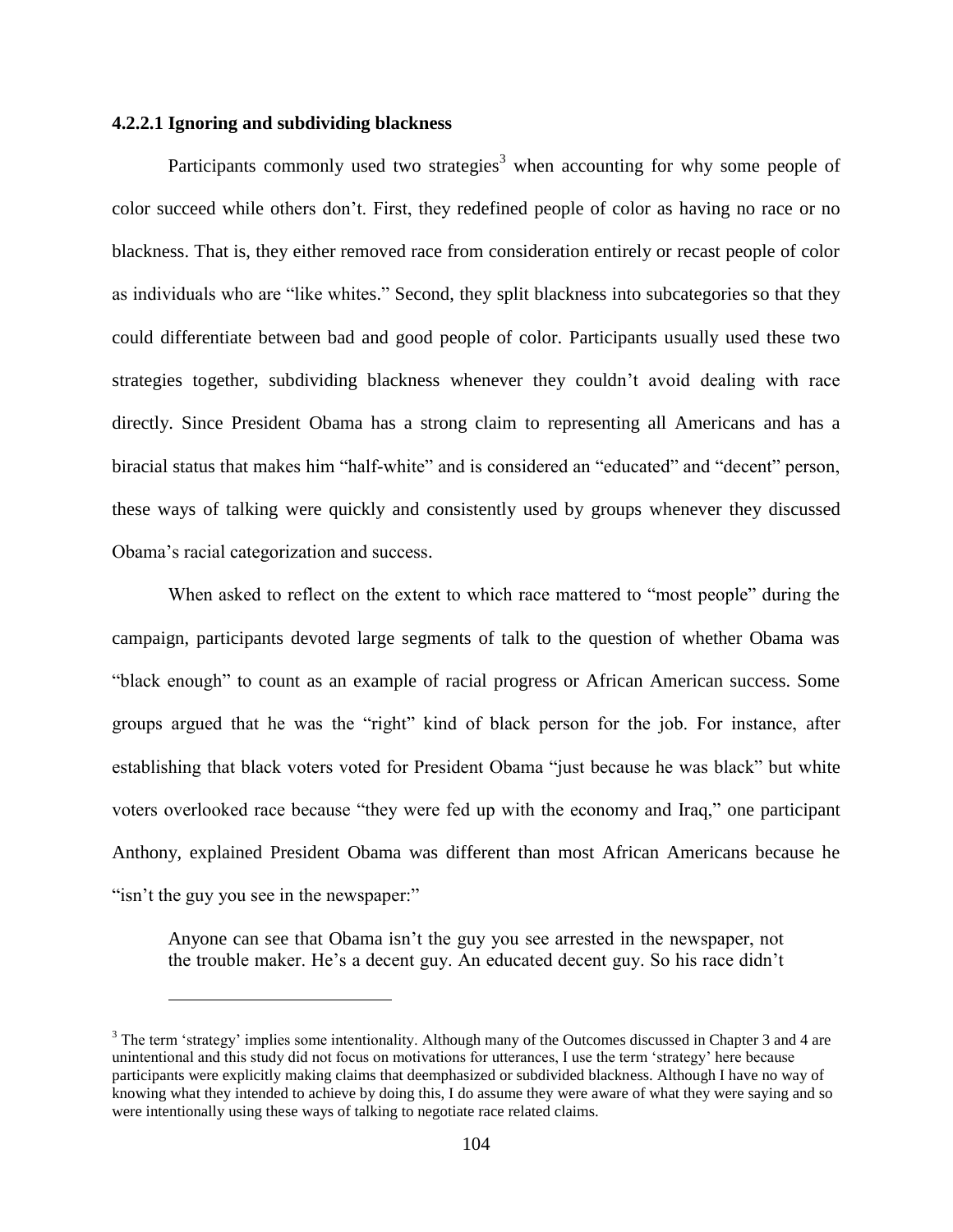matter. It didn't matter in the election. I see the distinction between the Average Joe hanging out on the street corner and Obama. Anyone can see that so [his race] wasn't an issue.

Anthony distinguished the case of Obama as a black Presidential candidate from the case of an "average" black man running for President. While Obama was "educated" and "a decent guy," the "average" black man was a "trouble maker," "hanging out on the street corner," and getting arrested. This implied that had the average black man run for President his race would have been a problem.

Anthony defined Obama as an outlier in a definition of blackness that emphasized inferior social characteristics and blamed African Americans for any ways the black community struggled to succeed. This is an example of subdividing blackness into a good and bad category in order to account for African American success. In this way, race was associated with individual actions because the "average" black man was described in terms of the negative things he did.

Subdividing blackness was often paired with the other strategy of removing race from consideration altogether. For instance, a few minutes after comparing President Obama to the "average" black man, Anthony blamed African American high school dropout rates on the "average black kid" who "would rather be on the corner chasing boy or girls and smoking instead of going to the library."

Anthony: Look at the high school dropout rate. Just the statistics. I mean, if you have that drive, there are a million ways to drive forward. One of the problems in the African American community is that it's all now, in the moment. The average black kid would rather be on the corner chasing boys or girls and smoking instead of going to the library.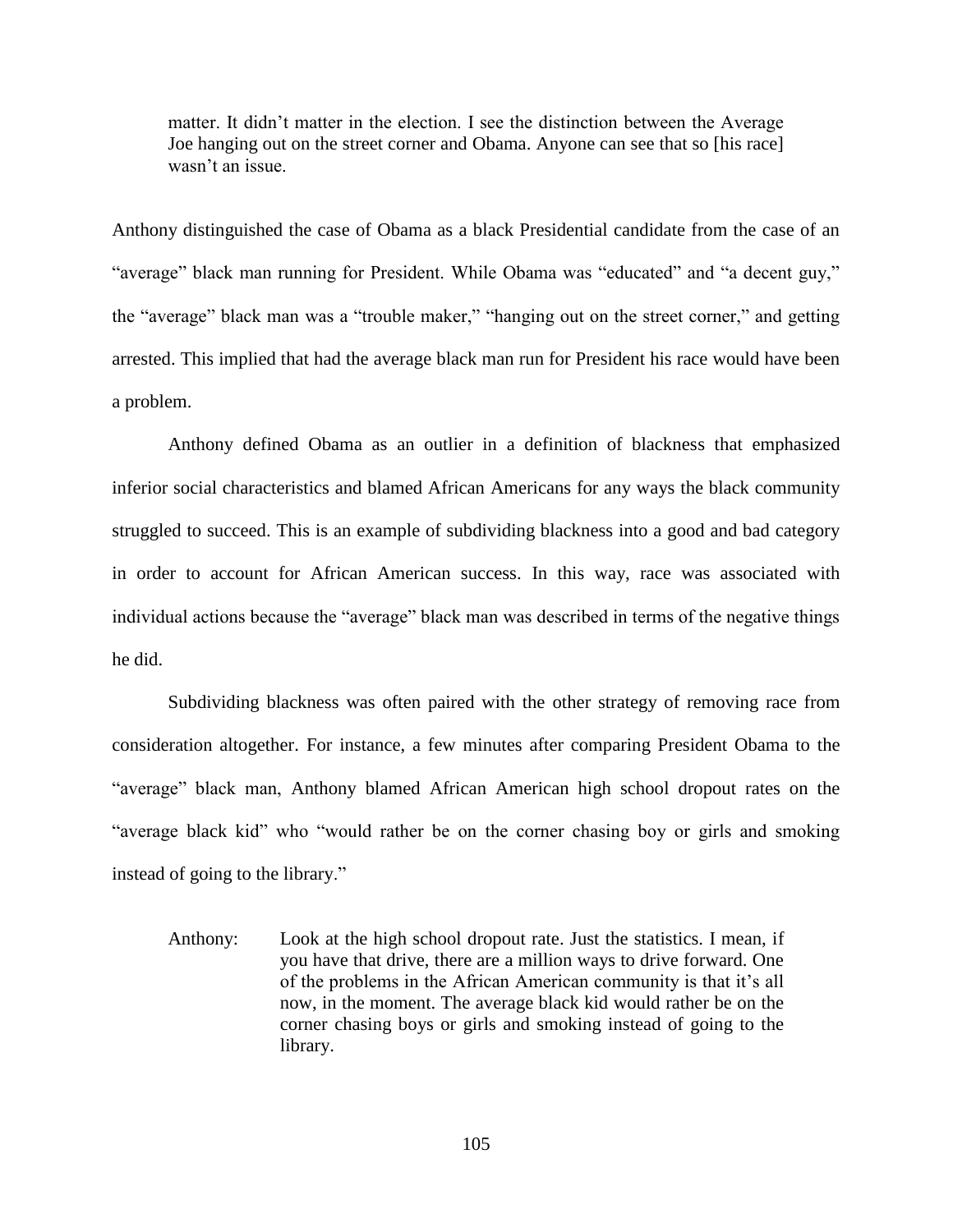Ellen: But how are you going to get to college? You need resources to get resources. If it seems way out of reach, why even try? Scholarships wouldn't pay for everything. You have to take care of transportation, books, everything.

After hearing Anthony blame the high school dropout rate on African American youth, another participant, Ellen, objected to his definition of the "average" black person. She asked how kids were supposed to go to college when "you need resources to get resources. If it seems there is no way out, why even try?" Ellen didn't refer to race directly. Instead, she used the pronoun "you" to refer to either a universal race-less group of youth or whites like themselves. Anthony attempted to refocus the negotiation on the black community by saying "there is no leadership in the black community telling young people what to do" but another group member, Dawn, objected:

| Anthony: | But there is no leadership in the black community telling young<br>people what to do. I'm not saying it's fun but it needs to be done. |
|----------|----------------------------------------------------------------------------------------------------------------------------------------|
| Dawn:    | You have to start early in the educational system. You have to do<br>well in school. Everyone knows that so it's not a black thing.    |

Anthony: But we do have to look at the dropout rate

After Anthony tried to blame the "leadership in the black community," Dawn explained that it is "not a black thing" because "you" have to do well in school from the start if "you" are going to succeed. Here Dawn used explicitly denied the relevance of race and used the racially nonspecific "you" introduced by Ellen. In response, Anthony mentioned the dropout rate once again but this time he did not directly mention race. When Ellen rejoined the conversation to sum up what high school is like for the high school dropouts, the "average guy" has lost all racial modifiers.

Ellen: Why should kids have to bend over backwards to make it? All groups should have to work hard but some schools are harder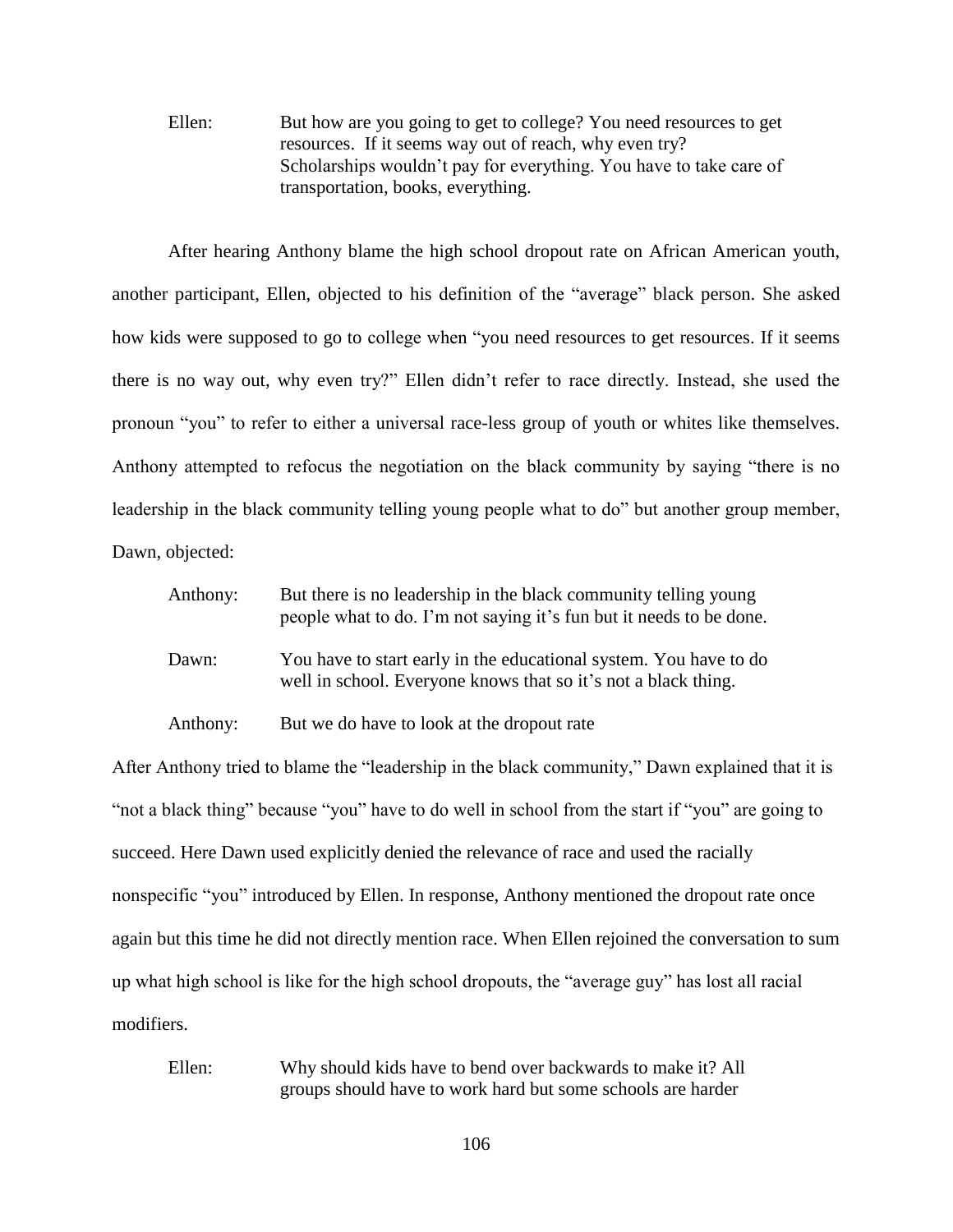because they aren't giving anyone the chance to make it. I don't think we understand how bad it is for the average guy who drops out. He tries to make it but it's hard.

- Anthony: Do you watch [the TV show, set in Baltimore] *The Wire*? It shows the schools. I know it's not true but it's crazy. There are stabbings, addicts at home. These problems are real. We can't imagine that. Western Pennsylvania isn't like Detriot.
- Ellen: No. it's not.

Although Anthony began this interaction insisting that the "average black kid" and the "leadership in the black community" were to blame for the high school dropout rates of African Americans, he eventually stopped mentioning race. Dawn and Ellen's use of the pronoun "you" and their insistence that some high schools "aren't giving anyone the chance to make it," were race neutral. Although the television show *The Wire* tended to depict dysfunctional African American schools, the group did not use it to compare the black and white experience. Even Anthony makes his final comparison between Western Pennsylvania and Detroit without specifying race. In this way, the problem of high African American dropout rates was redefined as a problem of inadequate educational opportunities for all. The lazy criminal black person was recast as a rational racially nonspecific person doing the best he could in a bad situation. He was no longer black at all but a person without race facing hardships that have nothing to do with racial inequality. In this way, the group challenged one participant's claims that laziness and criminality were the cause of African American dropout rates by moving the conversation away from a focus on African Americans. By removing the blackness of the "average" African American high school student, the group could address his economic situation without dealing with broader definitions of race.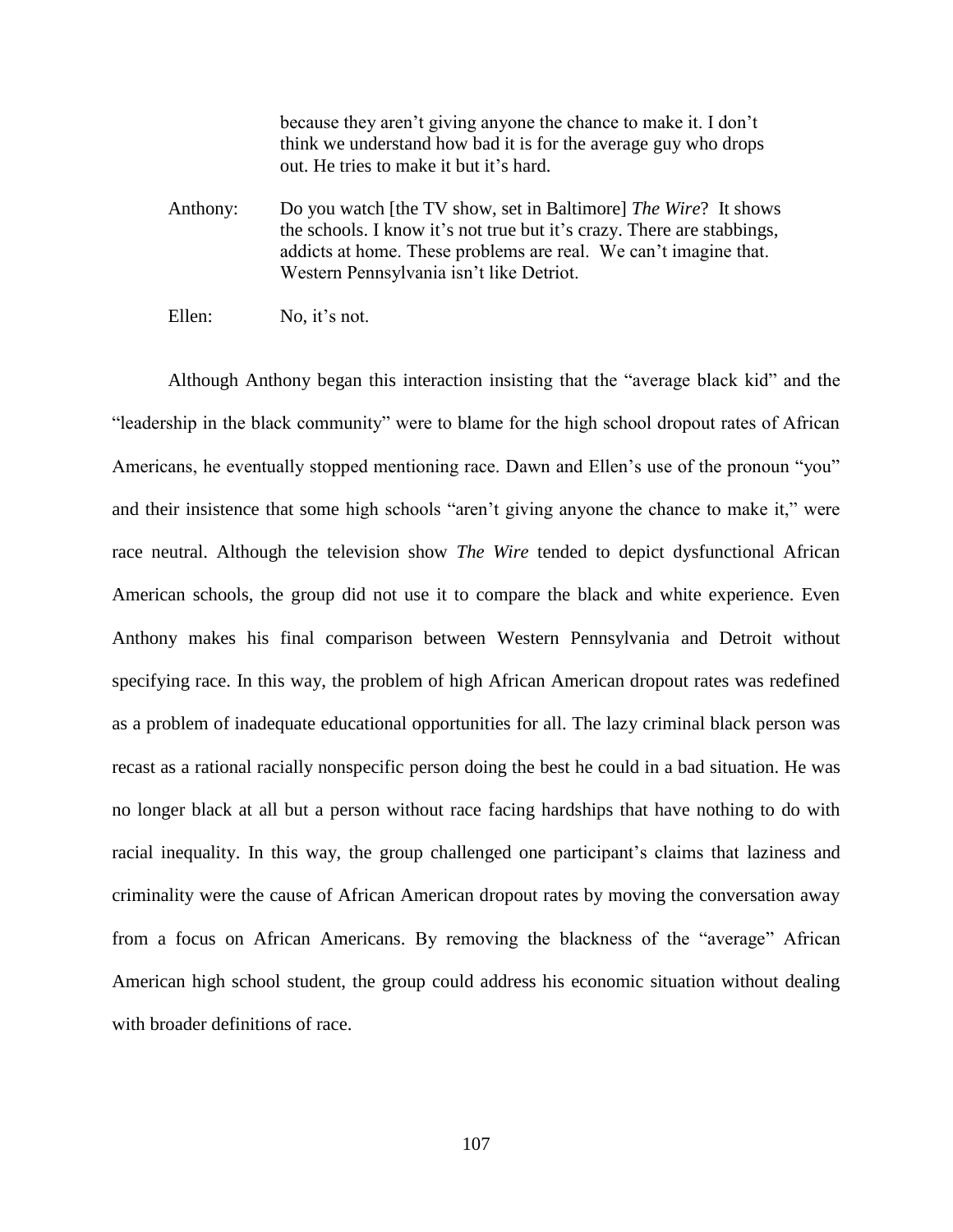Obama's status as a biracial person was a perfect fit for these two strategies. For instance, one group removed Obama's blackness from consideration by first casting him as white and then subdividing blackness to differentiate him from other African Americans:

- Bob: But Obama, culturally speaking, skin color aside, he is as much a white man. I mean, he's not a black man. He has no attributes or aspects that you would identify with the culture of a black man. He's as white as the four of us. I forget it. I mean I have to look at the color of his skin and say 'Oh yeah! He's a black man!' because he's as white as anyone else. When you say people have to give things up to go into politics…I think has to give that up. He can't be a black man and come off as stereotypically black in anyway. He had to walk away from anything associated with being black.
- Mike: It's important to note that his apparent blackness is Kenyan, he isn't from the…the traditional African American background.

Bob: His wife is. She has completely embraced the...

Sully: Oh yeah. Her background is from slavery somewhere along the way.

After Obama's blackness is dismissed ("he has no attribute or aspects that you would identify with...a black man"), he is fit into a subcategory of blackness ("his apparent blackness is Kenyan") that falls outside of the dominant conceptualization of blackness in the U.S. His wife Michelle's race (which comes "from slavery somewhere along the way") is seen as a different form of blackness, one that doesn't fit as well with political success. Perhaps because her political status comes from marital status, the group didn't feel the need to explain away her race. Instead, she was cited as an example of blackness that better fits traditional conceptualizations of race as opposed to Obama whose "apparent blackness" was repeatedly questioned.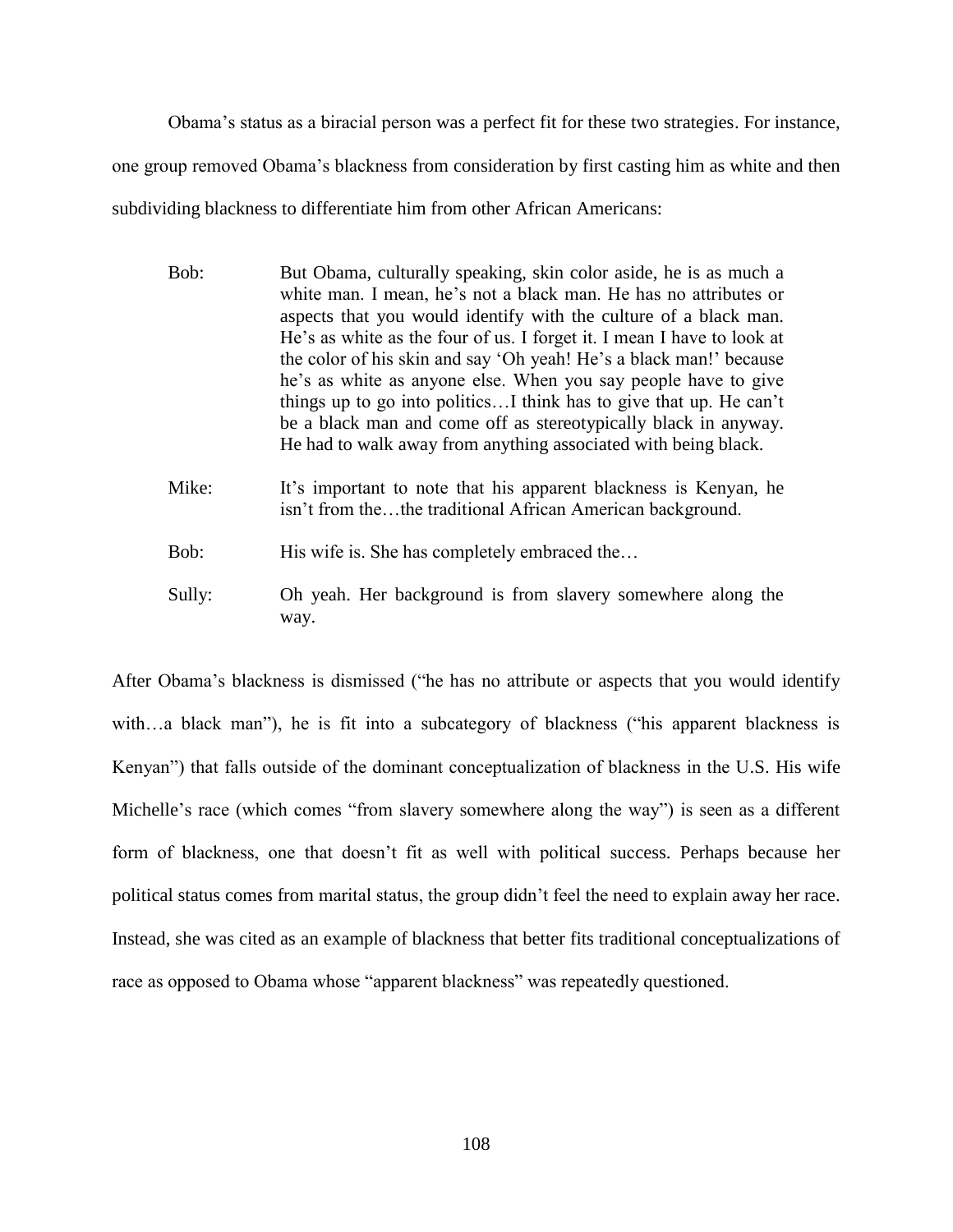Another group also employed the two strategies of removing race from consideration and parsing blackness when they tried to establish whether Obama's campaign raised, avoided, or settled the question of race in U.S. politics:

| Hattie: | Barack Obama's race was important because he's not just black.                                                                                                                                                                  |
|---------|---------------------------------------------------------------------------------------------------------------------------------------------------------------------------------------------------------------------------------|
| Dan:    | Yeah!                                                                                                                                                                                                                           |
| Hattie: | He's of mixed heritage                                                                                                                                                                                                          |
| Dan:    | and <i>international</i> mixed heritage. He's like the <i>The American</i>                                                                                                                                                      |
| Kim:    | He's the hotdog of Presidential candidates                                                                                                                                                                                      |
| Hattie: | Exactly. He <i>is</i> America. He is the personification of what it means<br>to be American. And I think, at this point, race is going to almost<br>be a nonissue. The wild card has been thrown and it has been dealt<br>with. |

The group quickly turned my question about how much Obama's race mattered into a new question about how Obama's race should be meaningfully defined in the first place. They enthusiastically agreed that President Obama is not "just black" and that his "mixed heritage" makes him the "personification of America." Declaring Obama to be squarely American ("*The* American"), they suggested his race was of little importance to American voters. By removing his race as a central component of his identity, the group removed the problem of reconciling his race with his (unlikely) success.

Yet, this strategy of removing his race wasn't enough. After deciding that an individual's race doesn't matter, groups often still had to struggle with the fact that race continued to matter in the U.S. For instance, after deciding Obama was the quintessential American, the group had to admit that his success didn't mean no one cares about race: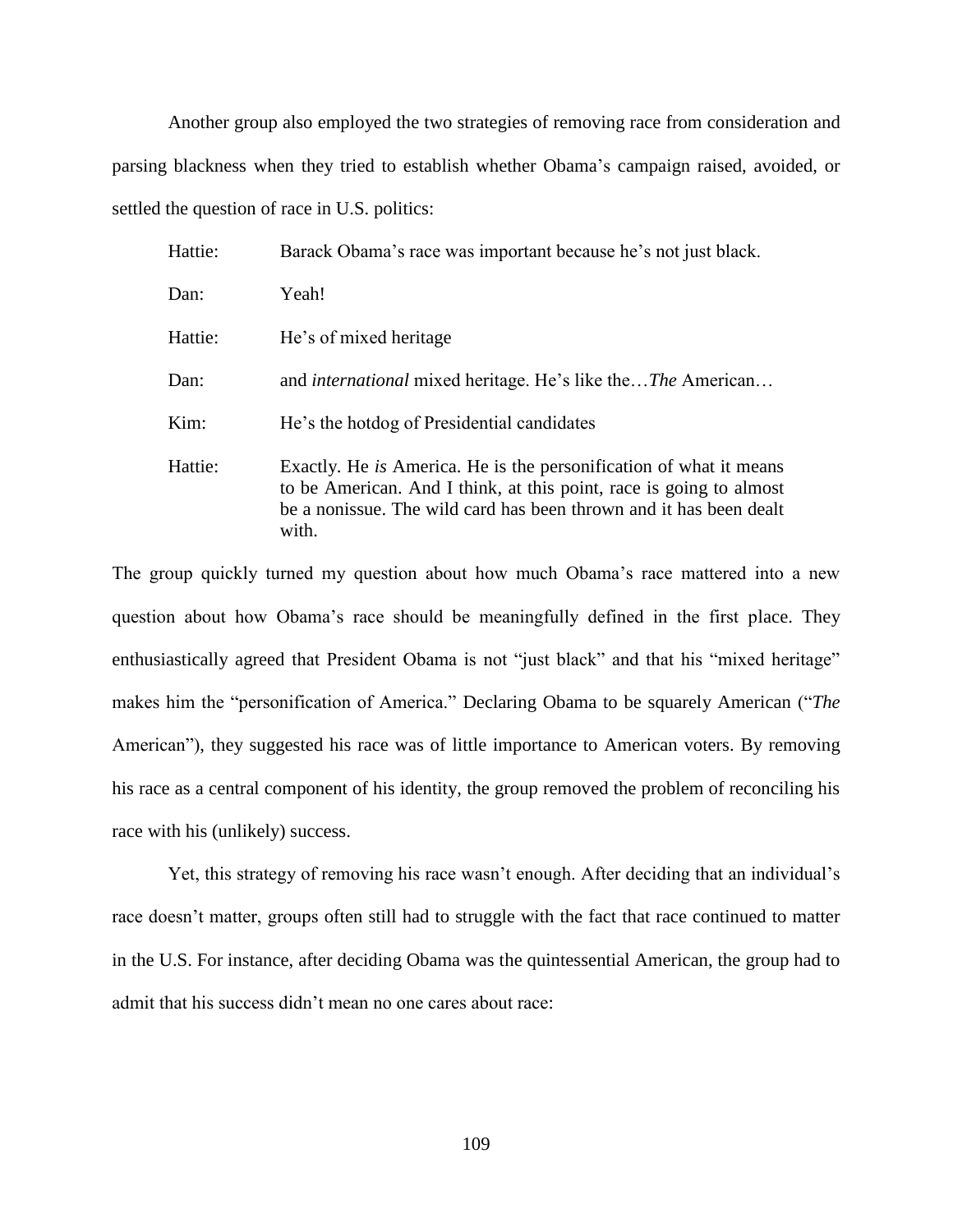| Ellen:  | Well, I don't know about [race being a nonissue]. I think it's been<br>dealt with where we live but south of the Mason Dixon line?<br>Race continues to be a real issue. |
|---------|--------------------------------------------------------------------------------------------------------------------------------------------------------------------------|
| Hattie: | Not just in the south. Go out to State College [in central]<br>Pennsylvania].                                                                                            |
| Kim:    | You mean to Pennsyl-tucky?                                                                                                                                               |
| Dan:    | Or go to [the Pittsburgh suburbs] where I'm from and you'll see it.                                                                                                      |
| Ellen:  | Come to my Thanksgiving table and you'll see it!                                                                                                                         |

By mentioning that racism continues to matter in the South, in central Pennsylvania, and even in their own families, the group established that race is still relevant to white voters. Their statements about the importance of race revived the question about how to define racial groups. After all, if Obama was just "American" no white person would care about his race at all. So after discussing the views of racist whites for some time (see Chapter 3), the group employed the second strategy, subdividing blackness:

| Kim:    | But I think because he wasn't decidedly, like, southern black or<br>New York black or you know. He was like                     |
|---------|---------------------------------------------------------------------------------------------------------------------------------|
| Hattie: | Yeah                                                                                                                            |
| Kim:    | His mom was from Kansas.                                                                                                        |
| Hattie: | He was from Hawaii.                                                                                                             |
| Kim:    | He was born in Hawaii! He lived in Indonesia! and da da da da!                                                                  |
| Dan.    | It's the same reason you'll see rednecks who play golf wearing<br>Tiger Woods stuff. It's acceptable. He's not 100% black. He's |
| Hattie: | He's a golfer.                                                                                                                  |
| Dan:    | Right. If he was 100% black he wouldn't be allowed in Augusta<br>[golf course].                                                 |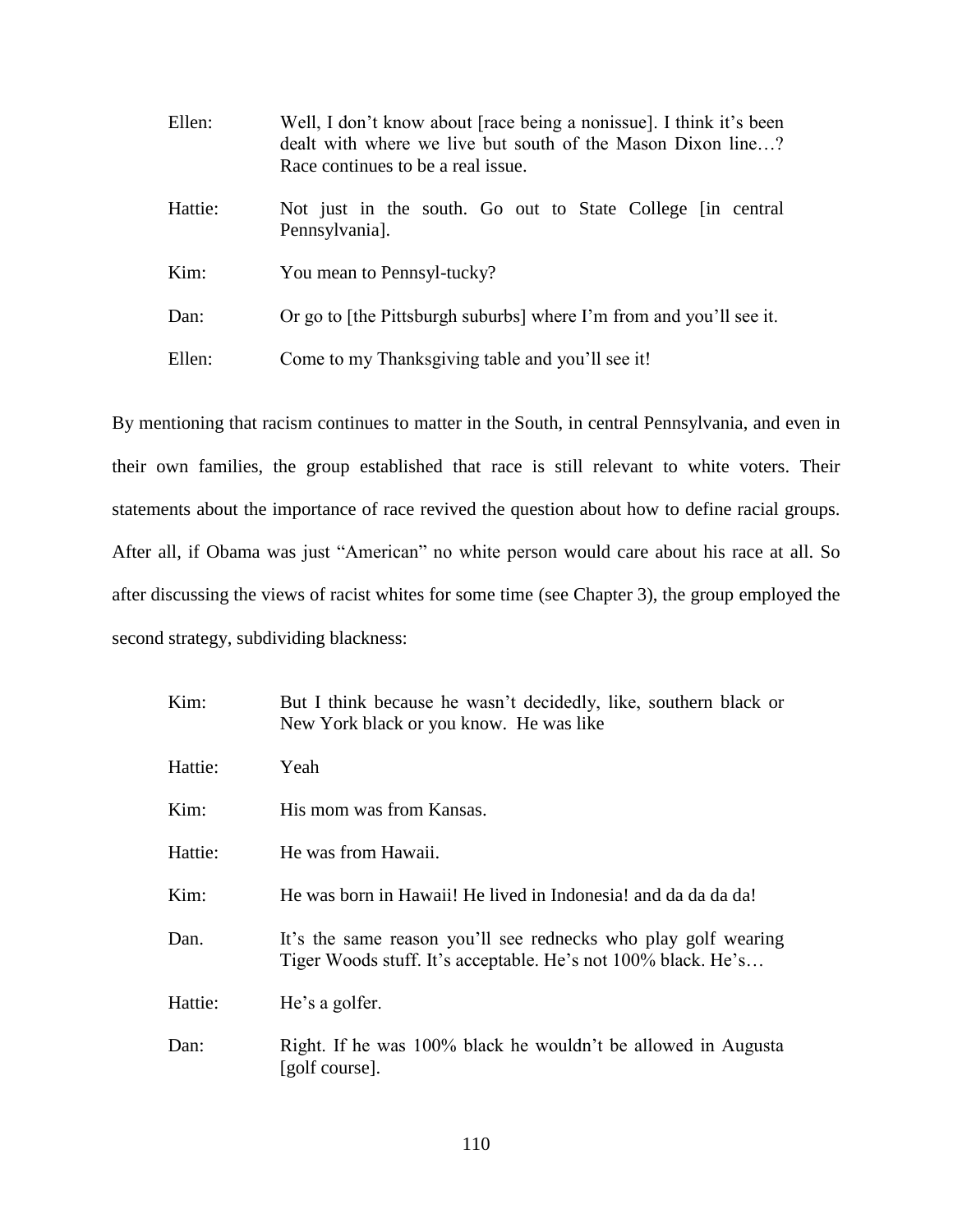Here the group decided that being biracial is different than being "100% black" but this wasn't the only distinction they made. They also suggested that even without a biracial background, Obama wouldn't have embodied the type of blackness that matters in America. He wasn't "decidedly southern black" or "New York black." Later in this exchange, participants would also specify that he wasn't "from the wrong side of the tracks," "from Harlem," or "fifth generation." That so many different categories were listed (including ones that seemingly overlap like New York and Harlem) suggests that participants were comfortable with the task of parsing blackness in a variety of ways. This skill came in handy when denying the relevance of race failed to account for the dynamics in American race relations they had noticed.

After the group had begun to subdivide blackness, one participant, Ellen, explicitly deemphasized the role race played in America. She summarized the group's main point ("I think we are minimizing race, saying it's not a matter of black and white") and turned the group's attention toward economic issues:

| Ellen:  | I think we are minimizing race, saying it's not a matter of black<br>and white. There's a ruling class and until time goes by and there's<br>time for it to integrate a little more, it just happens that the ruling<br>class is all white still. |
|---------|---------------------------------------------------------------------------------------------------------------------------------------------------------------------------------------------------------------------------------------------------|
| Kim:    | So then here's the question: Obama is a melting pot in terms of his<br>heritage. But he is also incredibly rich.                                                                                                                                  |
| Dan:    | Oh yeah.                                                                                                                                                                                                                                          |
| Kim:    | He's not from the wrong side of the tracks, coming up                                                                                                                                                                                             |
| Dan:    | He literally is from the elitist class.                                                                                                                                                                                                           |
| Kim:    | So it's almost like Tiger Woods became President. I wonder if that<br>diluted the whole race question because it's not like he came from<br>Harlem and he's fifth generation                                                                      |
| Hattie: | Right.                                                                                                                                                                                                                                            |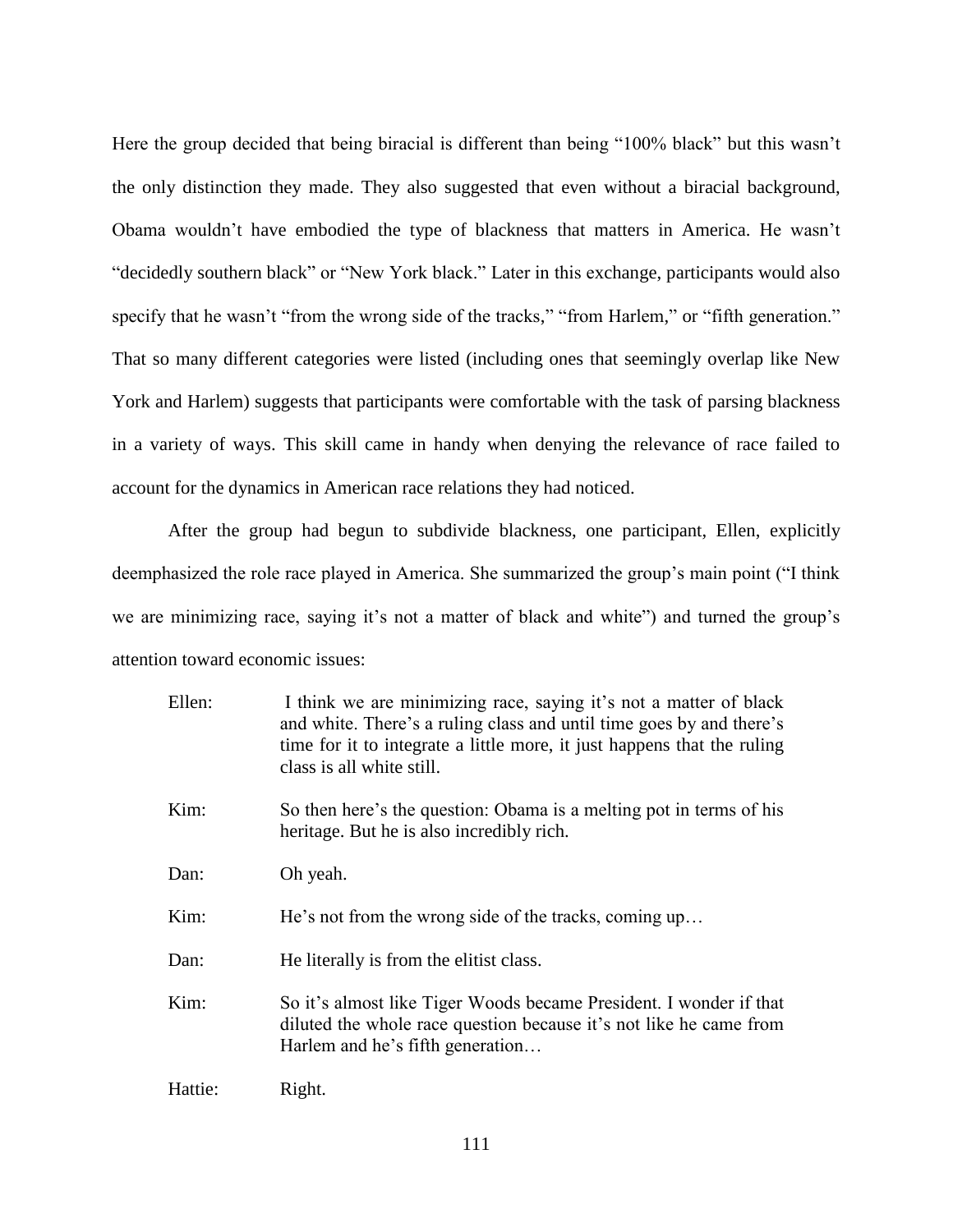By emphasizing the issue of class ("he literally is from the elitist class") and continuing to subdivide blackness, participants explained President Obama's success as something unrelated to the common black experience. By mentioning Tiger Woods, another successful person of color with uncommon wealth and an unusually mixed racial heritage, Kim summed up the group's general consensus that the "race question" was not relevant to their analysis of President Obama's success. In this way, the group subdivided blackness and ignored its relevance.

Participants seemed aware that other whites commonly ignore and subdivide blackness when considering Obama's success. In the example above, for instance, no one provided or asked for a definition of any of the types of blackness mentioned. This suggests that even if they didn't think those particular subdivisions made sense, they fully accepted the act of subdividing blackness as a familiar, reasonable, and useful discursive move. Participants even mentioned ways other whites subdivided blackness. For instance, in another group, one participant, Beth, mentioned that white voters didn't turn against Obama because

Barack Obama is a middle or upper middle class guy, highly educated, Ivy League. He's not black. He's 'one of us.' He's not one of 'those people.'

Beth used air quotes when saying "one of us" and "those people" to indicate that those were not her own words but the words of other whites who had decided to ignore Obama's blackness by parsing blackness into good and bad types. Another participant, Lynne, suggested that African Americans also subdivide blackness by saying "That's why Michelle Obama gives him street [credibility]. She had the struggle."

Participants did not always seem comfortable with the process of subdividing blackness. Beth seemed dismayed by the distinctions she knew other whites made. She said "Now there's going to be 'these blacks' or 'those blacks.' A whole other, you know what I mean, a whole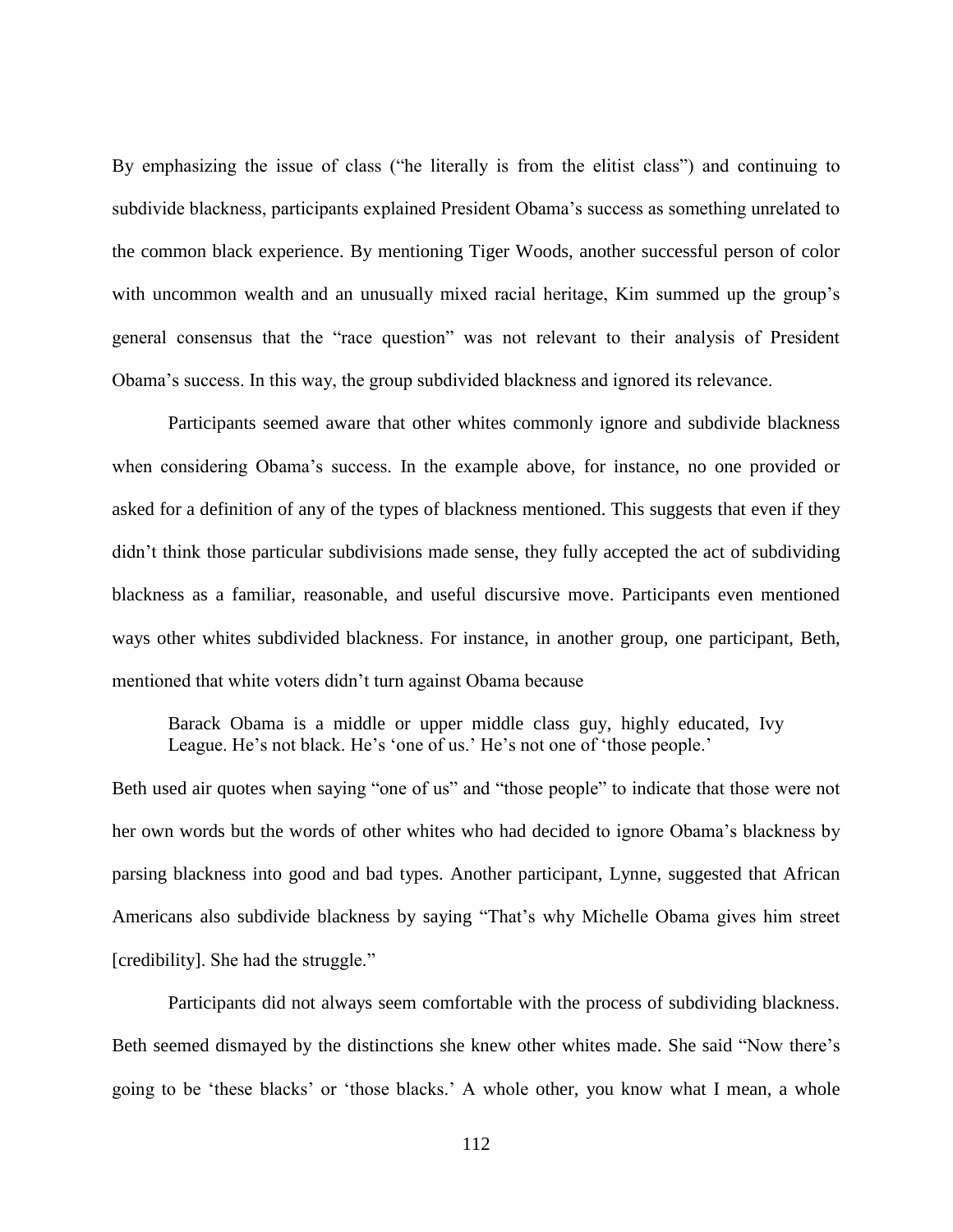other category of people to have feelings about!" Her comment and tone indicated that she felt subdividing blackness would contribute to racial problems but the group did not respond to her comment. Instead they began discussing economic disparities ("so when the poor people, the low class people become president, then we're overcoming…"). Although their negotiation of Obama's race started as a condemnation of whites' tendency to explain away his blackness, Lynne ended the negotiation by doing just that. She summed up her views on Obama's success by removing his race from consideration:

Maybe it has nothing to do with race. Maybe Barack Obama just happens to have this other thing. That's what I'm saying. I think young people don't think of things in these terms. Like Barack Obama comes from Hawaii, has a white mother, a black father from Kenya, and whatever. He's just a guy. You know? I mean young people, their friends are people of all colors, nationalities, whatever. I mean my brother lives in Brooklyn and when I think of the people he knows...it's just this range of whatevers and nobody cares.

Instead of being a black man or even a 'good' black man, Obama is cast as a one of the raceless "whatevers" who can easily access white social circles. In response to Lynne's comment, Beth said "I find that's true, but, like what you were saying before. It depends on where people live." This started a conversation about racist whites in which the group decided again that race doesn't matter as much as other nonracial factors (see Chapter 3). Although they use slightly different mechanisms to dismiss the relevance of blackness and whiteness, the group easily moved between these negotiations in a way that obscured the relevance of race.

Importantly, participants didn't only use these strategies when discussing Obama. They used the same strategies when talking about people of color in general. In one simple example, a participant pointed out that the bad experience he'd had with "Niggers" (whispered) doesn't mean all black people are bad. He said "I've met people who are black but they're white in my eyes." Another participant enthusiastically agreed "Yeah, oh yeah! They are great people. Family people. Right? They don't have to be white they just..." The first participant jumped back in to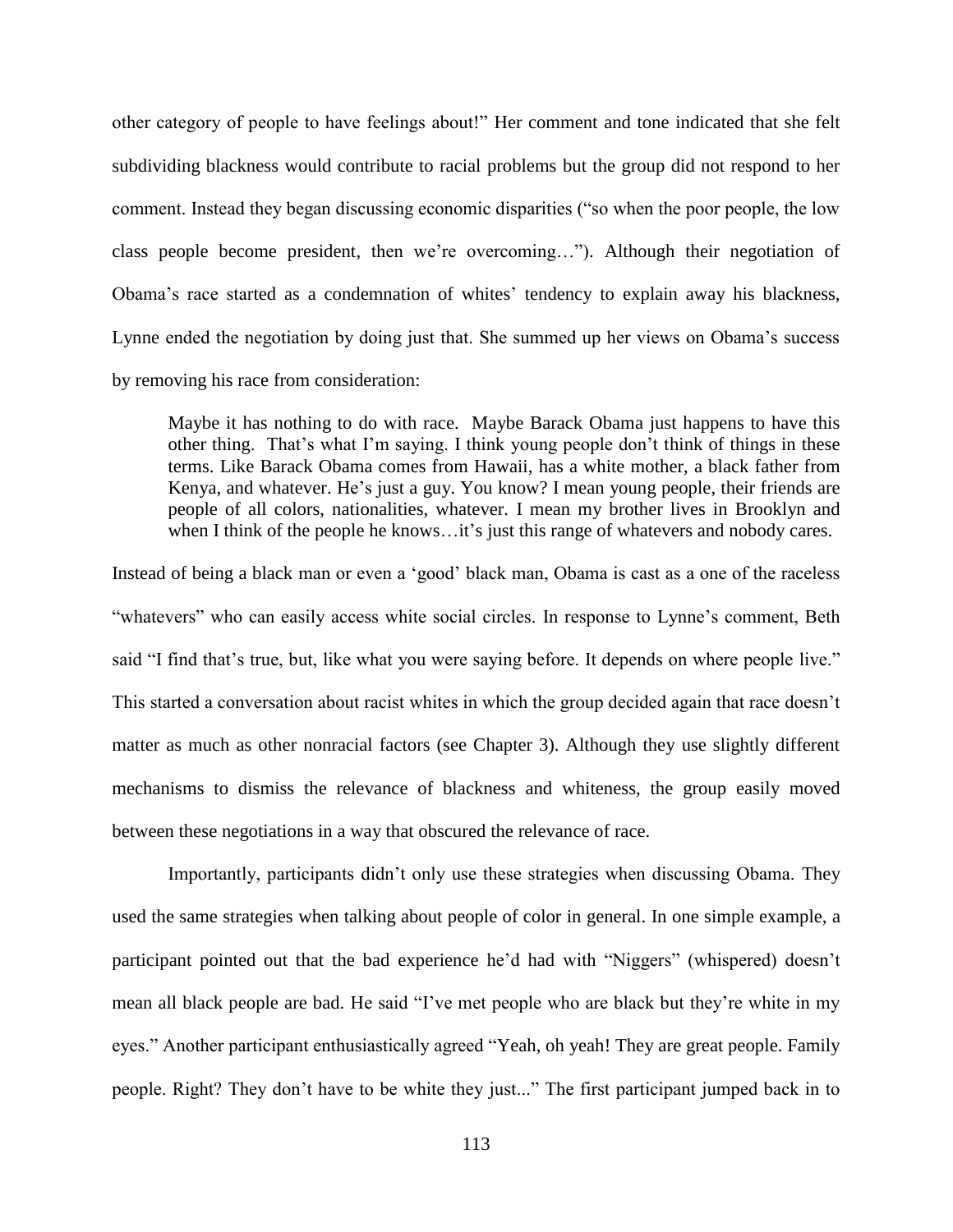finish the idea "Yeah, you know what I mean. They're just like me." Together the two participants parsed blackness and denied it by separating out "family people" from "Niggers" and then claiming some black people are really "white."

Other groups also differentiated between "good" African Americans and the African Americans they'd associate with racial slurs. For instance, one participant, Nathan, shared that he could always "separate the N's from the regular black people." He explained that he had a lot of black friends when he worked in "show business" and that these friends "know who the N's are. I used to feel guilty about it till Chris Rock did a bit. He said 'I've never been ripped off by a black man but nigga has.' I was rolling on the floor laughing." This comment sparked a discussion about the difference between the "middle class blacks" and poorer African Americans:

| Ian:   | The general voter doesn't seeIf you go on the bussesthe<br>normal people who ride busses and shop downtown. The black<br>people they see, every other word is F this and the N word. So<br>when Obama was running for President they thought 'What is<br>going to happen?' They don't see the middle class blacks so they<br>didn't know what he would be like. |
|--------|-----------------------------------------------------------------------------------------------------------------------------------------------------------------------------------------------------------------------------------------------------------------------------------------------------------------------------------------------------------------|
| Paul:  | They don't see that.                                                                                                                                                                                                                                                                                                                                            |
| John:  | So it goes to what we were saying. That it's economic inequality.<br>The ghetto verses everything else.                                                                                                                                                                                                                                                         |
| Annie: | Your economic status will cause more suffering than your race                                                                                                                                                                                                                                                                                                   |

In this example, we see participants subdividing blackness by distinguishing between "N's" and "regular black people" and between President Obama and the black people one might hear cursing on a city bus. We also see the group removing race from consideration by focusing on economic difference and declaring that "your economic status will cause more suffering than your race." These two strategies (ignoring and subdividing blackness) gave participants a way to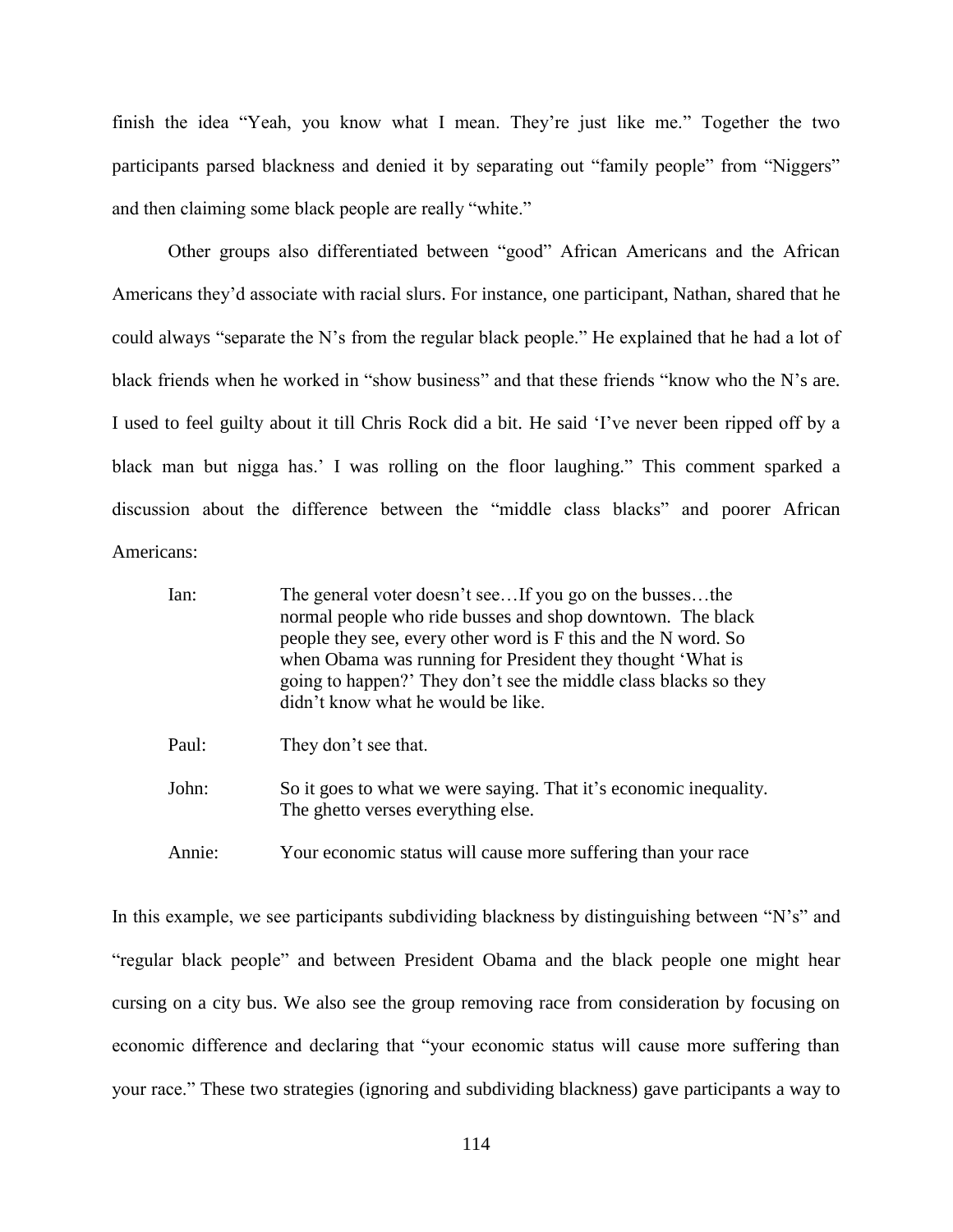keep blackness as a meaningful and causative factor when it 'worked' to explain difference without tying their discussions to any one definition of blackness.

Participants had to negotiate the implications of references to people of color. Whether these references were made as part of a claim about racial tolerance or as part of a claim about the definition of blackness, their negotiations had implications for the maintenance of racial ideology. Specifically, these negotiations resulted in the three important outcomes. First, by incorporating so many references to people of color into their discussions, participants hid the extent to which they were racially isolated. Second, by defining racial group membership in terms of behaviors, participants reinforced negative stereotypes and ignored the way racial stratification impacts life chances. Third, participants depicted whiteness as an achieved status that is equally available to all. In the following section, I discuss these three outcomes in greater detail.

# **4.3 OUTCOMES**

#### **4.3.1 Hiding racial segregation**

Most of my participants were socially isolated from people of color. Although Pittsburgh, is only 64.8% non-Hispanic white (Census Bureau 2012), only eight participants had multiple cross-race relationships that they described as meaningful and ongoing. (This included three who have been in intimate interracial relationships.) Two other participants reported having only one ongoing and meaningful relationship with a person of color. Most participants, 18 in all, reported having regular contact with people of color at work or in their neighborhoods but did not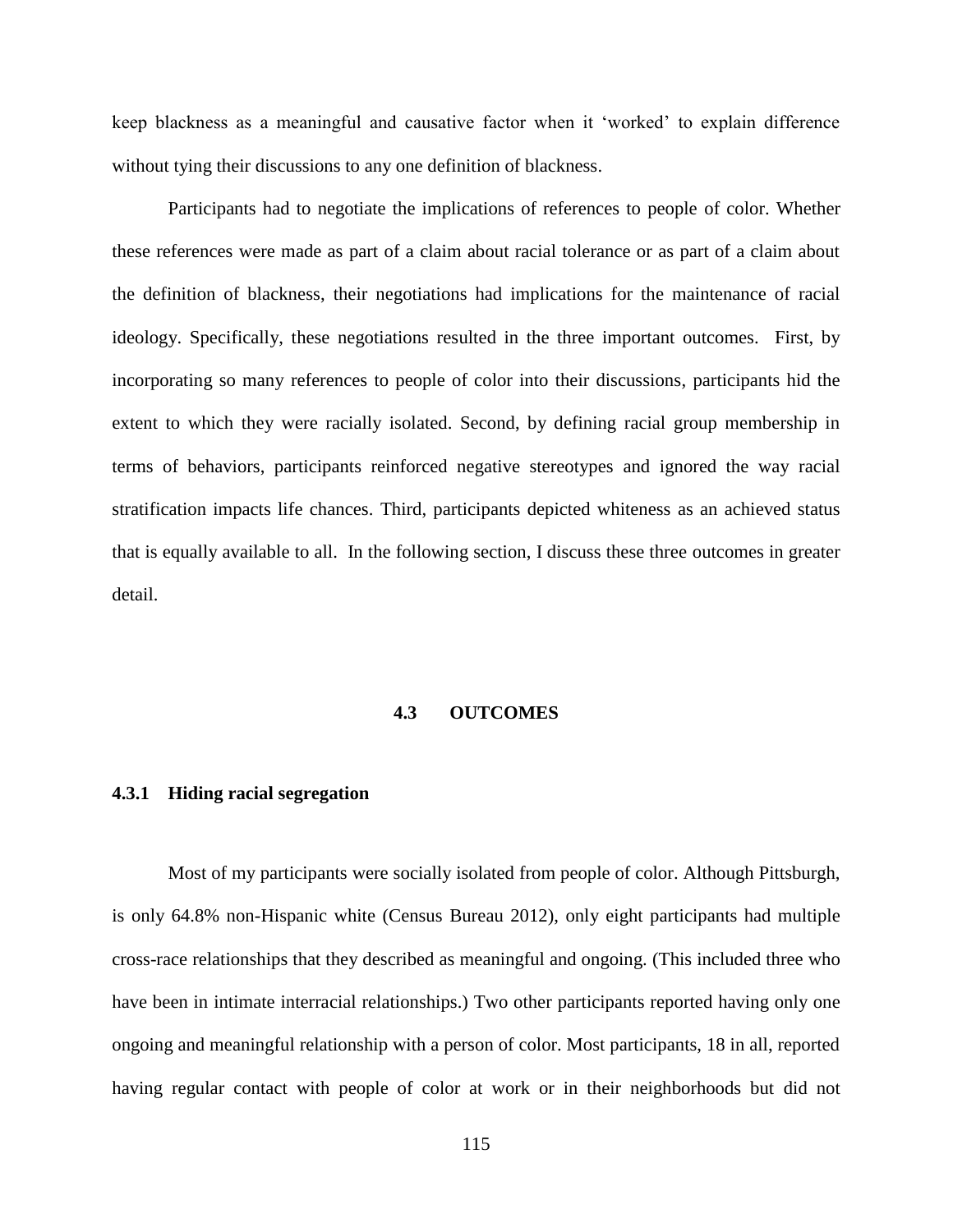describe these relationships as meaningful or close. These 18 participants were not spatially segregated from communities of color but they were not socially integrated either. Six said they had no contact with people of color at all. Participants may have exaggerated or understated the depth of relationships they've had with people of color but, if we take them at their word, approximately 70% were meaningfully socially segregated from people of color. They simply did not have many significant relationships or positive interactions with people of color to talk about.

One might think such racial isolation would limit participants' ability to talk about race. Shouldn't they seem uncomfortable talking about communities of color when they've had so little personal experience interacting with these communities? Shouldn't they hesitate to claim they know something about groups with whom they never interact? The race talk literature suggests that whites get around this problem by exaggerating the quantity and quality of their cross-race relationships. Their exaggerations hide the extent of their racial segregation and enable whites to claim they know about race because they personally know people of color. My data suggests that whites have access to another solution in group conversation because the dynamic nature of collective discourse provides them with resources they don't have as individuals.

Specifically, participants in a group conversation use each other's stories about crossrace interactions/observations, along with their own, to hide the implications of their social segregation from communities of color. As noted above, participants did not exaggerate the nature of many of their relationships with people of color even when they easily could have. Instead, each participant claimed only a few if any close cross-race relationships and made only a few references to less intimate relationships and observations. By sharing their few stories of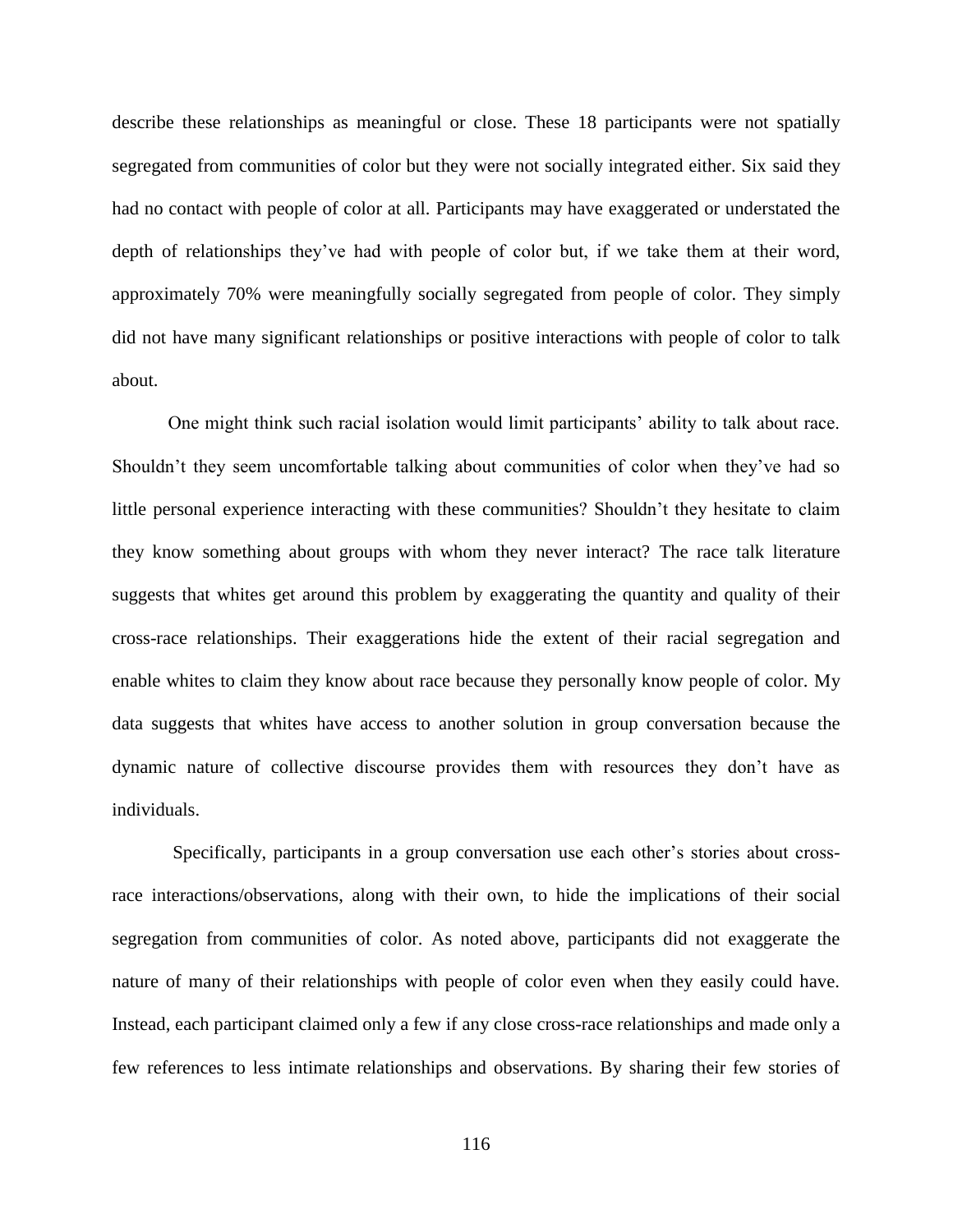cross-race interaction, adding stories about people of color they had observed, and negotiating the implications of these stories, each group built a shared information bank from which all could draw when trying to ground, illustrate, or contest claims about people of color.

As long as they had access to each other's references, participants' own lack of meaningful cross-race interaction remained obscured. In this way, their references had a cumulative effect: as they negotiated the implications of each new reference added to the discussion, they also strengthened the appearance of their own racial integration.

### **4.3.2 Sustaining negative stereotypes and hiding racial inequality**

Although participants frequently mentioned their objection to racial stereotypes, the ways they negotiated claims about blackness often reinforced these stereotypes. Specifically, by parsing blackness into 'good' and 'bad' subcategories and by suggesting that one can lose blackness by gaining economic, educational, or political success, participants left room for blackness to stay at least partially defined by negative characteristics. In addition to reinforcing negative stereotypes, how they talked about people of color hid the existence of racial inequality by suggesting that race itself plays no part in life chances.

Many of the examples listed above demonstrate this Outcome. For instance, consider the earlier example of Grace, the grandmother who claimed that her love for her grandchildren demonstrated her racial tolerance. In that exchange, the group challenged Grace to make sense of her negative feelings for her black son-in-law. She argued that she was against his personality not his race ("he's mean and stupid"). But the group linked the son-in-law's individual behavior back to his race by saying "He gives the black people a bad name." It follows that if African Americans acted better, they would achieve both a better reputation and more success. By stating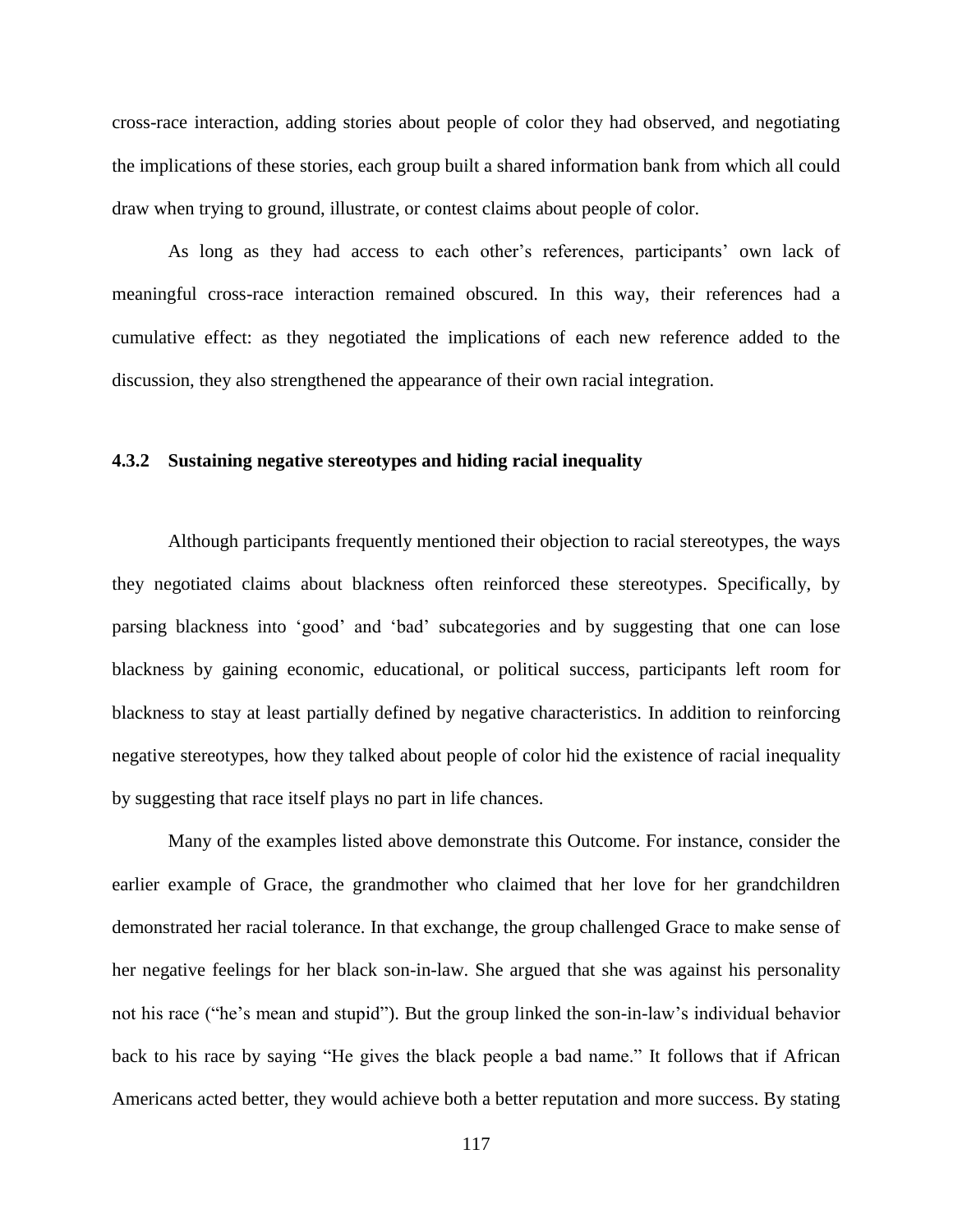that stereotypes about African American men are the fault of African Americans themselves, the participants reinforced a negative stereotype of African American men as mean and stupid despite the Grace's objection. By indicating that individual behaviors defined life chances, the group suggested that racial inequality is not a structural constraint.

We saw similar constructions whenever groups parsed blackness into good and bad subdivisions. When groups denied President Obama had a claim to blackness ("He has no attributes or aspects that you would identify with the culture of a black man. He's as white as the four of us."), they left in place the idea that those *with* a claim to blackness may not be as acceptable. Similarly, the group that decided Obama's success was partly due to the fact that whites didn't see him as "decidedly southern black" or "New York black" left in place the idea that there was something less acceptable about those groups. By talking about blackness as being on "average" a negative thing and talking about successful people of color as being exceptions to blackness, participants reinforced negative definitions of blackness.

Interestingly, participants often hid racial inequality even while they were explicitly condemning racism. Instead of arguing that racism is bad practice because it unfairly limits the life chance of certain groups, participants argued that racism is nonsensical thinking because no group's life chances are limited due to race. For instance, participants would attempt to demonstrate that racial stereotypes don't hold by arguing that the real differences between successful and unsuccessful groups are economic. Participants repeatedly returned to ideas such as "That it's economic inequality. The ghetto verses everything else," "Your economic status will cause more suffering than your race," or "race doesn't matter at all. It's your class that matters."Although a focus on economic and educational inequality has merits, this approach demanded that racial inequality be seen only in nonracial terms and so prevented any analysis of

118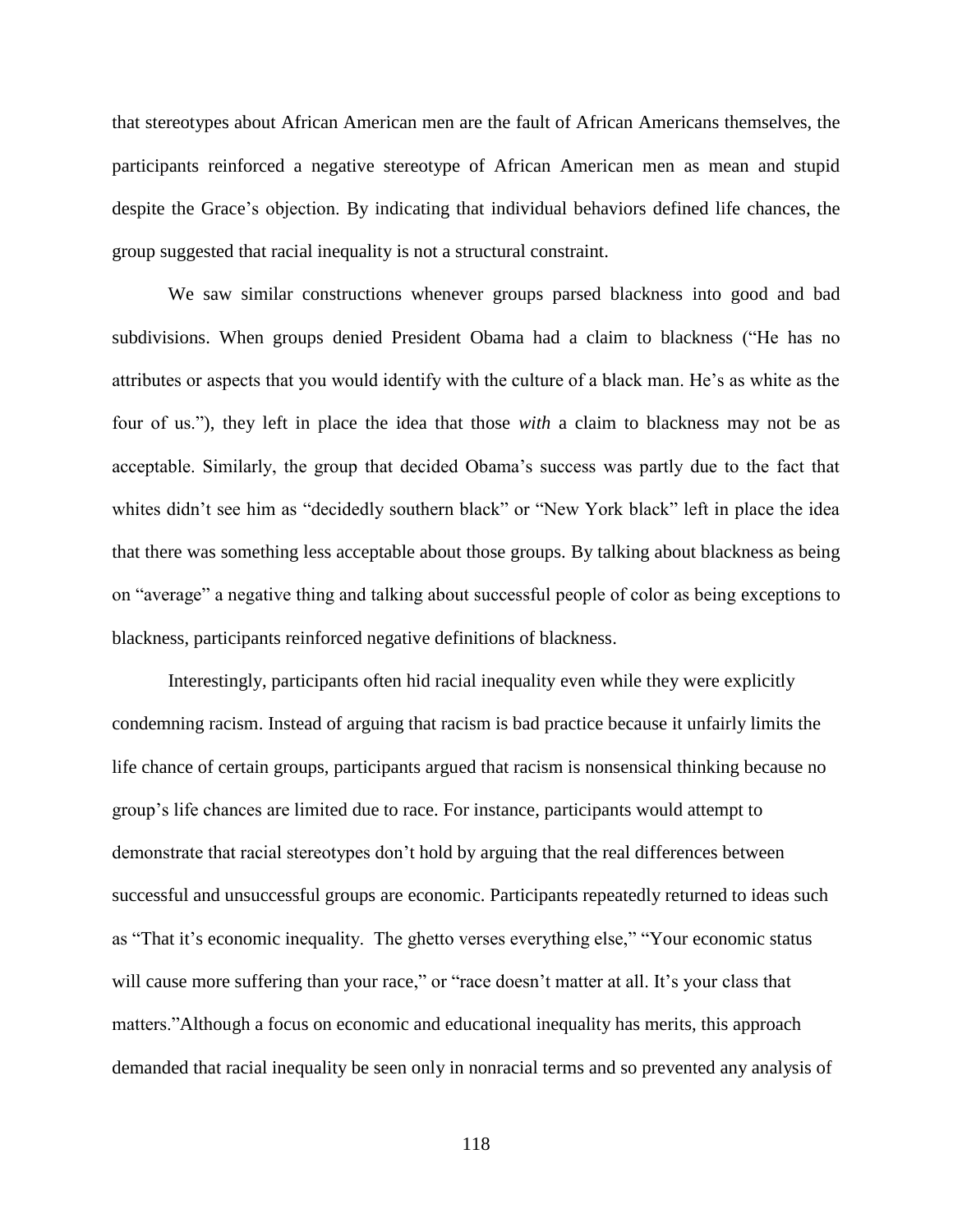racism as a structural problem with real consequences for people of color. In this way their talk about people of color operated like their talk about racist whites: it enabled them to dodge consideration of race by turning their analysis to nonracial factors.

### **4.3.3 Turning whiteness into an achieved status**

 $\overline{a}$ 

Participants didn't only link negative individual characteristics to blackness. They also linked positive characteristics to whiteness *regardless of the race of the actor*. That is, people of color who acted certain ways were labeled white (ex. "he is as white as the four of us" or "they are white in my eyes") and their status as representatives of the black community was questioned. By talking this way, participants depicted whiteness as an achieved status that anyone could attain through certain actions. They also placed blame (explicitly or implicitly) on people of color who failed to secure the benefits of white privilege. Consequently, talking about people of color as being "like whites" hid the role of systematic and structural racial inequality in limiting life chances<sup>4</sup>.

When participants gave the impression that whiteness is earned through individual effort, they depicted whiteness as a status anyone could achieve. Certain people of color were explicitly praised for having achieved whiteness despite their original racial classification. Perhaps the most telling and frequent example was how groups challenged Obama's categorization as a black man based on how he acted, his education, and his political success. Importantly, they could have simply used Obama's biracial status to challenge his blackness. That they spent so much

<sup>4</sup> Linking certain behaviors to whiteness regardless of the race of the actor is seen also in some African American groups (Tyson 2011). Further study is needed to determine how the accusation of "acting white" operates differently among whites than African Americans.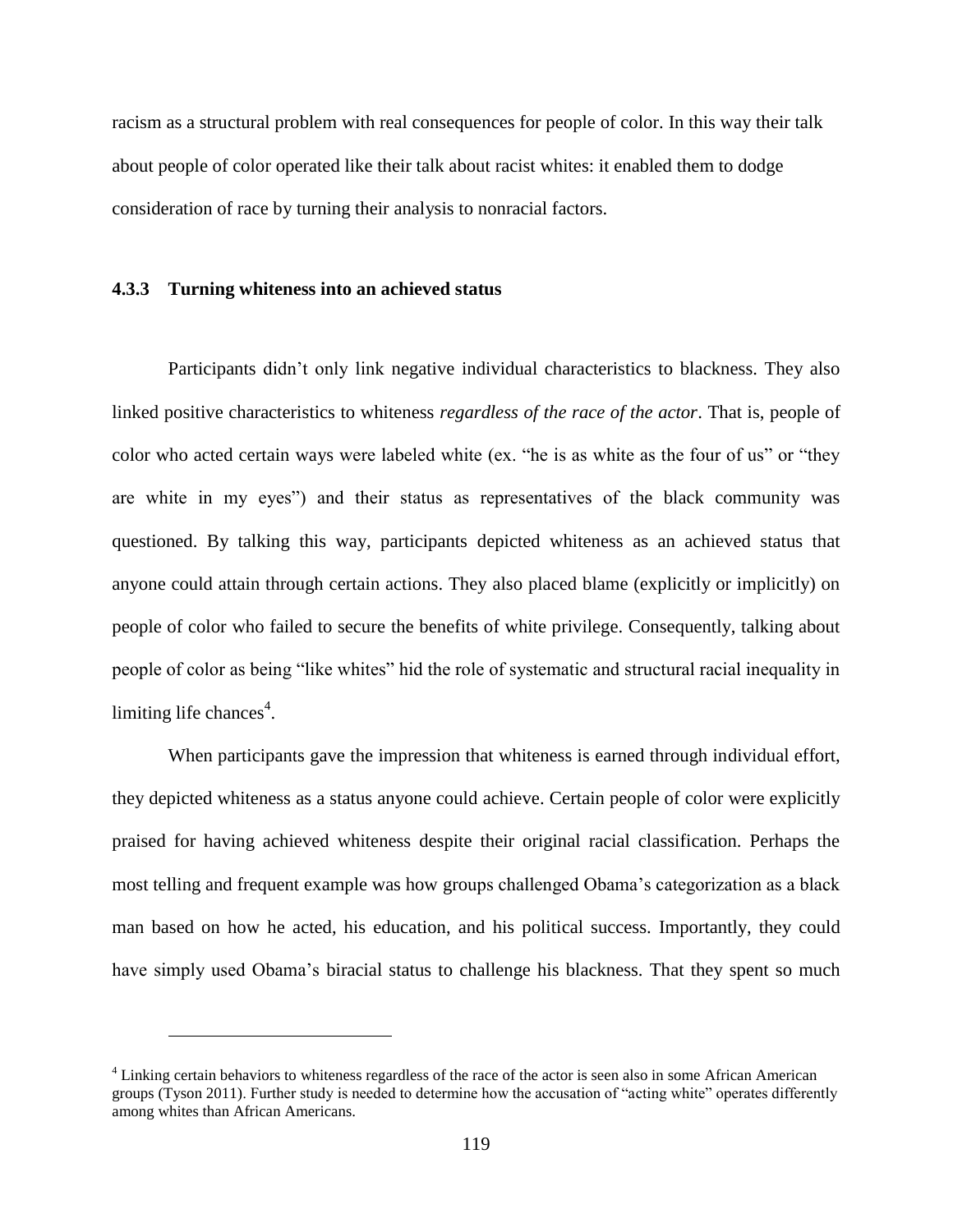time negotiating the meaning of other behavioral characteristics suggests that linking definitions of whiteness to individual actions is an important part of how whites hide the role of racial privilege.

Participants realized that they are not the only ones who link whiteness to class and behavior. One participant, Lynne, shared that she teaches at a high school where the students treat the low-income black kids differently than anyone else. In her school,

Most of the black kids are from group homes. There are four or five group homes. They hide them so you don't know where they are but the kids come from all over the state. There are lots of kids from Philly. The other kids call them Group Home Kids. 'Oh, he's a group home kid'.

The other group members were surprised to hear about these group homes and decided "it must be hell" for those students to have to come to high school with all the upper middle class white students. Lynne explained that she has one African American student, Jackie, who is "upper middle class, totally assimilated in every way, nothing like the other [black] kids." Unlike the Group Home Kids, this student achieved whiteness through her economic status.

The kids made t-shirts for the science club. And one kid…They did cheesy designs just for fun and one kid made a picture of little stick figures with all different skin pigmentations holding hands, just to be funny. So one student looked at the shirt and joked 'Ah, yeah. That might be accurate if we had any black people in the club' and then she went 'Oops!' Someone said 'We do!' and she went 'Oh my god.' Jackie was like right next to her or something and Jackie just cracked up.

The group laughed at this story and concluded it is "totally classist" because the students were

thinking "'black people aren't like you, you're like me.'" They determined that class matters

more than race. Lynne summed up the group's comments:

The kids are totally colorblind by race but class? I think they are totally classist. The wealthy African American kids? No one even notices that they might have any kind of perspective as a black person. Because many of my students think of black kids as poor kids. You know, cuz that's what they see in the media. So Jackie is not black because she's not poor.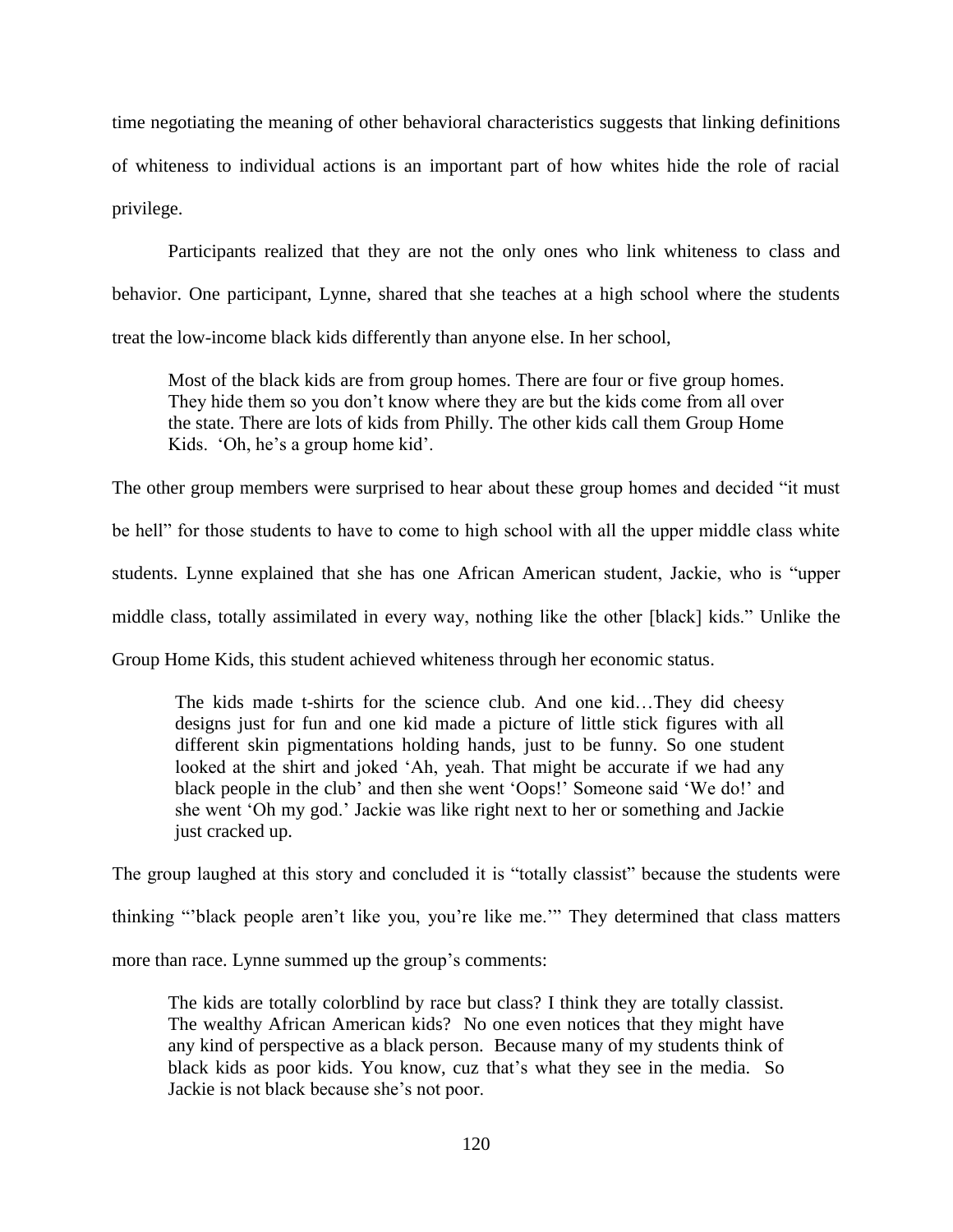The group acknowledged that other white people, in this case the students at a predominantly white upper-middle class high school, see race differently when economic and educational success is part of an individual's profile. Their exchange also suggested that they think racial status is determined by class status. Some participants regarded it as potentially problematic because it still defined blackness in negative terms ("'Black people aren't like me. You're like me'") and dismissed black identity. Even the high school students in the story realized that Jackie's feelings may have been hurt by her classmate's mistake. Still they saw this as progress. For instance, Lynne mentioned that "Jackie just cracked up," suggesting that she was glad the student didn't mind being seen as white by her classmates. Participants agreed that class was what really made the "Group Home Kids" different and this conversation led them into a conversation about how President Obama isn't really black because he is educated and successful. In the end, they seemed comfortable concluding that race matters less than class in determining life chances and that there are no race-specific barriers to success in place for people of color.

When participants talked about racial privilege as if it is earned and not ascribed, they reinforced the idea that racial oppression is also earned. This made it easier to blame unequal social outcomes on either the personal failings of people of color or on issues other than race. As long as this mechanism dominated group discussion, there was little room for an analysis of racial inequality or white privilege.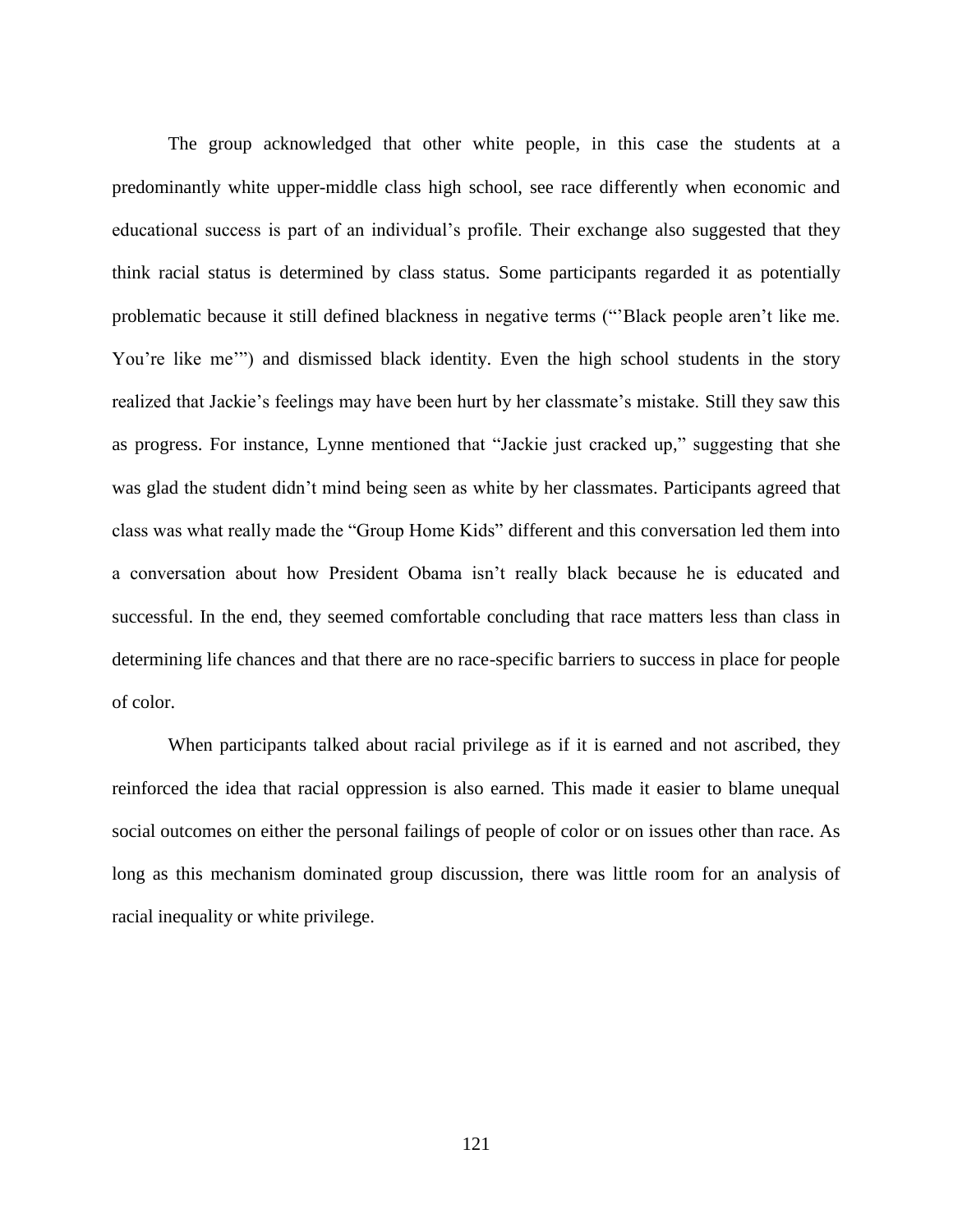#### **4.4 SUMMARY**

References to people of color provided source material upon which participants could base their claims about racial groups and racism. By mixing their stories together, participants gained access to a larger amount of this source material and hid the extent to which they were racially isolated. Importantly, participants could exaggerate the extent to which they were familiar with the lives of people of color even without exaggerating the exact nature of their cross-race experiences. Because this is only possible when participants have access to each other's stories, this aspect of race talk operates very differently in group conversation than in one-to-one conversation.

Having access to so many stories strengthened participants' ability to negotiate their claims and draw conclusions about what people of color think, do, and experience. These negotiations resulted in a reinforcement of dominant negative racial stereotypes. This reinforcement was sometimes subtle. By parsing blackness into 'good' and 'bad' subcategories, participants could acknowledge and even praise the existence of successful people of color while blaming African Americans for race-related social problems. Casting racial inequality as the outcome of troublesome African American behavior, participants implied that whiteness is an achieved status that can be earned through good behavior. Because of these ways of talking, groups had difficulty discussing race-based privilege as a structural phenomenon.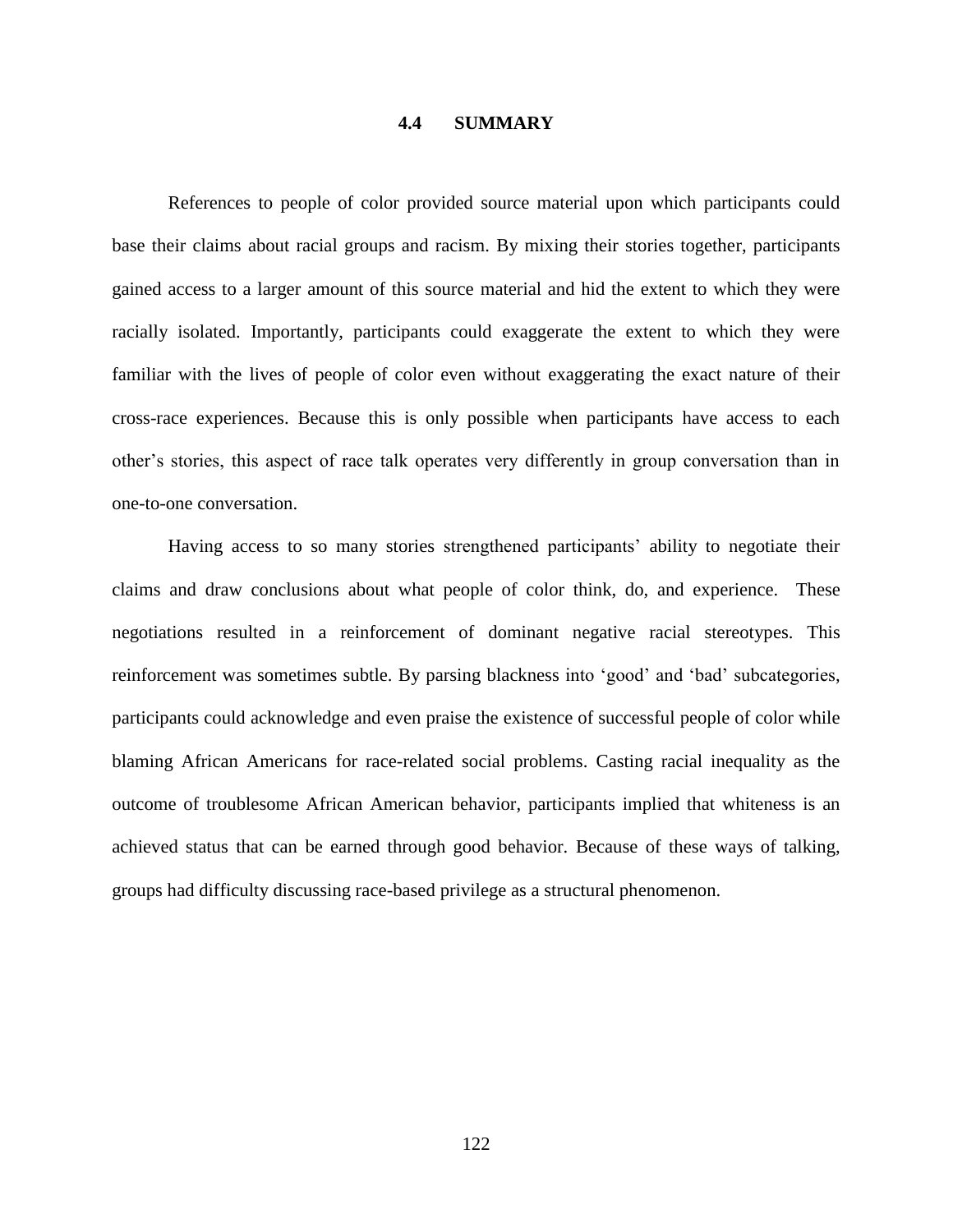### **5.0 BREAKING THE PATTERN**

Although participants' conversations about race consistently followed the patterns I analyzed in Chapters 3 and 4, they occasionally interrupted their group's negotiations and attempted alternative ways to negotiate race related claims. These interruptions didn't directly challenge dominant racial ideology in most cases. Also, they didn't represent fully formed alternative ways of talking. Instead, they impeded one of the patterns analyzed above and opened space for a different form of negotiation. By analyzing moments when participants interrupted dominant negotiation patterns, I found that participants highlighted white privilege or structural inequality by 1) insisting that celebrity status comes with an obligation to be racially sensitive; 2) emphasizing the racial privilege of whites who say racist things; 3) identifying how minority racial status impacts life chances; 4) linking contemporary race relations to historical racial injustices; 5) acknowledging the ways white privilege limits whites' ability to understand racism; and 6) questioning racist remarks and claims. In this chapter, I discuss these deviations from the dominant patterns.

### **5.1 "CELEBRITIES SHOULD KNOW BETTER"**

As discussed in Chapter 3, participants commonly hid the role of structural inequality when discussing racist whites by focusing on how these whites lack (nonracial) privilege, like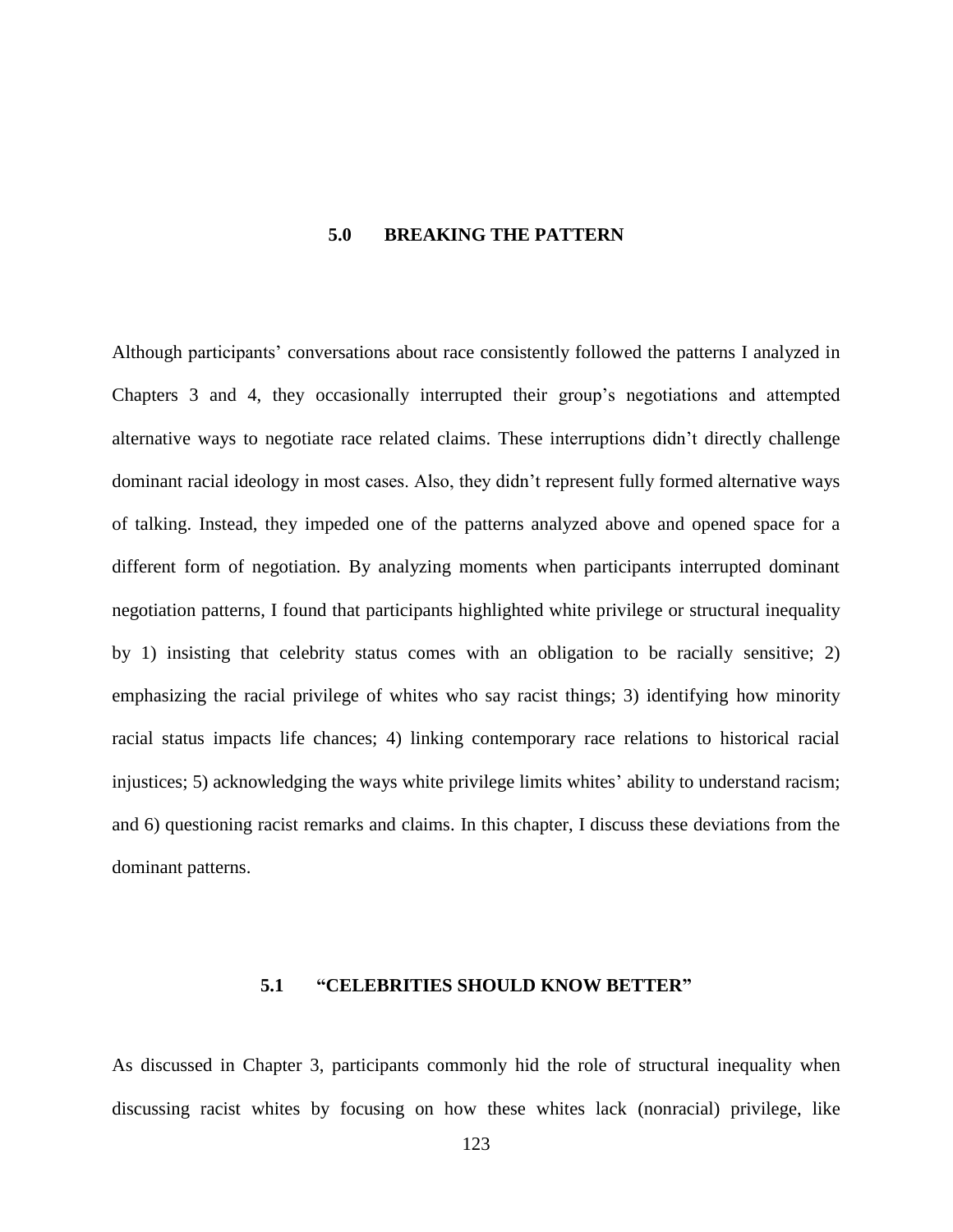education or wealth. This pattern was interrupted, however, when participants discussed white celebrities who said racist things. This did not happen often. Two groups spoke indirectly about the obligations of people in the media to say race neutral things<sup>5</sup>. Another two groups discussed specific cases when white celebrities got in trouble for saying racist remarks. In each of these groups, participants discussed celebrity racist remarks differently than how they discussed the racism of other whites. Perhaps because celebrity status is generally associated with more privileged lifestyles, participants didn't disregard privilege in their analysis of white celebrities. Instead, they explicitly grappled with celebrities' privileged social location. These negotiations linked privilege to a social obligation to be racially sensitive in public.

Participants discussed two infamous instances of celebrity racist outbursts: when the actor/comedian Michael Richardson used racist slurs to criticize African American hecklers in a comedy club and when the radio talk show host Don Imus made racist comments about African American athletes on the Rutgers University women's basketball team. In both cases, participants explicitly labeled the celebrities' actions as racist before negotiating the implications of their remarks. Unlike when discussing other white racists, they did not excuse Richardson's and Imus' racist remarks. Instead they concluded that these white men should take responsibility for their words because they had an ethical obligation to appear race neutral and treat all racial groups with respect when speaking in public.

When discussing Michael Richardson, who group members called "Kramer" after his famous role on the hit television sitcom Seinfeld, one participant Larry brought up the night that Richardson said "'nigger this, nigger that'" to his audience at a comedy show. Larry said that

 $\overline{a}$ 

<sup>&</sup>lt;sup>5</sup> Specifically, one group critiqued Rush Limbaugh for influencing uneducated whites with his racist remarks and one participant made a general claim that "celebrities should know better than to say that stuff" after her group had discussed the extent to which the media focused on race during Obama's campaign.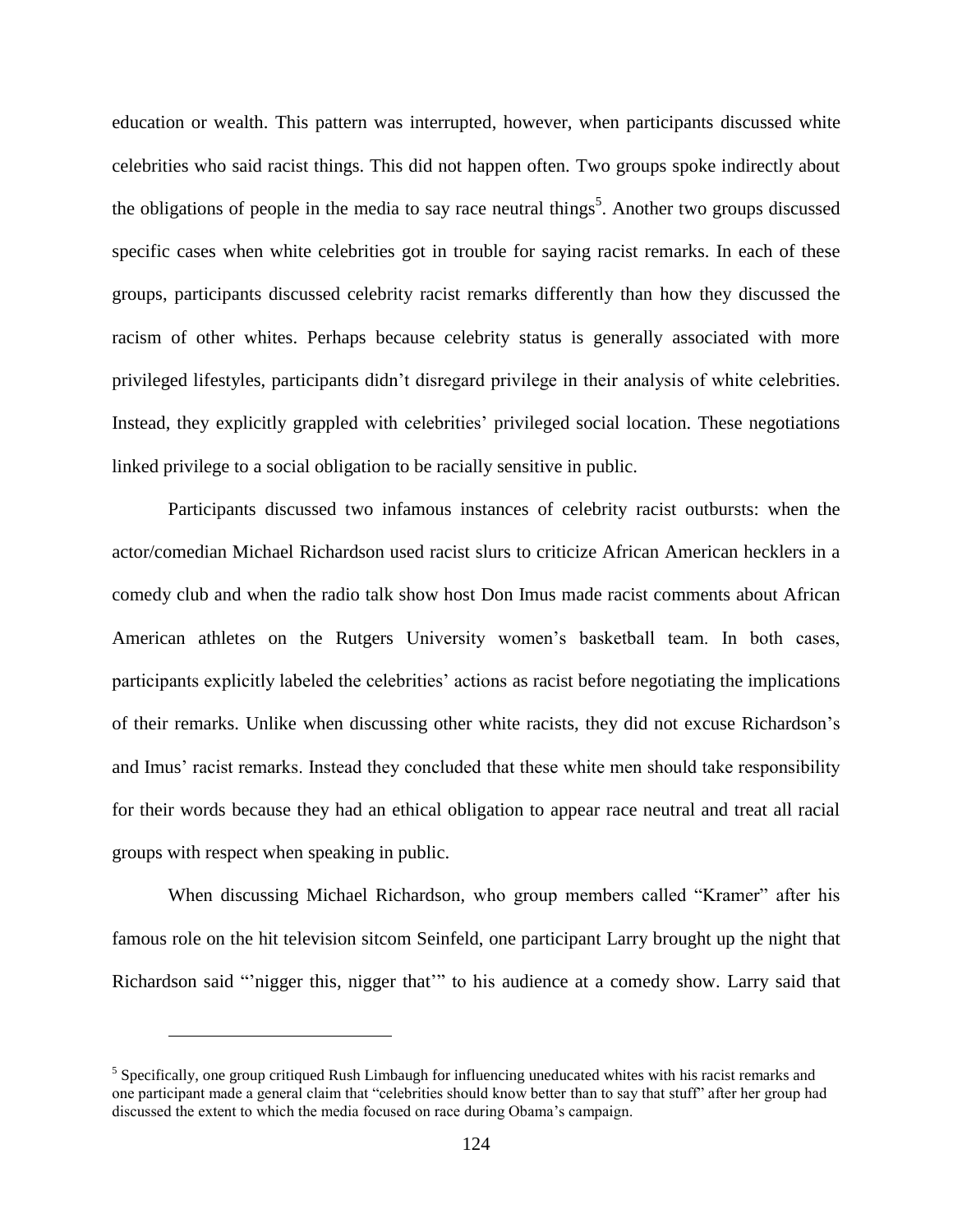"everyone" thought Richardson's use of racial slurs were "a part of his comedy routine not his true feelings" until the night in question. "At this show, there were a few black guys in the audience and he just lost his shit." The other participants joined in describing Richardson's outburst:

| Susan: | Yeah he got into a lot of trouble because of it.                                                                                                                                                     |
|--------|------------------------------------------------------------------------------------------------------------------------------------------------------------------------------------------------------|
| Grace: | He called them Niggers right on stage. A couple of black people<br>were heckling him on stage and he said something like "Why don't<br>you Niggers just go home!" and they had paid to see his show! |
| Larry: | He got into a world of trouble.                                                                                                                                                                      |
| Grace: | But the white people were heckling him too so he targeted those<br>people.                                                                                                                           |

The group established the exact nature of Richardson's racist remarks just like they had described other whites who had said racist things ("He called them Niggers right on stage"). But unlike when discussing those other whites, the group did not go on to discuss how Richardson's comments were due to a lack of privilege. Instead, they negotiated the implications of Richardson's remarks by discussing how his position as a public figure placed extra obligations on him:

| Larry: | The thing is, when you are in the public eye, you have to watch<br>everything you say. The average person doesn't worry about that<br>sort of thing. |
|--------|------------------------------------------------------------------------------------------------------------------------------------------------------|
| Susan: | But these kinds of people need to watch what they're saying.                                                                                         |
| Grace: | You know people of all colors help them make a living. That's job<br>security for them, when they come to their shows.                               |
| Susan: | Kramer lost his contract out there. His commercials.                                                                                                 |
| Grace: | Right                                                                                                                                                |
| Larry: | He lost a lot of money for that.                                                                                                                     |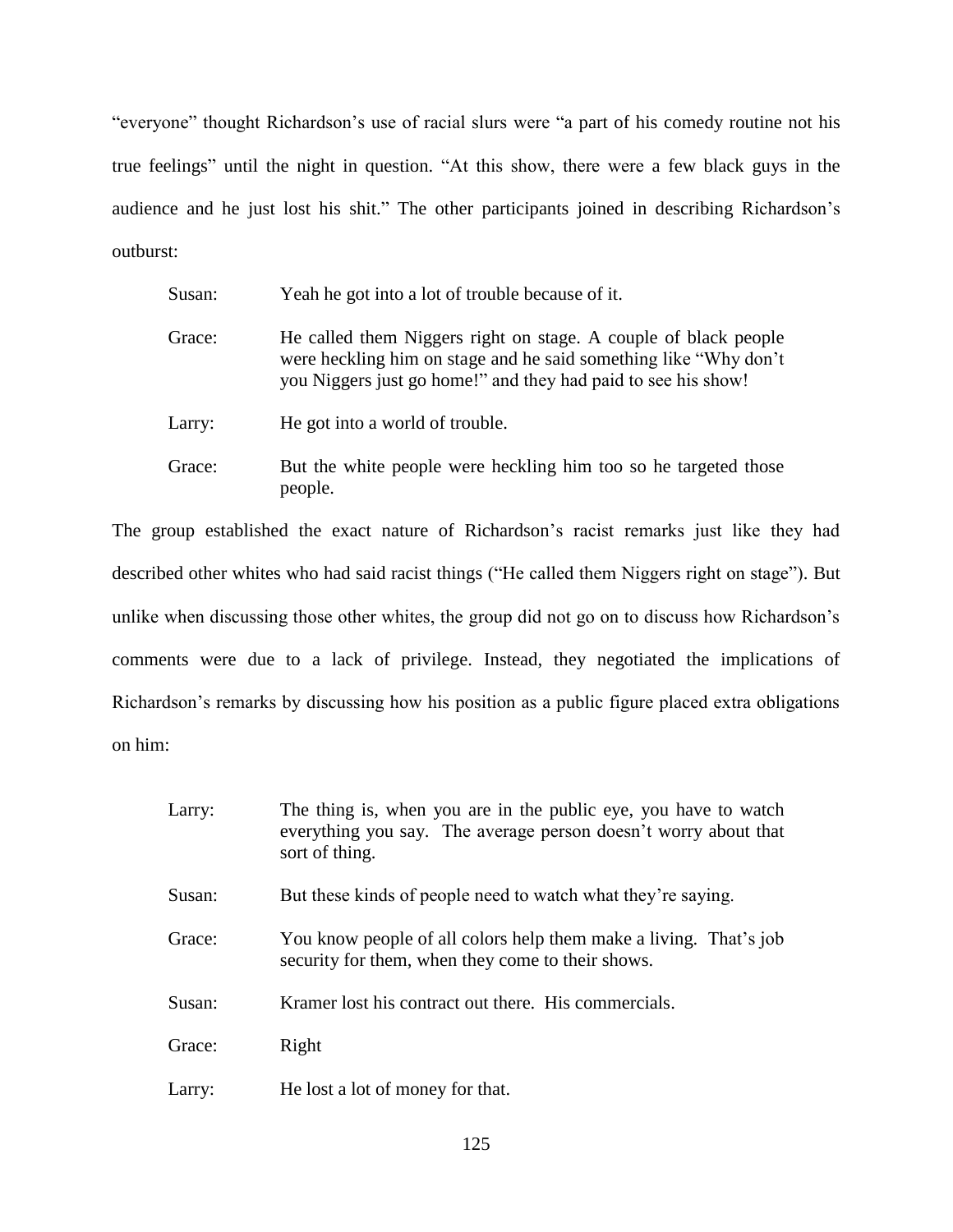#### Grace: And rightly so he should have!

Here we see the group negotiate the implications of Richardson's outburst and the penalty he paid for it. While they all agreed that his racist slurs cost him ("his contract," "his commercials," and "a lot of money"), Grace seemed certain this penalty was well deserved. In this exchange, the group established that Richardson's position "in the public eye" required that he "watch everything" he said. As their interaction continued, it became clear that all participants did not agree that Richardson should have been penalized for his outburst.

| Larry: | Well, I can't                                                                                                                                                                        |
|--------|--------------------------------------------------------------------------------------------------------------------------------------------------------------------------------------|
| Grace: | He should have contained himself!                                                                                                                                                    |
| Larry: | I don't know. Well, I don't know what kind of situation was out<br>there. I wasn't                                                                                                   |
| Grace: | No. I heard it over and over again. All they was doing was<br>heckling him. And they had been drinking but a lot of other people<br>who go there have too. He just went off on them. |
| Susan: | He lost his temper big time.                                                                                                                                                         |
| Larry: | Sometimes those things just come out                                                                                                                                                 |
| Grace: | He should have just walked off the stage if he couldn't take it!                                                                                                                     |
| Susan: | He was in the wrong business if he couldn't take the heckling.<br>He's probably thought about that a thousand and one times since<br>them                                            |

Larry: He definitely regrets the situation. He's come out and apologized.

Here Larry tried to disagree with the claim that Richardson deserved the many financial penalties he faced for making racist comments. First, Larry tried to argue that he didn't know enough about the situation to judge Richardson, ("Well, I don't know what kind of situation was out there") but Grace insisted the situation was exactly as it appeared ("No. I heard it over and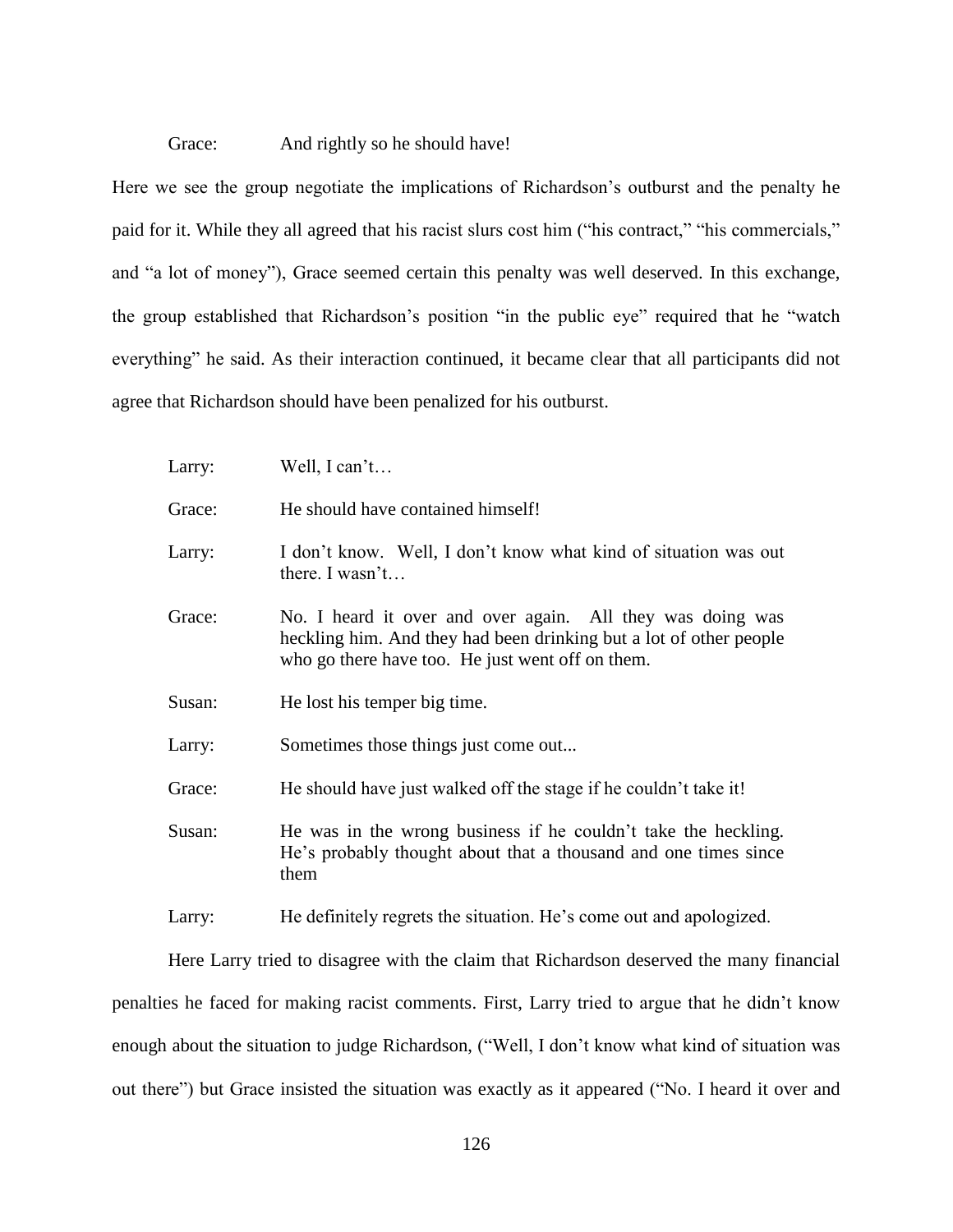over again"). Larry then tried to minimize the racist outbursts ("sometimes those things just come out…"), but this too was rejected by the group. The other participants argued that Richardson had an obligation to "contain himself" and the freedom to make other choices ("he should have just walked off the stage if he couldn't take it," and "he was in the wrong business if he couldn't take the heckling") and so was responsible for his actions. This is a very different Outcome than this group had achieved when discussing other whites. Instead of dismissing the racism of racist whites as an unfortunate side effect of various nonprivileged statuses, this time the group kept a focus on the racism and the privileges behind it.

In another example, a group discussed Don Imus' racist remarks about the Rutgers University Women's Basketball team. After establishing that he was "running his mouth. Calling female athletes nappy headed hoes because they were black," the group negotiated the implications of his racist remarks.

| Steve: | Wrong move. He had the right, I guess, but there are<br>consequences.                                                                                             |
|--------|-------------------------------------------------------------------------------------------------------------------------------------------------------------------|
| Sully: | I think he got off easy. Way too easy.                                                                                                                            |
| Mike:  | He's going to get reactions for the rest of his life. It will never stop.                                                                                         |
| Sully: | He didn't have to say that stuff. He could have talked about the<br>team without it.                                                                              |
| Steve: | And he's on the radio so there is no excuse. People listen to that<br>stuff and what do they think?                                                               |
| Sully: | He should have to pay for that.                                                                                                                                   |
| Steve: | A lot of racists get off easy. Winston Churchill. Mark Furhman<br>from the O.J. [Simpson] trial. He was shown to be a racist and now<br>he is a Fox News analyst. |
| Sully: | Wow. I did not know that. Oh my God.                                                                                                                              |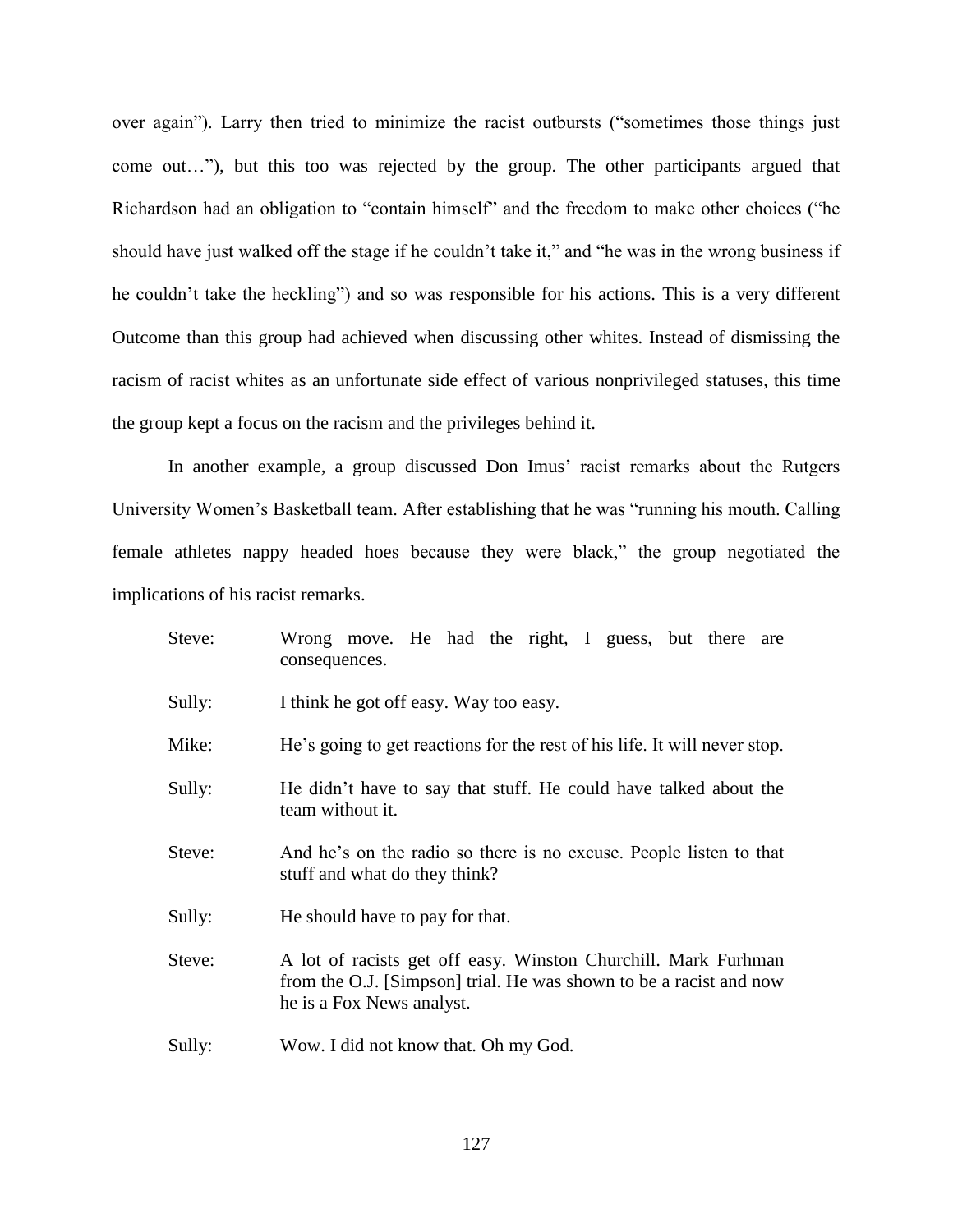Steve: Yeah. He was proven to be racist in court, using derogatory phrases. And Winston Churchill? I just learned he was so racist against Native Americans. I can't believe he holds up [is honored] in the history books.

Just like the group that discussed Richardson's racist outburst, these participants identified how Imus was wrong and then negotiated whether he had the obligation to do better. Also, like the other group, they concluded that he had options ("He could have talked about the team without it") and influence ("People listen to that stuff"). Because they focused on his relative privilege, the Outcome of this interaction was different from when they discussed other white racists. Instead of dismissing his racism, they held him accountable for it. They even brought up other famous racist whites who "got off easy."

Importantly, the groups' focus on privilege did not result in a critical analysis of privilege in general or of white privilege specifically. The appropriateness of giving celebrities' access to a stage from which they could influence public opinion was never questioned. The ways in which these celebrities, their stage, and their access to their stage were shaped by whiteness were also never discussed. Instead, participants questioned what celebrities did with their nonracial privilege. Participants portrayed celebrity privilege as a socially desirable status that comes with certain obligations when it comes to race talk. In particular, privileged white celebrities were expected to maintain a public discourse of racial tolerance. Their failure to do so was declared as a misuse of privilege. Participants' refusal to dismiss the seriousness of racist claims in these cases stands in stark contrast to how they handled other stories of whites' racism.

Celebrity people of color were not held to this same standard. In fact, participants seemed to prefer black celebrities who critiqued the African American community and made sweeping generalizations about what black people are like. Participants mentioned agreeing with famous African Americans who differentiated between regular black people and "niggers" (Chris Rock),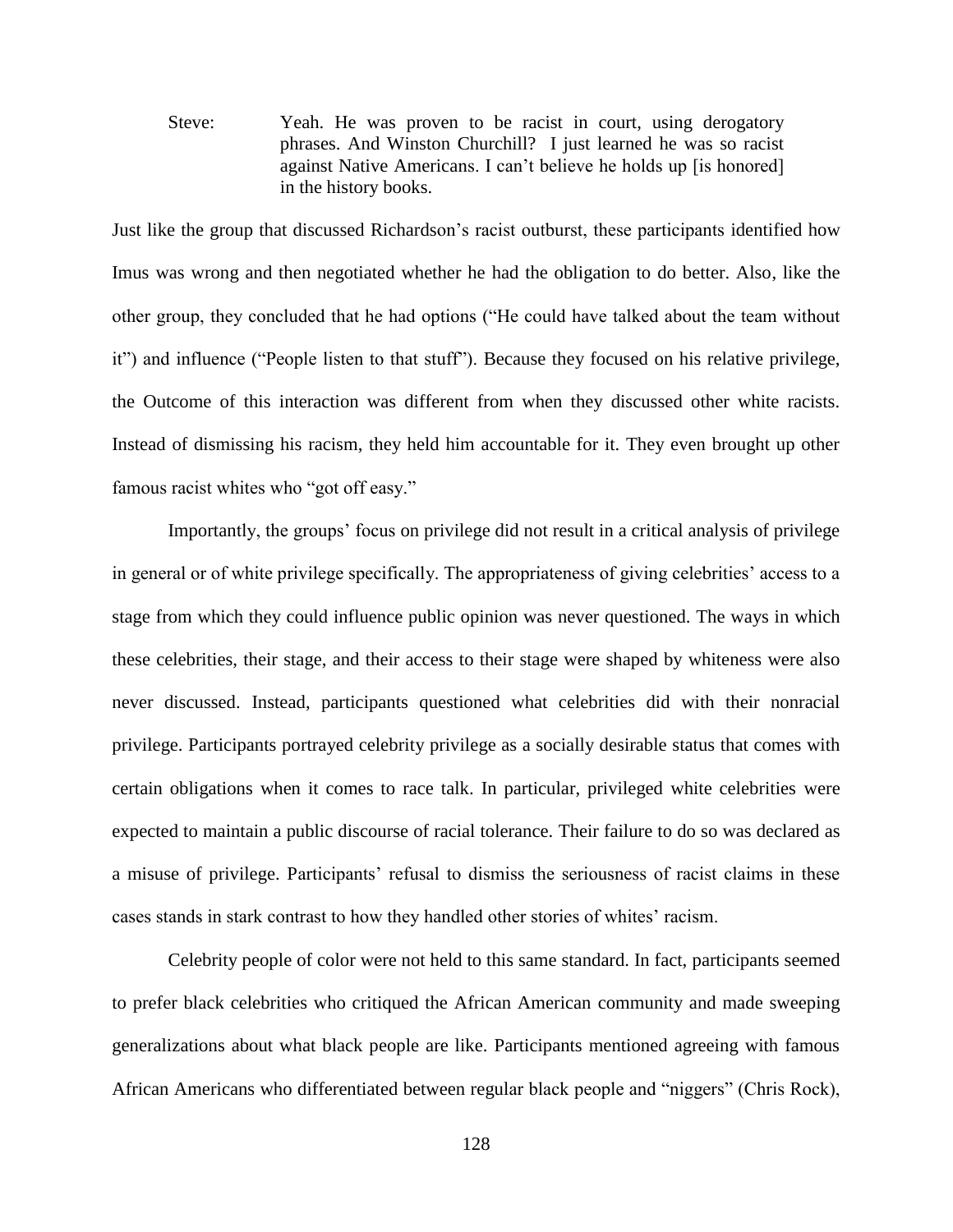critiqued African American parents (Bill Cosby), or insisted on being called African American when they had no relationship to Africa (Whoopi Goldberg). Unlike white celebrities who were criticized for publicly critiquing people of color, these black celebrities were appreciated for their willingness to discuss what participants labeled as weaknesses within the black community.

## **5.2 "HE SAID IT BECAUSE HE'S RACIST"**

Other than the two instances when focus groups discussed racist white celebrities, there was only one instance when a participant interrupted his group's efforts to create theories of intersectionality that explain away racism. Although it is difficult to draw conclusions based on one case, this interaction provides an interesting glimpse into how whites can identify efforts to dodge an acknowledgement of racism. It also suggests that an insistence on taking racism seriously may not lead to much negotiation but also may not always be fully rejected by whites.

In this Initiating Action, Paul told a story about standing up to a white customer who had said something racist to another customer in his restaurant 16 years ago. That day, the owner of a big local manufacturing plant brought the president of the Coca-Cola European division into Paul's restaurant.

I was busy that day. I had his table set up, he was bringing a party of eight, all from Europe, and I had another party of eight celebrating a guy's  $85<sup>th</sup>$  birthday. My restaurant was in this little town. So he walked in with the President of Cocacola. They were dressed in a couple thousand dollar suits, you know, fifteen hundred dollar pairs of shoes. There was all this class about them. The President was a really good looking tall, tall big black man dressed to the hilt. So I'm being introduced and at the same time I'm walking up to shake his hand, this man who was celebrating his 85 birthday stands up and says "Who let that big black Nigger in here?" Loud as could be. Everyone stopped. It was lunch, every table's taken. Everyone stops.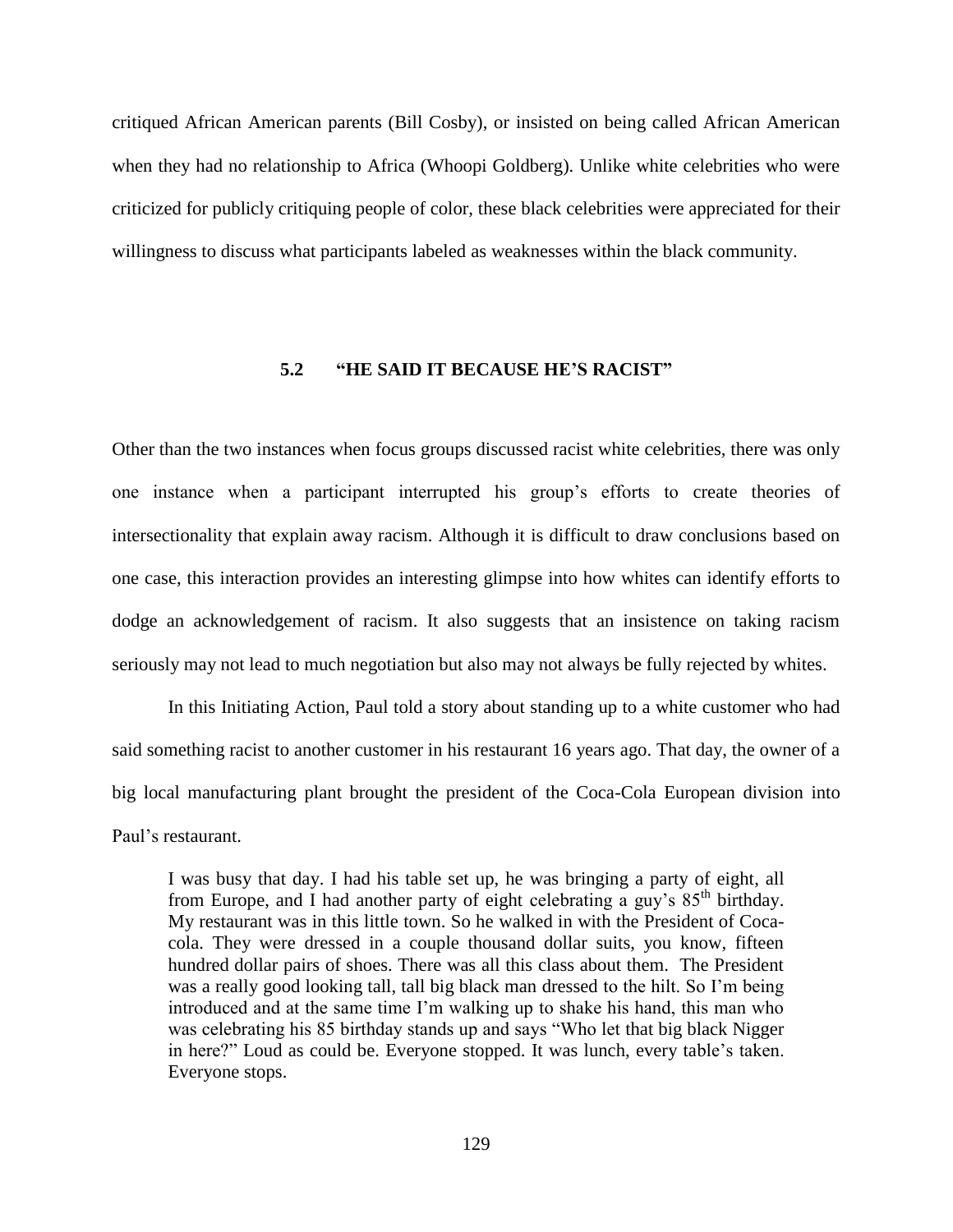This compelling story about clearly unjustified and blatant racism held the group's attention. After a brief pause, one member said "You were mortified" and Paul agreed:

I was mortified. I was so embarrassed. I apologized to the Coke President. I apologized to him, I apologized to my friend who owned the [local manufacturing] company. And then I went to the table and said to the 85 year old man "You have to leave now." They said "Well, we haven't had dessert yet" and I said "You aren't getting dessert. I don't even want your money. Just get out of here."

When Paul finished his story about telling the racist customer to leave, another participant, Ian, immediately asked "Now, were they drunk?" This question attempted to explain racism as merely the side effect of drunkenness. This fit how the group had handled other stories about white racists (see Chapter 3). But Paul would not allow the racist comment to be dismissed. He quickly responded in a clear slightly raised voice: "No. They weren't drunk. They were racist, very racist." He then went back to telling his story. He shared that his wife had worried that rejecting the 85 year old man would hurt their business. Before Paul could explain that it had hurt his business, Ian interrupted him again:

| Ian:  | But did he do that because he was an older gentleman, you know,<br>with $age$                                                                                                                                  |
|-------|----------------------------------------------------------------------------------------------------------------------------------------------------------------------------------------------------------------|
| Paul: | He did that because he was racist.                                                                                                                                                                             |
| Ian:  | But did he think that nobody would                                                                                                                                                                             |
| Paul: | He was a racist and he was big in the town. The wait staff lived in<br>this town and they were horrified that I would speak up to this guy.<br>But it was so offensive. In the end, it did affect my business. |

This exchange is like no other moment of interaction I observed. Paul explicitly, repeatedly, and unequivocally insisted that the white man's racism and his privilege ("he was big in the town") were the cause of his racist remarks. He refused to allow any theories of intersectionality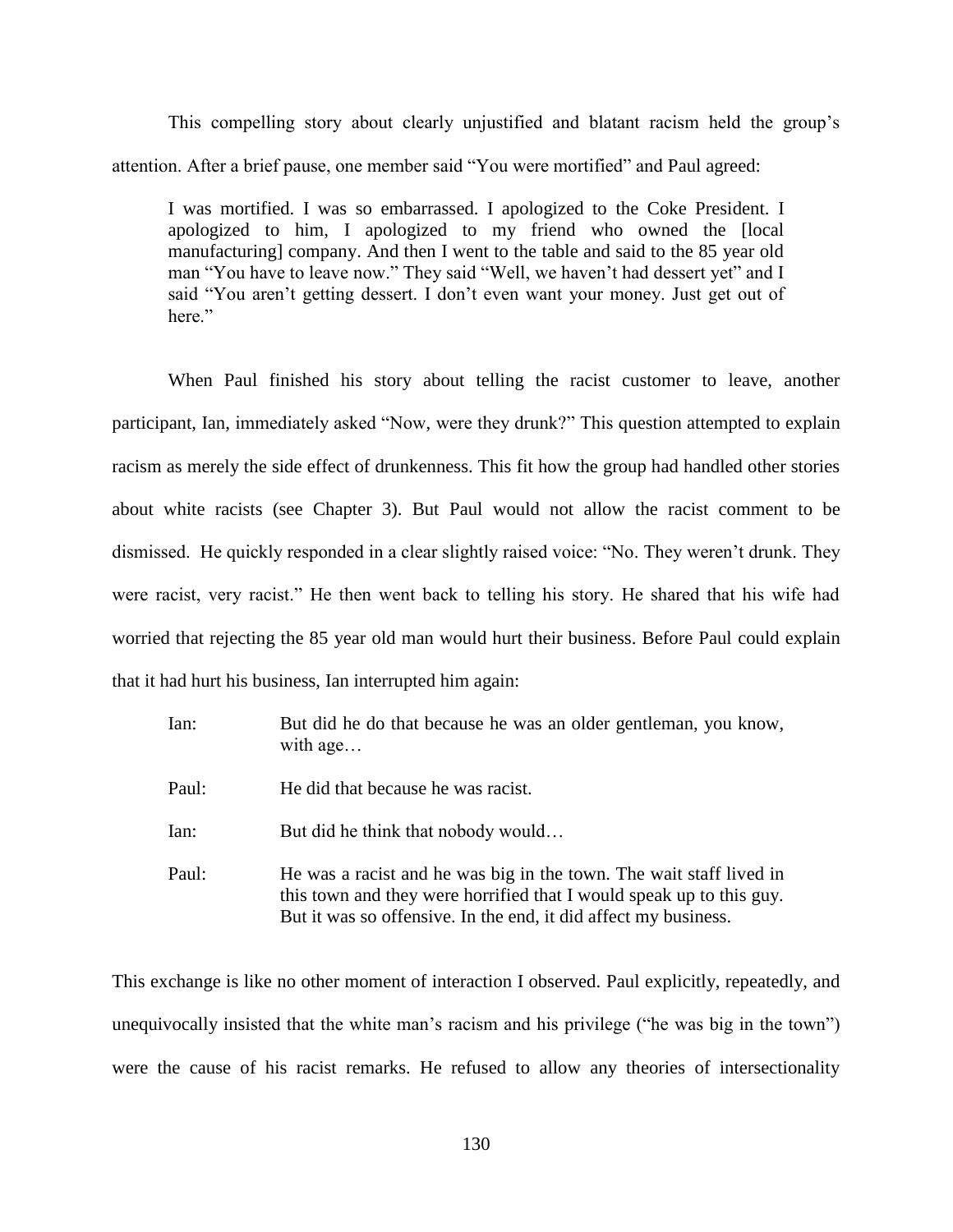(drunkenness, age, etc) to be negotiated by the group. This interrupted the group's tendency to downplay racism and emphasize the lower status social locations whites can occupy.

After offering some supportive words ("You had no choice" and "It sounded like what you had to do"), the group moved on to discuss other things. Because I only had this one instance to analyze, I have no way of knowing how groups would typically handle this deviation from their dominant pattern. Compared to other focus groups, this group was generally sensitive to race issues and well informed about the role of racism in American history. A less racially liberal group may have objected more strenuously to the focus on racism and privilege or changed the subject more quickly. Similarly, groups may respond differently to a focus on racism and privilege when the Initiating Action contains a less clear cut example of blatant racism. More research is needed to determine how whites negotiate an insistence on seeing racism and privilege as directly causative.

## **5.3 "HE STILL HAD TO FACE MAJOR CHALLENGES"**

In Chapter 4, I explained how participants removed race from consideration when discussing successful people of color and how they linked racial status to good/bad behavior. These patterns of interaction made it difficult for participants to address structural inequality. Occasionally, however, participants interrupted this dominant way of talking about race and pushed to keep their interactions focused on how racism targets individuals regardless of how they act. In these rare cases they used the Initiating Action to start a Negotiation of how particular people of color experienced racism despite their good behavior. For instance, one participant, Rachel, shared about how black families in her gentrified neighborhood face racism: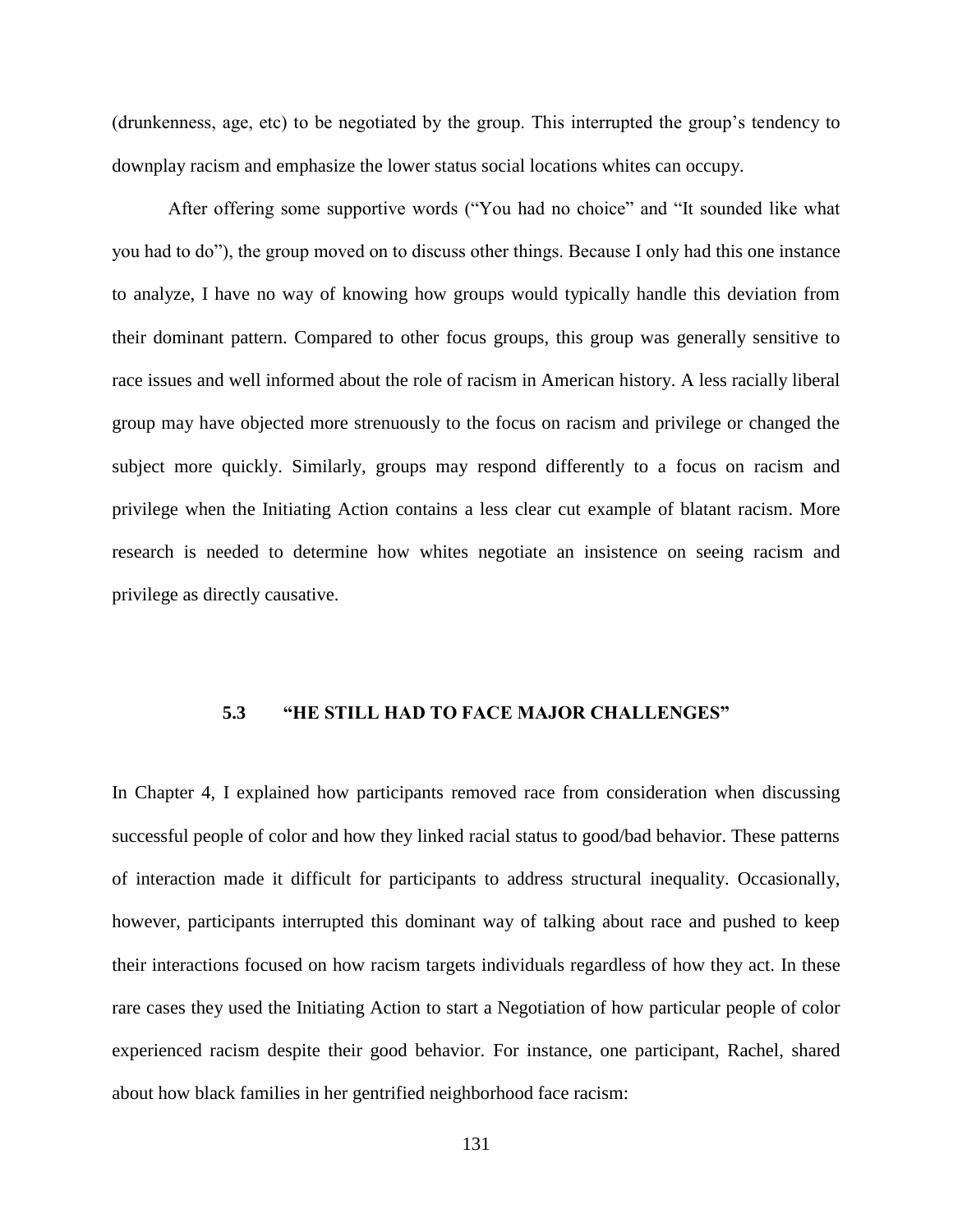There is a middle class black family on my street and I just want to go up to them and apologize because they can't be comfortable. It doesn't matter what they do. They are treated bad because of being black. In Pittsburgh, neighborhoods are very racially divided. I live in a neighborhood that was mostly black and now it's more white and there are coffee shops and art galleries. It's really changing. There is such anger towards people who are not the same as everyone else moving into their neighborhoods. Pittsburgh is old city, an old county in the U.S.

By pointing out that racism is embedded in the city and in the greater Pittsburgh area, Rachel pushed the group to see racism as structural not based on individual behavior ("It doesn't matter what they do"). The group then began negotiating the implications of this claim by discussing inequality within major institutions. First, they discussed the educational system ("Education is something the government can do. I was an education major and we can start in elementary school giving everyone an equal chance.") This led to a brief discussion of residential segregation ("Some neighborhood schools are underfunded and then it ends up meaning you see race problems with dropping out and not becoming part of society. But it is not the race it is the segregation"). Then, after mentioning that there are similar problems with the health care system ("Also health care. There is inequality in that." "Right. Don't African American children still have lower birth weights?"), the group concluded that "there are still systematic problems that stop people from being equal."

This exchange was unique in that it focused on multiple overlapping institutions and acknowledged the role of race in determining access to and treatment within these systems. Unlike other times that groups discussed black neighbors, this group did not ignore race or subdivide blackness into good and bad categories. Instead, they acknowledged the role of race in general and blackness in particular. They clearly identified how being African American can limit the life chances of even successful middle class families.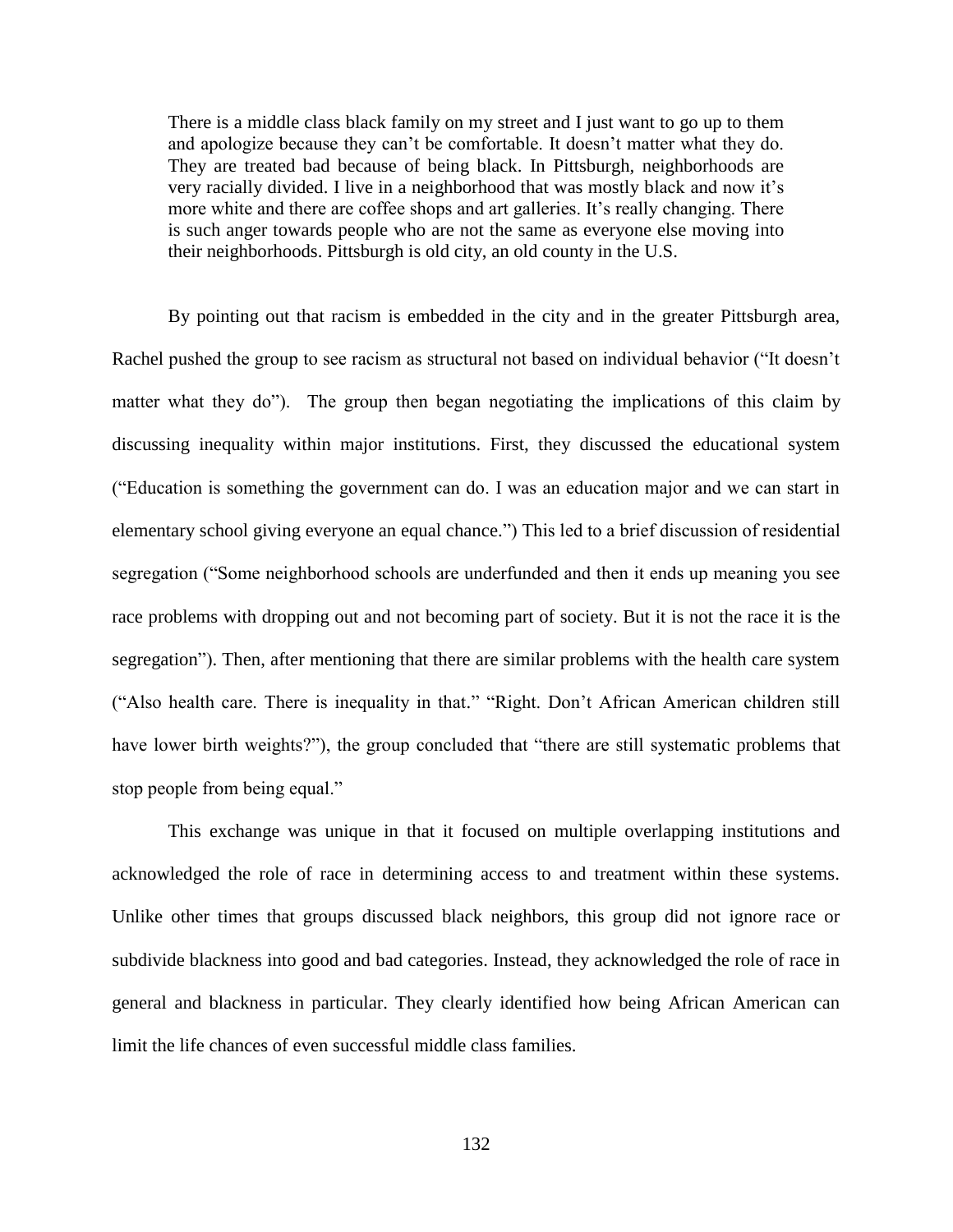Participants' references to structural forces were infrequent and fleeting. When a reference to a person of color was linked to a more structural analysis, participants usually did not negotiate the implications of the claims. For instance, during one group discussion of Obama's race, a participant interrupted their efforts to ignore the relevance of blackness. She hurriedly said, "He still had to face major challenges just being how dark as he is. I mean, whether he's black enough for you or not, he still had to. Because people do…he received it! The bad treatment!" Her comments insisted that race made more sense if seen as a fixed status linked to physical traits and unequal forms of treatment. As such, it was a break from the pattern of seeing race as fluid and tied to personal behaviors. Her group did not embrace this alternative approach, however. Another participant immediately argued, "I think that's true but I think that ultimately this election transcended that and made all people, I mean, all people are inspired by it anyway." This led the group back to a discussion of Obama's success in which they parsed blackness into good and bad categories (see Chapter 4). Despite the fact that the overall pattern was not changed by the participants' insistence that Obama experienced racism, it was briefly interrupted, providing an opportunity for alternative views to be expressed and for the direction of the negotiation to be reconsidered.

### **5.4 "THERE'S HISTORY AROUND THIS STUFF"**

Occasionally, participants attempted to identify how America's racist past continues to impact race relations today. This required them to see race as a structural phenomena that impacts people in ways over which they have no control. Usually, statements about the role of history were incorporated into group discussion but not actually negotiated by the group.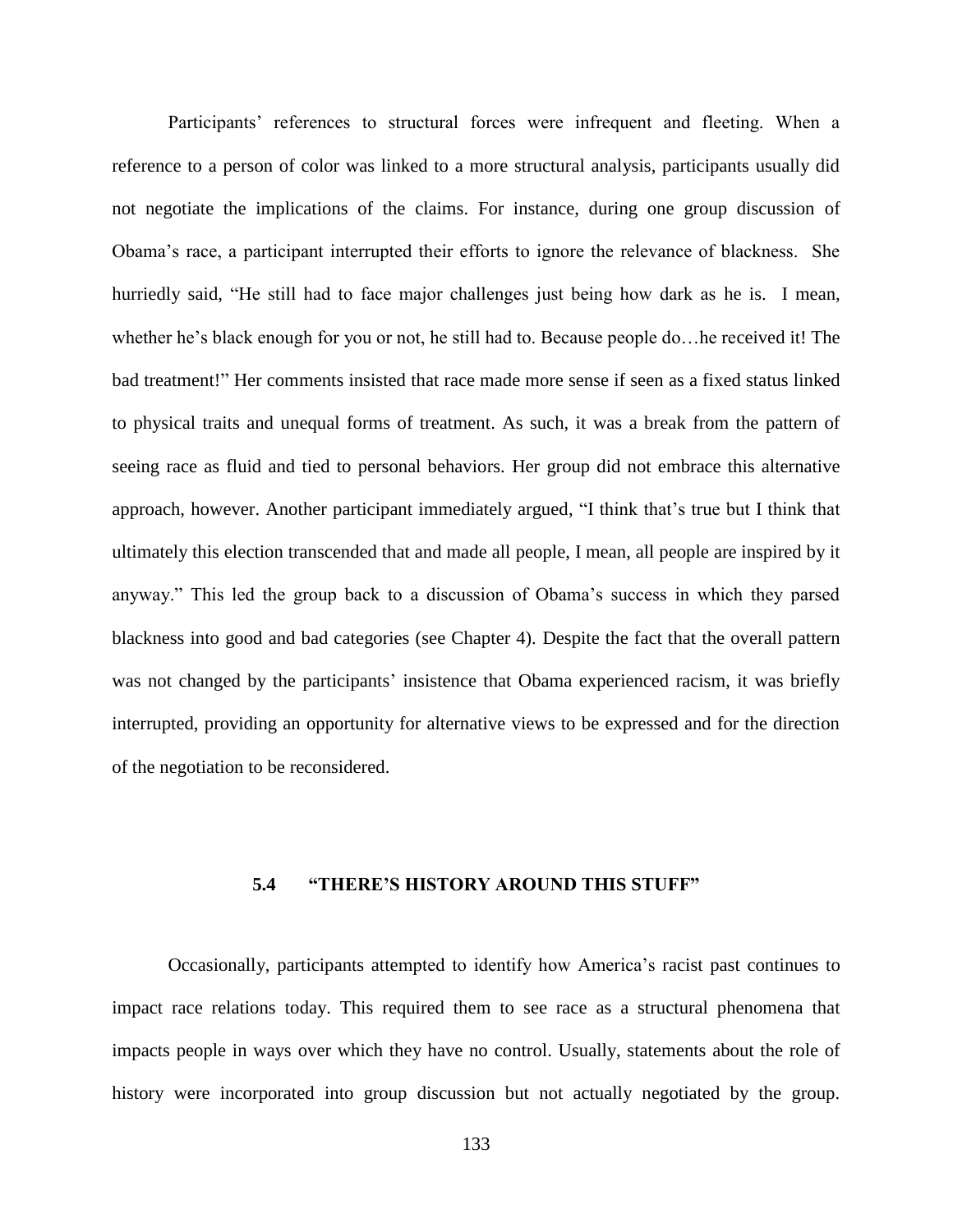However, one group did negotiate the implications of a historically important form of racialization: the "one drop rule" which prevented mixed race Americans from claiming whiteness (Fredrickson 2002). In their discussion, they broke the pattern of parsing or ignoring blackness. Although it is hard to draw many conclusions from one case, this interaction suggests ways that providing accurate information about American history may interrupt dominant race talk patterns.

During their discussion of Obama's racial status, one group stopped parsing blackness in order to negotiate the implications of the one-drop rule:

| Mike:  | If Barack is really representing his roots, I mean, he also has Caucasian in<br>his makeup.                                                                                                                                                                                                             |  |
|--------|---------------------------------------------------------------------------------------------------------------------------------------------------------------------------------------------------------------------------------------------------------------------------------------------------------|--|
| Sully: | Right, he's both.                                                                                                                                                                                                                                                                                       |  |
| Mike:  | And more than that. There's not just two things going on in his<br>background.                                                                                                                                                                                                                          |  |
| Sully: | He's not fully black. He's mulatto, actually.                                                                                                                                                                                                                                                           |  |
| Mike:  | He's all types of                                                                                                                                                                                                                                                                                       |  |
| Sully: | Right, which is why he                                                                                                                                                                                                                                                                                  |  |
| Steve: | But in American, you're black.                                                                                                                                                                                                                                                                          |  |
| Bob:   | Yeah, if he has one tenth blood line, you're blayou're a minority. But I<br>think everyone, if you go back far enough, everyone has some kind of race<br>in them.                                                                                                                                       |  |
| Mike:  | Well, they say we all come from Africa, if you go back far enough. That is<br>where all humanity is from. I really subscribe to that.                                                                                                                                                                   |  |
| Steve: | It's called the 'one-drop rule.' The origin of that is the slave trade. Where<br>if you had any noticeable blackness you were considered black so you<br>could be a slave. So when they say Obama is a black man they are<br>referencing the slave trade and how he would have been treated as a slave. |  |
| Sully: | Yeah, yeah, that's true. So he is all black no matter what he comes from.                                                                                                                                                                                                                               |  |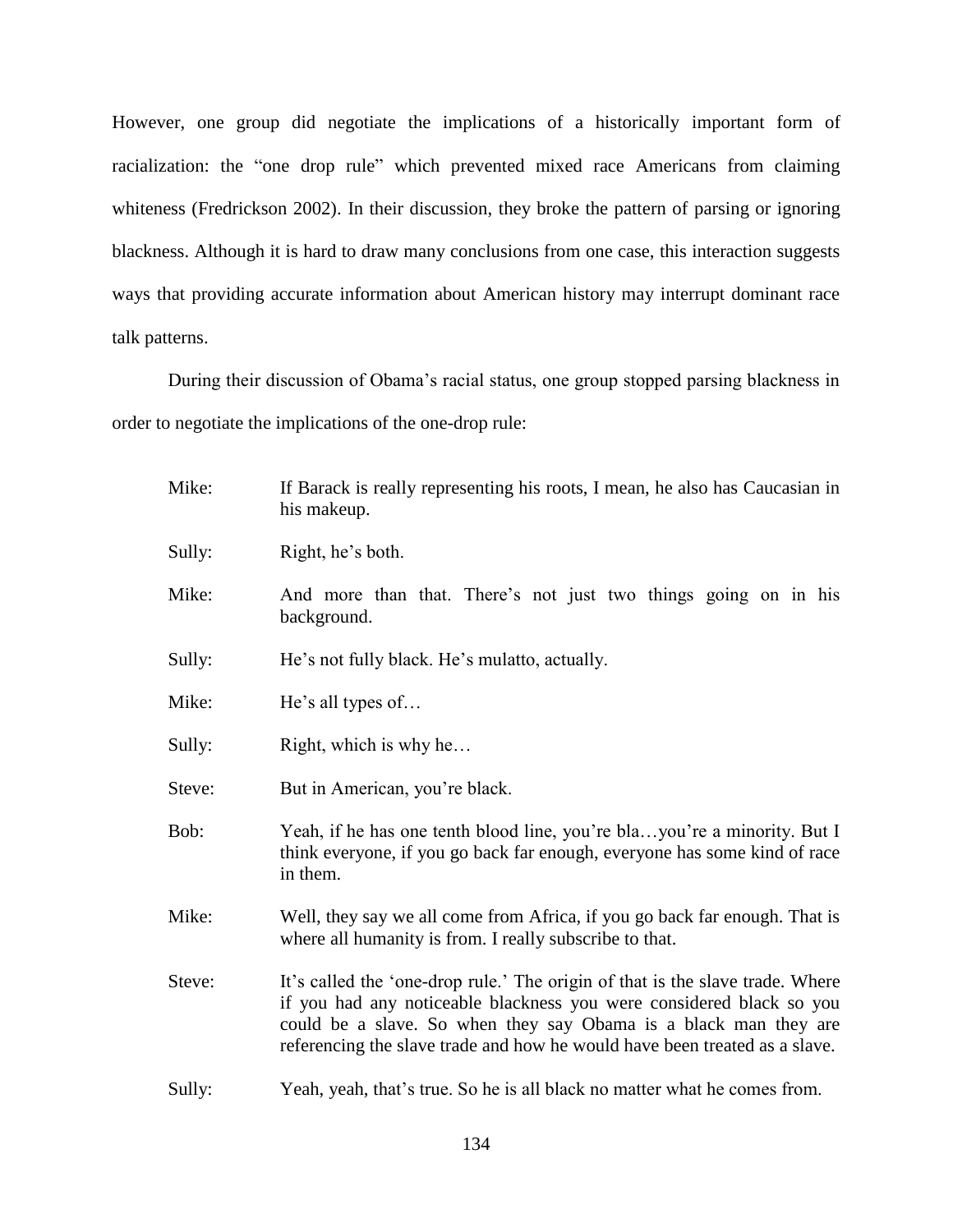Mike and Sully followed the dominant pattern of ignoring Obama's blackness by emphasizing his white ancestry. Steve and Bob interrupted this negotiation to mention the relevance of the one-drop rule. By stating "But in American, you're black" and clarifying that "one tenth blood line" was all Obama needed to be labeled black, these participants suggested that Obama's status as a black man should not so easily be disregarded. Although Bob brought up the issue of blood quantum, his conclusion that "everyone has some kind of race in them" suggested that racial differentiation doesn't matter and that whites don't have race. Another participant affirmed this sentiment by arguing we all have the same ancestry. This required more negotiation. Steve was not willing to go along with this dominant way of talking about race. Instead, he refocused group discussion on the one drop rule and made it clear that Obama's status as a black man is fixed because it is determined by history, not the unique circumstances of his upbringing. This was enough to interrupt the group's negotiation and lead to a different Outcome – the acknowledgement that Obama is in fact "all black."

Generally, participants avoided discussing historical racial oppression. Some evidence suggests that they lacked confidence in their knowledge and understanding of American history of race relations. For instance, groups frequently stumbled over historical facts and stopped to ask each other clarifying questions like "Was there even slavery in the North? I thought that was something the British did in the South before we were even a country," "Did the Black Panthers kill as many people as the KKK [Klu Klux Klan]?" and "Weren't race relations fine until MLK [Martin Luther King] got assassinated? That's when the trouble started." Groups also stumbled over definitions of race related terms, asking each other questions like "Are Hispanics a race?," "Can you still say 'colored people'?," or "What are Middle Eastern people? Can't they be black or white?" Such ignorance and uncertainty surely helps shape dominant race talk. If whites had a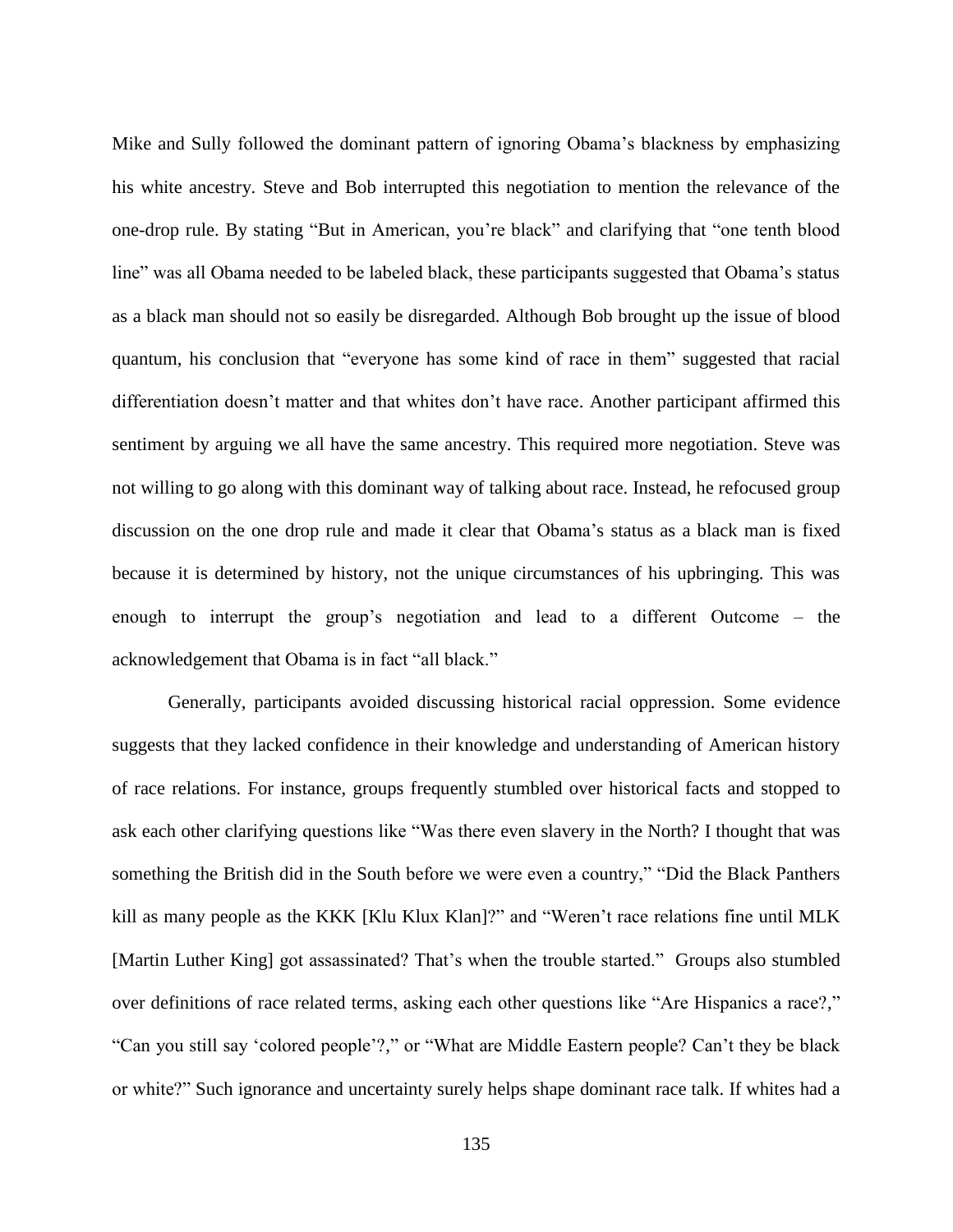more complete and accurate understanding of historical and contemporary race relations, they might negotiate race related conversations very differently.

#### **5.5 "I'M NOT BLACK SO I DON'T KNOW"**

Although their negotiations of race talk usually excluded a discussion of white privilege, participants sometimes acknowledged that their own viewpoint was limited by race. They also occasionally interrupted the pattern of ignoring blackness by telling stories about individual people of color who had been negatively impacted by racism.

The acknowledgement of white privilege was largely implicit; only three times did participants explicitly claim that their race prevented them from accessing accurate information about race. In one group, a participant used the phrase "I'm not black so I don't know" to interrupt another participant's claims about how people of color think. Another group also identified that whiteness limited their ability to fully understand race issues. When discussing whether people should talk about race issues more often, one participant pointed out that "four white guys sitting around talking about racism" may not be the best way to get to use talk to improve race relations:

| Tom:   | People are so protective of racism and maybe even if people talked<br>about it more                |
|--------|----------------------------------------------------------------------------------------------------|
| Frank: | Yeah like we're doing today                                                                        |
| Tom:   | Yeah but I don't know if four white guys sitting around talking<br>about racismCuz that's not like |
| Sam:   | It depends too on how you want to define racism.                                                   |
| Rich:  | Yeah.                                                                                              |

136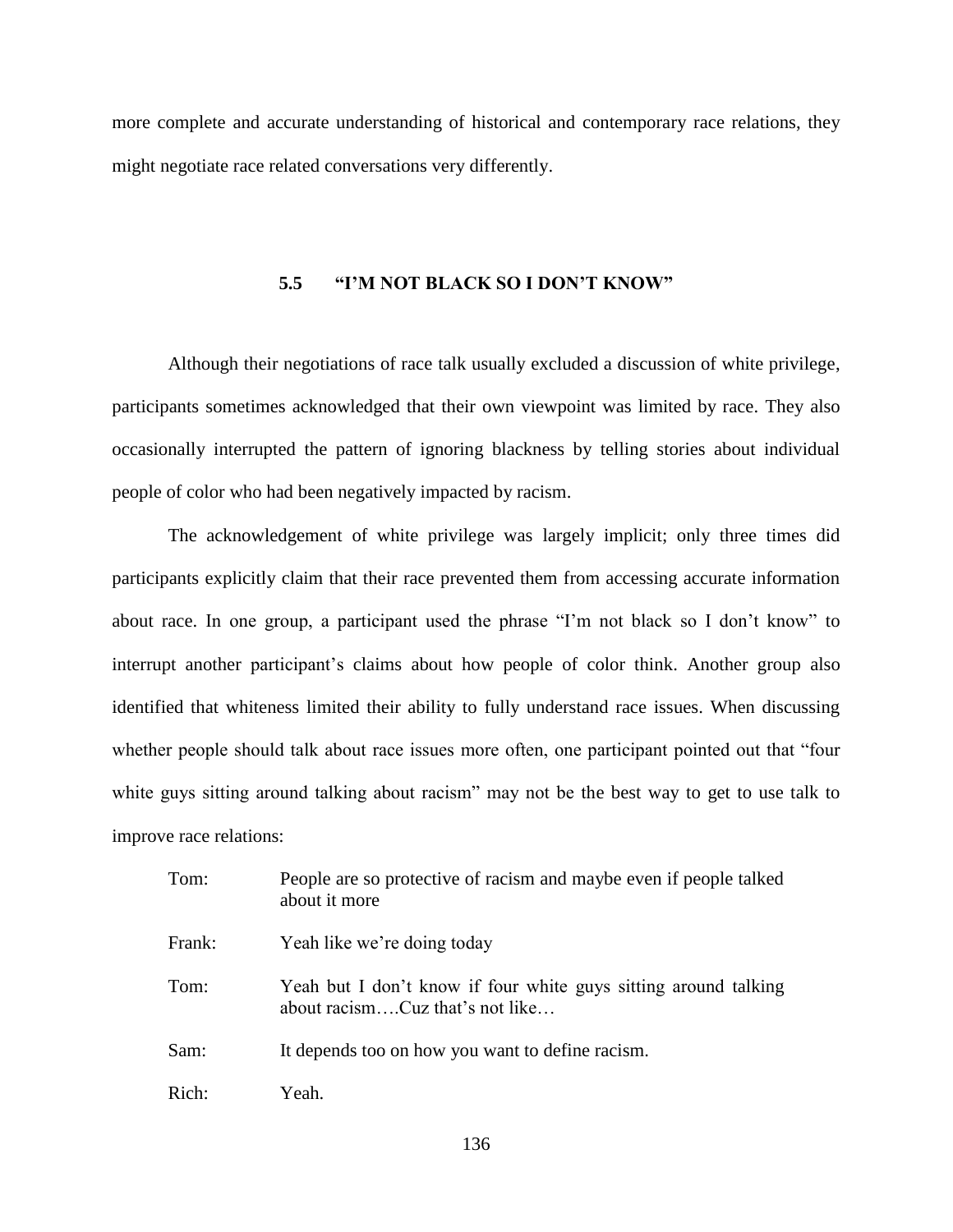| Sam:       | It's kind of like an overused word.                                                                                                                                              |
|------------|----------------------------------------------------------------------------------------------------------------------------------------------------------------------------------|
| Frank:     | I think it would be nice to have a black guy here with us.                                                                                                                       |
| Tom:       | I don't know a black guy                                                                                                                                                         |
| (Laughter) |                                                                                                                                                                                  |
| Rich:      | You're right. A black guy. Not a guy that gets changed around<br>[becomes aggressive against whites when with] two or three other<br>people. A black person. An African American |
| Frank:     | And see how he feels                                                                                                                                                             |
| Rich:      | I would like that too. But not one who turns into some one<br>different [who begins to behave differently]. A street person.                                                     |
| Frank:     | Cuz there's two sides to racism                                                                                                                                                  |

In this exchange, the idea of having a person of color join the group was so compelling it was raised twice. One participant explained that he'd like to see how a black person "feels" about race "because there's two sides to racism." Rich kept interrupting to insist that only certain types of African Americans would be useful in that context (see Chapter 4 for more on subdividing blackness). No one objected to the claim that a person of color would have a unique perspective that "four white guys" would not be able to access on their own.

In another group, a participant pointed out that being white means never having to think about race. She mentioned that her African American coworkers paid attention to the race of the quarterback when evaluating sports teams but she didn't have to think about that:

I know that as a white person I don't have to think about [race]. I mean, when there were two teams in Super Bowl and one had a black quarterback…I was talking to a coworker and said I'd pick one team and she was like 'Oh.' I didn't realize it but she was saying that she was rooting for the black quarterback. And I just didn't get it.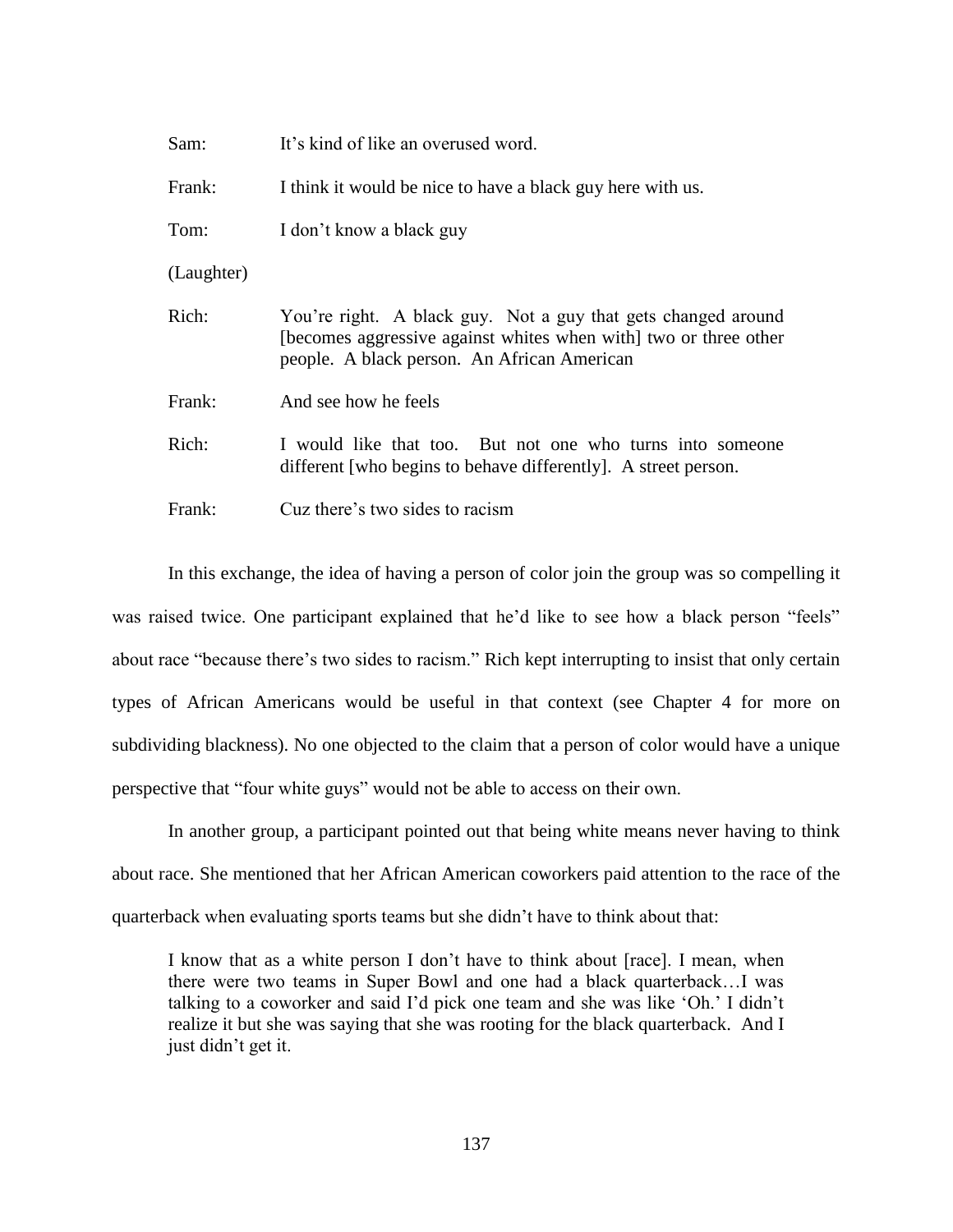This participant linked her race to her failure to see the significance of a black quarterback. This was an interruption of the group's tendency to ignore the role of white privilege by focusing on nonracial issues.

This group also interrupted another race talk pattern as they continued to negotiate the claim that people of color think about race differently than whites. One participant countered that assuming African Americans prefer black people may be more problematic than failing to see that they might. She said "When whites see a black person and think 'Of course you'll be voting for Obama,' that's not fair." The group briefly negotiated the implications of the dual pressure of having to think about race and having people assume you are always thinking about race:

| Mary:   | It must be frustrating for African Americans |
|---------|----------------------------------------------|
| Claire: | To have people assume or not assume?         |
| Mary:   | <b>Both</b>                                  |
| Beth:   | You can't have it both ways!                 |
| Mary:   | Yes, you can! It's frustrating both ways.    |

In this exchange, participants grappled with the burden racism places on African Americans who must think about race more than whites and also defend themselves against the assumption that they think only about race. This emphasized the way racism impacts people of color regardless of other nonracial factors like individual behavior or class status. As such, it interrupted the group's tendency to subdivide blackness so that it includes a category of 'good' black people who aren't impacted by race.

138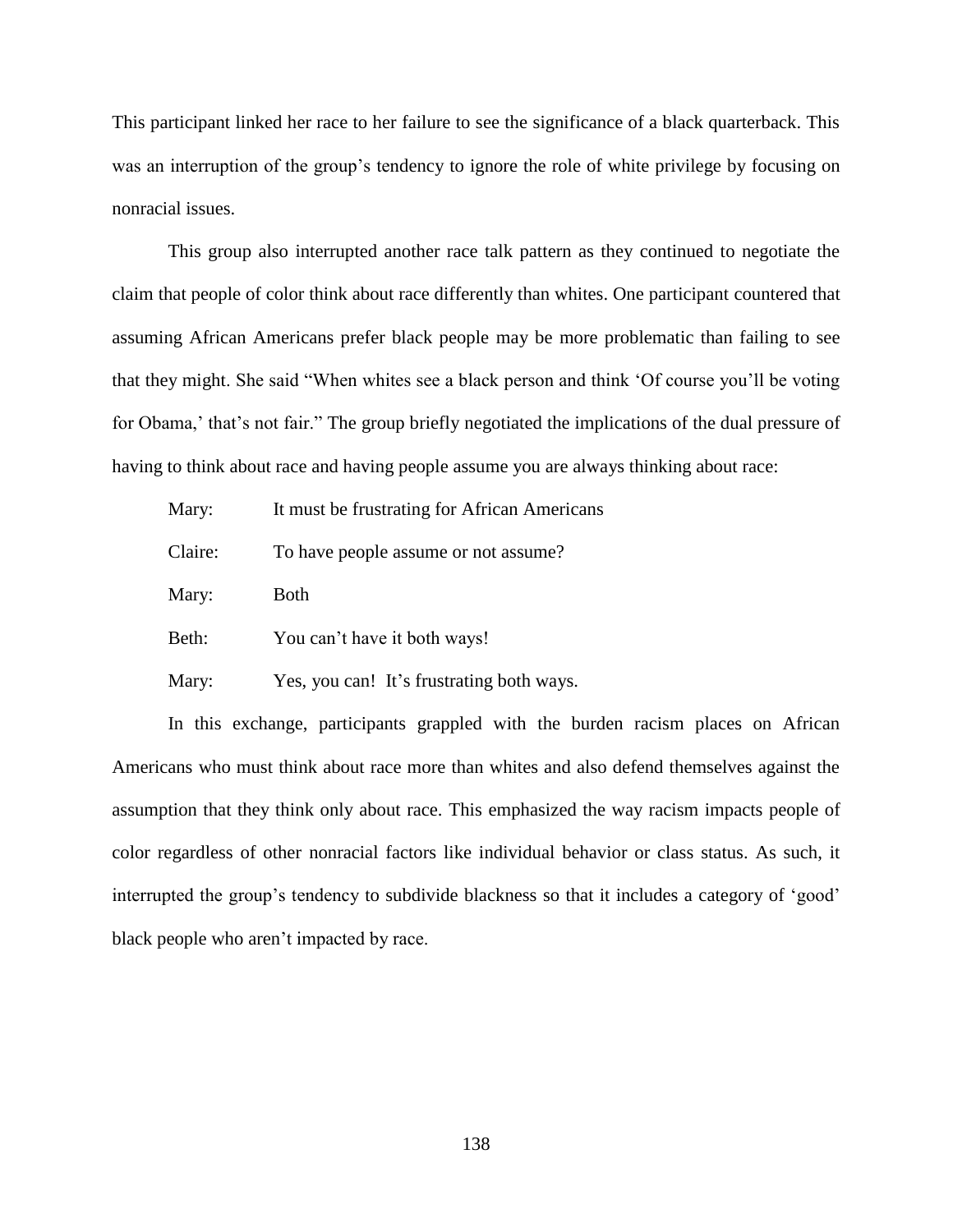Interestingly, participants often used stories about hypothetical people of color<sup>6</sup> to establish that people of color experience discrimination. For example, one group discussed a recent incident in which a white militia member killed a police officer and imagined how the media would have handled it had the white militia member been a black man instead. They established that it "would have been totally different" because "he would have been crucified" by the media. This group also discussed what might happen if a black family moved to the more rural county outside of Pittsburgh. They decided that the family "wouldn't stand a chance" because "white people out there don't like different groups." Another group discussed how a hypothetical black man in an all-white town would have to "personally shake hands with" white people and get to know them so they could "find out what makes you more similar to people who are different." They briefly discussed what a burden this would be for that hypothetical black man but that it may be the only way to ensure whites saw "it's not that 'he's black - he's scary.' It's that he's a musician, he's this, he's that." In each of these negotiations, participants used the hypothetical person of color to demonstrate the existence of racism and how it impacts subordinate racial groups.

Why did participants use hypothetical people of color to make these claims? Possibly, their racial isolation meant they had witnessed or heard about few instances of real racism. Certainly, stories about racial discrimination are often ignored or understated in the media and in history books. Without personal experience, participants might not have had many real stories of racism to use. But even if they had access to real stories, participants may have preferred to use hypothetical cases. Because hypothetical people were designed by the speaker, other participants couldn't mine these stories for nonracial characteristics that would divert the group's attention

 $\overline{a}$ 

 $6$  I considered a reference to be hypothetical if the person of color referenced was explicitly nonexistent and detailed enough to have defining social characteristics and/or a worldview.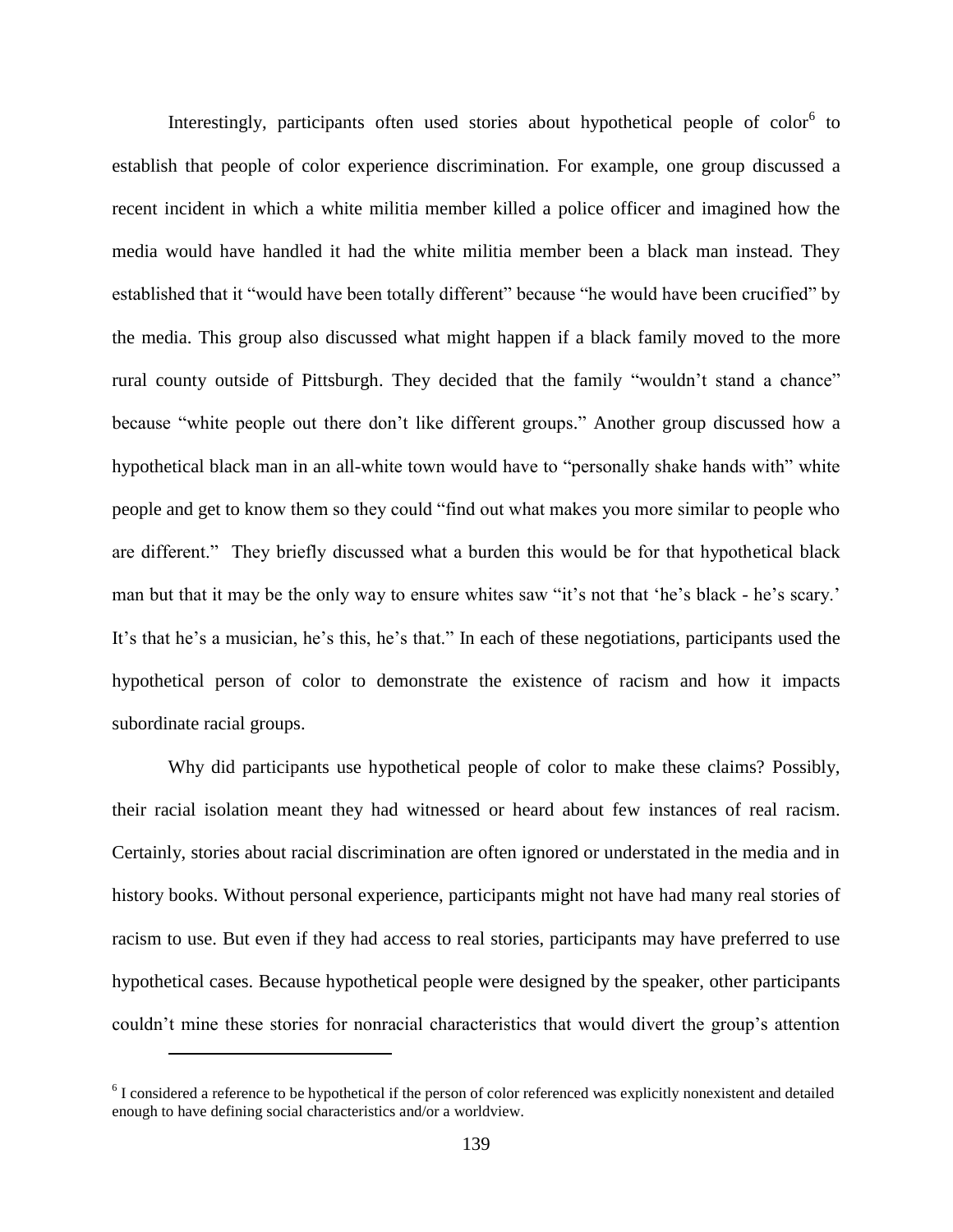away from race. Therefore, hypothetical cases couldn't be negotiated using the same patterns of talk that participants used to ignore or subdivide blackness. Also, the hypothetical cases were presented as illustrations of social patterns, so the individuals used in these stories represented groups. This interrupted participants' tendency to talk about race as an individual level phenomena. Hypothetical cases effectively interrupted dominant patterns of talk.

### **5.6 "LEANING TOWARD A RACIST WAY OF SAYING SOMETHING"**

The most direct way that participants interrupted race talk was by confronting racist remarks. Two focus groups included participants who said explicitly racist things. Although participants initially overlooked these remarks, both groups eventually directly confronted the offensive comments. These confrontations were polite and did not require the racist remarks be retracted. Still these moments showed that participants were willing to directly interrupt problematic race talk even when talking with strangers.

In one group, Tom had tried to challenge potentially racist claims throughout the group discussion. For instance, when another participant, Rich, mentioned being afraid of black churches because of how the congregation was "screaming and yelling at each other and [hands] slapping," Tom made a somewhat vague comment about "openness and change" and how "change doesn't always come natural. Sometimes you have to endure a few things maybe the wrong way in order to really embrace it." Tom was trying to link the church comment to an earlier story Rich had told about being attacked by a few black men one night years ago. But instead of making that connection directly, Tom said: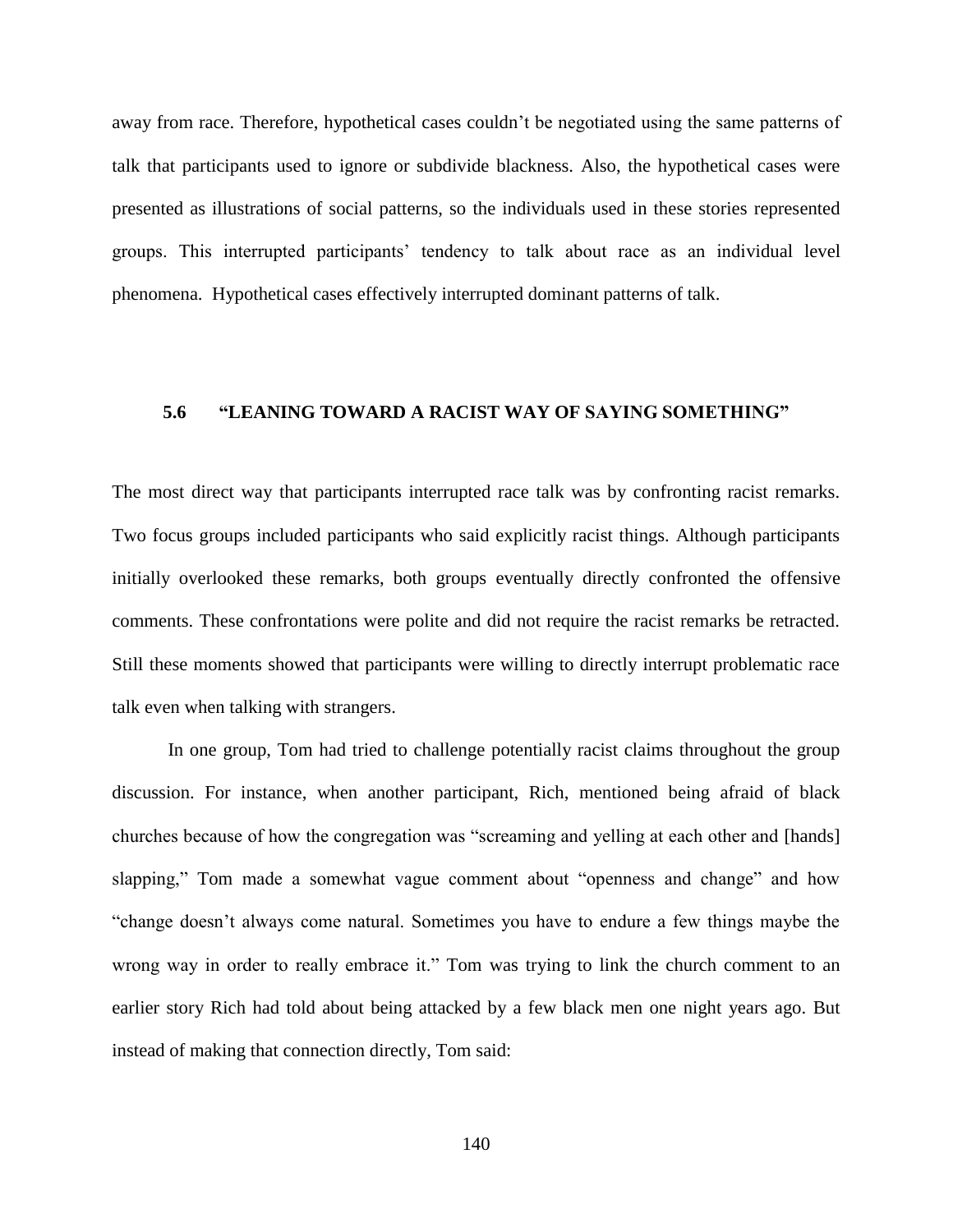If we boring white guys go to church and stand there with our heads bowed and sing and you know some of these black guys are jumping up and down. Maybe that's not, maybe that's not comfortable for the average white guy. While the average black guy thinks 'You people are boring!' You know? You know what I mean?

By comparing stereotypical black and white worship styles, Tom argued that the group shouldn't judge the African American congregation because their style of worship is no more inherently wrong than the "boring" style he associated with whiteness. Rich hesitatingly agreed with this point ("Yeah, right, I…me too.") but mentioned again his previous experience getting beat up by African American men:

Yeah, right. I…me, too. But when there's ten or twelve of them and I'm like 'Oh man, I'm out of here'. You know what I mean? But that was then. That was what 16, 17 years ago. Since then I've matured with Christ. You know what I mean? I'm different. But I'm just saying at one time, I would have had an issue but not now. It's just hard to be around things that are different.

In this exchange, Tom confronted the negative view of African Americans by emphasizing the value of "openness and change" and encouraging him to reconsider how he looks at racial difference. Rich attempted to respond positively to Tom's comments but would not give up his instance that African Americans are potentially dangerous. Neither seemed terribly content with how they left things at this point in the conversation. At the end of the conversation, Tom tried again to confront Rich's way of talking about race:

Tom: I'll make one point and it's risky but I'm going to make it. Sometimes you hear some verbiage or chatter that is going on with no bad intent. It's just the way it came off that could be bothersome. Do you remember when you were talking about, um, the guy that you were really close friends with that was black and then he got around, um, he got around three others…to me, if I'm sitting around a table full of black people and, and they tell a story about a white friend that they had and then they made the comment 'and then he went around three others…' I mean, to me, potentially that's a sort of….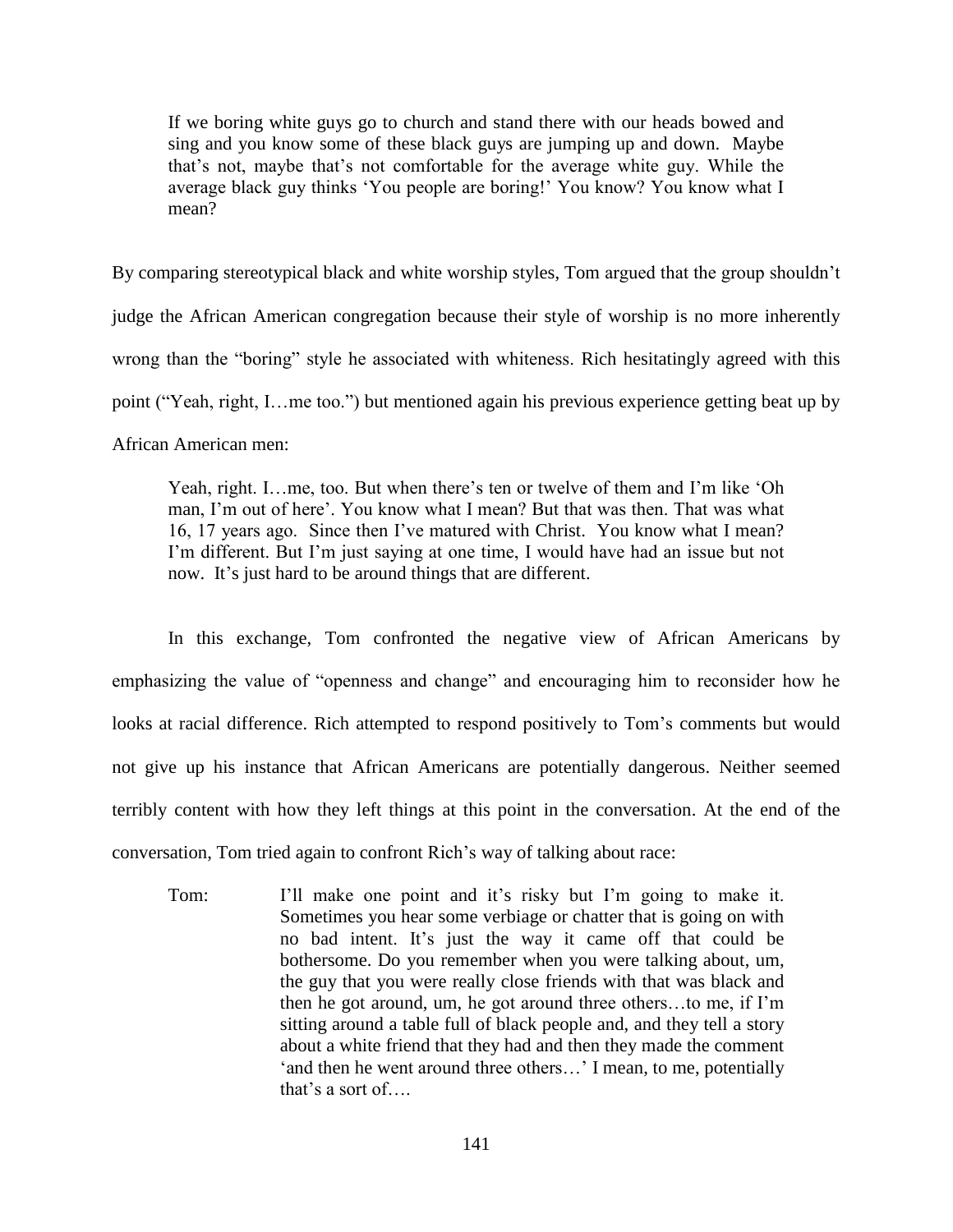Rich: It sounded racist.

Tom clearly wanted to confront Rich's way of talking about African Americans. He hesitated, suggesting he was nervous about how the group would take his comments, and before he could directly label the story as racist, Rich interrupted him and said "it sounded racist." This seemed to surprise Tom who went on to repeat the label in a softer way by saying:

Well, it seems like leaning toward a racist way of saying something. I mean, stuff comes out of our mouth and there's some tension talking about it. There's no real bad… You can tell all of us in this room… It's sort of an uncomfortable topic but really we're trying to learn. We're trying to embrace this thing and discuss it in the right manner but that tone would definitely offend somebody who's black.

Having labeled the story as "leaning toward a racist way of saying something," Tom

reassured the group that he knows they are all "trying to learn" and "embrace this thing." Still he

stuck to his claim that Rich's comments "would definitely offend somebody who's black."

Tom's comments were well received by Rich who immediately and enthusiastically commented:

And I agree with you totally. Because when I heard you say that I got chills running and I thought 'Dang I did say that!' And I didn't mean it that way. You know what I mean? Because I teach my children that we are all equal but yeah, I'm glad you said that because that made me think and realize something. Because I don't…I'm not…I don't view myself racist at all. But yeah I guess I did say that. I didn't mean it as that but I could see where someone could get offended at that. Yeah, Yeah, it's good. I'm glad you...Yeah, this dude's alright, man! (laughter) Yeah, I never thought of that! But it's true. I guess the reason I say that is the night ended up bad! I was on the ground. You know what I mean. But that was 18, 19 years ago and I'm fine with it now. I guess until they, no dang! 'They'!

After hearing Rich admit to saying something potentially racist without meaning to be offensive, the group laughed as he caught himself in another potentially racist phrase. The group then moved into a conversation about interracial marriage and their hope that they would accept an African American man into their daughter's lives. In this way, the direct confrontation of one potentially racist story became a broader conversation about their struggle to be as racially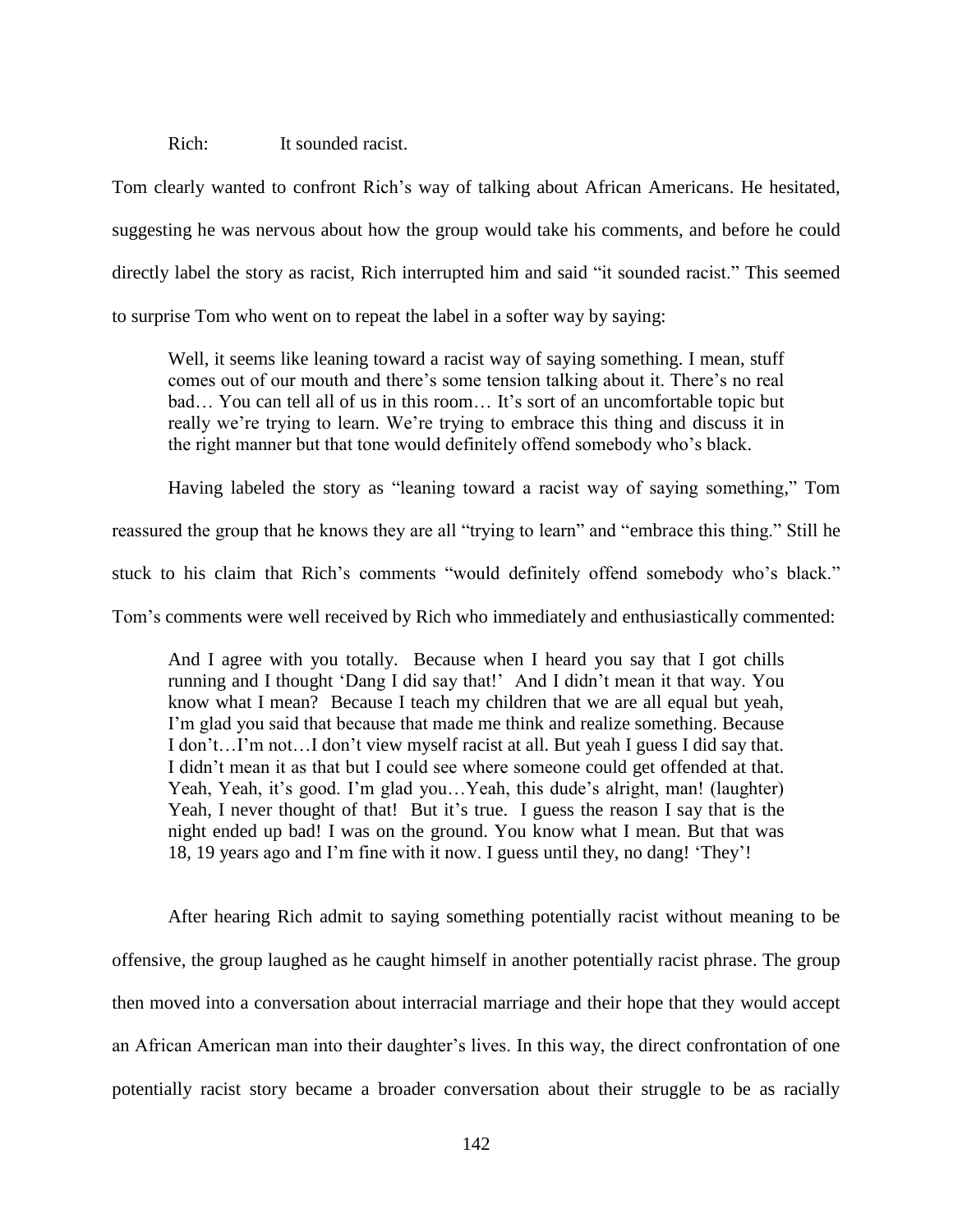inclusive in practice as they liked to think they were in principle. It interrupted the pattern of dominant race talk by challenging the white speaker instead of using the speaker's depiction of people of color to make race related claims.

Another group also grappled with the racist remarks of a participant. Evelyn shared frequently, talked at length, and was often incoherent but her overall views on racial matters were clear. She stated that she preferred white people and objected to having black people "take over" the White House. Evelyn started the group discussion by stating she was "shocked" when Obama became President and explaining that his race made her uncomfortable. At first, the other participants let her talk. Then they shared views that conflicted with Evelyn's. For instance, when Evelyn mentioned that she assumed whites would impeach Obama, Rachel, said "I'm glad he's president because I wanted something different than a white male. I'm happy, as a general statement." She then turned to Evelyn and asked "Did you vote for McCain because he was white?" Although Evelyn admitted that she had voted for him because he was white, she picked up on Rachel's suggestion of racial tolerance and added "I have black friends and probably some black relatives, I don't know." The other three participants ignored her comment about black relatives and discussed Bill Richardson's campaign, McCain's age, and the limits of bipartisan politics before returning to the question of race. This pattern of contradicting the racist statement, asking a clarifying question, getting some concession from the person who voiced racist beliefs, and then changing the subject continued throughout the group's discussion.

The process of pairing clarifying questions with racially liberal claims had the effect of interrupting racist claims but not deterring them. Although the group consistently responded to Evelyn in this way, she never stopped saying racist things. About 16 minutes into their conversation, Evelyn laid out her concern that "we'll never get the White House back from the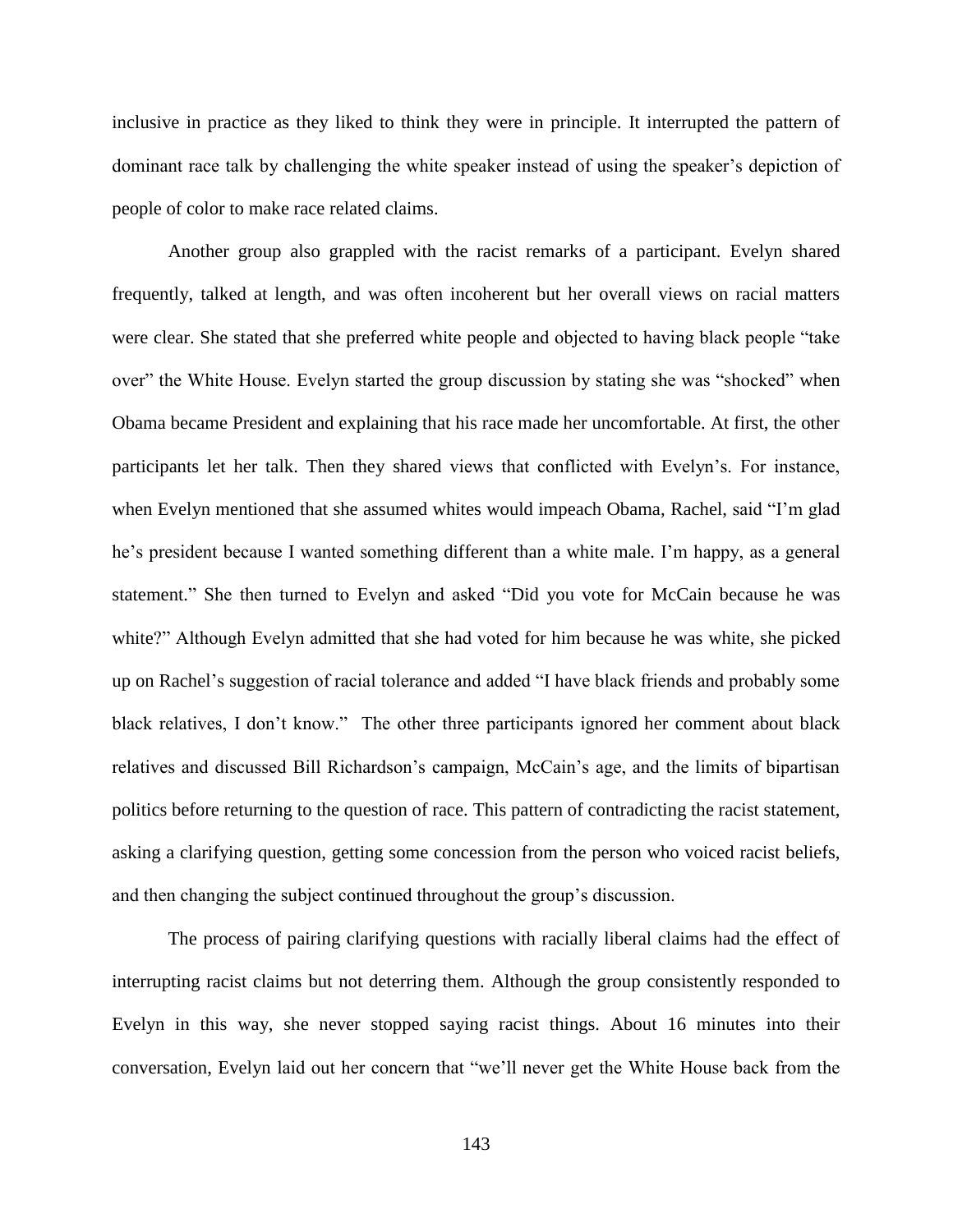blacks" and mentioned the need for a "strong movement" to take the country back from African Americans and "foreigners." Given the incoherence of some of her claims and the fact that the participants did not know each other, others in this group could have ignored Evelyn at this point. Instead, they challenged her by asking "Can I ask why you are afraid that there will be more black presidents?" and "What do you mean by 'take over America'?" After Evelyn provided a little more information about her thinking, one participant directly disagreed with her by saying "I'm not afraid in any way of black people taking over. I don't care if the president is black for the rest of my life." Evelyn was not deterred. She pushed back against this by asking "What if you were put on the slave market?" implying that having black leadership meant the inevitable introduction of white slavery. To this, another participant said "That's not possible! We are past slavery. And the rest of our government isn't black. It's not possible that blacks will enslave whites. We're evolved from that." Here Evelyn conceded the point ("You are right") but she continued to share similar beliefs throughout the rest of the discussion.

Despite the fact that Evelyn never seemed to be learning anything new about race, changing her views on racial groups, or even adjusting her sense of what was acceptable to share in group conversation, the other participants continued to directly confront her racist claims. This consistency suggests that they had some experience negotiating this form of race talk. They handled her comments in a patterned way that explicitly rejected negative stereotypes about African Americans and challenged a conceptualization of racism in which whites were cast as the victim. During the debriefing, two of the three participants who had confronted Evelyn admitted that they came from towns in which Evelyn's worldview was common. Because they had negotiated this type of race talk in the past, they had the skills to negotiate racist claims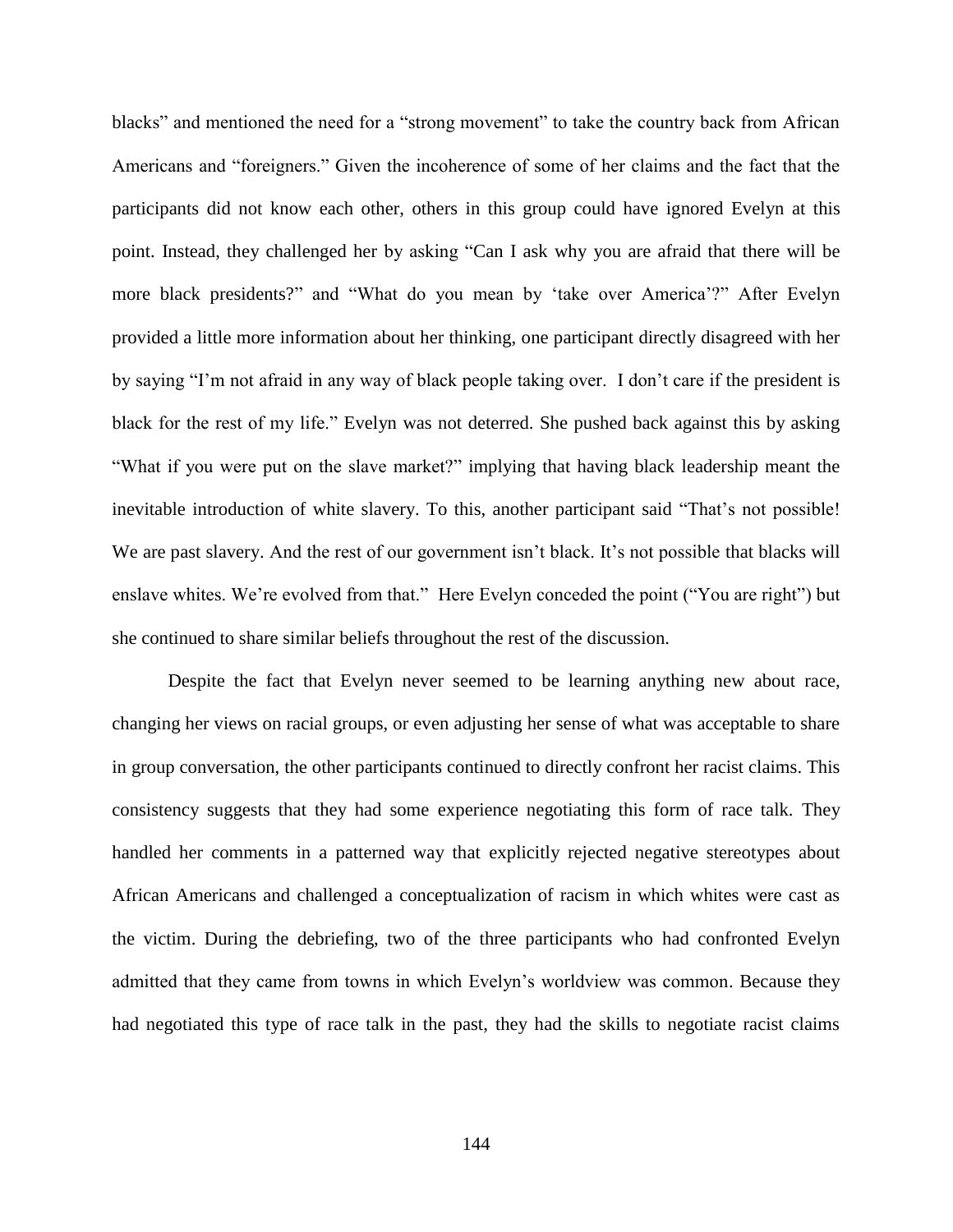using direct confrontation. This discursive skill could be used to confront other types of race talk if participants came to understand these as problematic.

#### **5.7 SUMMARY**

Although participants used patterned forms of race talk in their focus groups, they sometimes interrupted these patterns in ways that drew attention to the importance of white privilege and structural inequality. By focusing on the privilege and responsibilities of white celebrities, participants acknowledged the relationship between privilege and racism. By demanding that racist comments get taken seriously as a sign of privilege, they prevented the group from dismissing racist remarks as inconsequential. By examining ways that successful people of color face discrimination and linking current race issues to historical oppression, they acknowledged racial inequality as a structural phenomenon that impacts all people of color. By examining how whiteness makes it less important and more difficult for white people to understand discrimination, they prevented the group from ignoring blackness and hiding white privilege. Finally, by directly confronting racist remarks, they demonstrated the skills needed to address racist remarks should they choose to do so.

These interruptions suggest that contemporary race talk has embedded within it the tools that whites need to expose and examine racial privilege and structural inequality. These mechanisms were not frequently used by participants and did not evoke as much negotiation as other ways of talking. Still, every group included at least one participant who interrupted dominant race talk patterns and some groups negotiated many of these interruptions throughout their discussion. In this way, participants created conversational contexts in which they could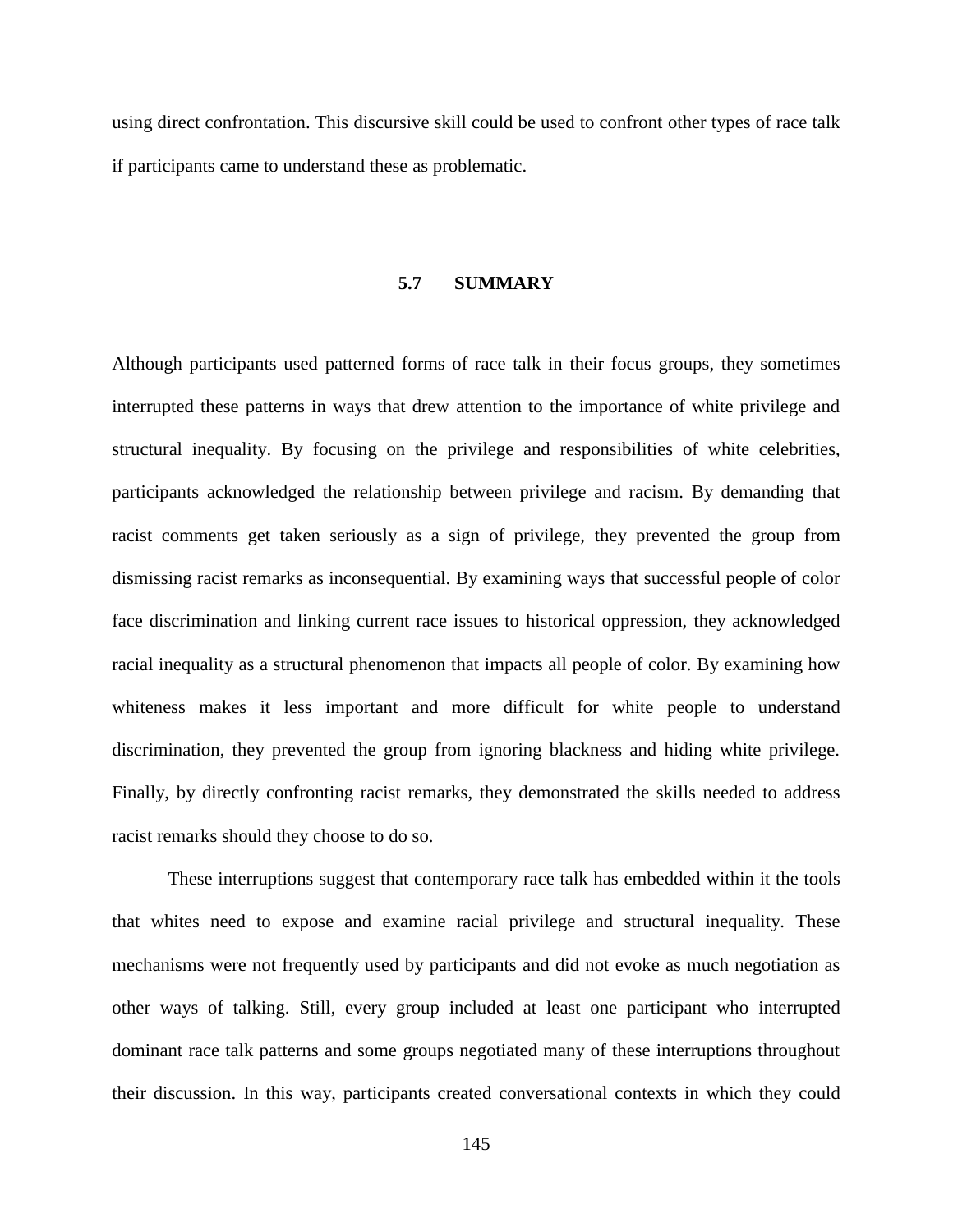practice examining racial privilege and structural inequality. If given more exposure to such conversational contexts such as in political debates or dialogues in community groups, participants could strengthen these skills. This would increase their ability to undermine dominant race talk in all conversational contexts.

Yet even if skilled in alternative ways of talking, whites may struggle to change the shape of dominant race talk. When breaks occurred, participants continued to appear comfortable, engaged in discussion, and willing to discuss race-related issues in part because they were able to skillfully move discussion away from interruptions and back into dominant race talk patterns. In the next chapter, I discuss one setting where a focus on structural inequality may be met with such resistance: the college classroom.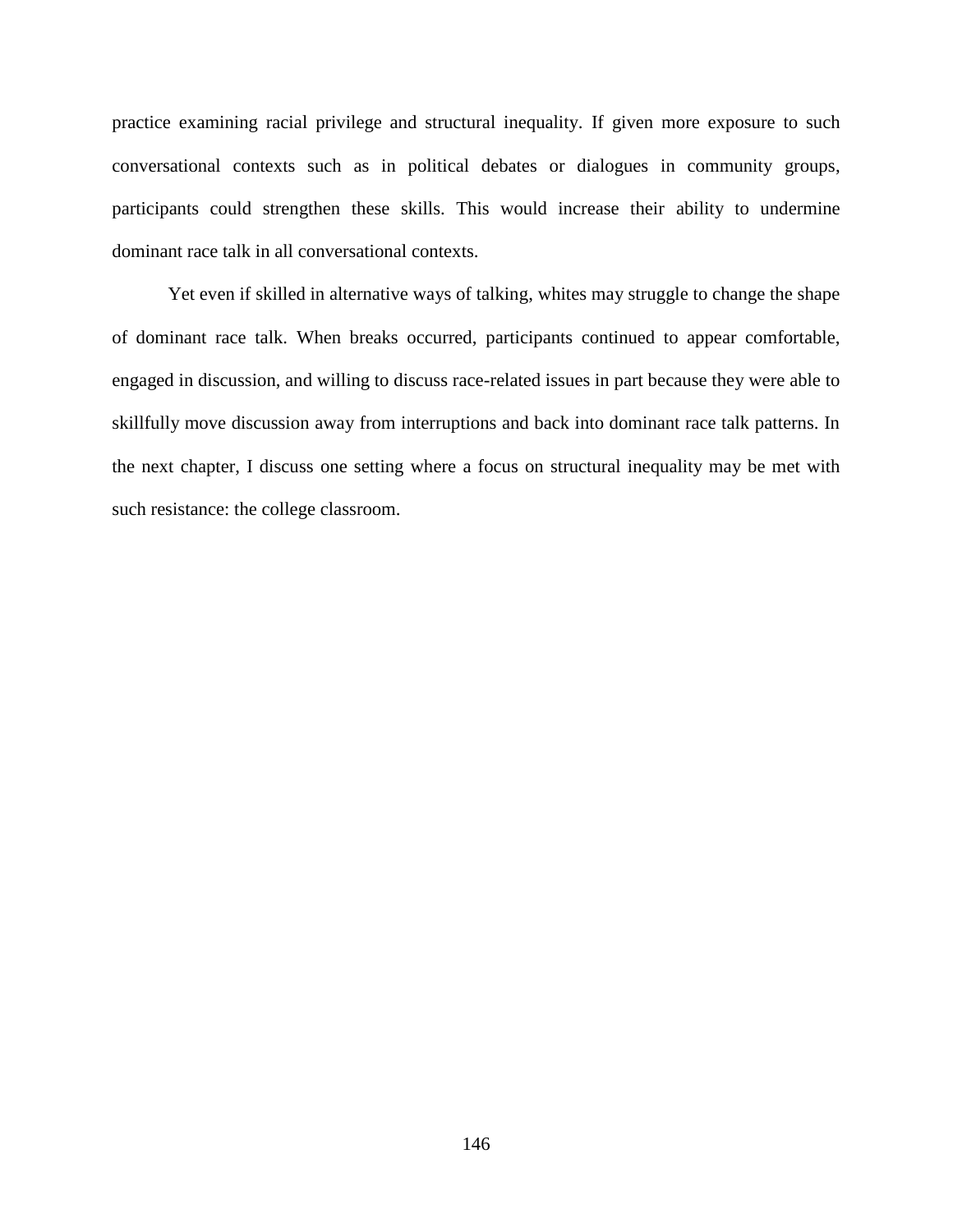#### **6.0 CLASSROOM APPLICATIONS**

This study has particularly useful implications for how we facilitate race related conversations in the college classroom. In many ways, the college classroom is like the focus group context measured in this study. Students meet together and discuss a topic provided by someone with more authority. Some students know each other while others do not. Although some tangents are allowed, conversation is consistently brought back to the issue of race with the addition of new questions. In this chapter, I review the ways that talk can reinforce dominant ideology and encourage instructors to consider the talk in their classrooms. Then I grapple briefly with the question of whether we can hope to achieve change through talk.

### **6.1 RECONSIDERING CLASSROOM RACETALK**

In this section, I pose four questions to help instructors reconsider the race talk they evoke in their classrooms. This is particularly relevant to instructors who are teaching structural interpretations of racial inequality and working to help students understand white privilege.

**Are we using intersectionality in ways that avoid issues of racial privilege?** By presenting theories of intersectionality to students during our discussions of underprivileged groups, are we encouraging the race talk pattern discussed in Chapter 3? Participants seemed very comfortable focusing on the ways white racists lacked nonracial forms of privilege. They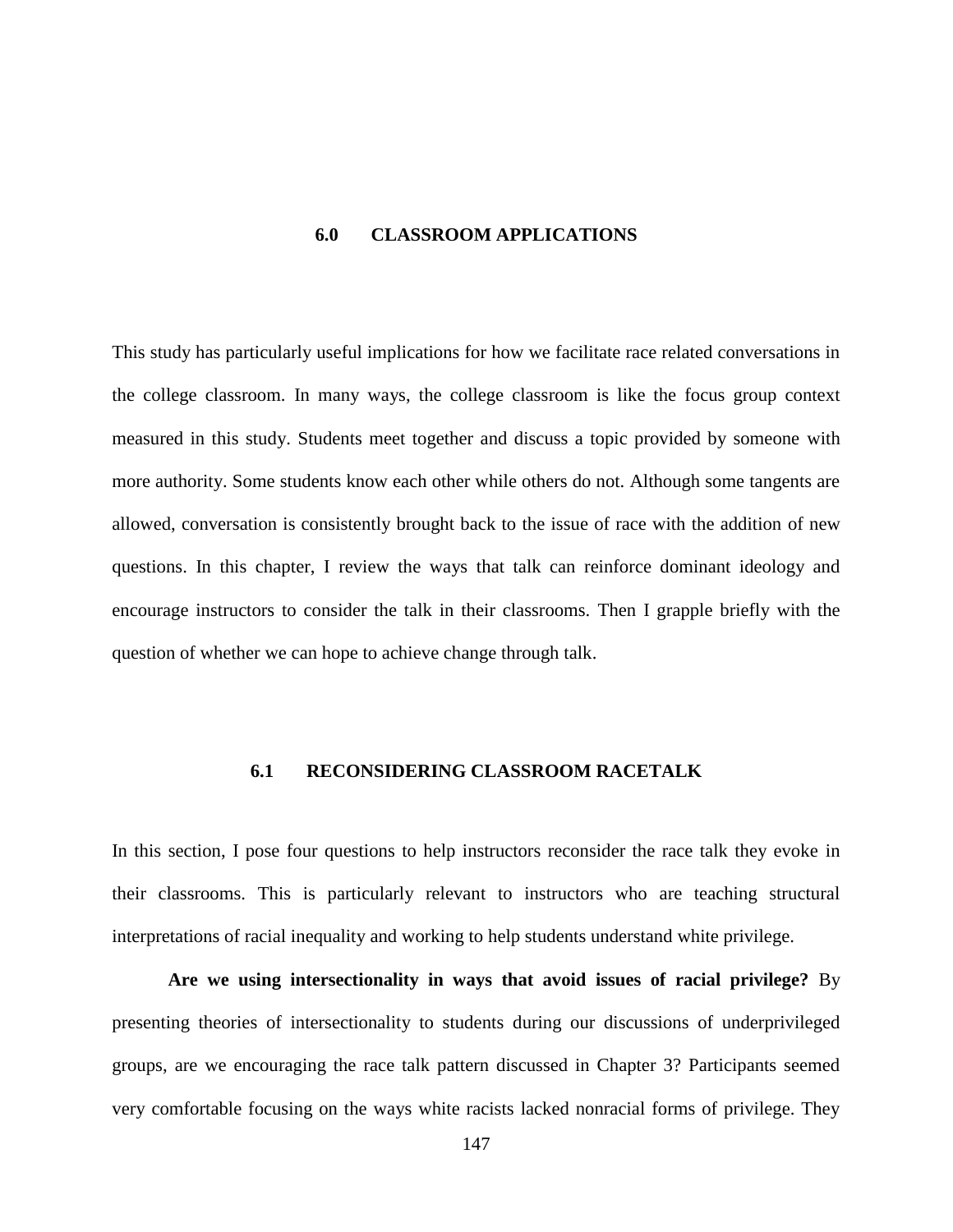talked at length about how white friends' and family members' racist comments could be explained by factors such as a lack of education, youth, or poverty. This tendency to focus on a lack of privilege made it hard for participants to acknowledge and discuss how white people are the beneficiaries of racial privilege and how racism is institutionalized. Instead, racism was depicted as an individual level problem experienced by those whites who lack authority in the U.S. As such, it was easily dismissed as insignificant.

When white students are introduced to the concept of intersectionality in the college classroom, it is often focused on the compounded negative impact of multiple oppressed social locations. For instance, intersectionality is an essential concept to use in a discussion of how race, class, and gender combine to impact poor minority women differently than other groups. Yet as long as theories of intersectionality are focused on underprivileged groups, white students may be encouraged to see only how the *lack* of privilege explains social behavior and life chances. This study suggests that whites already are comfortable using intersectionality in this way.

If discussions of intersectionality instead are focused on the ways that privilege coexists with forms of oppression, we may interrupt the race talk patterns that hide racial privilege. Although instructors may think this is obvious, participants in this study used multiple theories of intersectionality without ever acknowledging the role of white privilege. Students likely enter our classrooms similarly unfamiliar with this application of intersectionality and so would benefit from more explicit discussion of how to turn their analytical lens toward privilege.

**Are we parsing blackness in ways that enable negative stereotypes to stay racialized and that depict whiteness as an achieved status?** Do we discuss the experiences of minority groups in ways that encourage the patterns described in Chapter 4? Participants frequently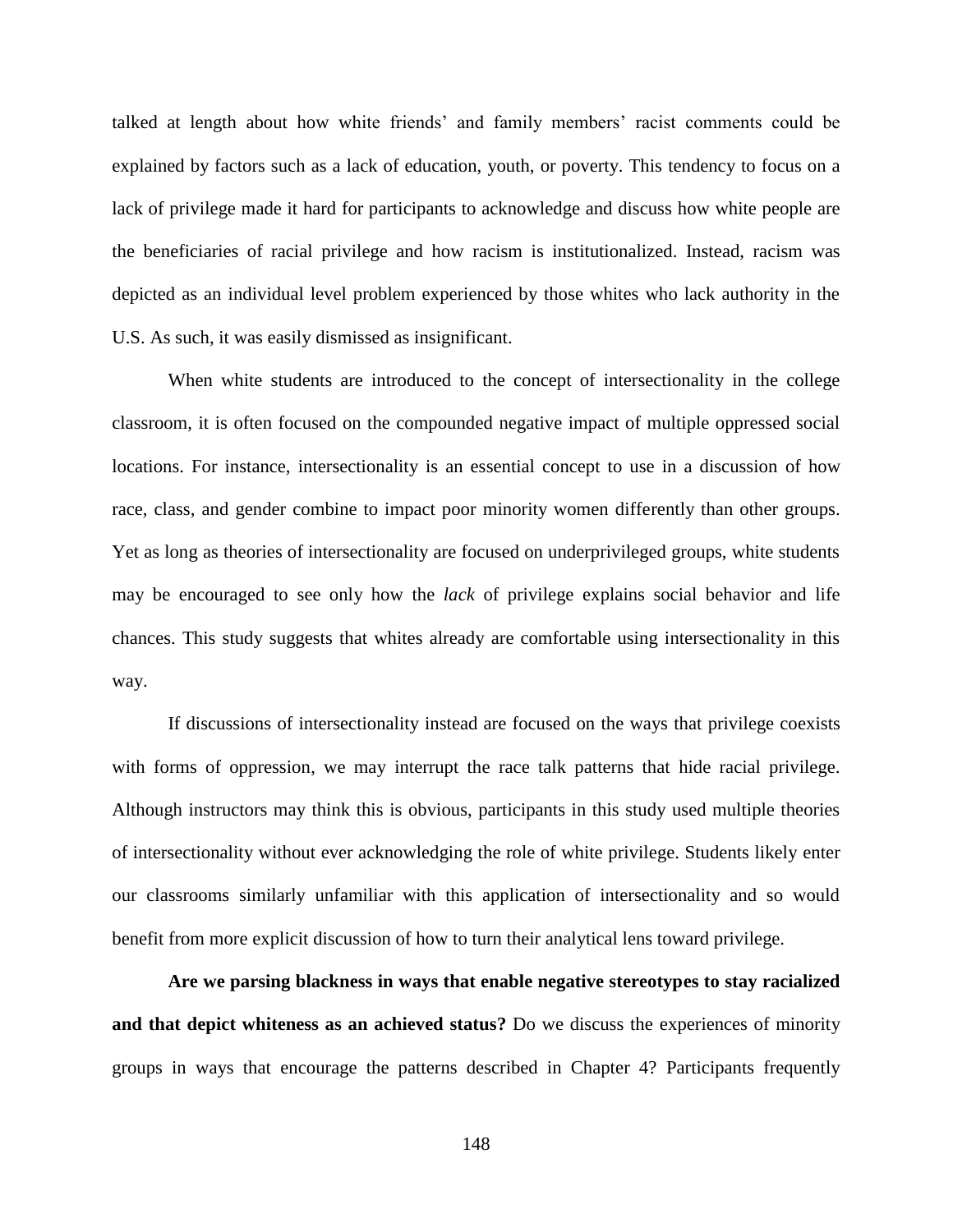subdivided blackness into good and bad categories when discussing successful of people of color. They emphasized that some African Americans behaved in ways similar to whites and so were exceptions to their preconceived notions about people of color. In this way, they acknowledged and accepted successful individual people of color without challenging or undermining the negative stereotypes they held about minority racial groups. They also depicted whiteness as an achieved status earned through 'good' behavior.

When white students are introduced to information about the rates of social problems in communities of color, they are exposed to an inherent comparison between successful and unsuccessful people of color. This fits with my participants' tendency to subdivide blackness into good and bad categories. If the rate of a social problem is particularly high among one racial group, students may be quick to see successful members of that group as an exception to the norms of their race. This enables them to acknowledge the successes of people of color while keeping negative stereotypes in place. This study suggests that students will account for the more successful members of the racial group by assuming they made better individual choices and acted more like whites.

Instructors may interrupt this pattern by pairing discussions of successful people of color with discussions of discrimination. This delinks the concept of success from talk of individual behaviors and emphasizes the institutionalized nature of racial discrimination at all levels of society. This strategy was employed rarely but with some success in the focus groups (see Chapter 5). Knowing that students may be likely to emphasize individual decision making and retain stereotypes about certain subgroups within racial categories, instructors must watch how students respond to storytelling or case study approaches to teaching about racial inequality. These approaches may encourage an emphasis on individual level factors already prevalent in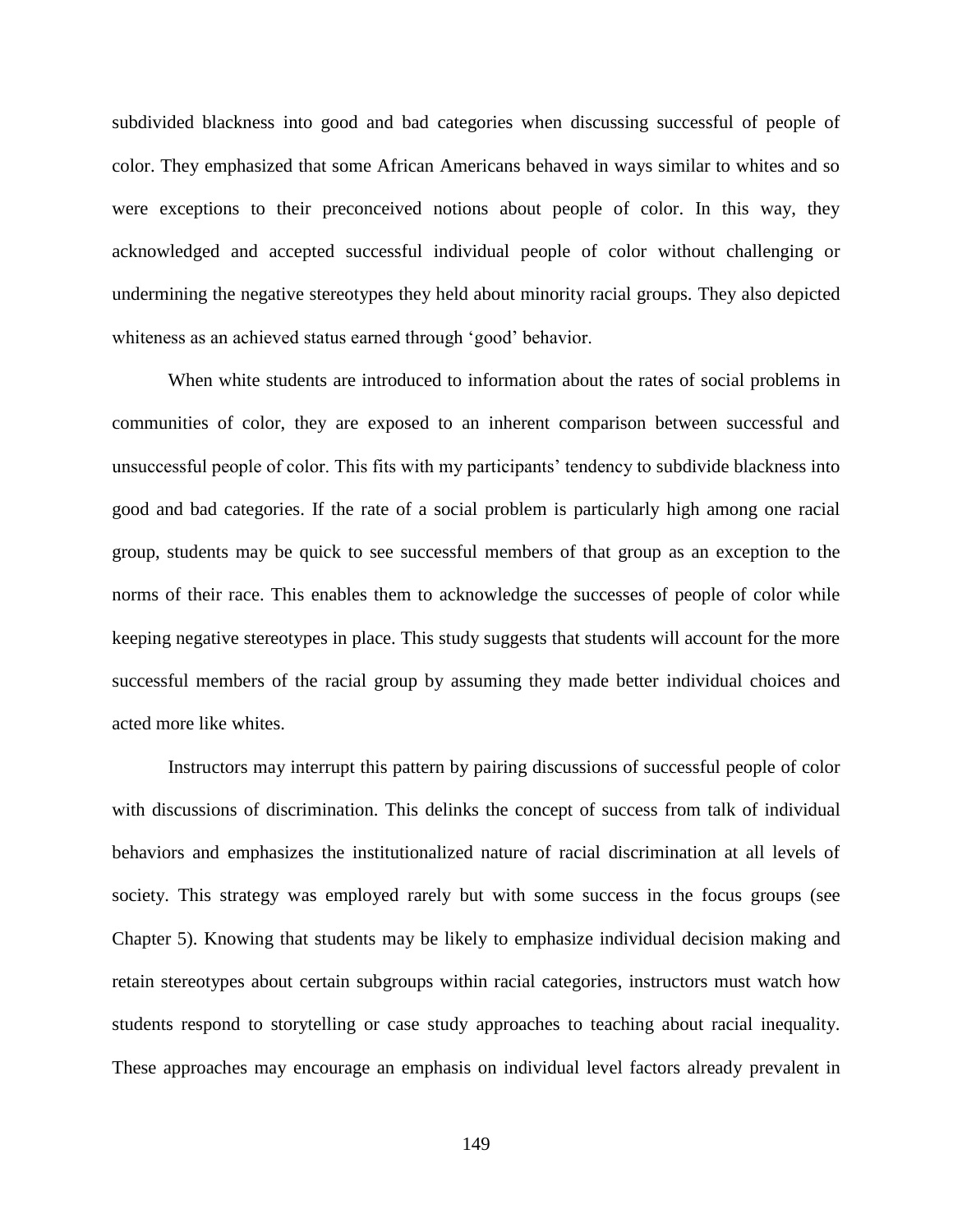race talk. Instructors have to watch conversations for turns away from the examination of institutionalized racial inequality and actively interrupt the forms of race talk that subdivide blackness and construct white privilege as an achieved status.

**Are we encouraging white students to think they know more about race and racial groups than they actually do?** Do our classes compile students' anecdotal evidence, personal experience, and classroom learning in ways that make students feel more connected to communities of color than they actually are? As discussed in Chapter 4, participants shared many stories about people of color with whom they had interacted of whom they had observed. By compiling these stories, participants gave the impression that their lives are more racially integrated than they actually are. They also appeared to have more information about the viewpoints, behaviors, and life experiences of people of color than they could have gained through their own life experiences. Consequently, participants did not have to explain why race shaped their social interactions. They also did not have to grapple with their collective lack of information about the realities of life as a person of color in this country.

Classroom discussions of race can replicate this process by giving students access to each others' cross-race experiences and adding academic observations about people of color. This might prevent students from acknowledging their own racial isolation or analyzing how racial segregation impacts whites' views on race. Instructors can interrupt this pattern of race talk by explicitly addressing the extent to which whites are racially isolated. Instructors can then lead students through a discussion of how whites' racial isolation 1) proves that race structures our lives even if we feel "colorblind," 2) limits whites' ability to see the process and outcomes of inequality, and 3) limits whites' ability to understand the experiences of communities of color. This dialogue is a good fit for courses that include concepts like W. E. B. Du Bois' double veil or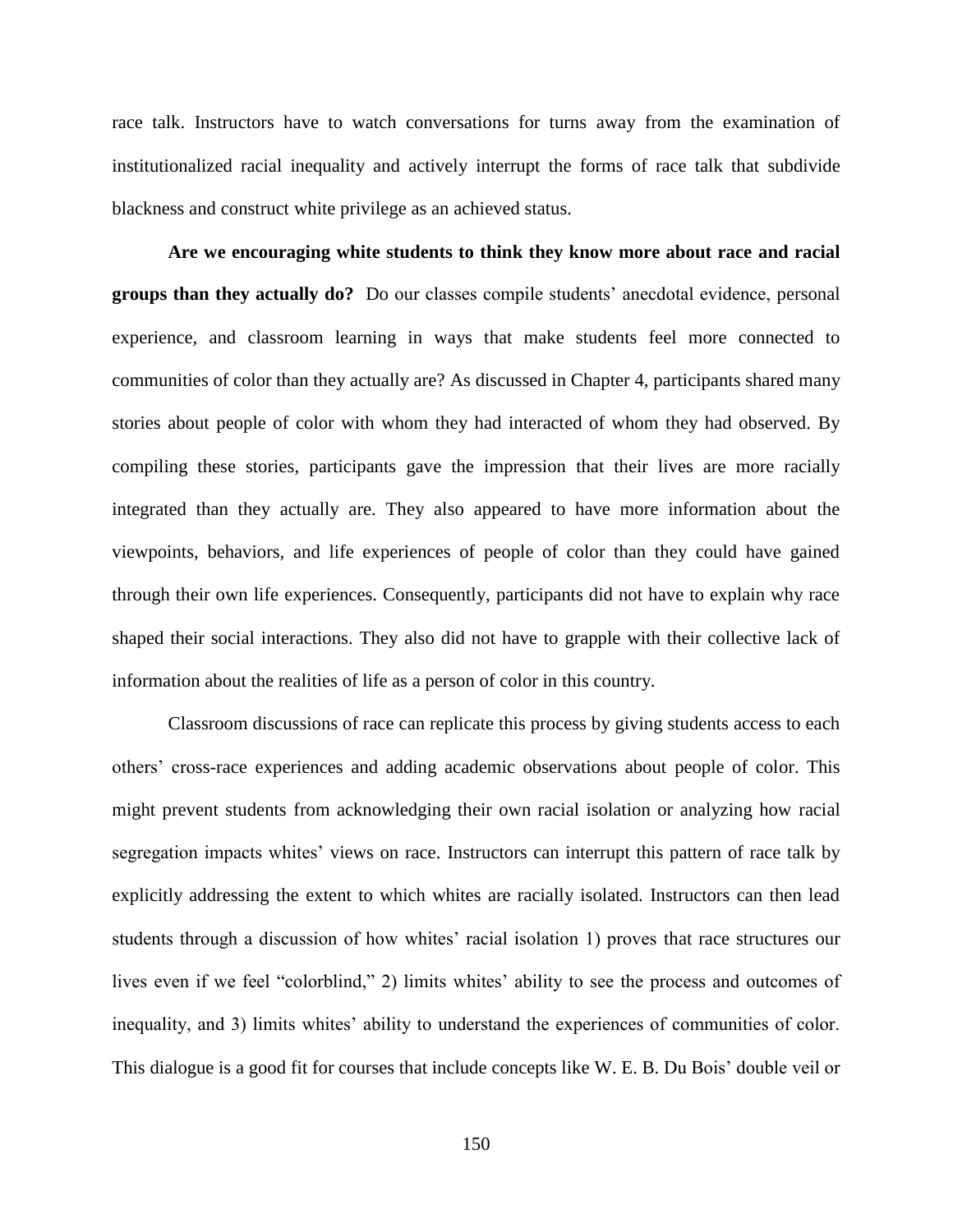standpoint theory but could be used to challenge white students' sense of authority when it comes to discussion race in any classroom setting.

**Are we helping students hear their own ways of talking about race and develop skills to interrupt patterns that reinforce the racial status quo?** It can be difficult getting students to discuss racism, structural inequality, and privilege. When we finally do get them talking, we risk discouraging their participation every time we interrupt their talk to identify patterns that reinforce the racial status quo. Therefore, it is useful to teach students how to spot patterns in their own race talk and interrupt these patterns without our direct intervention.

Luckily, students come to our classrooms with many of the skills they need to interrupt race talk. Participants in this study acted very much like researchers at times. They used evidence gathered from their experiences observing their social world, analyzed them for patterns, and drew conclusions which were then "peer reviewed" through group discussion. Their theories about how the world works were continuously shaped by this process. Even participants whose beliefs struck me as problematic and racially illiberal showed a willingness to engage in this iterative process in group discussion. Without any instruction, participants demonstrated many skills that could be used to analyze and interrupt dominant forms of race talk if only they were showed how to use those skills in different ways.

Students can be taught to identify race talk patterns, analyze their consequences for the construction of racial ideology, and interrupt these patterns in ways that move group conversation forward. For instance, we can ask students to analyze transcripts of group conversations about race. We can work them through levels of analysis until they can spot the patterns outlined in Chapter 3 and 4 and in other race talk studies. This process teaches critical thinking and research skills as well as many concepts related to the study of race (colorblindness,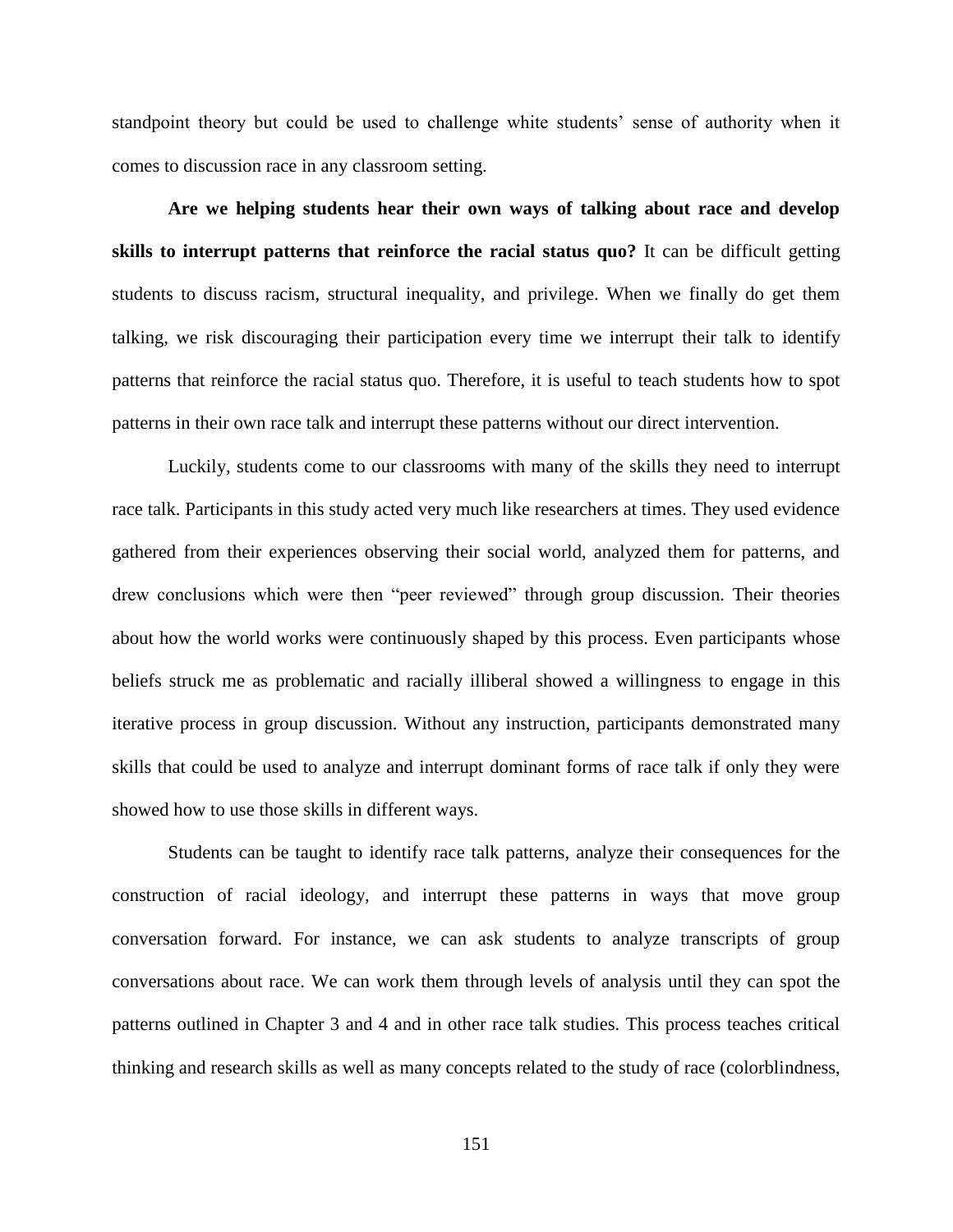segregation, etc). It also empowers students to control their own talk and to interrupt group negotiation of race related claims. We can easily measure their mastery of these skills as they negotiate race talk during class discussion.

#### **6.2 AREAS FOR FUTURE STUDY**

Since most whites are racially isolated, they are likely to have a white audience for their race talk. Also, they are likely to negotiate their race related claims exclusively with other whites. Because they are the racially dominant group in the U.S., their talk is given a privileged space in public discourse. Consequently, race talk among whites has a great influence on the creation, negotiation, and alteration of racial ideology. By including only whites in this study, I was able to analyzw their negotiation process and reveal important interactional dynamics underpinning the racial utterances of this influential group.

Despite whites' tendency to avoid discussions of race, especially in mixed-race groups, they do sometimes discuss race with people of color. How people negotiate mixed-race conversations about race is an important area for future research. Self-managed focus groups of differing racial compositions would reveal additional strategies whites employ to negotiate race related claims. Mixed-race groups that are majority white may operate very differently than mixed-race groups with only one or two white participants. Comparing race talk in these different groups would reveal new discursive strategies and establish which forms of race talk are flexible enough to 'work' in less familiar, less comfortable, or less homogeneous conversational contexts.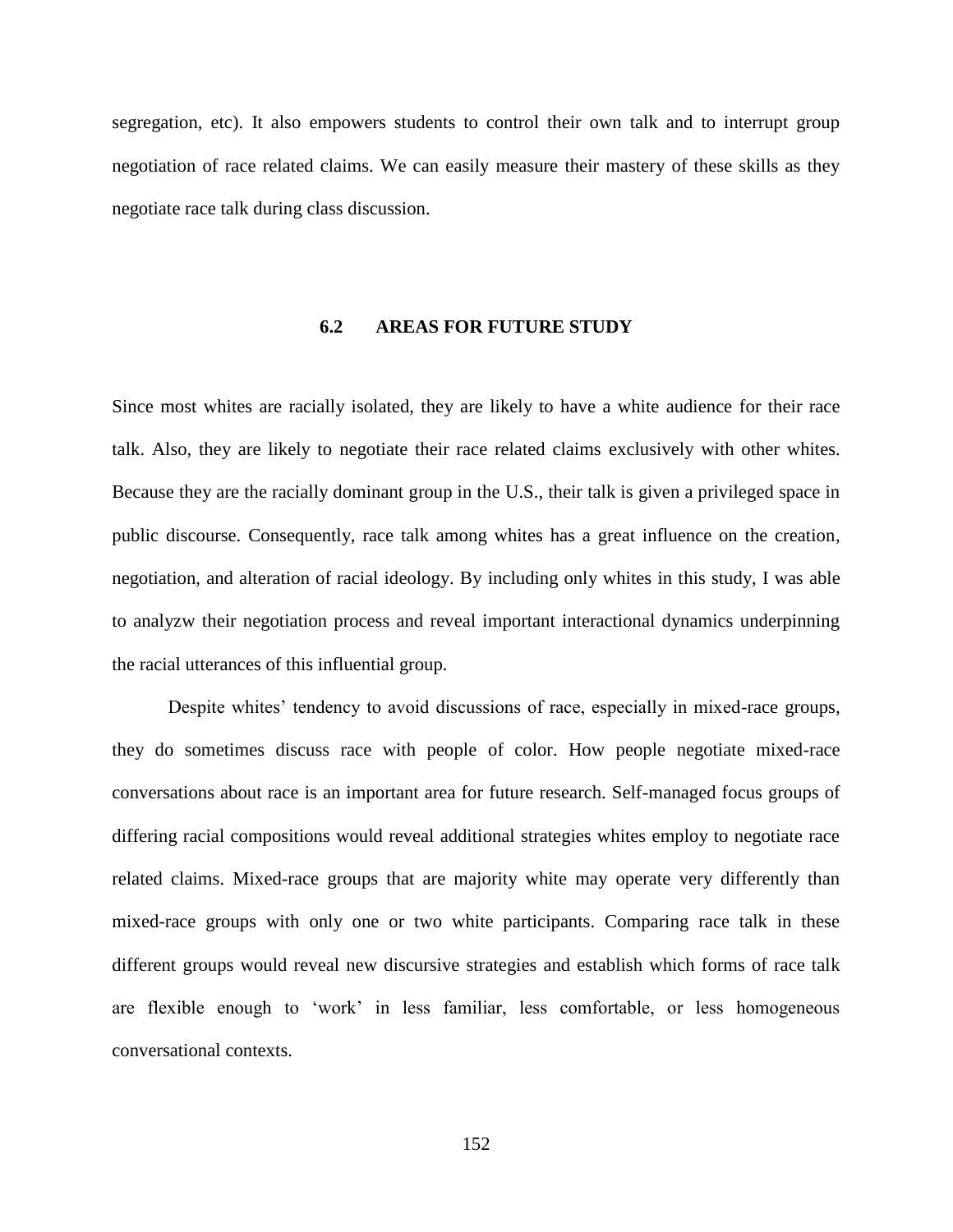Similarly, additional research is needed to establish how whites' negotiations of race talk differ from negotiations among other racial groups. People of color may negotiate race talk in similar ways as whites, emphasizing colorblindness and hiding structural inequality and white privilege. Alternately, they might use strategies that interrupting dominant discourse and challenge dominant ideology. As whites become a numerical minority in many U.S. cities, dominant race talk and racial ideology may be increasingly influenced by the discursive strategies used in communities of color. Mapping and analyzing these strategies would help us understand the flexibility and evolution of race talk and the ideology it supports.

Participants in this study focused almost exclusively on African Americans when discussing people of color. This reflects the history of black/white racial tensions in the Pittsburgh area and the racial landscape of the city where nonblack communities of color are small. Their focus on African Americans is also an artifact of the research setting because the discussion prompts referenced Barack Obama and no other people of color. But participants did occasionally reference other racial and ethnic groups and these references suggest that whites may use very different discursive strategies when discussing nonblack groups. For instance, when participants mentioned Arab or Muslim Americans or Hispanics, they focused almost exclusively on issues of terrorism and immigration. These issues and the rhetorical frames associated with them did not come up in discussions of African Americans or of unspecified "people of color." My use of Barack Obama as a starting point for conversation may have discouraged some kinds of race talk because of his unique life story and public prominence. Additional research is needed to determine how whites negotiate race talk when their talk is focused on nonblack groups, on less successful and famous people of color, and on specific race related issues like immigration.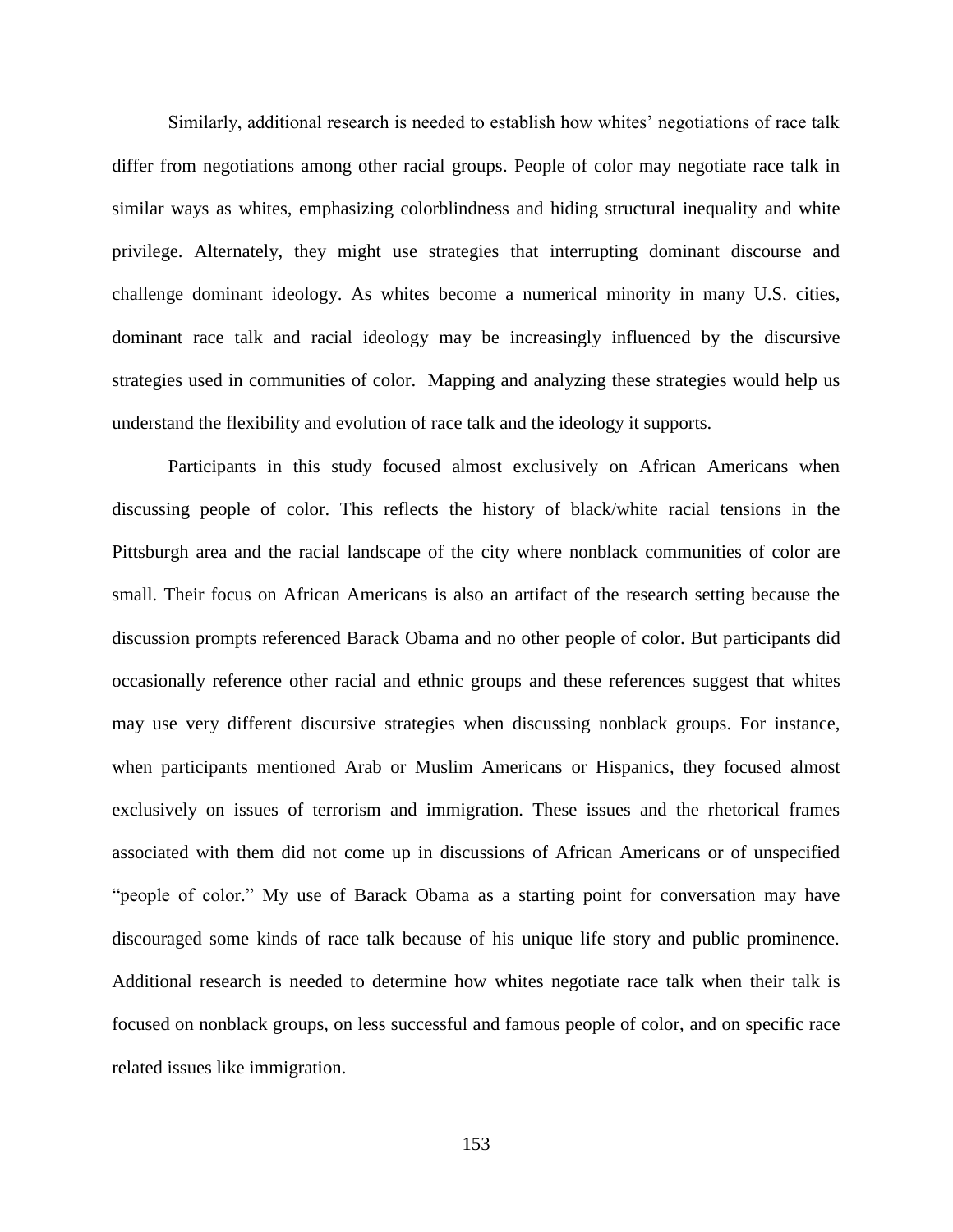Finally, the focus group setting provides insight into just one form of "sociable public discourse" (Gamson 1992). I have shown that whites use different negotiation strategies in group conversations than they use in one-on-one research interviews. Because race talk is flexible, continuously under construction, and influenced by conversational context, additional research is needed to establish how race talk is negotiated in other group settings.

### **6.3 CAN TALK CHANGE ANYTHING?**

During their discussions of racial inequality, participants often said nothing could be done about racial inequality. They expressed concern that the government can't usefully intervene in racerelated matters and that nothing can be done to change how people think and feel about race. Although most participants worried about the extent to which race continues to shape the life chances of people of color, no one shared an idea about how this problem could be solved.

Understanding race talk as interaction raises some possibilities for change. In small ways, we are changed and change ourselves within each conversation, reshaping our beliefs, and making new meaning of our experiences. Through talk, we create and alter each others' depictions of racial groups, racial inequality, and the possibilities for new race relations. By paying closer attention to how we negotiate talk in groups, we can crack open dominant race talk patterns and introduce new ways to identify, analyze, and address white privilege and structural inequality.

Many participants in this study admitted to rarely discussing race matters outside of this focus group. Aside from hearing/telling a few racial jokes or making passing comments about a briefly newsworthy race related topic, they reported spending little time negotiating with others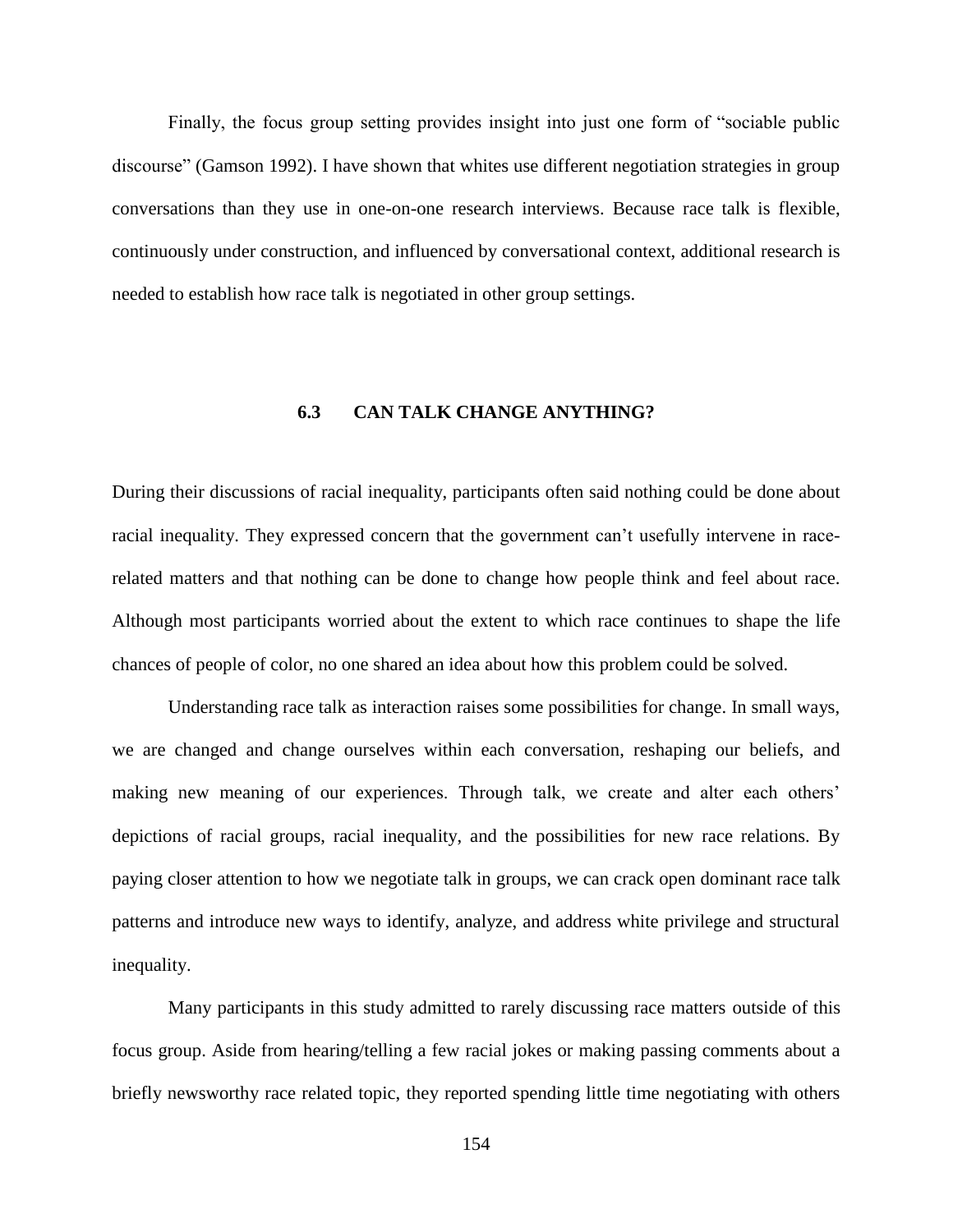about what they think, feel, and do about racial inequality. Instead, they picked up race related information from sources they can't specifically recall and had notions about race they hadn't tested against the beliefs of others. Since the Civil Rights era taught whites to try not to talk about race, not to "see color," race talk has had very little opportunity to evolve. Even when President Obama called for a national dialogue about race, the people in my study did not personally engage in much race talk. When I asked them how often they talked about race, they reported that mostly they observed talk filtered through media sources they did not trust, avoided conversations about race lest they get stuck talking about objectionable race related claims, and set aside their questions about the meaning of race related terms, racial group membership, and equality. Even those with more traditional views of race who seemed comfortable blaming racial inequality on the behaviors of individual people of color expressed concern that they didn't know enough about how race works or who to ask when they had race related questions.

Given that people have had little experience sustaining conversations about race in groups, it is hard to know if talk can change anything. Certainly some forms of talk can make matters worse. As I have shown, many dominant forms of race talk reinforce negative stereotypes about people of color, hide the role of white privilege, and obscure the structural and systematic character of racial inequality. But participants themselves interrupted many of these race talk patterns and demonstrated that race talk continues to be a malleable and iterative process. In some groups, whites even offered stories of their own personal journey away from racist ideology and toward an active commitment to racial justice. One group even spent time sharing stories of how they respond to racist jokes, helping more timid group members develop strategies for objecting to these jokes when they hear them at work or amongst friends and family. In this way, groups hooked into each other's potential to and desire for change and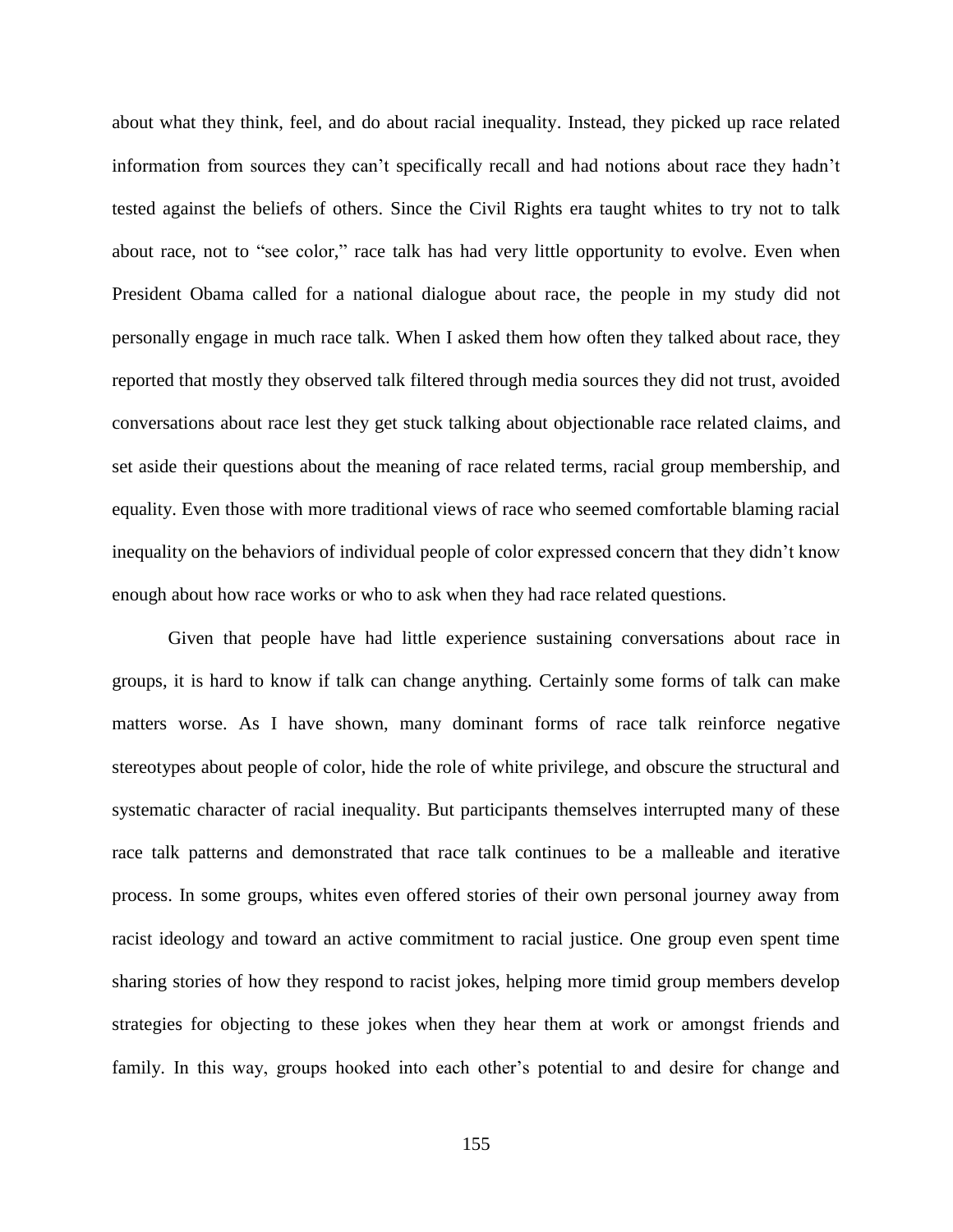negotiated strategies to achieve this change. Engaging whites in race talk may reveal more mechanisms through which talk can change dominant ideology for the better and help whites access these mechanisms. Efforts to achieve racial justice cannot end with talk. But talk may be the best place for them to begin.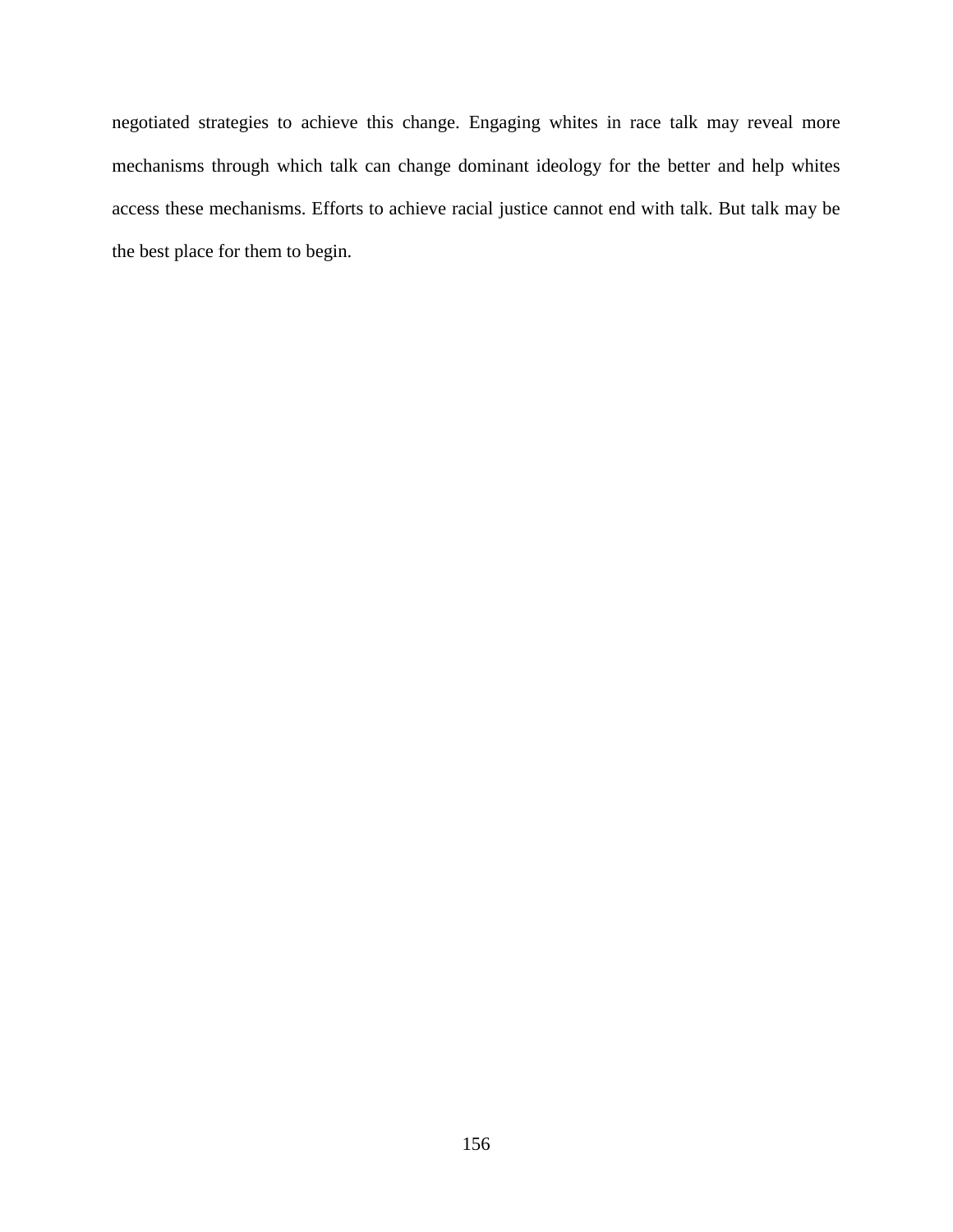## **APPENDIX A**

#### **DISCUSSION PROMPTS**

In order to guide participants toward a discussion of race, I provided two discussion prompts. The first set of questions focused on President Obama's 2008 election campaign. I gave this prompt to each group at the beginning of their discussion. The second prompt asked more general questions about U.S. race relations. I gave this prompt to each group after about 60-75 minutes of talk.

## **A.1 PRIMARY DISCUSSION QUESTIONS**

Presidential Election 2008

Barack Obama Vs. John McCain Vs.

Some people say that race has been very important in the recent Presidential election season. Others think race has not been important.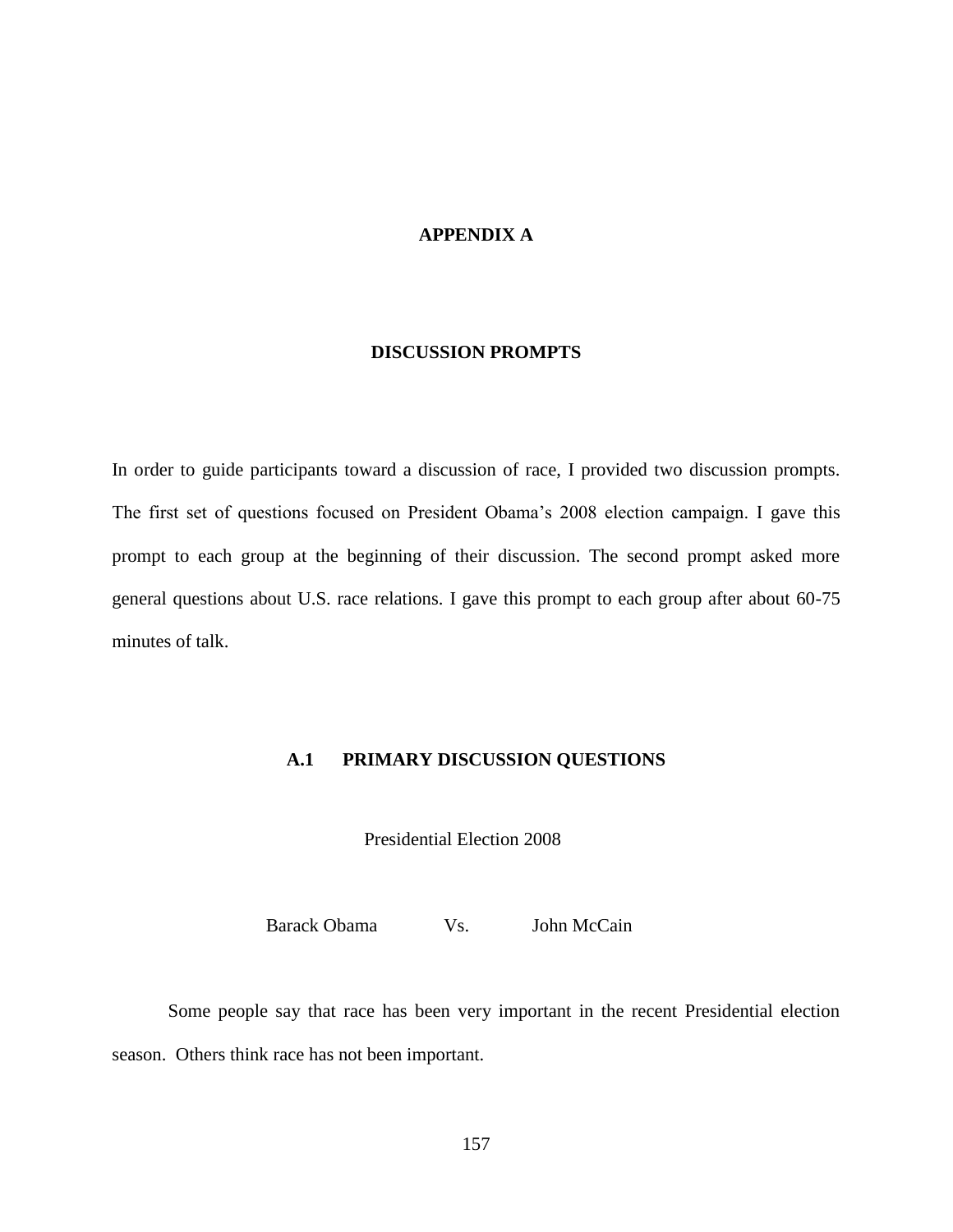Thinking about the Presidential campaign season and the election of Barack Obama as

the 44th President of the U.S., please discuss the following questions:

- What have you heard people say about race and presidential politics?
- In what ways, if any, do you think Barack Obama's race matters to most people?
- In what ways, if any, does it matter to you?
- In what ways, if any, do you think that race relations or racial inequality continue to be problems in the U.S.?
- What, if anything, should our government do about race relations or racial inequality?

# **A.2 SECONDARY DISCUSSION QUESTIONS**

Thank you for all of your wonderful comments! In the time remaining, please discuss the

following:

- Where do you get your information regarding the topics the group has been discussing?
- In general, how do you judge whether information you hear about race or racial inequality is accurate?
- When talking about race or racial inequality, many people express concern that they'll sound racist. Why do you think many people worry about this?
- Do you ever worry that you'll sound racist? Why or why not?

Feel free to refer back to the initial discussion questions if that would be useful.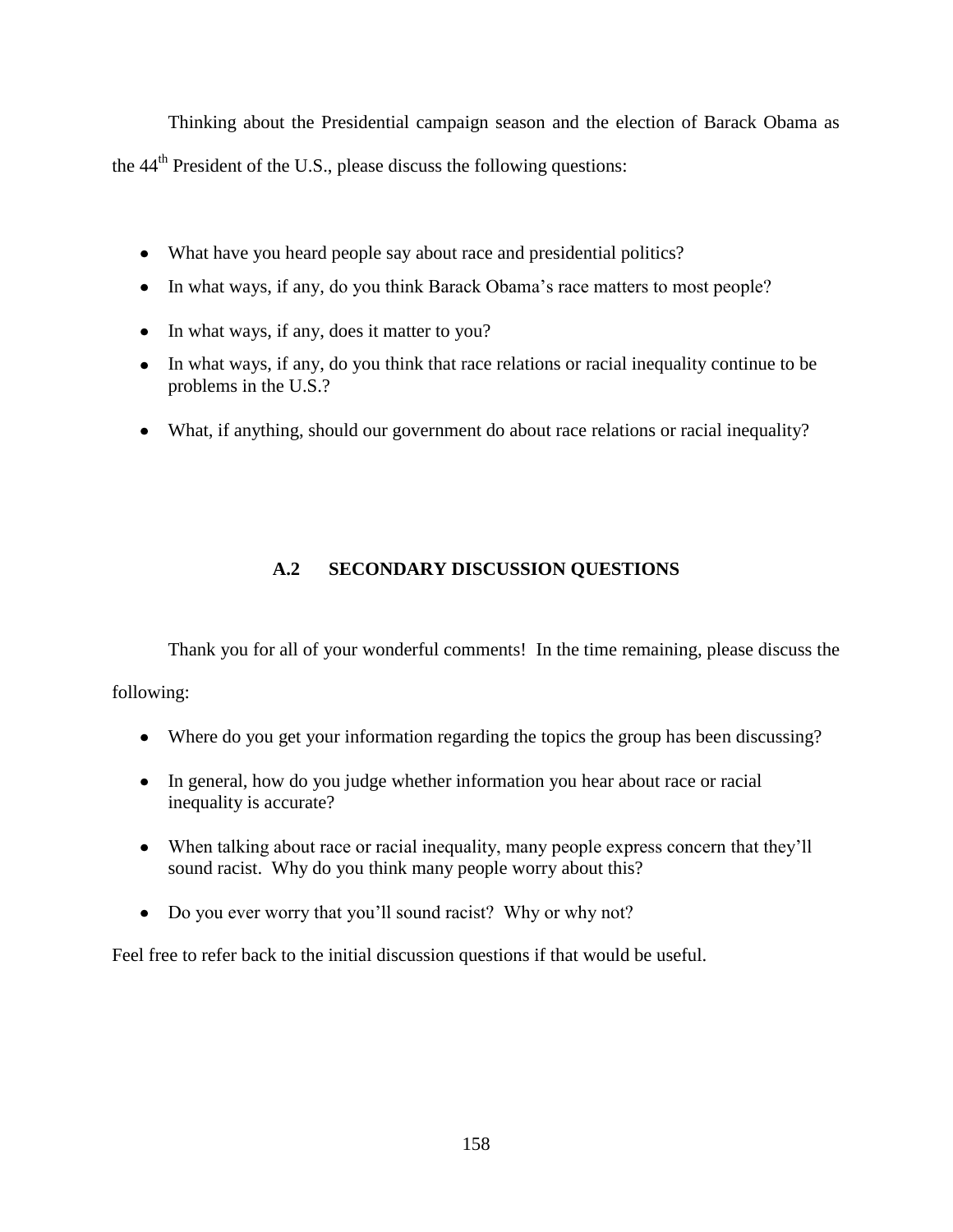# **APPENDIX B**

## **SENSITIZING CONCEPTS FOR CODING**

# **B.1 COLORBLIND RACE TALK UTTERANCES**

I used aspects of colorblind race talk taken from the literature to guide my coding. These are

listed in no particular order.

- Activation of racial stereotypes
- Establishment of white identity as nonracial or national identity and as privileged
- Claiming not to be racist and claiming to be racist
- Claiming to be colorblind and claiming not to be colorblind
- Expressions of ambivalence ("yes and no, but") before making race related claims
- Elevation of the status of black acquaintances ("Some of my best friends are black…") and acknowledgement of racial segregation within personal relationships
- Referencing Obama
- Referencing black culture during explanations for racial inequality
- Dismissing and minimizing the extent of racial inequality or emphasizing racial inequality
- Blaming people of color for racial inequality and absolving them from responsibility for the racial status quo
- Blaming others for their own racially illiberal beliefs ("interracial marriage doesn't bother me but I worry about the kids because some other people have a problem with it") and claiming responsibility for their own beliefs
- Relegating racial inequality to the irrelevant past or emphasizing its continued relevancy
- Mentioning reverse racism
- Rejection/acceptance of racially liberal policy
- Changes in intonation and volume when labeling racial groups or otherwise explicitly mentioning race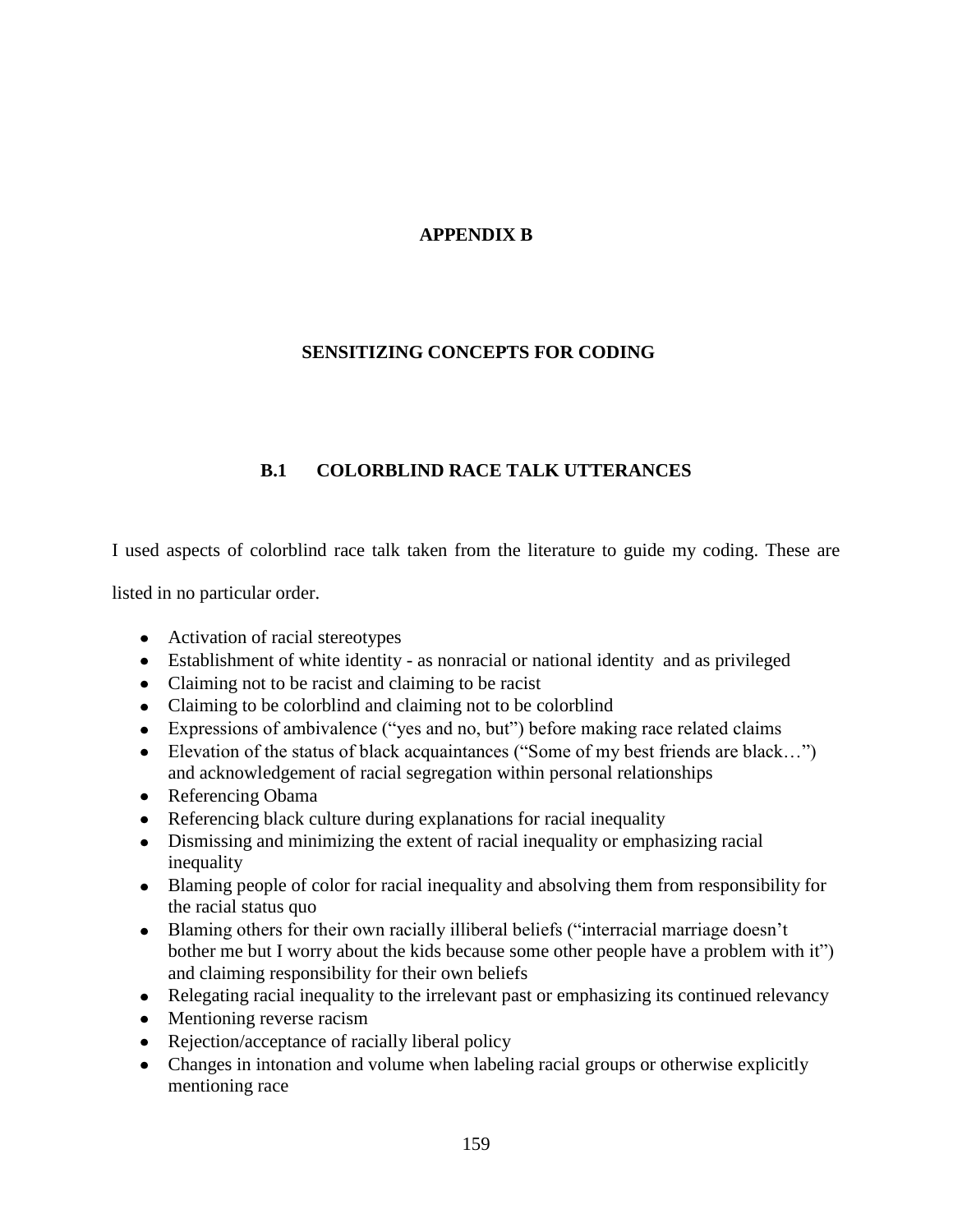- Mentioning attempts to avoid racially integrated spaces and situations or mentioning attempts to seek these out
- Telling jokes about race

## **B.2 MOMENTS OF NEGOTIATION**

I coded for the following moments of negotiation because both the race talk literature and discourse analysis texts suggest they are crucial to the construction and potential deconstruction

of racial ideology. Specifically, I coded for moments when groups:

- actively establish agreement about the usefulness and/or truthfulness of a race related claim
- express disagreement about the usefulness and/or truthfulness of a race related claim
- determine the extent to which a topic should be linked to race
- have trouble understanding each other's claims
- ignore race related claims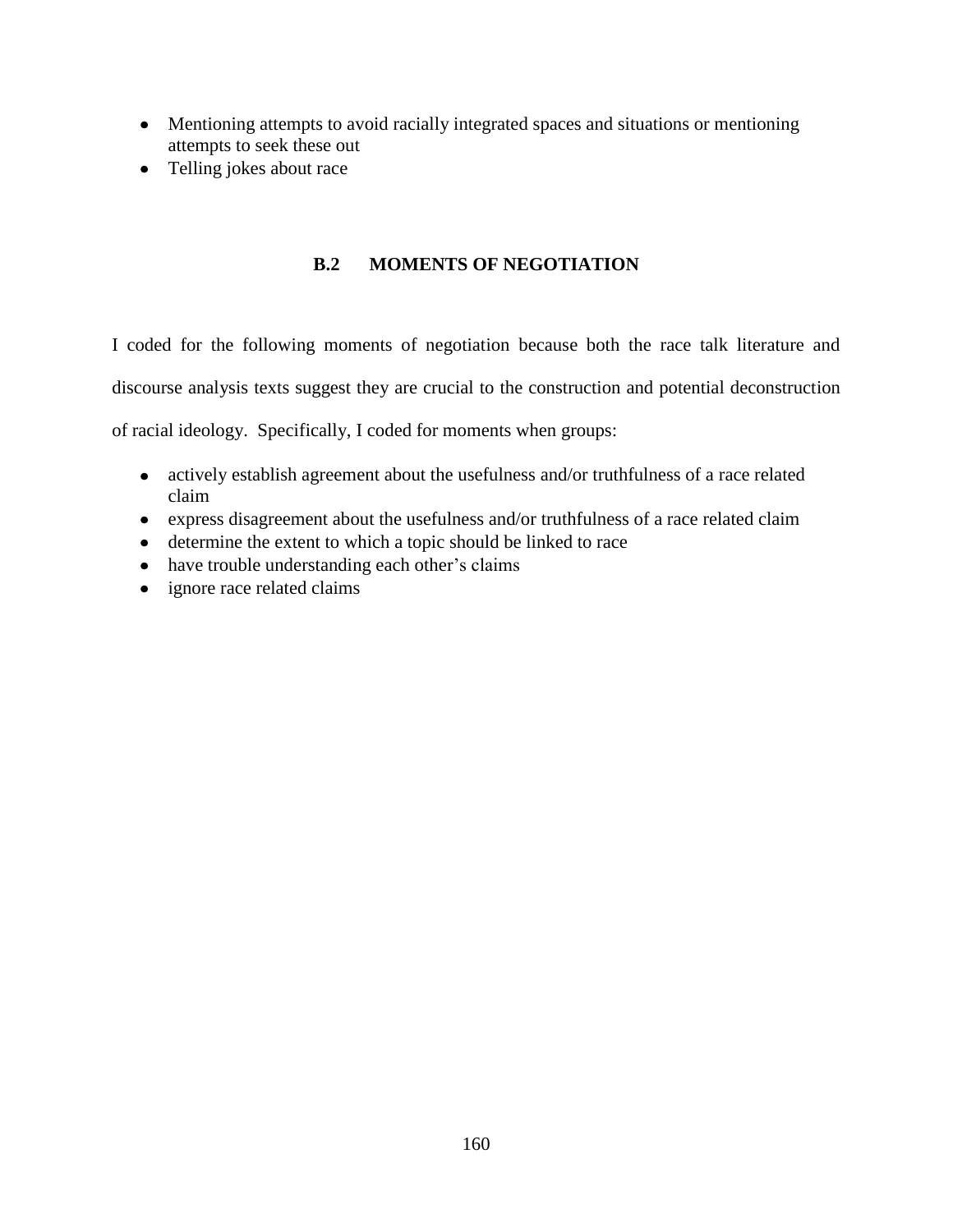#### **BIBLIOGRAPHY**

Allport, Gordon. 1954. *The Nature of Prejudice*. Garden City: Doubleday.

- Ansell, Amy. 1997. *Race and Reaction in the United States and Britain*. New York: New York University Press.
- —. 2006. "Casting a Blind Eye: The Ironic Consequences of Color-Blindness in South Africa and the United States." *Critical Sociology* 32:333-356.
- Barr, Simone. 2010. "Ecological Examination of the Development of Color-Blind Racial Beliefs in Black College Students." Dissertation Thesis, Department of Psychology, University of Illinois at Urbana-Champaign.
- Berry, Brent and Eduardo Bonilla-Silva. 2008. "'They Should Hire the One with the Best Score': White Sensitivity to Qualification Differences in Affirmative Action Hiring Decisions." *Ethnic and Racial Studies* 31:215-242.
- Blee, Kathleen. 1991. *Women of the Klan: Racism and Gender in the 1920s*. Berkeley: University of California Press.
- Blinder, Scott B. 2007. "Dissonance Persists Reproduction of Racial Attitudes among Post-Civil Rights Cohorts of White Americans." *American Politics Research* 35:299-335.
- Bobo, Lawrence and Ryan A. Smith. 1994. "Antipoverty, Affirmative Action, and Racial Attitudes." Pp. 365-395 in *Confronting Poverty: Prescriptions for Change*, edited by S. H. Denziger, G. D. Sandefur, and D. H. Weinberg. New York: Russell Sage Foundation.
- Bonilla-Silva, Eduardo. 1997. "Rethinking Racism: Toward a Structural Interpretation." *American Sociological Review* 62:465-480.
- —. 2003. *Racism without Racists: Color-Blind Racism and the Persistence of Racial Inequality in the United States*. Lanham: Rowman and Littlefield.
- Bonilla-Silva, Eduardo and Tyrone Forman. 2000. ""I Am Not a Racist But...": Mapping White College Students' Racial Ideology in the USA." *Discourse & Society* 11:50-85.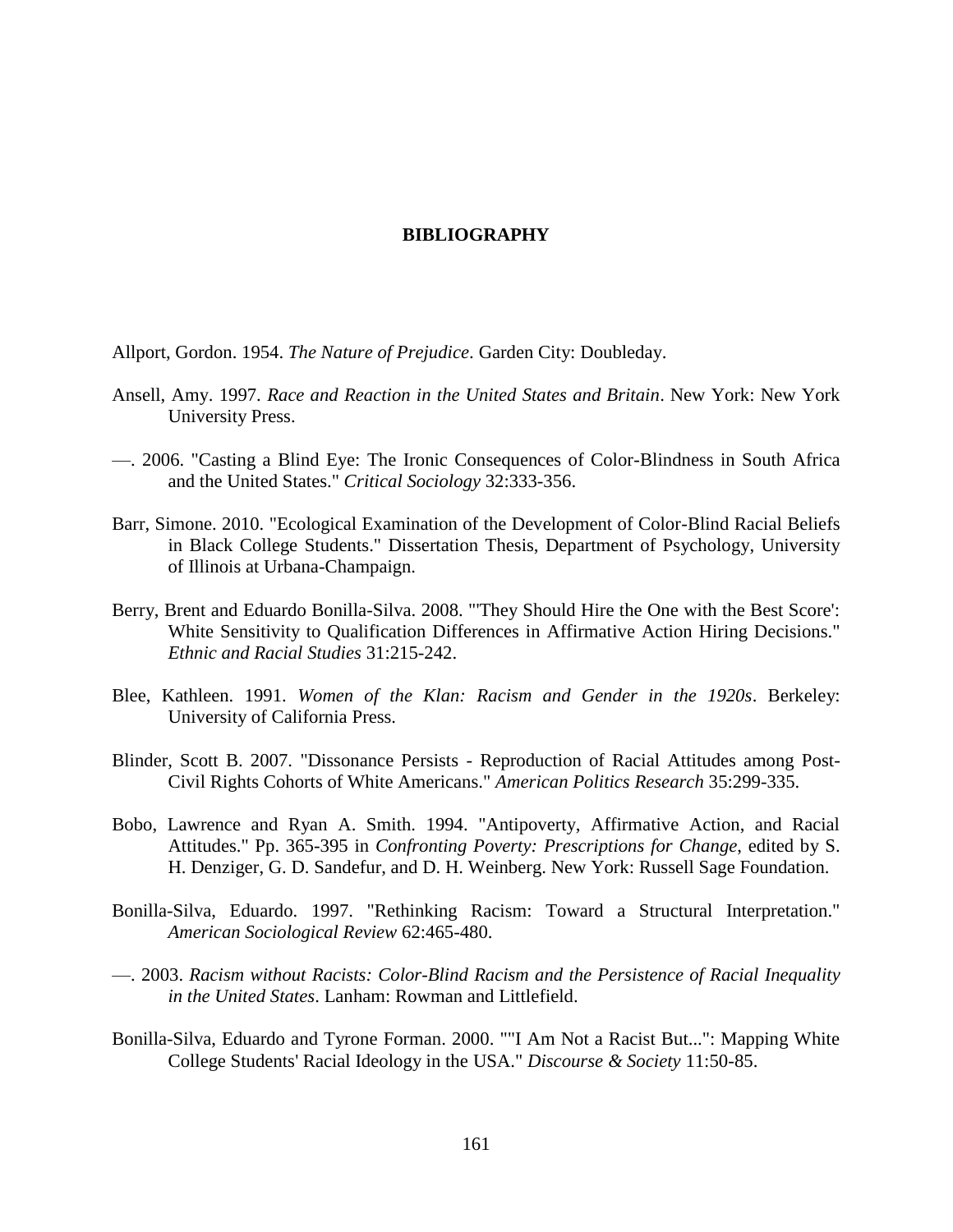- Bonilla-Silva, Eduardo, Amanda Lewis, and David G. Embrick. 2004. ""I Did Not Get That Job Because of a Black Man ...": The Story Lines and Testimonies of Color-Blind Racism." *Sociological Forum* 19:555-581.
- Carr, Leslie. 1997. *Colorblind Racism*. Thousand Oaks, CA: Sage.
- Census Bureau, U.S. . 2012. "U.S. Census Bureau: State and County Quickfacts."
- Cole, Elizabeth R. 2008. "Coalitions as a Model for Intersectionality: From Practice to Theory." *Sex Roles* 59:443-453.
- Collins, Morton Deutsch; Mary Evans. 1951. *Interracial Housing: A Psychological Evaluation of a Social Experiment.* Minneapolis: University of Minnesota Press.
- Doane, Ashley. 2006. "What Is Racism? Racial Discourse and Racial Politics." *Critical Sociology* 32:255-274.
- Edwards, Derek. 2003. "Analyzing Racial Discourse: The Discursive Psychology of Mind-World Relationships." Pp. 31-48 in *Analyzing Race Talk: Multidisciplinary Perspectives on the Research Interview*, edited by H. V. D. Berg, M. Wetherell, and H. Houtkoop-Steenstra. New York: Cambridge University Press.
- Eliasoph, Nina. 1999. "'Everyday Racism' in a Culture of Political Avoidance: Civil Society, Speech, and Taboo." *Social Problems* 46:479-502.
- Feagin, Joe. 2001. *Racist America: Roots, Current Realities, and Future Reparations*. New York: Routledge.
- Fern, Edward. 2001. *Advanced Focus Group Research*. Thousand Oaks, CA: Sage Publications.
- Foote Whyte, William. 1943. *Street Corner Society: The Social Structure of an Italian Slum*. Chicago: The University of Chicago Press.
- Frankenberg, Ruth. 1993. *White Women, Race Matters: The Social Construction of Whiteness*. Minneapolis: University of Minnesota Press.
- Fredrickson, George M. 2002. *Racism: A Short History*. Princeton: Princeton University Press.
- Gamson, William A. 1992. *Talking Politics*. New York: Cambridge University Press.
- Gee, James Paul. 1999. *An Introduction to Discourse Analysis: Theory and Method*. London: Routledge.
- Goff, Phillip Atiba, C. Steele, and P. G. Davies. 2008. "The Space between Us: Stereotype Threat and Distance in Interracial Contexts." *Journal of Personality and Social Psychology* 94:91-107.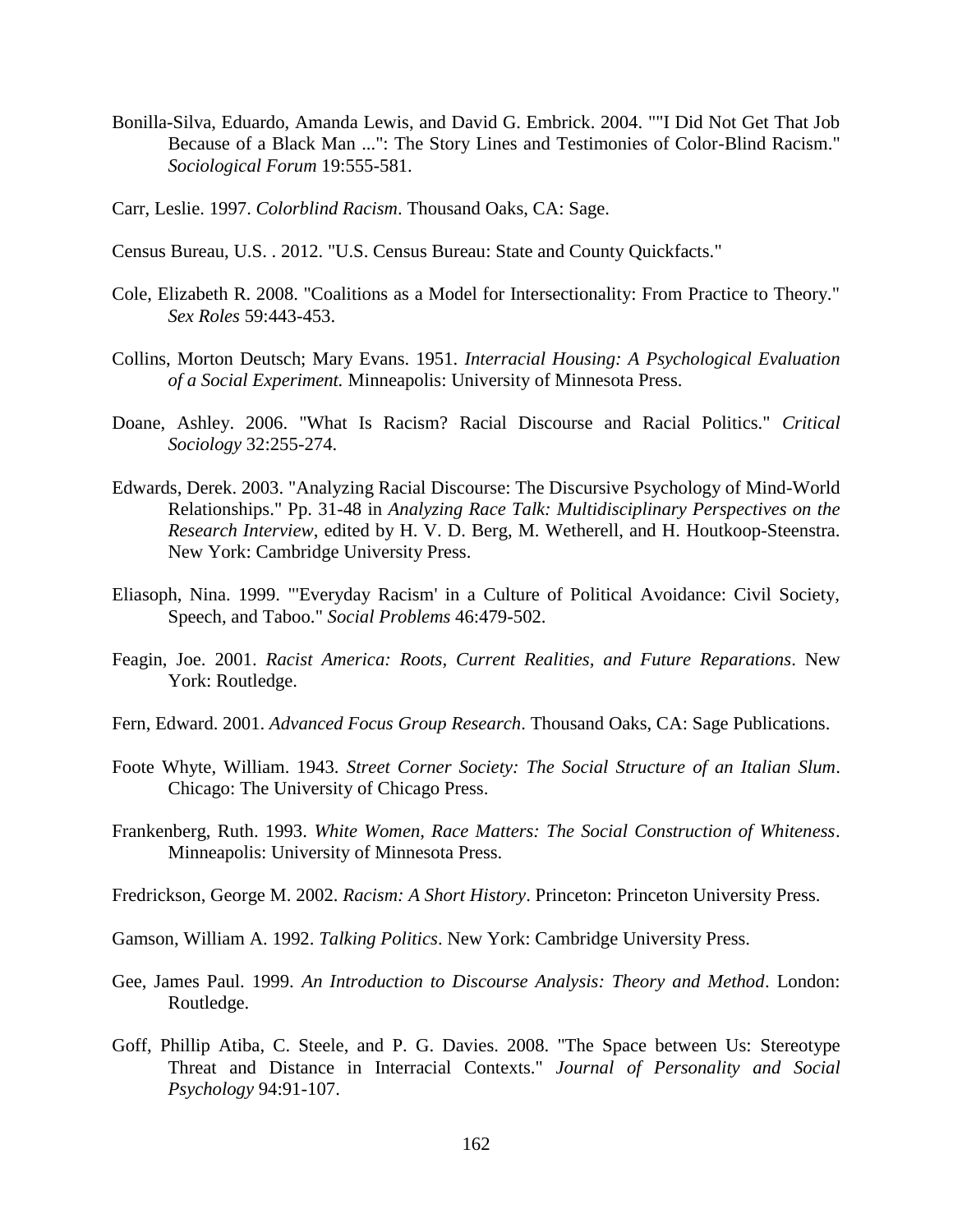- Gomez, Angel and Carmen Huici. 2008. "Vicarious Intergroup Contact and the Role of Authorities in Prejudice Reduction." *Spanish Journal of Psychology* 11:103-114.
- Halualani, Rona T. 2008. "How Do Multicultural University Students Define and Make Sense of Intercultural Contact? A Qualitative Study." *International Journal of Intercultural Relations* 32:1-16.
- Hewstone, Miles, Ed Cairns, Alberto Voci, and Stefania Paolini. 2005. "Intergroup Contact in a Divided Society: Challenging Segregation in Northern Ireland." Pp. 265-292 in *The Social Psychology of Inclusion and Exclusion*, edited by M. A. H. D. Abrams, and J.M. Marques. Philadelphia: Psychology Press.
- Hopkins, Nick, Steve Reicher, and Mark Levine. 1997. "On the Parallels between Social Cognition and The "New Racism."" *British Journal of Social Psychology* 36:305-329.
- Houts, Leslie. 2004. "Backstage, Frontstage Interactions: Everyday Racial Events and White College Students." Dissertation Thesis, Department of Sociology, University of Florida.
- Kaplan, H. Roy. 2011. *The Myth of Post-Racial America: Searching for Equality in the Age of Materialism*. Lanham, MD: Rowman & Littlefield.
- Kinder, Donald R. and David O. Sears. 1981. "Prejudice and Politics: Symbolic Racism Versus Racial Threats to the Good Life." *Journal of Personality and Social Psychology* 40:414- 431.
- Kitzinger, Jenny and Clare Farquhar. 1999. "The Analytical Potential of 'Sensitive Moments' in Focus Group Discussions." Pp. 156-172 in *Developing Focus Group Research: Theory and Practice*, edited by R. S. Barbour and J. Kitzinger. London: Sage Publications.
- Koole, Tom. 2003. "Affiliation and Detachment in Interviewer Answer Receipts." Pp. 178-200 in *Analyzing Race Talk: Multidisciplinary Perspectives on the Research Interview*, edited by H. V. D. Berg, M. Wetherell, and H. Houtkoop-Steenstra. New York: Cambridge University Press.
- Krueger, Richard A. 1998. *Planning Focus Groups*, vol. 2, Edited by R. A. Krueger. Thousand Oaks, CA: Sage Publications.
- Lamont, Michèle. 2000. *The Dignity of Working Men: Morality and the Boundaries of Race, Class, and Immigration*. New York: Russell Sage Foundation.
- Liebkind, Karmela and Alfred Mcalister. 1999. "Extended Contact through Peer Modelling to Promote Tolerance in Finland." *European Journal of Social Psychology* 29:765-780.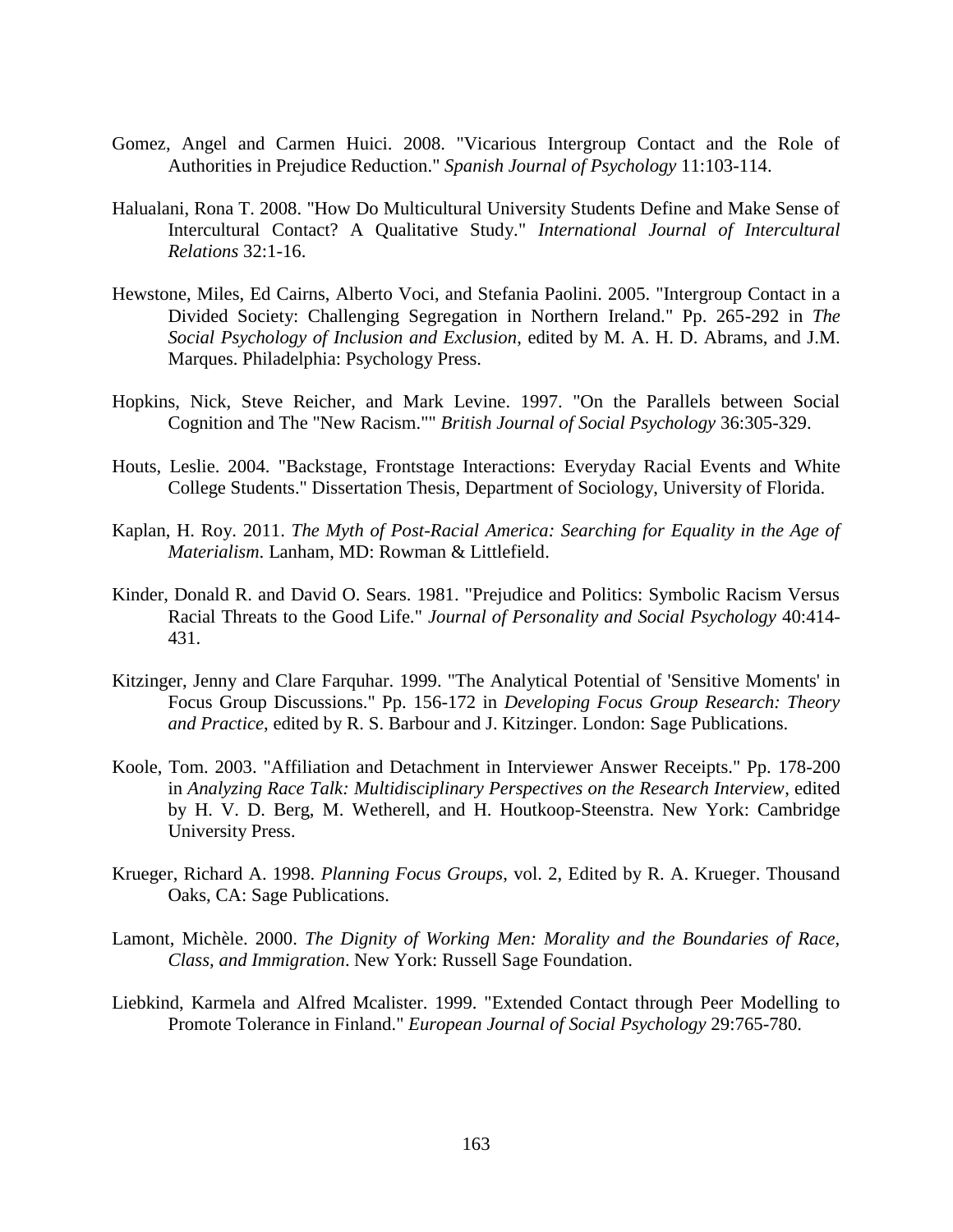- Maxwell, Joseph A. 2002. "Understanding and Validity in Qualitative Research." Pp. 37-64 in *The Qualitative Researcher's Companion*, edited by A. M. Huberman and M. B. Miles. London: Sage Publication.
- Mazzocco, Philip J., Lyndsee W. Cooper, and Mariagrace Flint. In Press. "Different Shades of Racial Colorblindness: The Role of Prejudice." *Group Processes Intergroup Relations*.
- Mccall, Leslie. 2005. "The Complexity of Intersectionality." *Signs: Journal of Women in Culture and Society* 30:1771-1800.
- Mcdermott, Monica. 2006. *Working-Class White: The Making and Unmaking of Race Relations*. Los Angeles: University of California Press.
- Milner, Adrienne N. 2011. "Whites' Racial Attitudes and Support for Equality before and after the 2008 Presidential Election." Dissertation Thesis, Department of Sociology, University of Miami, Miami.
- Morgan, David L. 1988. *Focus Groups as Qualitative Research*. Newbury Park, CA: Sage Publications.
- Morgan, David L. and Margaret Spanish. 1984. "Focus Groups: A New Tool for Qualitative Research." *Qualitative Sociology* 7:253-270.
- Morris, Aldon D. 1984. *Origins of the Civil Rights Movement: Black Communities Organize for Change*. New York: Free Press.
- Myers, Greg and Phil Macnaghten. 1999. "Can Focus Groups Be Analyzed as Talk?" Pp. 173- 185 in *Developing Focus Group Research: Theory and Practice*, edited by R. S. Barbour and J. Kitzinger. London: Sage Publications.
- Paolini, Stephanie, Miles Hewstone, Ed Cairns, and Alberto Voci. 2004. "Effects of Direct and Indirect Cross-Group Friendships on Judgments of Catholics and Protestants in Northern Ireland: The Mediating Role of an Anxiety-Reduction Mechanism." *Personality and Social Psychology Bulletin* 30:770-786.
- Pettigrew, Thomas, Oliver Christ, Urlich Wagner, and Jost Stellmacher. 2007. "Direct and Indirect Intergroup Contact Effects on Prejudice: A Normative Interpretation." *International Journal of Intercultural Relations* 31:411-425.
- Pettigrew, Thomas and Linda R. Tropp. 2006. "A Meta-Analytic Test of Intergroup Contact Theory." *Journal of Personality and Social Psychology* 90:751-783.
- Potter, Jonathan. 1997. "Discourse Analysis as a Way of Analyzing Naturally Occurring Talk." Pp. 200-221 in *Qualitative Research: Theory, Method, and Practice*, edited by D. Silverman. London: Sage Publications.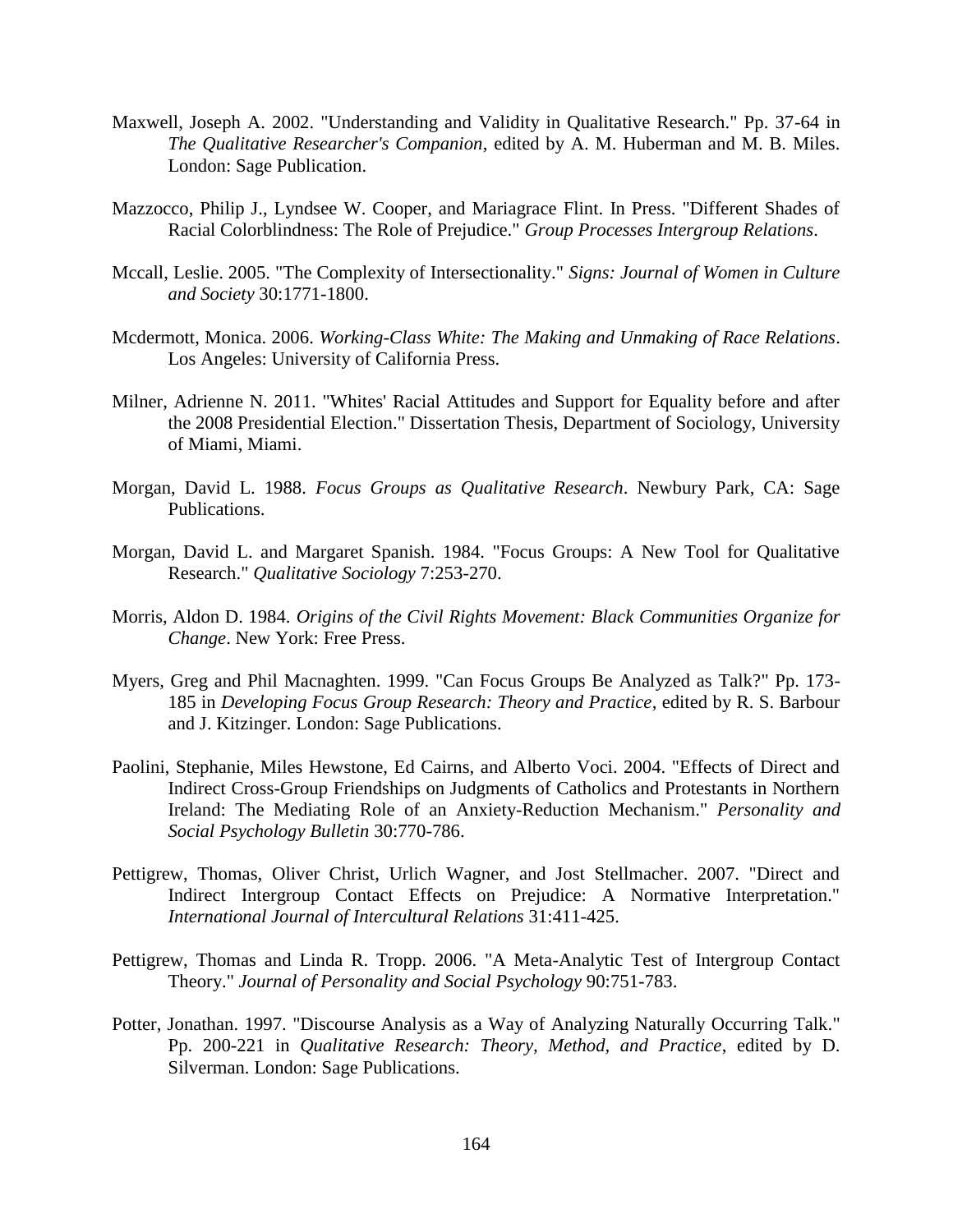Ryan, William. 1976. *Blaming the Victim*. New York: Vintage.

Shields, Stephanie A. 2008. "Gender: An Intersectionality Perspective." *Sex Roles* 59:301-311.

- Sniderman, Paul M. and Thomas Piazza. 1993. *The Scar of Race*. Boston: Harvard University Press.
- Steyn, Melissa and Don Foster. 2007. "Repertoires for Talking White: Resistant Whiteness in Post-Apartheid South Africa." *Ethnic and Racial Studies* 31:25-51.
- Talja, Sana. 1999. "Analyzing Qualitative Interview Data: The Discourse Analytic Method." *Library & Information Science Research* 21:459-477.
- Thompson, Becky. 2001. *A Promise and a Way of Life: White Antiracist Activism* Minneapolis: University of Minnesota Press.
- Trepagnier, Barbara. 2006. *Silent Racism: How Well-Meaning White People Perpetuate the Racial Divide*. Boulder: Paradigm Publishers.
- Tynes, Brendesha M and Suzanne L Markoe. 2010. "The Role of Color-Blind Racial Attitudes in Reactions to Racial Discrimination on Social Network Sites." *Journal of Diversity in Higher Education* 3:1-13.
- Tyson, Karolyn. 2011. *Integration Interrupted: Tracking, Black Students, and Acting White after Brown*. New York: Oxford University Press.
- Van Den Berg, Harry 2003. "Contradictions in Interview Discourse." Pp. 119-138 in *Analyzing Race Talk: Multidisciplinary Perspectives on the Research Interview*, edited by H. Van Den Berg, M. Wetherell, and H. Houtkoop-Steenstra. Cambridge: Cambridge University Press.
- Van Den Berg, Harry, Margaret Wetherell, and Hanneke Houtkoop-Steenstra. 2003a. *Analyzing Race Talk: Multidisciplinary Perspectives on the Research Interview*. New York: Cambridge University Press.
- —. 2003b. "Introduction." Pp. 1-10 in *Analyzing Race Talk: Multidisciplinary Perspectives on the Research Interview*, edited by H. Van Den Berg, M. Wetherell, and H. Houtkoop-Steenstra. Cambridge: Cambridge University Press.
- Vidich, Arthur J. and Stanford M. Lyman. 2003. "Qualitative Methods: Their History in Sociology and Anthropology." Pp. 55-130 in *The Landscape of Qualitative Research: Theories and Issues*, edited by N. K. Denzin and Y. S. Lincoln. Thousand Oaks: Sage Publications.
- Walsh, Katherine Cramer. 2007. *Talking About Race: Community Dialogues and the Politics of Difference*. Chicago: University of Chicago Press.